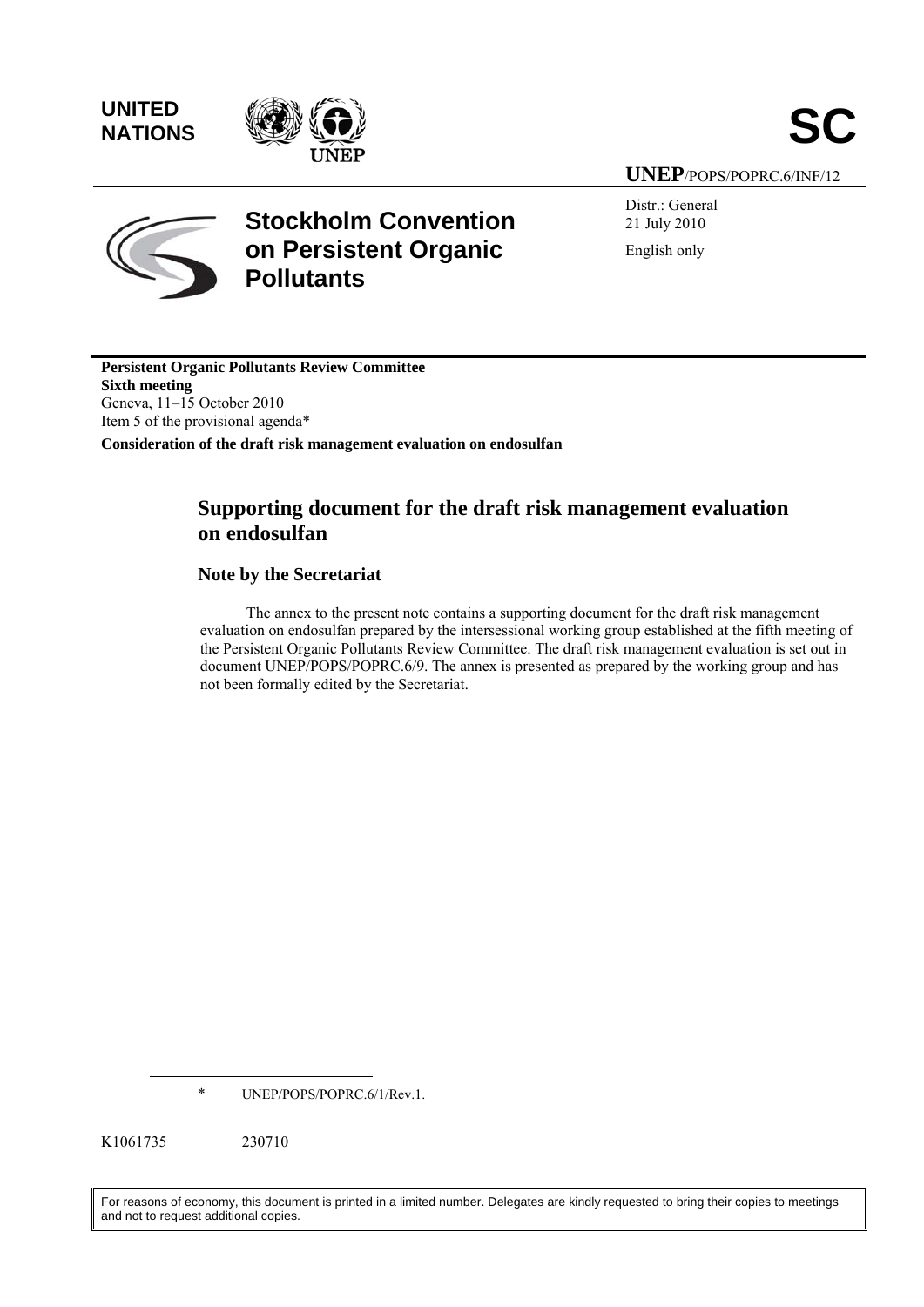**Annex** 

**Stockholm Convention on Persistent Organic Pollutants POPs Review Committee (POPRC)** 

# **ENDOSULFAN**

# **SUPPORTING DOCUMENT FOR THE DRAFT RISK MANAGEMENT EVALUATION**

Draft prepared by the ad hoc working group on endosulfan under the POPs Review Committee of the Stockholm Convention

**July 2009**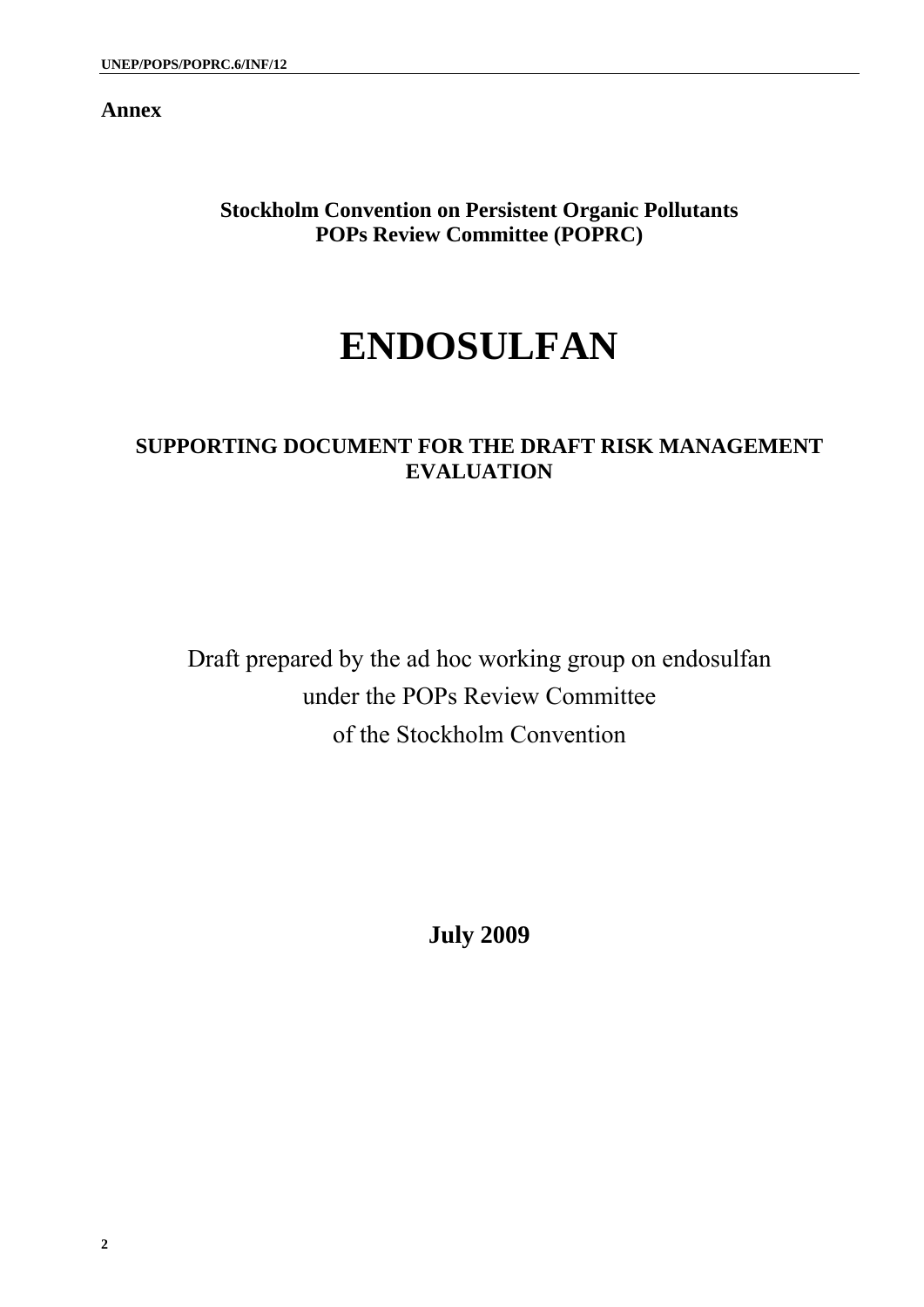# **Table of Content**

| 1                                                                                                 |     |                                                                                                        |  |  |  |  |
|---------------------------------------------------------------------------------------------------|-----|--------------------------------------------------------------------------------------------------------|--|--|--|--|
|                                                                                                   | 1.1 |                                                                                                        |  |  |  |  |
|                                                                                                   |     |                                                                                                        |  |  |  |  |
|                                                                                                   |     |                                                                                                        |  |  |  |  |
|                                                                                                   | 1.2 |                                                                                                        |  |  |  |  |
|                                                                                                   | 1.3 |                                                                                                        |  |  |  |  |
|                                                                                                   |     |                                                                                                        |  |  |  |  |
|                                                                                                   |     |                                                                                                        |  |  |  |  |
|                                                                                                   | 1.4 |                                                                                                        |  |  |  |  |
|                                                                                                   | 1.5 |                                                                                                        |  |  |  |  |
|                                                                                                   |     |                                                                                                        |  |  |  |  |
|                                                                                                   |     |                                                                                                        |  |  |  |  |
|                                                                                                   |     |                                                                                                        |  |  |  |  |
|                                                                                                   |     |                                                                                                        |  |  |  |  |
|                                                                                                   |     |                                                                                                        |  |  |  |  |
|                                                                                                   |     |                                                                                                        |  |  |  |  |
| 2                                                                                                 |     |                                                                                                        |  |  |  |  |
|                                                                                                   | 2.1 |                                                                                                        |  |  |  |  |
|                                                                                                   | 2.2 | Efficacy and efficiency of possible control measures in meeting risk reduction goals13                 |  |  |  |  |
|                                                                                                   |     |                                                                                                        |  |  |  |  |
|                                                                                                   |     |                                                                                                        |  |  |  |  |
|                                                                                                   |     |                                                                                                        |  |  |  |  |
|                                                                                                   | 2.3 |                                                                                                        |  |  |  |  |
|                                                                                                   |     |                                                                                                        |  |  |  |  |
|                                                                                                   |     |                                                                                                        |  |  |  |  |
|                                                                                                   |     |                                                                                                        |  |  |  |  |
|                                                                                                   |     |                                                                                                        |  |  |  |  |
|                                                                                                   |     |                                                                                                        |  |  |  |  |
|                                                                                                   |     |                                                                                                        |  |  |  |  |
|                                                                                                   |     |                                                                                                        |  |  |  |  |
|                                                                                                   | 2.4 | Summary of information on impacts on society of implementing possible control measures                 |  |  |  |  |
|                                                                                                   |     |                                                                                                        |  |  |  |  |
|                                                                                                   |     |                                                                                                        |  |  |  |  |
|                                                                                                   |     |                                                                                                        |  |  |  |  |
|                                                                                                   |     |                                                                                                        |  |  |  |  |
|                                                                                                   |     |                                                                                                        |  |  |  |  |
|                                                                                                   |     |                                                                                                        |  |  |  |  |
|                                                                                                   |     |                                                                                                        |  |  |  |  |
|                                                                                                   | 2.5 |                                                                                                        |  |  |  |  |
|                                                                                                   |     |                                                                                                        |  |  |  |  |
|                                                                                                   |     |                                                                                                        |  |  |  |  |
| 3                                                                                                 |     |                                                                                                        |  |  |  |  |
| 4                                                                                                 |     |                                                                                                        |  |  |  |  |
|                                                                                                   |     |                                                                                                        |  |  |  |  |
|                                                                                                   |     |                                                                                                        |  |  |  |  |
|                                                                                                   |     | Annex II - Results from the literature review on the efficacy of chemical alternatives compared to     |  |  |  |  |
|                                                                                                   |     |                                                                                                        |  |  |  |  |
|                                                                                                   |     | Annex III - Results from the screening risk assessment of chemical alternatives compared to endosulfan |  |  |  |  |
|                                                                                                   |     |                                                                                                        |  |  |  |  |
| Annex IV – Overview on information on costs for endosulfan and chemical alternatives in crop/pest |     |                                                                                                        |  |  |  |  |
|                                                                                                   |     |                                                                                                        |  |  |  |  |
|                                                                                                   |     | Annex V - Information submitted by ISC on use quantities and registered uses of endosulfan  132        |  |  |  |  |
|                                                                                                   |     |                                                                                                        |  |  |  |  |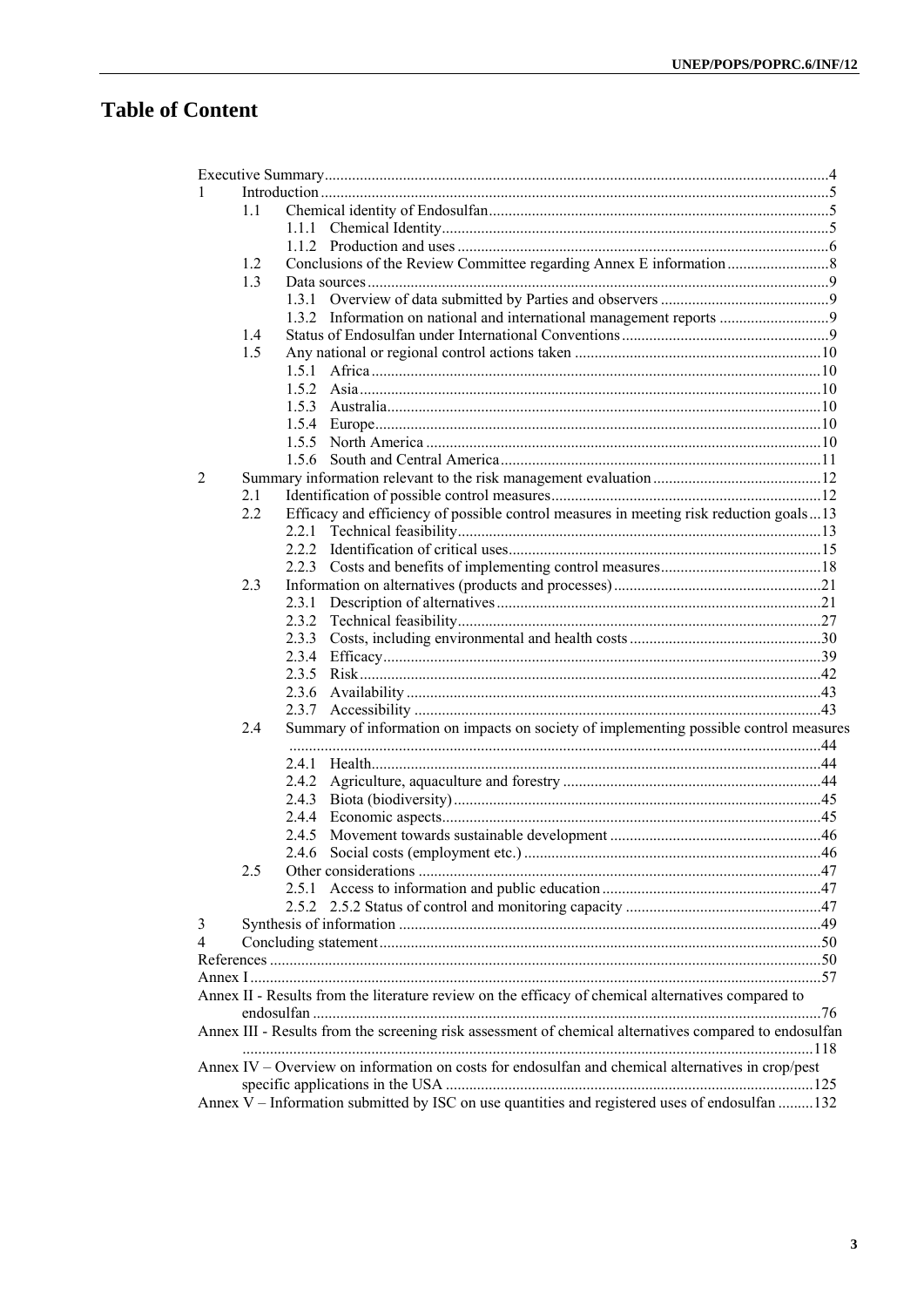# **Executive Summary**

At its fifth meeting the POPRC reviewed and adopted a revised draft risk profile on endosulfan. The POPRC decided that endosulfan is likely, as a result of its long-range environmental transport, to lead to significant adverse human health and environmental effects such that global action is warranted. A risk management evaluation should be prepared. Parties and observers were invited to submit the information specified in Annex F for endosulfan before 8 January 2010.

The current production of endosulfan worldwide is estimated to range between 18,000 and 20,000 tonnes per year. Production takes place in India, China, Israel, Brazil and South Korea. Endosulfan is used in varying amounts in Argentina, Australia, Brazil, Canada, China, India, the USA and some other countries. Its use as a plant protection product in agriculture is the most relevant emission source for endosulfan.

Currently applied control measures cover the whole spectrum of possible control measures. In countries where endosulfan is still applied, use is restricted to specific authorised uses and specific use conditions and restrictions are usually established in order to control health and environmental risks in the country concerned. The ban of endosulfan in more than 60 countries demonstrates that economically viable alternatives are likely available in many different geographical situations and in developed and developing countries. There seem to be no or only small stocks of obsolete endosulfan containing pesticides in most countries. However, countries that still manufacture endosulfan may have considerable stocks to manage and there may be a need to clean-up contaminated sites. The destruction of endosulfan does not pose a technical problem. In some countries access to appropriate destruction facilities is limited but these countries seem to have no or low stockpiles.

Alternatives to endosulfan include not only alternative substances that can be used without major changes in the process design, but also innovative changes such as agricultural processes or other practices that do not require the use of endosulfan or chemical substitutes. In total information on almost 100 chemical alternatives (including plant extracts) and a considerable number of biological control measures and semio-chemicals have been identified for a very wide range of applications and geographical situations. Alternatives exist for a wide range of crop-pest complexes and it may be that for each specific crop-pest complex an appropriate combination of chemical, biological and cultural control action may be taken.

Considering the whole spectrum of chemical and non-chemical alternatives it can be assumed that endosulfan can in most cases be substituted by equally or more efficient alternatives. However, some information indicates that it may be difficult to substitute endosulfan for some specific crop-pest complexes in some countries or in general due to specific properties of endosulfan such as appropriateness for insecticide resistance management and its broad spectrum of targeted pests.

According to the results of a screening risk assessment alternatives are generally considered safer than endosulfan. However,for some of the alternatives a clear conclusion whether they are more or less toxic to bees than endosulfan is not possible on the basis of the present information. Non-chemical alternatives generally have no or lower risk.

Several countries expect increased costs for agricultural production and price increases for agricultural products. Some information on costs of chemical alternatives indicates that these are significantly higher. However, examples concerning production of cotton and other crops where the use of endosulfan was banned indicate that alternatives are economically comparable or can even lead to reduced costs for farmers and increased incomes. It can be estimated that a ban of endosulfan could cause one time costs to governments to implement the ban and facilitate access to alternatives, annual costs for agriculture and corresponding impacts on society (up to 40 million USD) and one time costs for waste management (range from approximately 0.10 to 0.23 million USD). These costs have to be considered in contrast to high, non-monetarised long term benefits for environment and health and positive cost impacts such as savings for farmers.

An analysis of possible control measures demonstrates that the most complete control measure would be the prohibition of all production and uses of endosulfan, i.e. listing it in Annex A of the Stockholm Convention. Available information indicates that alternatives are technically feasible, efficient and safer and that they could be available for all current applications of endosulfan. However, as noted above substitution may be difficult and/or costly for some specific crop pest complexes. Exemptions may be required for several years for some crop-pest complexes to permit the development of feasible and efficient alternatives. A harmonised ban on production and use would contribute to balanced agricultural markets.

In accordance with paragraph 9 of Article 8 of the Convention the Committee recommends to the Conference of the Parties to consider listing technical endosulfan (CAS 115-29-7) and its related isomers (CAS 959-98-8 and 33213-65-9) and endosulfan sulfate (CAS 1031-07-8) in Annex A of the Convention.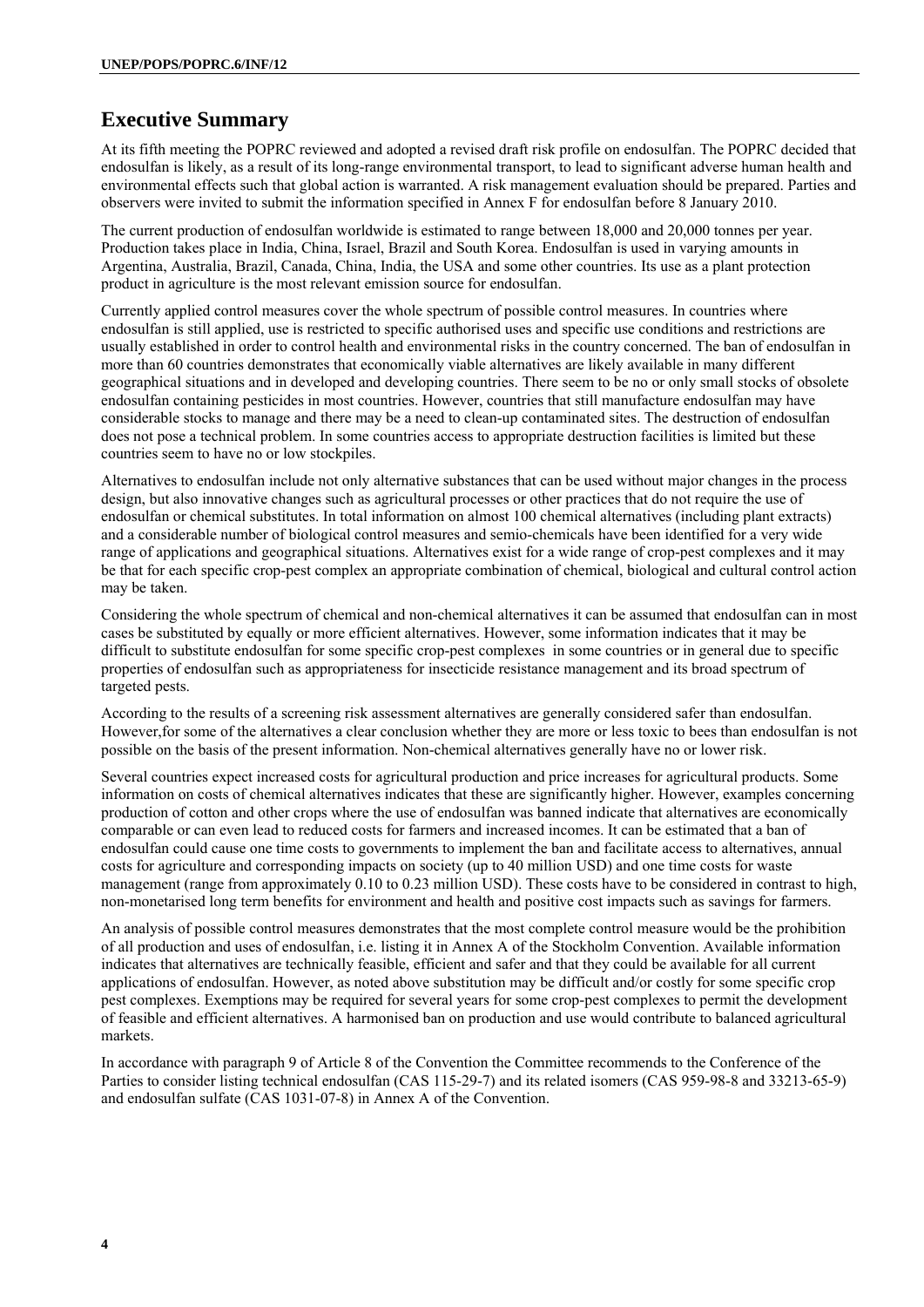# **Introduction**

At the fourth meeting of the POPRC in October 2008 the European Community and its Member States being parties to the Stockholm Convention have proposed endosulfan to be listed in Annex A, B or C of the Convention (UNEP/POPS/POPRC.4/14).

At its 5th meeting in October 2009 the POPRC reviewed and adopted a revised draft risk profile on endosulfan [UNEP/POPS/POPRC.5/10/Add.2]. The POPRC decided, taking into account that a lack of full scientific certainty should not prevent a proposal from proceeding, that endosulfan is likely, as a result of its long-range environmental transport, to lead to significant adverse human health and environmental effects such that global action is warranted. The Committee decided to develop for endosulfan a risk management evaluation document that includes an analysis of possible control measures for consideration at its next meeting and final recommendation to the COP for its listing in the Annexes of the Convention.<sup>1</sup>

Parties and observers have been invited to submit to the Secretariat information specified in Annex F information by 8 January 2010.<sup>2</sup> The submitted information is considered in this document. The information submitted is compiled in a supporting document (see [RME Endosulfan 2010, Supporting document-2]).

# **Chemical identity of Endosulfan**

# *Chemical Identity*

# *Names and registry numbers*

| Common name                                        | Endosulfan                                                                                          |                 |  |  |
|----------------------------------------------------|-----------------------------------------------------------------------------------------------------|-----------------|--|--|
| <b>IUPAC Chem.</b><br>Abstracts                    | $6,7,8,9,10,10$ -hexachloro-1,5,5a,6,9,9a-hexahydro-6,9-methano-2,4,3-benzodioxathiepin-3-<br>oxide |                 |  |  |
|                                                    | 6,9-methano-2,4,3-benzodioxathiepin-6,7,8,9,10,10-hexachloro-1,5,5a,6,9,9-hexahydro-3-<br>oxide     |                 |  |  |
| CAS registry numbers                               | alpha $(\alpha)$ endosulfan                                                                         | 959-98-8        |  |  |
|                                                    | beta $(\beta)$ endosulfan                                                                           | 33213-65-9      |  |  |
|                                                    | technical endosulfan *                                                                              | 115-29-7        |  |  |
| endosulfan sulfate: * stereochemically unspecified |                                                                                                     | $1031 - 07 - 8$ |  |  |
| Trade name                                         | Thiodan®, Thionex, Endosan, Farmoz, Endosulfan, Callisulfan                                         |                 |  |  |

\* Technical endosulfan is a 2:1 to 7:3 mixture of  $\alpha$ - and  $\beta$ -isomer.

Technical grade endosulfan is a diastereomeric mixture of two biologically active isomers (α- and β-) in approximately 2:1 to 7:3 ratio, along with impurities and degradation products. The technical product must contain at least 94% endosulfan in accord with specifications of the Food and Agricultural Organization of the United Nations (FAO Specification 89/TC/S) with content of the α-isomer in the range of 64-67% and the β-isomer of 29-32%. The α-isomer is asymmetric and exists in two twist chair forms while the β-form is symmetric. The β-isomer is easily converted to αendosulfan, but not vice versa (UNEP/POPS/POPRC.5.3).

# *Structures*

| Molecular formula                                                            | $C_9H_6Cl_6O_3S$              | $C_9H_6Cl_6O_4S$                                |
|------------------------------------------------------------------------------|-------------------------------|-------------------------------------------------|
| Molecular mass                                                               | 406.96 $g$ ·mol <sup>-1</sup> | 422.96 $g$ ·mol <sup>-1</sup>                   |
| Structural formulas of the<br>isomers and the main<br>transformation product | c<br>$\alpha$ -endosulfan     | -S≔O<br>$\beta$ -endosulfan endosulfan sulphate |

1 http://chm.pops.int/tabid/588/Default.aspx

2 http://chm.pops.int/tabid/655//Default.aspx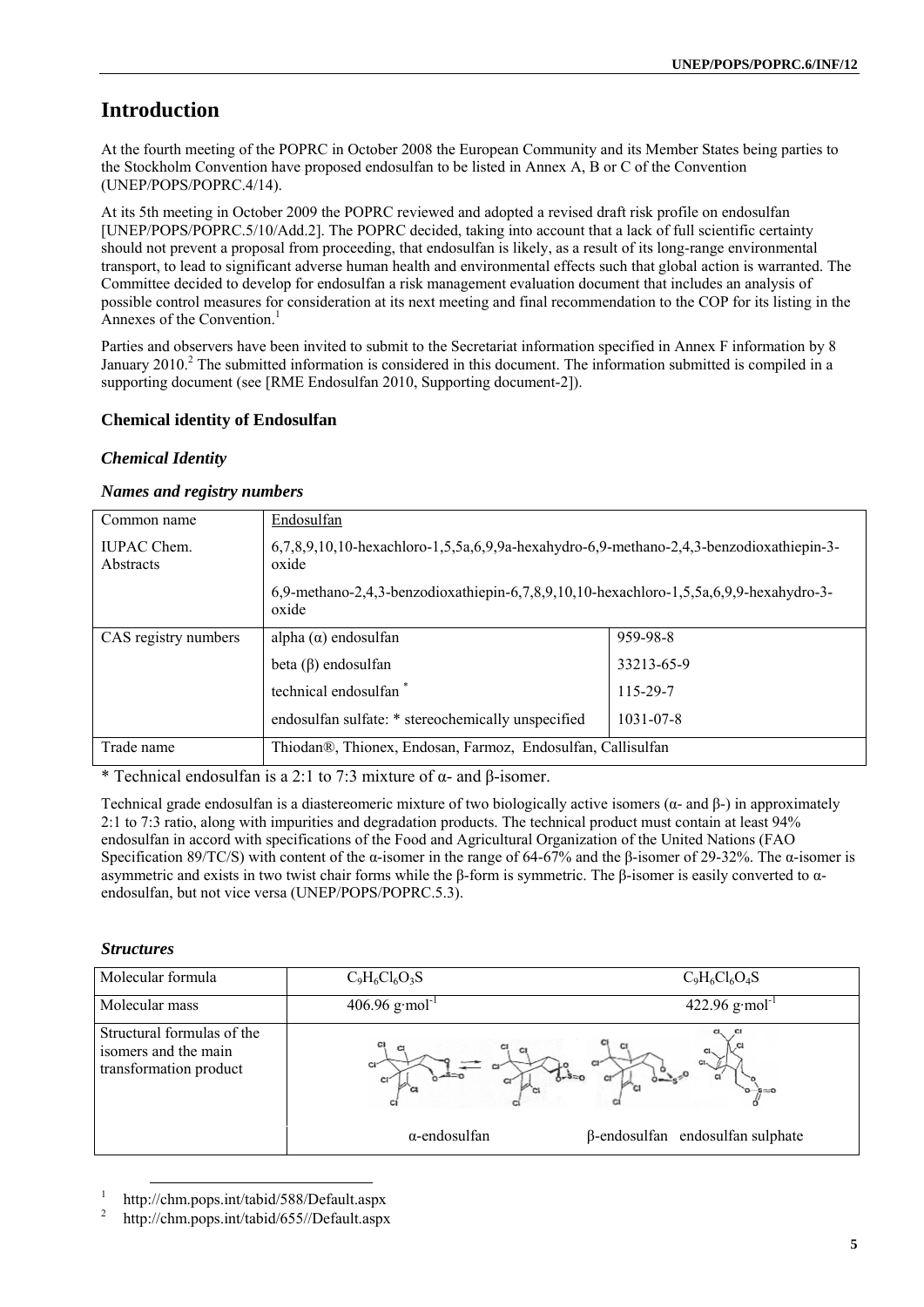# *Production* **and uses**

#### *Production, trade, stockpiles*

Endosulfan is synthesized via the following steps: Diels-Alder addition of hexachloro-cyclopentadiene and cis-butene-1,4-diol in xylene. Reaction of this cis-diol with thionyl chloride forms the final product.

Endosulfan was developed in the early 1950s. Global production of endosulfan was estimated to be 10,000 tonnes annually in 1984. Current production is judged to be significantly higher than in 1984 and is estimated to range between 18,000 to 20,000 tonnes per year [India 2010 Annexure I]. India is regarded as being the world's largest producer (9,900 tonnes per year (Government of India 2001-2007)) and exporter (4,104 tonnes in 2007-08 to 31 countries (Government of India)) (according to [UNEP/POPS/POPRC.5/10/Add.2]). Current production in India ranges between 9,500 tonnes (according to [India 2010 Annexure I]) and 10,500 tonnes in the states Gujarat, Kerala and Maharashtra (according to [India 2010]). India, accounts for 50% -60% of global production of endosulfan [India 2010 Annexure-I]. In China, the output of endosulfan was 4,602 tonnes for 2006, 5,003 tons for 2007, and 5,177 tons for 2008 [China 2010]. Production in Germany stopped at 2007 (approximately 4,000 tonnes per year)<sup>3</sup> but export could continue until the end of 2010 [UNEP/POPS/POPRC.5/10/Add.2]. Other producers with unknown production quantities are located in Israel, Brazil and South Korea [UNEP/POPS/POPRC.5/10/Add.2]

To conclude, current annual production amounts to 18,000 to 20,000 tonnes worldwide. Roughly 10,000 tonnes are produced in India, 5,000 tonnes in China and 3,000 to 5,000 tonnes in Israel, Brazil and South Korea.

Historic production in Europe amounted to 10,000 to 50,000 tonnes per year [Germany 2010]. Endosulfan production stopped in the Czech Republic, Germany, the Netherland and in Italy in 2006/2007. It has never been produced in Croatia, Cyprus, Estonia, Ireland, Norway, Slovenia, Sweden and Ukraine [UNECE 2010 CR, CY, DE, EE, HR, IE, NL, NOR, IT, SE, SI].

Endosulfan has never been produced in Canada; in the USA production stopped in the 1980ies [UNECE 2010, CA, USA].

Prior to its ban in Colombia endosulfan was produced until 2001 (production quantities from 1994 to 2001 were: 1994: 198.5 t; 1995: 268.8 t; 1996: 216 t; 1997: 181.9 t; 1998: 382.6 t; 1999: 279.0 thousand litres; 2000 and 2001: 505.4 thousand litres) [Colombia 2010].

#### *Uses*

Endosulfan is an insecticide used to control chewing, sucking and boring insects, including aphids, thrips, beetles, foliar feeding caterpillars, mites, borers, cutworms, bollworms, bugs, white flies, leafhoppers, snails in rice paddies, and tsetse flies

Endosulfan is used on a very wide range of crops. Major crops to which it is applied include soy, cotton, rice, and tea. Other crops include vegetables, fruits, nuts, berries, grapes, cereals, pulses, corn, oilseeds, potatoes, coffee, mushrooms, olives, hops, sorghum, tobacco, and cacao. It is used on ornamentals and forest trees, and has been used in the past as an industrial and domestic wood preservative, and for controlling earthworms in turf.

In 2006 the US EPA registered the use of endosulfan as a veterinary insecticide to control ectoparasites on beef and lactating cattle. It was used as an ear tag in cattle and occupied less than 25% of the US market share of cattle ear tags [KMG Bernuth 2009]. However that use has now been disallowed, along with all other endosulfan uses in the USA.

The production and use of endosulfan is now banned in at least 60 countries<sup>5</sup> with former uses replaced by products and methods considered less hazardous. More detailed information on current uses as informed by countries is provided in an informal document to the endosulfan risk profile (see UNEP/POPS/POPRC.5/INF/9).

In Morocco, the Pesticides Committee decided at its last meeting that pesticide preparations containing endosulfan will be withdrawn from the Moroccan market. The deadline is December 31, 2010. See

http://www.onssa.gov.ma/onssa/fr/doc\_pdf/PV\_CPUA\_GLOBAL\_22\_AVRIL\_2010.pdf

 $\frac{1}{3}$ <sup>3</sup> A huge majority of this volume is exported for use in tropical and subtropical regions such as Latin America, Caribbean and southeast Asia [UNECE 2007].

<sup>&</sup>lt;sup>4</sup> Comment from PAN & IPEN on the 2nd draft risk management evaluation  $\frac{5}{5}$  Austria. Debrain, Debrain, Debrain, Debrain, Debrain, Debrain, Debrain, Debrain, Debrain, Debrain, Debrain, Debrain, Debrain, Debrain, Debr

Austria, Bahrain, Belgium, Belize, Benin, Bulgaria, Burkina Faso, Cambodia, Cape Verde, Chad, Colombia, Cote d'Ivoire, Croatia, Cyprus, Czech Republic, Denmark, Egypt, Estonia, Finland, France, Gambia, Germany, Greece, Guinea Bissau, Hungary, Indonesia, Ireland, Italy, Jordan, Kuwait, Latvia, Lithuania, Liechtenstein, Luxembourg, Malaysia, Mali, Malta, Mauritania, Mauritius, Morocco, Netherlands, New Zealand, Niger, Nigeria, Norway, Oman, Poland, Portugal, Qatar, Romania, Saudi Arabia, Senegal, Singapore, Slovakia, Slovenia, Spain, Sri Lanka, St Lucia, Sweden, Switzerland, Syria, the United Arab Emirates, United Kingdom, United States of America.

In USA, the Environmental Protection Agency has withdrawn approval for all uses of endosulfan.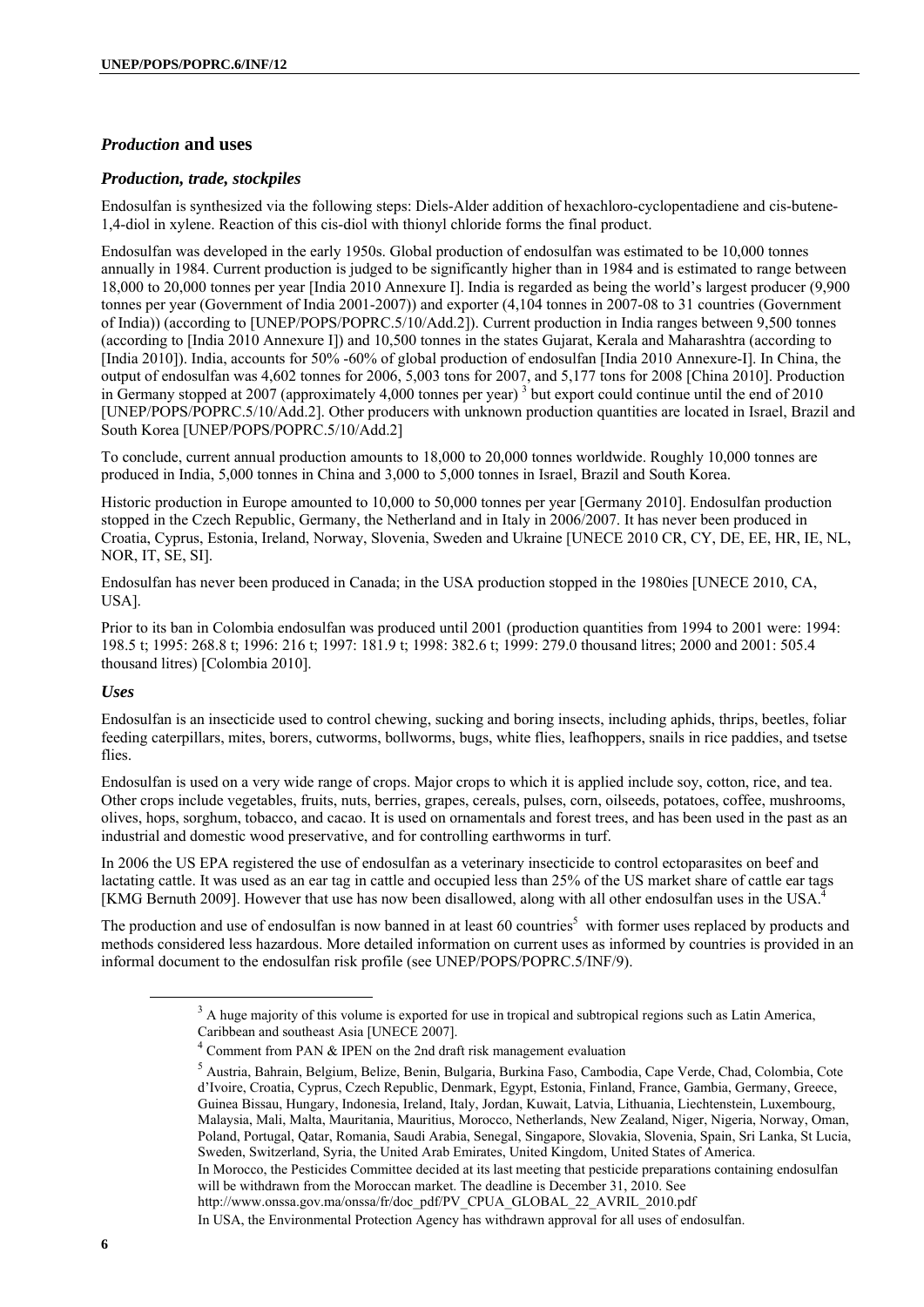Countries using varying amounts of endosulfan include Australia, Argentina, Brazil, Cameroon, Canada, Chile, Costa Rica, Ghana, Guatemala, India, Israel, Japan, Kenya, Madagascar, Mexico, Mozambique, China, Paraguay, Pakistan, Sierra Leone, South Africa, South Korea, Sudan, Tanzania, Uganda, Venezuela, Zambia, Zimbabwe, USA.

According, to the International Stewardship Centre (ISC) the total average annual use quantity of endosulfan is estimated at approximately 15,000 metric tonnes of active ingredient with Brazil, India, China, Argentina, the USA, Pakistan, Australia and Mexico representing the major markets. According to ISC, the use in Latin America and Asia has been growing consistently [ISC 2010]. Endosulfan is one of the largest used insecticides in India. Out of an estimated annual production of 9,500 tonnes, 4,500 to 5,000 tonnes are consumed domestically [India 2010 Annexure-I].

In detail, a total annual use of 15,400 tonnes is indicated for Argentina (1,500 t), Brazil (4,400 t), India (5,000 t), China (4,100 t) and the USA (400 t), not including use quantities in Pakistan, Australia, Mexico and the African countries Mozambique, Zambia, Ethiopia, Uganda, Sudan, Nigeria, Guinee and Ghana ([ISC 2010], for details see Annex V). Considering also the use in those countries where use quantities are not available, the actual world wide use amount correlates approximately with the estimated production amount of 18,000 to 20,000 tonnes per year. This indicates annual use quantities up to 4,820 tonnes in countries where information on specific amounts is not available.

| <b>Type of cost impact</b>  | Quantification                                                                                                                           |
|-----------------------------|------------------------------------------------------------------------------------------------------------------------------------------|
| Implementation costs for    | One time administrative costs could range from 0.82 to 4.53 million USD. Realistic                                                       |
| governments and authorities | estimate: below 1.65 million USD                                                                                                         |
|                             | Non-quantified costs for the registration of suitable alternatives                                                                       |
| Cost impacts on industry    | In countries where endosulfan is already banned and where endosulfan is not produced                                                     |
|                             | the cost impacts on industry are nil or negligible.                                                                                      |
|                             | Annual losses for manufacturers occur in countries where endosulfan is still produced                                                    |
|                             | 112.7 to 125.2 million USD (India: 61.98 million USD; China 15.03 million USD;                                                           |
|                             | Israel, Brazil and South Korea: 35.68 to 48.21 million USD).                                                                             |
|                             | Globally the losses will be more or less outweighed by sales of chemical and non-                                                        |
|                             | chemical alternatives.                                                                                                                   |
| Cost impacts on agriculture | Negative annual cost impact due to increased plant protection costs in a range between                                                   |
|                             | 0 and 40 million USD (for Brazil: 0 to 13.87 mio USD, for India: 0 to 9.63 mio USD,                                                      |
|                             | for China: 0 to 7.89 mio USD, for Argentina: 0 to 2.89 mio USD, for the USA: 0 to                                                        |
|                             | 2.78 mio USD and for the rest of the world: 0 to 9.28 mio USD) if endosulfan will be<br>replaced by chemical alternatives in contrast to |
|                             |                                                                                                                                          |
|                             | Non-quantified positive annual cost impacts if endosulfan will be replaced by non-<br>chemical alternatives                              |
| Cost impacts on society     | Possible price increases of agricultural products up to 40 million USD                                                                   |
|                             | One time costs for the management of stockpiles range from 101,700 to 226,000 USD.                                                       |
|                             | These costs would particularly incur in India (55,935 to 11,870 USD), China (13,560                                                      |
|                             | to 27,120 USD), Israel, Brazil and South Korea (32,205 to 87,010 USD).                                                                   |
| Cost impacts on             | Significant, non-monetarised long term benefits for environment and health                                                               |
| environment and health      |                                                                                                                                          |

**Table 1. Overview on possible cost impacts** 

Several countries/observers have provided specific information on current uses (see [RME Endosulfan 2010, Supporting document-2] and [UNECE 2010]).

Data provided by companies owning registries of formulations based on endosulfan indicate that the amounts (tonnes of active ingredient) commercialised/used in Brazil from 2000 to 2006 were: 2000: 5,346.6; 2001: 4,058.0; 2002: 2,454.8; 2003: 4,179.1; 2004: 7,294.1; 2005: 6,664.9; 2006: 6,010.1 [Brazil 2010]. Brazil estimates its own current uses to amount to approximately 40% of the world production [Brazil 2010]. Assuming 18,000 tonnes world production this would correspond to 7,200 tonnes annual use in Brazil.

Endosulfan is not produced or manufactured in Australia but technical active ingredient is imported (from e.g. Israel or Germany) and formulated into four registered Australian products. National sales quantities of endosulfan (tonnes of active ingredient sold in the Australian market per year) from 2004 to 2008 were: 2004: 125.2, 2005: 119.4, 2006: 116.4, 2007: 74.1, 2008 (to mid-December): 89.9 tonnes. A small amount of endosulfan is formulated in Australia and exported to New Zealand [Australia 2010]. The latter information contradicts to the current ban of endosulfan in New Zealand.

In China endosulfan has been registered for use in wheat, cotton, fruit, tea tree and tobacco. More importantly, it has been applied for pest prevention and control in cotton planting and a further study is being carried out on its application in tea planting area [China 2010].

In Costa Rica endosulfan is restricted to liquid or microencapsulated formulations with concentrations less than or equal to 35% of active ingredients for agricultural use. Application on rice is prohibited [Costa Rica 2010].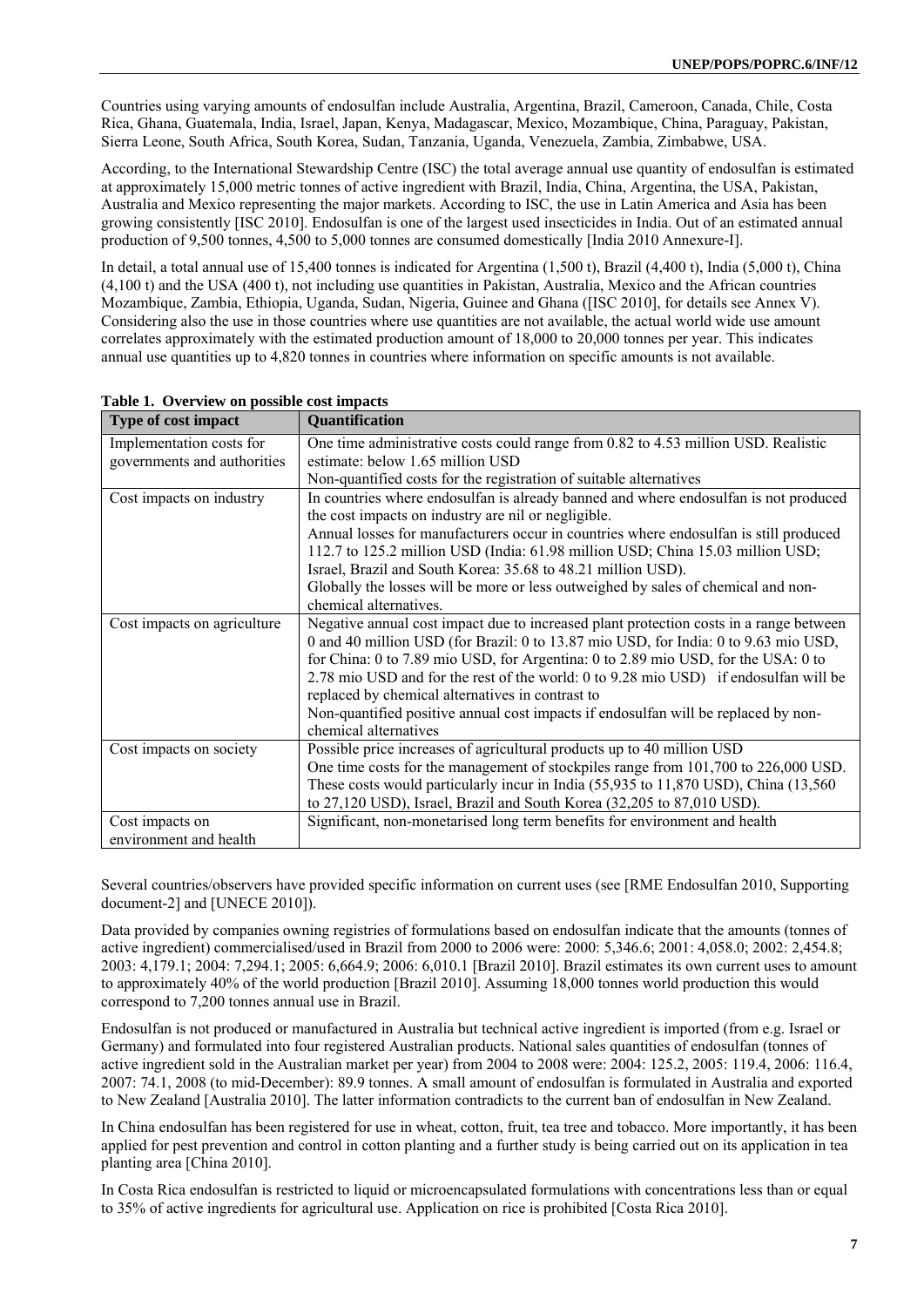There is no local production of endosulfan in Madagascar. Total imports from 2000 to 2009 amounted to 62,935 liters (active substance and in commercial products) with a maximum of 23,900 liters in 2001. Endosulfan is used in Toilara, Mahajanga (cotton) and Hauts Plateaux (vegetables) [Madagascar 2010].

In the EU the use of endosulfan is currently banned. However, by way of derogation under special circumstances a Member State may authorise for a period not exceeding 120 days the placing of endosulfan on the market for a limited and controlled use. In Italy in 2009 a derogation for use of endosulfan as insecticide for hazelnut (harmful organism – Curculio nucum) was granted ([Italy 2009] [ISC 2010]). In Romania in 2009 a derogation for use as rodenticide for rape, orchards, stalky cereals crops (harmful organisms – Microtus arvalis) was granted for a quantity of 16.6 tonnes active ingredient [Romania 2010]. According to the UNECE survey 2010, use in the EU stopped in 2007 or before (Cyprus, Czech Republic (2001), Belgium (2006), Finland (2001), Germany (1991), Ireleand (2002), Italy, Netherlands (1990), Spain, Sweden (1995)) or has never been used (Estonia) [UNECE 2010 CY, CR, FI, FR, DE, IE, IT, NL, ES, SE, EE]. In Monaco the substance is not used [Monaco 2010]. Use in Switzerland stopped in 2009, in Croatia in 2007, in Norway in 1999, in Ukraine in 1996 [UNECE 2010 SUI, HR, NOR, UA] [Croatia 2010]. In Slovenia endosulfan has been used in plant protection products and in antifouling products in amounts of 3.9 t/year in 2005 and 0.02 t/year in 2008, respectively. Use as plant protection product stopped in 2005 (until 2007: period of grace for the disposal) and as antifouling product in 2009/2010<sup>6</sup> [UNECE 2010 SI]. In Switzerland use in 2008 amounted to 9.46 tonnes [UNECE 2010 SUI]. In Finland use in 2001 amounted to about 0.1 tonnes [UNECE 2010 FI].

Currently registered pest control uses in Canada include greenhouse and terrestrial food and ornamental crops, and outdoor bait stations of food processing plants. In Canada, annual sales of endosulfan on an active ingredient basis are about 22 tonnes [UNECE 2010 CA]. In the USA in 2006 to 2008 annual use was in average 180 tonnes (imported from Israel). Due to current use there exist non quantified stocks [UNECE 2010 USA]. According to this information the current annual use in North America can therefore be estimated around 200 tonnes. According to ISC current use in the USA amounts to 400 tonnes per year [ISC 2010].

Imports of endosulfan to Central American countries in tonnes of active ingredient from 2000 to 2004 were: 2000: 160.7; 2001: 174.1; 2002: 184.1; 2003: 115.4; 2004: 295.3. Primary use was in Guatemala with 169.6 tonnes in 2004 [PAN & IPEN 2010 Ref 8].

Prior to its ban in Colombia endosulfan was sold until 2002 (sales quantities from 1994 to 2002: 1994: 213.8 t; 1995: 222.9 t; 1996: no data; 1997: 220.6 t; 1998: 282.4 t; 1999: 407.9 t; 2000 and 2001: 533.0 thousand litres; 2002: 10.3 thousand litres) [Colombia 2010].

# **Conclusions of the Review Committee regarding Annex E information**

At its fifth meeting the POPRC reviewed and adopted a revised draft risk profile on endosulfan prepared in accordance with Annex E by which it agrees that the POP characteristics of the chemical warrant global action.

Having completed the risk profile for endosulfan, the POPRC took the following decision on endosulfan as adopted in decision POPRC-5/5(UNEP/POPS/POPRC.5/10):

a) Adopted the risk profile for endosulfan contained in document UNEP/POPS/POPRC.5/10/Add.2;

b) Invited the ad hoc working group on endosulfan which prepared the risk profile to explore any further information on adverse human health effects and, if appropriate, to revise the risk profile for consideration by the Committee at its sixth meeting;

c) Considered that, although the information on adverse human health effects is not fully conclusive, there is evidence suggesting the relevance of some effects on humans;

d) Decided, in accordance with paragraph 7 (a) of Article 8 of the Convention, and taking into account that a lack of full scientific certainty should not prevent a proposal from proceeding, that endosulfan is likely, as a result of its long-range environmental transport, to lead to significant adverse human health and environmental effects such that global action is warranted;

e) Decided furthermore, in accordance with paragraph 7 (a) of Article 8 of the Convention and paragraph 29 of decision SC-1/7 of the Conference of the Parties to the Stockholm Convention, to establish an ad hoc working group to prepare a risk management evaluation that includes an analysis of possible control measures for endosulfan in accordance with Annex F to the Convention;

f) Invited in accordance with paragraph 7 (a) of Article 8 of the Convention, Parties and observers to submit to the Secretariat the information specified in Annex F for endosulfan before 8 January 2010.

 $\begin{array}{c|c}\n\hline\n\text{6}\n\end{array}$ <sup>6</sup> Data from Phytosanitary Administration of the Republic of Slovenia and Chemicals Office of the Republic of Slovenia.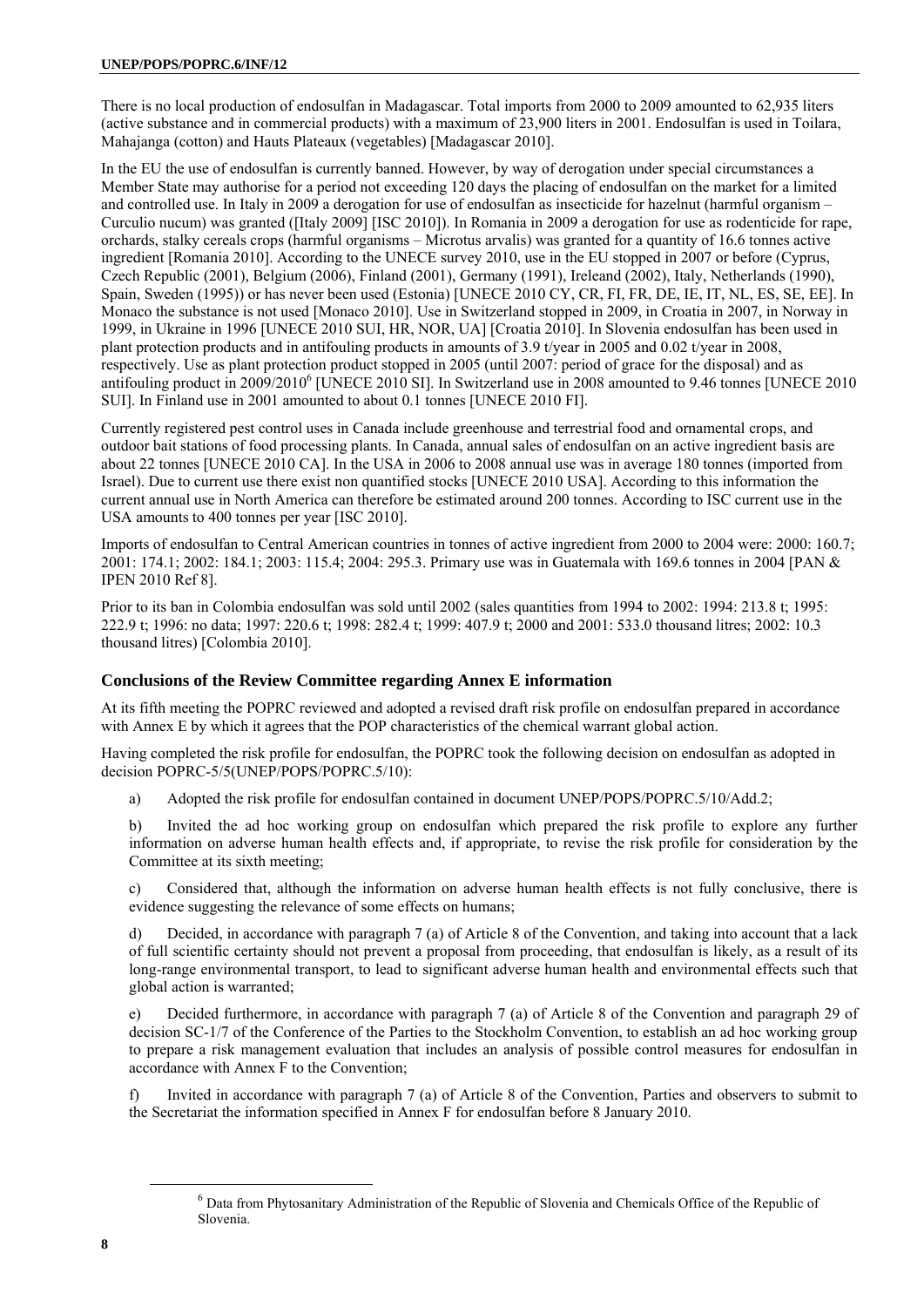# **Data sources**

#### *Overview of data submitted by Parties and observers*

The Risk Management evaluation is primarily based on information that has been provided by parties to the Convention and observers. Responses regarding the information specified in Annex F of the Stockholm Convention (risk management) have been provided by the following countries and observers:

a) Countries: Australia, Brazil, Bulgaria, Burundi, Canada, China, Colombia, Costa Rica, Croatia, Germany, India, Japan, Lithuania, Madagascar, Malaysia, Mexico, Monaco, Norway, Poland, Romania, Sri Lanka, Switzerland, Togo, Ukraine, USA,

b) Observers: PAN & IPEN<sup>7</sup>, ISC<sup>8</sup>

The Annex F information provided by these Parties and observers is presented in a supporting document "Compilation of information on endosulfan provided according to Annex F" [RME Endosulfan 2010, Supporting document-2].

In addition to the information relevant for the risk management evaluation, five parties or observers provided additional Annex E information relevant for the risk profile with respect to adverse human health effects:

- c) Countries: Australia and Norway,
- d) Observers: Croplife, ISC, MAI9

A questionnaire related to production, use and alternatives of endosulfan was sent to the Parties to the UNECE LRTAP Convention and to a group of stakeholders from industry. Relevant results from the survey are used in the present report (reference: [UNECE 2010]).

Other information sources are listed under "References".

#### *Information on national and international management reports*

National risk management plans are or will be established on the basis of re-evaluations of risks from endosulfan in Australia, Brazil, Canada and the USA (see chapters 1.5 and 2.1).

# **Status of Endosulfan under International Conventions**

Endosulfan is subject to a number of agreements, regulations and action plans:

In March 2007 the Chemical Review Committee (CRC) of the Rotterdam Convention on the Prior Informed Consent Procedure (PIC) for Certain Hazardous Chemicals and Pesticides in International Trade decided to forward to the conference of the parties of the Convention (COP) a recommendation for inclusion of endosulfan in Annex III. Annex III is the list of chemicals that are subject to the PIC procedure. Listing in Annex III is based on two notifications from different regions of regulatory action banning or severely restricting the use for health or environmental reasons that were found to meet the criteria listed in Annex II of the Convention. The COP in 2008 was not able to reach consensus on inclusion of endosulfan due to the opposition of some Parties [UNEP/FAO/RC/COP.4/24], and decided to further consider the draft decision at the next COP. Meanwhile, the CRC has been evaluating further notifications of endosulfan, and has agreed to forward to the next COP a recommendation to list endosulfan in Annex III based on notifications of final regulatory action by the European Union and 8 of the 9 West African countries that take joint regulatory action through the Sahelian Pesticides Committee (Burkina Faso, Cape Verde, Gambia, Guinea Bissau, Mali, Mauritania, Niger and Senegal) [UNEP/FAO/RC/CRC.6/7].

b) Endosulfan has been proposed and is currently considered as a candidate for inclusion in the Annex I to the Protocol to the 1979 Convention on Long-Range Transboundary Air Pollution on Persistent Organic Pollutants of the United Nations Economic Commission for Europe (UNECE LRTAP Convention).

c) Endosulfan is recognised as one of the twenty-one high-priority compounds identified by UNEP-GEF (United Nations Environment Programme – Global Environment Facility) during the Regional Evaluation of Persistent Toxic Substances (STP), 2002. These reports have taken into account the magnitude of usage, environmental levels and effects for human beings and for the environment of this compound.

d) The Sahelian Pesticides Committee (CSP) has banned all formulations containing endosulfan. The CSP is the structure for the approval of pesticides for CILSS Member States (Burkina Faso, Cape Verde, Chad, Gambia, Guinea

 $7$   $R_{\text{2}}$ Pesticides Action Network International (PAN) and International POPs Elimination Network (IPEN)

International Stewardship Centre, Inc.

<sup>9</sup> Makteshim Agan Industries (MAI)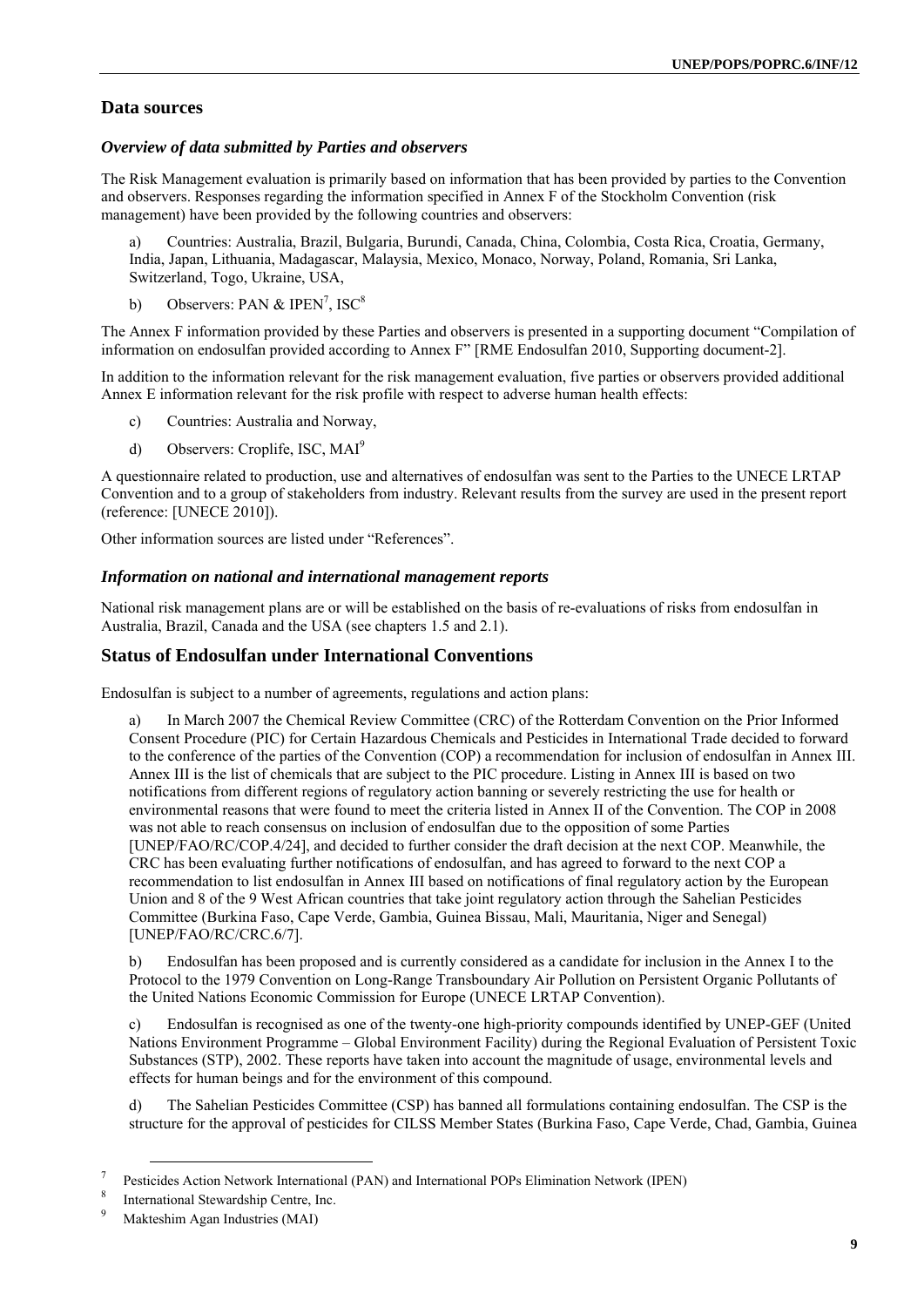Bissau, Mali, Mauritania, Niger and Senegal). The deadline set for termination of the use of existing stocks of endosulfan was 31/12/2008.

e) The UNECE has included endosulfan in Annex II of the Draft Protocol on Pollutant Release and Transfer Registers to the AARHUS Convention on access to Information, Public Participation in Decision-making and Access to Justice in Environmental Matters.

f) The Helsinki Commission, or HELCOM, works to protect the marine environment of the Baltic Sea from all sources of pollution through intergovernmental co-operation between Denmark, Estonia, the European Community, Finland, Germany, Latvia, Lithuania, Poland, Russia and Sweden. The contracting parties have agreed that by 2010 in the whole Baltic Sea catchment area of the Contracting States to ban the use, production and marketing of endosulfan [Lithuania 2010].

g) The OSPAR Commission has included endosulfan in the List of Chemicals for Priority Action (update 2002)

h) In the Third North Sea Conference (Hague Declaration, 8<sup>th</sup> March 1990), endosulfan was agreed on the list of priority substances.

# **Any national or regional control actions taken**

Specific national or regional control actions for endosulfan have been provided under Annex F (g) by several parties.

# *Africa*

Burundi reports on regulations concerning imports and storage of endosulfan [Burundi 2010].

The nine CILSS country members of the Economic Community of West African States (ECOWAS) have already phased out endosulfan [Togo 2010].

# *Asia*

China will carry out activities for environmental risk assessment of endosulfan in some regions [China 2010].

Endosulfan is designated as an agricultural chemical causing water pollution under Order for Enforcement of the Agricultural Chemicals Regulation Law of Japan. Local governments can restrict use of the agricultural chemicals causing water pollution. Japan will prohibit production, import, distribution and use of endosulfan [Japan 2010].

# *Australia*

In the course of a review of endosulfan which was completed in  $2005^{10}$  a number of measures and restrictions were implemented that have been put in place in order to reduce environmental and health impacts and trade risks. These measures include withholding periods and livestock feeding restraints; mandatory buffer zones for spraying; removal of specific uses (beans, sweet corn and peas); specific label instructions; mandatory neighbour notification; record keeping requirements; restricted availability to persons with appropriate training [Australia 2010]. However, these measures were not designed to prevent long-range transport of endosulfan to the Arctic or Antarctic regions.<sup>11</sup>

# *Europe*

In the 27 EU Member States the use of endosulfan as plant protection product is banned. The authorisation of endosulfan as active substance in plant protection products has been withdrawn (Commission Decision 2005/864/EC of 2 December 2005, concerning the non-inclusion of endosulfan in Annex I to Council Directive 91/414/EEC).

# *North America*

National actions in Canada are described in the re-evaluation by Health Canada's Pest Management Regulatory Agency (see chapter 1.3.2). Label changes which will affect the allowed use, will be implemented by the 2012 growing season ([Canada 2010], [UNECE 2010 CA]. The re-evaluation of the health and environmental risks of existing older chemicals which could be possible alternatives to endosulfan is targeted for completion in 2010 [Canada 2010].

USA EPA's Reregistration Eligibility Decision (RED) was in 2002. In 2010 US EPA decided to withdraw approval for all uses of endosulfan.<sup>4</sup>

<sup>&</sup>lt;sup>10</sup> http://www.apvma.gov.au/products/review/completed/endosulfan.php  $11$  Comment by PAN and IPEN on the 2nd draft risk management evaluation.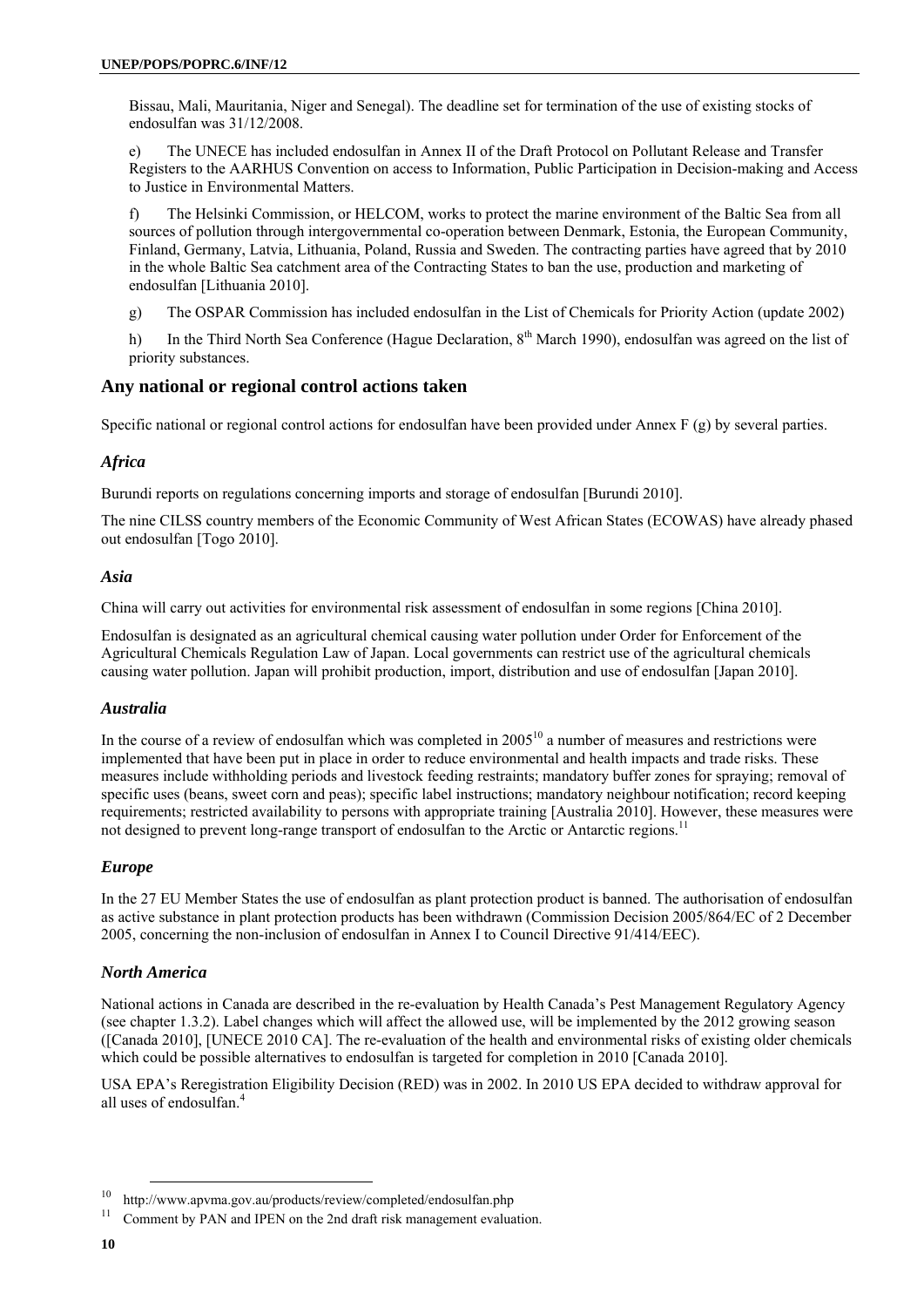#### *South and Central America*

Brazil reports on labelling requirements for endosulfan with specific information about harmful effects on the environment (i.e. on persistency; bioaccumulation potential in fishes; toxicity for aquatic organisms, bees and other beneficial insects), equipment requirements ("Do not use punctured equipment"), application ("Do not apply this product in the presence of strong winds or during the hottest hours"), dosage, cleaning and disposal of containers, aircraft application buffer zones [Brazil 2010].

In 1997 in Colombia the import, production and placing on the market of endosulfan was severely restricted. The only exempted use for endosulfan containing products was for the coffee pest organism Hypothenemus Hampei. In 2001 the exemption was abrogated and the authorisations for plant protection products containing endosulfan were cancelled [Colombia 2010].

Since 2009 specific legal restrictions for endosulfan are in place in Costa Rica. These are sales restrictions, use restrictions, prohibition of use for the rice cultivation, respect of protected areas and worker protection [Costa Rica 2010].

The national institute of ecology of Mexico has planned for 2010 to carry out an analyses of the situation of endosulfan in order to improve the knowledge about this substance [Mexico 2010].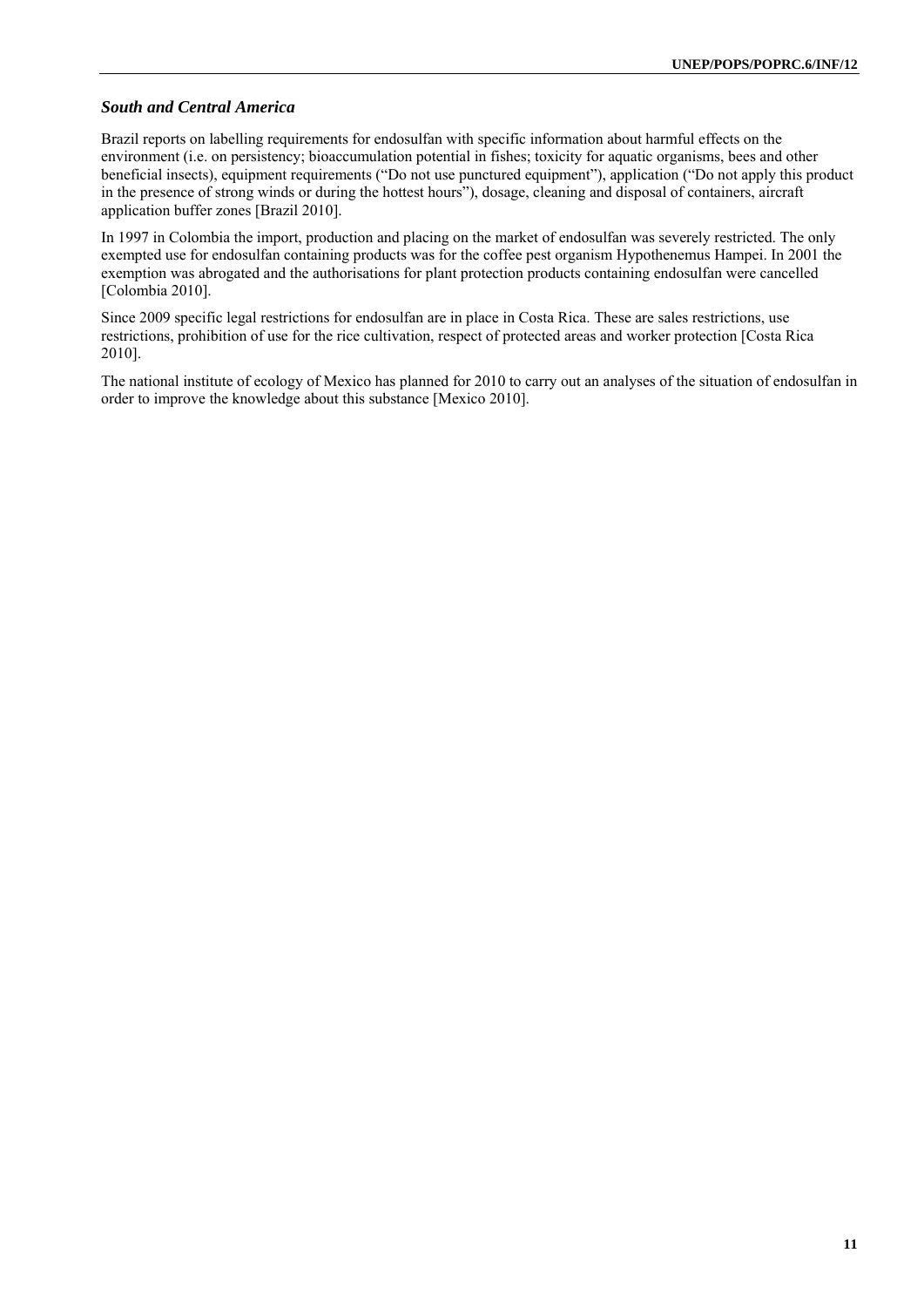# **Summary information relevant to the risk management evaluation**

# **Identification of possible control measures**

The following control measures are possible for endosulfan:

- a) Prohibition or restriction of production, use, import and export
- b) Replacement of the chemical by chemical and non-chemical alternatives
- c) Termination of processes which could lead to unintentional release of the chemical (such as specific use conditions and restrictions, trainings, labelling)
- d) Clean-up of contaminated sites
- e) Environmentally sound management of obsolete stockpiles
- f) Establishment of exposure limits in workplaces
- g) Establishment of maximum residue limits in water, soil, sediment or food

Currently applied control measures cover the whole spectrum of possible control measures.

The use of endosulfan is currently banned in more than 60 countries (UNEP/POPS/POPRC.5/CRP7.Rev2) and replaced by alternatives. In countries where endosulfan is still applied, use is restricted to specific authorised uses and specific use conditions and restrictions are usually established in order to control health and environmental risks in the country concerned. Clean up of contaminated sites and management of obsolete pesticides may particularly become a relevant issue in countries where endosulfan is manufactured. In many countries workplace exposure limits and maximum residue limits for different matrices are established (see UNEP/POPS/POPRC.3/INF/9). However, despite existing control measures it has to be noted that in other countries endosulfan is used under inappropriate use conditions (e.g. without personal protection equipment or appropriate training) (see e.g. [PAN & IPEN 2010 Add 1]).

Several parties and observes have reported possible control measures [Endosulfan RME Informal Document 2010].

In Australia the supply and use of endosulfan is restricted. Details of the restricted supply and use of endosulfan including limits on frequency of spraying, introduction of mandatory buffer zones during spraying to reduce off-target spray drift, and revised labels can be found on the Australian Pesticides and Veterinary Medicines Authority (APVMA) website<sup>12</sup>. A full review of endosulfan can be found on the APVMA website.<sup>13</sup> Control measures for end-users of endosulfan products are described in an APVMA brochure entitled 'Endosulfan users' notice which addresses control measures such as labeling requirements, controlled supply conditions, and use conditions (e.g. record keeping, withholding periods, neighbour notification, consideration of downwind surrounding, time restrictions).<sup>14</sup> Further details of specific state requirements, user training and certification which have been found acceptable to the APVMA for the purposes of supply and use of endosulfan can be found on the APVMA website.<sup>15</sup>

Brazil has established maximum residue limits of endosulfan in specific water bodies. Based on the analysis of the severe adverse effects of endosulfan to human health, ANVISA (Brazilian Sanitary Surveillance Agency) is re-evaluating this pesticide in Brazil and proposing its banishment in Public Consultation. The deadline of this consultation is next February, 4th. Before making a re-evaluation final decision on endosulfan, ANVISA will consider all comments received from the public in response to this consultation document. After that, there will be a meeting with designed members from Ministry of Agriculture and Environment in order to consider the information on the availability and viability of alternative chemical and non-chemical pest management practices for the site and pest combinations registered for it [Brazil 2010].

Bulgaria applies the EU legislation related to endosulfan as well as the international treaties to which the country is a Party. Bulgaria has described in detail the control measures applied to endosulfan [Bulgaria 2010]. Similar control measures are applied in all EU Member States. According to the Bulgarian information, the control measures comprise the following: (1) prohibition of production, use, import and export of plant protection products containing endosulfan; (2) specific prescriptions for classification and labeling; (3) reporting of release and transfer of endosulfan under the UNECE pollutant release and transfer register (4) environmentally sound management of prohibited and obsolete pesticides; (5) establishment of maximum limits in water and food. Bulgaria states that endosulfan formulations are prohibited for use in Bulgaria since 2000 and were replaced by safer plant protection products that are available on the market.

<sup>&</sup>lt;sup>12</sup> http://www.apvma.gov.au/products/review/completed/endosulfan.php<br>
<sup>13</sup> http://www.apvma.gov.au/products/review/docs/endosulfan\_final\_summary.pdf<br>
<sup>14</sup> http://www.apvma.gov.au/products/review/docs/endosulfan\_user\_broc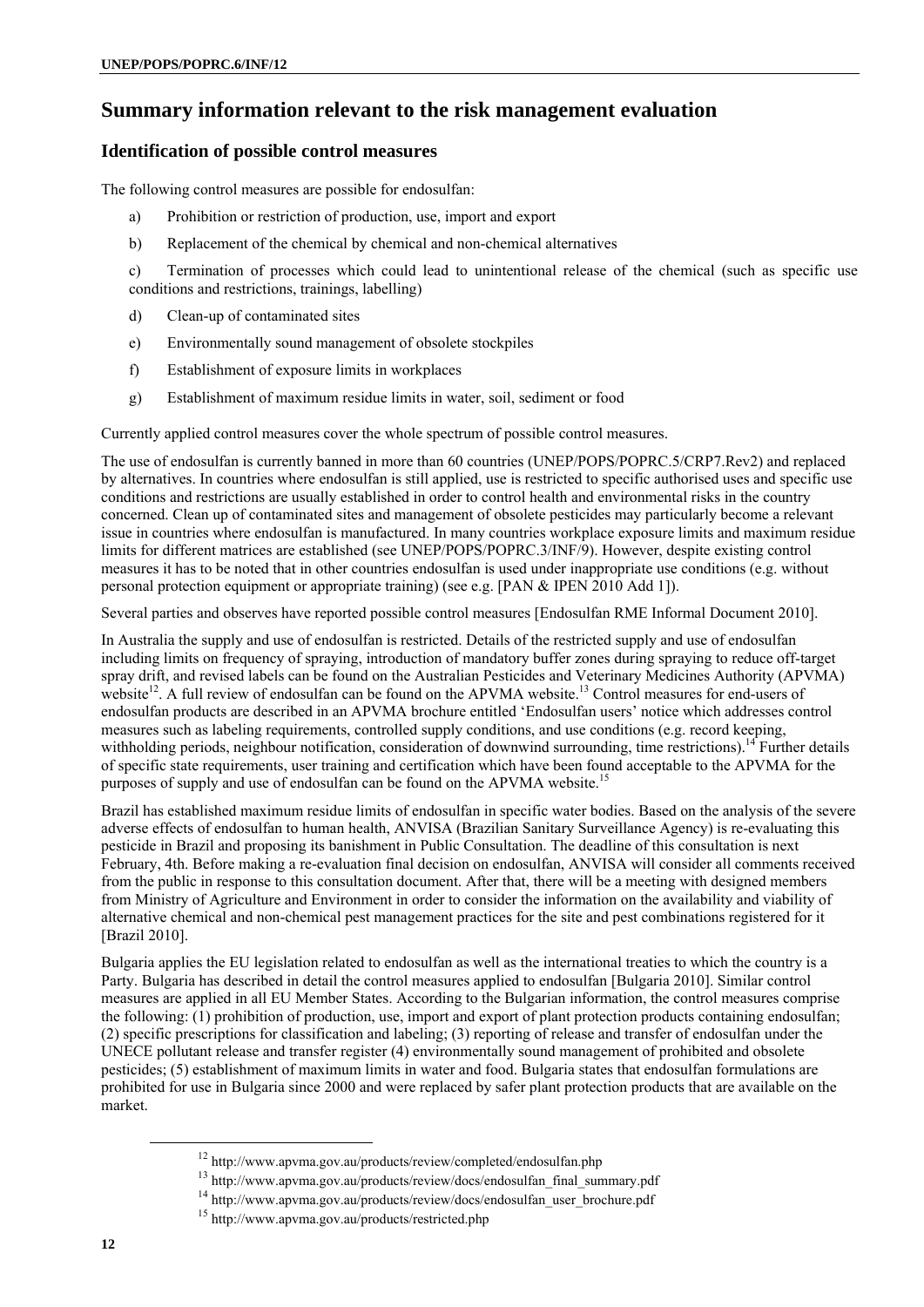Control measures applied in Canada concern (1) restrictions for specific uses and (2) and control of discharges or emissions for remaining uses. According to the most recent Re-evaluation of the PMRA [Canada 2010 Ref 4], specific risk mitigation measures that are now required include (i) additional protective equipment, precautions, and packaging of wettable powder (WP) formulations in water soluble bags to protect mixers, loaders and applicators; (ii) a restricted-entry interval to protect those re-entering treated sites; (iii) reduced rates and numbers of applications for some crops; (iv) removal of several crops from product labels (alfalfa, clover, sunflower, spinach, succulent beans, succulent peas); for wettable powder products, use on field tomatoes, sweet corn, dry beans and dry peas must also be removed; and (v) additional advisory label statements and buffer zones to reduce potential surface water contamination [Canada 2010] [UNECE 2010 CA].

Madagascar indicates as possible control measure (1) controls aiming at the prohibition of import and use of products containing endosulfan, or at least (2) restriction to specific uses (e.g. cotton) by trained users; (3) monitoring contamination in areas of primary use and (4) monitoring of residual concentrations in vegetable products [Madagascar 2010].

China proposes to (1) improve the production sites of endosulfan (specify the maximum residue value of endosulfan in the ambient air of production plants; effectively treat the gas emissions, wastewater, and waste residue caused by endosulran production in order to reduce its adverse impact to the surrounding environment and workers' health), to (2) use endosulfan scientifically (restrict its application scope, prevention targets, amount and times in order to effectively reduce the environmental risk) and (3) when conditions are met, to promote IPM, including physical and biological measures in order to further reduce the use of chemical pesticides and lower environmental risks [China 2010].

Costa Rica states as possible control measure the prohibition of use if alternatives to endosulfan are available [Costa Rica 2010].

In Norway, endosulfan has been banned from use since 1/1/1999. Moreover, it is prohibited to stock, sell and use endosulfan as a pesticide. Endosulfan has never been produced in Norway [Norway 2010].

The ban on import and use in the CILSS countries that have conditions very similar to the ones in Togo demonstrates that alternatives are available. Togo is already in the process of banning the use of endosulfan [Togo 2010].

In Ukraine endosulfan was not registered for production or authorised for production, storage, transportation, usage, disposal and destruction. However, it is not included in the list of pesticides banned for usage in agriculture, registration and re-registration [Ukraine 2010].

The USA is currently re-evaluating endosulfan and indicates the following as possible control measures: (1) cancel any or all uses and revoke any or all tolerances, (2) restrict application rates for any or all uses, or (3) extend restricted entry intervals to mitigate worker exposure for any or all uses [USA 2010].

According to PAN & IPEN, the most cost effective and practicable control measures are the prohibition of all production, use, import and export of endosulfan; and the replacement of all uses by non-chemical pest control practices and safer alternative chemicals. Endosulfan should be listed in Annex A, Part 1, of the Stockholm Convention, with no specific exemptions. This should be supported by the clean up of contaminated sites, such as at or near manufacturing facilities, and environmentally sound management of obsolete stockpiles and wastes [PAN & IPEN 2010].

According to ISC, control measures have been established by the Joint FAO/WHO Meeting on Pesticide Residues (JMPR), an international expert scientific group administered jointly by the Food and Agriculture Organization of the United Nations (FAO) and the World Health Organization (WHO). The JMPR has been working on estimating the maximum residue levels that might occur as a result of the use of a pesticide according to good agricultural practices and estimating, where possible, acceptable daily intakes for humans of the pesticides under consideration. The JMPR has established safe residue levels for endosulfan in foods for human consumption [ISC 2010]. Several national authorities including the USA, Australia, India, Brazil, China, Canada and the EU have established safe residue levels [ISC 2010].

# **Efficacy and efficiency of possible control measures in meeting risk reduction goals**

# *Technical feasibility*

General technical feasibility is demonstrated for all possible control measures as they are already applied in many countries. The control measure "prohibition or restriction of production, use, import and export" has as a consequence the need to substitute endosulfan by chemical and/or non-chemical alternatives. Therefore the information provided by parties and observers and the discussion of technical feasibility concentrates on the technical feasibility of the substitution. Another relevant aspect is the feasibility of cleaning-up of contaminated sites and the management of obsolete stockpiles.

The ban of endosulfan in more than 60 countries, including both developed and developing countries, demonstrates that viable alternatives are available in many different geographical situations. However, the efficacy and efficiency of possible control measures is country-dependent. The technical feasibility of the substitution of endosulfan by alternatives is discussed in chapter 2.3.2.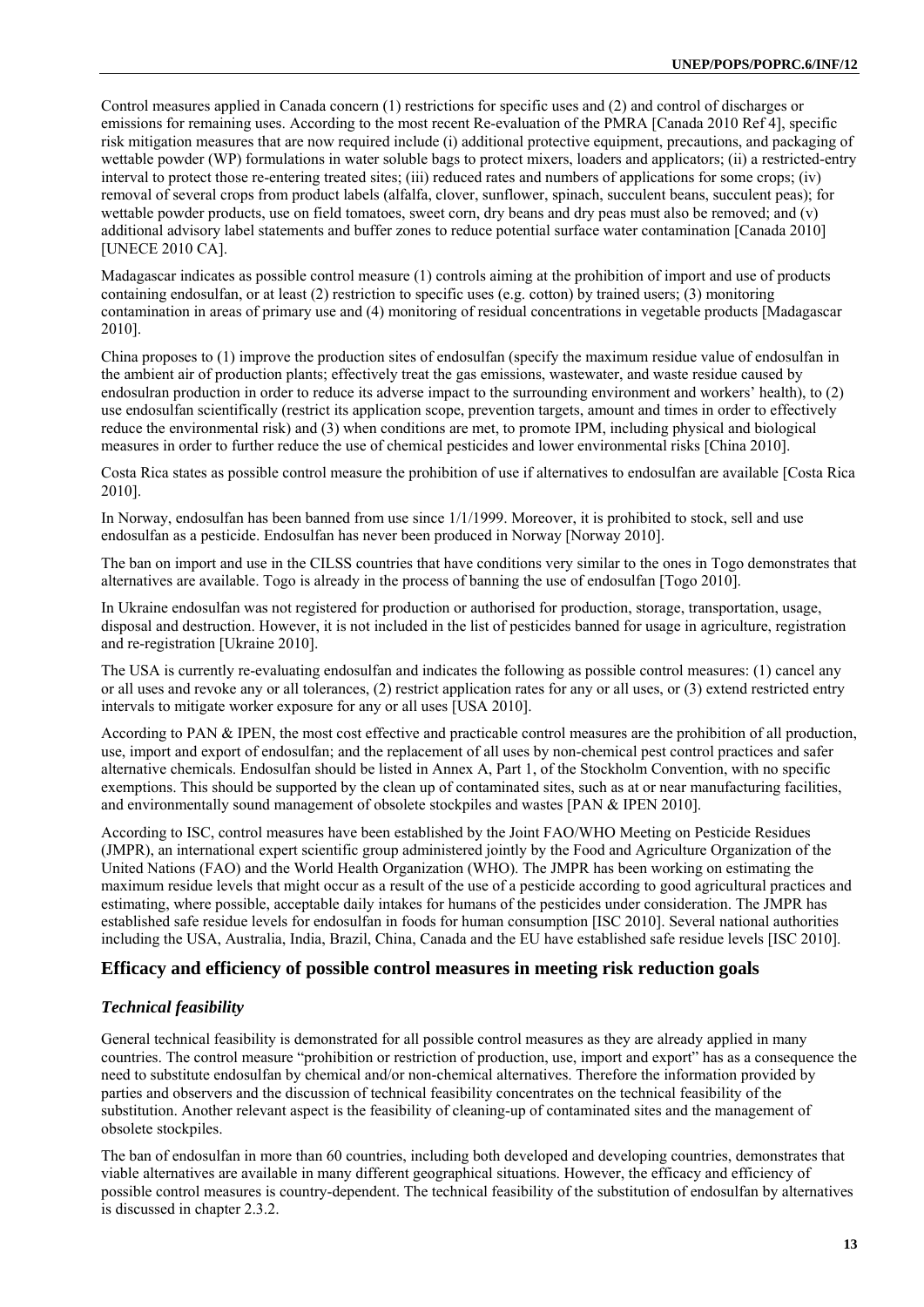The technical feasibility related to waste and disposal implications is given. There seem to be no or only small stocks of obsolete endosulfan containing pesticide products in most countries. However, the countries that still manufacture endosulfan may have considerable stocks to manage and there may be a need to clean-up contaminated sites. The destruction of endosulfan does not pose a technical problem. In some countries access to appropriate destruction facilities is limited but these countries seem to have no or low stockpiles.

Useful information was provided by parties and observers according to Annex F.

### *Technical feasibility of using alternatives to endosulfan*

For Australia the technical feasibility of applying possible control measures to comply with risk reduction goals for endosulfan would be determined during a subsequent review of endosulfan. It is feasible to amend the legislation and cancel approvals and registrations. If a pesticide is de-registered by the APVMA, the APVMA is not obliged under its legislation to provide suitable replacements, but will evaluate and register suitable alternatives that are determined by affected industries [Australia 2010].

Bulgaria, as a country which has already banned production and use of endosulfan, explains that chemical or nonchemical alternatives which are already in use (and permitted) could be phased-in (note: where they are not already in place). Obsolete stocks of pesticides should be managed according to standards for best available techniques and best environmental practices (BAT/BEP) and inventories of installations meeting the BAT/BEP standards. Adequate facilities for final disposal or destruction of obsolete pesticide stockpiles are not available in Bulgaria. Elimination of stockpiles and clean-up of contaminated sites is not relevant as endosulfan containing pesticides were not identified during annually conducted inventories in Bulgaria.

In Canada a pre-decision consultation with stakeholders determined the interim control measures described by REV2009- 09 were feasible. Further consultation on the feasibility of additional control measures for remaining uses is required.

According to Madagascar an abolishment of the substance would not cause relevant problems since there exist homologue substitution products. Costs would arise for the replacement of analytical equipment.

In Togo the technical feasibility to use the chemical alternative of Calfos has already been demonstrated through field experiments during the 2009-2010 cotton production campaign.

According to PAN & IPEN the wide commercial and current availability of alternatives for endosulfan indicates technical feasibility and the practicability of prohibition [PAN  $\&$  IPEN 2010]. PAN  $\&$  IPEN argue that for all known uses of endosulfan there would be safer alternative chemicals and practices already in use in developing, transition, and developed countries, such that endosulfan is no longer needed. For example alternatives to endosulfan for pest control on cotton, vegetables, rice, pulses, and tobacco are being used in India [PAN & IPEN 2010 Ref 1] and West Africa [PAN & IPEN 2010 Ref 2] on vegetables, rice and tea in Sri Lanka [Manuweera 2008] and on coffee, soy, flowers, and other crops in Latin America [PAN & IPEN 2009 Ref 9]. In China, where endosulfan is used on cotton, wheat, tea, tobacco and apples, it is used on only 25% of the acreage grown of each crop, indicating that alternatives are used on the remaining 75% of crop [Jia 2009]. At least 62 countries have prohibited endosulfan use and have already broadly implemented technically feasible alternatives.<sup>16</sup> Many more countries currently employ an array of endosulfan alternatives even before prohibiting production and use [PAN & IPEN 2010].

# *Technical feasibility related to waste and disposal implications (in particular obsolete stocks of pesticides and clean-up of contaminated sites)*

According to Brazil endosulfan can be destroyed by incineration at 900°C with a flux of 300 kg per hour. India states that disposal of obsolete/date expired pesticides is a problem for all pesticides. In Bulgaria and Madagascar adequate facilities for final disposal or destruction of available obsolete pesticide stockpiles is not available. Lithuania provided general information on the approach taken to manage pesticide waste. There are no existing stockpiles containing endosulfan in Bulgaria and Sri Lanka. There is no information on existing stockpiles containing endosulfan in Lithuania, Madagascar, Togo and Ukraine. PAN & IPEN state that use of endosulfan has been declining in most countries in recent years, so stocks of obsolete product, whilst they will exist, should not be large in comparison with stockpiles of some other obsolete POPs (such as HCH). However, the countries that still manufacture endosulfan may have considerable stockpiles to manage (see Annex F 2010 submissions of the corresponding parties and observers, section (d)(i)).

Despite a ban of endosulfan in Malaysia some illegal use is assumed. Since the ban in 2005 a total of 3.857 tons has been confiscated and were disposed by a licensed toxic waste disposal operator in accordance to legal requirements. The costs for disposal of 1085 USD/tonne are borne by the government. According to Malaysia it is assumed that a global ban of endosulfan and its enforcement would reduce the possibility for illegal use and corresponding releases to the environment [Malaysia 2010].

16 UNEP/POPS/POPRC.5/CRP.7/Rev.1.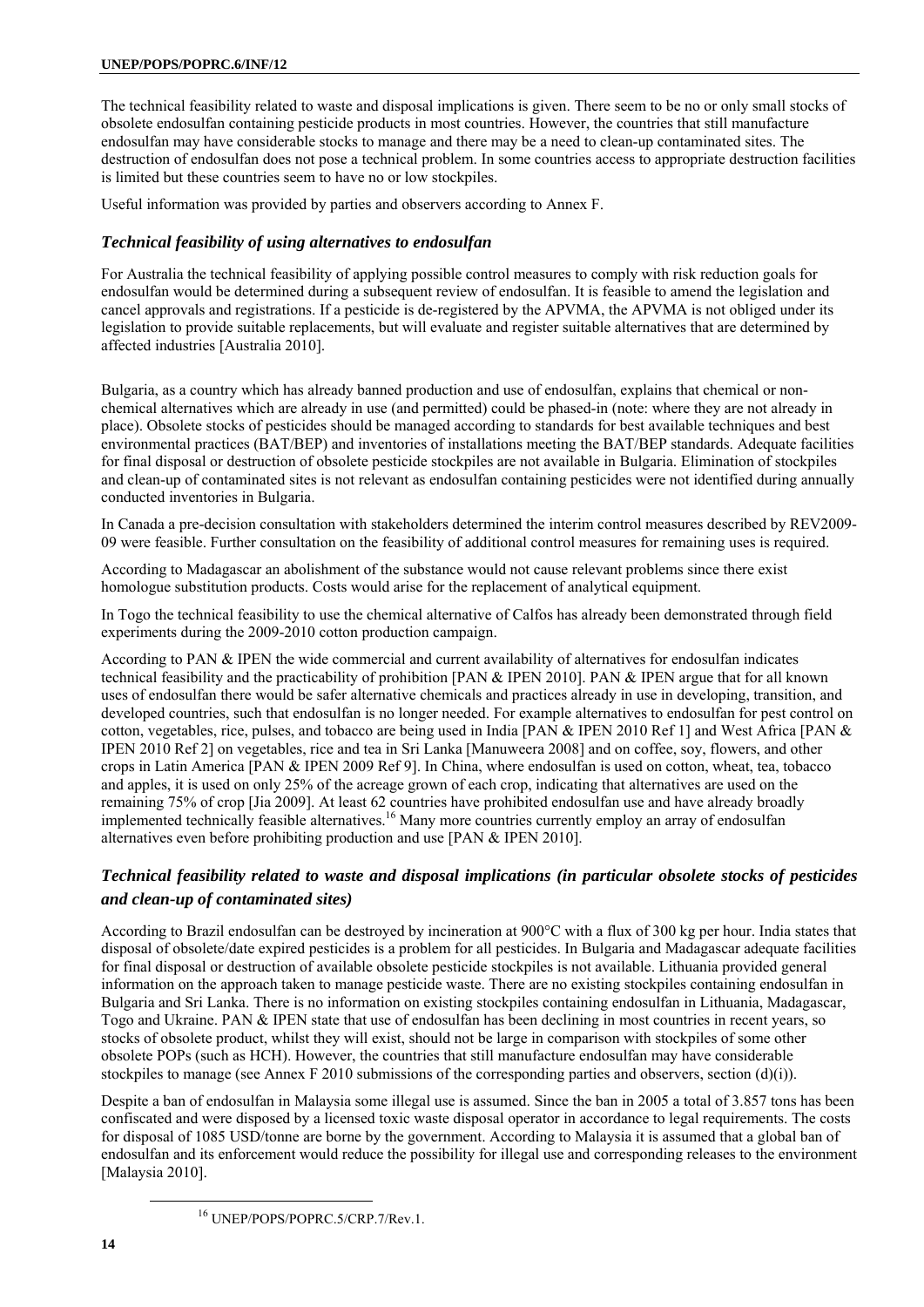# *Identification of critical uses*

Possible critical uses for which there may not be an available alternative in a country at the present time can be (a) specific crop-pest combinations where a chemical and/or non-chemical alternative does not yet exist in the country or (b) situations where such an alternative is not technically feasible because of specific advantages of endosulfan or specific disadvantages of available alternatives.

According to some parties and observers it could be difficult to substitute endosulfan at the present time for specific croppest complexes e.g. in soybean, cotton, coffee, cane sugar and sunflower in Brazil and Argentina ([Brazil 2010], [ISC 2010]) or in general due to properties of endosulfan such as appropriateness for pollinator management, IPM systems, insecticide resistance management and its broad spectrum of targeted pests ([Brazil 2010], [China 2010], [India 2010], [ISC 2010]). Other information indicates endosulfan is not appropriate for pollinator management or IPM (see chapter 2.3.4).

#### *Critical uses related to specific crop-pest combinations*

Australia, Canada and Malaysia provided information on specific crop-pest combinations for which a chemical alternative is currently not registered. This does not mean that they are not available and the problem could be overcome in foreseeable time if alternative chemicals could be registered or non-chemical alternatives could be implemented for the relevant crop-pest combinations.

According to member companies of ISC, endosulfan is important in some major applications, i.e. in cotton, cane sugar, soybeans, sunflower, coffee in South America and hazelnuts in Europe [ISC 2010].

According to Australia, implementing control measures on endosulfan would have a negative impact on cashew nuts(production 25 tonnes/year)<sup>17</sup>, cucurbits, guava, kiwi fruit, longans, loquats, mango, rambutans and tamarillo, as currently, endosulfan is the only chemical registered on these crops to control the fruit spotting bug (Amblypelta lutescens). Loss of endosulfan could mean loss of control and economic loss for growers until alternatives are adequately in place [Australia 2010]. There are actives registered for fruit spotting bug in other tropical fruit and nut crops that could potentially be registered for other crops after significant research. The Rural Industries Research and Development Corporation has also undertaken research into IPM for rambutans and other exotic fruit. <sup>18</sup> Sixteen insecticides were screened where beta-cyfluthrin was identified as an "effective alternative" to endosulfan. However, synthetic pyrethroids such as beta-cyfluthrin are recognised as being highly disruptive to beneficial insects.<sup>19</sup> A number of potential options for fruit spotting bug management have been identified, e.g., sex pheromones, plant attractants and biopesticides, carrying the caveat that solutions will only come from considerable research investment. Such research is occurring but unlikely to provide the needed solutions in the short-term.<sup>20</sup>

Canada has provided a list of alternative registered active ingredients to endosulfan for those site-pest combinations of commercial class products that are not supported by the technical registrant or for which risk concerns have been identified ([Canada 2010 Ref 2], [UNECE 2010 CA]). An evaluation of this lists shows that there is currently no alternative registered for the following 16 crop-pest combinations: pepper, tarnished plant bug, greenhouse; ornamentals, rose chafer, greenhouse; ornamentals, elm leaf beetle, greenhouse; ornamentals, black vine weevil, greenhouse; japanese jaw, black vine weevil, greenhouse; apricot, leafhoppers, terrestrial; cherry, plant bugs, terrestrial; cherry, stink bug, terrestrial; cucumber, tarnished plant bug, terrestrial; eggplant, pepper maggot, terrestrial; pumpkin, squash vine borer, terrestrial; pumpkin, tarnished plant bug, terrestrial; squash, tarnished plant bug, terrestrial; tomato, pepper magot, terrestrial; food processing plants (outdoor), sap beetle; japanese jaw, black vine weevil, outdoor ornamentals [Canada 2010 Ref 2].

According to the list of alternatives to endosulfan in Malaysia, there are currently no alternatives registered in Malaysia for three crop pest complexes (i.e. aphids on mango, banana and bok choy/mustard green) [Malaysia 2010].

According to Brazil endosulfan is currently regarded as an indispensable product of the IPM for soybean (pests: Anticarsia gemmatalis, Euschistus heros, Nezara viridula, Piezodorus guildinii), sugar cane (pest: Migdolus fryanus), cotton (pest: Anthonomus grandis) and coffee (pest: Hypothenemus hampei) due to its efficacy and competitive properties [Brazil 2010]. However, a wide range of biological control organisms are being used to replace endosulfan for coffee berry borer (Hypothenemus hampei) in coffee cultivation in Brazil and near-by countries, including the parasitic wasps Cephalonomis stephanotheris and Phymastichus coffea, the entomopathogenic fungus Beauvaria bassiana, as well as neem. Biological controls are also being used to replace endosulfan in soybean, cotton and sugar cultivation in Brazil [PAN & IPEN 2010 Ref 8].

<sup>&</sup>lt;sup>17</sup> http://www.fao.org/inpho/content/documents/vlibrary/ac306e/ac306e00.htm<br><sup>18</sup> https://rirdc.infoservices.com.au/downloads/09-154.pdf<br><sup>19</sup> www.cottoncrc.org.au/files/46c4352a-b530-49be-8911.../file.pdf<br><sup>20</sup> https://rir management evaluation document)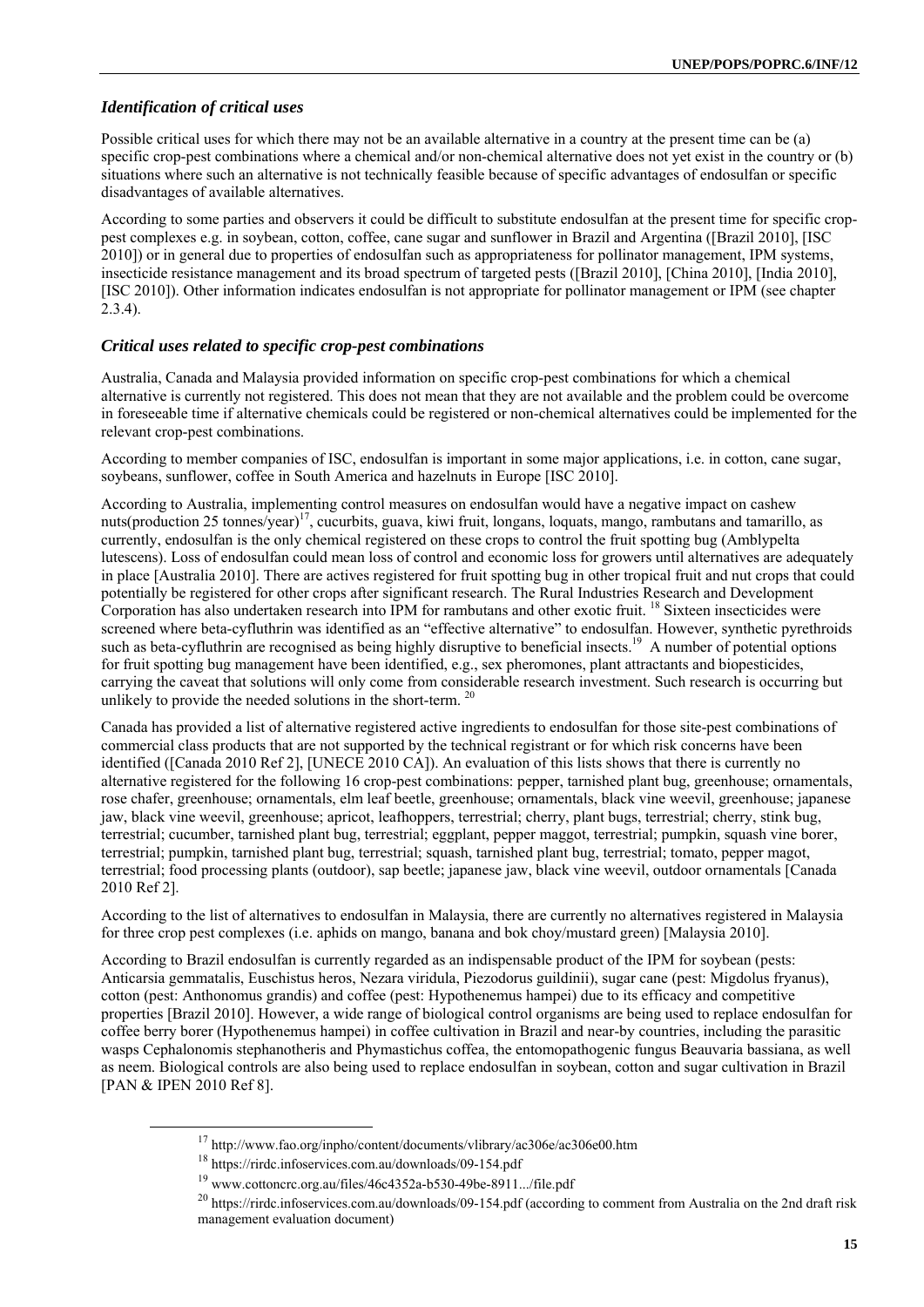#### **UNEP/POPS/POPRC.6/INF/12**

ISC describes the importance of endosulfan in some major applications, i.e. in cotton, cane sugar, soybeans, sunflower, coffee in South America and hazelnuts in Europe [ISC 2010].

#### *The importance of endosulfan in cotton production according to ISC [ISC 2010]:*

The cultivation of cotton is certainly more expensive than other major crops, since it requires a heavy investment in exclusive machines, logistics and in pest control. This is the case because of cotton's increased susceptibility to disease and pest, especially in the early stage of its growth.

The boll weevil (Anthonomus grandis) can cause, at any time of cultivation, losses of up to 70% of production of cotton. Of the products used in its control, endosulfan is the most important, considering that the crop protection products based on malathion and methyl parathion have lower selectivity and low efficiency. The use of pyrethroid based insecticides, which has low selectivity to natural enemies, is not recommended in cotton before the crop is 80 days old, which can result in an unacceptable mite population. While endosulfan is being used specifically against the boll weevil, due to it being a broad spectrum insecticide, it is also effective in controlling other important pests as the leaf worm (Alabama argillacea), apples caterpillar (Heliothis virescens, Helicoverpa zea), mite (Polyphagotarsonemus latus) and aphid (Aphis gossypii). As the result of this, endosulfan is vital to control the boll weevil and other secondary insects, especially in the first 80 days of the crop's growth. Consequently, if endosulfan is not available for use as part of the IPM for cotton, production will be severely impaired, as the boll weevil becomes resistant to existing products. The state government of Parana, EMBRAPA and the Foundation for Support of Agricultural Research of Mato Grosso and House of Cotton Sector project such catastrophic effects.

#### *The importance of endosulfan for cane sugar according to ISC [ISC 2010]:*

The main pest that plagues the sugar cane crop is the beetle Migdolus (Migdolus fryanus). The losses caused by this pest may restrict production to a few tons of cane per hectare. In most cases in which the control is inadequate, the loss is of the entire crop, which requires replanting the crop.

The difficulty of fighting Migdolus lies in the fact that it is not possible to be aware of where it is in its life cycle or to accurately predict its appearance in a given area. This is coupled with the fact that adults spend part of their life at great depths in the soil (2 to 5 meters), which provides this insect substantial protection to traditional measures of treatment 4. Experience indicates that the use of insecticides based on endosulfan is the best way to control the Migdolus, providing increased production of 19 metric tons per hectare.

If endosulfan is removed from the market, the only replacement products will be based on fipronil, to which insects build resistance. This concern is highlighted by Cosan:

"Endosulfan has a mode of action that differentiates it from other products such as organophosphates, carbamates, and pyrethroids. Fipronil is protected by patent, and is supplied by a single supplier and would represent an increase of 268% in cost per hectare treated. For these reasons endosulfan is an important tool in management programs resistance to insecticides, since it helps in preventing emergence of resistance to other classes of insecticides.

These data lead to the unwavering conclusion that the maintenance of the IPM of cane sugar depends on the availability of endosulfan on the market, with its unavailability will, on the other hand, result in a significant increase in the cost of production.

#### *The importance of endosulfan for soybeans according to ISC [ISC 2010]:*

The soybean crop is subject throughout its cycle by the attack of different species of insects and IPM is needed to maintain its population within acceptable levels. Among the main pest affecting soybeans are the caterpillar (Anticarsia gemmatalis), the Brown Stink Bug (Euschistusheros), Southern Green Stink Bug (Nezara viridula) and the Small Green Stink Bug (Piezodorus guildinni). They cause quantitative and qualitative losses because they suck the grain, reducing them or changing the amount of oil and protein according to Crébio Jose Avila, entomologist and researcher at Embrapa (Dourados-MS), a unit of Empresa Brasileira de Pesquisa Agropecuaria-Embrapa, under the Ministry of Agriculture, Livestock and Supply. Stink bug control on soybean is mostly accomplished by organophosphate based products (including pyrethroids and neonicotinoids) and endosulfan. It has been reported, however, that the exclusive use of organophosphates in some regions of Brazil led to the unsuccessful control of the bugs. The most likely explanation of this is the development of resistant populations, due to lack of rotation with endosulfan, which possess distinct mechanism of action and high selectivity to natural enemies and, as is common knowledge, does not generate resistance.

The need for endosulfan as part of the IPM for soybean has been highlighted by the Association of Soy Producers of Mato Grosso -- APROSOJA: "Especially with its unique mode of action, selectivity to natural enemies, endosulfan has been a key tool for Integrated Pest Management (IPM) and programs Handling Resistance. Endosulfan is the ideal product for species difficult to control such as Helicoperva armigera and whitefly cotton culture in which there is already resistance to insects to other groups of insecticides in Europe. In this context, endosulfan is of fundamental importance to maintain the IPM used in the plantation, so as to avoid the development of resistance of the pests to available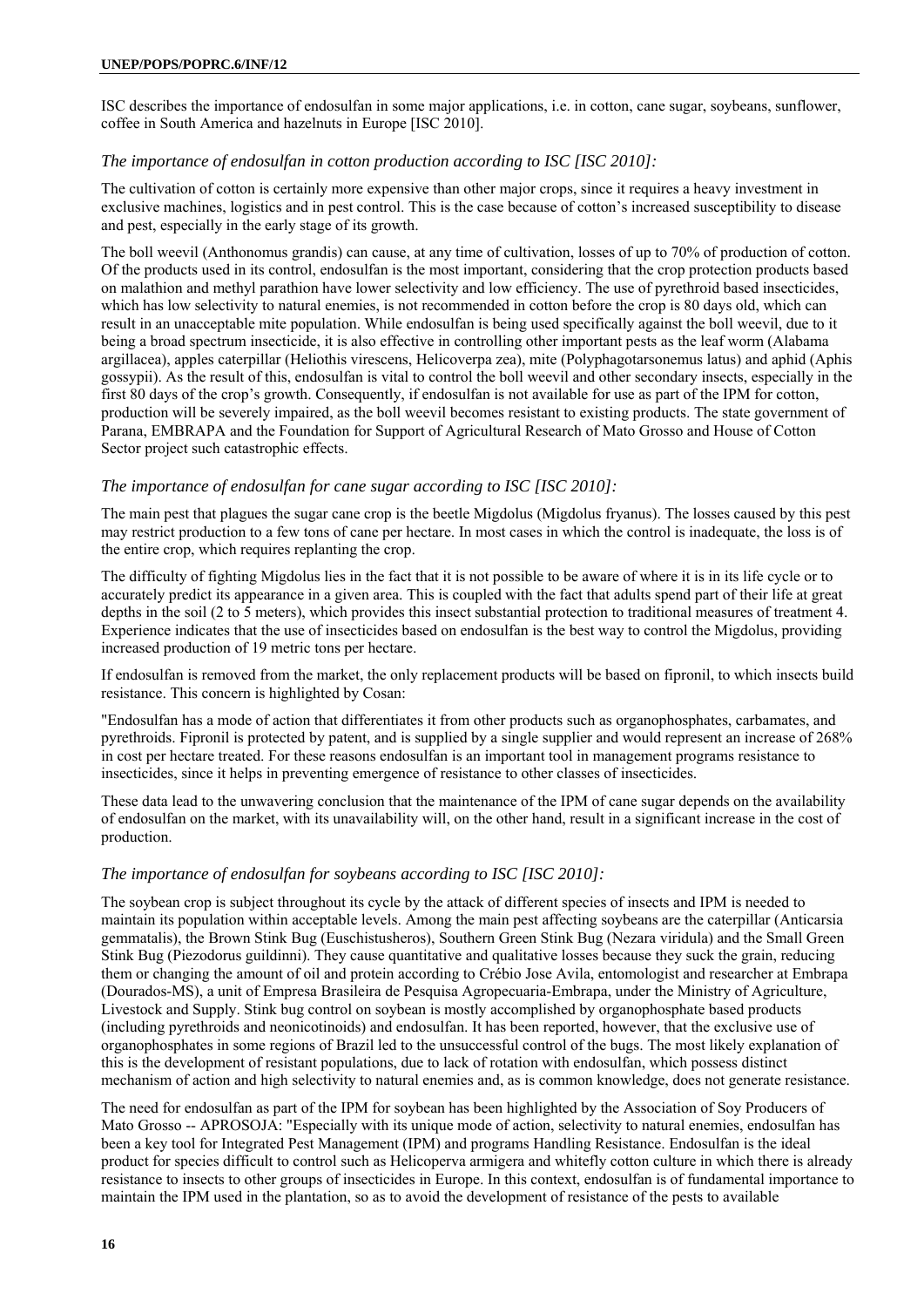organophosphates. Also it is important to provide resources to farmers to maintain the economic viability of their production.

At present, soybean uses at least 50% of the commercialized endosulfan in Argentina. It is widely used in this crop against Himenópteros, Pentatómidos (bugs) and Lepidópteros (caterpillars) attacks. It is used alone or, in some cases, mixed with other products to reach a broader spectrum. It is the product of choice because target insects do not build resistance to it, its lower cost, and its lack of adverse effects on beneficial insects. The possible alternatives are mainly pyrethroids and organophosphate used individually which suffer from a narrower spectrum of action, the insects build resistance to it, higher prices and a significant effect on beneficial insects.

#### *The importance of endosulfan for sunflower according to ISC [ISC 2010]:*

The Sunflower crop is subject throughout its growing season to attack by Rachiplusia nu, which is the most harmful pest in Sunflower due to the high insect pressure in all the sunflower areas. The effective control of this Lepidoptera pest for the protection from high foliar damage that happens in only a few days is through use of an IPM containing endosulfan.

#### *The importance of endosulfan for coffee according to ISC [ISC 2010]:*

The coffee berry borer (Hypothenemus hampei) is considered a key pest of the coffee crop in the main areas where coffee is grown in the world, attacking fruit at any stage of maturation, from green to dry. The males are smaller than females, have rudimentary hind wings (membranous), consequently they do not fly and never leave fruit from which they came. They attack young fruits resulting in losses in yield. (Rural Magazine, Ed No. 119, Jan. 2008). The only insecticides that satisfactorily control the coffee borer are those which are based on endosulfan, the products with the active ingredient chlorpyrifos fail to provide the necessary control, and increase the production costs by 64%.

This dependence of coffee production on endosulfan is well illustrated by the statement of Regional Cooperative of Coffee Growers of São Sebastião do Paraíso - Cooparaiso. This cooperative is one of the largest coffee producer cooperatives in Brazil, working directly in 72 municipalities. The producers are mostly small and mini growers and their properties have an average area of 11.92 hectares. Coffee, its main product, is responsible for 58% of their revenue. This region has a coffee area of 340 thousand hectares, which produces an average annual 5.2 million 60-kg bags of coffee. Composed of 5,500 associates, the cooperative makes the following statement: "Among the major pests in coffee is the fruit borer (Hypothenemus hampei). It causes large losses in the quality of green coffee, which results in loss of quality of the final product. Of the pesticides registered for use in the coffee crop, the only one that has efficacy in controlling this pest is the active ingredient endosulfan. Not having any other insecticide that might replace it, if its registration is cancelled, it will cause significant losses to the Brazilian coffee industry.". If the coffee berry borer can not be controlled by the farmer, the low productivity as the result of agricultural pest makes coffee growing economically unviable. It is no coincidence that more than 3,000 coffee farmers signed a petition, which was strongly against a ban on endosulfan. It should be remembered that Brazil is the world's largest producer and exporter of coffee and ranks second in the consumer market. In addition, Brazil has also started to capture the world's market of high quality roasted coffee beans and ground coffee. Even if it were economically feasible to treat the coffee berry borer with the alternatives to endosulfan, such as those with the active ingredient chlorpyrifos, the low efficiency of these products would require much larger applications of pesticides. This could lead to an increase in the exposure of the population and the environment. The simple withdrawal of a product may not result in improved toxicological efficiency. On the contrary, it could lead to the use of another product agriculturally less efficient, with greater impacts on human health and the environment.

#### *The importance of endosulfan for hazel nuts according to ISC [ISC 2010]:*

Endosulfan is a product of necessity for the protection of certain crops. In Italy, where the use of endosulfan ceased in 2005, a problem developed in the hazelnut that threatened the crop as the result of mite infestation. Italy is the second largest producer of hazelnuts in the world with approximately 100,000 tons of production annually. Although Italian hazelnuts are exported around the world, the main use outside Italy is Germany, France and Switzerland. In order to protect the hazelnut crop from certain types of mites, Italian growers successfully argued for and obtained a special exemption for endosulfan use in the EU. The hazelnut producers received the special exemption because endosulfan is the only insecticide that is both effective in controlling the mites that attack hazelnuts and is also safe for the crop.

#### *Critical uses related to advantages of endosulfan or specific disadvantages of available alternatives*

Critical uses of endosulfan exist if the use of chemical and non-chemical alternatives is not technically feasible for specific crop-pest situations. According to some countries using endosulfan the technical feasibility of substitution is currently restricted due to specific advantages of endosulfan (see chapter 2.3.4). Other information sources contradict these arguments and bring the same arguments forward as advantages of safer alternative chemicals and practices which would be available for all known uses and geographical situations (see chapter 2.2.1). The commercial availability of an alternative could be seen as an indicator of technical feasibility [UNEP/POPS/POPRC.5/10/Add.1].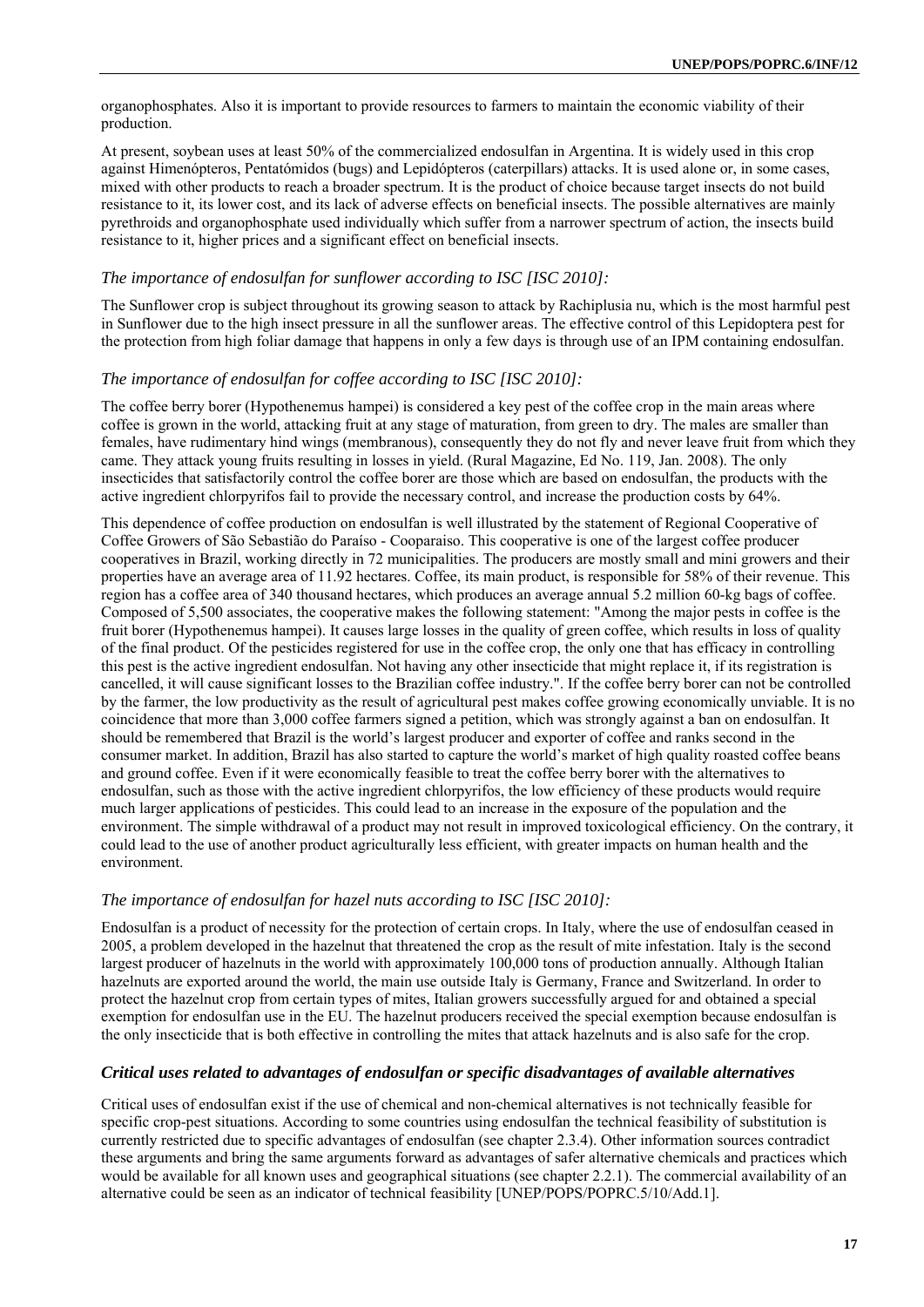#### **UNEP/POPS/POPRC.6/INF/12**

According to India endosulfan cannot be replaced in all cases due to the unique properties (advantages) of endosulfan [India 2010 Annexure-I]. According to Brazil and ISC endosulfan is an indispensable product of the IPM for soybean, sugar cane, cotton, coffee and sunflower ([Brazil 2010] [ISC 2010]). According to China endosulfan is not easily crossresistant with other pesticides and is therefore a good choice for rotation agriculture and defering pests' resistance to pesticides [China 2010].

According to PAN & IPEN there are for all known uses of endosulfan safer alternative chemicals and practices already in use in developing, transition, and developed countries [PAN & IPEN 2010].

### *Costs and benefits of implementing control measures*

Costs and benefits depend strongly on the status of control in the individual countries and the assessed control measures. An adequate social and economic assessment should not only account for the costs of switching to an alternative, but also the benefits. There should be no bias towards impacts that are quantitatively described simply because of the quantification (as impacts that cannot be described quantitatively may be of equal or greater importance) [UNEP/POPS/POPRC.5/10/Add.1].

Possible costs related to the use endosulfan versus chemical and non-chemical alternatives include:

- a) Implementation costs for governments and authorities
- b) Cost impacts on industry (manufacturing and retailing of plant protection products)

c) Cost impacts on agriculture (costs for use of alternatives and costs due to altered productivity in terms of quantity or quality)

d) Cost impacts on society (consumer costs for agricultural products, costs for management of obsolete pesticides and remediation of contaminated sites, waste disposal costs)

e) Cost impacts on environment and health

Some of these costs can be difficult to monetize.

In a cost benefit analyses the UK estimates administrative costs for the UK government and authorities if endosulfan will be added to the Stockholm Convention. Costs are estimated 1,800 GBP (5 work days) for updating the UK implementation plan for the Stockholm Convention as a task for government personnel and another 1,800 GBP for redrafting and re-issuing guidance documents and notifying the staff of the regional authorities (for the UK for England and Wales, Scottish EPA, Northern Ireland). The implementation costs for the UK are estimated to range from 1800 to 7200 GBP [RPA 2008].

Assuming that within the 152 signatories similar implementation costs would be necessary the administrative cost could range from 0.82 to 4.53 million USD. The low range is based on the assumption that per signatory one update of the national implementation plan for the Stockholm Convention and one redrafting and re-issuing of guidance and notifying of regional authorities would be required. The high range is based on the assumption that per signatory one update of the national implementation plan for the Stockholm Convention and ten redraftings and re-issuing of guidance and notifying of regional authorities would be required. A realistic estimate could be that per signatory one update of the national implementation plan for the Stockholm Convention and three redraftings and re-issuing of guidance and notifying of regional authorities would be required. Assuming furthermore that the UK is a country with a comparatively high income level, it is expected that on average the implementation costs in UNEP countries will be lower than in the UK. This results in an estimation of below 1.65 million USD administrative costs for signatories if endosulfan would be added to the Stockholm Convention.

In addition to these implementation costs significant efforts may be required in some countries for making alternatives accessible. In countries where pesticide products are prohibited unless permitted, and where endosulfan continues to be used but several alternatives have been withdrawn, the process of developing alternative pest control products and conducting the necessary risk assessments to allow their registration will probably be lengthy, consultative, and unpredictable. In Canada, these activities could include consulting growers on a transition strategy, registering minor uses on pre-registered active ingredients and registering new active ingredients. This could be a costly process.<sup>21</sup> In the same sense Australia states that the high cost of registering alternatives and other factors must be accounted for.<sup>22</sup>

Cost impacts on industry for the UK if endosulfan will be added to the Stockholm Convention are considered nil or negligible due to existing restrictions on marketing and use within the EU [RPA 2008]. This allows to conclude that in countries where endosulfan is already banned and where endosulfan is not produced the cost impacts on industry are nil or negligible.

<sup>&</sup>lt;sup>21</sup> Additional information provided by Canada in their comments on the second draft risk management evaluation.

<sup>&</sup>lt;sup>22</sup> Comment by Australia on the second draft risk management evaluation.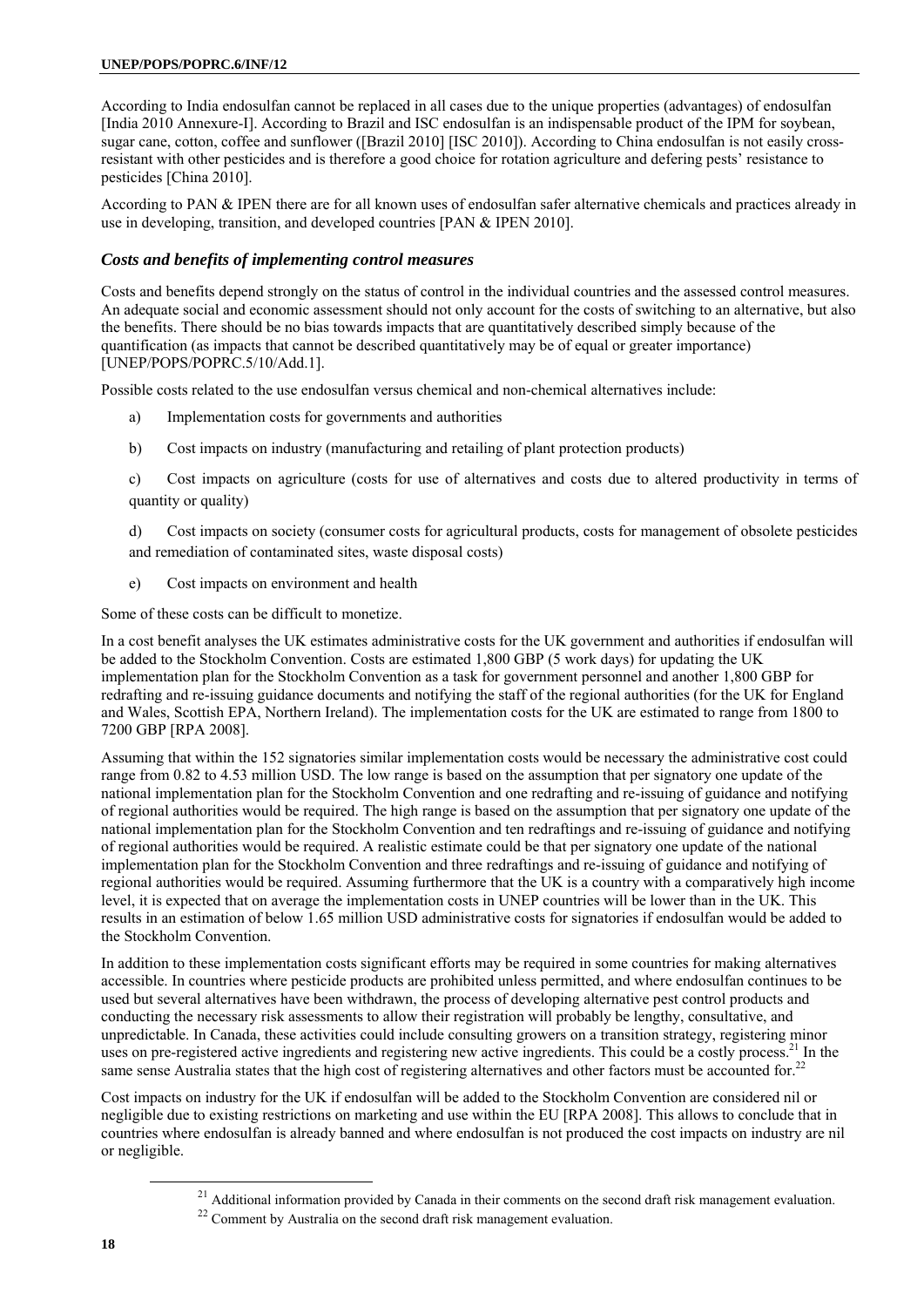The corresponding manufacturers in countries where endosulfan is still produced will have losses if they have to stop selling endosulfan containing products. The losses can be estimated based on production volume and market value.<sup>23</sup> The economic impact for the estimated annual world production from  $18,000$  to  $20,000$  t/y ranges from 112.7 to 125.2 million USD. The corresponding impacts for Indian endosulfan producing industry would be 62.61 million USD and for China 31.30 million USD. The impact on the endosulfan producing industry in the rest of the world (i.e. in Israel, Brazil and South Korea) would range between 18.78 and 31.30 million USD. It is expected that the corresponding losses of sales of products containing endosulfan will be more or less outweighed by sales of chemical and non-chemical alternatives.

For the evaluation of direct cost impacts on agriculture it is considered most important to identify possible alternatives (chemicals, semio-chemicals, biological control, IPM, organic farming and specific cultural practices), related costs, their efficiency compared to endosulfan, impacts on yields and output prices of agricultural products. Possible impacts on agriculture are assessed in chapter 2.3.3.

Possible cost impacts on agriculture range from 0 to 40 million USD due to increased production costs if endosulfan would be replaced only by chemical alternatives. Replacement by non-chemical alternatives is related to significant nonquantified cost benefits for agriculture (see chapter 2.3.3). Impacts on consumers depend on two factors.

- (1) In those cases where growers experience significant production cost increases, the increased production costs will impact on the consumer prices up to a similar height as production costs increase (i.e. in total up to 40 million USD).
- (2) In those cases where endosulfan will be replaced by conversion of growers to organic farming, consumers will have to pay significant price premiums for organic products. The conversion from conventional farming to certified organic farming due to a ban of endosulfan can be expected to be low. Therefore it is expected that the second effect can be considered neglectible.

Social impacts will occur if waste from endosulfan containing products would have to be disposed of after a ban of endosulfan. Endosulfan containing plant protection products usually contain 35 to 50 % of endosulfan by weight. Assuming an average content of 40% by weight, the amounts of waste arising from endosulfan containing products are approximately 2.5 fold the amount of the active ingredient. It can be expected that in countries where endosulfan is already phased out remaining stockpiles of endosulfan are nil or negligible. It is expected that particularly in countries where endosulfan is still manufactured considerable amounts of waste and stockpiles will have to be managed. Assuming residual stocks of 1% of the current production (i.e. 180 to 200 tonnes residual stocks active substance) containing 40% of endosulfan by weight (i.e. 450 to 500 tonnes residual stocks of waste containing endosulfan) the total worldwide disposal costs<sup>24</sup> would range between 101,700 and 226,000 USD. These costs would particularly incur in countries where endosulfan is currently manufactured, i.e. in India (56,500 to 113,000 USD), China (28,250 to 56,500 USD), Israel, Brazil and South Korea (16,950 to 56,500 USD). It is assumed that before a ban due to the listing of endosulfan in the Stockholm Convention becomes effective, most of the endosulfan produced will be consumed. Therefore the 1% scenario could be considered realistic. If lower or higher shares of the production would have to be disposed of, corresponding lower or higher disposal costs would incur. According to Costa Rica economic losses due to endosulfan residues in consumer products are an important cost issue to be considered because the demands on the producer are high. $^{25}$ 

The conclusions of the risk profile on endosulfan and its widespread occurrence in environmental compartments and biota in remote areas and the related adverse health and environmental impacts let expect non-quantified but high environment and health costs due to the current use of endosulfan. For expample Costa Rica states that health costs of pollution of endosulfan in water supply for human consumption are a relevant cost issue.<sup>25</sup>

<sup>&</sup>lt;sup>23</sup> A Chinese manufacturer offered technical endosulfan containing 95% endosulfan for a price of 6.59 USD (minimum order 1 tonne; personal information from Chinese manufacturer, 05.03.2010); Based on this price a current market value of 6.26 USD per kg active substance is assumed  $^{24}$  In an Analysis of the Costs and Benefits of the Addition of New Persistent Organic Pollutants to the Stockholm

Convention [RPA 2008] for the UK the disposal cost for Trifluralin containing waste are estimated between 150 and 300 GBP. It is expected that the disposal cost for endosulfan is similar. For the cost impact assessment it is therefore

<sup>&</sup>lt;sup>25</sup> Comment from Costa Rica from 26 May 2010 on the second draft risk management evaluation document.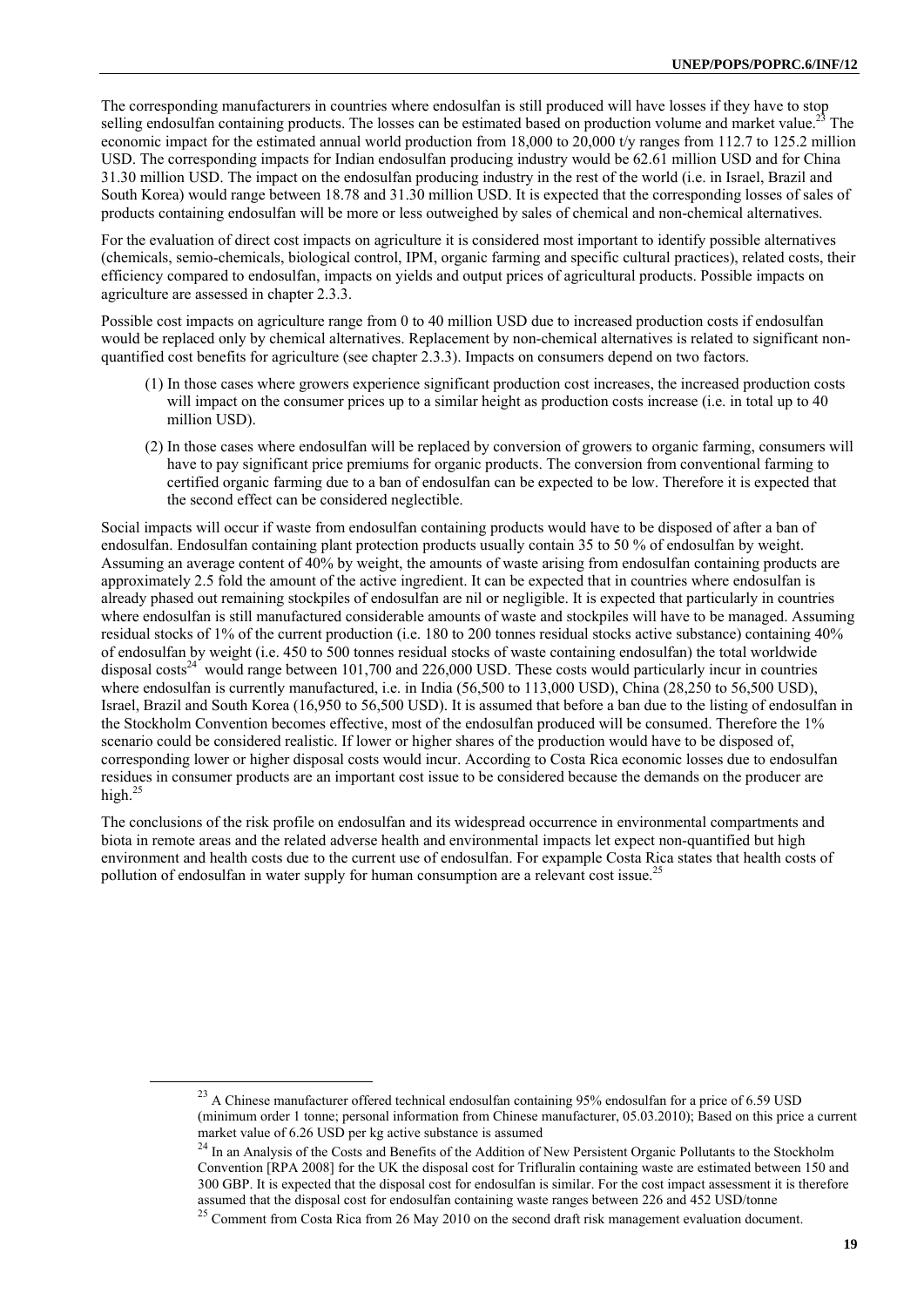The following table shows an overview of the expected cost impacts:

| Type of cost impact                                     | <b>Quantification</b>                                                                                                                                                                                                                                                                                                                                                                                                                                                                                                             |
|---------------------------------------------------------|-----------------------------------------------------------------------------------------------------------------------------------------------------------------------------------------------------------------------------------------------------------------------------------------------------------------------------------------------------------------------------------------------------------------------------------------------------------------------------------------------------------------------------------|
| Implementation costs for<br>governments and authorities | • One time administrative costs could range from 0.82 to 4.53 million USD. Realistic<br>estimate: below 1.65 million USD                                                                                                                                                                                                                                                                                                                                                                                                          |
|                                                         | • Non-quantified costs for the registration of suitable alternatives                                                                                                                                                                                                                                                                                                                                                                                                                                                              |
| Cost impacts on industry                                | • In countries where endosulfan is already banned and where endosulfan is not<br>produced the cost impacts on industry are nil or negligible.                                                                                                                                                                                                                                                                                                                                                                                     |
|                                                         | • Annual losses for manufacturers occur in countries where endosulfan is still<br>produced 112.7 to 125.2 million USD (India: 61.98 million USD; China 15.03<br>million USD; Israel, Brazil and South Korea: 35.68 to 48.21 million USD).                                                                                                                                                                                                                                                                                         |
|                                                         | • Globally the losses will be more or less outweighed by sales of chemical and non-<br>chemical alternatives.                                                                                                                                                                                                                                                                                                                                                                                                                     |
| Cost impacts on agriculture                             | • Negative annual cost impact due to increased plant protection costs in a range<br>between 0 and 40 million USD (for Brazil: 0 to 13.87 mio USD, for India: 0 to 9.63<br>mio USD, for China: 0 to 7.89 mio USD, for Argentina: 0 to 2.89 mio USD, for the<br>USA: 0 to 2.78 mio USD and for the rest of the world: 0 to 9.28 mio USD) if<br>endosulfan will be replaced by chemical alternatives in contrast to<br>• Non-quantified positive annual cost impacts if endosulfan will be replaced by non-<br>chemical alternatives |
| Cost impacts on society                                 | • Possible price increases of agricultural products up to 40 million USD<br>• One time costs for the management of stockpiles range from 101,700 to 226,000<br>USD. These costs would particularly incur in India (55,935 to 11,870 USD), China<br>(13,560 to 27,120 USD), Israel, Brazil and South Korea (32,205 to 87,010 USD).                                                                                                                                                                                                 |
| Cost impacts on<br>environment and health               | • Significant, non-monetarised long term benefits for environment and health                                                                                                                                                                                                                                                                                                                                                                                                                                                      |

**Table 2. Overview on possible cost impacts** 

Parties and observers have provided information that can contribute to evaluate possible costs of control measures. Several countries expect increased costs for agricultural production and price increases for agricultural products. Information on costs of chemical alternatives indicates that these are significantly higher. However, examples concerning production of cotton and other crops where the use of endosulfan was banned indicate that alternatives are economically comparable or can even lead to reduced costs for farmers and increased incomes. The efficient use of non chemical alternatives is managerially complex and will cause costs for training, pest forecast and consulting of farmers depending from the current situation in each country. Expectations for costs for the management and disposal of waste and obsolete stockpiles range from low to high. Implementation costs for governments are also possible. Endosulfan causes significant adverse effects on human health and the environment. As a consequence it can be expected that the current use of endosulfan causes significant non quantifiable environment and health costs.

Australia has not estimated the potential costs (to Australia) that might be associated with reviewing and de-registering a product such as endosulfan. Loss of endosulfan could mean loss of control and economic loss for growers. Costs could include costs to government to conduct the work, as well as costs to industry, and potential social and economic impacts. Environmental and health costs are unknown at this stage [Australia 2010].

In Bulgaria approximately 300,000 to 500,000 USD per year from state budget are allocated for securing and/or final elimination of obsolete pesticide stockpiles. Endosulfan containing pesticides were not identified during annually conducted inventories. Furthermore Bulgaria states that an adequate facility for final disposal or destruction of available obsolete pesticide stockpiles is not available in Bulgaria but a hazardous waste treatment plant will be constructed in the period 2010 – 2013 at costs amounting approximately to 60,000,000 USD [Bulgaria 2010].

Madagascar expects possible price increases for the agricultural products. Cost assessments are required considering also the costs that are required to assure the analytical monitoring of residues of alternatives [Madagascar 2010].

A ban of endosulfan will certainly cost the difference between the costs of endosulfan and alternatives. This information is not yet available [Togo 2010].

The USA notes that type and magnitude of costs depend on the control measure(s) taken. Types of costs could include (1) direct costs to agricultural producers in terms of more costly alternatives and/or decrease in quantity or quality of output; (2) indirect costs to consumers of agricultural products in terms of reduced availability and high prices; (3) possible environmental and human health costs [USA 2010].The USA expects only minimal incremental costs for the management of obsolete stockpiles and clean-up of contaminated sites [USA 2010].

India concludes that cost effective alternatives are not available for all situations and that the need to use other insecticides than endosulfan will result in greater plant protection costs [India 2010 Annexure-I]. Furthermore, India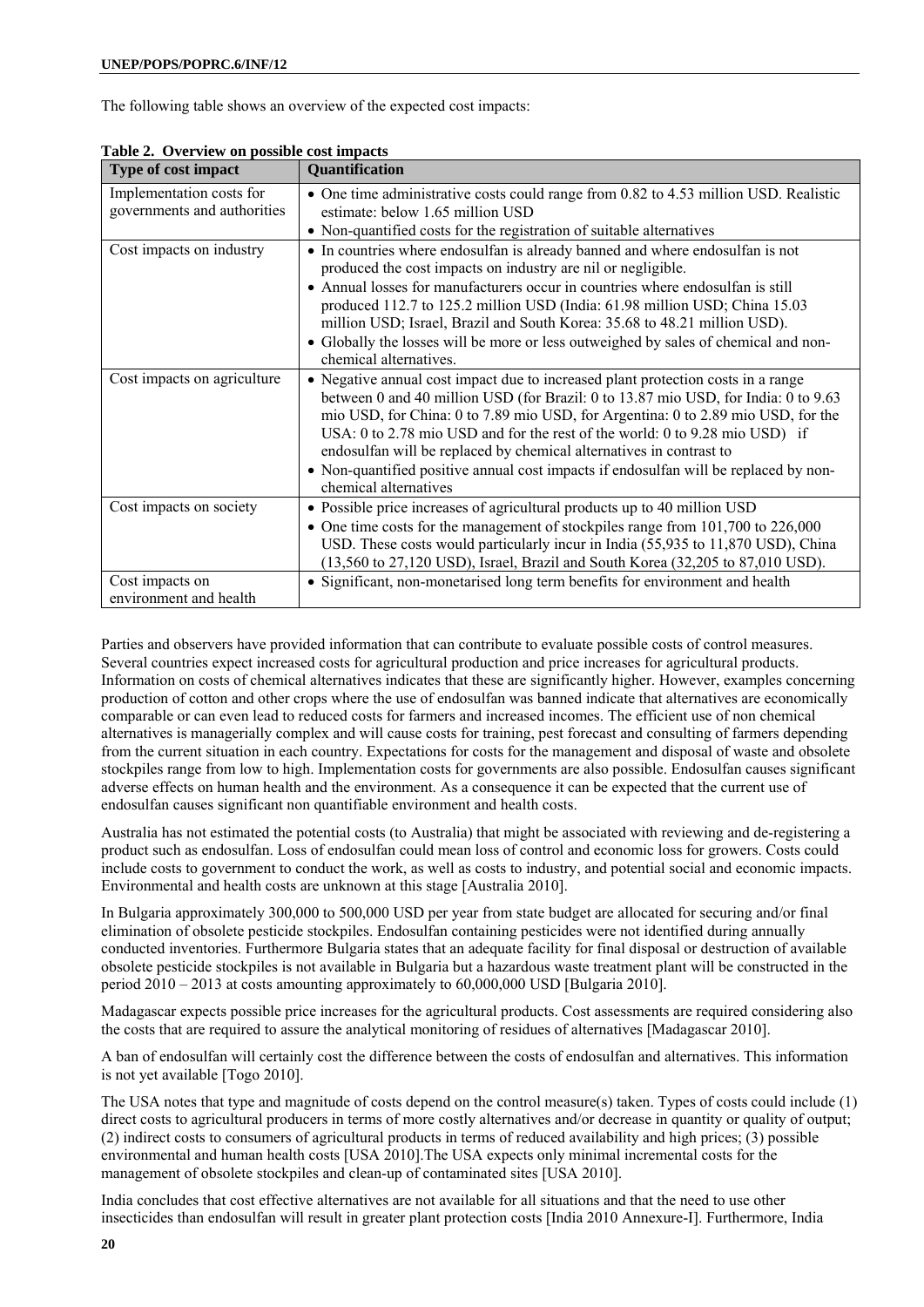expects high costs for the management and disposal of obsolete pesticide stockpiles as state of the art facilities need to be developed [India 2010].

According to ISC, taking endosulfan off the market and replacing it with other products would lead to increased costs per area and therefore to higher prices for food and other agricultural products [ISC 2010].

According to PAN & IPEN, the POPRC has concluded "endosulfan is likely, as a result of its long-range environmental transport, to lead to significant adverse human health and environmental effects such that global action is warranted". This indicates that the elimination of endosulfan production, uses, export and import as the result of a listing in Annex A of the Stockholm Convention will benefit human health and the environment. This view is supported by the current existence of widespread global environmental and human food chain and body tissue contamination by endosulfan<sup>26</sup> which is likely to reduce and eventually to disappear some time after cessation of endosulfan production and use [PAN  $\&$ IPEN 2010].

The considerable phase-out of endosulfan that has already occurred in at least 62 countries (most of them developing countries) indicates that alternatives to endosulfan are economically feasible. In West African cotton production the substitution of endosulfan by other pesticides is projected to reduce costs to farmers; [PAN & IPEN 2010 Ref 2] and in India replacement of endosulfan use in cotton, and other crops with non-pesticide management methods has significantly reduced costs and increased incomes for farmers ([PAN & IPEN 2010 Ref 1], [PAN & IPEN 2010 Ref 4]). In Sri Lanka, no reduction in yields of 13 vegetable crops or rice were observed in the years following the prohibition of endosulfan (together with monocrotophos and methamidophos), nor were there any sudden changes in costs of rice production coinciding with bans ([Manuweera 2008], [PAN & IPEN 2010]).

According to PAN & IPEN, any costs incurred in substituting other pesticides or practices for endosulfan should be measured against the costs to human health and the environment of ongoing use of endosulfan. Although there is no meaningful way of measuring these costs, some conclusions on costs to human health can be drawn from the remediation efforts being undertaken by the State Government of Kerala (India) for victims of endosulfan poisoning resulting from aerial spraying of cashew nut plantations, as reported in Section C (iv). For countries with current use and/or endosulfan stockpiles, prohibition of endosulfan production and use would lead to costs for waste handling and management. There may also be costs related to regulation, enforcement, and compliance activities [PAN & IPEN 2010].

# **Information on alternatives (products and processes)**

#### *Description of alternatives*

Alternatives to endosulfan include not only alternative substances that can be used without major changes in the process design, but also innovative changes such as agricultural processes or other practices that do not require the use of endosulfan or chemical substitutes. Possible alternatives are (a) chemical alternatives, (b) semio-chemicals, (c) biological control systems, as well as agro-ecological practices such as (d) Integrated Pest Management (IPM), (e) organic farming and other (f) specific agricultural practices.

Generally, it is important that the whole range of alternatives is considered when evaluating possible alternatives. In many cases the comparison is focused on chemical alternatives and neglects non-chemical alternatives.

Endosulfan is used mainly on cotton, tea, coffee, vegetables, rice, pulses and fruit. From the information provided by parties and observers a wide range of technically feasible alternatives has been identified. The identified alternatives are listed in Annex I to the present document including the chemical, semio-chemical and biological alternatives, the corresponding crop-pest combination and a reference indicating which country or observer has provided the corresponding information (See tables 1 to 3, Annex I). In total information on approximately 100 chemical alternatives (including plant extracts) and a considerable number of biological control measures and semio-chemicals have been identified for a very wide range of applications, geographical situations and level of development.

According to PAN & IPEN there is a very wide range of available alternatives to endosulfan, including substitute chemical and biological insecticides; biological controls; and Integrated Pest Management (IPM), organic and agroecological practices. These depend at least in part on the pest/crop complex and only a few examples can be given. PAN & IPEN stress that although the endosulfan industry states that endosulfan is compatible with IPM, PAN & IPEN do not agree with this view because of the known adverse effects of endosulfan on beneficial insects (including on bees and thus impacts on pollinator management; see PAN & IPEN 2010, section (c)(ii)) and the IPM referred to by PAN & IPEN specifically does not include endosulfan [PAN & IPEN 2010].

In an assessment related to cotton production US EPA concluded that "endosulfan's current role in resistance management is minimal and that the loss of endosulfan will not result in adverse resistance management outcomes" [U.S.EPA 2009 A].

 <sup>26</sup> UNEP-POPS-POPRC.5-ENDOSU-PANAP-20080601.pdf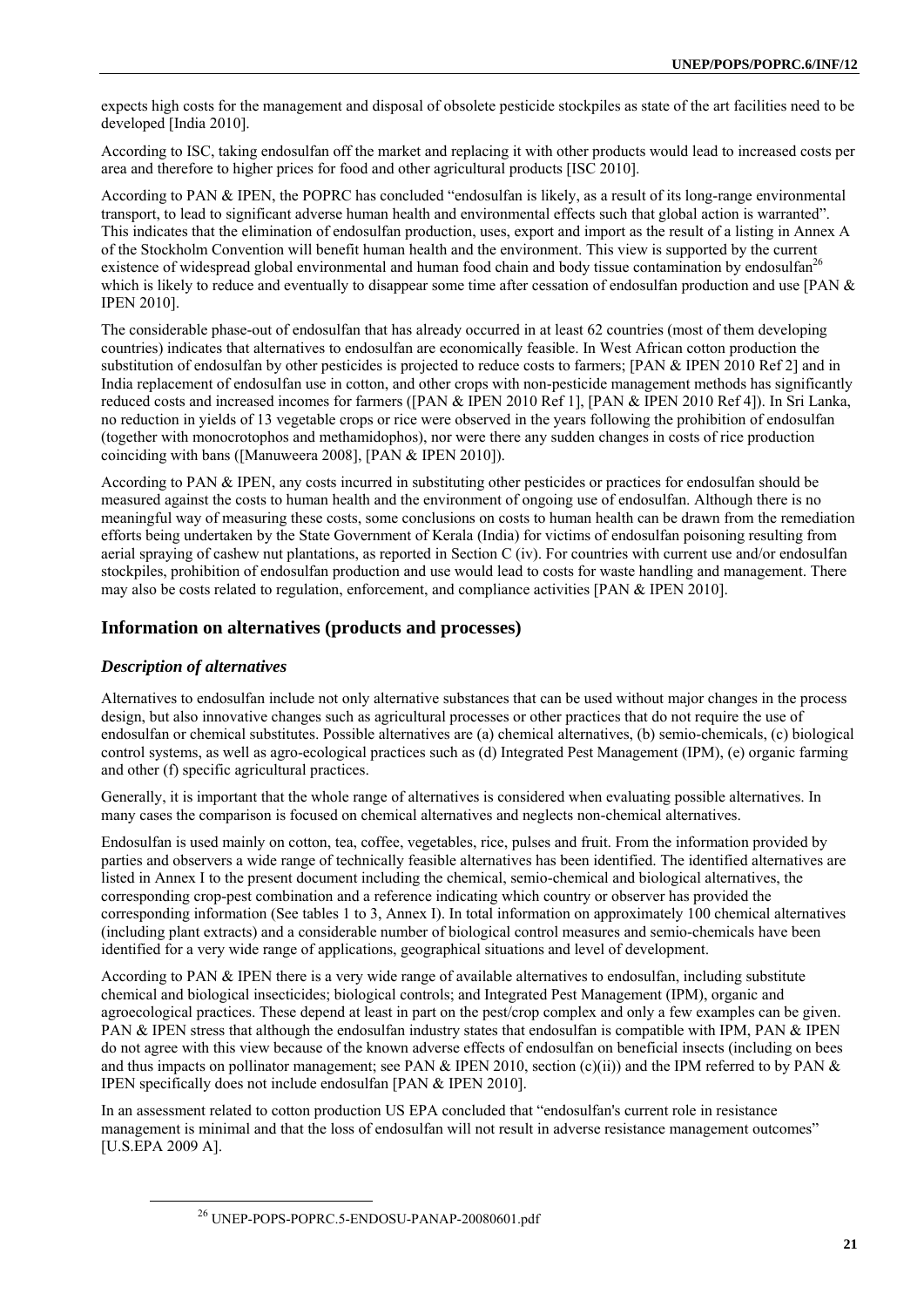In Colombia the use of endosulfan containing products is banned since 1997 for all uses except the coffee bean borer (Hypothenemus Hampei) and since 2001 also for the coffee bean borer. It can be assumed that appropriate alternatives are used since then and are economically available. Most common uses prior to the ban where the following crop-pest combinations: cotton-Heliotis virescens, cotton-Aphis sp., cotton-Bemisia sp., cotton-Alabama argillacea, coffee-Hypothenemus hampei, tomatoe-Trichplusia sp., potatoe-Aphis sp., potatoe-Macrosiphum euphorbiae, Rice-Spodoptera frugiperda, Rice-Aphis sp., Rice-Sogatodes oryzicola [Colombia 2010].

Prior to its ban in Malaysia endosulfan was used to control various pests in various plants. Alternatives recommended by the competent authority include synthetic pyrethroids, organophosphorous substances, Bacillus thuringiensis and other types of pesticides. Malaysia has provided a list of alternatives to endosulfan for several crop pest complexes [Malaysia 2010].

Japan states that there are many alternatives for agricultural use. These are already registered by the competent authority (MAFF) and are sold nationwide [Japan 2010].

# **Chemical alternatives**

According to Annex F 2010 information almost 100 chemical alternatives (including plant extracts) to endosulfan are available for specific crop-pest combinations (see Annex I, Table 10).

According to Australia there are no alternatives to endosulfan to control the fruit spotting bug (Amblypelta lutescens) on cashew nuts, cucurbits, guava, kiwi fruit, longans, loquats, mango, rambutans and tamarillo [Australia 2010]. However there are possible non-chemical alternatives available or under development (see chapter 2.3.1.2). According to comments from PAN & IPEN there are two actives registered for fruit spotting bug in other tropical fruit and nut crops and only require extension of their registration for the crops listed. Similarly, a product made from the clay kaolin is being used by tropical fruit growers and has resulted in greatly reduced damage.<sup>27</sup> The Rural Industries Research and Development Corporation has also undertaken research into IPM for rambutans and other exotic fruit in order to replace endosulfan.28

In Brazil preliminary studies indicate the availability of specific active ingredients as replacements for endosulfan for cotton, sugar cane, coffee and soybean pests. However, this finding did not study efficiency assessment [Brazil 2010].

Alternative pesticides that were registered for similar purposes as endosulfan in Canada as of 2006 are listed in Annex F 2010, Canada, Appendix VI of REV2007-13. Some of those alternatives have since been withdrawn, e.g. use of diazinon for several vegetable and ornamental crops, or may be withdrawn within a few years, as a result of ongoing re-evaluation work. Growers are concerned that, in some situations, available alternatives are either lacking in Canada, less effective, inadequate for resistance management or are under consideration for restriction [Canada 2010].

According to China alternatives are other chemicals such as pyrethroids, organophosphorous, carbamates etc. However, the costs including environmental and health costs, efficacy, risks and accessibility of alternatives need to be evaluated [China 2010].

According to the USA, alternatives and technologies are other alternative pesticides, which are generally available and already in use in the agricultural sector. Economic impact studies have been implemented. Impact varies according to crop and region of country. Recent impact assessments for apple, cotton, curcurbits, potato, and tomato are available as well as assessments on some other crops conducted in 2002<sup>29</sup> (see [UNECE 2010 USA]).

According to ISC, endosulfan is important for pest control in cotton, sugar cane, soybeans, sunflower and coffee. According to ISC, the possible alternatives malathion and parathion have lower selectivity and lower efficiency than endosulfan for use on relevant cotton pests (particularly Anthonomus grandis). Pyrethroid based insecticides would provide unacceptable control as well. According to ISC, if endosulfan is removed from the market, the only alternative to control relevant pests for sugar cane (particularly Migdolus frianus) would be fipronil, to which insects would build resistance and which would lead to an increase of 268% in cost per hectare. According to ISC, the control of relevant pests on soybeans (particularly Anticarsia gemmatalis, Euschistus heros, Nezara viridula, Piezodorus guildinii) with possible alternatives (organophosphates) without combination with endosulfan would lead to unsuccessful control of pests. According to ISC a possible alternative to control the relevant pest in coffee (Hypothenemus hampei) is chlorpyrifos, which would lead to a cost increase of 64% due to unefficiency and therefore higher application amounts [ISC 2010].

PAN & IPEN provided information on chemical alternatives on cotton, tea, coffee, vegetables, rice, pulses and fruits:

 <sup>27</sup> http://www.gnb.ca/0174/01740008-e.pdf

<sup>&</sup>lt;sup>28</sup> http://www.aanro.net/VRESEARCH.html<br><sup>29</sup> http://www.regulations.gov/search/Regs/home.html#docketDetail?R=EPA-HQ-OPP-2002-0262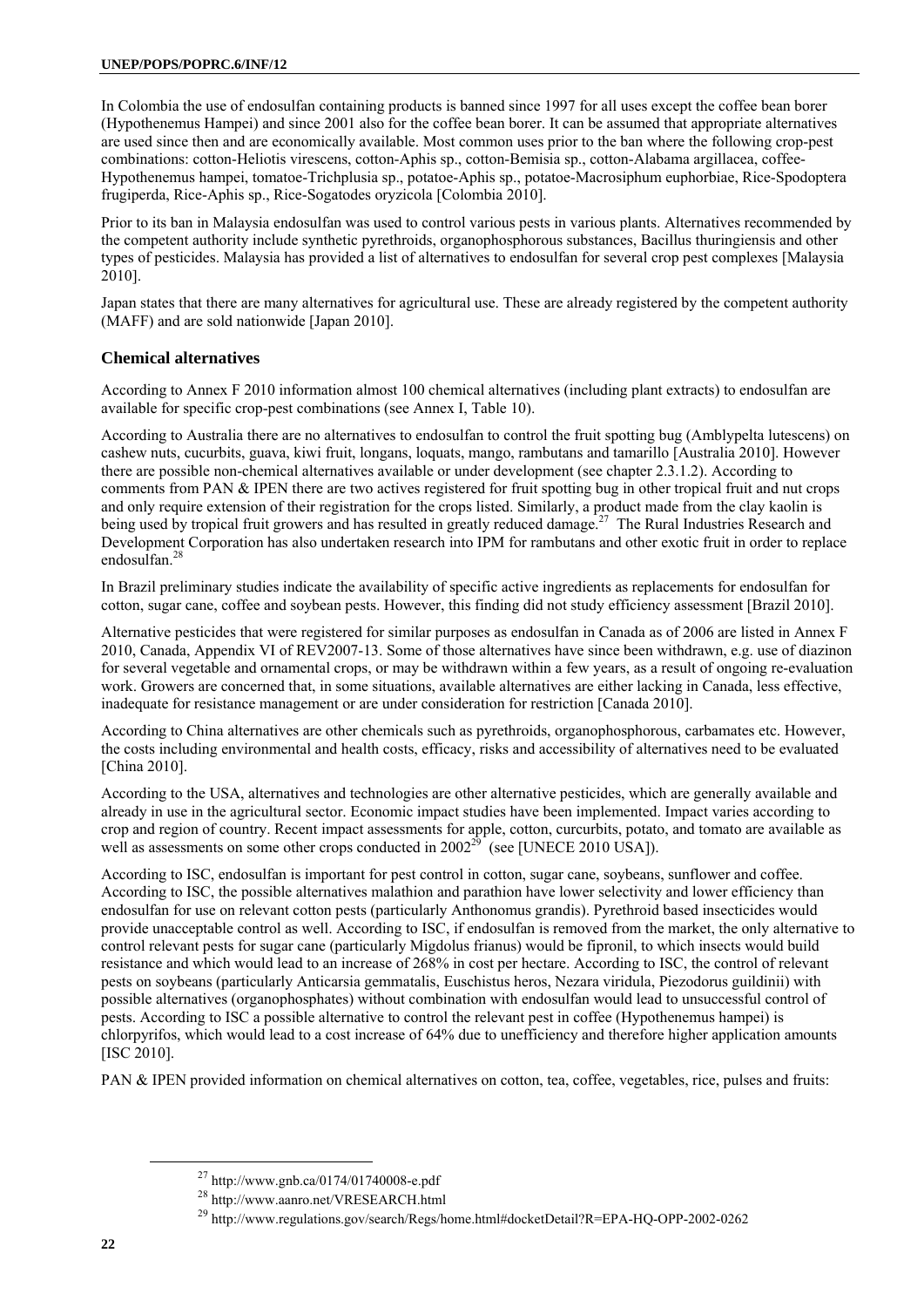#### *Cotton*

Cotton companies in West Africa have proposed spinosad, indoxacarb, malathion, flubendiamide, spirotetramat, triazophos and thiodicarb as replacements for endosulfan to control Helicoverpa armigera on cotton in the 9 Sahelian countries (Burkina Faso, Cape Verde, Chad, Gambia, Guinea Bissau, Mali, Mauritania, Niger and Senegal) that have banned endosulfan. Other alternatives being tested in Senegal include emamectin benzoate[PAN & IPEN 2010 Ref 2].

As of December 2009, endosulfan is still registered for use on cotton in the US. Historically, in the US, more endosulfan is used on cotton than any other crop [U.S.EPA 2002 A]; however only about 1% of cotton acres are treated with it each year. [U.S.EPA 2009 A] Use is mostly on Pima cotton, which is grown in Arizona and California, and its use on California cotton has plummeted in recent years, from more than 100,000 lbs/year in the early 1990s to just under 2,000 lbs/year (1 tonne) in 2007.<sup>30</sup> The US Environmental Protection Agency (EPA) concluded in 2009 that "there will be minimal impacts on cotton producers that are not likely to exceed 1% of net operating revenue if endosulfan is not available," and that growers would likely switch to alternatives if endosulfan was not available. US EPA noted that there are more than 33 alternative insecticides, representing 9 different chemical classes, which are labeled for use on cotton and recommended for controlling the same pests targeted by endosulfan.

#### *Tea*

PAN & IPEN have provided a list of natural and synthetic pesticides recommended by the Chinese tea industry, Zhejiang University Tea Research Institute and the Tea Research Institute of the Chinese Academy of Agricultural Sciences, as alternatives to endosulfan for pest management in tea plantations (10 pests, 3 biological control systems, 4 plant extracts and 22 chemical alternatives). Some of these pesticides are used in various combinations [PAN & IPEN 2010].

#### *Vegetables*

As of December 2009, endosulfan is still registered for use on some vegetables in the US. The US EPA noted in 2009 that alternative chemicals exist for all endosulfan uses and estimated that in case endosulfan should become unavailable, the financial impacts on farmers would be minimal. Specifically US EPA concluded that:

Switching to alternatives would result in "little impact" on production costs for potatoes; [U.S.EPA 2009 B]

b) Switching to alternatives would result in "generally minor" impacts on cucumber growers, and noted that "[equally] efficacious and affordable alternative exist" for the niche use in Florida against whiteflies; [U.S.EPA 2009 C]

c) For watermelons and cantaloupe producers "[t]here are alternatives to endosulfan, which according to published efficacy data, can control the pest spectrum as well as endosulfan"; [U.S.EPA 2009 D]

d) For pumpkin growers "[t]here are at least two alternatives which control the same pest spectrum as endosulfan but have slightly higher cost per acre"; [U.S.EPA 2009 E]

e) "The overall benefits of endosulfan on squash are generally minor" and "available data indicates that efficacious and affordable alternatives exist" for the niche use on squash in Florida against whiteflies; [U.S.EPA 2009 F]

f) According to the EPA "effective chemical alternatives are available, although some are more expensive" for fresh tomato producers". [U.S.EPA 2009 G].

Tomatoes are the one crop in the US on which endosulfan use appears to be increasing significantly. California and Florida are the largest producers of fresh tomatoes, each accounting for about one third US production, while California dominates the production of tomatoes for processing,<sup>31</sup> contributing 93% of US production [U.S.EPA 2009 G]. Negligible quantities of endosulfan are used on California's tomato crop: in 2007 only a single application of endosulfan to fresh tomatoes was reported, and only 26 applications were reported to tomatoes for processing, amounting to less than 1% of planted acres of tomatoes. In contrast, 86% of fresh tomato acres in Florida were treated with endosulfan in 2006, an increase from 43% and 44% treated in 2002 and 2004 respectively. Thus, the increase in use of endosulfan is confined to fresh tomatoes grown in Florida [U.S.EPA 2009 G]. The main pests that endosulfan is used against in Florida are whiteflies, aphids, and stink and leaffooted bugs. US EPA's analysis notes that 14, 21, and 9 alternative insecticides are recommended for use against these pests in Florida, respectively. The Agency estimated the costs of transitioning from endosulfan to each of three alternative chemicals: esfenvalerate, bifenthrin and cyfluthrin. Production costs were estimated to change by 0 to 8 USD per acre, amounting to 0–1% changes in net revenue. US EPA thus anticipated "little

<sup>&</sup>lt;sup>30</sup> California Pesticide Use Reporting Database:<br>http://pesticideinfo.org/List CA Chem Use.jsp?chk=259&cok=00&sk=29121

 $131$  Pesticideinfo.org. "Pesticide Use in California: Endosulfan on Tomatoes"

http://pesticideinfo.org/List\_CA\_Chem\_Use.jsp?chk=259&cok=00&sk=11005,29136,11008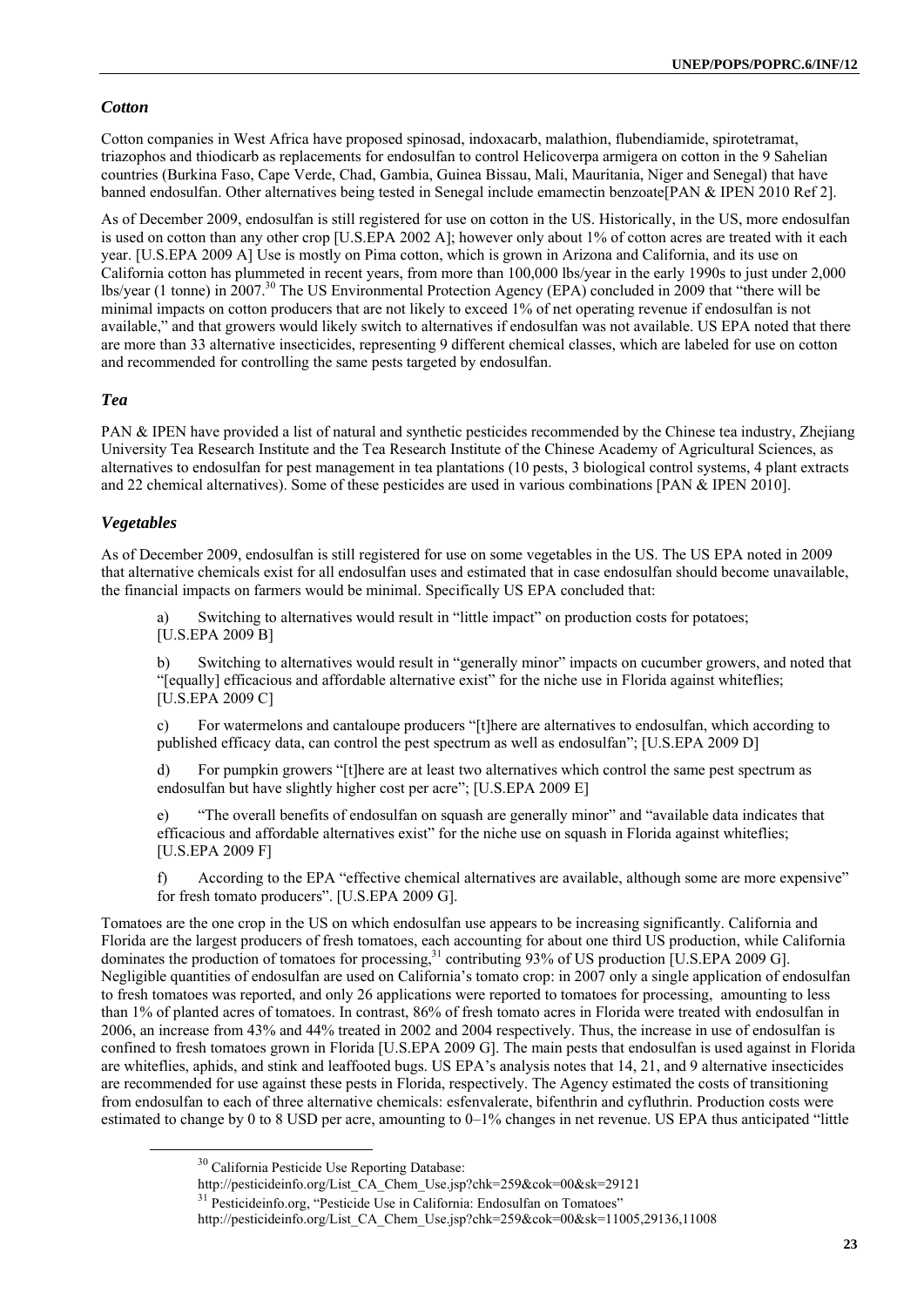to no economic impact" if farmers were forced to switch to these chemicals [U.S.EPA 2009 G]. An earlier analysis by US EPA had yielded similar results: losses of 0.02 to 0.7% of the total value of production [U.S.EPA 2002 B]. However, EPA noted that the substantial use of endosulfan in Florida suggests that growers perceive significant advantages to the use of endosulfan that EPA's analysis may not have identified [U.S. EPA 2009 G]. EPA and PAN & IPEN conclude that in summary, there is no shortage of documented alternatives – both chemical and culture – to endosulfan use in tomato production. Alternatives are affordable and available now.

# *Other crops*

In the US, 10.3% of apple acreage was treated with endosulfan in 2005–07, amounting 52,900 lbs/year. The key pests targeted by endosulfan are the aphids and stink bugs. There are from 12 to more than 40 alternative insecticides available for the control of these pests on apples. For apple growers in the Pacific Northwest, US EPA concluded that "use of alternative [chemical]s should not increase costs although there may be regulatory issues that make the alternative less desirable." For other apple growers, US EPA acknowledged that "effective chemical alternatives are available" but noted that those alternative "are somewhat more costly and managerially complex." [U.S.EPA 2009 H]

According to an assessment carried out for France it seems to be difficult to find one single substance which is appropriate to replace endosulfan. However, for the single crop pest complexes equivalent alternatives are available ([UNECE 2010 FR] and [INERIS 2006]).

# **Semio-chemicals**

According to Annex F information several semio-chemicals (i.e., substance that carries a chemical message) can be used as an alternative to the use of endosulfan.

Currently, there is ongoing research into the possible use of semiochemicals (pheromones) of the fruit spotting bug ([Baker 1972], [Aldrich 1993] $^{32}$ ). There is reasonable confidence that all the major components of the male sex pheromone of the fruit spotting bug have been identified [Williams 2009]. Combinations of pheromone components will be evaluated for testing in potential lures and traps. However, this research is at a very early stage and commercial availability is unlikely within the next five years [Australia 2010].

# **Biological control systems**

According to Annex F information a wide range of biological control alternatives (i.e., reduction of pest populations by natural enemies) to endosulfan are available.

PAN & IPEN provided information on biological control systems on several cultures:

# *Cotton*

There are a number of biological controls for cotton pests described in two documents by PAN Germany ([PAN & IPEN 2010 Ref 6], [PAN & IPEN 2010 Ref 7]). Natural enemies for pests in cotton cultures are for example damsel bug, ground beetle, hoverfly, ladybird beetles, spider and trichogramma.

# *Tea*

PAN & IPEN have provided a list of natural and synthetic pesticides recommended by the Chinese tea industry, Zhejiang University Tea Research Institute and the Tea Research Institute of the Chinese Academy of Agricultural Sciences, as alternatives to endosulfan for pest management in tea plantations. These include biological control of the Loopworm (Ectropis obliqua hypulina) with Bacillus thuringiensis, Buzura suppressaria nuclear polyhedrosis virus and Ectropis obliqua nuclear polyhedrosis virus and biological control of the Tussock moth (Euproctis pseudoconspersa) with Bacillus thuringiensis [PAN & IPEN 2010].

# *Coffee*

A wide range of biological control organisms have been used to replace endosulfan in coffee cultivation. These include the parasitic wasp Cephalonomis stephanotheris and the entomopathogenic fungus Beauvaria bassiana for coffee berry borer (Hypothenemus hampei) in Bolivia. Field studies have shown that B. bassiana can eliminate up to 80% of adult coffee berry borers. In Costa Rica Beauvaria bassiana and the parasitoid wasp Phymastichus coffea effectively control Hypothenemus hampei. Beauvaria bassiana is also used in Cuba [PAN & IPEN 2010 Ref 9].

In 2005, Mexico had 123,000 producers of organic coffee, representing about 19% of the total land area grown in coffee, with this increasing to 25% in 2008. They do not use endosulfan. Coffee berry borer is the main pest. Main alternatives to

 $32$  http://www.ars.usda.gov/is/pr/2009/090313.htm.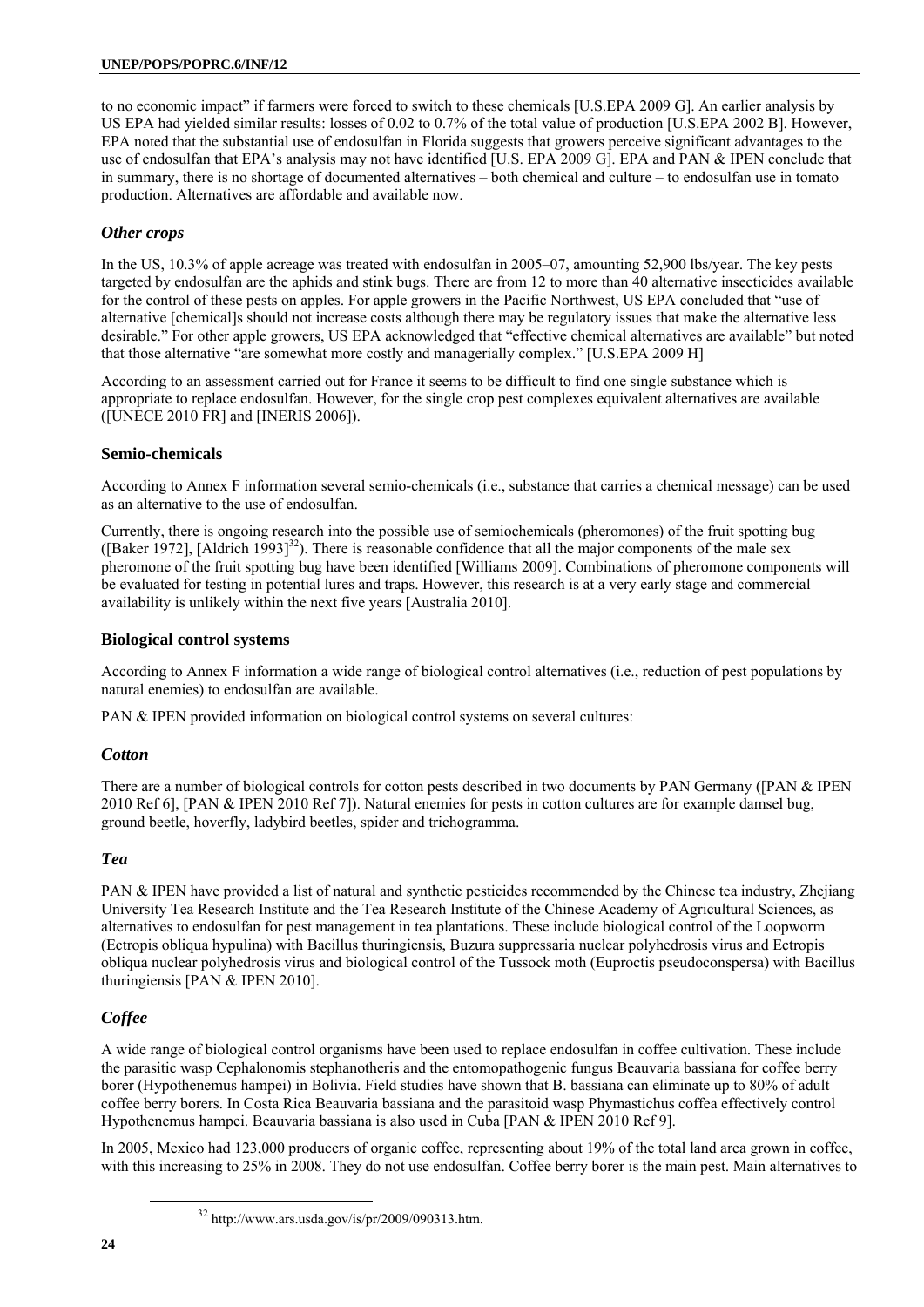endosulfan are the fungus Beauvaria bassiana; parasitic wasps Cephalonomia sephanoderis, Prorops nasuta and Phymastichus coffea [PAN & IPEN 2010 Ref 9].

# *Vegetables*

Bacillus thuringiensis is widely used in place of endosulfan in Costa Rica and Cuba, to control lepidopteran pests on a range of vegetable crops. In Cuba, the parasitic wasp Trichogramma is used on approximately 777,000 hectares against lepidopteran pests of tomato, peppers, cucurbits and tobacco as a substitute for endosulfan. Other parasitoids Telenomus spp, Euplectrus plathyhypenae, Tetrastichus howardii Ollif and Tetrastichus spp are used variously for corn, garlic, onion, peppers, tomatoes, potato, and cucurbits as substitutes for endosulfan [PAN & IPEN 2010 Ref 9].

For cucumbers and whiteflies, US EPA noted that natural predators such as ladybird beetles (Nephasis oculatus), green lacewing larvae (Delphestus spp.), Beauvaria bassiana and parasitic wasps (Encarsia pergandiella, Eretmocerus spp.) can help to control some target pests, but would not be sufficient to replace endosulfan [U.S.EPA 2009 C].

# *Other crops*

Bacillus thuringiensis is widely used to control lepidopteran pests in Costa Rica and Cuba, on tobacco and in forestry [PAN & IPEN 2010 Ref 9].

US EPA noted that several non-chemical approaches are available for suppressing aphids and stink bugs on apples with natural enemies such as green lacewing larvae, adult and larval lady beetles, syrphid fly larvae, and parasitic wasps. Growing flowering plants in or around orchards can help attract these natural enemies. Other apple aphids can be suppressed by these same predators as well as midge larvae, pirate bug, damsel bugs, and the predator Campylomma [U.S.EPA 2009 H]. However, non-chemical controls are a component of a pest control strategy and would not be sufficient to replace endosulfan (Comment USA 2010). In addition cultural practices can help to manage apple pests [PAN & IPEN 2010].

According to Costa Rica promising alternatives to control the coffee borer is the use of Beauveria bassiana and of Phymastichus coffea. Despite good control results a programme of production and use of Phymastichus coffea was not continued. Other possible alternatives are the parasites Prorops nasuta, Cephalomia stephanoderis, Heterospilus coffeicola and predators such as Crematogaster curvispinosus and Diadomus rubiginosus. For other crops such as cabbage, tomato and pepper the following biological control agents are used: Bacillus thuringiensis to control larvae of lepidopteran such as Diaphania nitidalis, Heliothis sp and Pieris sp. [Costa Rica 2010].

# **Integrated Pest Management (IPM) Systems**

IPM emphasises the growth of a healthy crop with the least possible disruption to agro-ecosystems and encourages natural pest control mechanisms

According to established IPM principles (a) non-chemical alternatives must be preferred to chemical alternatives if they provide satisfactory pest control and (b) chemicals used shall be as target specific as possible and shall have the least side effects on human health, non-target organisms and the environment.<sup>33</sup> However, it should be noted that IPM systems accept critically selected plant protection products that should be available to the grower despite certain negative aspects (especially for reasons of resistance management or earmarked for exceptionally difficult cases). These products should have a short persistence and are permitted only for precisely identified indications with clearly defined restrictions [IOBC 2004]. As a consequence, in IPM systems endosulfan as a chemical alternative should be considered only as a last resort if all non-chemical alternatives fail. Furthermore, between chemical alternatives those with a narrow spectrum (low side effects) and with a short persistence should be preferred.

Preserving beneficial insects is an important element of developing an integrated pest management (IPM) system for fruit spotting bugs. This involves limiting the impact on a number of egg parasitoids [Fay 1997] and adult predators for which endosulfan is the least disruptive of currently available insecticide options. [Australia 2010].

Spain states that (potential) alternatives and technologies both currently in use in the agricultural sector are organic agricultural practices and integrated pest management. IPM measures can be financially supported (see [UNECE 2010 ES]).

PAN & IPEN provided information on IPM alternatives on several cultures:

# *Cotton*

In the 2001-2004 period, PAN Africa conducted an Integrated Pest and Production Management (IPPM) training programme on cotton in the Vélingara county (Senegal). The programme trained 583 producers from 72 villages

<sup>&</sup>lt;sup>33</sup> [IOBC 2004] and EU Directive 2009/128/EC related to sustainable use of pesticides (General principles of IPM; principles 4 and 5).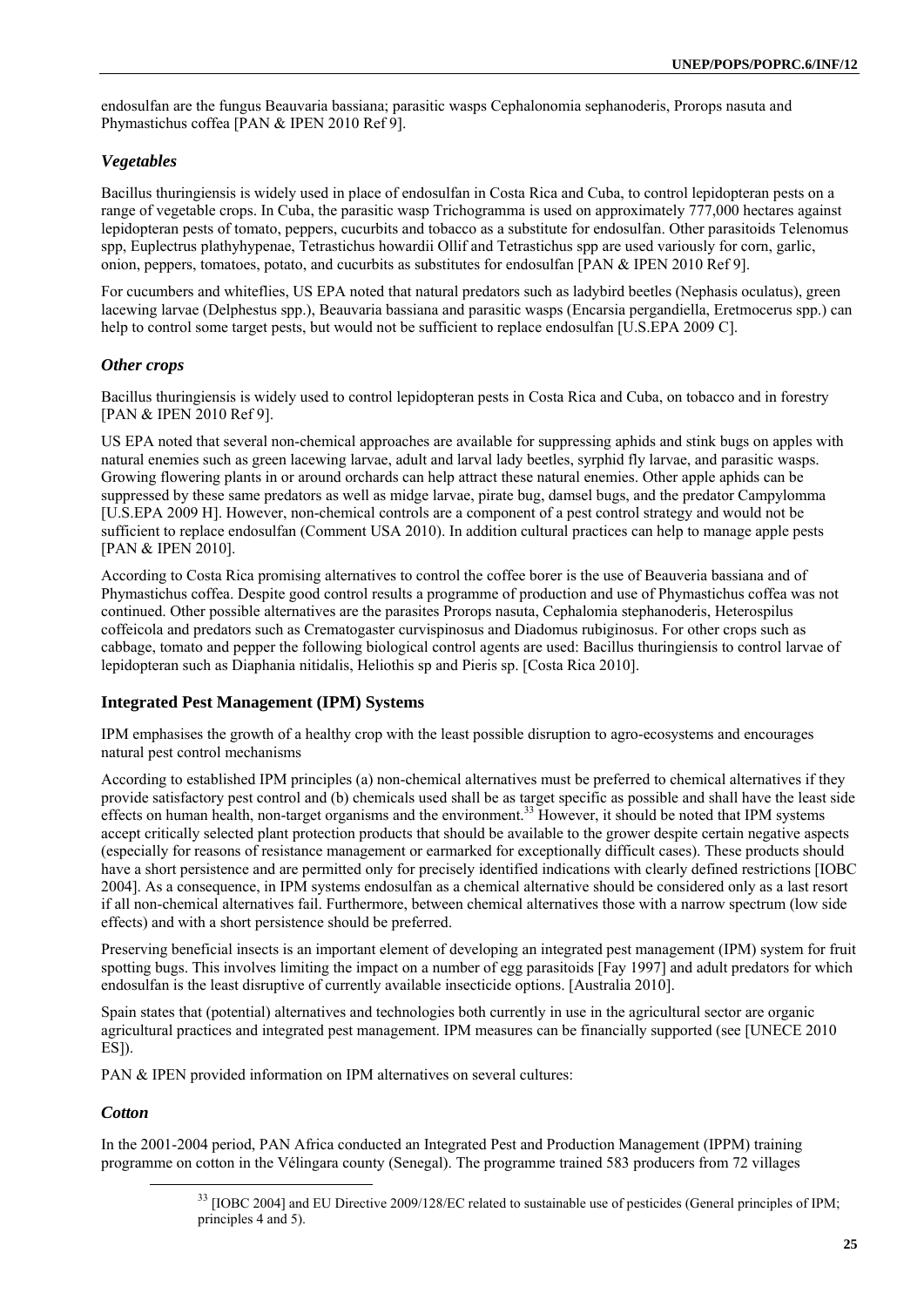belonging to 4 rural communities. The programme was highly successful, with producers obtaining large yields without using chemical pesticides. Instead they used a variety of methods and products including solutions of neem, African dry zone mahogany, and pepper. Improved yields were obtained, with yields under IPPM ranging from 1,120 kg/ha to 2,660 kg/ha, compared to the average 1,200 kg/ha in the previous year [PAN & IPEN 2010 Ref 2].

# *Vegetables*

Aphids, cucumber beetles, and squash bugs are key pests on pumpkins that are targeted by endosulfan. These pest organisms may only be problems for a minority of growers. US EPA noted that the use of silver mulch is an important tool for aphid control. US EPA also noted a variety of cultural practices that, as part of an IPM program, can help suppress these pests, including: crop rotation, cover crops, sticky traps, and using certified pest-free plants ([U.S.EPA 2009 E], [PAN & IPEN 2010]).

# **Organic farming**

Organic farming is a form of agriculture that relies on cultural practices such as crop rotation, green manure, compost, biological pest control, and mechanical cultivation to maintain soil productivity and control pests. Organic farming excludes the use of synthetic pesticides.

Spain states that (potential) alternatives and technologies both currently in use in the agricultural sector are organic agricultural practices and integrated pest management [UNECE 2010 ES].

PAN & IPEN provided information on organic farming alternatives for several crop cultures:

# *Cotton*

Global organic cotton production is booming. In Benin there was a 360% increase in the area under organic cotton cultivation between 2005 and 2008, the area having grown to 1,800 hectares. India is the world's largest organic cotton producer. Organic cotton output increased 292% during 2007-08 to 73,702 tonnes compared with the previous year. This resulted in a global organic cotton increase by 152%, to 146,000 tonnes. India contributes half of the world's organic cotton output. The state of Madhya Pradesh grows the largest quantity in India, followed by Maharashtra and Orissa. Gujarat and Andra Pradesh are also important organic cotton producers. In India Organic cotton growers, in place of endosulfan and other synthetic chemical pesticides, manage pests by varietal selection, crop rotation, intercropping with maize and pigeon peas as trap crops, use of flowering plants like marigold and sunflower to attract beneficial insects, use of the parasitic wasp Trichogramma, and use of botanical pesticides [PAN & IPEN 2010].

In Benin (where endosulfan is prohibited), non-chemical strategies used by organic cotton growers to manage pests include planting early maturing and pest resistant varieties, use of plant extracts, rotation, and trap crops. A research project is underway to develop food attractive for beneficial insects that combat Helicoverpa armigera. The project is identifying the appropriate food and the vegetable cycle stages at which to use this food as sprays [PAN & IPEN 2010].

There is a large number of biological, physical and chemical controls for cotton pests described in two documents by PAN Germany ([PAN & IPEN 2010 Ref 6], [PAN & IPEN 2010 Ref 7]). For example Helicoverpa armigera may be controlled by using castor as a border crop; using sunflower, black gram and/or cowpea as trap crops; use of light traps and bird perches, and spraying with extracts of Gliricidia sepium leaves. Non chemical alternatives in cotton production are described for specific pests (aphid, armyworm, cotton boll weevil, cotton bollworm, cotton stainer, cutworm, spider mite, stinkbug, thrips, whitefly), diseases (anthracnose, bacterial leaf blight, fusarium wilt of cotton, leaf curl virus, root knot nematode) and natural enemies (damsel bug, ground beetle, hoverfly, ladybird beetles, spider, Trichogramma).

# *Coffee*

In Latin American Countries significant quantities of organic coffee are produced without endosulfan [PAN & IPEN 2010].

# **Specific agricultural practices**

Specific agricultural practices mean any cultural practices to support pest management. The practices include mainly practices that are also used in IPM and organic farming. However, they can generally be applied in any form of agriculture. Such practices include for example varietal selection, use of certified pest free plants, selection of the appropriate planting time, crop rotation, use of flowering plants like marigold and sunflower to attract beneficial insects, use of beneficial insects such as the parasitic wasp Trichogramma, use of botanical pesticides, use of trap crops and attractant traps, collection of infested plant parts (e.g. coffee beans).

Replacement of conventional cotton crops by genetically modified cotton crops (which reduce the need for endosulfan) may also continue to occur [Australia 2010].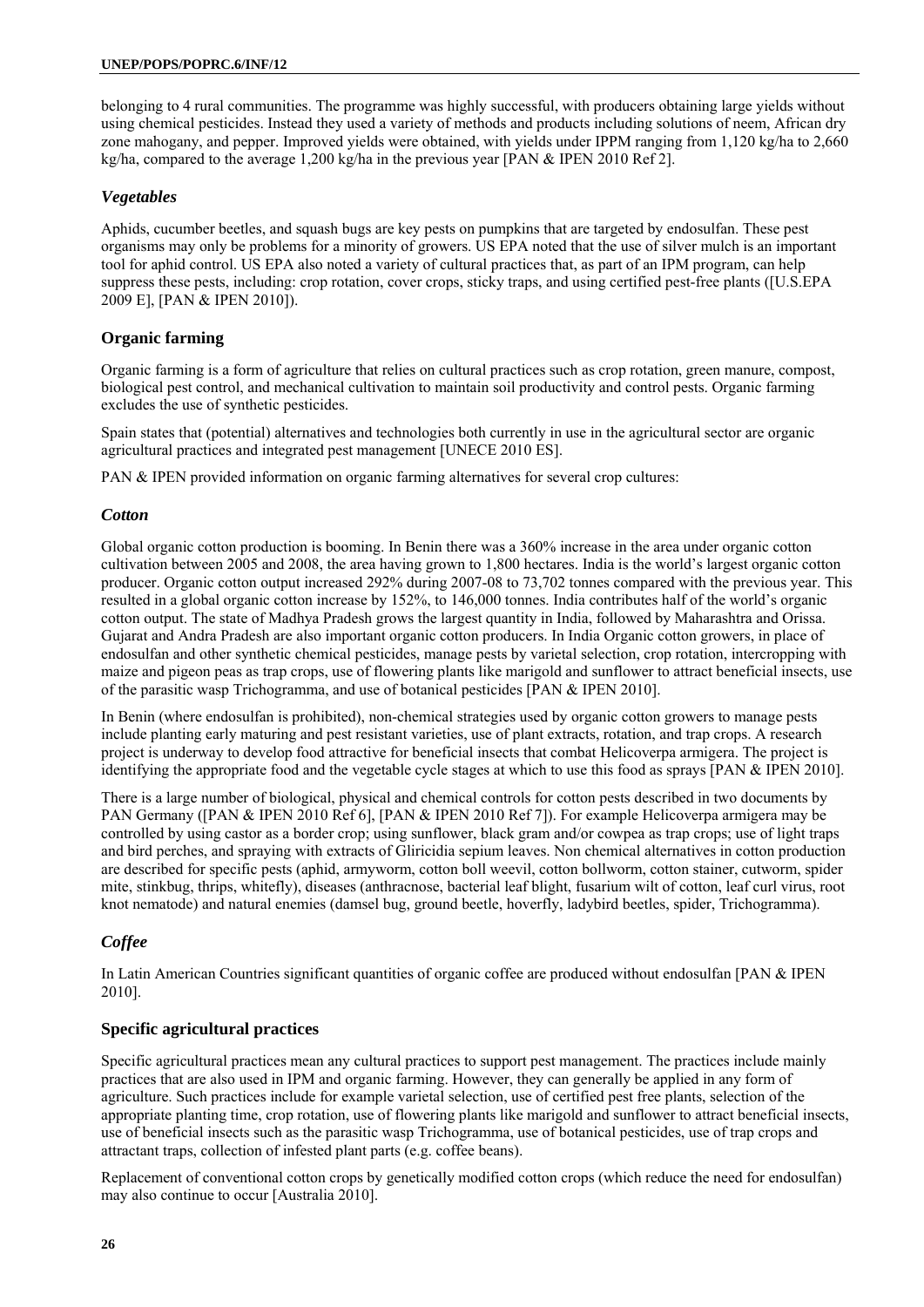Cultural practices to control coffee pests include collection of infested coffee beans from soil and plants after harvesting and in high infected areas already before harvesting and preventive measures that avoid the distribution of beans between different cultures [Costa Rica 2010].

Cultural practices to lessen pest problems include collecting infested coffee beans before and after harvest (Costa Rica), and using attractant traps for coffee berry borer (Mexico) [PAN & IPEN 2010].

US EPA notes that there are non-chemical practices that can target many of endosulfan's current uses. For cucumbers US EPA noted that a spring planting may reduce pickleworm populations and trap crops can also help [PAN & IPEN 2010].

Aphids, cucumber beetles, and squash bugs are key pests on pumpkins that are targeted by endosulfan. US EPA noted that the use of silver mulch is an important tool for aphid control but is not a stand-alone pest control practice. US EPA also noted a variety of cultural practices that, as part of an IPM program, can help to control these pests, including: crop rotation, cover crops, sticky traps, and using certified pest-free plants [U.S.EPA 2009 E].

US EPA's analysis notes that 14, 21, and 9 alternative insecticides are recommended for use against these pests in Florida, respectively. The Agency estimated the costs of transitioning from endosulfan to each of three alternative chemicals: esfenvalerate, bifenthrin, and cyfluthrin. Production costs were estimated to change by 0 to 8 USD per acre, amounting to 0–1% changes in net revenue. US EPA thus anticipated "little to no economic impact" if farmers were forced to switch to these chemicals [U.S.EPA 2009 G]. An earlier analysis by US EPA had yielded similar results: losses of 0.02 to 0.7% of the total value of production [U.S.EPA 2002 B]. However, there are anecdotal reports of pest resistance to some synthetic pyrethroids [U.S.EPA 2009 G].

US EPA identified a number of non-chemical practices that could target the main pests that endosulfan is used against in Florida tomato production, but did not consider them technically viable replacements for endosulfan. US EPA lists specific cultural control measures for whiteflies, aphids and bugs. Among other US EPA notes that natural enemies are responsible for low whitefly populations observed in weeds and can help control whiteflies in field crops if broad spectrum insecticides are avoided ([US EPA 2009 G], [PAN & IPEN 2010]).

Pruning and fertilisation practices can help to manage apple aphids. For stink bugs, US EPA notes that the elimination of weed hosts such as mustard, milkweed, morning glory, and others from in and near orchards can "minimise" problems with this pest [U.S.EPA 2009 H].

### **Chemical, biological and cultural alternatives for crops in India**

India is the world's largest producer and user of endosulfan.

Therefore PAN & IPEN have specifically analysed the availability of alternatives to endosulfan in India. The analysis comprises chemical, biological and cultural control practices that are recommended by Indian government institutions and other credible sources in India (such as the Agricutural University, Jabalpu, Madhya Pradesh). It is noted that not PAN & IPEN propose the alternative chemicals, but the Indian sources cited. They were included in the analysis in order to demonstrate that cost-effective endosulfan alternatives are available in India. As a result PAN & IPEN demonstrate that for all relevant Indian pest-crop complexes alternatives to endosulfan (chemical and biological) are available and recommended by Indian government and academic sources. In addition to the biological and chemical control alternatives also cultural control measures are recommended by Indian government and academic sources such as use of resistant varieties, intercropping, crop rotation, specific sowing times, specific ploughing times and techniques, specific irrigation measures, traps, etc. (Alternatives recommended in India are included in the Annex of the present document; for details see [PAN & IPEN 2010]).

# *Technical feasibility*

Technical feasibility can be understood to consider whether an alternative (chemical, semio-chemical, biological control, IPM control or cultural control) exists or is expected to be developed in the foreseeable future (see UNEP/POPS/POPRC.5/6).

The current ban of endosulfan in more than 60 countries indicates that technically feasible alternatives exist. In addition, the previous chapter demonstrates that the use of endosulfan can be replaced by several chemical and non-chemical alternatives. These exist for a wide range of crop-pest complexes and for each specific crop-pest complex an appropriate combination of chemical, biological and cultural control action may be taken. However, for specific crop-pest complexes appropriate alternatives may not be available. Statements that alternatives do not exist for specific crop-pest complexes may be based on considerations that are focused only on chemical alternatives and may not consider non-chemical control measures appropriately. In specific cases promising research on semio-chemicals is ongoing and may be used in the foreseeable future.

Useful information has been provided by parties and observers in the Annex F information submitted in 2010. The following table gives an overview on relevant cost impact factors from this information: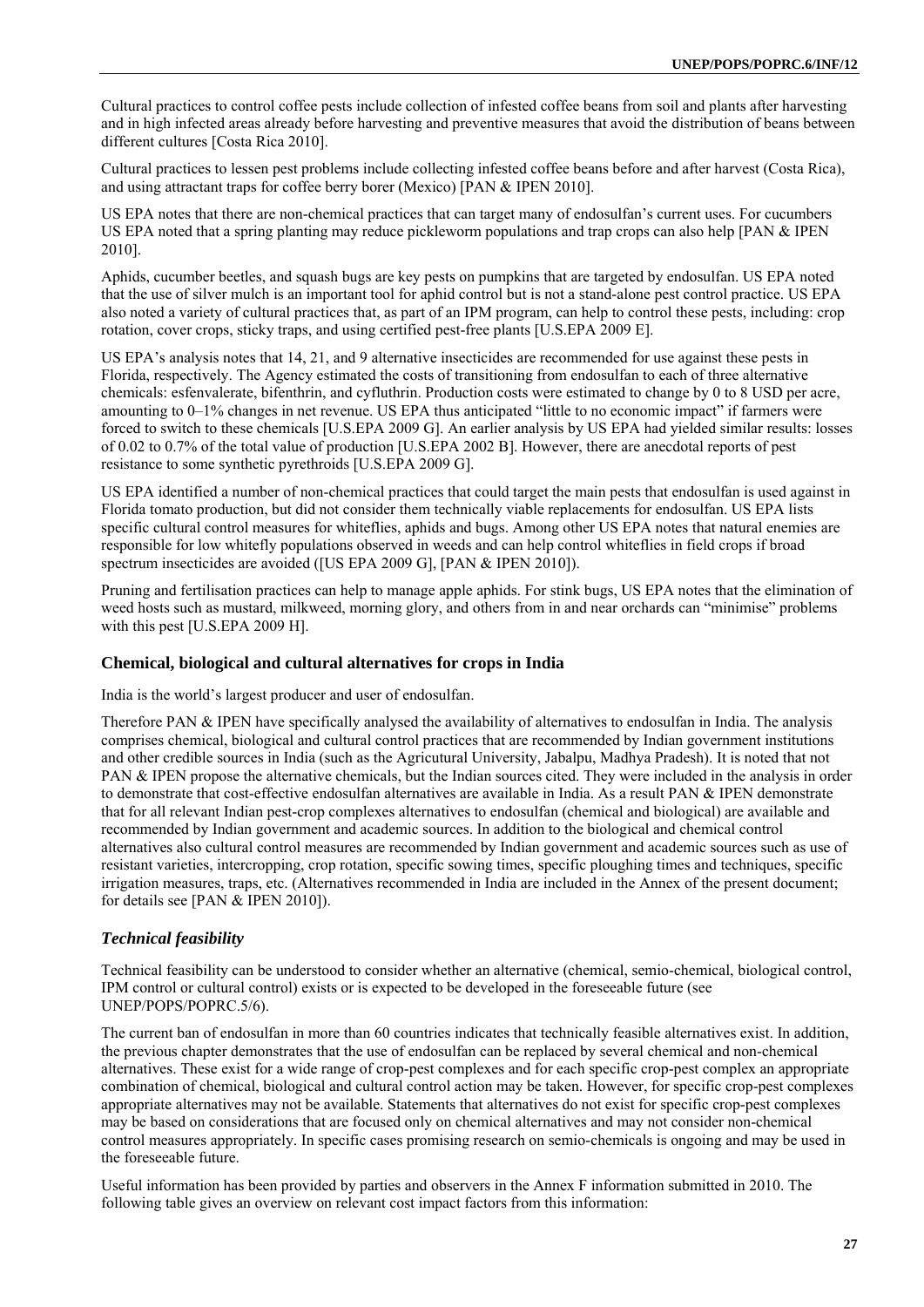|  |  |  | Table - Overview on relevant cost impact factors |
|--|--|--|--------------------------------------------------|
|--|--|--|--------------------------------------------------|

| <b>Cost impact factor</b>                                      | <b>Pest</b>                                                  | Crop                                       | <b>Note</b>                                                                          | <b>Source</b>                         |
|----------------------------------------------------------------|--------------------------------------------------------------|--------------------------------------------|--------------------------------------------------------------------------------------|---------------------------------------|
| 12.5 USD/ha                                                    | Helicoverpa<br>spp., Green<br>Vegetable Bug,<br>Cotton Aphid | Cotton                                     | Australia; costs to control<br>pests with endosulfan                                 | [Australia 2010]                      |
| 18 to 40 USD/ha                                                | Helicoverpa<br>spp., Green<br>Vegetable Bug,<br>Cotton Aphid | Cotton                                     | Australia; costs to control<br>pests with alternatives to<br>endosulfan              | [Australia 2010]                      |
| 77.26D/ha and<br>application                                   | Tarnished plant<br>bug, Cyclamen<br>mite                     | Strawberries                               | Canada; costs to control pests<br>with endosulfan                                    | [Canada 2010]                         |
| 453,25D/ha and<br>application                                  | Tarnished plant<br>bug, Cyclamen<br>mite                     | Strawberries                               | Canada; costs to control pests<br>with abemactin                                     | [Canada 2010]                         |
| 3.8 USD/ha                                                     | Not specified                                                | Not specified                              | India; pest control with<br>endosulfan                                               | [India 2010]                          |
| 4.0 USD/ha                                                     | Not specified                                                | Not specified                              | India; pest control with<br>imidacloprid                                             | [India 2010]                          |
| 6.0 USD/ha                                                     | Not specified                                                | Not specified                              | India; pest control with neem<br>based pesticide                                     | [India 2010]                          |
| 40.0 USD/ha                                                    | Not specified                                                | Not specified                              | India; pest control with<br>spinosad                                                 | [India 2010]                          |
| 6.0 USD/ha                                                     | Not specified                                                | Not specified                              | India; pest control with<br>acetamiprid                                              | [India 2010]                          |
| 15 USD/ha                                                      | Not specified                                                | Not specified                              | India; pest control with<br>buprofezin                                               | [India 2010]                          |
| 35 USD/ha                                                      | Not specified                                                | Not specified                              | India; pest control with<br>novaluron                                                | [India 2010]                          |
| 25 USD/ha                                                      | Not specified                                                | Not specified                              | India; pest control with<br>indoxacarb                                               | [India $20\overline{10}$ ]            |
| 30 USD/ha                                                      | Not specified                                                | Not specified                              | India; pest control with<br>flubendiamide                                            | [India 2010]                          |
| 10 USD/ha                                                      | Not specified                                                | Not specified                              | India; pest control with<br>thiometoxam                                              | [India 2010]                          |
| 20 USD/ha                                                      | Not specified                                                | Not specified                              | India; pest control with<br>emamectinbenzoate                                        | [India 2010]                          |
| 40 USD/ha                                                      | Not specified                                                | Not specified                              | India; pest control with<br>chlorantraniloprole                                      | [India 2010]                          |
| Production costs<br>possibly increased                         | Not specified                                                | Not specified                              | Brazil; costs to control pests<br>with alternatives to endosulfan                    | [Brazil 2010]                         |
| Possibly increased                                             | Not specified                                                | Not specified                              | Brazil; costs for agricultural<br>output products                                    | [Brazil 2010]                         |
| Decreased net cash<br>return from 6.2 to<br>15.2% per ha       | Tarnished plant<br>bug, Cyclamen<br>mite                     | Strawberries                               | Canada; costs due to restricted<br>use of endosulfan; substitution<br>with abemactin | [Canada 2010]                         |
| Decreased net revenue<br>0 to $1\%$                            | Primarily<br>whitefly                                        | Tomatoes                                   | USA; costs to control pests<br>without use of endosulfan                             | [PAN & IPEN 2010],<br>[US EPA 2009 G] |
| Increased production<br>costs from 0 to 8<br>USD/ha            | Primarily<br>whitefly                                        | Tomatoes                                   | USA; costs to control pests<br>without use of endosulfan                             | [PAN & IPEN 2010],<br>[US EPA 2009 G] |
| Decrased costs for<br>farmers                                  | Not specified                                                | Not specified                              | West Africa; pest control<br>without use of endosulfan                               | [PAN & IPEN 2010]                     |
| Decrased costs for<br>farmers                                  | Not specified                                                | Not specified                              | India; pest control without use<br>of endosulfan                                     | [PAN & IPEN 2010]                     |
| No impact on<br>production costs                               | Not specified                                                | Rice                                       | Sri Lanka; pest control<br>without use of endosulfan                                 | [PAN & IPEN 2010]                     |
| Significant net<br>increase in farmers<br>incomes; Significant | Not specified                                                | Chilli,<br>groundnut, red<br>gram, cotton, | India, 'Community Managed<br>Sustainable Agriculture'<br>(CMSA) without synthetic    | [PAN & IPEN 2010<br>Ref 4]            |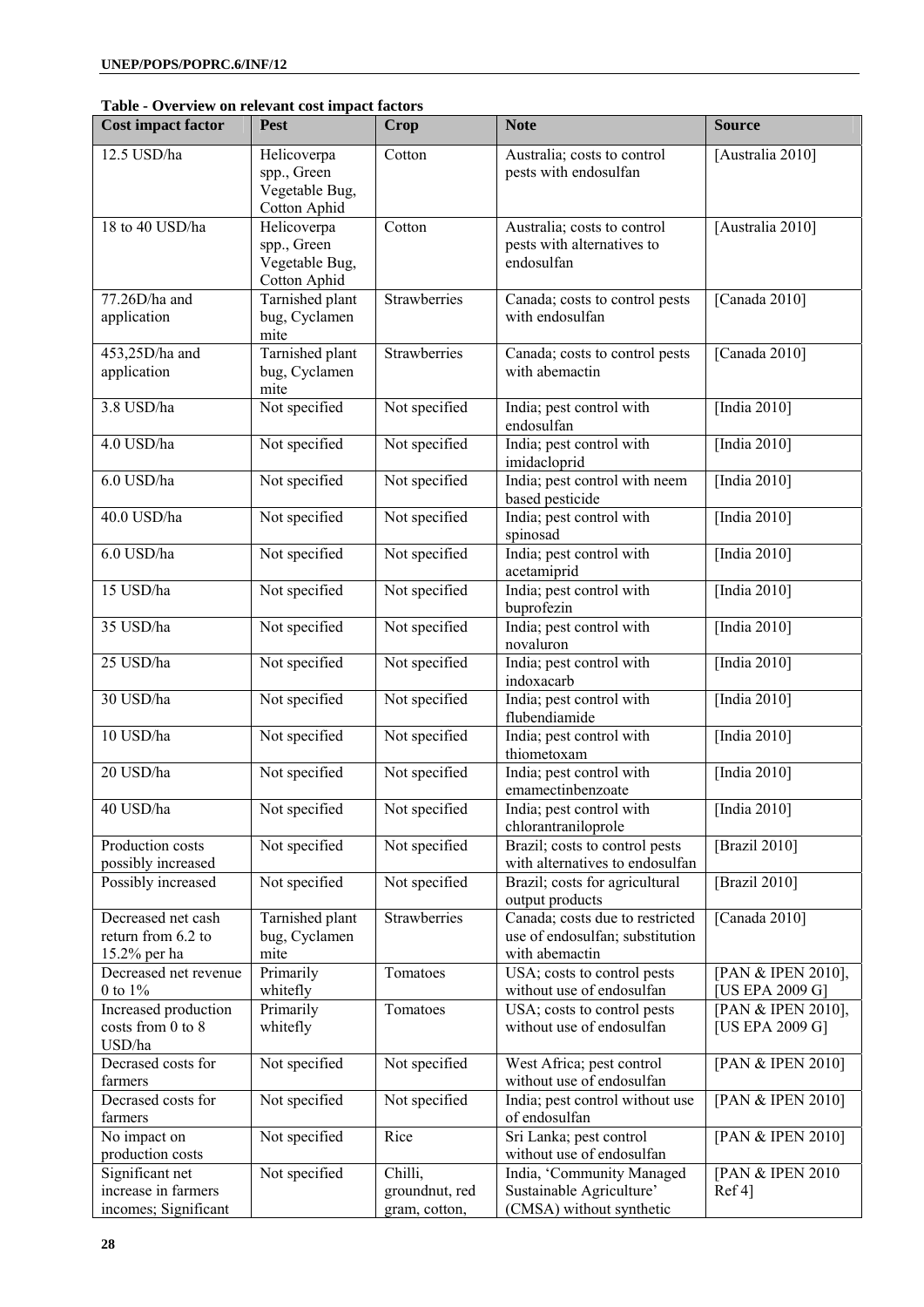| <b>Cost impact factor</b>                                            | Pest                                                         | <b>Crop</b>                                                                                          | <b>Note</b>                                                                                                                | <b>Source</b>                         |
|----------------------------------------------------------------------|--------------------------------------------------------------|------------------------------------------------------------------------------------------------------|----------------------------------------------------------------------------------------------------------------------------|---------------------------------------|
| health and ecological<br>effects; No significant<br>change in yields |                                                              | rice, maize,<br>onion, beans,<br>okra, and<br>eggplant                                               | pesticides                                                                                                                 |                                       |
| Production costs<br>reduced by 33%                                   | Not specified                                                | Chilli,<br>groundnut, red<br>gram, cotton,<br>rice, maize,<br>onion, beans,<br>okra, and<br>eggplant | India, CMSA without<br>synthetic pesticides                                                                                | [PAN & IPEN 2010<br>Ref 4]            |
| Saving of production<br>costs per acre 20 USD                        | Not specified                                                | Rice                                                                                                 | India, CMSA without<br>synthetic pesticides                                                                                | [PAN & IPEN 2010<br>Ref 4             |
| Saving of production<br>costs per acre 300<br><b>USD</b>             | Not specified                                                | Chilli                                                                                               | India, CMSA without<br>synthetic pesticides                                                                                | [PAN & IPEN 2010<br>Ref 4]            |
| Saving of production<br>costs per acre 100<br><b>USD</b>             | Not specified                                                | Cotton                                                                                               | India, CMSA without<br>synthetic pesticides                                                                                | [PAN & IPEN 2010<br>Ref 4]            |
| Saving of production<br>costs per acre 16 USD                        | Not specified                                                | Groundnut                                                                                            | India, CMSA without<br>synthetic pesticides                                                                                | [PAN & IPEN 2010<br>Ref 4             |
| Saving of production<br>costs per acre 24 USD                        | Not specified                                                | Red gram                                                                                             | India, CMSA without<br>synthetic pesticides                                                                                | [PAN & IPEN 2010<br>Ref 4             |
| Saving of production<br>costs per acre 20 USD                        | Not specified                                                | Fruits,<br>vegetables,<br>cereals                                                                    | India, CMSA without<br>synthetic pesticides                                                                                | [PAN & IPEN 2010<br>Ref 4]            |
| 38.6 million USD<br>cumulative cost<br>savings                       | Not specified                                                | Not specified                                                                                        | Cumulative savings of farmers<br>practising CMSA on 5.1 % of<br>the cropped area of the state of<br>Andra Pradesh in India | [PAN & IPEN 2010<br>Ref 4]            |
| Little impact on<br>production costs                                 | Colorado potato<br>beetle,<br>leafhopper,<br>tuberworm       | Potatoes                                                                                             | USA, pest control without<br>endosulfan                                                                                    | [PAN & IPEN 2010],<br>[US EPA 2009 B] |
| Generally minor<br>impacts on production<br>costs                    | Cucumber<br>beetles,<br>whiteflies,<br>aphids                | Cucumber                                                                                             | USA, pest control without<br>endosulfan                                                                                    | [PAN & IPEN 2010],<br>[US EPA 2009 C] |
| Decreased net revenue<br>from 5.5 to 12.3%                           | Not specified                                                | Cucumber                                                                                             | USA, impacts on farmers still<br>using endosulfan                                                                          | [PAN & IPEN 2010]                     |
| Decreased net revenue<br>from less than 1 up<br>13%                  | Aphids,<br>rindworms,<br>whiteflies                          | Watermelons,<br>Cantaloupe                                                                           | USA, pest control without<br>endosulfan                                                                                    | [US EPA 2009 D]                       |
| Slightly higher costs<br>per acre                                    | Aphids,<br>cucumber<br>beetles, squash<br>bug                | Pumpkins                                                                                             | USA, pest control without<br>endosulfan                                                                                    | [PAN & IPEN 2010],<br>[US EPA 2009 E] |
| Minor impacts                                                        | Cucumber<br>beetles,<br>whiteflies,<br>aphids,<br>pickleworm | Squash                                                                                               | USA, pest control without<br>endosulfan                                                                                    | [PAN & IPEN 2010],<br>[US EPA 2009 F] |
| Little to no economic<br>impact                                      | Primarily<br>whitefly                                        | Tomatoes                                                                                             | USA, pest control without<br>endosulfan                                                                                    | [PAN & IPEN 2010],<br>[US EPA 2009 G] |
| 30 to 52 % increased<br>gross margin                                 | Not specified                                                | Cotton                                                                                               | Organic farmin vs<br>conventional production                                                                               | [PAN & IPEN 2010]                     |
| 30% higher prices of<br>output crops                                 | Not specified                                                | Cotton                                                                                               | Revenues from sales of<br>organic cotton vs.<br>conventional cotton                                                        | [PAN & IPEN 2010]                     |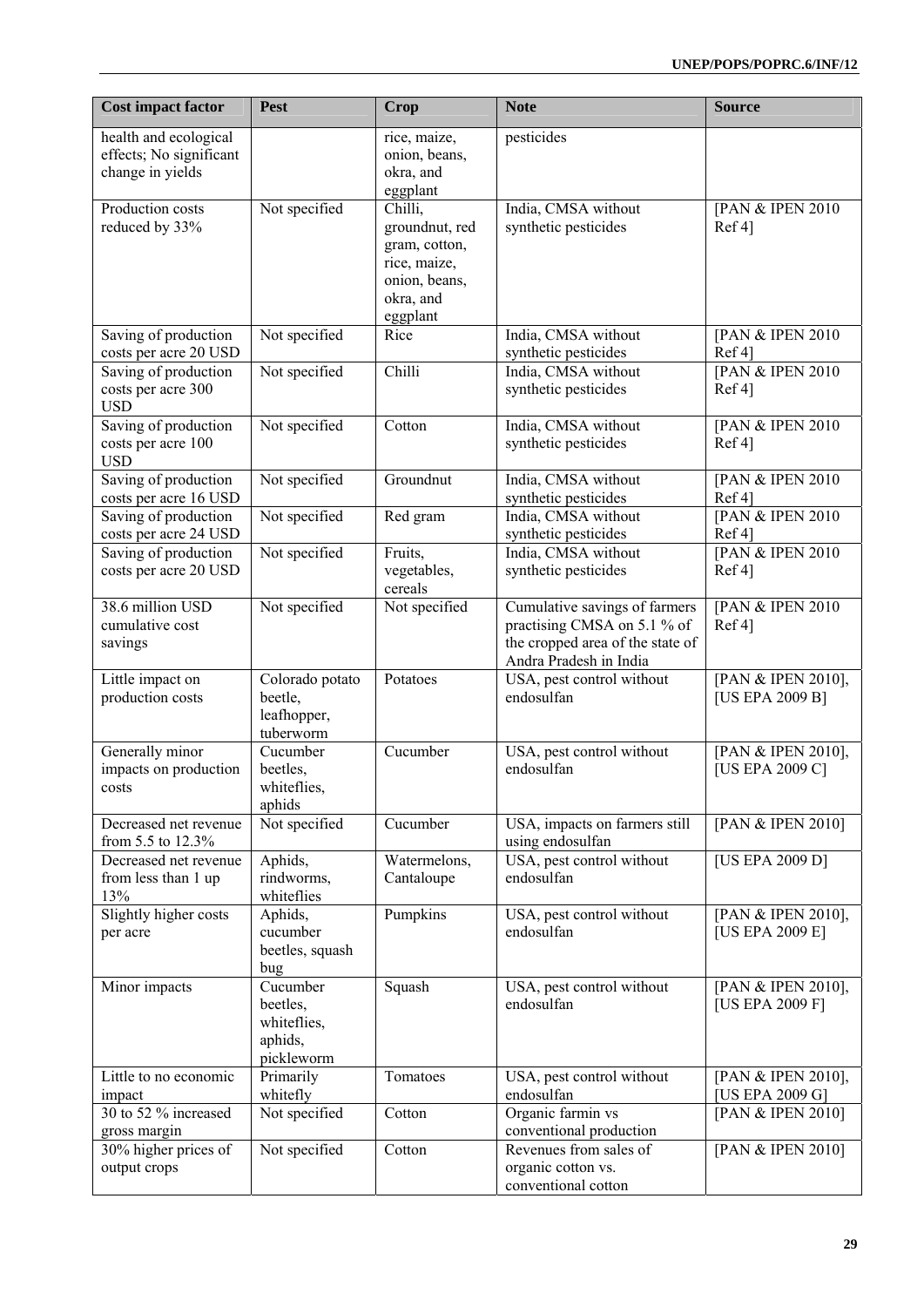#### **UNEP/POPS/POPRC.6/INF/12**

Australia expresses some doubts that currently available alternatives can replace endosulfan. In Australia endosulfan is used in IPM systems which involves crop monitoring, identifying infestation hot spots and treating only the affected area. According to Australia the chemical alternatives that are already registered for the relevant uses (alternatives listed by Australia see Annex) may not be appropriate alternatives because beta-cyfluthrin and the organophosphates are disruptive to IPM systems. Of the organophosphates, azinphos-methyl, acephate and methidathion are currently subject to regulatory reviews and trichlorfon is earmarked as a review candidate. Therefore, the number of alternatives may be reduced leaving only beta-cyfluthrin. In the longer term, pheromone based traps may assist in fruit spotting bug management. However, even if these are commercially viable, various industries will still require IPM compatible control options [Australia 2010].

According to Costa Rica the substitution of endosulfan is technically feasible [Costa Rica 2010].

India has not provided information on the technical feasibility for possible control measures but describes specific advantages of endosulfan that cannot be achieved by cost effective alternatives in all situations. Specific advantages would be for example safety to natural enemies of pests, appropriateness for integrated pest management, appropriateness for pollinator management, appropriateness in case of insecticide resistance [India 2010 Annexure-I].

Japan states that the control measures (to prohibit production, import, distribution and use) are technically feasible. The POPs chemicals for agricultural uses are already prohibited to distribute and use based on the ordinance of Ministry of Agriculture, Forestry and Fisheries of Japan( MAFF) [Japan 2010].

Switzerland states the replacement of endosulfan is technically highly feasible [Switzerland 2010].

Alternatives to endosulfan are currently available in the USA. Some may not be as effective as endosulfan [USA 2010].

PAN & IPEN state that "Commercial or current availability of an alternative is an important indicator of technical feasibility" [UNEP/POPS/POPRC.5/L.1/Add.3] and that it is believed that all the alternatives described by PAN & IPEN are already in use and therefore technically feasible [PAN & IPEN 2010].

In Malaysia alternatives to endosulfan are used without major complaints from users [Malaysia 2010].

# **Costs, including environmental and health** *costs*

For the evaluation of costs it is considered most important to identify possible alternatives (chemicals, semio-chemicals, biological control, IPM, organic farming and eventually specific cultural practices), related costs, their efficiency compared to endosulfan, impacts on yields and output prices of agricultural products as well as overarching indicators such as incomes of farmers or net cash revenues.

In some countries, the pest control costs per ha for chemical alternatives to endosulfan seem to be significantly higher than those for endosulfan. However if endosulfan is replaced by alternatives, reported overall cost impacts range from significant decreased net cash returns (up to 15% decrease; strawberries in Canada) to only minimal impacts (e.g. 0–1%) changes in net revenue in US cotton production) or to significant positive impacts due to reduced production costs at comparable yields (e.g. cotton and other crops in India).

Alternatives to endosulfan will have positive economic impacts if they contribute to increased yield, higher output prices and lower production costs and vice versa. As a consequence it is possible to analyse the impacts of alternatives on the individual factors (i.e. yields, prices, and production costs) or the overarching impacts on the income (i.e. incomes of farmers, net cash return) for an assessment of possible economic impacts of the substitution of endosulfan with alternatives.

Table 3 shows expected cost impacts on agriculature if endosulfan will be replaced by chemical and non-chemical alternatives on the basis of the available information. It has to be kept in mind that replacement by chemical and nonchemical alternatives are not two opposed options but that in practice a certain (non-quantified) share of current endosulfan use would be replaced by chemical alternatives and the remaining share would be replaced by non-chemical alternatives. Correspondingly, the overall annual economic impact on agriculture would be a consequence of all chemical and non-chemical replacement strategies that would be put into practice if endosulfan would not be available anymore. The underlying information and the assumption for the assessement are explained on the following pages.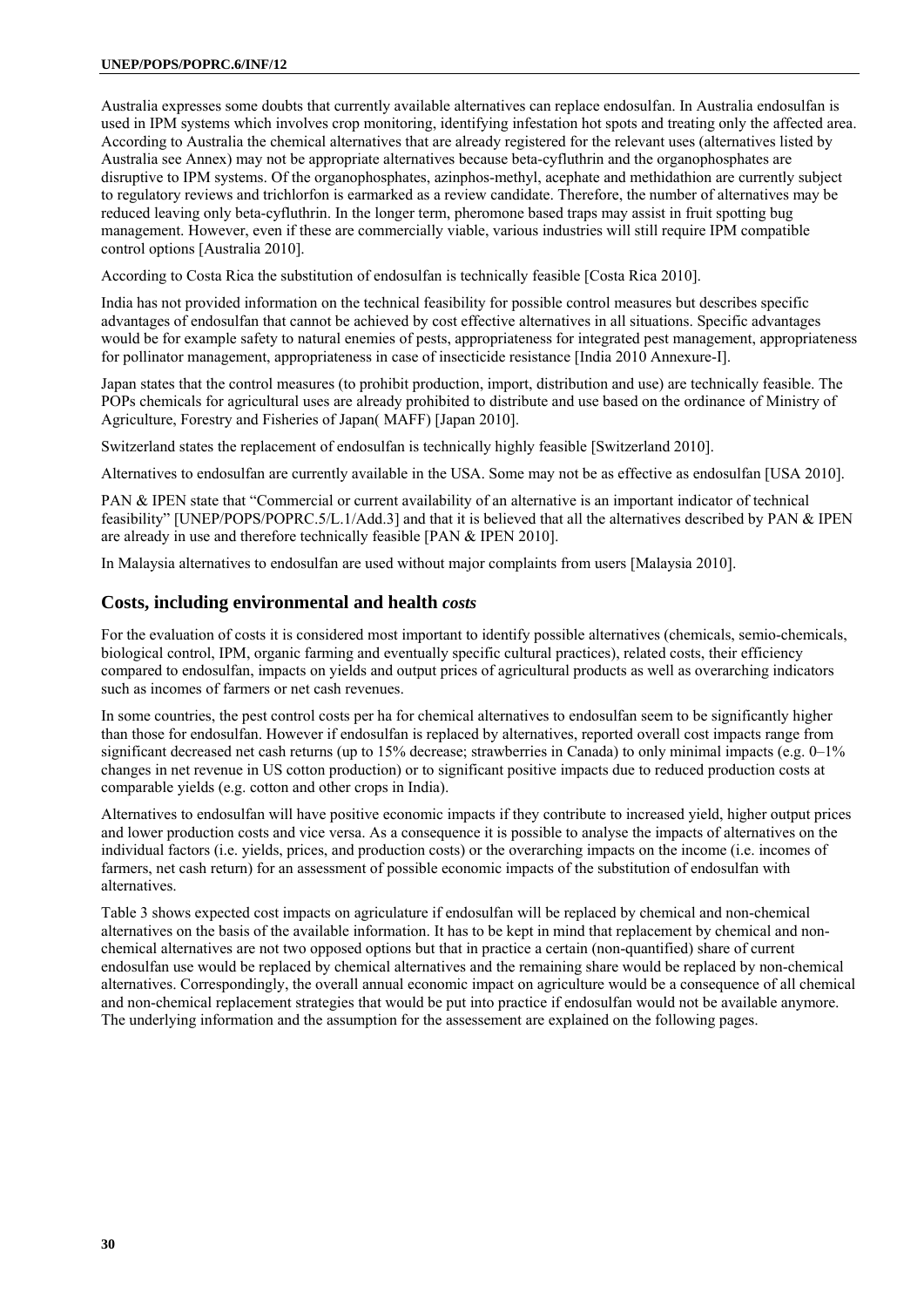| <b>Chemical alternatives</b>     |                                            |                                                     |  |  |  |
|----------------------------------|--------------------------------------------|-----------------------------------------------------|--|--|--|
| <b>Cost impact factor</b>        | <b>Expected impact</b>                     | <b>Expected costs if endosulfan would be</b>        |  |  |  |
|                                  |                                            | replaced by chemical alternatives                   |  |  |  |
| Yields                           | Remain stable                              | Annual cost will increase between 0 and 40          |  |  |  |
| Prices                           | Remain stable                              | million USD                                         |  |  |  |
| Production costs                 | Plant protection cost increase by 0 to 40% | Brazil: 0 to 13.87 mio USD                          |  |  |  |
|                                  |                                            | India: $0 \text{ to } 9.63 \text{ mio } \text{USD}$ |  |  |  |
|                                  |                                            | China: 0 to 7.89 mio USD                            |  |  |  |
|                                  |                                            | Argentina: 0 to 2.89 mio USD                        |  |  |  |
|                                  |                                            | USA: $0$ to 2.78 mio USD                            |  |  |  |
|                                  |                                            | Rest of the world: 0 to 9.28 mio USD                |  |  |  |
| <b>Non-chemical alternatives</b> |                                            |                                                     |  |  |  |
| <b>Cost impact factor</b>        | <b>Expected impact</b>                     | Expected costs if endosulfan would be               |  |  |  |
|                                  |                                            | replaced by non-chemical alternatives               |  |  |  |
| Yields                           | Slight decrease to slight increase         | Significant non-quantified annual economic          |  |  |  |
| Prices                           | In organic production significant price    | benefit                                             |  |  |  |
|                                  | premiums                                   |                                                     |  |  |  |
| Production costs                 | Significant plant protection cost decrease |                                                     |  |  |  |

### **Table 3. Expected economic impacts on agriculture if endosulfan will be replaced by chemical and non-chemical alternatives**

#### **Costs related to chemical alternatives**

#### *Impact analysis*

It can be assumed that the use of chemical alternatives will not have negative impacts on yields as alternatives are assumed to be at least equally efficient compared to endosulfan (see chapter 2.3.4).

#### *Impact on prices*

The use of chemical alternatives will not enable to achieve higher output prices for crops. Prices of output crops will remain stable.

#### *Impact on production costs and net cash return*

The critical factor in the assessment of chemical alternatives are the production costs. Production costs are particularly influenced by costs for chemical pest control. Several US EPA documents contain information on impacts on pesticide costs and the net cash return caused by using alternative pesticides instead of endosulfan ([U.S.EPA 2002 A] to [U.S.EPA 2009 H]). Values for the change in pesticide costs and associated negative impacts on net cash return in percent are summarised in Table 4 for specific crops and substances. The table shows increases in pesticide costs if more expensive alternatives up to almost 600% and corresponding impacts on net cash return up to 18.8%. However, in most cases pesticide cost increase is below 100 % and cost impacts are low to moderate.

| Table 4. US EPA values for increase of pesticide costs in comparison to endosulfan and corresponding decrease in |  |  |  |
|------------------------------------------------------------------------------------------------------------------|--|--|--|
| net cash return [%] for specific substances.                                                                     |  |  |  |

| Crop     | <b>Substance</b>   | Increase pesticide cost<br>[%] | Decrease net cash return<br>[%] | <b>Source</b>    |
|----------|--------------------|--------------------------------|---------------------------------|------------------|
| cotton   | endosulfan         | $\theta$                       | 0                               | [U.S.EPA 2002 B] |
| tobacco  | acephate           | 24.2                           | 0.1                             | [U.S.EPA 2002 B] |
| tomato   | lambda-cyhalothrin | 17.6                           | 0.6                             | [U.S.EPA 2002 B] |
| apple    | diazinon           | 1.1                            | 0.7                             | [U.S.EPA 2009 H] |
| cotton   | fenpropathrin      | 26.7                           | 0.8                             | [U.S.EPA 2002 B] |
| cotton   | fenpropathrin      | 14.9                           | 0.8                             | [U.S.EPA 2002 B] |
| cotton   | lamda-cyhalothrin  | 21                             |                                 | [U.S.EPA 2002 B] |
| cucumber | bifenthrin         | 96                             | 1.3                             | [U.S.EPA 2009 C] |
| cotton   | malathion          | 24.4                           | 1.7                             | [U.S.EPA 2002 B] |
| tobacco  | imidacloprid       | 48.8                           | 1.8                             | [U.S.EPA 2002 B] |
| apple    | thiamethoxam       | 3.7                            | 2.2                             | [U.S.EPA 2009 H] |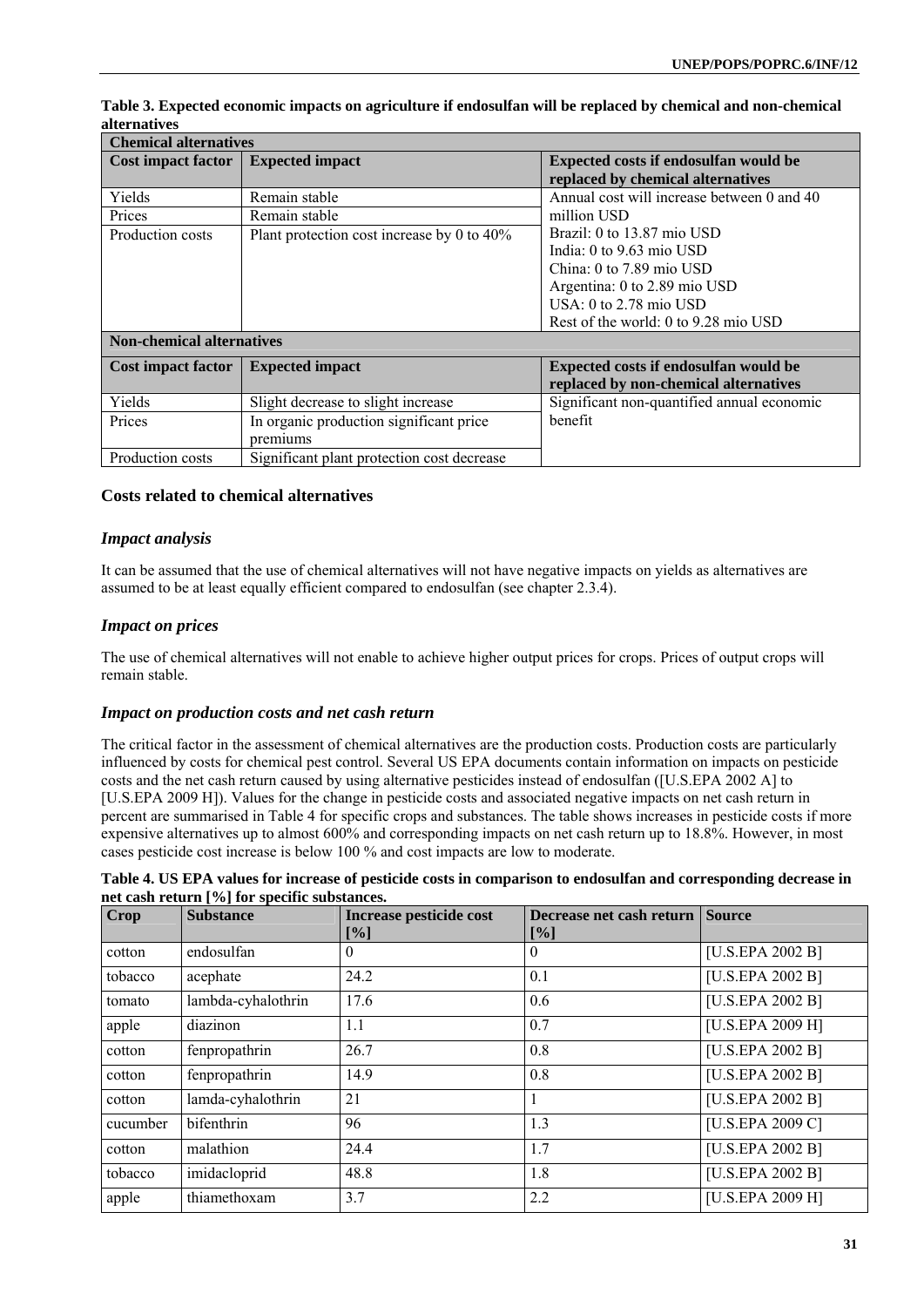#### **UNEP/POPS/POPRC.6/INF/12**

| Crop     | <b>Substance</b>  | Increase pesticide cost | Decrease net cash return Source |                  |
|----------|-------------------|-------------------------|---------------------------------|------------------|
|          |                   | $[\%]$                  | $[\%]$                          |                  |
| pumpkin  | bifenthrin        | 6.1                     | 2.5                             | [U.S.EPA 2009 E] |
| squash   | bifenthrin        | 152                     | 2.9                             | [U.S.EPA 2009 F] |
| pumpkin  | fenpropathrin     | 10.7                    | 4.3                             | [U.S.EPA 2009 E] |
| cucumber | <b>bifenthrin</b> | 96                      | 4.8                             | [U.S.EPA 2009 C] |
| cucumber | bifenthrin        | 96                      | 4.87                            | [U.S.EPA 2009 C] |
| cotton   | indoxacarb        | 175.4                   | 8.4                             | [U.S.EPA 2002 B] |
| cotton   | tebufenozide      | 216.2                   | 14.8                            | [U.S.EPA 2002 B] |
| tomato   | imidacloprid      | 596.8                   | 18.8                            | [U.S.EPA 2002 B] |

The following illustration shows the correlation of changes in pesticide costs (y-axis) with changes in net cash return (xaxis) in percent based on the data shown in Table 4.



**Figure 1: Correlation between change in pesticide costs and net cash return [%] (based on US EPA data)** 

Based on an averaged dataline ( $y = 23.90x$ ) an extrapolation on the impact of changed plant protection product costs on net cash return can be made if an alternative pesticide is used instead of endosulfan. According to the correlation, a cost increase by 100% for the use of an alternative pesticide results in an average decrease of the net cash return by 4.2%.

Table 15 in Annex IV gives an overview on alternatives to endosulfan, their pest control spectrum for individual crops and the corresponding costs per application in the USA. The overview is based on US EPA data sources where specific information on costs per crop and pest specific application are available. An assessment of the information contained in Table 15 in Annex IV is summarised in Table 5.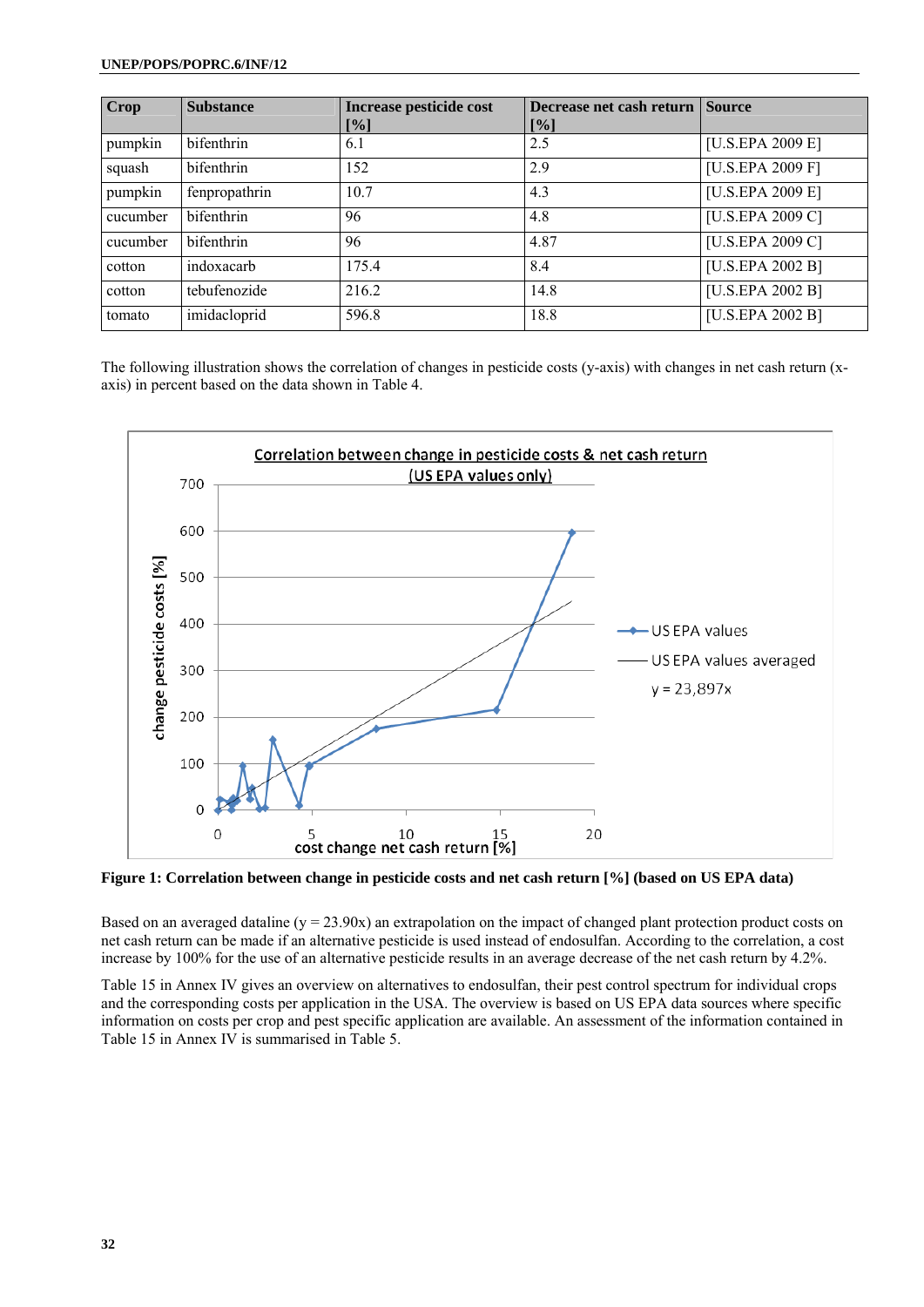| Table 5. |  | Overview on average cost and cost ranges for endosulfan and chemical alternatives in the USA, the |  |  |
|----------|--|---------------------------------------------------------------------------------------------------|--|--|
|          |  | availability of lower cost chemical alternatives and conclusions on possible cost impacts         |  |  |

| , ,,,,,,,,,,,,,<br><b>Crop</b>                                                                                                                                                                                                                      | or to were concentrated<br>Average<br>costs<br>endosulfan                                                      | Average<br>costs<br>alternatives                                      | <b>Cost range</b><br>alternatives<br>(USD/ha)                                                                                            | JODDIDIU UUDI MM<br>No of<br>available<br>alternatives | No of<br>alternatives<br>with lower | Pest<br>spectrum<br>covered by |  |
|-----------------------------------------------------------------------------------------------------------------------------------------------------------------------------------------------------------------------------------------------------|----------------------------------------------------------------------------------------------------------------|-----------------------------------------------------------------------|------------------------------------------------------------------------------------------------------------------------------------------|--------------------------------------------------------|-------------------------------------|--------------------------------|--|
|                                                                                                                                                                                                                                                     | (USD/ha)                                                                                                       | (USD/ha)                                                              |                                                                                                                                          |                                                        | costs                               | lower cost<br>alternatives     |  |
| Apples                                                                                                                                                                                                                                              | 46.07                                                                                                          | 51.31                                                                 | $7.50 - 137.00$                                                                                                                          | $\overline{33}$                                        | 16                                  | Y                              |  |
|                                                                                                                                                                                                                                                     |                                                                                                                |                                                                       | Conclusion apples: Appropriate lower cost alternatives are available; a reasonable selection of alternatives let expect                  |                                                        |                                     |                                |  |
|                                                                                                                                                                                                                                                     |                                                                                                                |                                                                       | that no negative cost impacts would occur. In contrast, about 50% of the alternatives are cheaper and even positive                      |                                                        |                                     |                                |  |
| impacts are possible.                                                                                                                                                                                                                               |                                                                                                                |                                                                       |                                                                                                                                          |                                                        |                                     |                                |  |
| Cantaloupe                                                                                                                                                                                                                                          | 22.50                                                                                                          | 46.25                                                                 | $12.50 - 140.00$<br>Conclusion cantaloupe: Appropriate lower cost alternatives are available; a reasonable selection of alternatives let | 10                                                     | $\overline{4}$                      | Y                              |  |
|                                                                                                                                                                                                                                                     |                                                                                                                | expect that no relevant cost impacts would occur.                     |                                                                                                                                          |                                                        |                                     |                                |  |
| Cotton:                                                                                                                                                                                                                                             | 19.47                                                                                                          | 27.19                                                                 | $7.50 - 99.50$                                                                                                                           | 31                                                     | $\overline{16}$                     | Y                              |  |
|                                                                                                                                                                                                                                                     |                                                                                                                |                                                                       | Conclusion cotton: Appropriate lower cost alternatives are available; a reasonable selection of alternatives let expect                  |                                                        |                                     |                                |  |
|                                                                                                                                                                                                                                                     |                                                                                                                |                                                                       | that no negative cost impacts will occur. In contrast, about 50% of the 31 chemical alternatives are cheaper and even                    |                                                        |                                     |                                |  |
| positive impacts are possible.                                                                                                                                                                                                                      |                                                                                                                |                                                                       |                                                                                                                                          |                                                        |                                     |                                |  |
| Cucumber                                                                                                                                                                                                                                            | 16.86                                                                                                          | 37.33                                                                 | $8.13 - 98.75$                                                                                                                           | 17                                                     | 6                                   | Y                              |  |
|                                                                                                                                                                                                                                                     |                                                                                                                |                                                                       | Conclusion cucumber: Appropriate lower cost alternatives are available; a reasonable selection of alternatives let                       |                                                        |                                     |                                |  |
|                                                                                                                                                                                                                                                     |                                                                                                                | expect that no relevant cost impacts would occur.                     |                                                                                                                                          |                                                        |                                     |                                |  |
| Grapes <sup>34</sup>                                                                                                                                                                                                                                | 18.70                                                                                                          | 31.35                                                                 | n.a.                                                                                                                                     |                                                        | $\mathbf{0}$                        | n.a.                           |  |
|                                                                                                                                                                                                                                                     |                                                                                                                |                                                                       | No conclusion possible du to insufficient information on costs for alternatives for grapes.                                              |                                                        |                                     |                                |  |
| Melons                                                                                                                                                                                                                                              | 17.50                                                                                                          | 57.26                                                                 | $12.50 - 142.50$                                                                                                                         | 11                                                     |                                     | Y                              |  |
|                                                                                                                                                                                                                                                     |                                                                                                                |                                                                       | Conclusion melons: Appropriate lower cost alternatives are available; a reasonable selection of alternatives let expect                  |                                                        |                                     |                                |  |
|                                                                                                                                                                                                                                                     | that no relevant cost impacts would occur.                                                                     |                                                                       |                                                                                                                                          |                                                        |                                     |                                |  |
| Pecans <sup>35</sup>                                                                                                                                                                                                                                | 15.58                                                                                                          | 26.15                                                                 | $18.95 - 33.35$                                                                                                                          | $\overline{2}$                                         | $\theta$                            | n.a.                           |  |
|                                                                                                                                                                                                                                                     |                                                                                                                |                                                                       | Conclusion pecans: Only limited data are available. These do not indicate the availability of lower cost alternatives;                   |                                                        |                                     |                                |  |
|                                                                                                                                                                                                                                                     |                                                                                                                |                                                                       | however a reasonable selection of (the cheaper) alternative let expect that only small cost impacts would occur                          |                                                        |                                     |                                |  |
|                                                                                                                                                                                                                                                     |                                                                                                                | (increase of pest control costs by approximately 22% <sup>36</sup> ). |                                                                                                                                          |                                                        |                                     |                                |  |
| Potatoes                                                                                                                                                                                                                                            | 20.00                                                                                                          | 38.29                                                                 | $7.50 - 150$                                                                                                                             | 19                                                     | $\mathbf Q$                         | Y                              |  |
|                                                                                                                                                                                                                                                     |                                                                                                                |                                                                       | Conclusion potatoes: Appropriate lower cost alternatives are available; a reasonable selection of alternatives let expect                |                                                        |                                     |                                |  |
|                                                                                                                                                                                                                                                     | that no relevant cost impacts would occur.                                                                     |                                                                       |                                                                                                                                          |                                                        |                                     |                                |  |
| Strawberries                                                                                                                                                                                                                                        | 77.26                                                                                                          | 262.58                                                                | $71.90 - 453.25$                                                                                                                         | $\overline{2}$                                         |                                     | $\overline{Y}$                 |  |
|                                                                                                                                                                                                                                                     |                                                                                                                |                                                                       | Conclusion strawberries: Only very limited data are available. These indicate the availability of one lower cost                         |                                                        |                                     |                                |  |
|                                                                                                                                                                                                                                                     |                                                                                                                |                                                                       | alternative; a reasonable selection of alternatives let expect that no relevant cost impacts would occur.                                |                                                        |                                     |                                |  |
| Tobacco                                                                                                                                                                                                                                             | 20.55                                                                                                          | 43.50                                                                 | $25.53 - 74.41$                                                                                                                          | 3                                                      |                                     | n.a.                           |  |
|                                                                                                                                                                                                                                                     | Conclusion tobacco: Only very limited data are available. These do not indicate the availability of lower cost |                                                                       |                                                                                                                                          |                                                        |                                     |                                |  |
| alternatives; however a reasonable selection of alternatives let expect that only small cost impacts would occur (if the<br>most expensive alternative is disregarded, pest control costs would on avarage increase by approximately $40\%^{37}$ ). |                                                                                                                |                                                                       |                                                                                                                                          |                                                        |                                     |                                |  |
|                                                                                                                                                                                                                                                     |                                                                                                                |                                                                       |                                                                                                                                          |                                                        |                                     |                                |  |
| Tomatoes                                                                                                                                                                                                                                            | 20.00                                                                                                          | 104.13                                                                | $19,25 - 433.75$                                                                                                                         | 7                                                      |                                     | n.a.                           |  |
|                                                                                                                                                                                                                                                     |                                                                                                                |                                                                       | Conclusion tomatoes: Only one lower cost alternative available. However several alternatives have only slightly higher                   |                                                        |                                     |                                |  |
| costs compared to endosulfan; a reasonable selection of alternatives let expect that no relevant cost impacts would                                                                                                                                 |                                                                                                                |                                                                       |                                                                                                                                          |                                                        |                                     |                                |  |
| occur (if the most expensive alternative is disregarded, pest control costs would on average increase by approximately<br>$9\%^{38}$ ).                                                                                                             |                                                                                                                |                                                                       |                                                                                                                                          |                                                        |                                     |                                |  |

The information in Table 5 and the underlying information in Table 15 in Annex IV allow to conclude that in all cases where sufficient data on costs of alternatives is available it can be demonstrated that lower cost alternatives are usually available. The average of costs for alternatives are usually comparatively elevated compared to endosulfan because a limited number of very high cost alternatives (particularly imidacloprid, thiomethoxam, abamectin, spinosad, aldicarb, oxydemetonmethyl, azadirachtin, bifenazate, extoxazole, propargite and pyridaben) contribute to high averages of cost

<sup>&</sup>lt;sup>34</sup> The US EPA cancelled (i.e., banned) the use of endosulfan on grapes under the 2002 Reregistration Eligibility Decision (RED).

<sup>&</sup>lt;sup>35</sup> The US EPA cancelled (i.e., banned) the use of endosulfan on pecans under the 2002 Reregistration Eligibility Decision (RED).

<sup>&</sup>lt;sup>36</sup> Increase disregarding the highest cost alternative (Tralomethrin); extrapolated decrease net cash return ~ 0.9%<br><sup>37</sup> Average increase disregarding the highest cost alternative (Imidacloprid); extrapolated decrease ne 1.7%

 $38$  Average increase disregarding the highest cost alternative (Imidacloprid); extrapolated decrease net cash return  $\sim$ 0.4%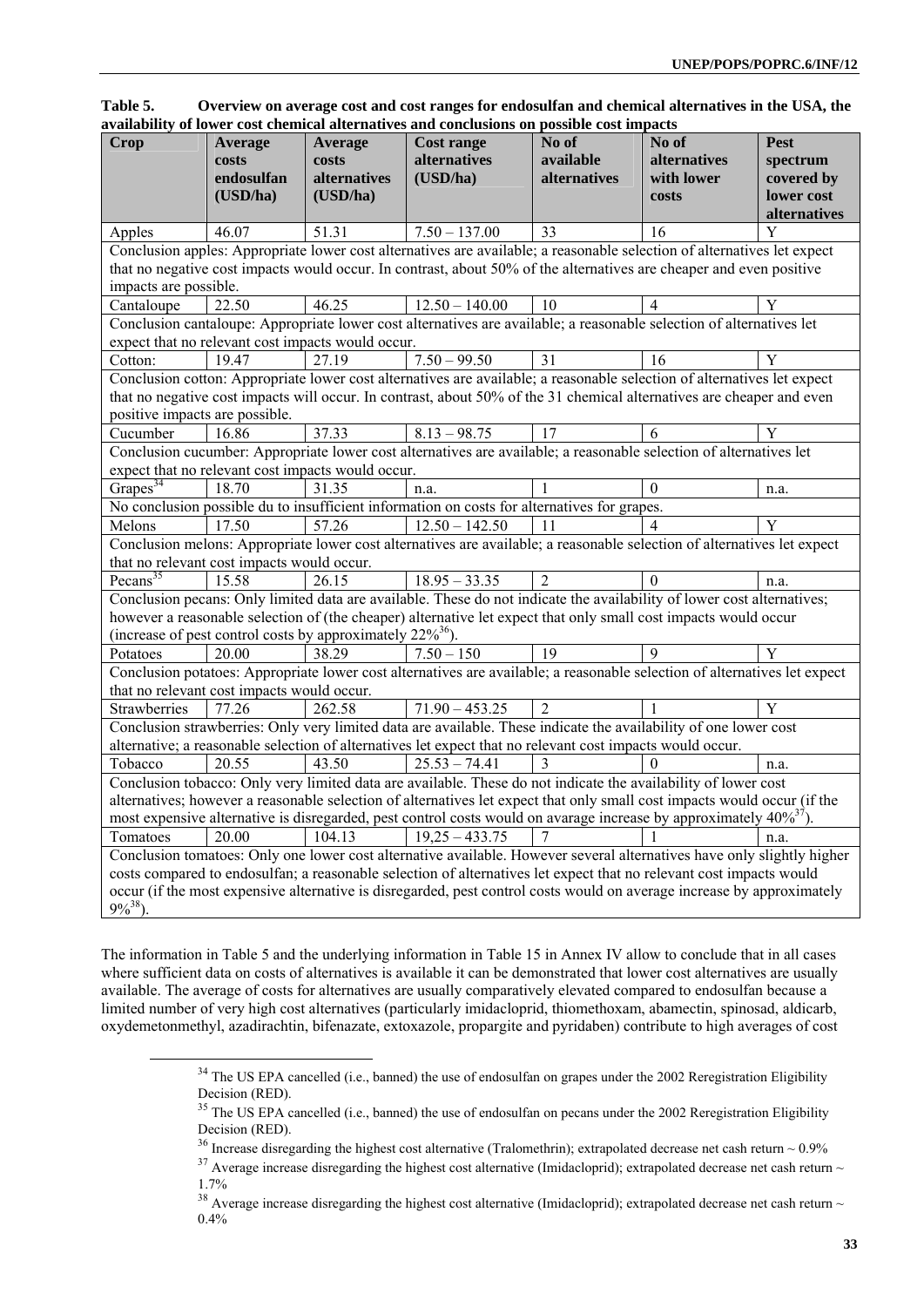alternatives. However, in all cases where sufficient information is available it can be demonstrated that besides these high cost alternatives there is a selection of lower cost alternatives or at least a selection of only slightly higher cost alternatives available. In practice endosulfan will be replaced by the most appropriate alternative at low costs. In some cases even cheaper alternatives may be used instead of endosulfan. In other cases the use of a high cost alternative may be necessary. As a consequence it can be expected that no or only moderate impacts on the costs for pest control (e.g. increase for tomatoes, pecans and tobacco by 9 to 40%) and corresponding low impacts on net cash return (decrease for tomatoes, pecans and tobacco by 0.4 to 1.7%) will occur. In some cases positive impacts may outweigh the negative impacts.

For India crop-pest specific information on costs for alternatives is not available. However, India provided information on average costs per hectare for 11 chemical alternatives to endosulfan [India 2010]. Table 6 shows that the average cost increases for pesticide cost are up to 950% with corresponding extrapolated impacts on net cash return up to 40%. However such increases are not realistic and if in practice endosulfan would be replaced by the three cheapest chemical alternatives indicated by India, this would on average increase the pesticide costs per hectare by approximately 40% which would be related to an average estimated decrease of the net cash returns by 1.7% where endosulfan is currently used (see Table 6, last line). Moreover this assessment considers only the data on average costs per ha for alternatives provided by India and it would be interesting to know about the Indian specific average costs per ha for the low cost alternatives that are for example available in the USA.<sup>39</sup> For a reasonable cost impact assessment also low cost alternatives need to be taken into account.

| <b>Chemical alternative</b> | <b>Average costs</b><br>endosulfan (USD/ha) | <b>Average costs</b><br>alternatives (USD/ha) | <b>Average cost</b><br>increase $(\% )$ | <b>Extrapolated impact</b><br>net cash return $(\%)^{40}$ |
|-----------------------------|---------------------------------------------|-----------------------------------------------|-----------------------------------------|-----------------------------------------------------------|
| Acetamiprid                 | 3.8                                         | 6.0                                           | 57.9                                    | 2.4                                                       |
| Buprofezin                  | 3.8                                         | 15.0                                          | 294.7                                   | 12.4                                                      |
| Chlorantraniloprole         | 3.8                                         | 40.0                                          | 952.6                                   | 40.0                                                      |
| Emamectinbenzoate           | 3.8                                         | 20.0                                          | 426.3                                   | 17.9                                                      |
| Flubendiamide               | 3.8                                         | 30.0                                          | 689.5                                   | 29.0                                                      |
| Imidacloprid                | 3.8                                         | 4.0                                           | 5.3                                     | 0.2                                                       |
| Indoxacarb                  | 3.8                                         | 25.0                                          | 557.9                                   | 23.4                                                      |
| Azadirachtin                | 3.8                                         | 6.0                                           | 57.9                                    | 2.4                                                       |
| Novaluron                   | 3.8                                         | 35.0                                          | 821.1                                   | 34.5                                                      |
| Spinosad                    | 3.8                                         | 40.0                                          | 952.6                                   | 40.0                                                      |
| Thiomethoxam                | 3.8                                         | 10.0                                          | 163.2                                   | 6.9                                                       |
| Average 3 cheapest          |                                             |                                               | 40.4                                    | 1.7                                                       |

### **Table 6. Average cost increase for chemical alternatives to endosulfan based on information from [India 2010]**

An evaluation of the US EPA data ([U.S.EPA 2002 A] to [U.S.EPA 2009 H]) shows that endosulfan quantities per application and hectare range from  $0.11$  to  $3.01$  kg with a mean value of  $1.22$  kg. The number of applications per year range from 1 to 4 with an average of approximately 1.9 applications per year. It can be concluded that an average annual quantity of endosulfan applied per hectare amounts to  $2.32$  kg.<sup>41</sup> An evaluation of ISC data shows that endosulfan quantities per application and hectare range from 0.10 to 1.75 kg in Argentina and from 0.40 to 1.40 kg in India with an average value of 1.05 kg and 0.79 kg, respectively [ISC 2010]. Assuming 1.9 applications per year as for the USA, the average annual quantity of endosulfan applied per hectare amounts to 2.00 kg for Argentina and 1.50 kg for India.

Table 7 shows current use quantities of endosulfan, average annual application quantities per ha and the estimated area to which endosulfan is currently applied per country/region. For Brazil and the rest of the world the same value for the average annual use quantity was used as for Argentina (i.e. 2kg/ha); for China the same value was used as for India (i.e. 1.5 kg/ha).

<sup>&</sup>lt;sup>39</sup> These are for example for cotton: Bifenthrin, Cypermethrin, Deltametrin, Dicrotophos, Dimethoate, Esfenvalerate, Flonicamid, Malathion, Methamidophos, Methomyl, Naled, Parthion-methyl, Profenophos, Tralomethrin, beta-Cyfluthrin, lambda-Cyfluthrin (see Annex IV, Table 15).

 $^{40}$  Extrapolation based on the assumption that a cost increase by 100% for the use of an alternative pesticide results in an average decrease of the net cash return by 4.2%.

<sup>&</sup>lt;sup>41</sup> This fits more or less with mean quantities applied per ha on main uses in Colombia prior to the ban of Endosulfan (average quantity per ha 2.11 kg); source [Colombia 2010].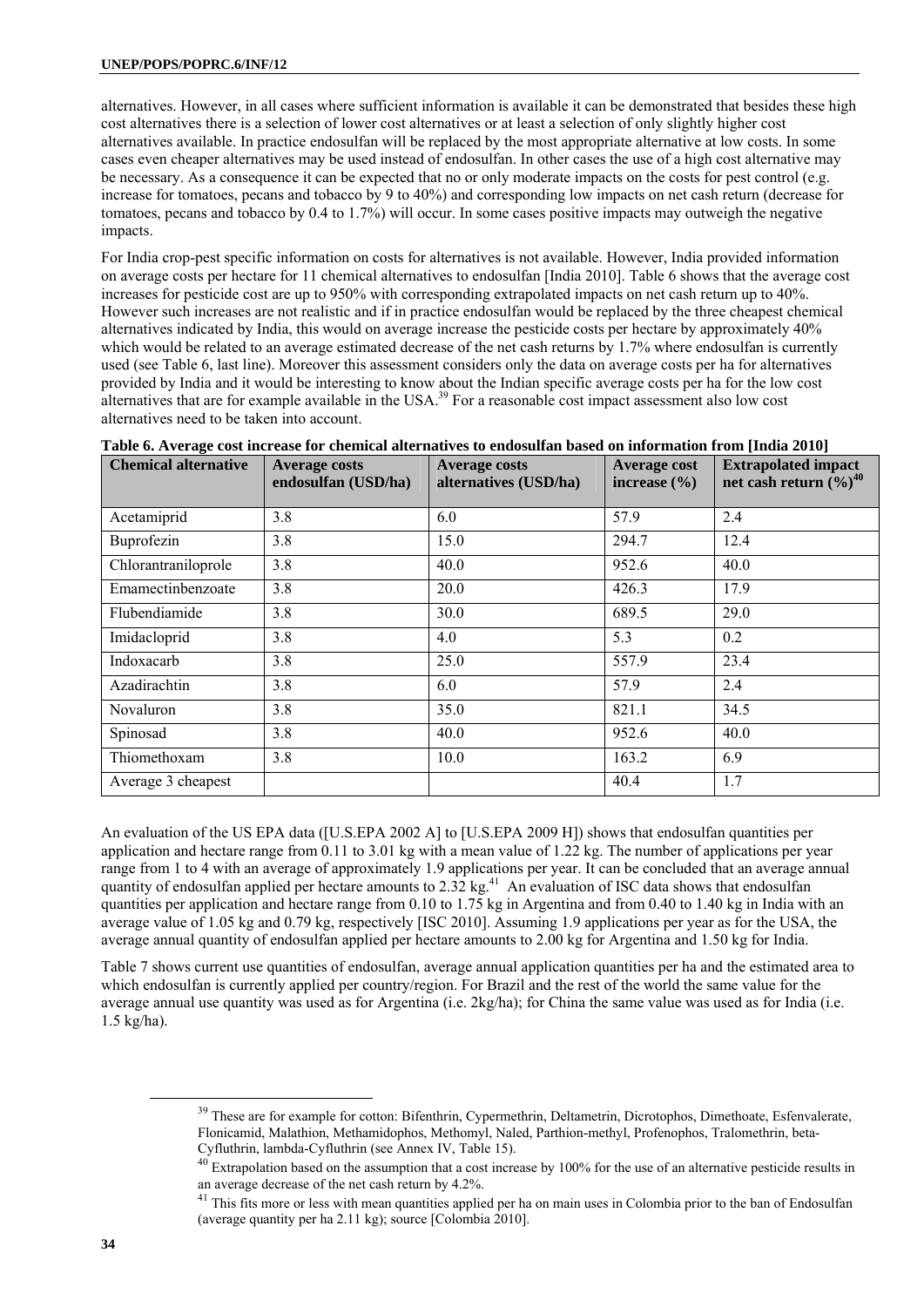| <b>Country/Region</b>                  | Use (tonnes)     | Average annual<br>application per ha (kg) | <b>Estimated area to which</b><br>endosulfan is currently<br>applied (million ha) |
|----------------------------------------|------------------|-------------------------------------------|-----------------------------------------------------------------------------------|
| World                                  | 18,000 to 20,000 | 1.50 to 2.32                              | Up to $11.5$                                                                      |
| India                                  | 5,000            | 1.50                                      | 3.33                                                                              |
| <b>Brazil</b>                          | 4,400 to 7,200   | 2.00                                      | $2.20 - 3.60$                                                                     |
| China                                  | 4.100            | 1.50                                      | 2.73                                                                              |
| Argentina                              | 1,500            | 2.00                                      | 0.75                                                                              |
| <b>USA</b>                             | 180 to 400       | 2.32                                      | $0.08 - 0.17$                                                                     |
| Total for major known use<br>countries | 15,180 to 18,200 | 1.50 to 2.32                              | 9.09 to 10.59                                                                     |
| Rest of world                          | Up to $4,820$    | 2.00                                      | Up to $2.41$                                                                      |

**Table 7. Current use quantities of endosulfan, average annual application per ha and estimated area to which endosulfan is currently applied per country/region** 

Average annual costs per ha for the use of endosulfan differ significantly from country to country. Average annual costs per ha for the use of endosulfan in the USA are approximately 40 USD (calculated on the basis of US EPA data). Corresponding costs in Australia are 23.75 USD (12.5 USD/ha and application [Australia 2010] assuming 1.9 applications per year). Corresponding costs in India are approximately 7.22 USD (3.8 USD/ha and application [India 2010] assuming 1.9 applications per year). This corresponds to average annual pesticide costs of 4.81 USD per kg endosulfan in India. $^{42}$  For the main users of endosulfan, specific information on current average costs per ha is only available for India. For a cost impact scenario average costs are calculated according to the country specific average annual use quantities of endosulfan.

| <b>Country/Region</b> | Average annual<br>use quantity<br>(kg/ha) | (Average annual<br>costs) USD/ha | <b>Information source</b>                                    |
|-----------------------|-------------------------------------------|----------------------------------|--------------------------------------------------------------|
| India                 | 1,5                                       | 7,22                             | Calculated on the basis of data provided by [India]<br>20101 |
| China                 | 1,5                                       | 7,22                             | Corresponding to India (estimation)                          |
| Argentina             |                                           | 9,63                             | Calculated from data provided by [ISC 2010]                  |
| <b>Brazil</b>         |                                           | 9,63                             | Corresponding to Argentina (estimation)                      |
| <b>USA</b>            | 2,32                                      | 40.24                            | Calculated from US EPA data                                  |
| Rest of world         | ↑                                         | 9,63                             | Corresponding to Argentina (estimation)                      |

| Table 8. Average annual pesticides costs for the use of endosulfan in countries of majour use |  |  |  |  |
|-----------------------------------------------------------------------------------------------|--|--|--|--|
|-----------------------------------------------------------------------------------------------|--|--|--|--|

Concerning the pesticide cost increase due to the use of alternatives further assumptions are made for the scenario. (1) The pesticide cost increase in India is approximately  $\sim$  40% due to the replacement by the three cheapest chemical alternatives indicated by India (see Table 6). (2) The pesticide cost increase in the USA is approximately 40% (due to the replacement by the chemical alternatives listed in Table 4 except the three most expensive alternatives). (3) The pesticide cost increase in Brazil, Argentina and China and the rest of the world is approximately 40% (due to the lack of information the increase is assumed analogue to India and the USA).

Based on these assumptions a cost impact scenario with 40% increased pesticide costs can be established (see Table 9).

 $42$  The annual costs of 7.22 USD per ha in India are related to an applied quantity of 1.5 kg. The costs for 1 kg is therefore 7.22 USD divided by  $1.5 = 4.81$  USD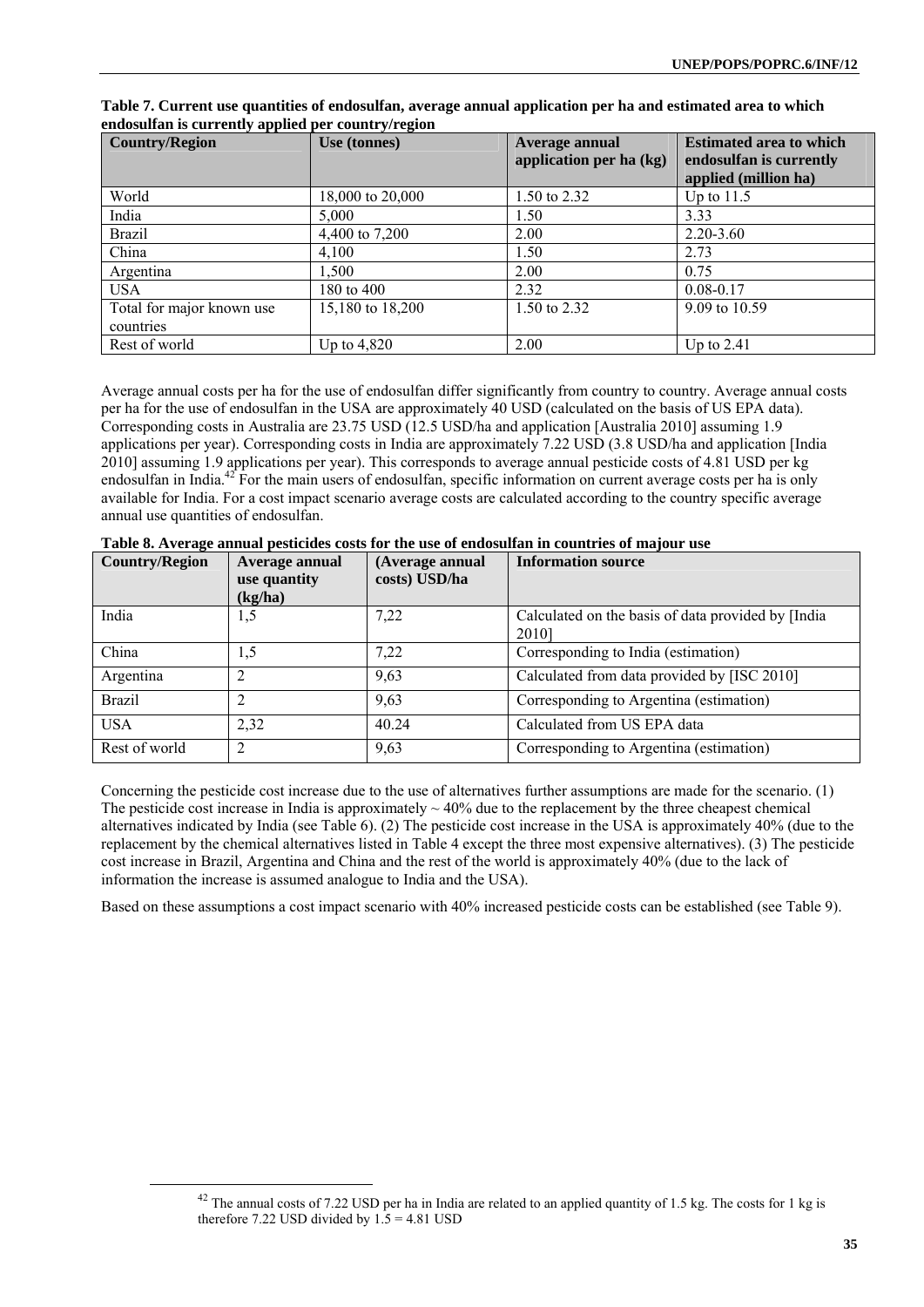| <b>Country</b>        | Use $[t]$     | Use area<br>[mio ha] | Average pesticide<br>costs for endosulfan<br>per year [USD/ha] | <b>Pesticide cost</b><br>increase for<br>use of<br><b>alternatives</b><br>$\lceil \sqrt[9]{6} \rceil$ | <b>Increased</b><br>production costs<br>per year [mio<br><b>US\$1</b> |
|-----------------------|---------------|----------------------|----------------------------------------------------------------|-------------------------------------------------------------------------------------------------------|-----------------------------------------------------------------------|
| <b>Brazil</b>         | 4400-7200     | $2.20 - 3.60$        | 9.63                                                           | $\sim 40$                                                                                             | 8.47 to 13.87                                                         |
| India                 | 5000          | 3.33                 | 7.22                                                           | $\sim$ 40                                                                                             | 9.63                                                                  |
| China                 | 4100          | 2.73                 | 7.22                                                           | $\sim 40$                                                                                             | 7.89                                                                  |
| Argentina             | 1500          | 0.75                 | 9.63                                                           | $\sim$ 40                                                                                             | 2.89                                                                  |
| <b>USA</b>            | 180-400       | $0.08 - 0.17$        | 40.24                                                          | $\sim 40$                                                                                             | 1.25-2.78                                                             |
| Total for major known | $15,180$ to   | $9.09 \text{ to}$    | 7.22 to 40.24                                                  | $\sim 40\%$                                                                                           | 30.13 to 37.05                                                        |
| use countries         | 18.200        | 10.59                |                                                                |                                                                                                       |                                                                       |
| Rest of world (max)   | Up to $4,820$ | $Up$ to<br>2.41      | 9.63                                                           | $\sim$ 40                                                                                             | Up to $9.28$                                                          |
| Total                 |               |                      |                                                                |                                                                                                       | Up to 39.42                                                           |

**Table 9. Cost impact scenario if pesticide costs would increase by 40% due to the replacement of endosulfan with chemical alternatives** 

According to the scenario the worldwide annual agricultural production costs would increase by approximately 30 to 40 million USD if endosulfan would be replaced by chemical alternatives. The scenario would be related to an estimated decrease of the net cash return of  $1.7\%$ <sup>43</sup>

However, the scenario is based on deficient information due to specific aspects it is questionable to what degree relevant economic impacts will occur. Endosulfan is mainly used on 4 crops: Soy, rice, cotton and tea. For one of these examples – cotton – comparative good data is available. As discussed above significant impacts on pesticide costs are not expected for cotton. It has been shown that appropriate alternatives are available and a reasonable selection of alternatives let expect that no substantial cost impacts will occur. Accordingly the US EPA concluded in 2009 that "there will be minimal impacts on cotton producers that are not likely to exceed 1% of net operating revenue if endosulfan is not available" [PAN & IPEN 2010]. The authors of the present document expect that also in other regions no substantial economic impacts may occur for cotton if endosulfan would be replaced by a reasonable selection of chemical alternatives.

A precise assessment for the other main uses (soy, rice, tea) is not possible on the basis of the identified information. For soy and tea no relevant information is available. For rice it has been stated that in Sri Lanka there were no sudden changes in costs of rice production coinciding with the bans of endosulfan, methamidophos and monocrotophos ([Manuweera 2008], [PAN & IPEN 2010]).

However, a wide range of alternatives has been identified for current uses of endosulfan (see chapter 2.3.1.1). In total, information on approximately 90 chemical alternatives has been identified and it can be expected that a reasonable selection of available chemical alternatives would allow the replacement of endosulfan also for all other uses without relevant negative economic impacts.

# *Conclusion cost impacts chemical alternatives*

Considering that yields and prices remain stable and regarding the above scenario of 40% pesticide cost increase in a worst case scenario, the annual cost impacts due to the replacement of endosulfan are expected to range from 0 to 40 million USD.

# **Costs related to non-chemical alternatives**

Non-chemical alternatives are semio-chemicals, biological control systems, as well as agro-ecological practices such as integrated pest management (IPM), organic farming and other specific agricultural practices. These non-chemical alternatives are applied in practice in IPM systems (where the use of synthetic pesticides is the last resort), organic farming systems (where the use of synthetic pesticides is prohibited) and in any other farming systems where the use of endosulfan is not allowed (e.g. in those countries where the use of endosulfan is banned).

The information available on cost impacts under such conditions is the following:

<sup>&</sup>lt;sup>43</sup> The impact on net cash return is related to significant uncertainties due to rapid changes in net cash returns. For example in the USA the net cash return for soybeans increased from 2007 to 2008 from 58.26 to 110.32 USD/ha; for rice the coresponding increase was from 42.15 to 449.69 USD/ha.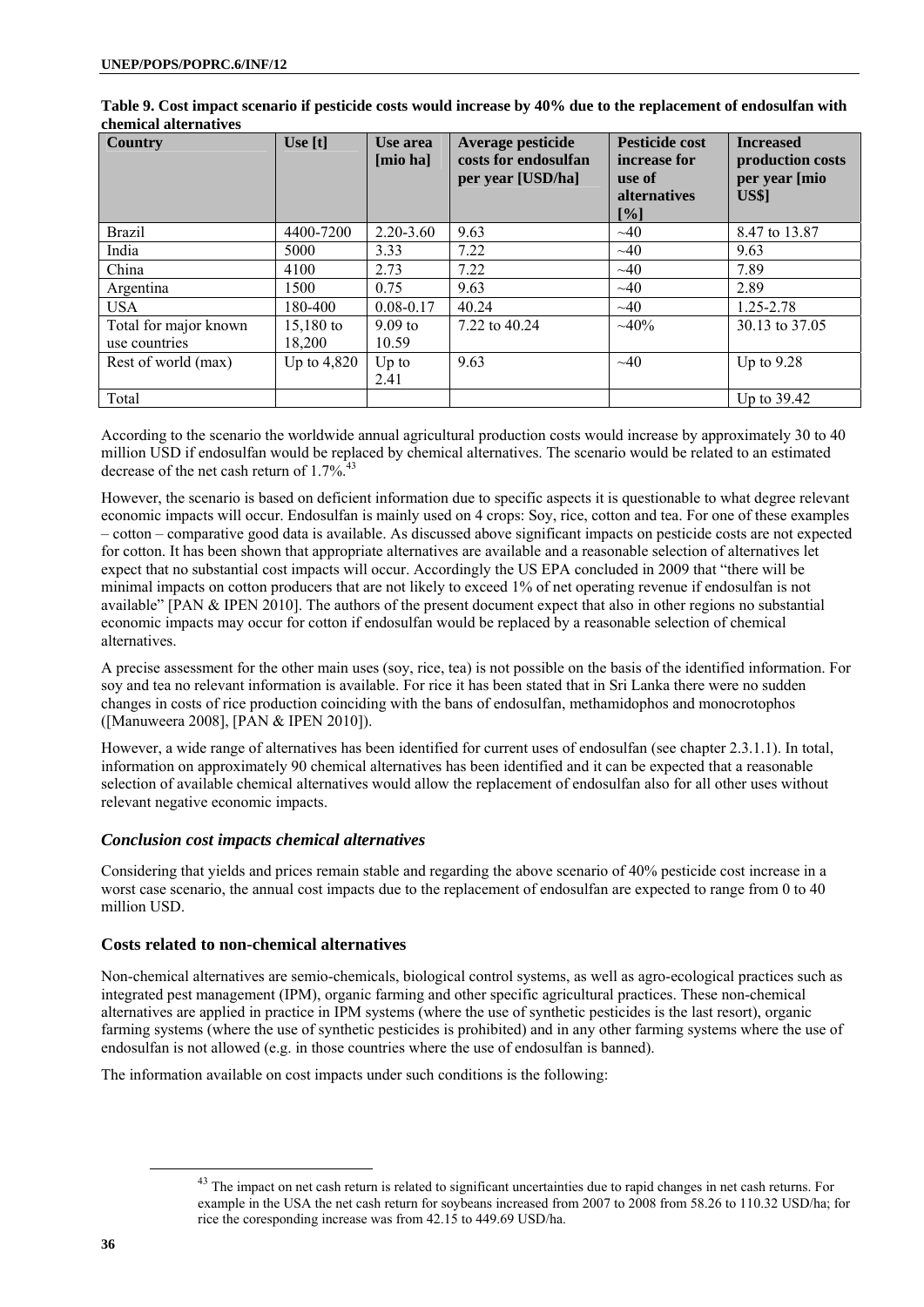## *Impact on yields and production costs*

A three year IPM programe in Senegal, Mali and Burkina Faso started in 2001. The first results of the IPM impact assessment shows significant improvements in reducing costs, increasing the yields and quality of products on large number of sites [PAN & IPEN 2010 Ref 2].

An IPM programme on cotton in the Vélingara county (Senegal) including 583 producers were trained in the IPM methodology. The training programme was followed by pilot activities to apply IPM on the field in 2007. Producers obtained large yields without using chemical pesticides. Instead they used a variety of method and products including solutions of neem, African dry zone mahogany, and pepper. Yields ranged from 1,120 kg/ha to 2,660 kg/ha, compared to the average 1,200 kg/ha in the previous year [PAN & IPEN 2010 Ref 2].

In India replacement of endosulfan use in cotton with non-pesticide management methods has significantly reduced production costs without only minor reduction of yields and have significantly increased incomes for farmers. An economic comparison of conventional versus non-chemical pest management showed that pesticide costs decreased in a range between 80 and 90% (for cotton, chilli, red gram, groundnut, castor and rice). Production cost for cotton decreased by approximately 43%, yield decreased by 17% and the net income increased by 44% (Annex F 2010, PAN & IPEN Ref 1).

In Sri Lanka there were no sudden changes in costs of rice production coinciding with the bans of endosulfan, methamidophos and monocrotophos ([Manuweera 2008], [PAN & IPEN 2010]).

Detailed research in 2003 and 2004 in India demonstrated that organic cotton farming can be far more profitable than conventional cotton farming using endosulfan, with gross margins about 30-52% higher than the conventional production. Revenues from organic cotton sales were about 30% higher than conventional cotton [PAN & IPEN 2010]). Due to slightly higher cotton yields, a 20% price premium and lower production costs , gross margins are significantly higer in organic production. Gross margins from organic cotton fields were 43 and 30% higer compared to conventional fields in 2003 and 2004 respecitvely. Even without price premium in organic cotton, filed gross margins would have been 15% higher in 2003 and 4% higher in 2004. Even without price premium, conversion to organic farming in the long term increases the profibilty of cotton cultivation. [Eyhorn 2007].

In the state of Andra Pradesh, one of India's major producers of cotton, rice, groundnut and lentils and where endosulfan is widely used on a number of crops, more than 300,000 farmers have adopted 'Community Managed Sustainable Agriculture' (CMSA) on 1.36 million acres of farmland. This represents 5.1% of the cropped area in the state and this has been achieved in just over four years. Crops grown include chilli, groundnut, red gram, cotton, rice, maize, onion, beans, okra, and eggplant. Endosulfan and other synthetic chemical pesticides and fertilisers have been replaced with a combination of physical and biological measures including IPM practices, neem, pheromone traps, soil inoculation with Azospirillum and Azotobacter, vermiculture, green manure crops, and intercropping. Results reported by the World Bank show "a significant net increase in farmers' incomes in addition to significant health and ecological benefits", without "significantly reducing the productivity and yields". The yields are the same for chilli and groundnut, slightly higher for red gram and slightly lower for cotton and rice, as compared with conventional farming [PAN & IPEN 2010 Ref 4]:

A survey of 141 of the CMSA farmers found the costs of cultivation to be only 33 % of the costs under conventional production. A state-wide survey found these farmers are making the following average savings on the cost of cultivation, per acre, per year: rice = USD 20; chilli = USD 300; cotton = USD 100; groundnut = USD 16; red gram = USD 24, others (fruit, vegetables, cereals) = USD 20.

Based on the savings made by individual farmers, the state-wide estimate of cumulative savings made by farmers practising CMSA is USD 38.6 million for the year 2008-09. The authors of this World Bank report stated that "there is a potential for scaling up this approach to the whole of India as CMSA is showing trends of being economically viable and ecologically friendly. The newly set up National Mission on Sustainable Agriculture in India is considering adopting CMSA as one of the key strategies at the national level" ([PAN & IPEN 2010 Ref 4], [PAN & IPEN 2010].

# *Impact on prices*

If endosulfan is replaced and conventional farming systems are converted to organic farming systems significant price premiums for agricultural products can be obtained. Price premiums on organic cotton in an Indian example in 2003 and 2004 were 20% [Eyhorn 2007]. Also in India, price premiums for organically produced agriculture products ranged from 10 to 100%.44 Price premium for organic farming on the world market is 35 to 100% [IJF 2005]. Price premiums for organic products in the USA amount to 20% [USDA 2005]. Farmer price premiums for organic farming products in the EU range from 20 to 257% [FIBL 2005].

Non-quantified price premiums are also possible for certified integrated farming systems.<sup>45</sup>

 <sup>44</sup> http://www.fao.org/docrep/article/agrippa/658\_en-06.htm 45 See for example http://www.pan-uk.org/pestnews/Issue/Pn32/pn32p9.htm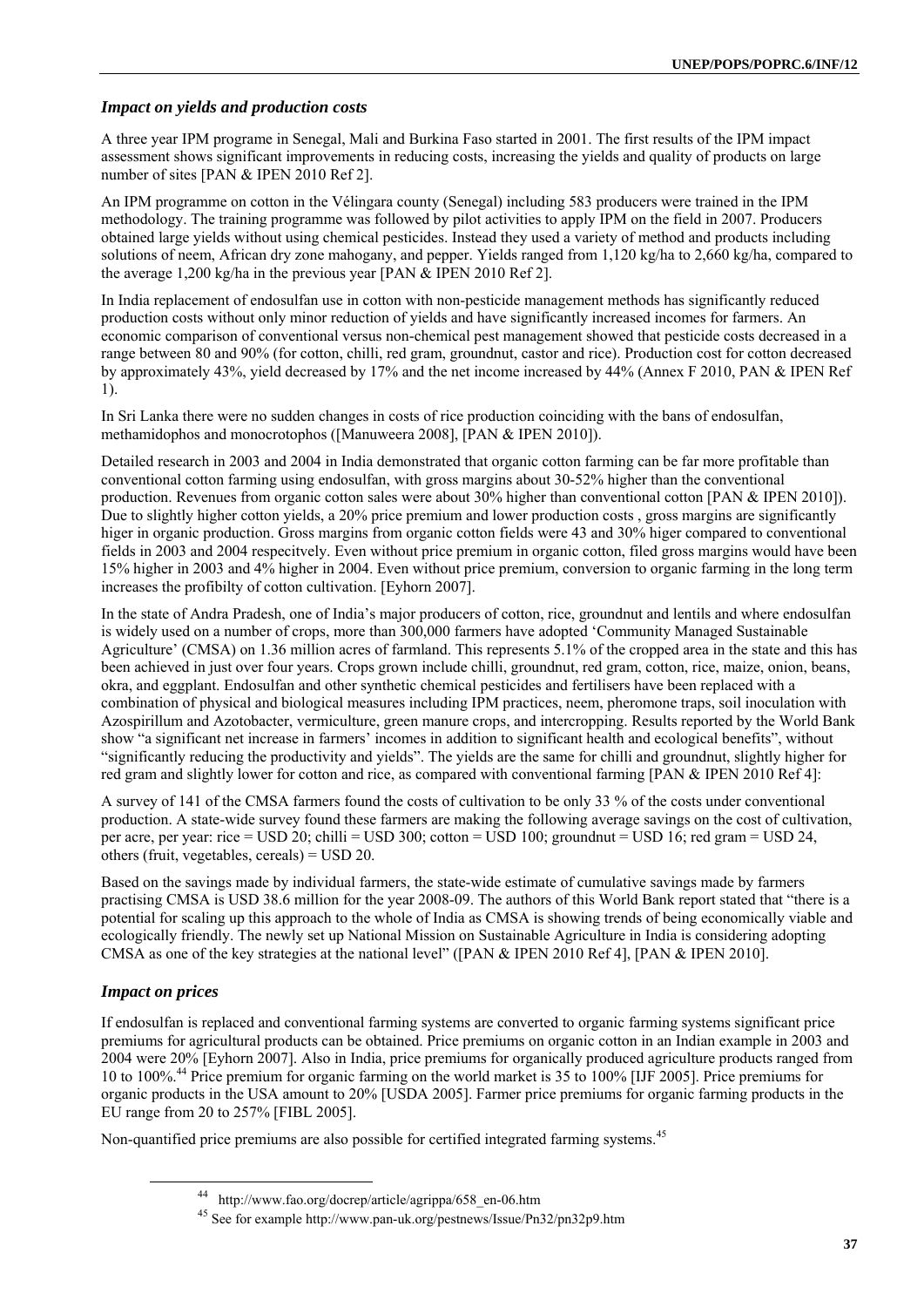# *Conclusion cost impacts non-chemical alternative*

It can be expected that non-chemical alternatives will significantly change production costs at slightly decreased, stable or slightly increased yields. Moreover non-chemical alternatives enable in specific cases (particularly in organic farming systems) to obtain higher product prices due to price premiums payed for organic products. The use of non-chemical alternatives let therefore expect significant, non-quantified economic benefits.

Useful further information has been provided by parties and observers in the Annex F information submitted in 2010:

Australia reports that for use in cotton, endosulfan costs about 12.5 USD/ha to control Helicoverpa spp., Green Vegetable Bug and Cotton Aphid. Chemical alternatives are more expensive and range between 18 and 40 USD/ha. Environmental and health costs are unknown at this stage [Australia 2010]. Non chemical alternatives are not considered.

Brazil notes that regarding environmental hazard, most formulations based on endosulfan are considered class 1 – highly dangerous. The possible alternatives range between classes 2 (very dangerous) and 3 (dangerous), whereas the combination (Thiametoxam + Lambda cyhalotrin) was also considered class 1, highly dangerous [Brazil 2010].

Brazil states if endosulfan will not be available for use, will be need to use other products and is possible that these products will cost more per area of farmland, and is possible which will increase the prices of food and other agricultural products, too [Brazil 2010]. Non chemical alternatives are not considered.

In Canada modern re-assessments of the human health and environmental risks of several possible alternative chemicals are underway or scheduled. Canada has provided an analysis of benefit costs of restricting endosulfan use on strawberries. In the analysis the use of endosulfan is restricted in two scenarios to one or two applications of endosulfan (i.e. to 1 or 2 kg endosulfan/ha). A scenario with a complete ban of endosulfan was not considered. The restriction according to the two scenarios resulted in estimated decreased net cash returns ranging from 6.2 to 15.2 % per hectare (For details see [Canada 2010], [UNECE 2010 CA]). Non chemical alternatives are not considered.

India has provided information on costs for chemical alternatives to endosulfan. According to this information the costs for using endosulfan as a broad spectrum insecticide is 3.8 USD/ha/spray. The corresponding costs for using specific alternatives ranges from 4 to 40 USD/ha/spray. Furthermore, India states that replacement of endosulfan by other chemicals becomes expensive considering the unique pest control properties of endosulfan [India 2010]. Non chemical alternatives are not considered.

The USA states that the type and magnitude of costs depend on pests, production systems, and availability of alternatives and that types of costs could include (1) direct costs to agricultural producers in terms of more costly alternatives and/or decrease in quantity or quality of output and (2) indirect costs to consumers of agricultural products in terms of reduced availability and high prices. Concerning possible environmental or health costs the USA states that in some situations, multiple alternative insecticides may be needed to replace endosulfan.

According to PAN & IPEN, implementing substitutes for endosulfan has been found to result in either very small increases in costs (e.g. 0–1% changes in net revenue in US tomato production, [U.S.EPA 2009 G]) no additional costs, projected reductions in costs, or increases in income for farmers. The U.S EPA, however, has not found cases where increases in farm income would be expected.<sup>46</sup>

In addition to the answers by parties and observers related to alternatives and costs in Annex F, section B(iii), several pieces of information have been provided in other context that could be relevant for the socio-economic evaluation of alternatives:

Endosulfan is a broad spectrum insecticide and acaricide, IPM tool, multi crop product, excellent crop tolerance (non phytotoxic), harmless to natural enemy of crop pests, resistant management tools (IRM) due to its unique mode of action and cost effective (USD-3.8/ha/spray) plant protection chemical. Considering these properties of endosulfan, there is no cost effective alternatives of endosulfan in India. Other alternatives of endosulfan are narrow spectrum. Cost per hectare per spray of those alternatives are as follows: imidacloprid (USD-4.0), neem base pesticide (USD-6.0), spinosad (USD-40) ), acetamiprid (USD-6.0), buprofezin (USD-15.0), novaluron (USD-35) indoxacarb (USD-25.0), flubendiamide (USD-30.0), thiomethoxam( USD-10.0), emamectinbenzoate( USD-20.0) chlorantraniloprole (USD 40) [India 2010].

The US Environmental Protection Agency (EPA) concluded in 2009 that "there will be minimal impacts on cotton producers that are not likely to exceed 1% of net operating revenue if endosulfan is not available" [PAN & IPEN 2010].

The US EPA noted, in 2009, that alternative chemicals exist for most endosulfan uses, and estimated that should endosulfan become unavailable, the financial impacts on farmers would generally be small. Specifically US EPA concluded that [PAN & IPEN 2010].

a) Switching to alternatives would result in "little impact" on production costs for potatoes; [U.S.EPA 2009 B]

b) Switching to alternatives would result in "generally minor" impacts on cucumber growers, and noted that

<sup>&</sup>lt;sup>46</sup> Comment from US EPA on second draft of the risk management evaluation.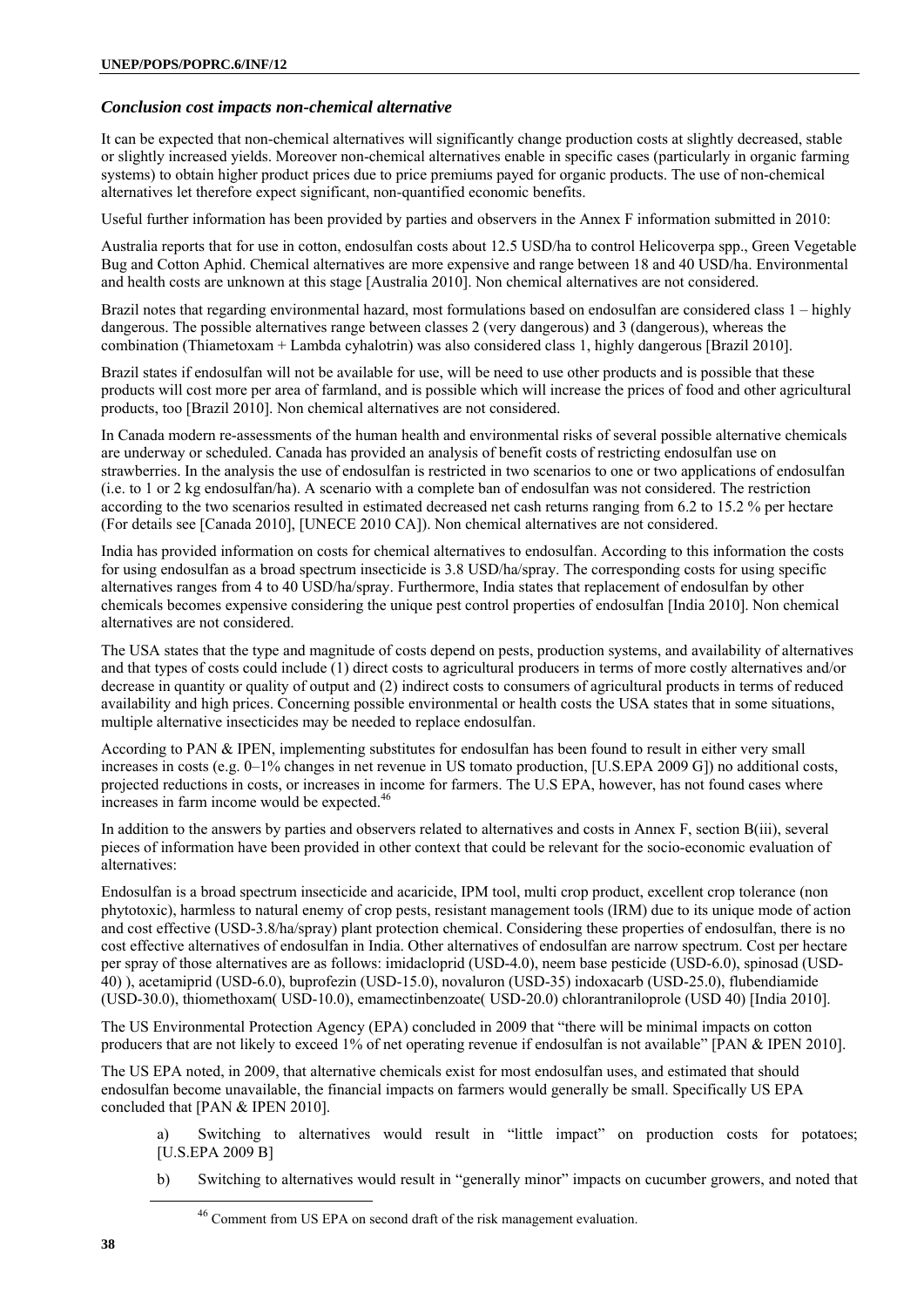"[equally] efficacious and affordable alternative exist" for the niche use in Florida against whiteflies; [U.S.EPA 2009 C]

c) For watermelons and cantaloupe producers "[t]here are alternatives to endosulfan, which according to published efficacy data, can control the pest spectrum as well as endosulfan"; [U.S.EPA 2009 D]

d) For pumpkin growers "[t]here are at least two alternatives which control the same pest spectrum as endosulfan but have slightly higher cost per acre"; [U.S.EPA 2009 E]

e) "The overall benefits of endosulfan on squash are generally minor" and "available data indicates that efficacious and affordable alternatives exist" for the niche use on squash in Florida against whiteflies; [U.S.EPA 2009 F]

f) According to the EPA "effective chemical alternatives are available, although some are more expensive" for fresh tomato producers". [U.S.EPA 2009 G].

Production costs (of tomatoes) were estimated to change by 0 to 8 USD per acre, amounting to 0–1% changes in net revenue. US EPA thus anticipated "little to no economic impact" if farmers were forced to switch to these chemicals. However, the extensive use of endosulfan may indicate a value of endosulfan to producers that could not be quantified [U.S.EPA 2009 G]. An earlier analysis by US EPA had yielded similar results: losses of 0.02 to 0.7% of the total value of production ([U.S.EPA 2002 B], [PAN & IPEN 2010].

US EPA notes that there are non-chemical practices that may target many of endosulfan's current uses. For cucumbers US EPA noted that a spring planting should reduce pickleworm populations and trap crops can also help [PAN & IPEN 2010].

US EPA identified a number of non-chemical pracitces for the main pests that endosulfan is used against in Florida tomato production, though they did not consider them to be viable stand-alone alternatives to endosulfan.

According to an impact assessment carried out for France, endosulfan could be replaced without additional production costs and without additional environmental impact due to the availability of appropriate chemicals at no or only low additional cost ([UNECE 2010 FR] and [INERIS 2006]).

Malaysia has provided a comparison of costs for recommended alternatives to endosulfan and concludes that there are some negative cost implications related to the use of alternatives [Malaysia 2010].

## *Efficacy*

Efficacy is how well the alternative performs in a particular functionality including any potential limitations (UNEP/POPS/POPRC.5/6). In pest control, efficacy can therefore be considered as how well the alternative performs in a particular crop-pest complex including any potential limitations. However, not only limitations but also benefits should be considered in the evaluation.

An important question is whether alternatives are equally efficient compared to endosulfan. A review of scientific literature related to the efficiency of 46 identified chemical alternatives to endosulfan has shown that out of 78 scientific papers the alternative was in 152 cases more efficient, in 18 cases equally efficient and in 68 cases less efficient than endosulfan. In 4 cases a conclusion was not possible. In 9 cases development of resistance was reported (pest: Helicoverpa armigera). In 7 cases the pest developed stronger resistance against the alternatives (cypermethrin, chlorpyriphos, profenophos, methomyl, carbaryl, thiodicarb) than against endosulfan. In 1 case the pest developed slightly stronger resistance against endosulfan than against the alternative (quinalphos). In 1 case (spinosad) a conclusion was not possible. The results of the literature review are documented in Annex II to the present document. An overview of the results is provided in Annex II, Table 13.

Against this background it can be expected that in most cases chemical alternatives will be more efficient than endosulfan. Considering the whole spectrum of chemical and non-chemical alternatives it can be assumed that endosulfan can in most cases be substituted by equally or more efficient alternatives. In specific cases development of resistance may become a problem. However, in the case of Helicoverpa armigera there seems to be at least one more efficient alternative chemical substance concerning resistance (quinalphos), as well as a number of non-chemical methods of control. Generally it seems noteworthy that local producers may have important knowledge about their production systems that may not be available to analysts in other locations.

Furthermore, many examples under different geographical conditions and for different crops demonstrate the efficacy of the alternatives to endosulfan because yields are maintained or increased also after the widespread use of alternatives.

However, according to some countries/observers the efficacy of alternatives is limited due to specific advantages of endosulfan. Advantages that are particularly brought forward as arguments for endosulfan are (a) safety to natural enemies of pests, appropriateness (b) for integrated pest management, (c) for pollinator management, (d) for insecticide resistance management. Furthermore it is stated that (e) for critical uses alternatives would not be available and (f) endosulfan may have to be replaced by several alternatives instead of one. Other information sources contradict these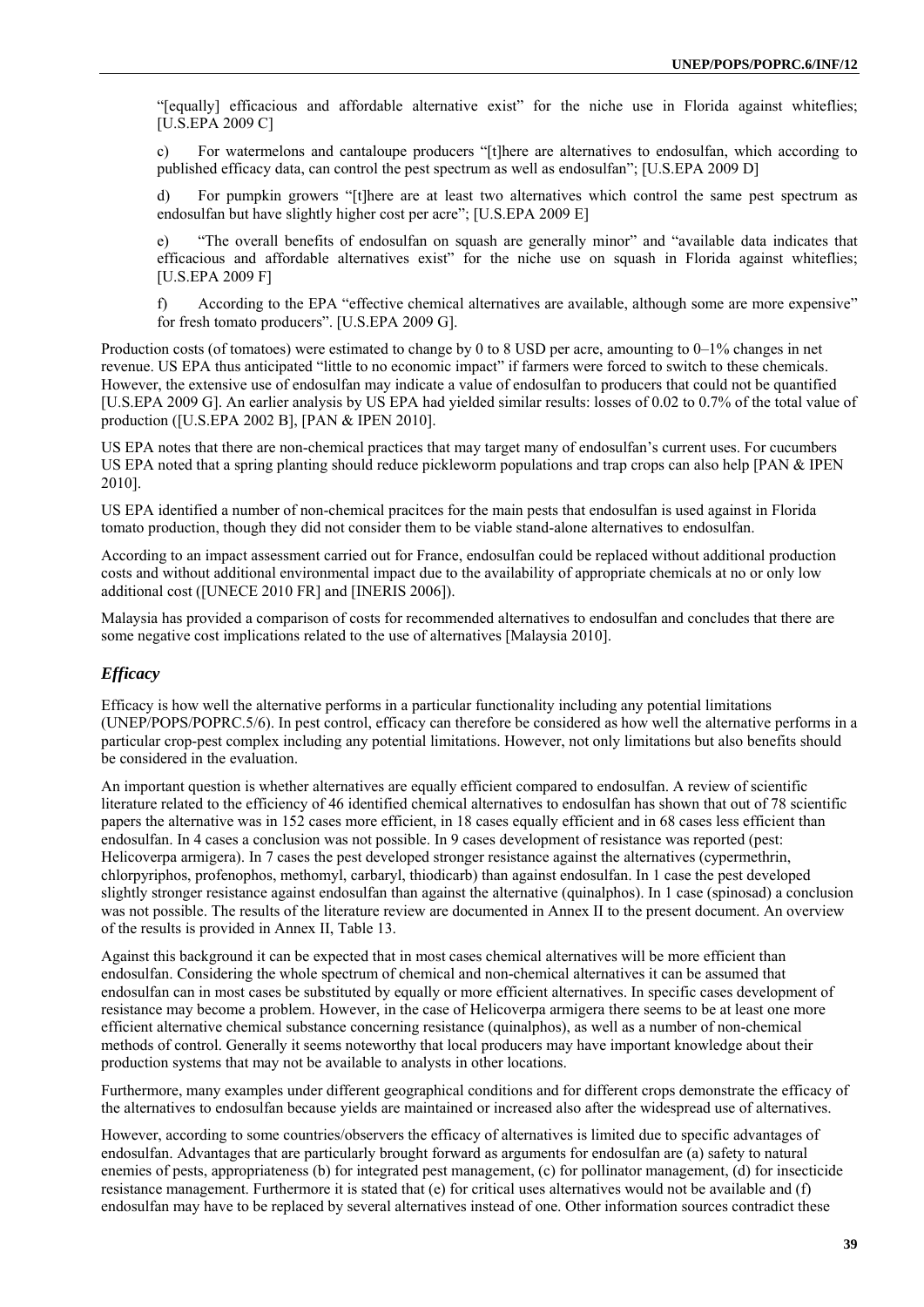arguments and bring the same arguments forward as advantages of safer alternative chemicals and practices which would be available for all known uses and geographical situations.

Benefits and limitations related to the efficacy of alternatives could therefore be:

- a) Safety to natural enemies of pests
- b) Safety to pollinators and appropriateness for pollinator management (in particular bee toxicity)
- c) Appropriateness for use in IPM systems
- d) Insecticide resistance management
- e) Appropriateness for critical uses
- f) Need for several chemical alternatives instead of one substance

## *Safety to natural enemies of pests; Appropriateness for pollinator management*

According to information provided according to Annex F (from Australia, Brazil, India and ISC) endosulfan is safe to beneficial insects of agro-ecosystems and has relatively low toxicity to bees. According to PAN & IPEN endosulfan is toxic to bees. Accordingly endosulfan products in Canada and the USA are labeled correspondingly. According to PAN & IPEN endosulfan is also toxic to several other beneficial insects.

It can be assumed that in general a thorough selection of target specific pest control actions (including non-chemical alternatives) adjusted to the individual situation will have less negative impacts on beneficial organisms than the use of the broad spectrum endosulfan.

# *Appropriateness for use in IPM systems*

In IPM systems chemicals used shall be as target specific as possible and shall have the least side effects on human health, non-target organisms and the environment. However IPM systems include critically selected plant protection products that should be available to the grower despite certain negative aspects (especially for reasons of resistance management or earmarked for exceptionally difficult cases). These products should have a short persistence and are permitted only for precisely identified indications with clearly defined restrictions [IOBC 2004]. As a consequence, in IPM systems endosulfan as a chemical alternative should be considered only as a last resort if all non-chemical alternatives fail. Furthermore, between chemical alternatives those with a narrow spectrum (which let expect the lowest side effects) and with a short persistence should be preferred.<sup>47</sup> In order to evaluate the appropriateness for IPM systems, the side effects of alternatives to beneficial organisms and their persistence have to be identified and assessed.

According to information provided according to Annex F (e.g. from Brazil, India and ISC) endosulfan is particular appropriate for IPM because endosulfan is a broad spectrum insecticide, less toxic to several useful insect parasites, predators and pollinators. The importance of endosulfan as part of an IPM is the lack of resistance on the part of pests to it. According to PAN & IPEN endosulfan is toxic to several other beneficial insects and is therefore incompatible for IPM systems.

The information provided is therefore contradictory. However, considering that in IPM systems chemical alternatives should (1) be as target specific as possible, (2) have a narrow spectrum and should (3) not be persistent, it can be concluded that endosulfan (not target specific, broad spectrum, persistant) is comparatively inappropriate for use in IPM systems.

#### *Appropriateness for insecticide resistance management*

According to Annex F information (e.g. Australia, Brazil, China, India, ISC) endosulfan is particularly appropriate for insecticide resistance management. Due to its particular pest spectrum and mode of action endosulfan would allow it to provide effective control of a range of important chewing and sucking pests without generating resistance. Loss of endosulfan would reduce the number of different chemical modes of action available and could result in quicker resistance build up in pests.

According to PAN & IPEN a significant number of pests are now resistant to endosulfan. For cotton the US EPA concluded, that the current role of endosulfan in resistance management is minimal.

The information provided indicates that the value of endosulfan in insecticide resistance mangagment is dependent on the specific situation. The results of a review of scientific literature indicate that development of resistance may become relevant in specific cases. However specific additional information identified so far on the development of resistance concerns one specific pest (Helicoverpa armigera) where at least one more efficient alternative chemical substance

 $^{47}$  Endosulfan is persistent and should therefore be considered less appropriate for IPM systems.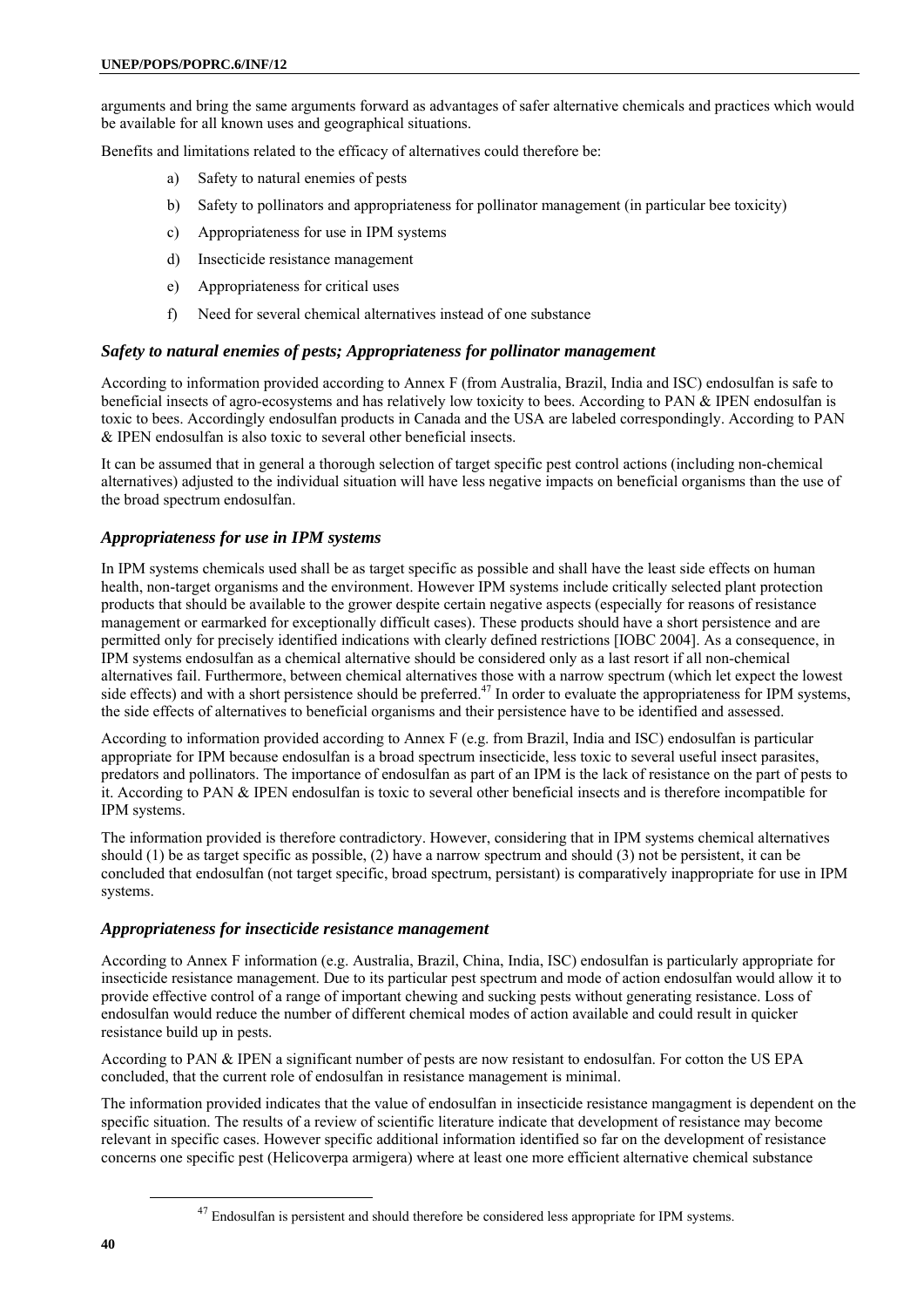concerning resistance (quinalphos) seems to be available. This allows concluding that the occurrence of resistance may also be managed with available (chemical) alternatives.

# *Critical uses*

Several countries report on critical uses (see chapter 2.2.2). However, the current ban of endosulfan in more than 60 countries is a strong indication that economically viable alternatives are available. The use of endosulfan can be replaced by a huge number of chemical, biological and cultural alternatives. These are available for a wide range of crop-pest complexes and it appears that for each specific crop-pest complex an appropriate combination of chemical, biological and cultural control action can be taken. Statements that alternatives are not available for specific crop-pest complexes may be based on considerations that are focused on chemical alternatives (sometimes on those that are already registered within a specific country) and do not consider non-chemical control measures appropriately. In specific cases promising research on semio-chemicals is ongoing and may be used in the foreseeable future.

India describes specific advantages of endosulfan that cannot be achieved by cost effective chemical alternatives in all situations. Specific advantages would be for example safety of endosulfan to natural enemies of pests, appropriateness for integrated pest management, appropriateness for pollinator management, appropriateness in case of insecticide resistance [India 2010 Annexure-I]. Non-chemical alternatives were not considered.

ISC describes the importance of endosulfan in some major applications, i.e. in cotton, cane sugar, coffee and hazelnuts ([ISC 2010], see chapter 2.2.2]).

# *Need for several chemical alternatives instead of one substance*

Several countries report on critical uses (see chapter 2.2.2). However, the current ban of endosulfan in more than 60 countries is a strong indication that economically viable alternatives are available. The use of endosulfan can be replaced by a huge number of chemical, biological and cultural alternatives. These are available for a wide range of crop-pest complexes and it appears that for each specific crop-pest complex an appropriate combination of chemical, biological and cultural control action can be taken. Statements that alternatives are not available for specific crop-pest complexes may be based on considerations that are focused on chemical alternatives (sometimes on those that are already registered within a specific country) and do not consider non-chemical control measures appropriately. In specific cases promising research on semio-chemicals is ongoing and may be used in the foreseeable future.

India describes specific advantages of endosulfan that cannot be achieved by cost effective chemical alternatives in all situations. Specific advantages would be for example safety of endosulfan to natural enemies of pests, appropriateness for integrated pest management, appropriateness for pollinator management, appropriateness in case of insecticide resistance [India 2010 Annexure-I]. Non-chemical alternatives were not considered.

ISC describes the importance of endosulfan in some major applications, i.e. in cotton, cane sugar, coffee and hazelnuts ([ISC 2010], see chapter 2.2.2]).

Bacillus thuringiensis is widely used in place of endosulfan in Costa Rica and Cuba, to control lepidopteran pests on a range of vegetable crops, tobacco and in forestry [PAN & IPEN 2009 Ref 9]. The Community Managed Sustainable Agriculture practiced in 5.1% of the cropped area of Andra Pradesh, India, is achieving "a significant net increase in farmers' incomes in addition to significant health and ecological benefits", without "significantly reducing the productivity and yields". The yields are the same for chilli and groundnut, slightly higher for red gram and slightly lower for cotton and rice, as compared with conventional farming. Here, it is not only endosulfan that has been replaced by alternatives but also all other synthetic chemical pesticides ([PAN & IPEN 2010 Ref 4], [PAN & IPEN 2010]).

According to ISC endosulfan provides excellent efficacy due to its characteristic of being a broad spectrum insecticide, its excellent efficacy and selectivity to natural enemies, the lack of resistance of insects to it and its lack of adverse impact on pollinating insects including the honey bee. In addition to these characteristics it is a product of choice because of its lower cost of treatment than products being sold for the same purposes. All of these factors work together to provide: an economic food supply to the population and economic benefit to the grower and the countries in which it is used [ISC 2010].

According to ISC, endosulfan as a broad spectrum insecticide brings the benefit of a reduction in the number of pesticides and applications necessary to combat target pests resulting in an overall lessening of the amount of pesticides released into the environment [ISC 2010].

According to ISC the efficacy of endosulfan has remained constant and the target insects have not built a tolerance for it, consequently it is valued as an important tool for use in resistance management. One of the most important aspects of endosulfan in agriculture is that it serves as an alternative to other pesticides which suffer from the development of resistance by the target insects. Newer products such as neonicitinoids and pyrethroids need to be sprayed more frequently and are becoming less effective and showing more insect resistance. It is common knowledge that products in the same chemical group can not be used in isolation against a particular pest for an extended period because insects will develop resistance to the products. Continued application of these pesticides requires increased doses due to the gradual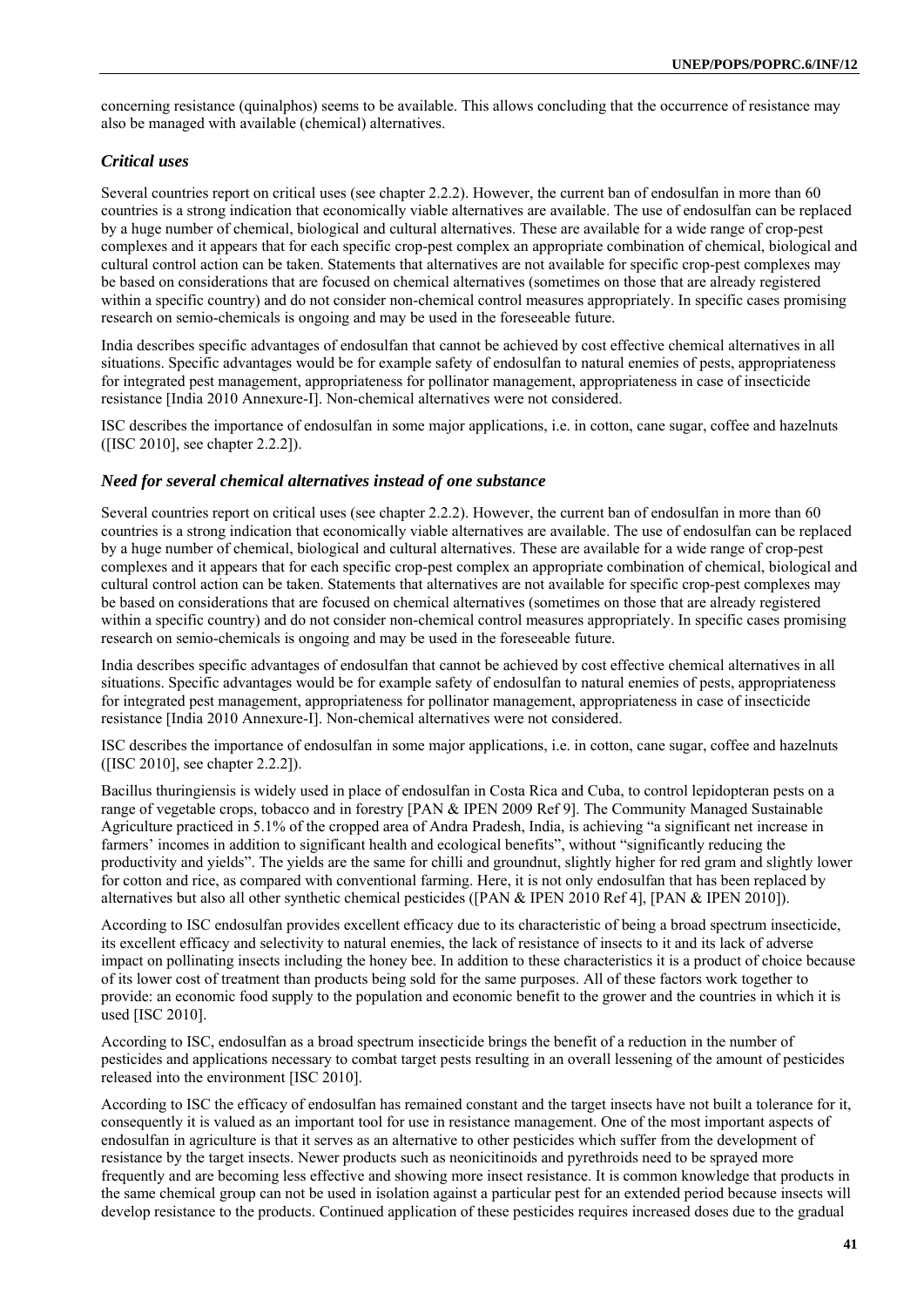reduction in efficacy each season, until it is completely ineffective. Insects do not build a resistance to endosulfan [ISC 2010].

According to ISC endosulfan is appropriate for IPM systems due to the following reasoning: In order to avoid the development of resistance and maintain the effectiveness of the pesticides, the farmer must vary the type pesticide used. This is an integral part of a system known as Integrated Pest Management (IPM). This provides a more efficient control of agricultural pests, which results in improved economy for the producer and consumer and protection of the environment. It is essential that the products constituting the IPM for a given application prevent the development of resistance, have high efficiency and low cost in order to maintain profitability for the grower and reasonable prices for the consumer. The importance of endosulfan as part of an IPM is the lack of resistance on the part of pests to it. From 1914 until 2008 there have been more than eight thousand cases of resistance to insecticides in the world, none of which includes endosulfan. Endosulfan is an indispensable product of the IPM for soybean, sugar cane, cotton and coffee and sunflower [ISC 2010]. According to ISC, in the 2002 RED, the USEPA states "Resistance, which has been observed in other crops, hinders control with another pyrethroid application, the usual method of treatment, and would require use of potentially harsher alternatives." Should endosulfan not be available for use, the need to use increased volumes as insects' resistance builds to the replacement products will result in exposing the environment to a greater chemical burden.

According to ISC, endosulfan is not harmful to the indispensible beneficial insects including honey bees, bumble bees and beetles. The United States Environmental Protection Agency (EPA) states in its Re-registration Eligibility Decision (RED) document of 2002 that "Endosulfan is an important resistance management tool and is an important element of integrated pest management programs in some areas especially considering its relatively low impacts on bees." This is in contrast to many of the other pesticides used to combat the same target pests including neonicotinoides, pyrethroids, and organic phosphates, which are toxic to honeybees [ISC 2010].

## *Risk*

Alternatives should be safer than the currently used endosulfan. For an evaluation of the safety of alternatives, a risk profile for the chemicals under consideration should be developed. As this might be difficult if there is a lack of information on hazard properties or exposure data, a simple analysis of risk should be performed, taking into consideration the weight of available evidence. It should first be confirmed that the alternatives do not have POPs properties and thus should not meet the screening criteria of Annex D of the Stockholm Convention (persistence, bioaccumulation, potential for long-range transport, and adverse effects).. Pollinator management is a relevant issue if endosulfan will be replaced by alternatives. Therefore, as additional information with particular relevance for the risk of alternatives for endosulfan, information on the safety of the alternatives for pollinators (i.e. particularly for bees) is relevant. As a consequence bee toxicity should be considered when assessing the safety of alternatives to endosulfan.

Furthermore, the alternative should not possess hazardous properties such as mutagenicity, carcinogenicity, reproductive and developmental toxicity, endocrine disruption, immune suppression, neurotoxicity. Consideration should also be given to the exposure situation under actual conditions of use by workers, farmers and consumers. For further guidance see "General guidance on considerations related to alternatives and substitutes for listed persistent organic pollutants and candidate chemicals" [UNEP/POPS/POPRC.5/10/Add.1].

Given the multitude of available alternatives a comprehensive assessment of possible risks related to alternatives is difficult. Risks are possible as a result of the exposure to hazardous alternatives. For a screening assessment of the possible risks related to the identified chemical alternatives, available information on a set of hazard indicators (i.e. on the POP properties and the hazardous properties as mentioned above) has been compiled. On the basis of the compilation it is possible to evaluate the possible risks related to the identified alternatives and to indicate priorities for more and less appropriate alternatives (concerning their possible risks to environment and health) and to identify alternatives for which information on hazard indicators is lacking. The results of a screening assessment of the alternatives can be found in Annex III to the present document.

On the basis of the results of this screening risk assessment it can be expected that if endosulfan would not be available for plant protection it would be replaceable by safer chemical alternatives. A clear conclusion whether chemical alternatives to endosulfan are more or less toxic to bees is not possible on the basis of the present information (45 of the alternatives are toxic to bees, 28 are not toxic to bees, for 13 no information on bee toxicity has been identified). However, the range of toxicity to bees among possible chemical alternatives indicates that in many situations it may be possible to replace endosulfan by chemical alternatives with no or lower bee toxicity. It has to be noted that the screening assessment only concerns chemical alternatives. Non-chemical alternatives are generally related to no or lower risks compared to endosulfan.

Concerning risks of alternatives several parties stated that for the alternatives registered within a country risk assessments were conducted and risks are known within the country of use [Australia 2010] [India 2010] [Switzerland 2010] [USA 2010].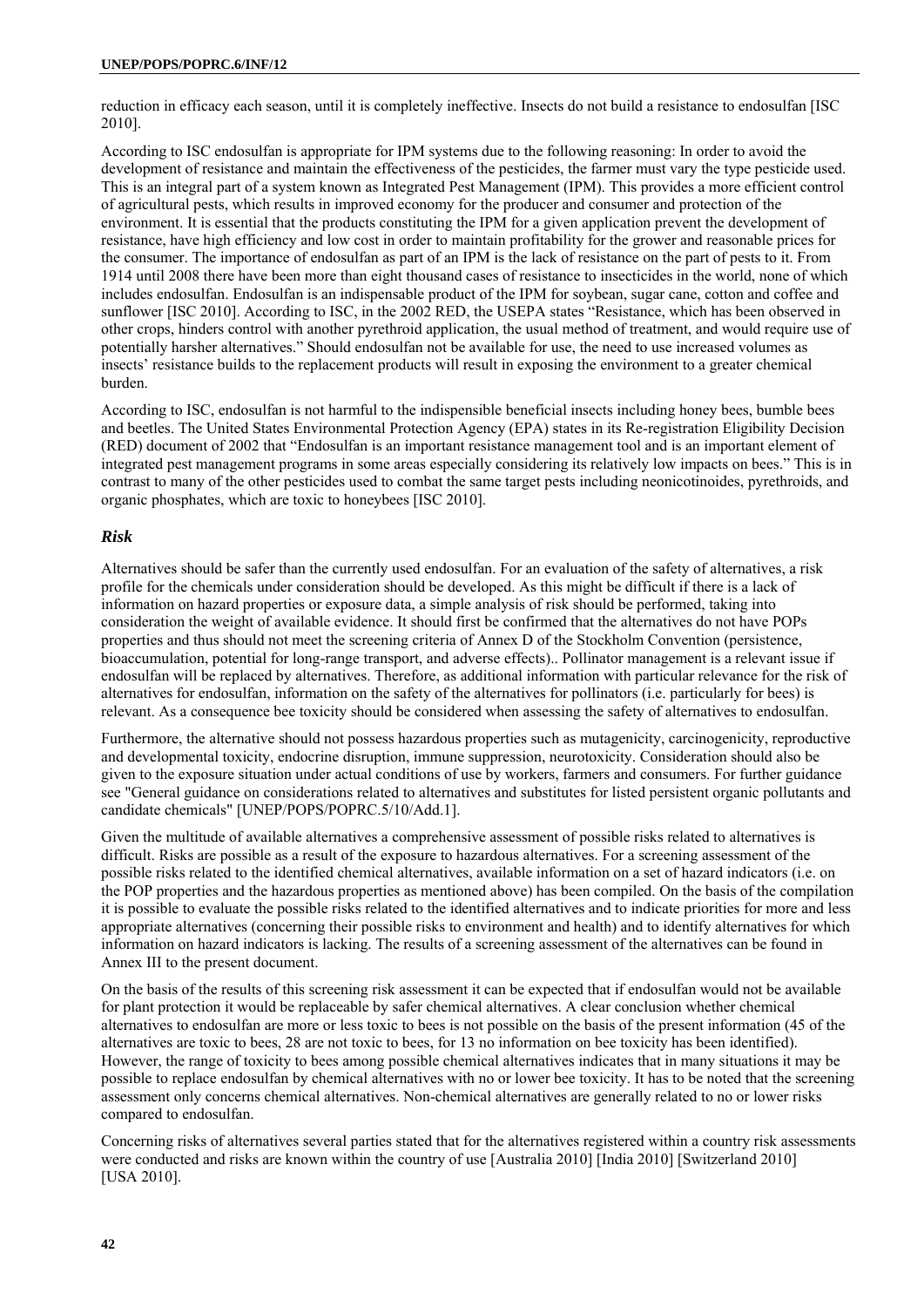According to Australia it was furthermore stated that implementing control measures could further reduce the risk of endosulfan residues in beef when cattle consume stock feed or pastures. However, the results of random monitoring by the National Residue Survey (NRS) indicate the level of risk involved is already low [Australia 2010].

According to China, as endosulfan is effective in pest prevention and control in cotton planting and rational use of the substance poses no safety risk to humans, its application risk is acceptable [China 2010].

According to Malaysia, generally the alternatives are less toxic to humans and less persistent in the environment [Malaysia 2010].

According to PAN & IPEN, considerable adverse human effects have been caused by exposure to endosulfan. Numerous intentional and unintentional deaths have occurred from ingestion of endosulfan, and poisonings have been reported in many countries. Endosulfan is globally regarded as one of the main causes of poisoning. Many of the deaths from endosulfan have resulted from occupational exposure. Elimination of endosulfan production and use would positively impact human health by reducing and eliminating the contribution of endosulfan to these types of health impacts (for details and specific references see [PAN & IPEN 2010]).

According to ISC, endosulfan has been used for more than 50 years as a pesticide with minimal impact on the health of workers, the public or the environment. Many studies have been conducted such that the hazard characteristics of endosulfan are well documented. Many of these studies may be found on the POPs website. The risk of using endosulfan has been well studied and acceptable tolerances (Minimum Residue Levels) have been established by national regulatory authorities as well as the World Health Organization. On the other hand the consequences of using the newer products have not been fully determined. The risk of the use of endosulfan has been evaluated by the governments with registration processes and its application specific registration prescribes risk mitigation steps which make the use of endosulfan in these countries acceptable from a human health and environmental standpoint [ISC 2010].

# *Availability*

Availability is the extent to which an alternative is on the market or simply ready for immediate use (UNEP/POPS/POPRC.5/6). It is vital to consider the availability of all (chemical and non-chemical) alternatives.

Parties and observers stated that registered products are generally available on the market in both developed and developing countries. India stated that (chemical) alternatives are expensive ([Australia 2010] [Brazil 2010] [Bulgaria 2010] [India 2010] [Malaysia 2010] [Switzerland 2010] [Togo 2010] [USA 2010]).

PAN & IPEN state that the alternatives are on the market and ready for immediate use in many countries, including developing and transition countries [PAN & IPEN 2010].

# *Accessibility*

Accessibility refers to whether an alternative can be used considering geographic, legal or other limitations (UNEP/POPS/POPRC.5/6). It is vital to consider the accessibility of all (chemical and non-chemical) alternatives.

Accessibility to chemical alternatives may be limited because the alternatives are currently not registered. This does not mean that they are not available and the problem could be overcome in foreseeable time if alternatives could be registered for the relevant crop-pest combinations. However, the situation of registering minor uses for pesticides is complex as there could be significantly more chemicals registered for many uses only if expensive data packages were developed for those combinations. The time required to do this could be significant.

The accessibility of both registered and permitted alternatives is governed by the conditions of use specified on the label of each product. Although alternatives may be available, it takes some time for new products to be registered/approved, especially for new chemistry products and for use on minor crops [Australia 2010].

In countries where pesticide products are prohibited unless permitted, and where endosulfan continues to be used but several alternatives have been withdrawn, the process of developing alternative pest control products and conducting the necessary risk assessments to allow their registration will probably be lengthy, consultative, and unpredictable. In Canada, these activities could include consulting growers on a transition strategy, registering minor uses on preregistered active ingredients and registering new active ingredients.<sup>48</sup>

Since 2007, China has banned the use of five highly toxic organophosphorus pesticides: methamidophos, methyl parathion, parathion, monocrotophos, and phosphamidon. As a result, these chemical alternatives are not accessible in China [China 2010].

According to India high costs limit the accessibility (to chemical) alternatives [India 2010].

Other countries and PAN & IPEN state that alternatives are accessible ([Malaysia 2010] [Switzerland 2010] [Togo 2010] [USA 2010] [PAN & IPEN 2010]).

<sup>&</sup>lt;sup>48</sup> Additional information provided by Canada in their comments on the second draft risk management evaluation.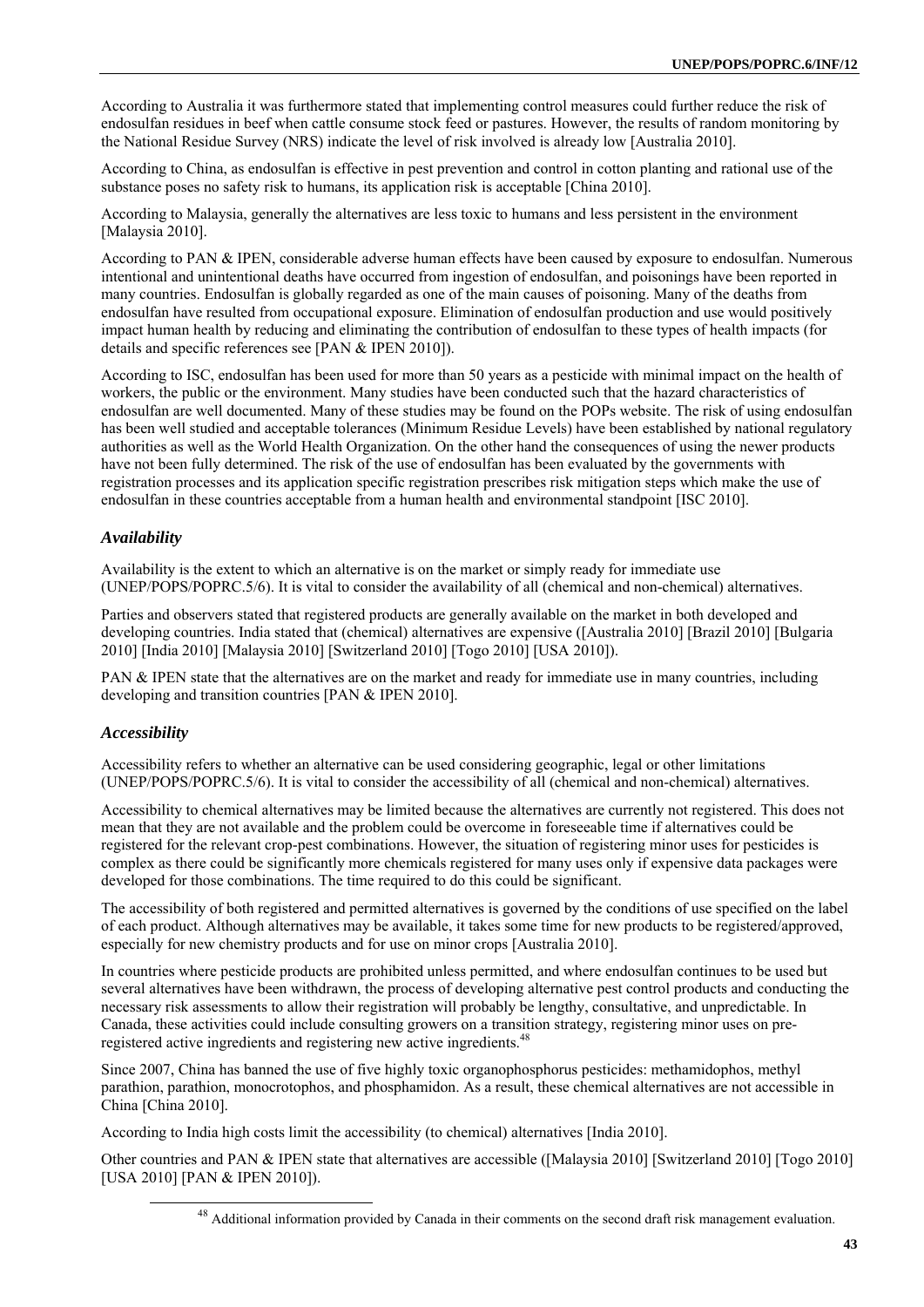PAN & IPEN state furthermore that the alternatives are widely accessible, and especially in developing countries including Burkina Faso, Cape Verde, Chad, Gambia, Guinea Bissau, Mali, Mauritania, Niger and Senegal, Argentina, Bolivia, Brazil, Chile, China, Costa Rica, Cuba, India, Mexico, Paraguay, Sri Lanka, and Uruguay, as appropriate.

## **Summary of information on impacts on society of implementing possible control measures**

Concerning the summary on information on impacts on society of implementing possible control measures, several parties reported information that is relevant for other issues such as risks, accessibility, efficacy and costs of alternatives. This information is considered in the corresponding chapters related to alternatives.

#### *Health*

POPRC concluded that endosulfan is likely, as a result of its long-range environmental transport, to lead to significant adverse human health and environmental effects. Several parties and observers state that the current use of endosulfan gives rise to adverse health and environmental effects and expect that the control of endosulfan will positively impact health and the environment. Others do not expect adverse effects or are in the state of evaluating the risks.

Useful information has been provided by parties and observers in the Annex F information submitted in 2010:

Australia's Department of the Environment, Water, Heritage and the Arts is finalising a review for the APVMA of the environmental risks posed by the continuing use of endosulfan in Australia. The results of this review are not yet available [Australia 2010].

Brazil provided information on adverse effects of endosulfan and concludes that endosulfan presents unacceptable acute and chronic risks for the whole population. The adverse effects associated with endosulfan human exposure are basically genotoxicity, reproductive and embryo fetal development toxicity, neurotoxicity, immunotoxicity and also endocrine disruption [Brazil 2010].

Costa Rica has provided information on numerous studies evidencing the contamination of several water resources [Costa Rica 2010]. According to Costa Rica, the prohibition of endosulfan would stop the contamination of water resources for human consumptions and would improve the environmental health of ecosystems such as cloud forests where the substance is not applied but transported. Furthermore, the occupational health of farm workers would be improved [Costa Rica 2010].

India states that registered pesticides do not cause any health hazards [India 2010].

Madagascar states that the use of alternatives to endosulfan would lead to a risk reduction of workers health and health of neighbouring population (reduction of presence of residues in water and other vegetable products) [Madagascar 2010].

According to Malaysia, exposure to applicators has been removed completely since the effective date of the ban of endosulfan, thus, its release to the environment has been avoided except for illegal use [Malaysia 2010].

The USA expect likely positive environmental and health impacts; however, control measures could require use of multiple alternative insecticides in some cases [USA 2010].

PAN & IPEN state that considerable adverse human effects have been caused by exposure to endosulfan. According to PAN & IPEN numerous intentional and unintentional deaths have occurred due to endosulfan poisonings. Endosulfan is one of the most frequently reported causes of poisoning globally. Many of the deaths from endosulfan have resulted from occupational exposure. There were observations of similar effects in animals (including domestic animals, honeybees, frogs and birds. Elimination of endosulfan production and use would positively impact human health by reducing and eliminating the contribution of endosulfan to these types of health impacts [PAN & IPEN 2010].

#### *Agriculture, aquaculture and forestry*

Several countries where endosulfan is currently used expect increased costs for agricultural production if endosulfan will not be available for use due to reduced control of pests and/or increased plant protection costs. Possible cost impacts are not quantified. According to other opinion the use of alternatives will have beneficial cost impacts on agricultural production particularly due to higher safety for beneficial organisms, reduced costs and improved incomes for farmers.

Possible annual cost impacts on agriculture are estimated to be up to 40 million USD if endosulfan will be replaced by chemical and non-chemical alternatives. The replacement with chemical alternatives could have negative impacts amounting up to 40 million USD. The replacement with non-chemical alternatives could have significant positive economic impacts. The overall economic impact on agriculture would be a consequence of all chemical and nonchemical replacement strategies that would be put into practice if endosulfan would not be available anymore. This overall impact is not quantified.

Australia cites specific critical uses and states that loss of endosulfan could mean loss of control and economic loss for some growers [Australia 2010].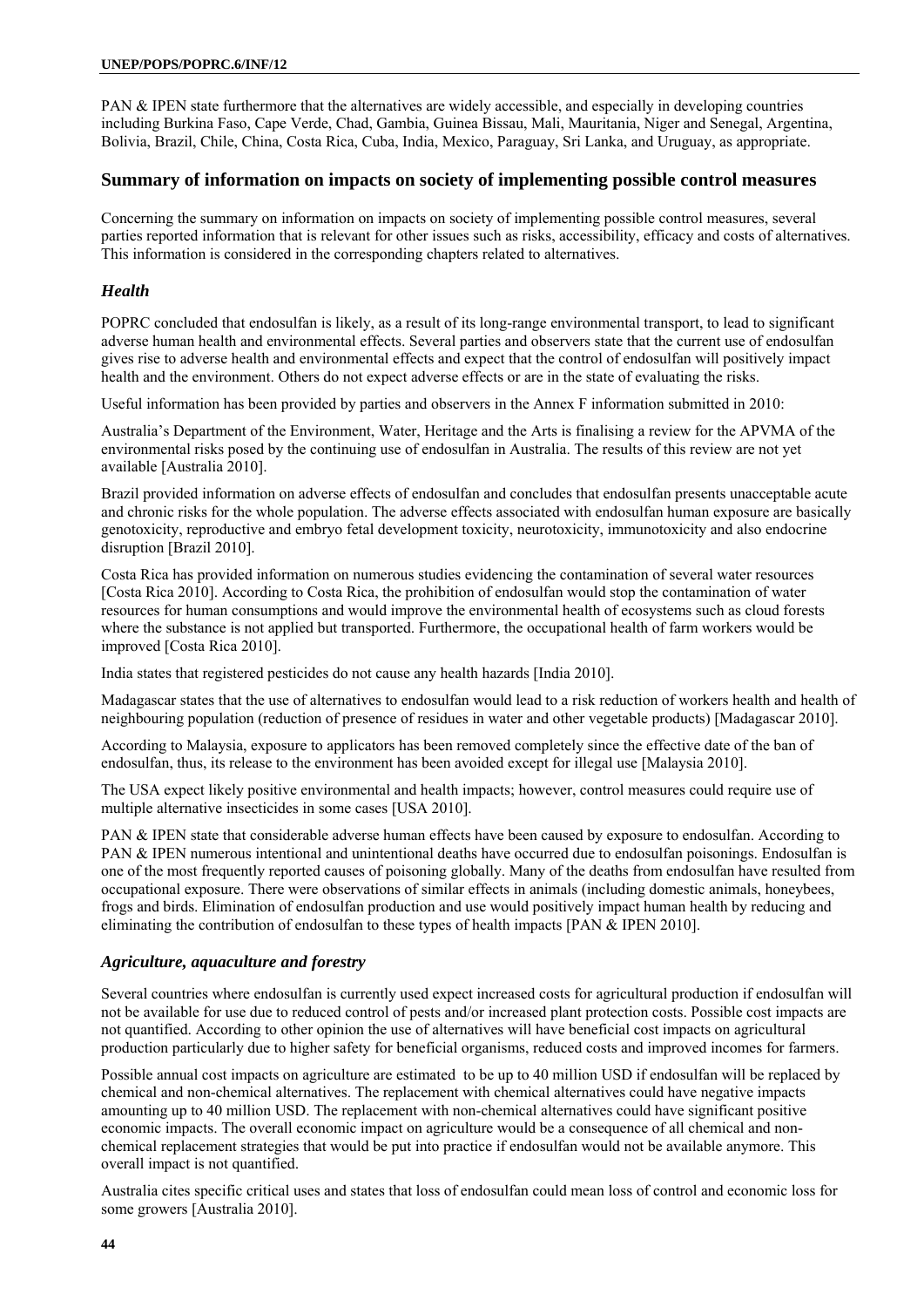Brazil explains that for specific crops and pests the use of endosulfan is regarded as indispensible and that, if endosulfan will not be available for use, there will be need to use other products and it is possible that these products will cost more per area of farmland, which will increase the prices of food and other agricultural products [Brazil 2010].

China as an agricultural country with a large territory and a variety of pests states that if endosulfan would be banned, agricultural production will surely be affected by the shortage of pesticides available or high costs for alternatives [China 2010].

Costa Rica states that the prohibition of endosulfan for agricultural use would have positive impacts on neighbouring agriculture e.g. shrimps or fish cultivation and will lead to decreased mortalities or accumulative chronic effects in aquatic organisms [Costa Rica 2010].

According to India, if endosulfan is not available for use in India, the need to use other insecticides would result in greater plant protection costs [India 2010].

Japan expects positive effects due to the possibility of the reduction of damage in fish [Japan 2010].

According to Malaysia there is no complaint from the users although the alternatives may have higher prices [Malaysia 2010].

The USA state that there may be negative impacts on agriculture (crops and livestock). The magnitude of impacts depends on the control measure(s) taken [USA 2010].

PAN & IPEN conclude that eliminating endosulfan from agriculture and substituting safer alternatives, especially agroecological practices, would have a positive impact on agricultural production. This conclusion is related to detailed explanations concerning the efficacy of endosulfan and of alternatives concerning impacts on bees, other beneficial insects (such as Trichogramma pretiosum, Oriosus insidiosus, Aphidius colemani, Geocoris punctipes, Phytoseiulus persimilis, Chrysoperla externa, Araneus pratensis, Verticilium lecanii) and other beneficial soil organisms (such as earthworms, actinomycetes, small soil invertebrates, mites and springtails) [PAN & IPEN 2010].

Furthermore PAN & IPEN state that the role of endosulfan in resistance management is minimal and that the loss of endosulfan would not result in adverse resistance management outcomes. It is stated that a significant number of pests have developed resistance to endosulfan (in at least 28 pests affecting at least 22 crops) [PAN & IPEN 2010].

## *Biota (biodiversity)*

Some parties and observers expect positive impacts on biodiversity if the use of endosulfan is restricted. However it is noted that multiple chemical alternative insecticides may be required in certain cases which may have some associated negative impacts on biodiversity. On the other hand it needs to be stressed that non-chemical alternatives avoid these problems.

Useful information has been provided by parties and observers in the Annex F information submitted in 2010:

Australia's Department of the Environment, Water, Heritage and the Arts is finalising a review for the APVMA of the environmental risks posed by the continuing use of endosulfan in Australia. The results of this review are not yet available [Australia 2010].

Costa Rica expects that biota in general would be less exposed to persistent organic compounds with possible positive impacts on natural populations and biodiversity [Costa Rica 2010].

The USA expect positive impacts on biota; however, the magnitude of impact will depend on the specific control measures taken. Also, multiple alternative insecticides may be required in certain cases which may have some associated negative impacts [USA 2010].

PAN & IPEN state that endosulfan is a broad spectrum insecticide with toxic effects on all classes of biota. Its toxicity to insects is likely to lead to reduced arthropod biodiversity in areas where it is used. The elimination of endosulfan, and its replacement with less toxic products and management methods, will have a positive effect on biota and biodiversity [PAN & IPEN 2010].

#### *Economic aspects*

Several countries where endosulfan is currently used expect negative economic impacts for agricultural production if endosulfan will not be available (see chapter 2.4.2). Time and cost required to register suitable alternatives are not quantified. Positive economic impacts can be expected because of the substitution of alternatives for endosulfan includes the savings made on health and environmental costs resulting from exposure to endosulfan, and improved incomes for those no longer using endosulfan. According to the cost impact assessment one time costs for implementation (realistic estimate: below 1.65 million USD), annual costs for agriculture and corresponding impacts on society (up to 40 million USD) and one time costs for waste management (range from approximately 0.10 to 0.23 million USD) have to be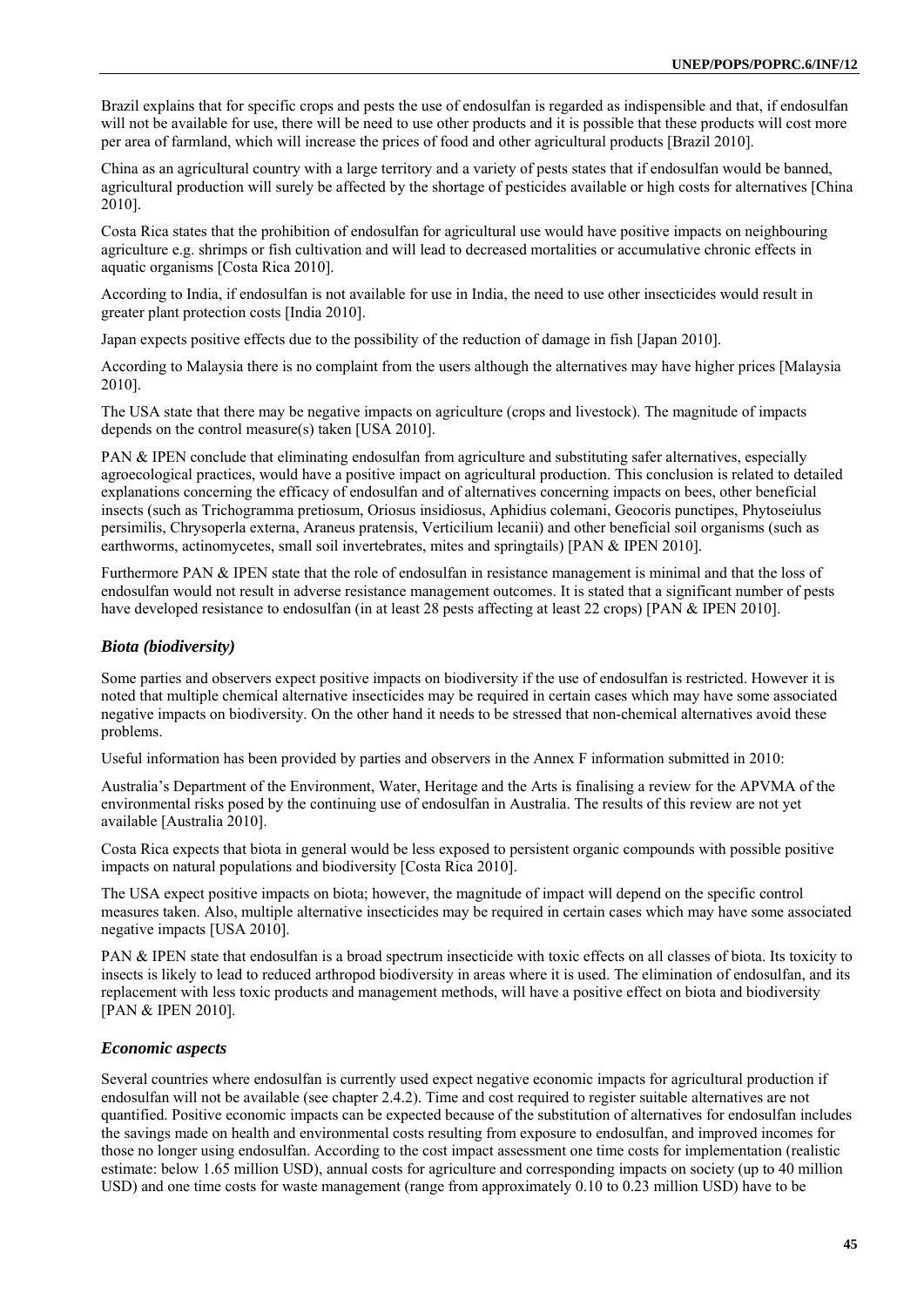considered in contrast to high, non-monetarised long term benefits for environment and health and positive cost impacts such as savings for farmers. Cost impacts on industry are expected to be in balance.

Useful information has been provided by parties and observers in the Annex F information submitted in 2010:

Australia, Brazil, China, India, Madagascar and the USA expect that the use of alternatives may negatively affect the costs of crop production (see Annex F submissions of these countries).

Australia expects the loss of control of the fruit spotting bug on crops for which no alternatives exist would cause economic loss [Australia 2010].

Brazil expects important economic impacts on the Brazilian economy. According to an industry source endosulfan provides the economy with an influx of more than one hundred million dollars per annum (Source: Sindicato Nacional da Indústria de Produtos para Defesa Agrícola – SINDAG). Brazil estimates that approximately 40% of the world production of endosulfan active ingredient is used in Brazil. Brazil does not stand alone in its dependence on the availability of endosulfan. According to Brazil, endosulfan is among the five best selling insecticides in the world. Countries with more than 70% of the food producing farm land in the world use endosulfan. Among these are India, Brazil, Argentina, China, Australia, the United States, and some African countries [Brazil 2010]. However in some of these countries endosulfan use is minimal, and endosulfan is not used on 70% of food producing farm land (comment from PAN and IPEN 2010).

Since a mature production chain of endosulfan technical, its intermediates and preparation has been formed, once the production and use of endosulfan is banned, China expects that this industry chain will be impacted with idle production facilities, thus causing adverse impacts on the whole industry [China 2004].

Costa Rica expects no economic impacts on agricultural production since economically viable alternatives exist [Costa Rica 2010].

The USA recognises the potential for negative impacts on consumers. The magnitude of any impacts will be cropspecific and depend on control measures taken [USA 2010].

PAN & IPEN expect positive impacts because cost competitive alternatives that do not exhibit POPs characteristics have already been implemented in many countries, covering all known uses of endosulfan. The economic aspects of substituting alternatives for endosulfan include the savings made on health and environmental costs resulting from exposure to endosulfan, and improved incomes for those no longer using endosulfan [PAN & IPEN 2010]. PAN & IPEN give some indications on health costs by providing detailed information on health costs resulting from the use of endosulfan such as costs of medical care for people exposed to endosulfan. However, many types of costs and benefits, including environmental benefits are difficult to quantify but the data indicate that in a global context the costs can be judged to be very high. In addition to these benefits PAN & IPEN expect improved incomes for farmers that substitute endosulfan by alternative products and practices [PAN & IPEN 2010].

# *Movement towards sustainable development*

Elimination of endosulfan is consistent with sustainable development plans that seek to reduce emissions of toxic chemicals.

A relevant global plan is the Strategic Approach to International Chemicals Management (SAICM)<sup>49</sup>. SAICM makes the essential link between chemical safety, sustainable development, and poverty reduction. The Global Plan of Action of SAICM contains specific measures to support risk reduction that include prioritising safe and effective alternatives for persistent, bioaccumulative and toxic substances. The Overarching Policy Strategy of SAICM includes POPs as a class of chemicals to be prioritised for halting production and use and substitution with safer substitutes. Additionally, the FAO has agreed to facilitate the phase out of Highly Hazardous Pesticides,<sup>50</sup> the definition of which includes those pesticides that are deemed to be  $POPs<sup>51</sup>$ 

Costa Rica states that the prohibition of endosulfan would be one step towards sustainable production and that it is necessary to ban its use in order to diminish the long-term environmental effects [Costa Rica 2010].

# *Social costs (employment etc.)*

Social impacts may occur as a consequence of positive or negative economic impacts in countries where endosulfan is currently used. For the implementation of alternatives related to particular practices such as IPM, organic farming or

<sup>&</sup>lt;sup>49</sup> http://www.chem.unep.ch/saicm/<br><sup>50</sup> New Initiative for Pesticide Risk Reduction. COAG/2007/Inf.14. FAO Committee on Agriculture, Twentieth Session, Rome, 25-28 April 2007. ftp://ftp.fao.org/docrep/fao/meeting/011/j9387e.pdf.<br><sup>51</sup> Recommendations. First Session of the FAO/WHO Meeting on Pesticide Management and 3rd Session of the FAO

Panel of Experts on Pesticide Management, 22-26 October 2007, Rome, Italy.

http://www.fao.org/ag/agp/agpp/pesticid/Code/expmeeting/Raccomandations07.pdf.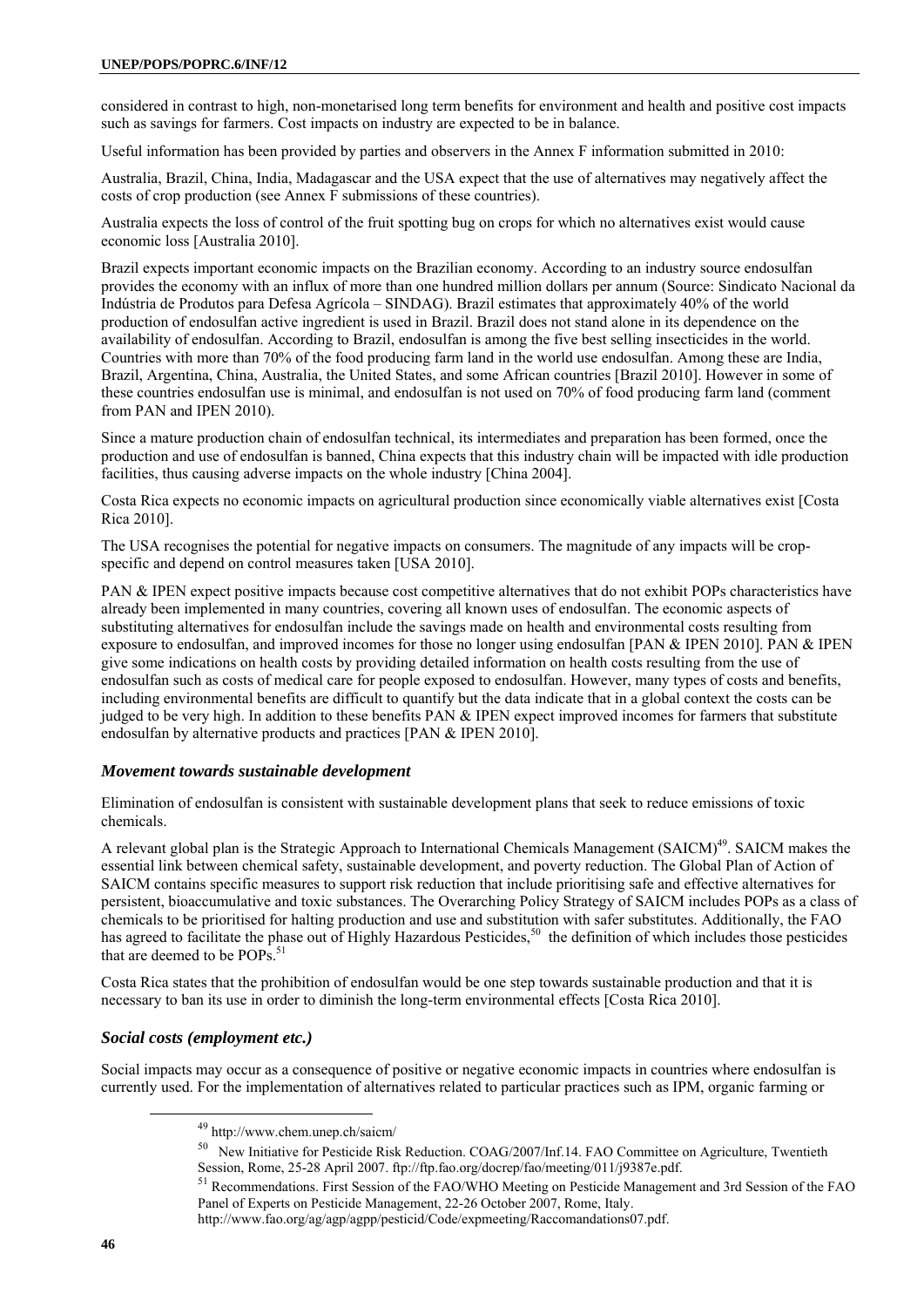specific cultural measures adequate training, pest forecasting and consulting to growers are required. This will on the one hand cause corresponding costs (e.g. for governments) but will also create corresponding employment. Specific information with respect to social costs was not received.

PAN & IPEN estimate low social costs as safer products and practices are widespread and available. Costs may be incurred for training of farmers in the adoption of the corresponding practices. PAN & IPEN list several societal benefits such as increased household incomes, food security, pesticide related health problems, improved soil ecology, reduced water contamination, improved situation for beneficial insects and birds [PAN & IPEN 2010].

China expects job losses for workers [China 2010].

Costa Rica expects lowered costs for chronic illness and intoxication and a better life expectancy [Costa Rica 2010].

## **Other considerations**

#### *Access to information and public education*

Several parties and observers provided useful information related to access to information and public education (see Annex F 2010 submission of Australia, Brazil, Bulgaria, Canada, India, Lithuania, Madagascar, Malaysia, Poland, Switzerland, Togo, Ukraine, USA and PAN & IPEN.)

Access to information is available via the internet, plant protection product labels or integrated pest management programs. The information provided concerns for example information on registered plant protection products, recommendations for the treatment of crop-pest combinations, procedures for cleaning, storage, return, transport and fate of used pesticide containers and waste material of products unsuitable for use or obsolete, information on prohibited and obsolete pesticides, risk assessments, risk mitigation measures, waste treatment measures, training and education of farmers, information on POPs and information on alternatives to endosulfan. Information is usually provided by state agencies and/or plant protection product companies and universities or other training facilities.

Madagascar notes that information access and public training is insufficient because of very limited accompanying measures are put in place. This is particularly relevant for socially disadvantaged sub-populations such as cotton workers. Furthermore there is insufficient awareness regarding the correct use of products [Madagascar 2010].

## *2.5.2 Status of control and monitoring capacity*

Control and monitoring of endosulfan is in place in several countries.

In Australia the supply of endosulfan products by suppliers is only permitted to authorised users. Australia has provided specific regional information on the details for compliance with the requirements for supply [Australia 2010].

Based on monitoring studies demanded from registrant companies Brazil has established buffer zones with a minimum distance of 250 meters from water zones [Brazil 2010].

Bulgaria has recently monitored surface and groundwater bodies on endosulfan and concluded that these water bodies are not contaminated with endosulfan [Bulgaria 2010].

Canada provided detailed data on the monitoring of alpha-endosulfan and beta-endosulfan data from the Niagara River and Great Lakes [Canada 2010].

Some universities and research institutes in China are capable of monitoring endosulfan [China 2010].

Costa Rica has provided information on numerous studies evidencing the contamination of several water resources including water for human consumption [Costa Rica 2010].

Lithuania reports on a state environmental monitoring programme 2005 to 2010 including monitoring of endosulfan in surface water (water, bottom sediments, biota). The monitoring concerns samples from the Baltic Sea, interim water and certain rivers. Monitoring started in 2005 [Lithuania 2010].

In Madagascar and Monaco there is no regular monitoring of endosulfan in place [Madagascar 2010] and [Monaco 2010].

In Malaysia import, export, manufacture, sale, storage and use of endosulfan is controlled by the Pesticides Act 1974. Environmental monitoring is carried out in order to monitor the presence of residue of pesticides (including endosulfan) in the environment and food crops. Based on the monitoring carried out the presence of endosulfan in residue is reducing [Malaysia 2010].

A harmonised regional monitoring programme on POPs and other persistent toxic substances is a major need for the Africa region. The UNEP/GEF capacity building for monitoring is a starting step towards this objective [Togo 2010].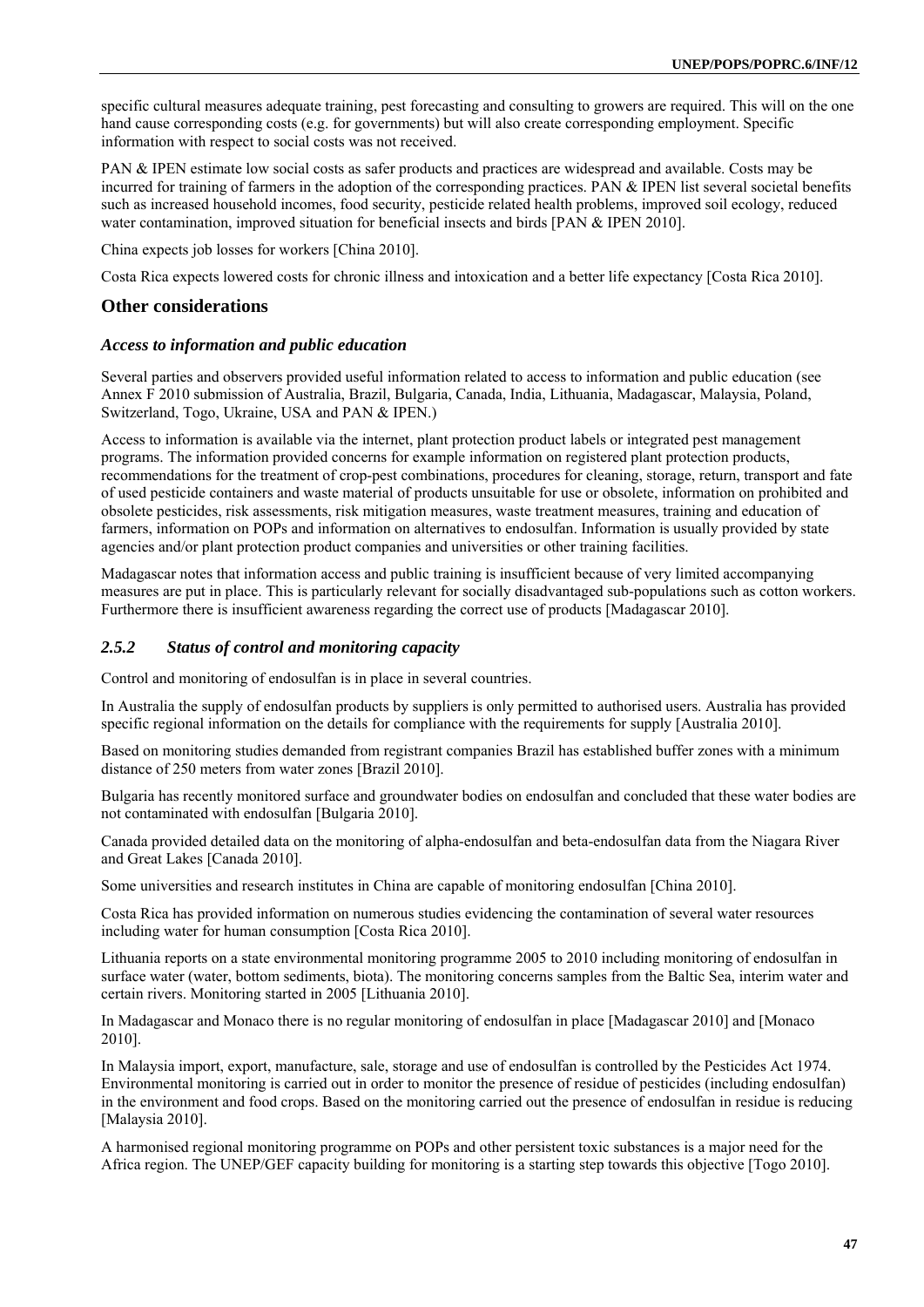Ukraine reports on maximum residue limits for endosulfan in specific matrices. Laboratories capable to perform the monitoring are available. However, endosulfan is not included in the list of chemicals for regular monitoring within the state environmental monitoring system [Ukraine 2010].

The USA supports a number of monitoring programs for various chemicals, including endosulfan [USA 2010].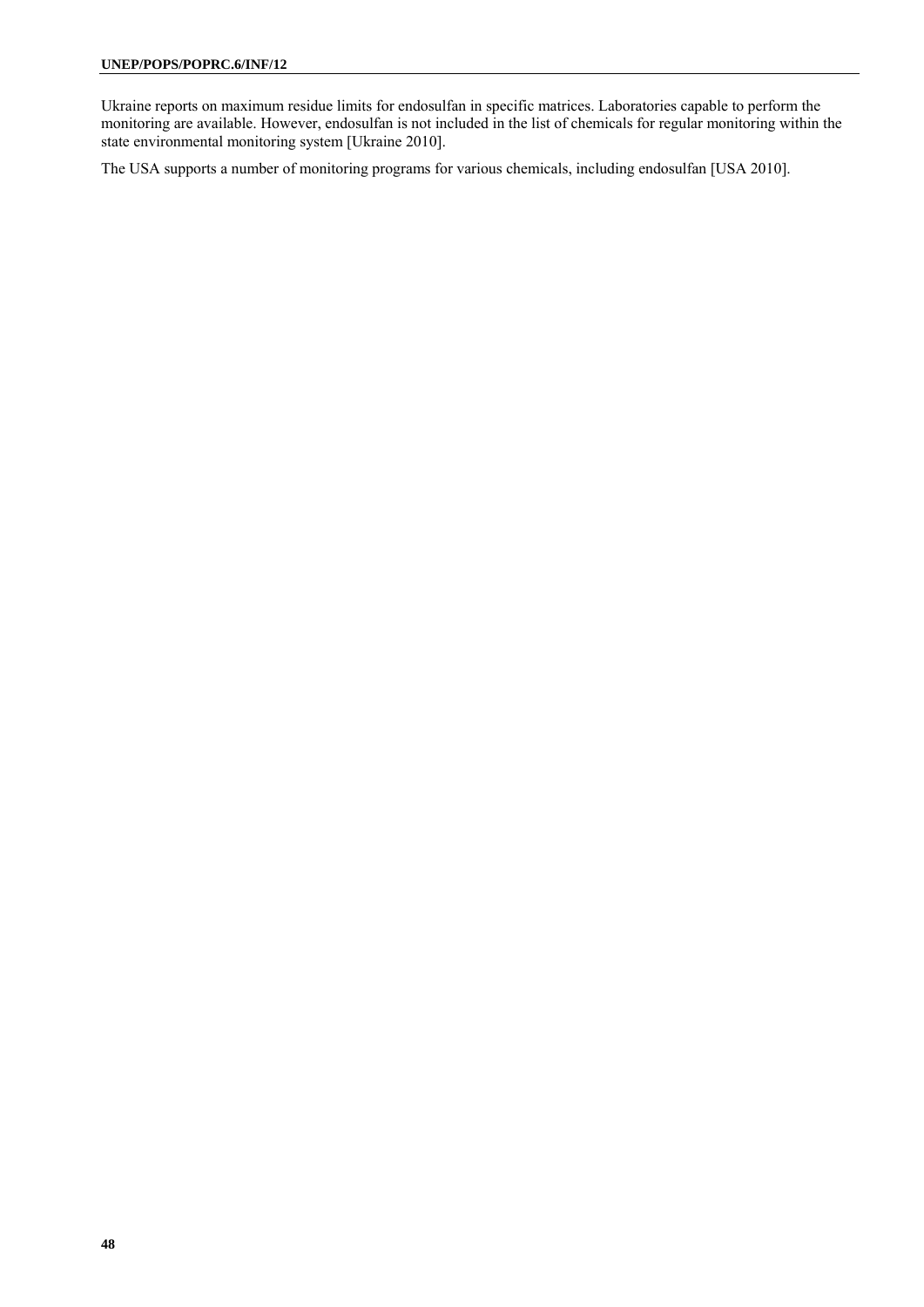# **Synthesis of information**

Endosulfan was developed in the early 1950s. The current production of endosulfan worldwide is estimated to range between 18,000 and 20,000 tonnes per year. Production takes place in India, China, Israel, Brazil and South Korea. Endosulfan is used as a plant protection product in varying amounts in Argentina, Australia, Brazil, Canada, China, India and the USA.<sup>52</sup> Its use in agriculture is the most relevant emission source for endosulfan. As a result of its long-range environmental transport and its properties, endosulfan is likely to lead to significant adverse human health and environmental effects such that global action is warranted.

Currently applied control measures cover a broad spectrum of possible control measures. The use of endosulfan is currently banned in more than 60 countries. In some countries where endosulfan is still applied, use is restricted to specific authorised uses and specific use conditions and restrictions are usually established in order to control health and environmental risks in the country concerned. Clean up of contaminated sites and management of obsolete pesticides may particularly become a relevant issue in countries where endosulfan is manufactured. In many countries workplace exposure limits and maximum residue limits for different matrices are established.

The most complete control measure would be the prohibition of all production and uses of endosulfan i.e. listing it in Annex A of the Stockholm Convention. As a consequence current uses of endosulfan would have to be replaced by safer alternatives. The ban of endosulfan in more than 60 countries demonstrates that economically viable alternatives are likely available in many different geographical situations and in both developed and developing countries. Available information indicates that these alternatives may be technically feasible, efficient and safer and that they may be available for all current applications of endosulfan. However, substitution may be difficult and/or costly for some specific crop pest complexes in some countries. A harmonised ban of production and use would contribute to balanced agricultural markets. Listing of endosulfan would also mean that the provisions of Article 3 on export and import and of Article 6 on identification and sound disposal of stockpiles and waste would apply. Management of waste and stockpiles of endosulfan is already included in current strategies. Stockpiles and remediation measures and related costs are expected to be low compared to other obsolete pesticides because existing stockpiles are comparatively small. Relevant costs may be incurred in countries manufacturing endosulfan. A ban of endosulfan could cause one time costs to governments to implement the ban and facilitate access to alternatives, annual costs for agriculture and corresponding impacts on society (up to 40 million USD) and one time costs for waste management (range from approximately 0.10 to 0.23 million USD). These costs have to be considered in contrast to high, non-monetarised long term benefits for environment and health and positive cost impacts such as savings for some farmers who experience reduced costs when they replace endosulfan.

Another possible control measure would be to restrict production and use of endosulfan according to specific restrictions. This would mean that emissions of endosulfan and related adverse impacts could continue. This control measure seems less appropriate considering on the one hand the properties of endosulfan and the corresponding need for global action and on the other hand the availability of economically viable, technically feasible, efficient and safer alternatives. The restricted use of endosulfan in selected countries would contribute to the distortion of agricultural markets.

It is likely that endosulfan causes significant adverse effects on human health and the environment. It can therefore be expected that the current use of endosulfan causes significant non quantifiable environment and health costs.

 $52$  In the USA, the EPA has withdrawn approval for all uses of endosulfan.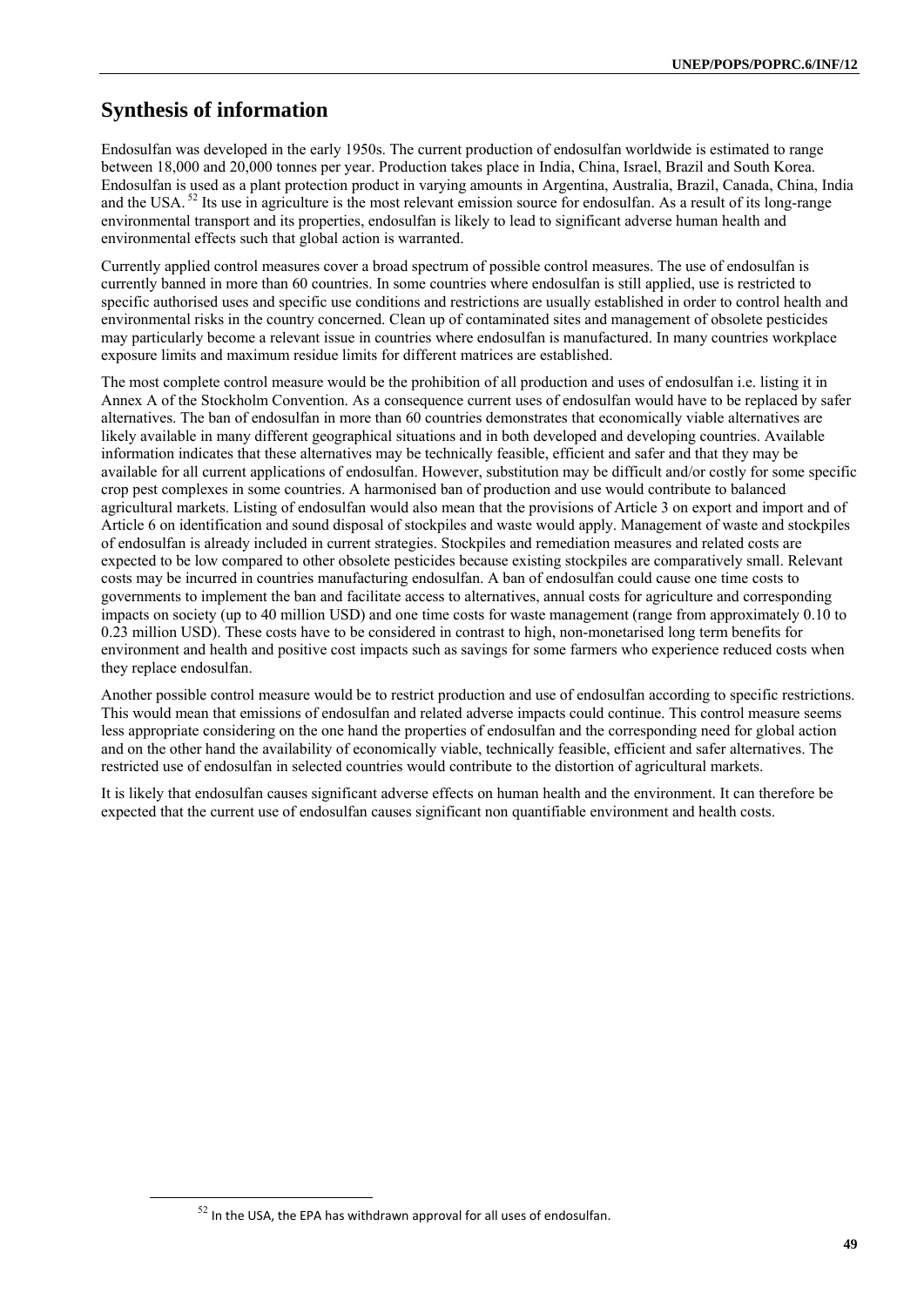# **Concluding statement**

The POPRC of the Stockholm Convention has decided, in accordance with paragraph 7 (a) of Article 8 of the Convention, and taking into account that a lack of full scientific certainty should not prevent a proposal from proceeding, that endosulfan is likely, as a result of its long-range environmental transport, to lead to significant adverse human health and environmental effects such that global action is warranted.

Having prepared a risk management evaluation and considered the management options, the POPRC recommends that the chemical be considered by the Conference of the Parties for listing in Annex A.

A thorough review of control measures that have already been implemented in several countries shows that risks to health and environment from exposure to endosulfan can be significantly reduced by eliminating production and use of endosulfan. Control measures are also expected to support the goal agreed at the 2002 Johannesburg World Summit on Sustainable Development of ensuring that by the year 2020, chemicals are produced and used in ways that minimise significant adverse impacts on the environment and human health.

# **References**

[Aldrich 1993]

Aldrich, J.R., Waite, G.K., Moore, C.J., Payne, J.A., Lusby, W.R., and Kochansky, J.P. 1993. Male-specific volatiles from Nearctic and Australasian true bugs (Heteroptera: Coreidae and Alydidae). J. Chem. Ecol. 19:2767-2781.

[Australia 2010]

Australia, 2010. Format for submitting pursuant to Article 8 of the Stockholm Convention the information specified in Annex F of the Convention, January 2010.

[Baker 1972]

Baker, J.T., Blake, J.D., MacLeod, J.K., Ironside, D.A., and Johnson, I.C. 1972. The volatile constituents of the scent gland reservoir of the fruit-spotting bug, Amblypelta nitida. Aust. J. Chem. 25:393-400.

[Brazil 2010]

Brazil, 2010. Format for submitting pursuant to Article 8 of the Stockholm Convention the information specified in Annex F of the Convention, January 2010.

[Bulgaria 2010]

Bulgaria 2010 Format for submitting pursuant to Article 8 of the Stockholm Convention the information specified in Annex F of the Convention, January 2010.

[Burundi 2010]

Burundi 2010 Format for submitting pursuant to Article 8 of the Stockholm Convention the information specified in Annex F of the Convention, January 2010.

[Canada 2010]

Canada 2010 Format for submitting pursuant to Article 8 of the Stockholm Convention the information specified in Annex F of the Convention, January 2010.

[Canada 2010 Ref 1]

Canada 2010 Format for submitting pursuant to Article 8 of the Stockholm Convention the information specified in Annex F of the Convention, January 2010, Additional Document submitted: Impact Analysis: Use of Endosulfan on Strawberries, 2008.

[Canada 2010 Ref 2]

Canada 2010 Format for submitting pursuant to Article 8 of the Stockholm Convention the information specified in Annex F of the Convention, January 2010, Additional Document submitted: Health Canada, Re-evaluation Note: Preliminary Risk and Value Assessment of Endosulfan, 2007.

[Canada 2010 Ref 4]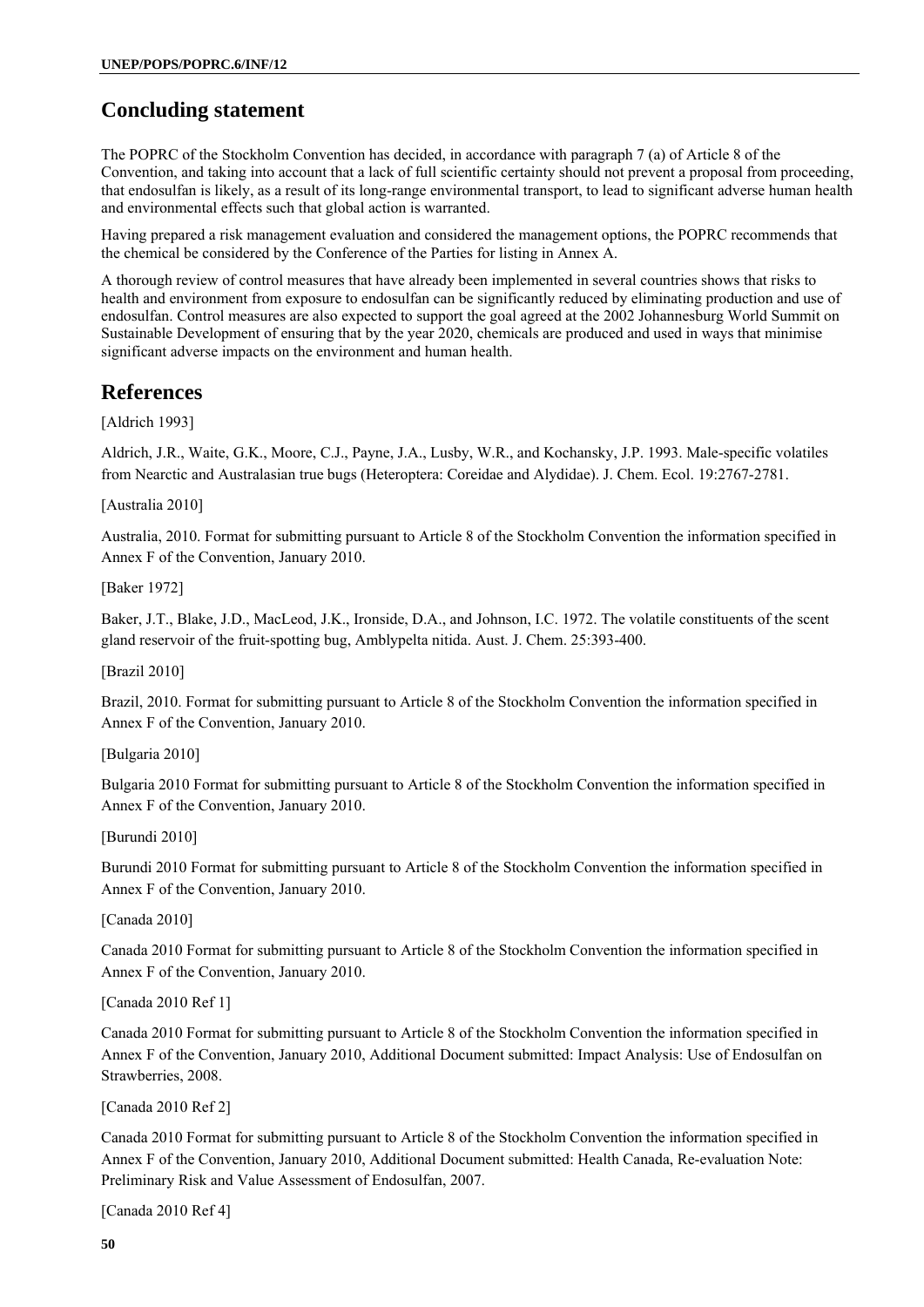Canada 2010 Format for submitting pursuant to Article 8 of the Stockholm Convention the information specified in Annex F of the Convention, January 2010, Additional Document submitted: Health Canada, Re-evaluation Note: Endosulfan, 2009.

[China 2010]

China 2010. Format for submitting pursuant to Article 8 of the Stockholm Convention the information specified in Annex F of the Convention, January 2010.

[Colombia 2010]

Colombia, 2010. Information submitted pursuant to Article 8 of the Stockholm Convention, March 2010.

[Costa Rica 2010]

Costa Rica 2010. Format for submitting pursuant to Article 8 of the Stockholm Convention the information specified in Annex F of the Convention, December 2009.

[Croatia 2010]

Croatia, 2010. Information submitted pursuant to Article 8 of the Stockholm Convention, January 2010.

[EC 2004]

European Commission, Brussels. Assessing economic impacts of the specific measures to be part of the Thematic Strategy on the Sustainable Use of Pesticides. Final Report, October 2004.

[Eyhorn 2007]

Frank Eyhorn. Organic farming for sustainable livelihoods in developing countries? The case of cotton in India. ETH Zürich, 2007.

[Fay 1997]

Fay, H. 1997. Egg parasites for fruit spotting bug control. HRDC Final Report HG308.

[FIBL 2005]

Overview of international organic market development and potential export markets for organic products of Ukraine. Research Institute of Organic Agriculture, 2005.

[Germany 2010]

Germany, 2010. Format for submitting pursuant to Article 8 of the Stockholm Convention the information specified in Annex F of the Convention, January 2010.

[Greenpeace 2010]

Die Schwarze Liste der Pestizide II - Vergleichende Umwelt- und Gesundheitsbewertung von Pestizidwirkstoffen, Greenpeace 2010.

http://www.greenpeace.de/fileadmin/gpd/user\_upload/themen/umweltgifte/Schwarze\_Liste\_der\_Pestizide\_II\_2010.pdf.

[IJF 2005]

Current Status of Organic Farming in India and other Countries. Indian Journal of Fertilisers. Vol. 1 (9). December 2005 p. 111-123.

[India 2010]

India, 2010. Format for submitting pursuant to Article 8 of the Stockholm Convention the information specified in Annex F of the Convention, January 2010.

[India 2010 Annexure-I]

India, 2010. Annexure-I of Format for submitting pursuant to Article 8 of the Stockholm Convention the information specified in Annex F of the Convention, January 2010.

[INERIS 2006]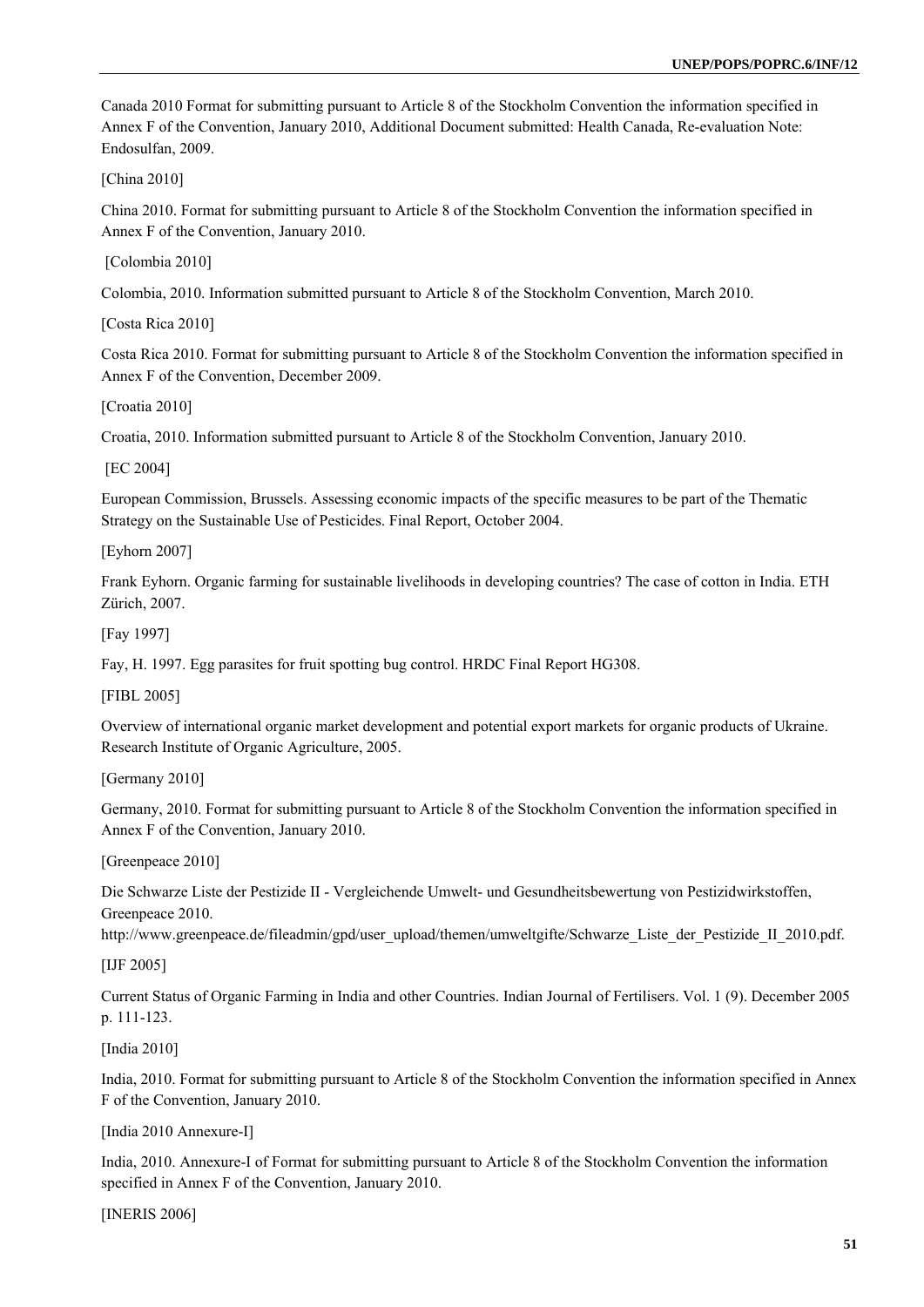INERIS - Données technico-économiques sur les substances chimiques en France, ENDOSULFAN, Dernière mise à jour : 30/03/2006. http://rsde.ineris.fr/fiches\_technico.php

[IOBC 2004]

IOBC / WPRS Commission "IP-Guidelines and Endorsement", Commission "Directives de PI et Agrément" Integrated Production, Principles and Technical Guidelines, 3rd Edition, 2004.

[IOBC 2005] IOBC wprs Working Group "Pesticides and Beneficial Organisms & IOBCwprs Commission "IP Guidelines and Endorsement" (05.12.2005 Comm.) and Working Document on Selectivity of Pesticides (2005); See http://www.iobc.ch/2005/IOBC\_Pesticide%20Database\_Toolbox.pdf and

http://www.iobc.ch/2005/Working%20Document%20Pesticides\_Explanations.pdf.

[ISC 2010]

International Stewardship Centre, Inc. Submission of Annex E and Annex F information. January 2010.

[Japan 2010]

Japan, 2010. Format for submitting pursuant to Article 8 of the Stockholm Convention the information specified in Annex F of the Convention, January 2010.

[Jia 2009]

Jia H, Li Y-F, Wang D, Cai D, Yang M, Ma J, Hu J. 2009. Endosulfan in China 1—gridded usage inventories. Environ Sci Pollut Res 16:295-301.

[KMG Bernuth 2009]

KMG Bernuth, Inc. Respond to request for comments published in the federal register (Vol. 74, No. 81), dated April 29, 2009. US EPA-HQ-OPP-2008-0615. Letter from 29.06.2009 to the Office of Pesticide Programs of the US EPA.

[Lithuania 2010]

Lithuania 2010 Format for submitting pursuant to Article 8 of the Stockholm Convention the information specified in Annex F of the Convention, January 2010.

[Madagascar 2010]

Madagascar 2010. Format for submitting pursuant to Article 8 of the Stockholm Convention the information specified in Annex F of the Convention, January 2010.

[Malaysia 2010]

Malaysia 2010. Format for submitting pursuant to Article 8 of the Stockholm Convention the information specified in Annex F of the Convention, April 2010.

[Manuweera 2008]

Manuweera G, Eddleston M, Egodage S, Buckley NA. 2008. Do targeted bans of insecticides to prevent deaths from selfpoisoning result in reduced agricultural output? Environ Health Perspect 116(4):492-5.

[Mexico 2010]

Mexico 2010. Format for submitting pursuant to Article 8 of the Stockholm Convention the information specified in Annex F of the Convention, January 2010.

[Monaco 2010]

Monaco 2010. Format for submitting pursuant to Article 8 of the Stockholm Convention the information specified in Annex F of the Convention, January 2010.

[Norway 2010]

Norway 2010. Format for submitting pursuant to Article 8 of the Stockholm Convention the information specified in Annex F of the Convention, January 2010.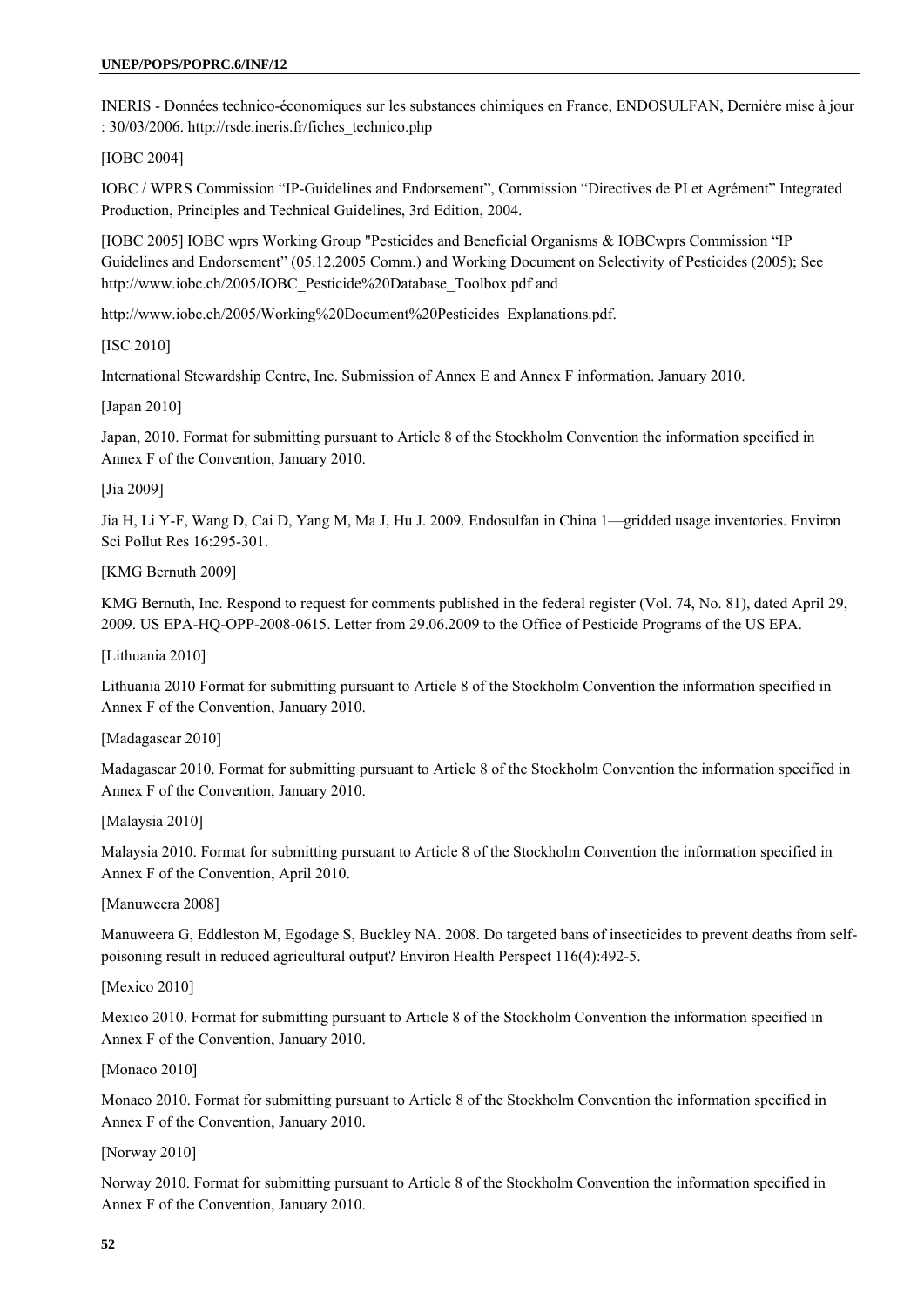#### [PAN & IPEN 2010]

IPEN 2010 Format for submitting pursuant to Article 8 of the Stockholm Convention the information specified in Annex F of the Convention, January 2010.

#### [PAN & IPEN 2010 Add 1]

Communities in Peril: Asian regional report on community monitoring of highly hazardous pesticide use, Pesticide Action Network Asia and the Pacific, 2010 (additional document provided by PAN & IPEN in the commenting period in March 2010).

## [PAN & IPEN 2010 Ref 1]

IPEN 2010 Format for submitting pursuant to Article 8 of the Stockholm Convention the information specified in Annex F of the Convention, January 2010, Additional Document submitted: Nair SK. 2009. Does Endosulfan have an alternative? Non Pesticidal Management – A large-scale success story from Andhra Pradesh, India. IPEN, and Thanal, Thiruvananthapuram. http://thanal.co.in/files/enabavi-final-report-may.pdf.

#### [PAN & IPEN 2010 Ref 2]

PAN and IPEN 2010 Format for submitting pursuant to Article 8 of the Stockholm Convention the information specified in Annex F of the Convention, January 2010, Additional Document submitted: PAN/IPEN. 2009. Endosulfan in West Africa: Adverse Effects, its Banning, and Alternatives. POPs Pesticides Working Group, Pesticide Action Network (PAN) and International POPs Elimination Network (IPEN).

http://www.ipen.org/ipenweb/documents/ipen%20documents/endosulfan\_wa\_cop4.pdf.

#### [PAN & IPEN 2010 Ref 4]

PAN and IPEN 2010 Format for submitting pursuant to Article 8 of the Stockholm Convention the information specified in Annex F of the Convention, January 2010, Additional Document submitted: Kumar TV, Raidu DV, Killi J, Pillai M, Shah P, Kalavadonda V, Lakhey S. 2009. Ecologically Sound, Economically Viable Community Managed Sustainable Agriculture in Andra Pradesh, India. The World Bank, Washington DC.

#### [PAN & IPEN 2010 Ref 5]

PAN and IPEN 2010 Format for submitting pursuant to Article 8 of the Stockholm Convention the information specified in Annex F of the Convention, January 2010, Additional Document submitted: Eyhorn F. 2007. Organic farming for sustainable livelihoods in developing countries? The case of cotton in India. vdf Hochschulverlag AG p.106-107. ISBN:978-3-7281-3111-9.

#### [PAN & IPEN 2010 Ref 6]

PAN and IPEN 2010 Format for submitting pursuant to Article 8 of the Stockholm Convention the information specified in Annex F of the Convention, January 2010, Additional Document submitted: Bissdorf JK. 2008. How to Grow Crops Without Endosulfan. Pesticide Action Network (PAN) Germany, Hamburg. http://www.oisat.org/downloads/field\_guide\_without\_endosulfan.pdf.

#### [PAN & IPEN 2010 Ref 7]

PAN and IPEN 2010 Format for submitting pursuant to Article 8 of the Stockholm Convention the information specified in Annex F of the Convention, January 2010, Additional Document submitted: Bissdorf JK. 2005. Field Guide to Nonchemical Pest Management in Cotton Production. Pesticide Action Network (PAN) Germany, Hamburg. http://www.oisat.org/downloads/field\_guide\_cotton.pdf.

#### [PAN & IPEN 2010 Ref 8]

PAN and IPEN 2010 Format for submitting pursuant to Article 8 of the Stockholm Convention the information specified in Annex F of the Convention, January 2010, Additional Document submitted: Bejarano et al. 2008. El endosulfán y sus alternativas en América Latina 2008, International POPs Elimination Network (IPEN) and Pesticide Action Network in Latin America (Red de Acción sobre Plaguicidas y sus Alternativas en América Latina, RAP-AL).

#### [PAN & IPEN 2010 Ref 9]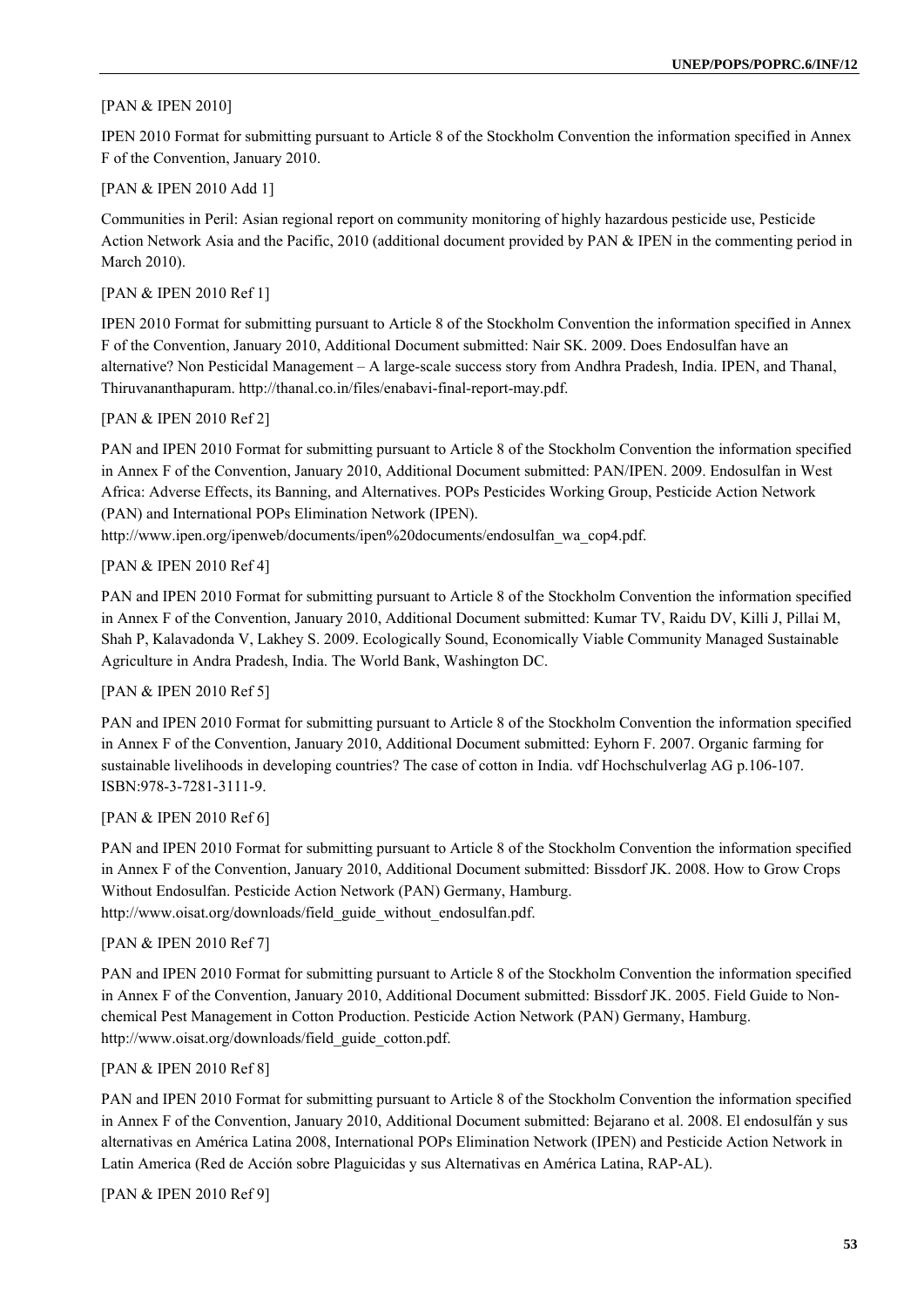PAN and IPEN 2010 Format for submitting pursuant to Article 8 of the Stockholm Convention the information specified in Annex F of the Convention, January 2010, Additional Document submitted: Bejarano et al. 2009. El endosulfán y sus alternativas en América Latina 2, Segundo reporte, 2009, International POPs Elimination Network (IPEN) and Pesticide Action Network in Latin America (Red de Acción sobre Plaguicidas y sus Alternativas en América Latina, RAP-AL). http://www.panna.org/files/Folleto%20resumen%20Endosulfan%20ing.pdf.

[Poland 2010]

Poland 2010. Format for submitting pursuant to Article 8 of the Stockholm Convention the information specified in Annex F of the Convention, January 2010.

[RME Annex F 2010]

Informal background document to the present Risk Management evaluation: "Risk Management Evaluation Endosulfan – Information provided according to Annex F", 2010.

[Romania 2010]

Romania 2010. Format for submitting pursuant to Article 8 of the Stockholm Convention the information specified in Annex F of the Convention, January 2010.

[Sri Lanka 2010]

Sri Lanka 2010. Format for submitting pursuant to Article 8 of the Stockholm Convention the information specified in Annex F of the Convention, January 2010.

[Switzerland 2010]

Switzerland 2010. Format for submitting pursuant to Article 8 of the Stockholm Convention the information specified in Annex F of the Convention, January 2010.

[Togo 2010]

Togo, 2010. Format for submitting pursuant to Article 8 of the Stockholm Convention the information specified in Annex F of the Convention, January 2010.

[Ukraine 2010]

Ukraine, 2010. Format for submitting pursuant to Article 8 of the Stockholm Convention the information specified in Annex F of the Convention, January 2010.

[UNECE 2007]

ENDOSULFAN, Dossier prepared in support of a proposal of endosulfan to be considered as a candidate for inclusion in the Annex I to the Protocol to the 1979 Convention on Long-Range Transboundary Air Pollution on Persistent Organic Pollutants (LRTAP Protocol on POPs) German Federal Environment Agency – Umweltbundesamt, Dessau, February 2007.

[UNECE 2010]

Information provided by parties and industry stakeholders for a questionnaire survey related to the proposal of endosulfan to be considered as a candidate for inclusion in the Annex I to the Protocol to the 1979 Convention on Long-Range Transboundary Air Pollution on Persistent Organic Pollutants (LRTAP Protocol on POPs), February 2010.

[UNECE 2010 CA, BE, CR, CY, DE, EE, FI, FR, HR, NL, NOR, IE, IT, SE, SI, SUI, UA, UK, USA]

UNECE submission provided by Canada (CA), Belgium (BE), Czech Republic (CR), Cyprus (CY), Germany (DE), Estland (EE), Spain (ES), Finland (FI), France (FR), Croatia (HR), Netherlands (NL), Norway (NOR), Ireland (IE) Italy (IT), Sweden (SE), Slovenia (SI), Switzerland (SUI), Ukraine (UA), United Kingdom (UK) and the United States of America (USA) respectiviely for a questionnaire survey related to the proposal of endosulfan to be considered as a candidate for inclusion in the Annex I to the Protocol to the 1979 Convention on Long-Range Transboundary Air Pollution on Persistent Organic Pollutants (LRTAP Protocol on POPs), February 2010.

[UNEP/FAO/RC/COP.4/24]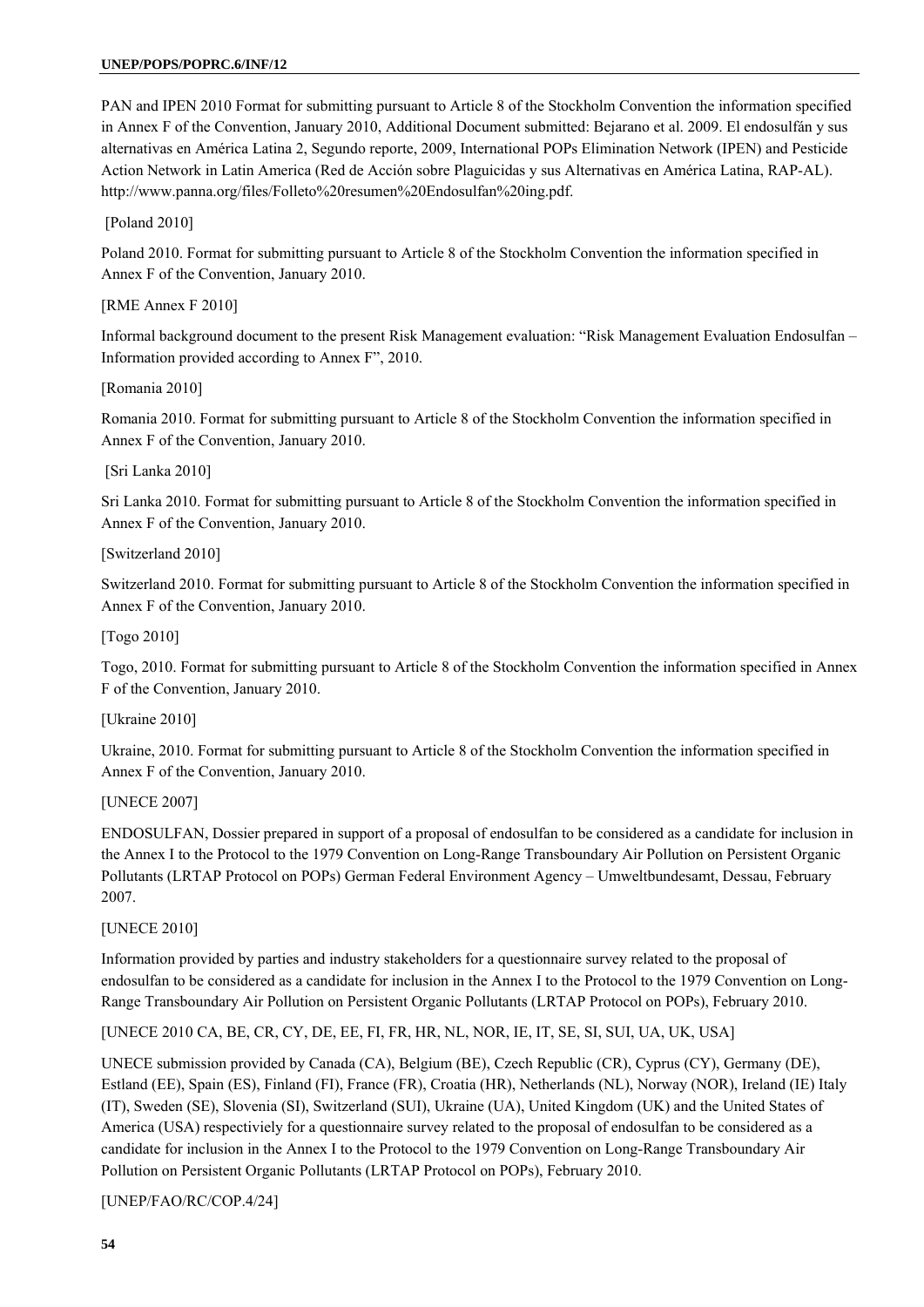United Nations Environment Programme, Food and Agriculture Organization of the United Nations, Rotterdam Convention on the Prior Informed Consent Procedure for Certain Hazardous Chemicals and Pesticides in International Trade, Conference of the Parties, Fourth meeting Rome, 27-31 October 2008, Report of the Conference of the Parties to the Rotterdam Convention on the Prior Informed Consent Procedure for Certain Hazardous Chemicals and Pesticides in International Trade on the work of its fourth meeting. UNEP 31/08/2008.

## [UNEP/FAO/RC/CRC.6/7]

Listing of chemicals in Annex III to the Rotterdam Convention: review of notifications of final regulatory actions to ban or severely restrict a chemical: endosulfan. Chemical Review Committee Sixth meeting Geneva, 15–19 March 2010. UNEP 01/12/2009.

## [UNEP/POPS/POPRC.4.14]

Persistent Organic Pollutants Review Committee, Fourth meeting Geneva, 13–17 October 2008, Endosulfan proposal. UNEP 27/08/2008.

#### [UNEP/POPS/POPRC.5/L.1/Add.3]

Stockholm Convention POPs Review Committee. 2009. General guidance on considerations related to alternatives and substitutes for persistent organic pollutants. UNEP 2009.

#### [UNEP/POPS/POPRC.5.3]

Persistent Organic Pollutants Review Committee Fifth meeting, Geneva, 12–16 October 2009, Draft risk profile: endosulfan. UNEP 29/07/2009.

#### [UNEP/POPS/POPRC.5.6]

Persistent Organic Pollutants Review Committee Fifth meeting, Geneva, 12–16 October 2009, Summary of intersessional work on substitution and alternatives. UNEP 20/07/2009.

#### [UNEP/POPS/POPRC.5/INF/9]

Persistent Organic Pollutants Review Committee, Fifth meeting, Geneva, 12–16 October 2009, Supporting document for the draft risk profile on endosulfan. UNEP 11/08/2009.

# [UNEP/POPS/POPRC.5/10/Add.1]

Persistent Organic Pollutants Review Committee Fifth meeting, Geneva, 12–16 October 2009, Report of the Persistent Organic Pollutants Review Committee on the work of its fifth meeting, Addendum: General guidance on considerations related to alternatives and substitutes for listed persistent organic pollutants and candidate chemicals. UNEP 05/12/2009.

#### [UNEP/POPS/POPRC.5/10/Add.2]

Persistent Organic Pollutants Review Committee Fifth meeting, Geneva, 12–16 October 2009, Report of the Persistent Organic Pollutants Review Committee on the work of its fifth meeting, Addendum: Risk profile on endosulfan. UNEP 13/12/2009.

#### [USDA 2005]

United States Department of Agriculture. Price Premiums Hold on as U.S. Organic Produce Market Expands. May 2005.

## [USA 2010]

USA, 2010. Format for submitting pursuant to Article 8 of the Stockholm Convention the information specified in Annex F of the Convention, January 2010.

#### [U.S.EPA 2002 A]

U.S.EPA.2002. Reregistration Eligibility Decision for Endosulfan.

http://www.epa.gov/pesticides/reregistration/REDs/endosulfan\_red.pdf.

# [U.S.EPA 2002 B]

U.S. EPA. 2002. Biological and Economic Analysis of Endosulfan Benefits on Selected Crops: Impacts of a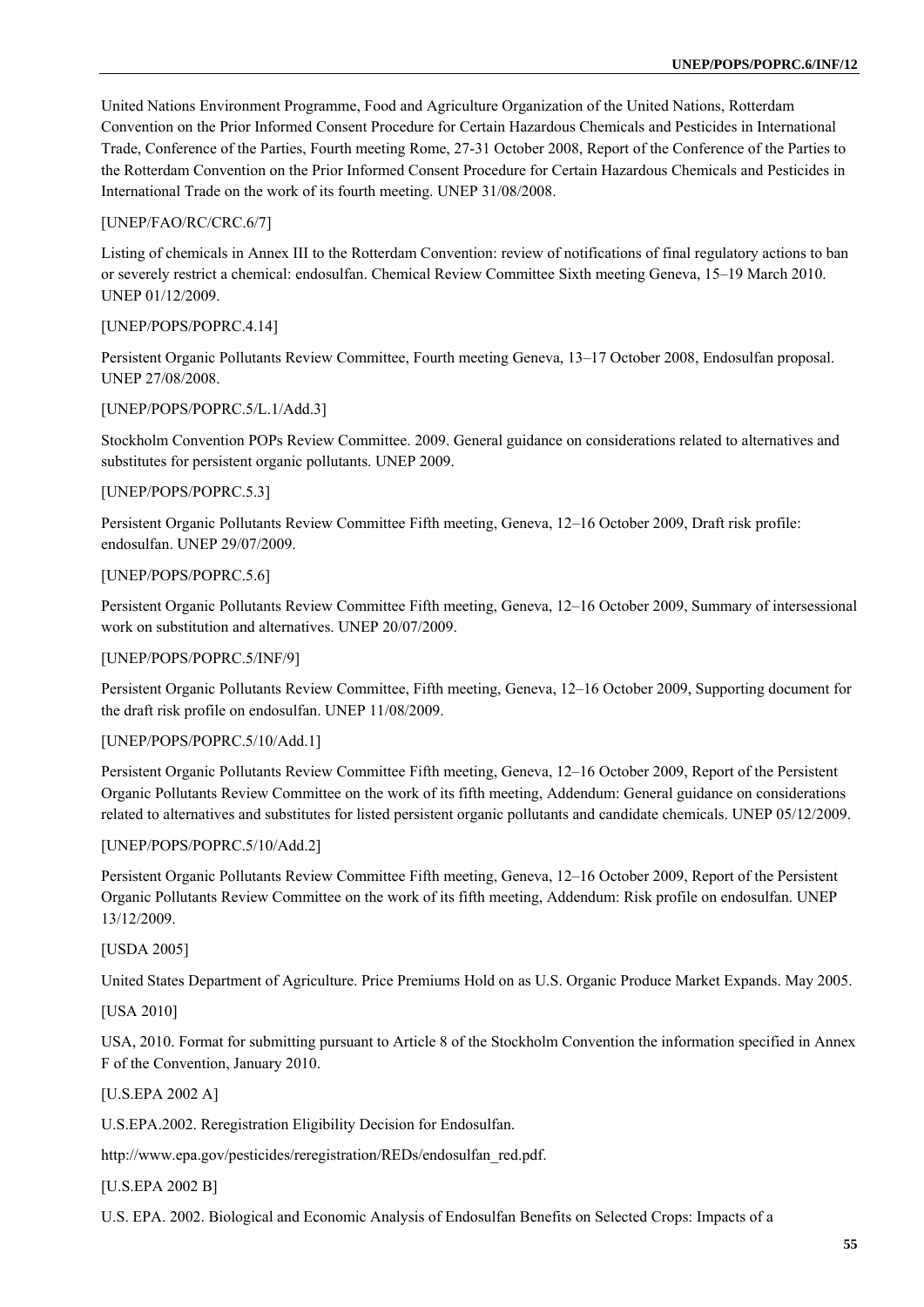#### **UNEP/POPS/POPRC.6/INF/12**

Cancellation. Document ID No. EPA-HQ-OPP-2002-0262-0016, July 12, 2002.

[U.S.EPA 2009 A]

U.S. EPA. 2009. Assessment of the Impacts of Extending the Restricted Entry Intervals and Eliminating Aerial Spraying for Endosulfan on Cotton (DP# 358333). Document ID No. EPAHQ OPP 2002 0262 0112, April 16, 2009.

[U.S.EPA 2009 B]

U.S. EPA. 2009. Assessment of the Impacts of Extending the Restricted Entry Intervals for Endosulfan on Potato (DP# 358333). Document ID No. EPA HQ OPP 2002 0262 0111, March 16, 2009.

[U.S.EPA 2009 C]

U.S. EPA. 2009. Assessment of the Impact on Producers of Extending the Restricted Entry Intervals for Endosulfan on Cucumber (DP# 358333). Document ID No. EPA HQ OPP 2002 0262 0114, April 17, 2009.

[U.S.EPA 2009 D]

U.S. EPA. 2009. Assessment of the Impact on Producers of Melons of Extending the REI for Endosulfan (DP# 358333). Document ID No. EPA HQ OPP 2002 0262 0115, April 17, 2009.

[U.S.EPA 2009 E]

U.S. EPA. 2009. Assessment of Benefits of Endosulfan to Producers of Pumpkins (DP# 358333). Document ID No. EPA HQ OPP 2002 0262 0116, April 17, 2009.

[U.S.EPA 2009 F]

U.S. EPA. 2009. Assessment of the Impacts of Extending the Restricted Entry for Endosulfan on Squash (DP# 358333). Document ID No. EPA HQ OPP 2002 0262 0117, April 17, 2009.

[U.S.EPA 2009 G]

U.S. EPA. 2009. Quantitative Impact Assessment for the use of Endosulfan on Fresh and Processed Tomatoes (DP# 358333). Document ID No. EPA HQ OPP 2002 0262 0119, April 17, 2009.

[U.S.EPA 2009 H]

U.S. EPA. 2009. Assessment of the Impacts of Extending the Restricted Entry for the Use of Endosulfan on Apples (DP# 358333). Document ID No. EPA HQ OPP 2002 0262 0113, April 17, 2009.

[UT 2004]

University of Tennesse. Tennessee Farm-Level Economic Implications of Soybean Rust, 2004

http://www.utextension.utk.edu/publications/spfiles/sp641.pdf.

[Williams 2009]

Williams et al. 2009. IPM and supply chain improvements for mangoes in the Philippines and Australia. ACIAR Final Report FR2009-27.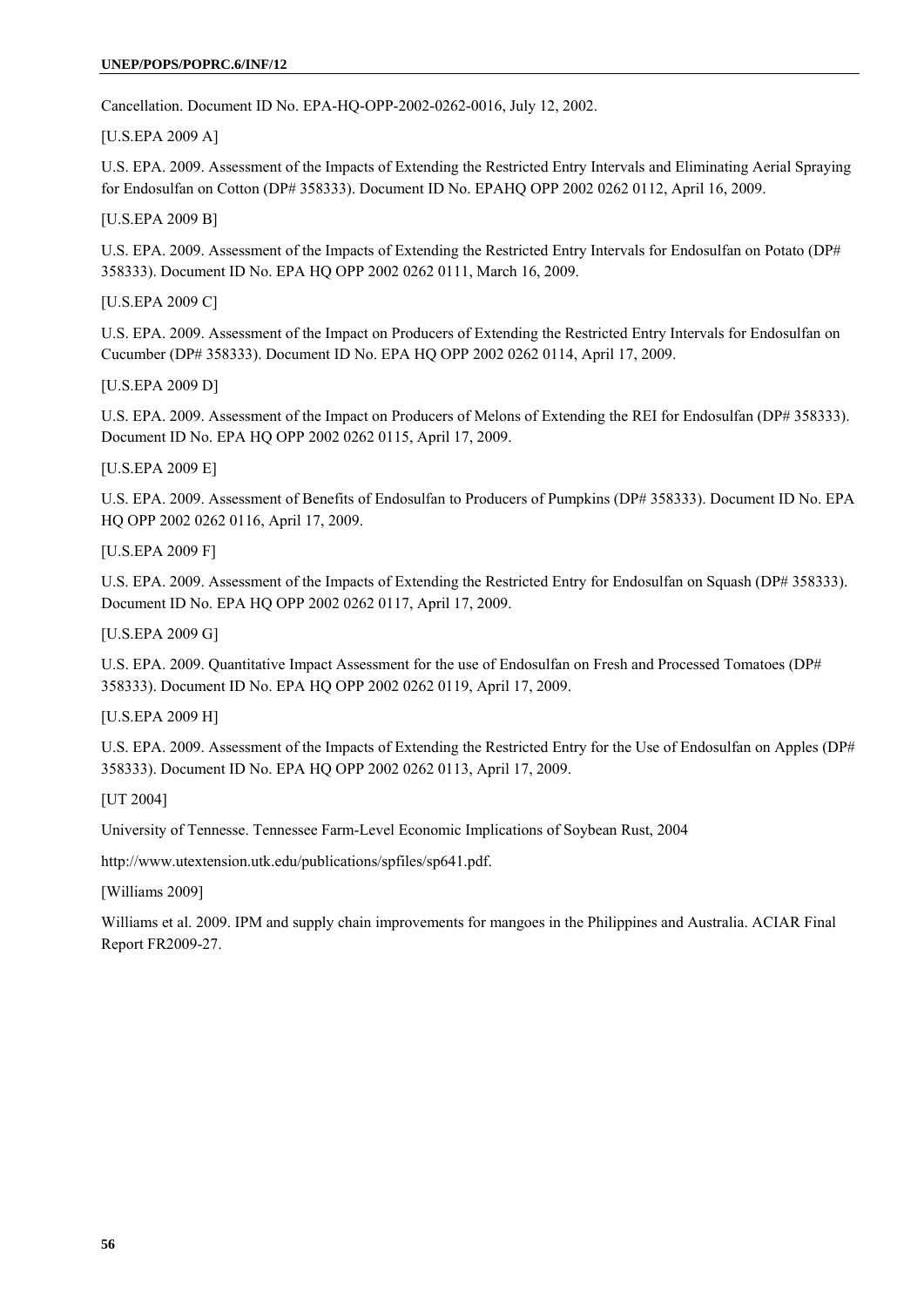# **Annex I**

| <b>Alternative plant</b><br>protection product (ppp) | Crop or crop type                                                                                    | Pest or pest type                                                                                                                                                                                                                                                                                          | <b>Information</b><br>source | <b>Note</b> |
|------------------------------------------------------|------------------------------------------------------------------------------------------------------|------------------------------------------------------------------------------------------------------------------------------------------------------------------------------------------------------------------------------------------------------------------------------------------------------------|------------------------------|-------------|
| (active substance or                                 |                                                                                                      |                                                                                                                                                                                                                                                                                                            |                              |             |
| name or type)                                        |                                                                                                      |                                                                                                                                                                                                                                                                                                            |                              |             |
| No alternative registered                            | Cashew nuts, Cucurbits,<br>Guava, Kiwi fruit,<br>Longans, Loquats,<br>Mango, Rambutans,<br>Tamarillo | Fruit spotting bug<br>(Amblypelta lutescens)                                                                                                                                                                                                                                                               | Australia                    |             |
| No alternative registered                            | Pepper                                                                                               | Tarnished plant bug                                                                                                                                                                                                                                                                                        | Canada                       | Greenhouse  |
| No alternative registered                            | Ornamentals                                                                                          | Rose chafer                                                                                                                                                                                                                                                                                                | Canada                       | Greenhouse  |
| No alternative registered                            | Ornamentals                                                                                          | Elm leaf beetle                                                                                                                                                                                                                                                                                            | Canada                       | Greenhouse  |
| No alternative registered                            | Ornamentals                                                                                          | Black vine weevil                                                                                                                                                                                                                                                                                          | Canada                       | Greenhouse  |
| No alternative registered                            | Japanese jaw                                                                                         | Black vine weevil                                                                                                                                                                                                                                                                                          | Canada                       | Greenhouse  |
| No alternative registered                            | Apricot                                                                                              | Leafhoppers                                                                                                                                                                                                                                                                                                | Canada                       | Terrestrial |
| No alternative registered                            | Cherry                                                                                               | Plant bugs                                                                                                                                                                                                                                                                                                 | Canada                       | Terrestrial |
| No alternative registered                            | Cherry                                                                                               | Stink bug                                                                                                                                                                                                                                                                                                  | Canada                       | Terrestrial |
| No alternative registered                            | Cucumber                                                                                             | Tarnished plant bug                                                                                                                                                                                                                                                                                        | Canada                       | Terrestrial |
| No alternative registered                            | Eggplant                                                                                             | Pepper maggot                                                                                                                                                                                                                                                                                              | Canada                       | Terrestrial |
| No alternative registered                            | Pumpkin                                                                                              | Squash vine borer                                                                                                                                                                                                                                                                                          | Canada                       | Terrestrial |
| No alternative registered                            | Pumpkin                                                                                              | Tarnished plant bug                                                                                                                                                                                                                                                                                        | Canada                       | Terrestrial |
| No alternative registered                            | Squash                                                                                               | Tarnished plant bug                                                                                                                                                                                                                                                                                        | Canada                       | Terrestrial |
| No alternative registered                            | Tomato                                                                                               | Pepper magot                                                                                                                                                                                                                                                                                               | Canada                       | Terrestrial |
| No alternative registered                            | Food processing plants<br>(outdoor)                                                                  | Sap beetle                                                                                                                                                                                                                                                                                                 | Canada                       | Structural  |
| No alternative registered                            | Japanese jaw                                                                                         | Black vine weevil                                                                                                                                                                                                                                                                                          | Canada                       | Outdoor     |
| Carbofuran                                           | Potato                                                                                               | Leafhoppers, Colorado<br>potato beetle, Potato flea<br>beetle, Tarnished plant bug,<br>Meadow spittlebug,<br>Sunflower beetle                                                                                                                                                                              | Canada                       |             |
| Chlorpyrifos                                         | Usually applicable to<br>many crops. For details<br>see Canada Rev 2007-13<br>Appendix VI            | Aphids, Whiteflies, Spruce<br>gall aphid, Colorado potato<br>beetle, Potato flea beetle,<br>Tarnished plant bug                                                                                                                                                                                            | Canada                       | Greenhouse  |
| Cyhalothrin-lambda                                   | Usually applicable to<br>many crops. For details<br>see Canada Rev 2007-13<br>Appendix VI            | Greenapple aphid,<br>Rosy apple aphid, Wolly<br>apple aphid, Tarnished plant<br>bug, Leafhoppers, White<br>apple leafhopper, Codling<br>moth, Flea beetle, Imported<br>gabbageworm,<br>Diamondback moth,<br>Cabbage looper, Corn<br>earworm                                                                | Canada                       | Terrestrial |
| Cypermethrin                                         | Usually applicable to<br>many crops. For details<br>see Canada Rev 2007-13<br>Appendix VI            | Tarnished plant bug,<br>Leafhoppers, White apple<br>leafhopper, Codling moth,<br>Flea beetle, Imported<br>gabbageworm,<br>Diamondback moth,<br>Cabbage looper, Corn<br>earworm, Colorado potato<br>Beetle, Potato flea beetle,<br>Tuber flea beetle, Meadow<br>spittlebug, Sunflower beetle,<br>Plant bugs | Canada                       | Terrestrial |
| Cyromazin                                            | Potato                                                                                               | Colorado potato beetle                                                                                                                                                                                                                                                                                     | Canada                       | Terrestrial |
| Deltamethrin                                         | Usually applicable to<br>many crops. For details<br>see Canada Rev 2007-13<br>Appendix VI            | Greenapple aphid,<br>Rosy apple aphid, Wolly<br>apple aphid, Leafhoppers,<br>White apple leafhopper,                                                                                                                                                                                                       | Canada                       | Terrestrial |

# **Table 10. Chemical alternatives (including plant extracts) to endosulfan identified from information submitted according to Annex F 2010**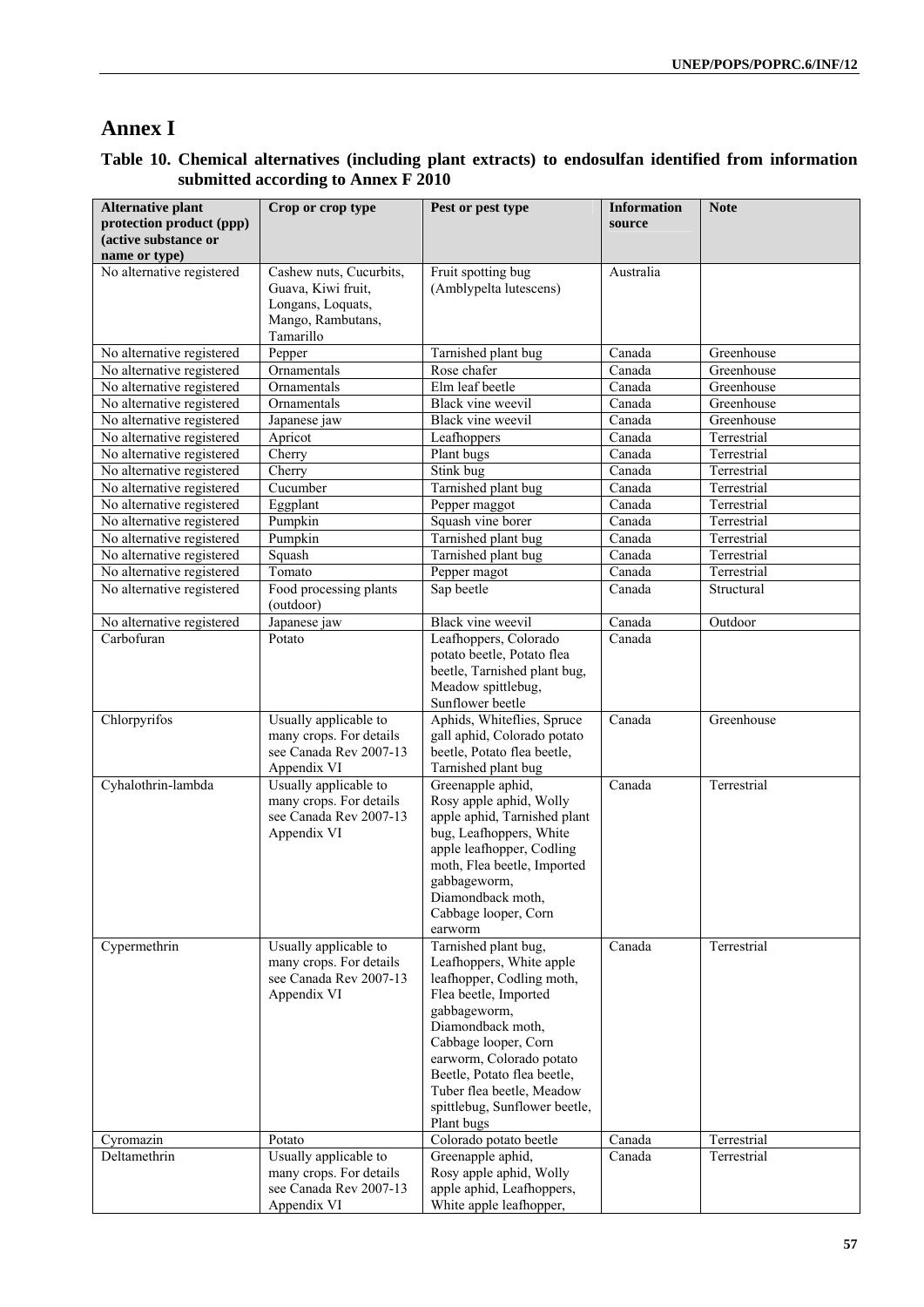| <b>Alternative plant</b>                                          | Crop or crop type                                                                         | Pest or pest type                                                                                                                                                                                                                                                                                                                                                                                                                                                                                                                                                                                                                | <b>Information</b> | <b>Note</b> |
|-------------------------------------------------------------------|-------------------------------------------------------------------------------------------|----------------------------------------------------------------------------------------------------------------------------------------------------------------------------------------------------------------------------------------------------------------------------------------------------------------------------------------------------------------------------------------------------------------------------------------------------------------------------------------------------------------------------------------------------------------------------------------------------------------------------------|--------------------|-------------|
| protection product (ppp)<br>(active substance or<br>name or type) |                                                                                           |                                                                                                                                                                                                                                                                                                                                                                                                                                                                                                                                                                                                                                  | source             |             |
|                                                                   |                                                                                           | Codling moth, Flea beetles,<br>Imported cabbageworm,<br>Diamondback moth,<br>Gabbage looper, Corn<br>earworm, Twig borer, Pear<br>psylla, Aphids, Colorado<br>potato beetle, Potato flea<br>beetle, Tuber flea beetle,<br>Tarnished plant bug,<br>Sunflower beetle                                                                                                                                                                                                                                                                                                                                                               |                    |             |
| Diazimon                                                          | Usually applicable to<br>many crops. For details<br>see Canada Rev 2007-13<br>Appendix VI | Aphids, Greenapple aphid,<br>Rosy apple aphid, Wolly<br>apple aphid, Pearleaf blister<br>mite, Leafhoppers, White<br>apple leafhopper, Potato<br>leafhopper, Rust mite, Pear<br>psylla, Codling moth,<br>Peachtree borer, Lesser<br>peachtree borer, Twig borer,<br>Black cherry aphid,<br>Eyespotted bad moth, Green<br>peach aphid, Mealy plum<br>aphid, Bean aphid, Mexican<br>bean beetle, Potato<br>leafhopper, Black bean<br>aphid, Green clover worm,<br>Flea beetles, Imported<br>cabbageworm,<br>Diamondback moth,,<br>Cabbage looper, Plum rust<br>mite, Squash vine borer,<br>Cucumber beetles, Potato<br>flea beetle | Canada             | Greenhouse  |
| Dichlorvos                                                        | Usually applicable to<br>many crops. For details<br>see Canada Rev 2007-13<br>Appendix VI | Aphids, Whiteflies, Spruce<br>gall aphid                                                                                                                                                                                                                                                                                                                                                                                                                                                                                                                                                                                         | Canada             | Greenhouse  |
| Dicofol                                                           | Usually applicable to<br>many crops. For details<br>see Canada Rev 2007-13<br>Appendix VI | Cyclamen mites, Rust mite,<br>Peach silver mite                                                                                                                                                                                                                                                                                                                                                                                                                                                                                                                                                                                  | Canada             | Greenhouse  |
| Dimethoate                                                        | Usually applicable to<br>many crops. For details<br>see Canada Rev 2007-13<br>Appendix VI | Aphids, Bean aphid,<br>Mexican bean beetle, Potato<br>leafhopper, Black bean<br>aphid, Rosy apple aphid,<br>Mealy plum aphid,<br>Leafhoppers, Strawberry<br>aphid, Tarnished plant bug,<br>Cyclamen mite, Whiteflies,<br>Green peach aphid, Black<br>cherry aphid, Peach silver<br>mite, Plant bugs, Plum rust<br>mite, Green apple aphid,<br>Woolly apple aphid,<br>Pearleaf blister mite, Rust<br>mite, Pear psylla, Codling<br>moth, Pepper maggot                                                                                                                                                                            | Canada             | Terrestrial |
| Formetanate<br>hydrochloride                                      | Apple                                                                                     | Leafhoppers, White apple<br>leafhopper                                                                                                                                                                                                                                                                                                                                                                                                                                                                                                                                                                                           | Canada             | Terrestrial |
| Imidacloprid                                                      | Usually applicable to<br>many crops. For details<br>see Canada Rev 2007-13<br>Appendix VI | Aphids, Whiteflies, Spruce<br>gall aphid, Greenapple<br>aphid, Rosy apple aphid,<br>Leaf-hoppers, White apple<br>leafhopper, Colorado potato<br>beetle, Potato flea beetle                                                                                                                                                                                                                                                                                                                                                                                                                                                       | Canada             | Greenhouse  |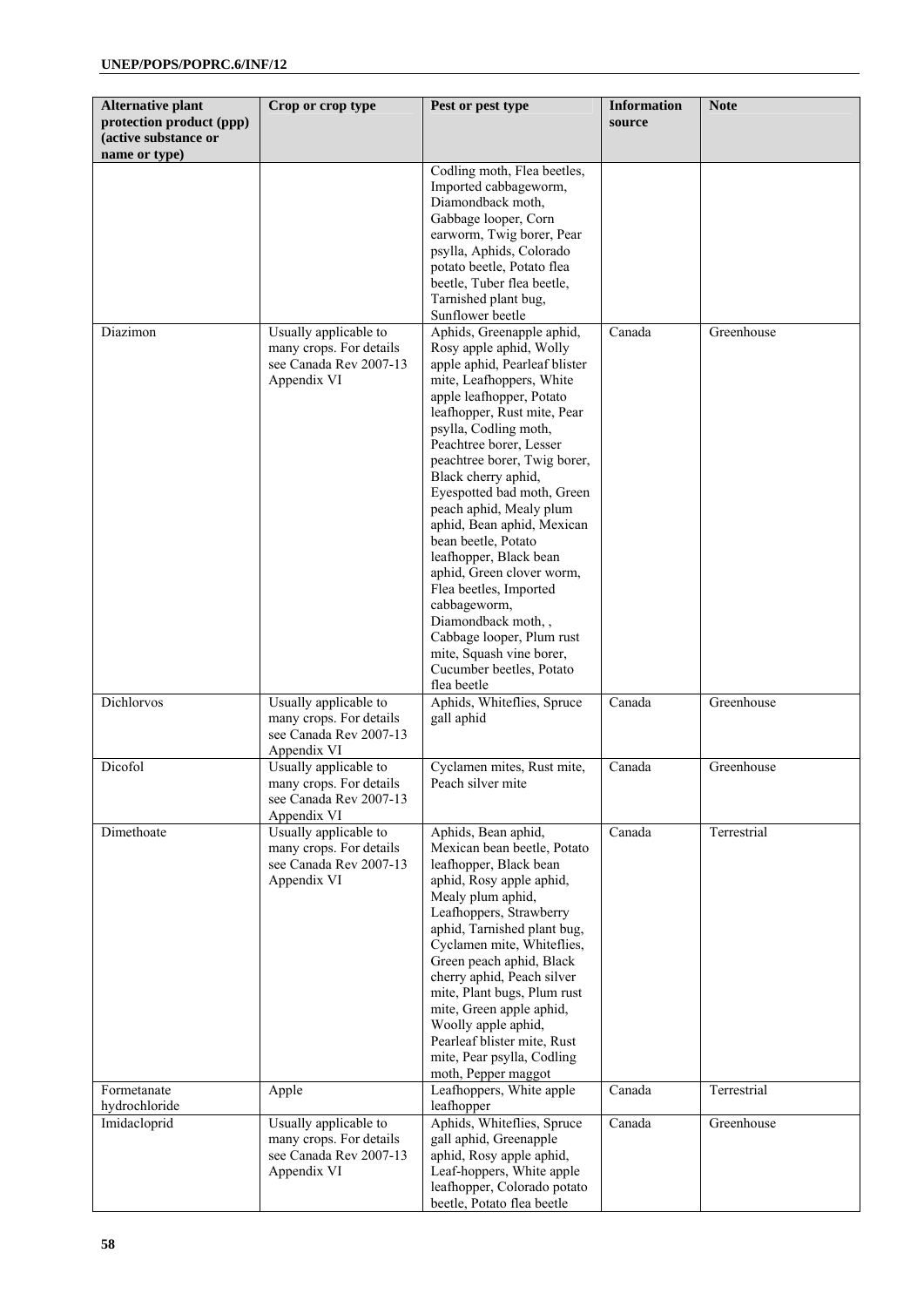| <b>Alternative plant</b><br>protection product (ppp)<br>(active substance or<br>name or type) | Crop or crop type                                                                         | Pest or pest type                                                                                                                                                                                                                                                                                                                                                                                                                                                                                                                                                                                                                    | <b>Information</b><br>source | <b>Note</b> |
|-----------------------------------------------------------------------------------------------|-------------------------------------------------------------------------------------------|--------------------------------------------------------------------------------------------------------------------------------------------------------------------------------------------------------------------------------------------------------------------------------------------------------------------------------------------------------------------------------------------------------------------------------------------------------------------------------------------------------------------------------------------------------------------------------------------------------------------------------------|------------------------------|-------------|
| Insecticidal soap                                                                             | Usually applicable to<br>many crops. For details<br>see Canada Rev 2007-13<br>Appendix VI | Aphids, Whiteflies, Green<br>peach aphid, Cyclamen<br>mites, Spruce gall aphid,<br>Greenapple aphid,<br>Rosy apple aphid, Wolly<br>apple aphid, Pearleaf blister<br>mite, Rust mite, Pear psylla,<br>Black cherry aphid, Mealy<br>plum aphid, Peach silver<br>mite, Plum rust mite, Bean<br>aphid, Black bean aphid,<br>Corn leaf aphid, Strawberry<br>aphid                                                                                                                                                                                                                                                                         | Canada                       | Greenhouse  |
| Insecticidal soap/Pyrethrin                                                                   | Usually applicable to<br>many crops. For details<br>see Canada Rev 2007-13<br>Appendix VI | Green peach aphid, Aphids,<br>Whiteflies, Greenapple<br>aphid,<br>Rosy apple aphid, Wolly<br>apple aphid, Pear psylla,<br>Black cherry aphid, Mealy<br>plum aphid, Bean aphid,<br>Black bean aphid, Corn leaf<br>aphid, Strawberry aphid                                                                                                                                                                                                                                                                                                                                                                                             | Canada                       | Greenhouse  |
| Kaolin clay                                                                                   | Usually applicable to<br>many crops. For details<br>see Canada Rev 2007-13<br>Appendix VI | Tarnished plant bug,<br>Leafhoppers, White apple<br>leafhopper, Potato<br>leafhopper, Pear psylla,<br>Codling moth Cucumber<br>beetles                                                                                                                                                                                                                                                                                                                                                                                                                                                                                               | Canada                       | Terrestrial |
| Kinoprene                                                                                     | Ornamentals                                                                               | Aphids, Whiteflies, Spruce<br>gall aphid                                                                                                                                                                                                                                                                                                                                                                                                                                                                                                                                                                                             | Canada                       | Greenhouse  |
| Lime sulphur                                                                                  | Usually applicable to<br>many crops. For details<br>see Canada Rev 2007-13<br>Appendix VI | Pearleaf blister mite, Rust<br>mite, Plum rust mite, Twig<br>borer, Black cherry aphid,<br>Green peach aphid, Mealy<br>plum aphid, Peach silver<br>mite                                                                                                                                                                                                                                                                                                                                                                                                                                                                              | Canada                       | Terrestrial |
| Mancozeb                                                                                      | Pear                                                                                      | Pear psylla                                                                                                                                                                                                                                                                                                                                                                                                                                                                                                                                                                                                                          | Canada                       | Terrestrial |
| Malathion                                                                                     | Usually applicable to<br>many crops. For details<br>see Canada Rev 2007-13<br>Appendix VI | Aphids, Whiteflies,<br>Cyclamen mites, Spruce gall<br>aphid, Meadow spittlebug,<br>Greenapple aphid, Rosy<br>apple aphid, Wolly apple<br>aphid, Pearleaf blister mite,<br>Rust mite, Pear psylla,<br>Codling moth, Black cherry<br>aphid, Green peach aphid,<br>Mealy plum aphid, Bean<br>aphid, Mexican bean beetle,<br>Potato leafhopper, Black<br>bean aphid, Flea beetle,<br>Imported gabbageworm,<br>Cabbage looper, Corn<br>earworm, Cucumber beetle,<br>Potato flea beetle, Grape<br>phylloxera, Leafhoppers,<br>Cucumber beetles,<br>Cabbageworms, Weevils,<br>Pepper maggot, Colorado<br>potato beetle, Strawberry<br>aphid | Canada                       | Greenhouse  |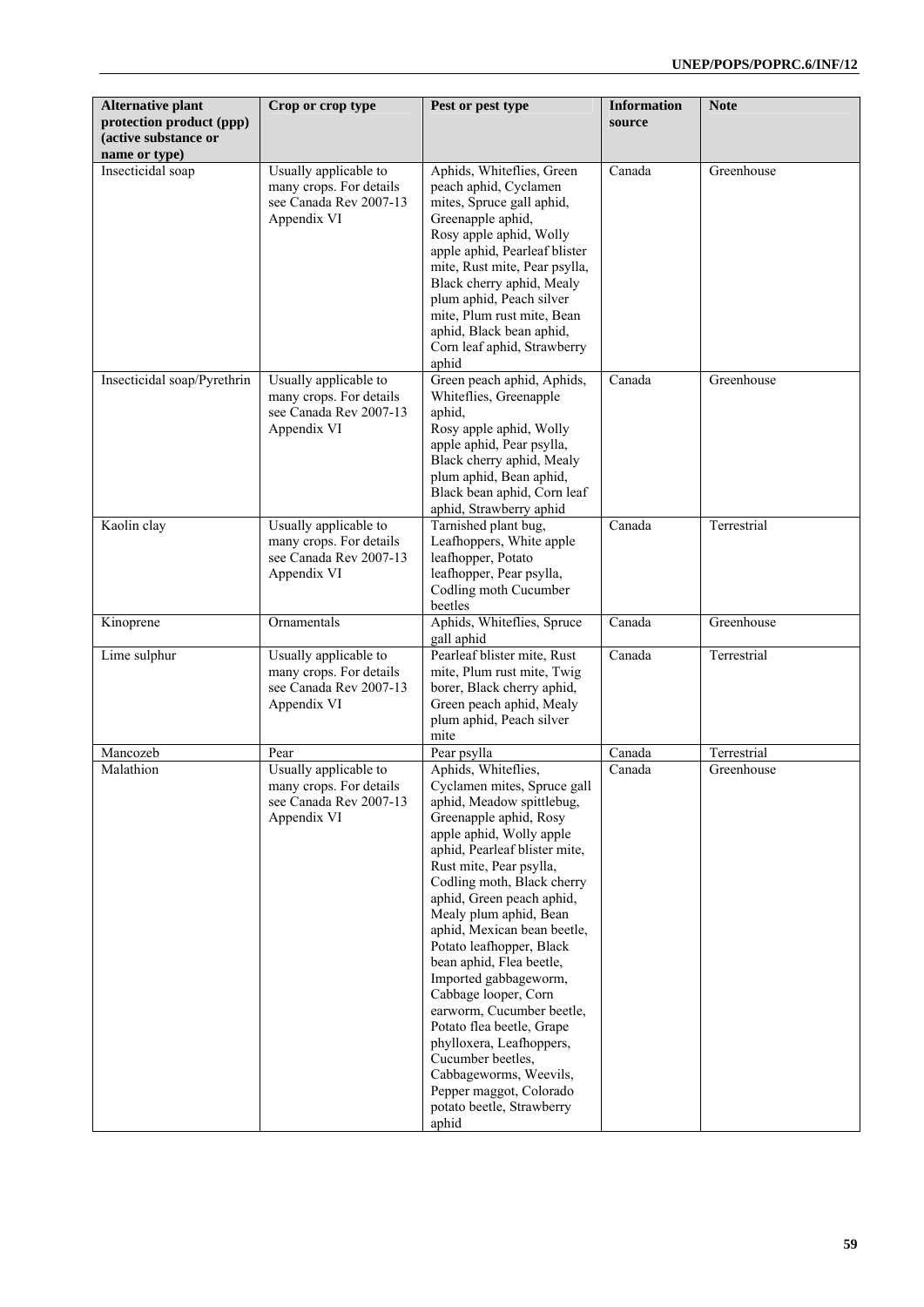| <b>Alternative plant</b><br>protection product (ppp)<br>(active substance or<br>name or type) | Crop or crop type                                                                         | Pest or pest type                                                                                                                                                                                                                                                                                          | <b>Information</b><br>source | <b>Note</b> |
|-----------------------------------------------------------------------------------------------|-------------------------------------------------------------------------------------------|------------------------------------------------------------------------------------------------------------------------------------------------------------------------------------------------------------------------------------------------------------------------------------------------------------|------------------------------|-------------|
| Methamidophos                                                                                 | Usually applicable to<br>many crops. For details<br>see Canada Rev 2007-13<br>Appendix VI | Aphids, Imported<br>gabbageworm,<br>Diamondback moth,<br>Cabbage looper, Potato flea<br>beetle, Leafhoppers,<br>Tarnished plant bug                                                                                                                                                                        | Canada                       | Terrestrial |
| Methomyl                                                                                      | Usually applicable to<br>many crops. For details<br>see Canada Rev 2007-13<br>Appendix VI | Greenapple aphid,<br>Rosy apple aphid, Wolly<br>apple aphid, Leafhoppers,<br>White apple leafhopper,<br>Codling moth, Imported<br>gabbageworm,<br>Diamondback moth,<br>Cabbage looper, Corn leaf<br>aphid, Corn earworm, Potato<br>flea beetle, Tuber flea<br>beetle, Tomato fruitworm                     | Canada                       | Terrestrial |
| Methoxyfenozide                                                                               | Apple                                                                                     | Codling moth                                                                                                                                                                                                                                                                                               | Canada                       | Terrestrial |
| Mineral oil                                                                                   | Apple                                                                                     | Pear psylla, Aphids,<br>Whiteflies                                                                                                                                                                                                                                                                         | Canada                       | Terrestrial |
| Naled                                                                                         | Usually applicable to<br>many crops. For details<br>see Canada Rev 2007-13<br>Appendix VI | Aphids, Whiteflies, Spruce<br>gall aphid, Bean aphid,<br>Black bean aphid, Imported<br>gabbageworm,<br>Diamondback moth,<br>Cabbage looper, Colorado<br>potato Beetle, Potato flea<br>beetle, Tuber flea beetle,<br>Leafhoppers, Strawberry<br>aphid, Meadow spittlebug,<br>Hornworms, Tomato<br>fruitworm | Canada                       | Greenhouse  |
| Nicotine                                                                                      | Usually applicable to<br>many crops. For details<br>see Canada Rev 2007-13<br>Appendix VI | Aphids, Green peach aphid,<br>Spruce gall aphid                                                                                                                                                                                                                                                            | Canada                       | Greenhouse  |
| Oxamyl                                                                                        | Apple                                                                                     | Greenapple aphid, Rosy<br>apple aphid, Tarnished plant<br>bug, Leafhoppers, White<br>apple leafhopper, Potato<br>leafhopper, Rust mite,<br>Aphids, Colorado potato<br>Beetle, Potato flea beetle,<br>Tuber flea beetle                                                                                     | Canada                       | Terrestrial |
| Paraffinic base mineral oil                                                                   | Pear                                                                                      | Pear psylla, Pearleaf blister<br>mite                                                                                                                                                                                                                                                                      | Canada                       |             |
| Permethrin                                                                                    | Usually applicable to<br>many crops. For details<br>see Canada Rev 2007-13<br>Appendix VI | Whiteflies, Tarnished plant<br>bug, Leafhoppers, White<br>apple leafhopper, Codling<br>moth, Flea beetle, Imported<br>gabbageworm,<br>Diamondback moth,<br>Cabbage looper, Corn<br>earworm, Plant bugs, Pear<br>psylla, Colorado xpotato<br>beetle, Potato flea beetle                                     | Canada                       | Greenhouse  |
| Phosalone                                                                                     | Apple                                                                                     | Greenapple aphid,<br>Rosy apple aphid, Wolly<br>apple aphid, Pearleaf blister<br>mite, Leafhoppers, White<br>apple leafhopper, Potato<br>leafhopper, Rust mite, Pear<br>psylla, Codling moth, Black<br>cherry aphid, Twig borer,<br>Mealy plum aphid                                                       | Canada                       | Terrestrial |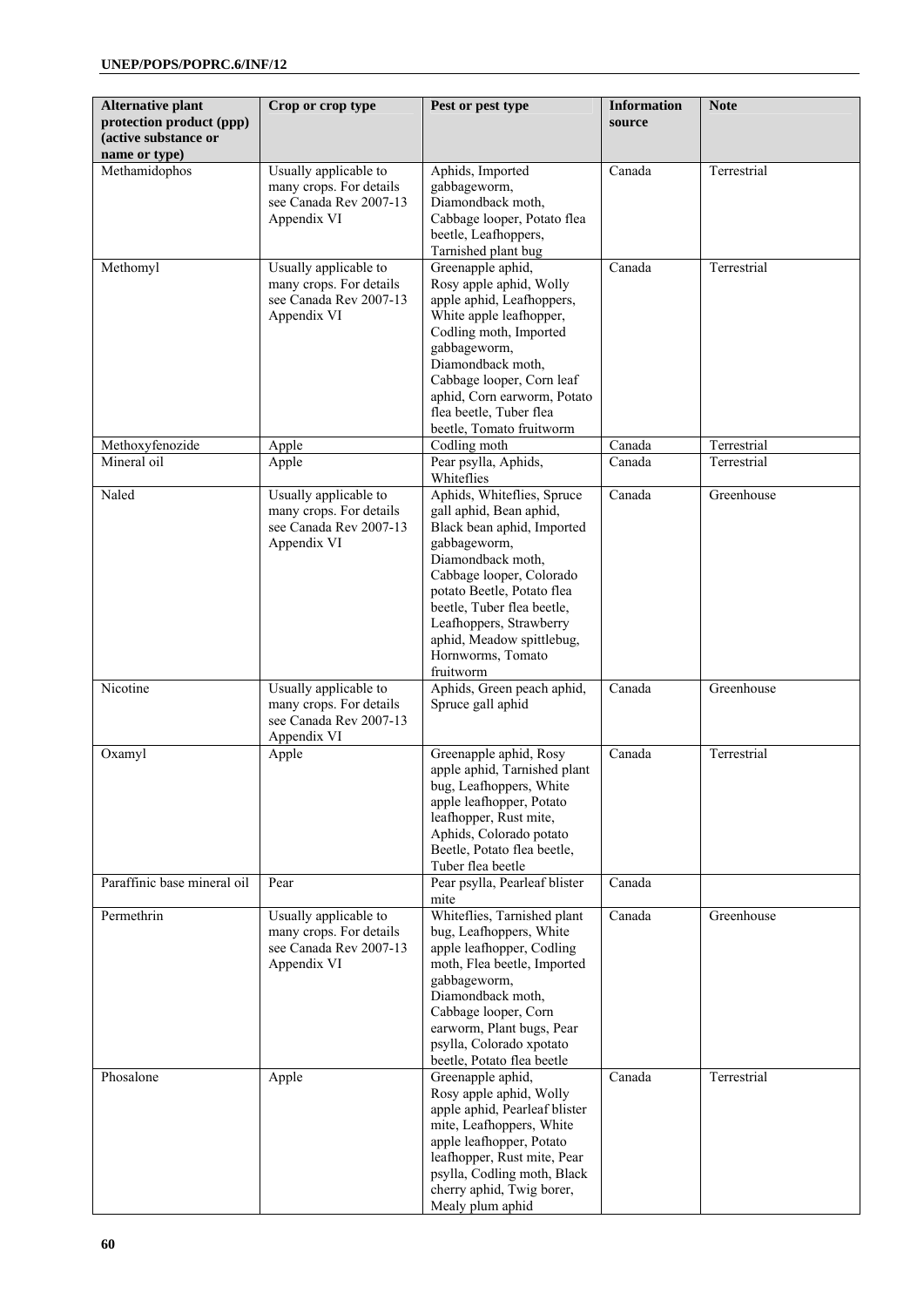| <b>Alternative plant</b><br>protection product (ppp)<br>(active substance or              | Crop or crop type                                                                         | Pest or pest type                                                                                                                                                                                                                                  | <b>Information</b><br>source | <b>Note</b>                  |
|-------------------------------------------------------------------------------------------|-------------------------------------------------------------------------------------------|----------------------------------------------------------------------------------------------------------------------------------------------------------------------------------------------------------------------------------------------------|------------------------------|------------------------------|
| name or type)<br>Phosmet                                                                  | Apple                                                                                     | Aphid, Greenpeach aphid,<br>Rosy apple aphid, Wolly<br>apple aphid, Tarnished plant<br>bug, Codling moth, Twig<br>borer, Plant bugs, Rust mite,<br>Pear psylla, Colorado potato<br>beetle, Potato flea beetle,<br>Leafhoppers, Strawberry<br>aphid | Canada                       | Terrestrial                  |
| Pirimicarb                                                                                | Usually applicable to<br>many crops. For details<br>see Canada Rev 2007-13<br>Appendix VI | Aphids, Greenpeach aphid,<br>Wolly apple aphid,<br>Leafhoppers, White apple<br>leafhopper, Corn leaf aphid,<br>Strawberry aphid,                                                                                                                   | Canada                       | Terrestrial                  |
| Pymetrozine                                                                               | Usually applicable to<br>many crops. For details<br>see Canada Rev 2007-13<br>Appendix VI | Aphids, Whiteflies, Spruce<br>gall aphid                                                                                                                                                                                                           | Canada                       | Greenhouse                   |
| Pyrethrin/Piperonyl<br>butoxidef                                                          | Ornamentals                                                                               | Whiteflies, Aphids                                                                                                                                                                                                                                 | Canada                       |                              |
| Pyridaben                                                                                 | Usually applicable to<br>many crops. For details<br>see Canada Rev 2007-13<br>Appendix VI | Whiteflies, Rust mite, Pear<br>psylla                                                                                                                                                                                                              | Canada                       | Greenhouse                   |
| Spirodiclofen                                                                             | Usually applicable to<br>many crops. For details<br>see Canada Rev 2007-13<br>Appendix VI | Rust mite, Peach silver mite                                                                                                                                                                                                                       | Canada                       | Terrestrial                  |
| Spirosad                                                                                  | Usually applicable to<br>many crops. For details<br>see Canada Rev 2007-13<br>Appendix VI | Eyespotted bad moth,<br>Imported gabbageworm,<br>Diamondback moth,<br>Cabbage looper, Colorado<br>potato beetle                                                                                                                                    | Canada                       | Terrestrial                  |
| Sulphur                                                                                   | Cherry                                                                                    | Plum rust mite, Plum rust<br>mite                                                                                                                                                                                                                  | Canada                       |                              |
| Tebufenozide                                                                              | Apple                                                                                     | Codling moth                                                                                                                                                                                                                                       | Canada                       | Terrestrial                  |
| d-trans Allethrin /<br>Piperonyl butoxide / N-<br>octyl bicycle-heptene<br>dicar-boximide | Ornamentals                                                                               | Aphids, Spruce gall aphid                                                                                                                                                                                                                          | Canada                       |                              |
| Trichlorfon                                                                               | Usually applicable to<br>many crops. For details<br>see Canada Rev 2007-13<br>Appendix VI | Imported cabbageworm,<br>Diamondback moth,<br>Gabbage looper, Pepper<br>maggot, Beet webwormx                                                                                                                                                      | Canada                       | Terrestrial                  |
| Imidacloprid                                                                              | Not specified                                                                             | Not specified                                                                                                                                                                                                                                      | India                        | Narrow spectrum<br>insectide |
| Spinosad                                                                                  | Not specified                                                                             | Not specified                                                                                                                                                                                                                                      | India                        | Narrow spectrum<br>insectide |
| Acetamiprid                                                                               | Not specified                                                                             | Not specified                                                                                                                                                                                                                                      | India                        | Narrow spectrum<br>insectide |
| Buprofezin                                                                                | Not specified                                                                             | Not specified                                                                                                                                                                                                                                      | India                        | Narrow spectrum<br>insectide |
| Novaluron                                                                                 | Not specified                                                                             | Not specified                                                                                                                                                                                                                                      | India                        | Narrow spectrum<br>insectide |
| Indoxacarb                                                                                | Not specified                                                                             | Not specified                                                                                                                                                                                                                                      | India                        | Narrow spectrum<br>insectide |
| Flubendiamide                                                                             | Not specified                                                                             | Not specified                                                                                                                                                                                                                                      | India                        | Narrow spectrum<br>insectide |
| Thiomethoxam                                                                              | Not specified                                                                             | Not specified                                                                                                                                                                                                                                      | India                        | Narrow spectrum<br>insectide |
| Emamectinbenzoate                                                                         | Not specified                                                                             | Not specified                                                                                                                                                                                                                                      | India                        | Narrow spectrum<br>insectide |
| Chlorantraniloprole                                                                       | Not specified                                                                             | Not specified                                                                                                                                                                                                                                      | India                        | Narrow spectrum<br>insectide |
| Dimethoate                                                                                | Not specified                                                                             | Not specified                                                                                                                                                                                                                                      | Sri Lanka                    |                              |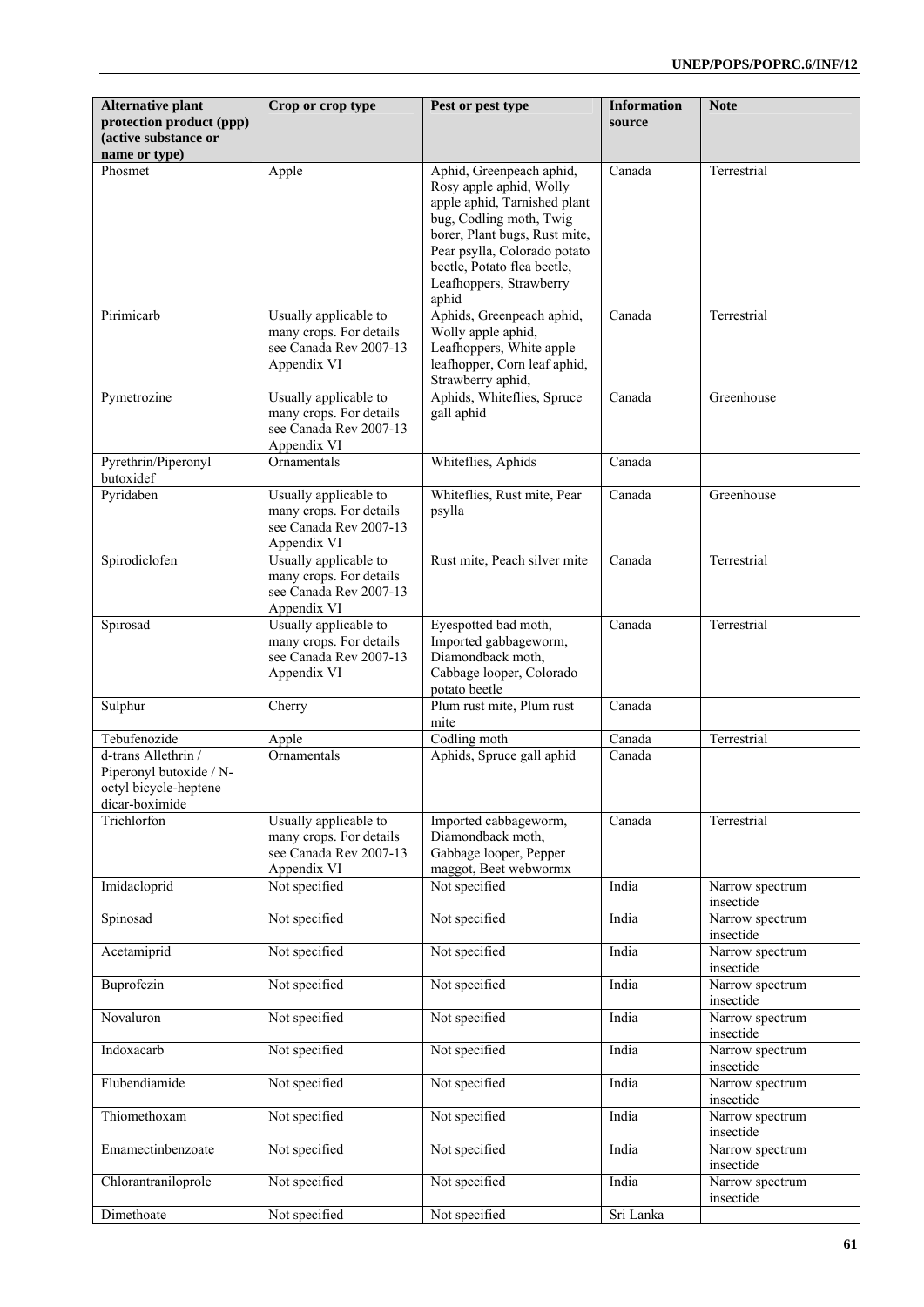| <b>Alternative plant</b>                                                                      | Crop or crop type                                               | Pest or pest type                                                                     | <b>Information</b>     | <b>Note</b>                                                                                                           |
|-----------------------------------------------------------------------------------------------|-----------------------------------------------------------------|---------------------------------------------------------------------------------------|------------------------|-----------------------------------------------------------------------------------------------------------------------|
| protection product (ppp)<br>(active substance or                                              |                                                                 |                                                                                       | source                 |                                                                                                                       |
| name or type)                                                                                 |                                                                 |                                                                                       |                        |                                                                                                                       |
| Carbaryl                                                                                      | Not specified                                                   | Not specified                                                                         | Sri Lanka              |                                                                                                                       |
| Carbofuran<br>Diazinon                                                                        | Not specified<br>Not specified                                  | Not specified<br>Not specified                                                        | Sri Lanka<br>Sri Lanka |                                                                                                                       |
| Thiacloprid                                                                                   | Not specified                                                   | Not specified                                                                         | Switzerland            | Neonicotinoid                                                                                                         |
| Acetamiprid                                                                                   | Not specified                                                   | Not specified                                                                         | Switzerland            | Neonicotinoid                                                                                                         |
| Abamectin                                                                                     | Not specified                                                   | Not specified                                                                         | Switzerland            |                                                                                                                       |
| Clofentezine                                                                                  | Not specified                                                   | Not specified                                                                         | Switzerland            |                                                                                                                       |
| Spinosad                                                                                      | Not specified                                                   | Not specified                                                                         | Switzerland            |                                                                                                                       |
| Profenophos                                                                                   | Cotton crops                                                    | Not specified                                                                         | Togo                   | Product name: Calfos                                                                                                  |
| Thian                                                                                         | Cottons crops                                                   | Not specified                                                                         | Togo                   | Will be probably under<br>field testing in the near<br>future                                                         |
| organophosphates                                                                              | Not specified                                                   | Not specified                                                                         | <b>USA</b>             | Unspecific list of ppp<br>types                                                                                       |
| Carbamates                                                                                    | Not specified                                                   | Not specified                                                                         | <b>USA</b>             | Unspecific list of ppp<br>types                                                                                       |
| synthetic pyrethroids                                                                         | Not specified                                                   | Not specified                                                                         | <b>USA</b>             | Unspecific list of ppp<br>types                                                                                       |
| Neonicotinoids                                                                                | Not specified                                                   | Not specified                                                                         | <b>USA</b>             | Unspecific list of ppp<br>types                                                                                       |
| various "organic"<br>insecticides                                                             | Not specified                                                   | Not specified                                                                         | <b>USA</b>             | Unspecific list of ppp<br>types                                                                                       |
| Chlorpyrifos<br>(organophosphorous)                                                           | Wide variety of crops                                           | Woodlouse, Caterpillars,<br>ants, Isoca, Lizards, Aphids,<br>Thrips and other species | <b>IPEN Ref 8</b>      | Alternatives in Latin<br>America;<br>Toxicity (III, low):<br>Fish: very high<br>Birds: high<br>Bees: high             |
| Methamidophos<br>(organophosphorous)                                                          | <b>Extensive fruit</b><br>cultivation, horticulture             | Aphids, Lizard, Moths,<br>Thrips and other species                                    | <b>IPEN Ref 8</b>      | Alternatives in Latin<br>America;<br>Toxicity (Ib, high):<br>Fish: low<br>Birds: high<br>Bees: high                   |
| Cypermethrin (pyrethroid)                                                                     | <b>Extensive fruit</b><br>cultivation, pepper,<br>tomato, onion | Bugs, Caterpillars, Lizards,<br>Polilla, tomate, Aphids,<br>Thrips                    | <b>IPEN Ref 8</b>      | Alternatives in Latin<br>America:<br>Toxicity (II, moderate):<br>Fish: very high<br>Birds: very low<br>Bees: moderate |
| Lambda cyhalothrin<br>(pyrethroid)                                                            | Fruits, tomatoes,<br>extensive cultures                         | Lizards, Bugs, Caterpillars,<br>Moths, Aphids, Thrips                                 | <b>IPEN Ref 8</b>      | Alternatives in Latin<br>America;<br>Toxicity (Ib, probably<br>high):<br>Fish: high<br>Birds: low<br>Bees: high       |
| Alfameina (pyrethroid)<br>(note: the specific active<br>substance could not be<br>identified) | Not specified                                                   | Not specified                                                                         | <b>IPEN Ref 8</b>      | Alternatives in Latin<br>America;<br>Toxicity (II, moderate)<br>Fish: very high<br>Birds: very low<br>Bees: high      |
| Deltametrina (pyrethroid)                                                                     | <b>Extensive fruit</b><br>cultivation, horticulture             | Ants, Lizards, Aphids,<br>Thrips and other species                                    | <b>IPEN Ref 8</b>      | Alternatives in Latin<br>America:<br>Toxicity (II, moderate)<br>Fish: high<br>Birds: very low<br>Bees: moderate       |
| Permethrin (pyrethroid)                                                                       | Not specified                                                   | Not specified                                                                         | <b>IPEN Ref 8</b>      | Alternatives in Latin<br>America;<br>Toxicity (II, moderate)<br>Fish: very high<br>Birds: very low<br>Bees: high      |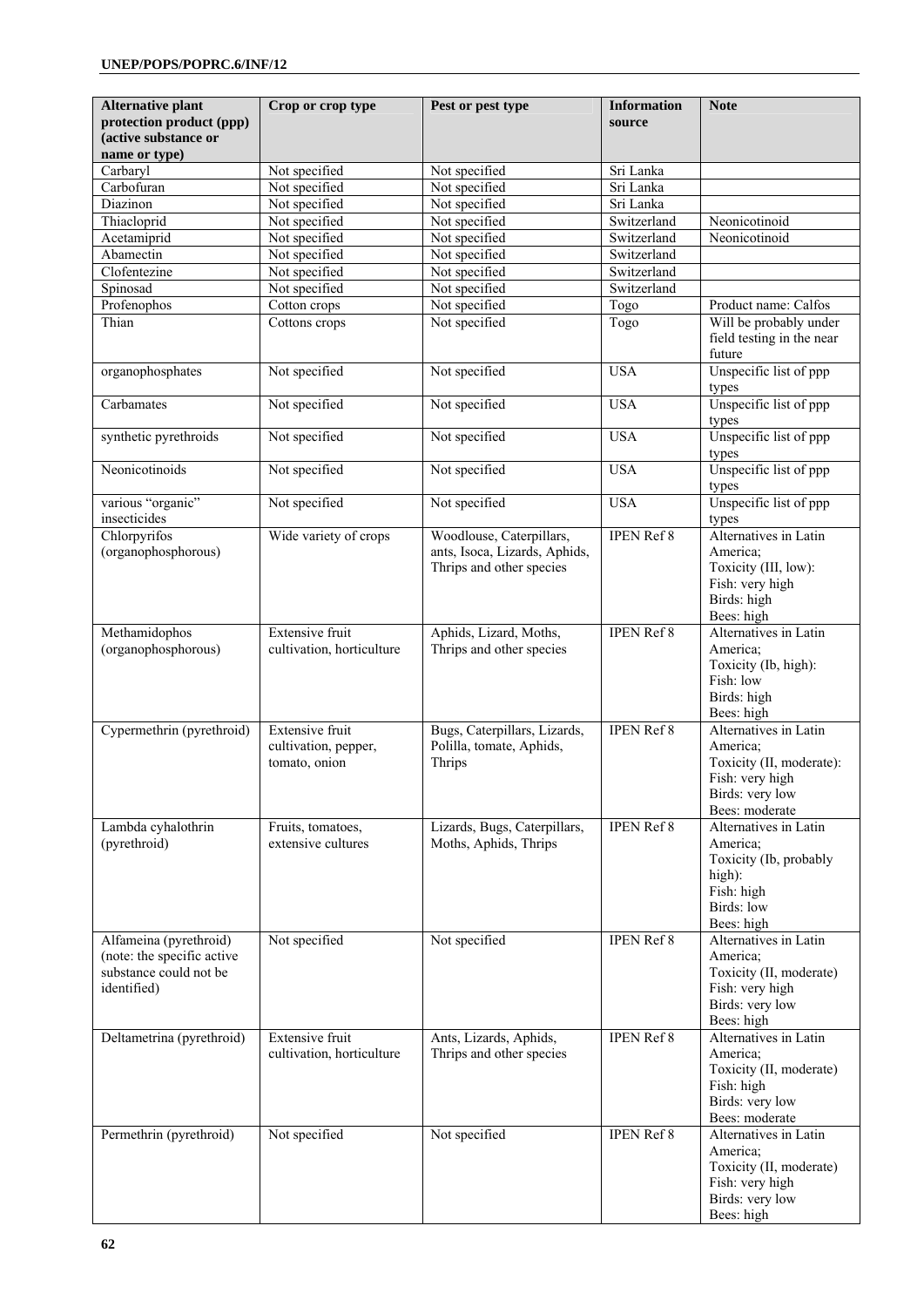| <b>Alternative plant</b><br>protection product (ppp)<br>active substance or<br>name or type) | Crop or crop type | Pest or pest type                                                                                                              | <b>Information</b><br>source | <b>Note</b>                    |
|----------------------------------------------------------------------------------------------|-------------------|--------------------------------------------------------------------------------------------------------------------------------|------------------------------|--------------------------------|
| Spinosad                                                                                     | Cotton            | Helicoverpa armigera NPV                                                                                                       | <b>IPEN</b>                  | Alternatives in West<br>Africa |
| Indoxacarb                                                                                   | Cotton            | Helicoverpa armigera NPV                                                                                                       | <b>IPEN</b>                  | Alternatives in West<br>Africa |
| Malathion                                                                                    | Cotton            | Helicoverpa armigera NPV                                                                                                       | <b>IPEN</b>                  | Alternatives in West<br>Africa |
| Flubendiamide                                                                                | Cotton            | Helicoverpa armigera NPV                                                                                                       | <b>IPEN</b>                  | Alternatives in West<br>Africa |
| Spirotetramat                                                                                | Cotton            | Helicoverpa armigera NPV                                                                                                       | <b>IPEN</b>                  | Alternatives in West<br>Africa |
| Triazophos                                                                                   | Cotton            | Helicoverpa armigera NPV                                                                                                       | <b>IPEN</b>                  | Alternatives in West<br>Africa |
| Thiodicarb                                                                                   | Cotton            | Helicoverpa armigera NPV                                                                                                       | <b>IPEN</b>                  | Alternatives in West<br>Africa |
| Enamectin benzoate                                                                           | Cotton            | Helicoverpa armigera NPV                                                                                                       | <b>IPEN</b>                  | Alternatives in Senegal        |
| <b>Bifenthrin</b>                                                                            | Tea               | Loopworm Ectropis obliqua<br>hypulina<br>Smaller greenleaf hopper<br>Empoasca sp.<br>White fly<br>Weevil                       | <b>IPEN</b>                  | Alternatives in China          |
| Deltamethrin                                                                                 | Tea               | Loopworm Ectropis obliqua<br>hypulina<br>Caterpillars                                                                          | <b>IPEN</b>                  | Alternatives in China          |
| Permethrin                                                                                   | Tea               | Loopworm Ectropis obliqua<br>hypulina                                                                                          | <b>IPEN</b>                  | Alternatives in China          |
| Cypermethrin                                                                                 | Tea               | Loopworm Ectropis obliqua<br>hypulina<br>Smaller greenleaf hopper<br>Empoasca sp.<br>Caterpillars                              | <b>IPEN</b>                  | Alternatives in China          |
| Beta-cypermethrin                                                                            | Tea               | Loopworm Ectropis obliqua<br>hypulina<br>Tussock moth Euproctis<br>pseudoconspersa<br>Smaller greenleaf hopper<br>Empoasca sp. | <b>IPEN</b>                  | Alternatives in China          |
| Lambda cyhalothrin                                                                           | Tea               | Loopworm Ectropis obliqua<br>hypulina<br>Tussock moth Euproctis<br>pseudoconspersa<br>Bacillus thuringiensis (Bt)              | <b>IPEN</b>                  | Alternatives in China          |
| Flucythrinate                                                                                | Tea               | Loopworm Ectropis obliqua<br>hypulina<br>Gall mites                                                                            | <b>IPEN</b>                  | Alternatives in China          |
| Diflubenzuron                                                                                | Tea               | Loopworm Ectropis obliqua<br>hypulina<br>Gracillariidae (leaf miners,<br>stem borers)                                          | <b>IPEN</b>                  | Alternatives in China          |
| Malathion                                                                                    | Tea               | Loopworm Ectropis obliqua<br>hypulina<br>Smaller greenleaf hopper<br>Empoasca sp                                               | <b>IPEN</b>                  | Alternatives in China          |
| Dichlorvos                                                                                   | Tea               | Loopworm Ectropis obliqua<br>hypulina<br>Smaller greenleaf hopper<br>Empoasca sp.                                              | <b>IPEN</b>                  | Alternatives in China          |
| Phoxim                                                                                       | Tea               | Loopworm Ectropis obliqua<br>hypulina<br>Smaller greenleaf hopper<br>Empoasca sp.                                              | <b>IPEN</b>                  | Alternatives in China          |
| Chlorpyrifos                                                                                 | Tea               | Loopworm Ectropis obliqua<br>hypulina<br>Smaller greenleaf hopper<br>Empoasca sp.                                              | <b>IPEN</b>                  | Alternatives in China          |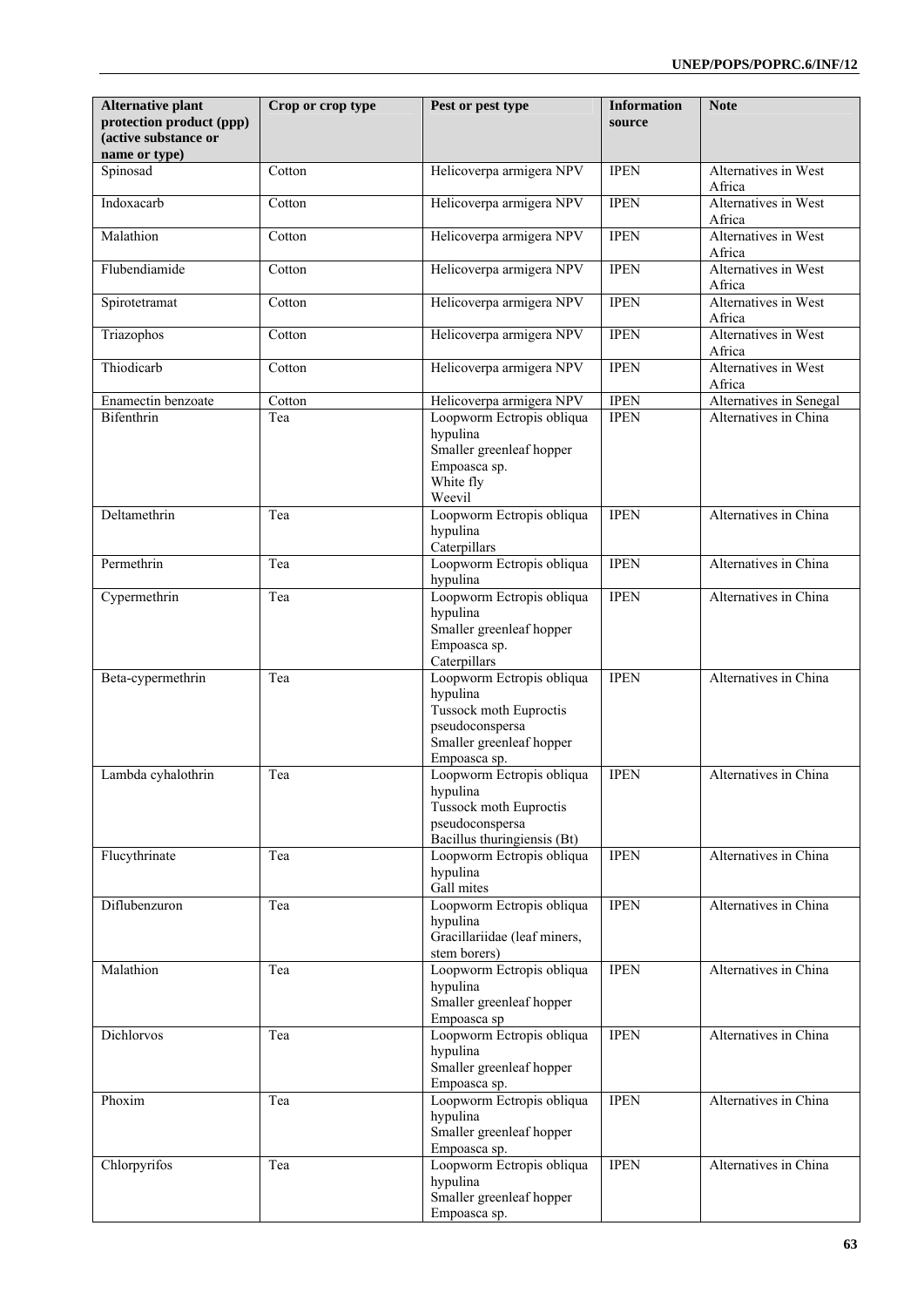| <b>Alternative plant</b><br>protection product (ppp)<br>(active substance or | Crop or crop type      | Pest or pest type                                                     | <b>Information</b><br>source | <b>Note</b>           |
|------------------------------------------------------------------------------|------------------------|-----------------------------------------------------------------------|------------------------------|-----------------------|
| name or type)<br>Brofluthrinate                                              | Tea                    | Smaller greenleaf hopper                                              | <b>IPEN</b>                  | Alternatives in China |
| Nicotine                                                                     | Tea                    | Empoasca sp.                                                          | <b>IPEN</b>                  | Alternatives in China |
| Propargite                                                                   | Tea                    | Gall mites                                                            | <b>IPEN</b>                  | Alternatives in China |
| Lime sulphur                                                                 | Tea                    | Red spider mite<br>Oligonychus coffeae                                | <b>IPEN</b>                  | Alternatives in China |
| Petroleum oil                                                                | Tea                    | Red spider mite<br>Oligonychus coffeae                                | <b>IPEN</b>                  | Alternatives in China |
| Imidaclothiz                                                                 | Tea                    | Smaller greenleaf hopper<br>Empoasca sp.                              | <b>IPEN</b>                  | Alternatives in China |
| Imidacloprid                                                                 | Tea                    | Smaller greenleaf hopper<br>Empoasca sp.                              | <b>IPEN</b>                  | Alternatives in China |
| Acetamiprid                                                                  | Tea                    | Smaller greenleaf hopper<br>Empoasca sp p.                            | <b>IPEN</b>                  | Alternatives in China |
| Fenobucarb                                                                   | Tea                    | Smaller greenleaf hopper<br>Empoasca sp.                              | <b>IPEN</b>                  | Alternatives in China |
| Isoprocarb                                                                   | Tea                    | Smaller greenleaf hopper<br>Empoasca sp p.                            | <b>IPEN</b>                  | Alternatives in China |
| Difenthiuron                                                                 | Tea                    | Smaller greenleaf hopper<br>Empoasca sp                               | <b>IPEN</b>                  | Alternatives in China |
| Cypermethrin                                                                 | Paddy                  | Leaf folder                                                           | <b>IPEN</b>                  | Alternatives in India |
| Lampda cyhalothrin                                                           | Paddy                  | Leaf folder                                                           | <b>IPEN</b>                  | Alternatives in India |
| Quinalphos                                                                   | Paddy                  | Hispa/case worm/cut worm<br>Swarming caterpillar/surti<br>caterpillar | <b>IPEN</b>                  | Alternatives in India |
|                                                                              | Sorghum                | Defoliators                                                           | <b>IPEN</b>                  | Alternatives in India |
|                                                                              | Jute                   | Semilooper                                                            | <b>IPEN</b>                  | Alternatives in India |
|                                                                              | Sugarcane              | Top shoot borer; Internode<br>bore                                    | <b>IPEN</b>                  | Alternatives in India |
| Monocrotophos                                                                | Paddy                  | Hispa/case worm/cut worm<br>Swarming caterpillar/surti<br>caterpillar | <b>IPEN</b>                  | Alternatives in India |
|                                                                              | Green gram, black gram | Pod borer                                                             | <b>IPEN</b>                  | Alternatives in India |
|                                                                              | Groundnut              | Leafminer                                                             | <b>IPEN</b>                  | Alternatives in India |
|                                                                              | Niger                  | Lucern caterpillar defoliator                                         | <b>IPEN</b>                  | Alternatives in India |
|                                                                              | Sovabean               | Stemfly defoliator                                                    | <b>IPEN</b>                  | Alternatives in India |
|                                                                              | Jute                   | Bihar hairy caterpillar;<br>Indigo caterpillar                        | <b>IPEN</b>                  | Alternatives in India |
|                                                                              | Mango                  | Mealy bug                                                             | <b>IPEN</b>                  | Alternatives in India |
|                                                                              | Guava                  | Bark eating caterpillar                                               | <b>IPEN</b>                  | Alternatives in India |
| Chlorpyrifos                                                                 | Groundnut              | Helicoverpa/Spodoptera/<br>other leafeating caterpillar               | <b>IPEN</b>                  | Alternatives in India |
|                                                                              | Potato                 | Cutworm                                                               | <b>IPEN</b>                  |                       |
| Carbaryl                                                                     | Paddy                  | Swarming caterpillar/surti<br>caterpillar                             | <b>IPEN</b>                  | Alternatives in India |
|                                                                              | Linseed<br>Maize       | Defoliator<br>Corn earworm/defoliato                                  | <b>IPEN</b><br><b>IPEN</b>   |                       |
|                                                                              | Sugar cane             | Top shoot borer; Internode<br>borer                                   | <b>IPEN</b>                  |                       |
|                                                                              | Bhindi                 | Leaf roller                                                           | <b>IPEN</b>                  |                       |
|                                                                              | Curcubits              | Red pumpkin                                                           | <b>IPEN</b>                  |                       |
|                                                                              | Cabbage/Cauliflower    | Cabbage borer                                                         | <b>IPEN</b>                  |                       |
|                                                                              |                        | Tobacco caterpillar<br>Cabbage butterfly                              |                              |                       |
|                                                                              | Pea                    | Pod borer                                                             | <b>IPEN</b>                  |                       |
|                                                                              | Mango                  | Mango hopper                                                          | <b>IPEN</b>                  |                       |
|                                                                              | Guava                  | Cater capsule borer                                                   | <b>IPEN</b>                  |                       |
| Triazophos                                                                   | Cotton                 | Spotted bollworm; pink<br>bollworm; Helicoverpa                       | <b>IPEN</b>                  | Alternatives in India |
|                                                                              | Arhar [pigeon pea]     | Pod borer                                                             | <b>IPEN</b>                  |                       |
|                                                                              | Green gram, black gram | Pod borer                                                             | <b>IPEN</b>                  |                       |
|                                                                              | Groundnut              | Helicoverpa/Spodoptera/                                               | <b>IPEN</b>                  |                       |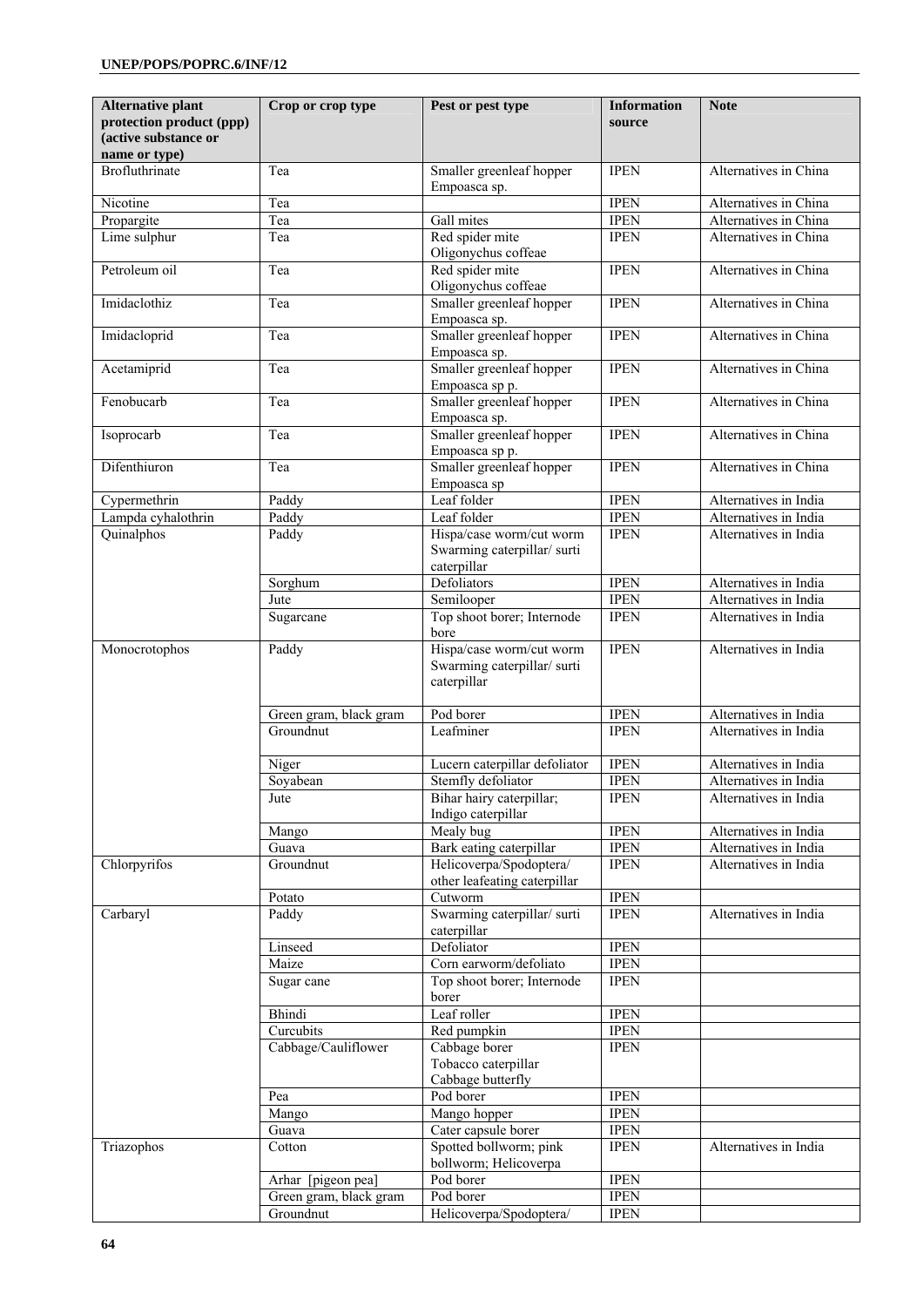| <b>Alternative plant</b><br>protection product (ppp)<br>(active substance or<br>name or type) | Crop or crop type   | Pest or pest type                                                        | <b>Information</b><br>source | <b>Note</b>                                                                                  |
|-----------------------------------------------------------------------------------------------|---------------------|--------------------------------------------------------------------------|------------------------------|----------------------------------------------------------------------------------------------|
|                                                                                               |                     | other leafeating caterpillar                                             |                              |                                                                                              |
|                                                                                               | Soyabean            | Leaf roller Leaf miner                                                   | <b>IPEN</b>                  |                                                                                              |
|                                                                                               | Chilli              | Fruit borer                                                              | <b>IPEN</b>                  |                                                                                              |
|                                                                                               | Tomato              | Fruit borer (Helicoverpa<br>armigera)                                    | <b>IPEN</b>                  |                                                                                              |
|                                                                                               | Pea                 | Pod borer                                                                | <b>IPEN</b>                  |                                                                                              |
| Acephate                                                                                      | Arhar [pigeon pea]  | Pod borer<br>Defoliators                                                 | <b>IPEN</b>                  | Alternatives in India                                                                        |
|                                                                                               | Cabbage/Cauliflower | Leaf webber (Crocidoloma<br>binotalis)                                   | <b>IPEN</b>                  |                                                                                              |
| Methyl oxydemeton                                                                             | Arhar [pigeon pea]  | Pod bug                                                                  | <b>IPEN</b>                  | Alternatives in India                                                                        |
|                                                                                               | Safflower           | Bihar hairy caterpillar                                                  | <b>IPEN</b>                  |                                                                                              |
| Imidacloprid                                                                                  | Arhar [pigeon pea]  | Pod bug                                                                  | <b>IPEN</b>                  | Alternatives in India                                                                        |
| Ethofenprox                                                                                   | Mustard             | Leaf webber                                                              | <b>IPEN</b>                  | Alternatives in India<br>(recommended by the<br>Government of India)                         |
| Dichlorvos                                                                                    | Sunflower           | Cutworm                                                                  | <b>IPEN</b>                  | Alternatives in India<br>(recommended by the                                                 |
| Dimethoate                                                                                    | Safflower           | Bihar hairy caterpillar                                                  | <b>IPEN</b>                  | Government of India)<br>Alternatives in India<br>(recommended by the<br>Government of India) |
|                                                                                               | Mesta               | Jassid                                                                   | <b>IPEN</b>                  | Alternatives in India<br>(recommended by the<br>Government of India)                         |
| Phosalone                                                                                     | Soyabean            | Leaf roller<br>Leaf miner<br>Stemfly defoliator                          | <b>IPEN</b>                  | Alternatives in India<br>(recommended by the<br>Government of India)                         |
|                                                                                               | Jute                | Semilooper                                                               | <b>IPEN</b>                  | Alternatives in India<br>(recommended by the<br>Government of India)                         |
| Carbofuran                                                                                    | Maize               | Stalk borer                                                              | <b>IPEN</b>                  | Alternatives in India<br>(recommended by the<br>Government of India)                         |
|                                                                                               | Sugarcane           | Top shoot borer; Internode<br>borer                                      | <b>IPEN</b>                  | Alternatives in India<br>(recommended by the<br>Government of India)                         |
| Fenvalerate                                                                                   | Sorghum             | Defoliators a;                                                           | <b>IPEN</b>                  | Alternatives in India<br>(recommended by the<br>Government of India)                         |
| Spinosad                                                                                      | Cotton              | Red cotton bug; Dusky<br>cotton bug                                      | <b>IPEN</b>                  | Alternatives in India<br>(recommended by the<br>Government of India)                         |
| Indoxacarb                                                                                    | Cotton              | Red cotton bug; Dusky<br>cotton bug                                      | <b>IPEN</b>                  | Alternatives in India<br>(recommended by the<br>Government of India)                         |
| Dicofol                                                                                       | Jute                | Mites                                                                    | <b>IPEN</b>                  | Alternatives in India<br>(recommended by the<br>Government of India)                         |
|                                                                                               | Chilli              | Fruit borer                                                              | <b>IPEN</b>                  | Alternatives in India<br>(recommended by the<br>Government of India)                         |
| Propargite                                                                                    | Jute                | Mites                                                                    | <b>IPEN</b>                  | Alternatives in India<br>(recommended by the<br>Government of India)                         |
| <b>NKSE</b>                                                                                   | Citrus              | Lemon butterfly                                                          | <b>IPEN</b>                  | Alternatives in India<br>(recommended by the<br>Government of India)                         |
| MethomyI                                                                                      | Cotton              | Lygus bug<br>(Lygus hesperus)<br>Silverleaf fly<br>(Bemisia argentfolii) | <b>USA</b>                   | Alternatives in the USA<br>(identified by US EPA)                                            |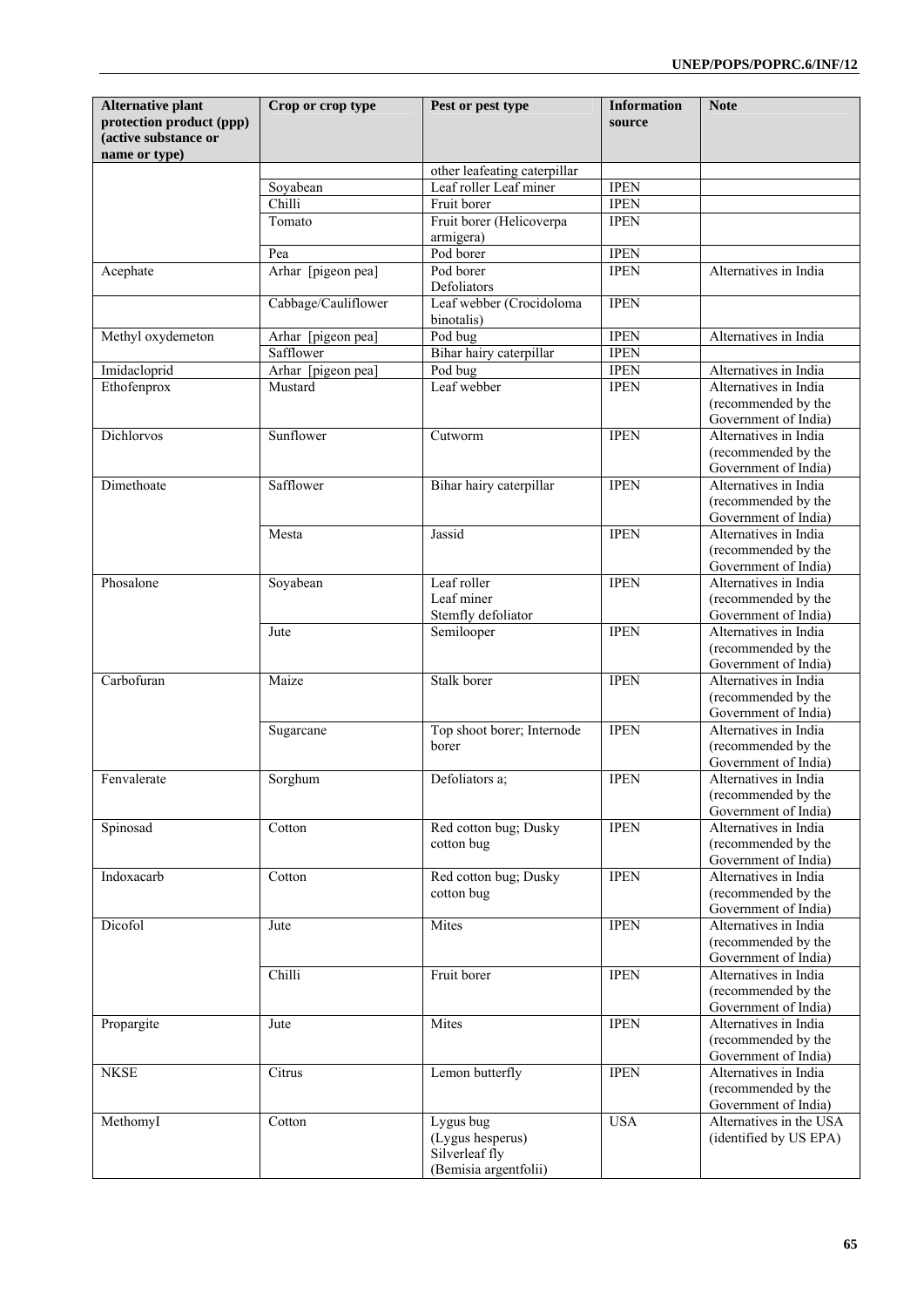| <b>Alternative plant</b><br>protection product (ppp)<br>(active substance or | Crop or crop type | Pest or pest type                                                        | <b>Information</b><br>source | <b>Note</b>                                       |
|------------------------------------------------------------------------------|-------------------|--------------------------------------------------------------------------|------------------------------|---------------------------------------------------|
| name or type)                                                                |                   |                                                                          |                              |                                                   |
| Oxamyl                                                                       | Cotton            | Lygus bug<br>(Lygus hesperus)<br>Silverleaf fly<br>(Bemisia argentfolii) | <b>USA</b>                   | Alternatives in the USA<br>(identified by US EPA) |
| Acephate                                                                     | Cotton            | Lygus bug<br>(Lygus hesperus)<br>Silverleaf fly<br>(Bemisia argentfolii) | <b>USA</b>                   | Alternatives in the USA<br>(identified by US EPA) |
| Chlorpyrifos                                                                 | Cotton            | Lygus bug<br>(Lygus hesperus)<br>Silverleaf fly<br>(Bemisia argentfolii) | <b>USA</b>                   | Alternatives in the USA<br>(identified by US EPA) |
| Dicrotophos                                                                  | Cotton            | Lygus bug<br>(Lygus hesperus)<br>Silverleaf fly<br>(Bemisia argentfolii) | <b>USA</b>                   | Alternatives in the USA<br>(identified by US EPA) |
| Dimethoate                                                                   | Cotton            | Lygus bug<br>(Lygus hesperus)<br>Silverleaf fly<br>(Bemisia argentfolii) | <b>USA</b>                   | Alternatives in the USA<br>(identified by US EPA) |
| Methamidophos                                                                | Cotton            | Lygus bug<br>(Lygus hesperus)<br>Silverleaf fly<br>(Bemisia argentfolii) | <b>USA</b>                   | Alternatives in the USA<br>(identified by US EPA) |
| Methidathion                                                                 | Cotton            | Lygus bug<br>(Lygus hesperus)<br>Silverleaf fly<br>(Bemisia argentfolii) | <b>USA</b>                   | Alternatives in the USA<br>(identified by US EPA) |
| Methyl parathion                                                             | Cotton            | Lygus bug<br>(Lygus hesperus)<br>Silverleaf fly<br>(Bemisia argentfolii) | <b>USA</b>                   | Alternatives in the USA<br>(identified by US EPA) |
| Naled                                                                        | Cotton            | Lygus bug<br>(Lygus hesperus)<br>Silverleaf fly<br>(Bemisia argentfolii) | <b>USA</b>                   | Alternatives in the USA<br>(identified by US EPA) |
| Profenofos                                                                   | Cotton            | Lygus bug<br>(Lygus hesperus)<br>Silverleaf fly<br>(Bemisia argentfolii) | <b>USA</b>                   | Alternatives in the USA<br>(identified by US EPA) |
| Beta-cyfluthrin                                                              | Cotton            | Lygus bug<br>(Lygus hesperus)<br>Silverleaf fly<br>(Bemisia argentfolii) | <b>USA</b>                   | Alternatives in the USA<br>(identified by US EPA) |
| Bifenthrin                                                                   | Cotton            | Lygus bug<br>(Lygus hesperus)<br>Silverleaf fly<br>(Bemisia argentfolii) | <b>USA</b>                   | Alternatives in the USA<br>(identified by US EPA) |
| Cyfluthrin                                                                   | Cotton            | Lygus bug<br>(Lygus hesperus)<br>Silverleaf fly<br>(Bemisia argentfolii) | <b>USA</b>                   | Alternatives in the USA<br>(identified by US EPA) |
| Deltamethrin                                                                 | Cotton            | Lygus bug<br>(Lygus hesperus)<br>Silverleaf fly<br>(Bemisia argentfolii) | <b>USA</b>                   | Alternatives in the USA<br>(identified by US EPA) |
| Esfenvalerate                                                                | Cotton            | Lygus bug<br>(Lygus hesperus)<br>Silverleaf fly<br>(Bemisia argentfolii) | <b>USA</b>                   | Alternatives in the USA<br>(identified by US EPA) |
| Fenproparhrin                                                                | Cotton            | Lygus bug<br>(Lygus hesperus)<br>Silverleaf fly<br>(Bemisia argentfolii) | <b>USA</b>                   | Alternatives in the USA<br>(identified by US EPA) |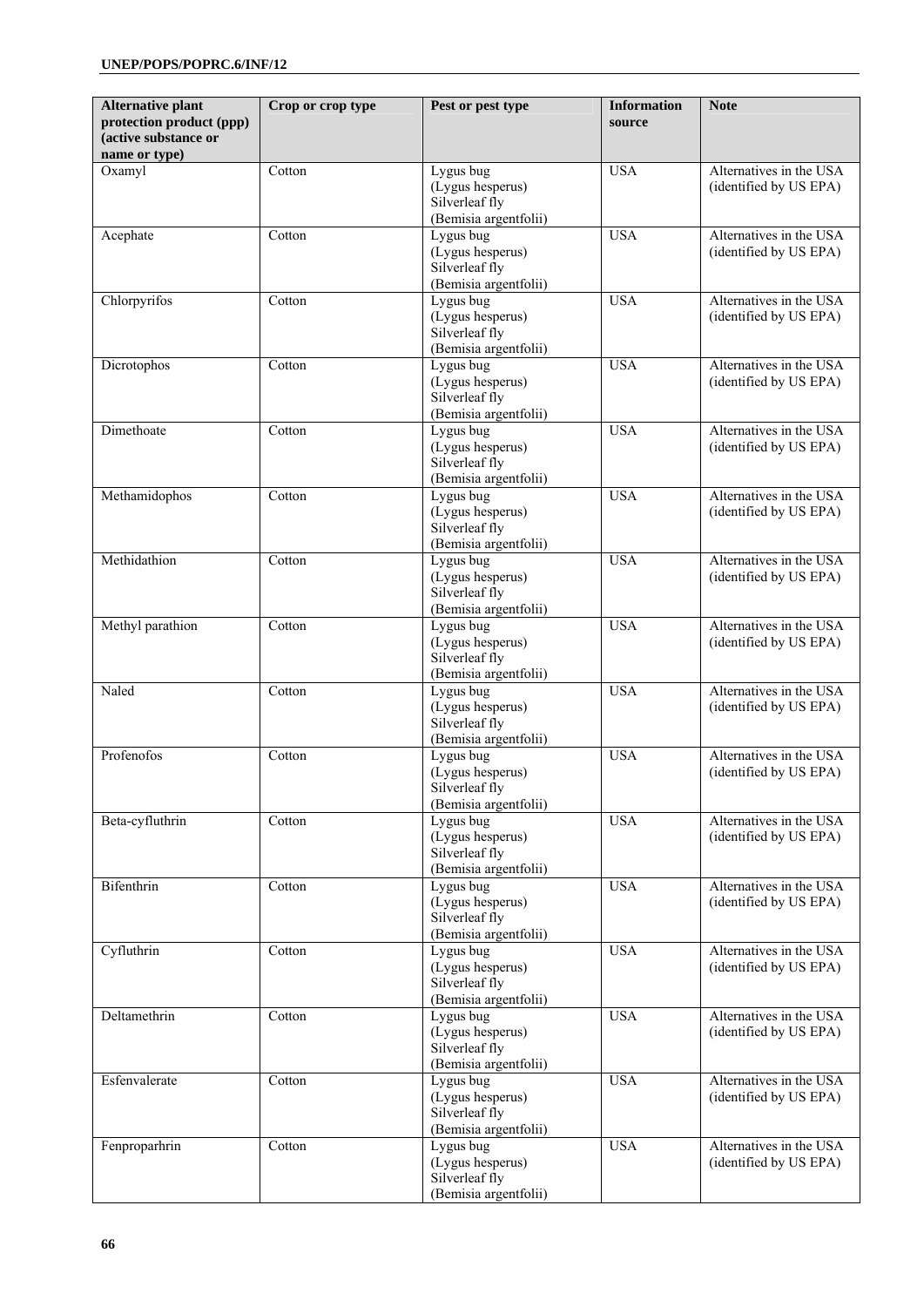| <b>Alternative plant</b><br>protection product (ppp)<br>(active substance or<br>name or type) | Crop or crop type  | Pest or pest type                                                        | <b>Information</b><br>source | <b>Note</b>                                                                                       |
|-----------------------------------------------------------------------------------------------|--------------------|--------------------------------------------------------------------------|------------------------------|---------------------------------------------------------------------------------------------------|
| Lambda cyhalothrin                                                                            | Cotton             | Lygus bug<br>(Lygus hesperus)<br>Silverleaf fly<br>(Bemisia argentfolii) | <b>USA</b>                   | Alternatives in the USA<br>(identified by US EPA)                                                 |
| Tralomethrin                                                                                  | Cotton             | Lygus bug<br>(Lygus hesperus)<br>Silverleaf fly<br>(Bemisia argentfolii) | <b>USA</b>                   | Alternatives in the USA<br>(identified by US EPA)                                                 |
| Zeta cypennethrin                                                                             | Cotton             | Lygus bug<br>(Lygus hesperus)<br>Silverleaf fly<br>(Bemisia argentfolii) | <b>USA</b>                   | Alternatives in the USA<br>(identified by US EPA)                                                 |
| Acetamiprid                                                                                   | Cotton             | Lygus bug<br>(Lygus hesperus)<br>Silverleaf fly<br>(Bemisia argentfolii) | <b>USA</b>                   | Alternatives in the USA<br>(identified by US EPA)                                                 |
| Dinotefuran                                                                                   | Cotton             | Lygus bug<br>(Lygus hesperus)<br>Silverleaf fly<br>(Bemisia argentfolii) | <b>USA</b>                   | Alternatives in the USA<br>(identified by US EPA)                                                 |
| Imidacloprid                                                                                  | Cotton             | Lygus bug<br>(Lygus hesperus)<br>Silverleaf fly<br>(Bemisia argentfolii) | <b>USA</b>                   | Alternatives in the USA<br>(identified by US EPA)                                                 |
| Thiamethoxam                                                                                  | Cotton             | Lygus bug<br>(Lygus hesperus)<br>Silverleaf fly<br>(Bemisia argentfolii) | <b>USA</b>                   | Alternatives in the USA<br>(identified by US EPA)                                                 |
| Buprofezin                                                                                    | Cotton             | Lygus bug<br>(Lygus hesperus)<br>Silverleaf fly<br>(Bemisia argentfolii) | <b>USA</b>                   | Alternatives in the USA<br>(identified by US EPA)                                                 |
| Novaluron                                                                                     | Cotton             | Lygus bug<br>(Lygus hesperus)<br>Silverleaf fly<br>(Bemisia argentfolii) | <b>USA</b>                   | Alternatives in the USA<br>(identified by US EPA)                                                 |
| Pyriproxifen                                                                                  | Cotton             | Lygus bug<br>(Lygus hesperus)<br>Silverleaf fly<br>(Bemisia argentfolii) | <b>USA</b>                   | Alternatives in the USA<br>(identified by US EPA)                                                 |
| Pymetrozine                                                                                   | Cotton             | Lygus bug<br>(Lygus hesperus)<br>Silverleaf fly<br>(Bemisia argentfolii) | <b>USA</b>                   | Alternatives in the USA<br>(identified by US EPA)                                                 |
| Indoxacarb                                                                                    | Cotton             | Lygus bug<br>(Lygus hesperus)<br>Silverleaf fly<br>(Bemisia argentfolii) | <b>USA</b>                   | Alternatives in the USA<br>(identified by US EPA)                                                 |
| Flonicamid                                                                                    | Cotton             | Lygus bug<br>(Lygus hesperus)<br>Silverleaf fly<br>(Bemisia argentfolii) | <b>USA</b>                   | Alternatives in the USA<br>(identified by US EPA)                                                 |
| Spiromesifen                                                                                  | Cotton             | Lygus bug<br>(Lygus hesperus)<br>Silverleaf fly<br>(Bemisia argentfolii) | <b>USA</b>                   | Alternatives in the USA<br>(identified by US EPA)                                                 |
| Monocrotophos                                                                                 | Arhar (pigeon pea) | Pod fly (Melanagromyza<br>obtuse)                                        | <b>IPEN</b>                  | Alternatives in India<br>recommended by<br>Agricultural University,<br>Jabalpu, Madhya<br>Pradesh |
| Malathion                                                                                     | Mustard            | sawfly (Athalia lugens<br>proxima)                                       | <b>IPEN</b>                  |                                                                                                   |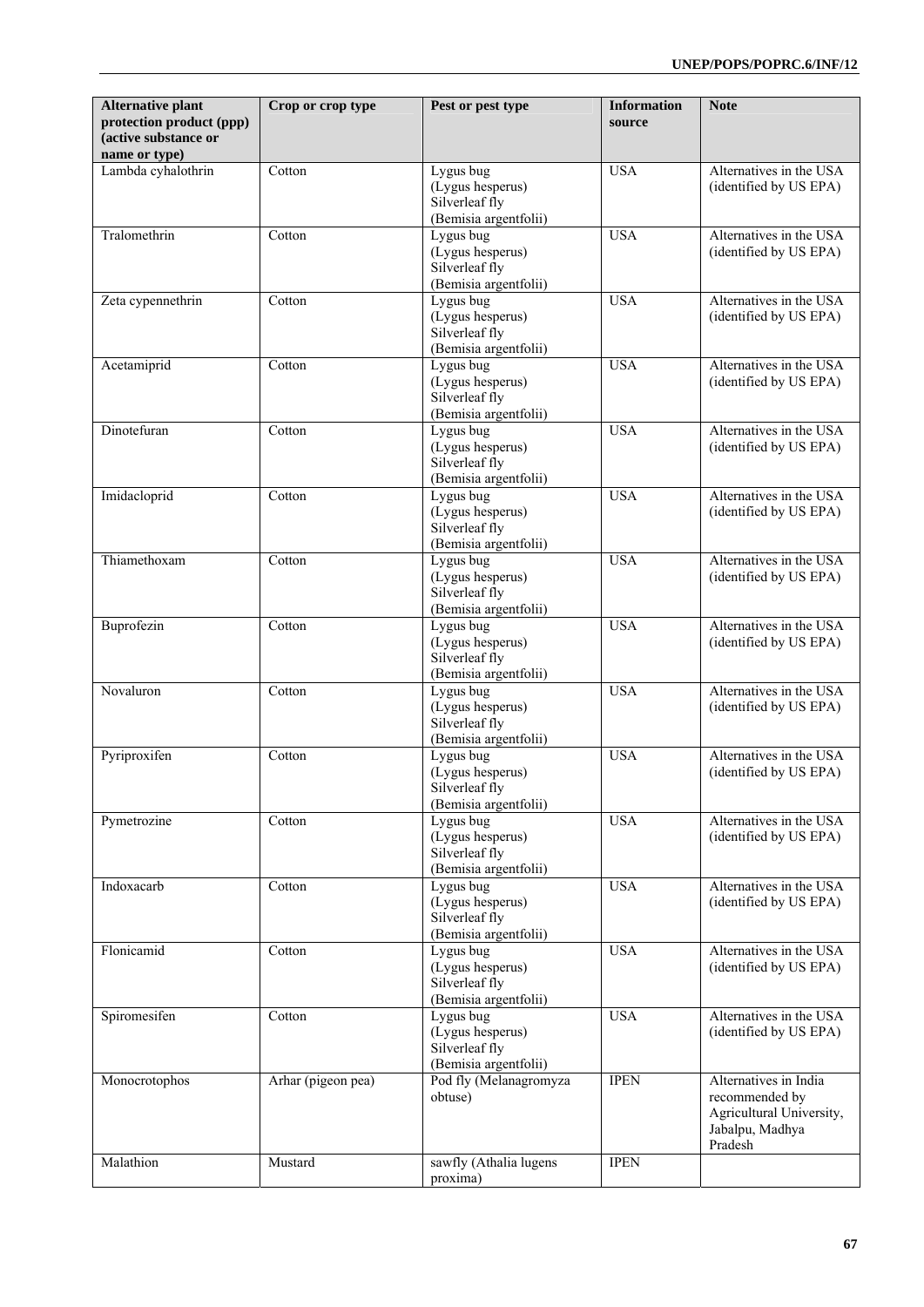| <b>Alternative plant</b><br>protection product (ppp)<br>(active substance or<br>name or type) | Crop or crop type         | Pest or pest type                   | <b>Information</b><br>source | <b>Note</b>                                                                                       |
|-----------------------------------------------------------------------------------------------|---------------------------|-------------------------------------|------------------------------|---------------------------------------------------------------------------------------------------|
| Quinalphos                                                                                    | Mustard                   | sawfly (Athalia lugens<br>proxima)  | <b>IPEN</b>                  | Alternatives in India<br>recommended by<br>Agricultural University,<br>Jabalpu, Madhya<br>Pradesh |
| Methyl parathion                                                                              | Mustard                   | sawfly (Athalia lugens<br>proxima)  | <b>IPEN</b>                  | Alternatives in India<br>recommended by<br>Agricultural University,<br>Jabalpu, Madhya<br>Pradesh |
| Carbaryl                                                                                      | Mustard                   | sawfly (Athalia lugens<br>proxima)  | <b>IPEN</b>                  | Alternatives in India<br>recommended by<br>Agricultural University,<br>Jabalpu, Madhya<br>Pradesh |
| Quinalphos                                                                                    | Sesamum                   | Antigastra sp/Pod capsule<br>borer  | <b>IPEN</b>                  | Alternatives in India<br>recommended by<br>Agricultural University,<br>Jabalpu, Madhya<br>Pradesh |
| Phosalone                                                                                     | Sesamum                   | Antigastra sp/ Pod capsule<br>borer | <b>IPEN</b>                  | Alternatives in India<br>recommended by<br>Agricultural University,<br>Jabalpu, Madhya<br>Pradesh |
| Malathion                                                                                     | Sesamum                   | Antigastra sp/ Pod capsule<br>borer | <b>IPEN</b>                  | Alternatives in India<br>recommended by<br>Agricultural University,<br>Jabalpu, Madhya<br>Pradesh |
| Deltamethrin                                                                                  | Sesamum                   | Antigastra sp/ Pod capsule<br>borer | <b>IPEN</b>                  | Alternatives in India<br>recommended by<br>Agricultural University,<br>Jabalpu, Madhya<br>Pradesh |
| Cypermethrin                                                                                  | Sesamum                   | Antigastra sp/ Pod capsule<br>borer | <b>IPEN</b>                  | Alternatives in India<br>recommended by<br>Agricultural University,<br>Jabalpu, Madhya<br>Pradesh |
| Quinalphos                                                                                    | Ragi (Eleusine coracana), | Millet shoot fly                    | <b>IPEN</b>                  | Alternatives in India<br>(recommended by the<br>Government of India)                              |
| Triazaphos                                                                                    | Ragi (Eleusine coracana), | Millet shoot fly                    | <b>IPEN</b>                  | Alternatives in India<br>(recommended by the<br>Government of India)                              |
| Methyl parathion                                                                              | Ragi (Eleusine coracana), | Millet shoot fly                    | <b>IPEN</b>                  | Alternatives in India<br>(recommended by the<br>Government of India)                              |
| Malathion                                                                                     | Ragi (Eleusine coracana), | Millet shoot fly                    | <b>IPEN</b>                  | Alternatives in India<br>(recommended by the<br>Government of India)                              |
| Phosalone                                                                                     | Sesamum                   | Hawk moth (Sphinx<br>caterpillar),  | <b>IPEN</b>                  | Alternatives in India<br>recommended by<br>Agricultural University,<br>Jabalpu, Madhya<br>Pradesh |
| Malathion                                                                                     | Sesamum                   | Hawk moth (Sphinx<br>caterpillar),  | <b>IPEN</b>                  | Alternatives in India<br>recommended by<br>Agricultural University,<br>Jabalpu, Madhya<br>Pradesh |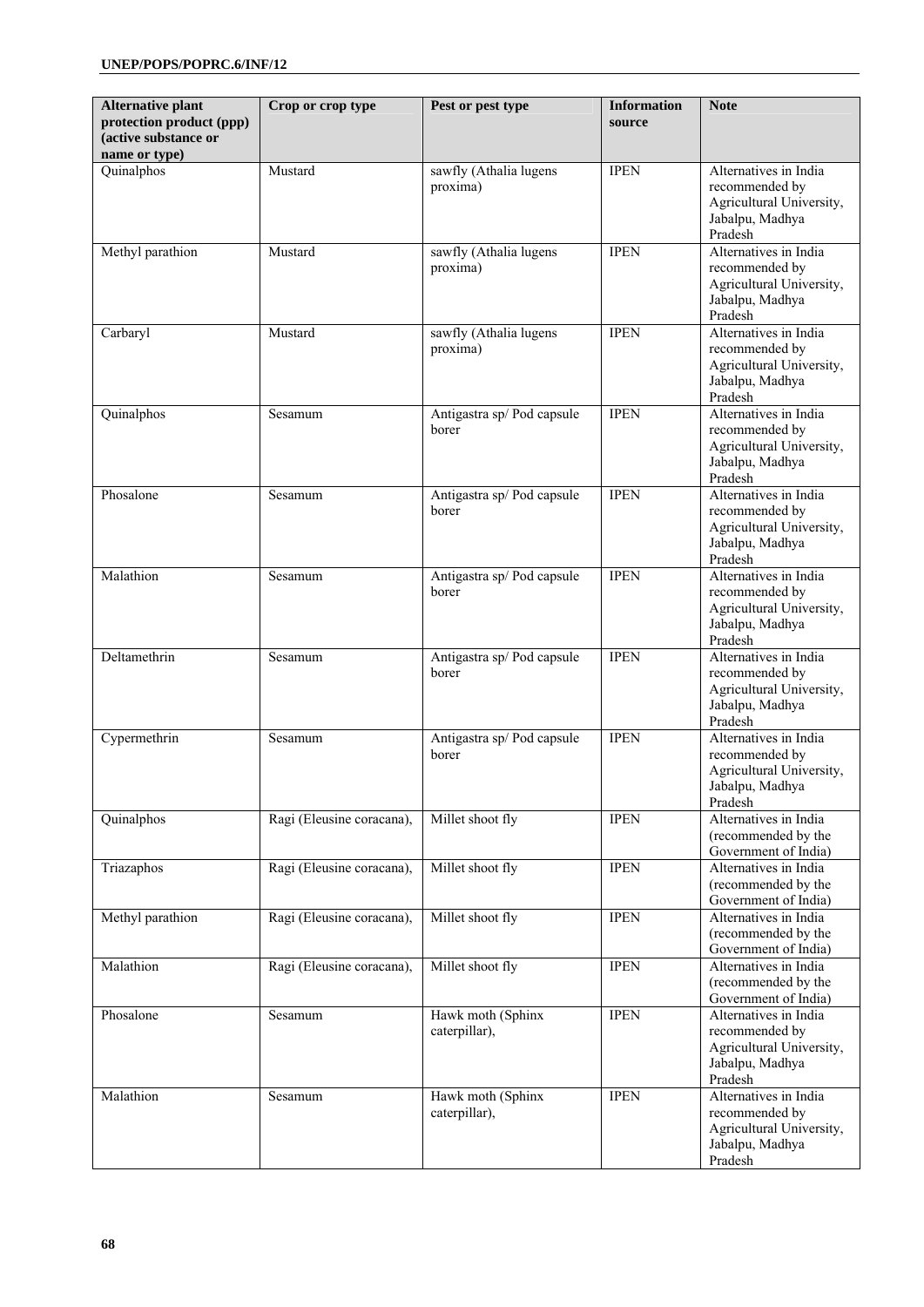| <b>Alternative plant</b><br>protection product (ppp)<br>(active substance or<br>name or type) | Crop or crop type | Pest or pest type                                       | <b>Information</b><br>source | <b>Note</b>                                                                                       |
|-----------------------------------------------------------------------------------------------|-------------------|---------------------------------------------------------|------------------------------|---------------------------------------------------------------------------------------------------|
| DAS (note: the specific<br>active substance could not<br>be identified)                       | Sesamum           | Hawk moth (Sphinx<br>caterpillar),                      | <b>IPEN</b>                  | Alternatives in India<br>recommended by<br>Agricultural University,<br>Jabalpu, Madhya<br>Pradesh |
| Neem (Azadirachtin)<br>(plant extract)                                                        | Sunflower         | Castor semilooper [Achaea<br>janata]                    | <b>IPEN</b>                  | Alternatives in India<br>(recommended by the<br>Government of India)                              |
| Neem (Azadirachtin)<br>(plant extract)                                                        | Mustard           | leaf and pod caterpillar                                | <b>IPEN</b>                  | Alternatives in India<br>(recommended by the<br>Government of India)                              |
| Neem seed kernel<br>suspension (plant extract)                                                | Sunflower         | Castor semilooper [Achaea<br>janata]                    | <b>IPEN</b>                  | Alternatives in India<br>(recommended by the<br>Government of India)                              |
| Neem base pesticide<br>(plant extract)                                                        | Not specified     | Not specified                                           | India                        | Narrow spectrum<br>insectide                                                                      |
| osthole (plant extract<br>Cnidium monnieri)                                                   | Tea               | Loopworm Ectropis obliqua<br>hypulina                   | <b>IPEN</b>                  | Alternatives in China                                                                             |
| matrine (plant extract<br>Sophora japonica roots)                                             | Tea               | Loopworm Ectropis obliqua<br>hypulina                   | <b>IPEN</b>                  | Alternatives in China                                                                             |
| stemonine (plant extract<br>Stemona tuberosa)                                                 | Tea               | Smaller greenleaf hopper<br>Empoasca sp                 | <b>IPEN</b>                  | Alternatives in China                                                                             |
| toosendanin (plant extract<br>Melia sp)                                                       | Tea               | Smaller greenleaf hopper<br>Empoasca sp                 | <b>IPEN</b>                  | Alternatives in China                                                                             |
| Neem (plant extract)                                                                          | Coffee            | coffee berry borer<br>(Hypothenemus hampei)             | <b>IPEN</b>                  | Alternatives in Mexico                                                                            |
| Neem (Azadirachtin)<br>(plant extract)                                                        | Groundnut         | Helicoverpa/Spodoptera/<br>other leafeating caterpillar | <b>IPEN</b>                  | Alternatives in India<br>(recommended by the<br>Government of India)                              |
|                                                                                               | Sunflower         | Defoliators                                             | <b>IPEN</b>                  | Alternatives in India<br>(recommended by the<br>Government of India)                              |
|                                                                                               | Bengal gram       | Pod borer                                               | <b>IPEN</b>                  | Alternatives in India<br>(recommended by the<br>Government of India)                              |

\* On permit

| Table 11. Biological control alternatives to endosulfan identified from information submitted according to Annex |  |
|------------------------------------------------------------------------------------------------------------------|--|
| F 2010                                                                                                           |  |

| <b>Alternative biological</b><br>control agent | Crop or crop type      | Pest or pest type     | <b>Information</b><br>source | <b>Note</b>               |
|------------------------------------------------|------------------------|-----------------------|------------------------------|---------------------------|
| parasitic wasp                                 | Coffee                 | coffee berry borer    | <b>IPEN</b>                  | Alternatives in           |
| Cephalonomis                                   |                        | (Hypothenemus hampei) |                              | <b>Bolivia and Mexico</b> |
| stephanotheris                                 |                        |                       |                              |                           |
| parasitoid wasp                                | Coffee                 | coffee berry borer    | <b>IPEN</b>                  | Alternatives in           |
| Phymastichus coffea                            |                        | (Hypothenemus hampei) |                              | Costa Rica and            |
|                                                |                        |                       |                              | Mexico                    |
| entomopathogenic                               | Coffee                 | coffee berry borer    | <b>IPEN</b>                  | Alternatives in           |
| fungus Beauvaria                               |                        | (Hypothenemus hampei) |                              | Bolivia, Costa Rica,      |
| bassiana                                       |                        |                       |                              | Cuba and Mexico           |
| parasitic wasp Prorops                         | Coffee                 | coffee berry borer    | <b>IPEN</b>                  | Alternatives              |
| nasuta                                         |                        | (Hypothenemus hampei) |                              | inMexico                  |
| parasitic wasp                                 | Vegetables (tomato)    | lepidopteran pest     | <b>IPEN</b>                  | Alternatives in           |
| Trichogramma                                   |                        |                       |                              | Cuba                      |
| parasitic wasp                                 | Vegetables (peppers)   | lepidopteran pest     | <b>IPEN</b>                  | Alternatives in           |
| Trichogramma                                   |                        |                       |                              | Cuba                      |
| parasitic wasp                                 | Vegetables (curcubits) | lepidopteran pest     | <b>IPEN</b>                  | Alternatives in           |
| Trichogramma                                   |                        |                       |                              | Cuba                      |
| parasitic wasp                                 | Vegetables (tobacco)   | lepidopteran pest     | <b>IPEN</b>                  | Alternatives in           |
| Trichogramma                                   |                        |                       |                              | Cuba                      |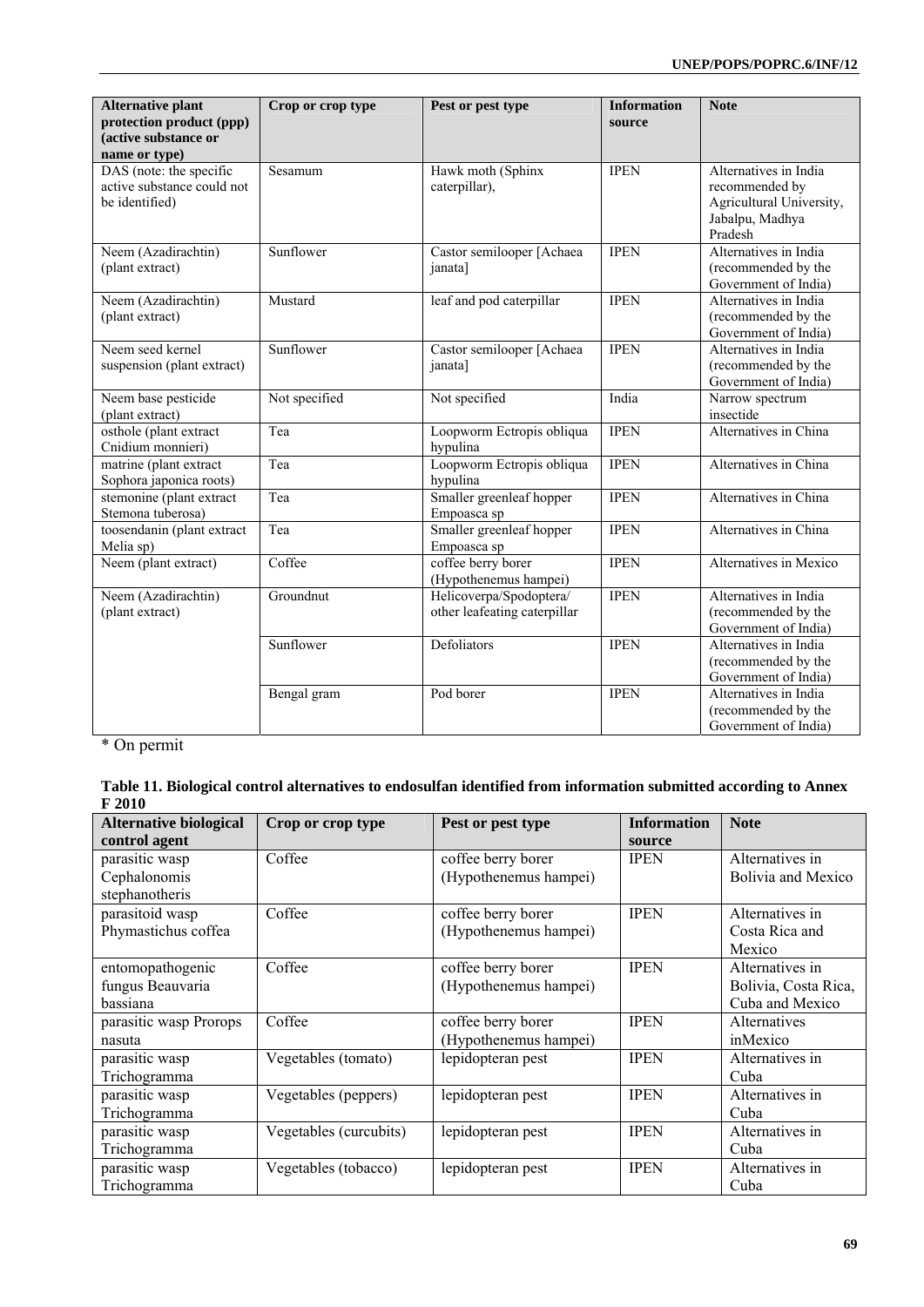| <b>Alternative biological</b><br>control agent                            | Crop or crop type                                                                   | Pest or pest type                                           | <b>Information</b><br>source | <b>Note</b>                               |
|---------------------------------------------------------------------------|-------------------------------------------------------------------------------------|-------------------------------------------------------------|------------------------------|-------------------------------------------|
| parasitic wasp<br>Trichogramma                                            | Vegetables (tomato)                                                                 | lepidopteran pests                                          | <b>IPEN</b>                  | Alternatives in<br>Cuba                   |
| parasitoids Telenomus<br>spp                                              | Vegetables (corn, garlic,<br>onion, peppers,<br>tomatoes, potato, and<br>curcubits) | Lepidopteran pest                                           | <b>IPEN</b>                  | Alternatives in<br>Cuba                   |
| parasitoids Euplectrus<br>plathyhypenae,                                  | Vegetables (corn, garlic,<br>onion, peppers,<br>tomatoes, potato, and<br>curcubits) | Lepidopteran pest                                           | <b>IPEN</b>                  | Alternatives in<br>Cuba                   |
| parasitoids Tetrastichus<br>howardii Ollif                                | Vegetables (corn, garlic,<br>onion, peppers,<br>tomatoes, potato, and<br>curcubits) | Lepidopteran pest                                           | <b>IPEN</b>                  | Alternatives in<br>Cuba                   |
| parasitoids Tetrastichus<br>spp                                           | Vegetables (corn, garlic,<br>onion, peppers,<br>tomatoes, potato, and<br>curcubits) | Lepidopteran pest                                           | <b>IPEN</b>                  | Alternatives in<br>Cuba                   |
| Bacillus thuringiensis<br>(Bt)                                            | Vegetables (crops)                                                                  | Lepidopteran pest                                           | <b>IPEN</b>                  | Alternatives in<br>Cuba and Costa<br>Rica |
| Bacillus thuringiensis<br>(Bt)                                            | Tea                                                                                 | Loopworm Ectropis<br>obliqua hypulina                       | <b>IPEN</b>                  | Alternatives in<br>China                  |
| Buzura suppressaria<br>nuclear polyhedrosis<br>virus (BsNPV)              | Tea                                                                                 | Loopworm Ectropis<br>obliqua hypulina                       | <b>IPEN</b>                  | Alternatives in<br>China                  |
| Ectropis obliqua<br>nuclear polyhedrosis<br>virus<br>(EONPV)              | Tea                                                                                 | Loopworm Ectropis<br>obliqua hypulina                       | <b>IPEN</b>                  | Alternatives in<br>China                  |
| Parasitic wasp<br>Epidinocarsis lopezi                                    | Cassava                                                                             | Cassava<br>mealybug<br>Phenacoccus<br>manihoti              | IPEN ref02                   | Alternatives in<br>Westafrica             |
| Parasitic wasp Bracon<br>hebetor                                          | Millet                                                                              | Millet head<br>miner<br>Heliocheilus<br>alpipunctella       | IPEN ref02                   | Alternatives in<br>Westafrica             |
| Entomopathogenous<br>fungi - Metarhizium<br>flavoviride,<br>M. anisopliae | Rice, wheat                                                                         | Locusts,<br>grasshoppers                                    | IPEN ref02                   | Alternatives in<br>Westafrica             |
| Weevil<br>Neohydronomus affinis                                           |                                                                                     | Water lettuce,<br>Pistia stratiotes                         | IPEN ref02                   | Alternatives in<br>Westafrica             |
| Parasitic wasps<br>Anagyrus mangicola<br>and Geraronoïdea<br>tebygi       | Farinaceous cochineal                                                               | Farinaceus<br>(fruit) cochineal<br>Rastrococcus<br>invadens | IPEN ref02                   | Alternatives in<br>Westafrica             |
| Parasitic wasp<br>Encarsia haïtiensis                                     |                                                                                     | Whitefly<br>Aleurodicus<br>dispersus                        | IPEN ref02                   | Alternatives in<br>Westafrica             |
| 2 parasites<br>Copidosoma<br>koehleri & Apnatels<br>subandinus            | Potato, tobacco, tomato,<br>eggplant, pepper, jimson-<br>weed                       | Potato tuberworm<br>Phthorimaea<br>operculella              | IPEN ref02                   | Alternatives in<br>Westafrica             |
| Coleoptera<br>Curculionidae<br>Cyrtobagous salviniae                      |                                                                                     | Aquatic fern<br>Salvinia molesta                            | IPEN ref02                   | Alternatives in<br>Westafrica             |
| Parasitic wasp<br>Trichogramma                                            | cotton                                                                              | Not specified                                               | <b>IPEN</b>                  | Alternative in India                      |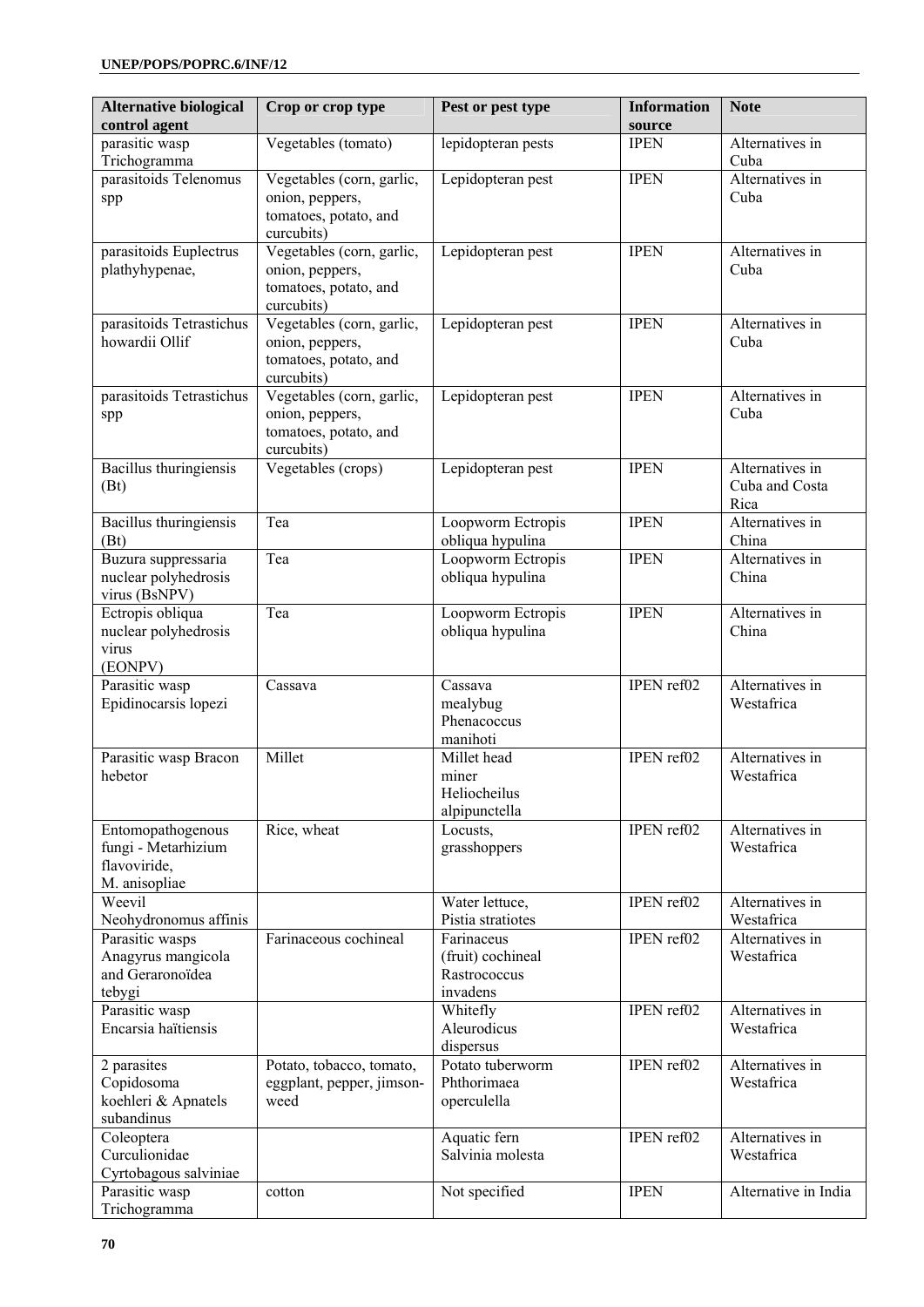| <b>Alternative biological</b><br>control agent              | Crop or crop type  | Pest or pest type                                              | <b>Information</b><br>source | <b>Note</b>                                                                                       |
|-------------------------------------------------------------|--------------------|----------------------------------------------------------------|------------------------------|---------------------------------------------------------------------------------------------------|
| Cydia pomonella<br>granulo virus                            | Apple              | Codling moth                                                   | Canada                       | Alternatives in<br>Canada                                                                         |
| Bacillus thuringiensis<br>(Bt) var kurstaki                 | Broccoli           | Imported gabbageworm,<br>Diamondback moth,<br>Cabbage looper   | Canada                       | Alternatives in<br>Canada                                                                         |
| Bacillus thuringiensis<br>(Bt) var kurstaki                 | Brussels sprouds   | Imported cabbageworm,,<br>Diamondback moth,,<br>Cabbage looper | Canada                       | Alternatives in<br>Canada                                                                         |
| Bacillus thuringiensis<br>(Bt) var kurstaki                 | Cabbage            | Imported gabbageworm,<br>Diamondback moth,<br>Gabbage looper   | Canada                       | Alternatives in<br>Canada                                                                         |
| Bacillus thuringiensis<br>(Bt) var kurstaki                 | Cauliflower        | Imported gabbageworm,<br>Diamondback moth,<br>Gabbage looper   | Canada                       | Alternatives in<br>Canada                                                                         |
| Bacillus thuringiensis<br>(Bt) var kurstaki                 | Celery             | Imported gabbageworm,<br>Gabbage looper                        | Canada                       | Alternatives in<br>Canada                                                                         |
| Bacillus thuringiensis<br>(Bt) var kurstaki                 | Lettuce            | Gabbageworm, Gabbage<br>looper                                 | Canada                       | Alternatives in<br>Canada                                                                         |
| <b>Bacillus</b> thuringiensis<br>var tenebrionis            | Potato             | Colorado potato beetle                                         | Canada                       | Alternatives in<br>Canada                                                                         |
| Bacillus thuringiensis<br>(Bt) var kurstaki                 | Spinach            | Imported gabbageworm,<br>Gabbage looper                        | Canada                       | Alternatives in<br>Canada                                                                         |
| <b>Bacillus</b> thuringiensis<br>var tenebrionis            | Tomato             | Colorado potato beetle                                         | Canada                       | Alternatives in<br>Canada                                                                         |
| Bacillus thuringiensis<br>(Bt) var kurstaki                 | Tomato             | Hornworms, Tomato fruit-<br>worm                               | Canada                       | Alternatives in<br>Canada                                                                         |
| Bacillus thuringiensis<br>(Bt) var kurstaki                 | Turnip             | Cabbage looper,<br>Diamondback moth,<br>imported cabbageworm   | Canada                       | Alternatives in<br>Canada                                                                         |
| Ladybird beetles                                            | Cucumber           | Whiteflies                                                     | <b>IPEN</b>                  | Alternatives in USA                                                                               |
| Green lacewing larvae                                       | Cucumber           | Whiteflies                                                     | <b>IPEN</b>                  | Alternatives in USA                                                                               |
| Beauvaria bassiana                                          | Cucumber           | Whiteflies                                                     | <b>IPEN</b>                  | Alternatives in USA                                                                               |
| Encarsia pergandiella                                       | Cucumber           | Whiteflies                                                     | <b>IPEN</b>                  | Alternatives in USA                                                                               |
| Eretmocerus spp.                                            | Cucumber           | Whiteflies                                                     | <b>IPEN</b>                  | Alternatives in USA                                                                               |
| green<br>lacewing larvae                                    | Apple              | Woolly apple aphids                                            | <b>IPEN</b>                  | Alternatives in USA                                                                               |
| adult and larval lady<br>beetles,                           | Apple              | Woolly apple aphids                                            | <b>IPEN</b>                  | Alternatives in USA                                                                               |
| syrphid fly larvae,                                         | Apple              | Woolly apple aphids                                            | <b>IPEN</b>                  | Alternatives in USA                                                                               |
| parasitic wasps.                                            | Apple              | Woolly apple aphids                                            | <b>IPEN</b>                  | Alternatives in USA                                                                               |
| midge larvae,                                               | Apple              | Other apple aphids                                             | <b>IPEN</b>                  | Alternatives in USA                                                                               |
| pirate bug,<br>damsel bugs,                                 | Apple              | Other apple aphids<br>Other apple aphids                       | <b>IPEN</b><br><b>IPEN</b>   | Alternatives in USA<br>Alternatives in USA                                                        |
| Campylomma                                                  | Apple<br>Apple     | Other apple aphids                                             | <b>IPEN</b>                  | Alternatives in USA                                                                               |
| conserve Ormyrus sp<br>(parasite of pod fly)                | Arhar (pigeon pea) | Pod fly (Melanagromyza<br>obtusa)                              | <b>IPEN</b>                  | Alternatives in India<br>recommended by<br>Agricultural<br>University, Jabalpu,                   |
|                                                             |                    |                                                                |                              | Madhya Pradesh                                                                                    |
| conserve Perilissus<br>cingulator (parasites<br>the grubs), | Mustard            | sawfly (Athalia lugens<br>proxima)                             | <b>IPEN</b>                  | Alternatives in India<br>recommended by<br>Agricultural<br>University, Jabalpu,<br>Madhya Pradesh |
| bacterium Serratia<br>marcescens                            | Mustard            | sawfly (Athalia lugens<br>proxima)                             | <b>IPEN</b>                  | Alternatives in India<br>recommended by<br>Agricultural<br>University, Jabalpu,<br>Madhya Pradesh |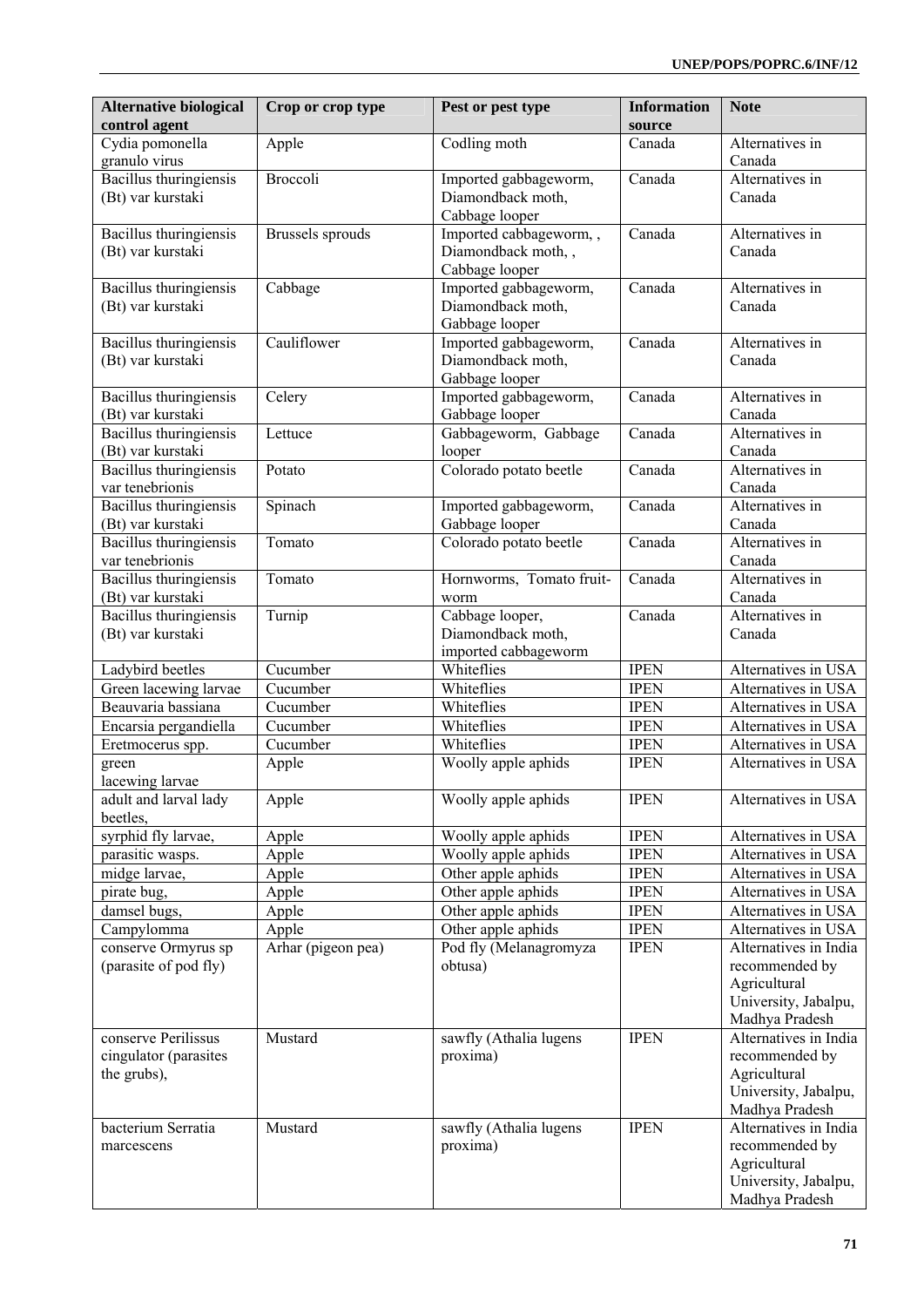| <b>Alternative biological</b><br>control agent | Crop or crop type | Pest or pest type                   | <b>Information</b><br>source | <b>Note</b>                                                                                       |
|------------------------------------------------|-------------------|-------------------------------------|------------------------------|---------------------------------------------------------------------------------------------------|
| Bracon hebator,                                | Sesamum           | shoot<br>webber                     | <b>IPEN</b>                  | Alternatives in India<br>recommended by<br>Agricultural<br>University, Jabalpu,<br>Madhya Pradesh |
| <b>B.</b> Brevicornis                          | Sesamum           | shoot<br>webber                     | <b>IPEN</b>                  | Alternatives in India<br>recommended by<br>Agricultural<br>University, Jabalpu,<br>Madhya Pradesh |
| Phanerotoma<br>handecasisella                  | Sesamum           | shoot<br>webber                     | <b>IPEN</b>                  | Alternatives in India<br>recommended by<br>Agricultural<br>University, Jabalpu,<br>Madhya Pradesh |
| Cantheconidia<br>furcellata,                   | Sesamum           | Antigastra sp/Pod capsule<br>borer  | <b>IPEN</b>                  | Alternatives in India<br>recommended by<br>Agricultural<br>University, Jabalpu,<br>Madhya Pradesh |
| Cicindella spp                                 | Sesamum           | Antigastra sp/Pod capsule<br>borer  | <b>IPEN</b>                  | Alternatives in India<br>recommended by<br>Agricultural<br>University, Jabalpu,<br>Madhya Pradesh |
| Parasitoids Trathala<br>flavoorbitallis        | Sesamum           | Antigastra sp/Pod capsule<br>borer  | <b>IPEN</b>                  | Alternatives in India<br>recommended by<br>Agricultural<br>University, Jabalpu,<br>Madhya Pradesh |
| Parasitoids Campoplex<br>sp.                   | Sesamum           | Antigastra sp/ Pod capsule<br>borer | <b>IPEN</b>                  | Alternatives in India<br>recommended by<br>Agricultural<br>University, Jabalpu,<br>Madhya Pradesh |
| Parasitoids Erioborus<br>sp.                   | Sesamum           | Antigastra sp/Pod capsule<br>borer  | <b>IPEN</b>                  | Alternatives in India<br>recommended by<br>Agricultural<br>University, Jabalpu,<br>Madhya Pradesh |
| Parasitoids Temelucha<br>biguttula             | Sesamum           | Antigastra sp/Pod capsule<br>borer  | <b>IPEN</b>                  | Alternatives in India<br>recommended by<br>Agricultural<br>University, Jabalpu,<br>Madhya Pradesh |
| Parasitoids Apanteles<br>spp.                  | Sesamum           | Antigastra sp/Pod capsule<br>borer  | <b>IPEN</b>                  | Alternatives in India<br>recommended by<br>Agricultural<br>University, Jabalpu,<br>Madhya Pradesh |
| Parasitoids Cremastus<br>flavoorbitalis        | Sesamum           | Antigastra sp/Pod capsule<br>borer  | <b>IPEN</b>                  | Alternatives in India<br>recommended by<br>Agricultural<br>University, Jabalpu,<br>Madhya Pradesh |
| egg parasite Anastatus<br>acherontiae          | Sesamum           | Hawk moth (Sphinx<br>caterpillar)   | <b>IPEN</b>                  | Alternatives in India<br>recommended by<br>Agricultural<br>University, Jabalpu,<br>Madhya Pradesh |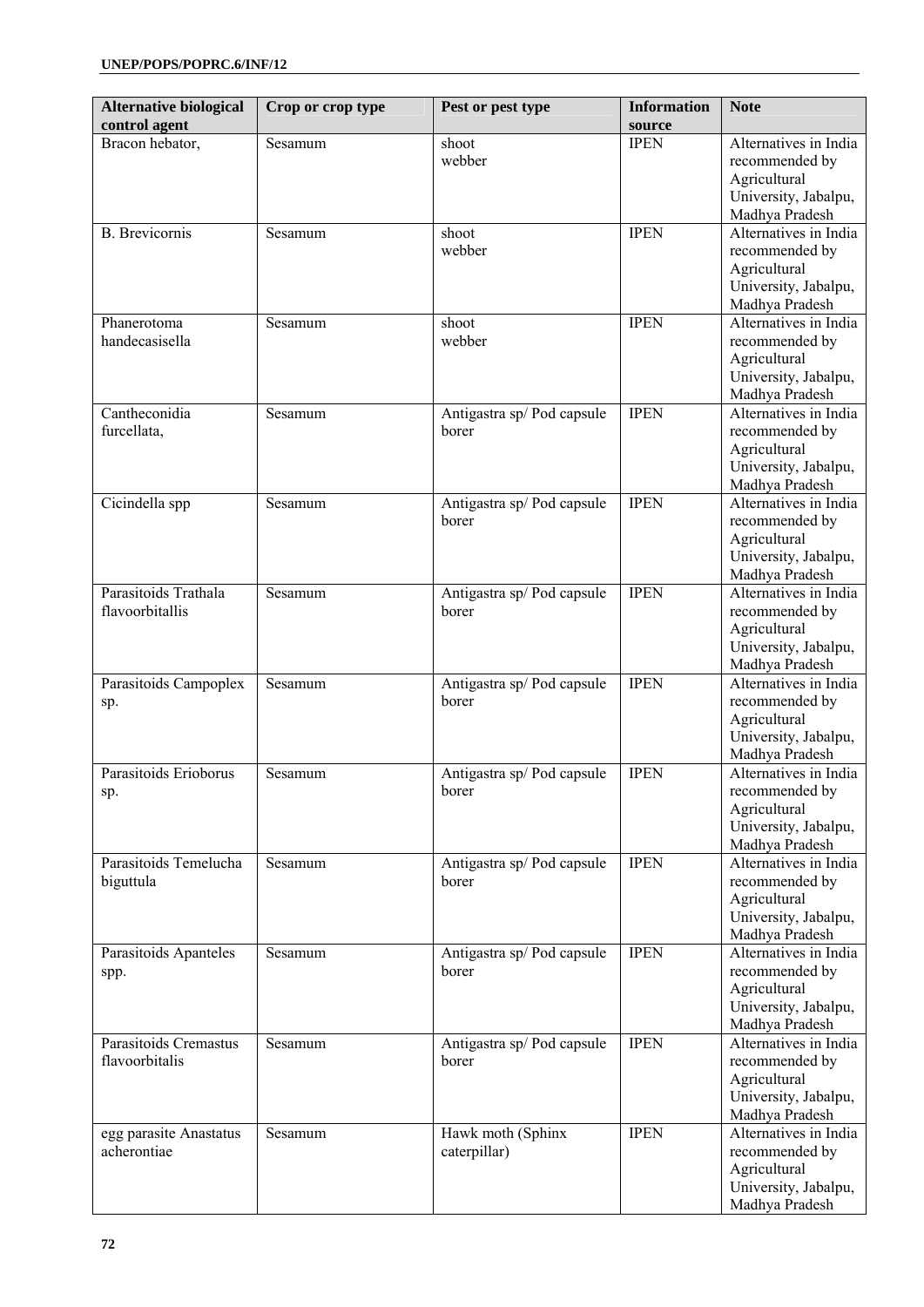| larval parasite<br>Hawk moth (Sphinx<br><b>IPEN</b><br>Alternatives in India<br>Sesamum<br>caterpillar)<br>Sarcophaga sp.<br>recommended by<br>Agricultural<br>University, Jabalpu,<br>Madhya Pradesh<br><b>IPEN</b><br>Hawk moth (Sphinx<br>Alternatives in India<br>larval parasite<br>Sesamum<br>Zygobothria ciliate<br>caterpillar)<br>recommended by<br>Agricultural<br>walp<br>University, Jabalpu,<br>Madhya Pradesh<br><b>IPEN</b><br>Alternatives in India<br>larval parasite<br>Hawk moth (Sphinx<br>Sesamum<br>Apanteles acherontiae<br>caterpillar)<br>recommended by<br>Agricultural<br>University, Jabalpu,<br>Madhya Pradesh<br>leaf and pod caterpillar<br><b>IPEN</b><br>Alternatives in India<br>Bacillus thuringiensis<br>Mustard<br>(recommended by<br>the Government of<br>India)<br>Sunflower<br><b>IPEN</b><br>Alternatives in India<br>Castor semilooper [Achaea<br>Trichogramma<br>(recommended by<br>janata]<br>the Government of<br>India)<br><b>IPEN</b><br>Alternatives in India<br>Sunflower<br>Apanteles<br>Castor semilooper [Achaea<br>(recommended by<br>janata]<br>the Government of<br>India)<br><b>IPEN</b><br>Alternatives in India<br>Sunflower<br>Castor semilooper [Achaea<br><b>Bracon</b><br>(recommended by<br>janata]<br>the Government of<br>India)<br><b>IPEN</b><br>Sunflower<br>Alternatives in India<br>Castor semilooper [Achaea<br>Chrysopa<br>(recommended by<br>janata]<br>the Government of<br>India)<br><b>IPEN</b><br>Alternatives in India<br>Lady bird beetles<br>Sunflower<br>Castor semilooper [Achaea<br>janata]<br>(recommended by<br>the Government of<br>India)<br>Bacillus thuringiensis<br>Sunflower<br><b>IPEN</b><br>Alternatives in India<br>Castor semilooper [Achaea<br>(recommended by<br>janata]<br>the Government of<br>India)<br>Pink borer<br><b>IPEN</b><br>Alternatives in India<br>Telenomus dingus<br>Ragi (Eleusine coracana)<br>(recommended by<br>the Government of<br>India)<br>Pink borer<br><b>IPEN</b><br>Alternatives in India<br>Trichogramma sp.<br>Ragi (Eleusine coracana)<br>(recommended by<br>the Government of<br>India)<br>Pink borer<br><b>IPEN</b><br>Alternatives in India<br>fungus Beauvaria<br>Ragi (Eleusine coracana)<br>bassiana<br>(recommended by<br>the Government of<br>India)<br><b>IPEN</b><br>Paddy<br>Trichogramma<br>Leaf folder, Hispa/case<br>chilonis<br>worm/cut<br>worm<br>Pod borer<br><b>IPEN</b><br>Arhar<br>Alternatives in India<br>Helicoverpa<br>armigera nuclear<br>[pigeon pea]<br>(recommended by | <b>Alternative biological</b><br>control agent | Crop or crop type | Pest or pest type | <b>Information</b><br>source | <b>Note</b> |
|--------------------------------------------------------------------------------------------------------------------------------------------------------------------------------------------------------------------------------------------------------------------------------------------------------------------------------------------------------------------------------------------------------------------------------------------------------------------------------------------------------------------------------------------------------------------------------------------------------------------------------------------------------------------------------------------------------------------------------------------------------------------------------------------------------------------------------------------------------------------------------------------------------------------------------------------------------------------------------------------------------------------------------------------------------------------------------------------------------------------------------------------------------------------------------------------------------------------------------------------------------------------------------------------------------------------------------------------------------------------------------------------------------------------------------------------------------------------------------------------------------------------------------------------------------------------------------------------------------------------------------------------------------------------------------------------------------------------------------------------------------------------------------------------------------------------------------------------------------------------------------------------------------------------------------------------------------------------------------------------------------------------------------------------------------------------------------------------------------------------------------------------------------------------------------------------------------------------------------------------------------------------------------------------------------------------------------------------------------------------------------------------------------------------------------------------------------------------------------------------------------------------------------------|------------------------------------------------|-------------------|-------------------|------------------------------|-------------|
|                                                                                                                                                                                                                                                                                                                                                                                                                                                                                                                                                                                                                                                                                                                                                                                                                                                                                                                                                                                                                                                                                                                                                                                                                                                                                                                                                                                                                                                                                                                                                                                                                                                                                                                                                                                                                                                                                                                                                                                                                                                                                                                                                                                                                                                                                                                                                                                                                                                                                                                                      |                                                |                   |                   |                              |             |
|                                                                                                                                                                                                                                                                                                                                                                                                                                                                                                                                                                                                                                                                                                                                                                                                                                                                                                                                                                                                                                                                                                                                                                                                                                                                                                                                                                                                                                                                                                                                                                                                                                                                                                                                                                                                                                                                                                                                                                                                                                                                                                                                                                                                                                                                                                                                                                                                                                                                                                                                      |                                                |                   |                   |                              |             |
|                                                                                                                                                                                                                                                                                                                                                                                                                                                                                                                                                                                                                                                                                                                                                                                                                                                                                                                                                                                                                                                                                                                                                                                                                                                                                                                                                                                                                                                                                                                                                                                                                                                                                                                                                                                                                                                                                                                                                                                                                                                                                                                                                                                                                                                                                                                                                                                                                                                                                                                                      |                                                |                   |                   |                              |             |
|                                                                                                                                                                                                                                                                                                                                                                                                                                                                                                                                                                                                                                                                                                                                                                                                                                                                                                                                                                                                                                                                                                                                                                                                                                                                                                                                                                                                                                                                                                                                                                                                                                                                                                                                                                                                                                                                                                                                                                                                                                                                                                                                                                                                                                                                                                                                                                                                                                                                                                                                      |                                                |                   |                   |                              |             |
|                                                                                                                                                                                                                                                                                                                                                                                                                                                                                                                                                                                                                                                                                                                                                                                                                                                                                                                                                                                                                                                                                                                                                                                                                                                                                                                                                                                                                                                                                                                                                                                                                                                                                                                                                                                                                                                                                                                                                                                                                                                                                                                                                                                                                                                                                                                                                                                                                                                                                                                                      |                                                |                   |                   |                              |             |
|                                                                                                                                                                                                                                                                                                                                                                                                                                                                                                                                                                                                                                                                                                                                                                                                                                                                                                                                                                                                                                                                                                                                                                                                                                                                                                                                                                                                                                                                                                                                                                                                                                                                                                                                                                                                                                                                                                                                                                                                                                                                                                                                                                                                                                                                                                                                                                                                                                                                                                                                      |                                                |                   |                   |                              |             |
|                                                                                                                                                                                                                                                                                                                                                                                                                                                                                                                                                                                                                                                                                                                                                                                                                                                                                                                                                                                                                                                                                                                                                                                                                                                                                                                                                                                                                                                                                                                                                                                                                                                                                                                                                                                                                                                                                                                                                                                                                                                                                                                                                                                                                                                                                                                                                                                                                                                                                                                                      |                                                |                   |                   |                              |             |
|                                                                                                                                                                                                                                                                                                                                                                                                                                                                                                                                                                                                                                                                                                                                                                                                                                                                                                                                                                                                                                                                                                                                                                                                                                                                                                                                                                                                                                                                                                                                                                                                                                                                                                                                                                                                                                                                                                                                                                                                                                                                                                                                                                                                                                                                                                                                                                                                                                                                                                                                      |                                                |                   |                   |                              |             |
|                                                                                                                                                                                                                                                                                                                                                                                                                                                                                                                                                                                                                                                                                                                                                                                                                                                                                                                                                                                                                                                                                                                                                                                                                                                                                                                                                                                                                                                                                                                                                                                                                                                                                                                                                                                                                                                                                                                                                                                                                                                                                                                                                                                                                                                                                                                                                                                                                                                                                                                                      |                                                |                   |                   |                              |             |
|                                                                                                                                                                                                                                                                                                                                                                                                                                                                                                                                                                                                                                                                                                                                                                                                                                                                                                                                                                                                                                                                                                                                                                                                                                                                                                                                                                                                                                                                                                                                                                                                                                                                                                                                                                                                                                                                                                                                                                                                                                                                                                                                                                                                                                                                                                                                                                                                                                                                                                                                      |                                                |                   |                   |                              |             |
|                                                                                                                                                                                                                                                                                                                                                                                                                                                                                                                                                                                                                                                                                                                                                                                                                                                                                                                                                                                                                                                                                                                                                                                                                                                                                                                                                                                                                                                                                                                                                                                                                                                                                                                                                                                                                                                                                                                                                                                                                                                                                                                                                                                                                                                                                                                                                                                                                                                                                                                                      |                                                |                   |                   |                              |             |
|                                                                                                                                                                                                                                                                                                                                                                                                                                                                                                                                                                                                                                                                                                                                                                                                                                                                                                                                                                                                                                                                                                                                                                                                                                                                                                                                                                                                                                                                                                                                                                                                                                                                                                                                                                                                                                                                                                                                                                                                                                                                                                                                                                                                                                                                                                                                                                                                                                                                                                                                      |                                                |                   |                   |                              |             |
|                                                                                                                                                                                                                                                                                                                                                                                                                                                                                                                                                                                                                                                                                                                                                                                                                                                                                                                                                                                                                                                                                                                                                                                                                                                                                                                                                                                                                                                                                                                                                                                                                                                                                                                                                                                                                                                                                                                                                                                                                                                                                                                                                                                                                                                                                                                                                                                                                                                                                                                                      |                                                |                   |                   |                              |             |
|                                                                                                                                                                                                                                                                                                                                                                                                                                                                                                                                                                                                                                                                                                                                                                                                                                                                                                                                                                                                                                                                                                                                                                                                                                                                                                                                                                                                                                                                                                                                                                                                                                                                                                                                                                                                                                                                                                                                                                                                                                                                                                                                                                                                                                                                                                                                                                                                                                                                                                                                      |                                                |                   |                   |                              |             |
|                                                                                                                                                                                                                                                                                                                                                                                                                                                                                                                                                                                                                                                                                                                                                                                                                                                                                                                                                                                                                                                                                                                                                                                                                                                                                                                                                                                                                                                                                                                                                                                                                                                                                                                                                                                                                                                                                                                                                                                                                                                                                                                                                                                                                                                                                                                                                                                                                                                                                                                                      |                                                |                   |                   |                              |             |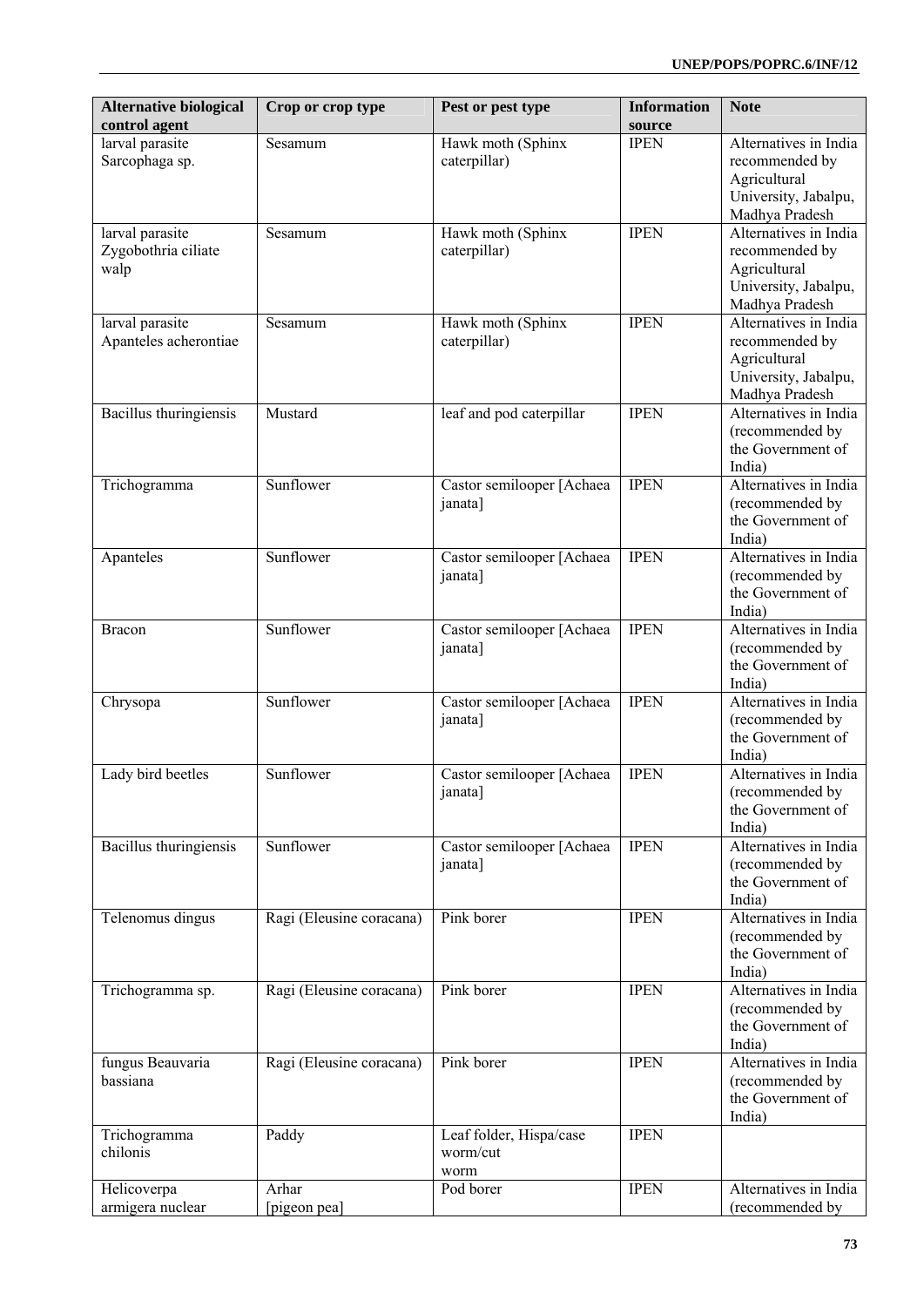| <b>Alternative biological</b><br>control agent | Crop or crop type | Pest or pest type                                | <b>Information</b><br>source | <b>Note</b>                              |
|------------------------------------------------|-------------------|--------------------------------------------------|------------------------------|------------------------------------------|
| polyhedrosis virus                             |                   |                                                  |                              | the Government of                        |
| (NPV)                                          |                   |                                                  |                              | India)                                   |
| Bacillus thuringiensis                         | Arhar             | Pod borer                                        | <b>IPEN</b>                  | Alternatives in India                    |
|                                                | [pigeon pea]      |                                                  |                              | (recommended by<br>the Government of     |
|                                                |                   |                                                  |                              | India)                                   |
| Helicoverpa                                    | Bengal gram       | Pod borer                                        | <b>IPEN</b>                  | Alternatives in India                    |
| armigera nuclear                               |                   |                                                  |                              | (recommended by                          |
| polyhedrosis virus                             |                   |                                                  |                              | the Government of                        |
| (NPV)<br>Bacillus thuringiensis                | Bengal gram       | Pod borer                                        | <b>IPEN</b>                  | India)<br>Alternatives in India          |
|                                                |                   |                                                  |                              | (recommended by                          |
|                                                |                   |                                                  |                              | the Government of                        |
|                                                |                   |                                                  |                              | India)                                   |
| Helicoverpa                                    | Green gram, black | Pod borer                                        | <b>IPEN</b>                  | Alternatives in India                    |
| armigera nuclear<br>polyhedrosis virus         | gram              |                                                  |                              | (recommended by<br>the Government of     |
| (NPV)                                          |                   |                                                  |                              | India)                                   |
| Bacillus thuringiensis                         | Green gram, black | Pod borer                                        | <b>IPEN</b>                  | Alternatives in India                    |
|                                                | gram              |                                                  |                              | (recommended by                          |
|                                                |                   |                                                  |                              | the Government of                        |
|                                                | Groundnut         | Defoliator (Spodoptera                           | <b>IPEN</b>                  | India)<br>Alternatives in India          |
| Spodoptera litura<br><b>NPV</b>                |                   | litura)                                          |                              | (recommended by                          |
|                                                |                   |                                                  |                              | the Government of                        |
|                                                |                   |                                                  |                              | India)                                   |
| Helicoverpa                                    | Groundnut         | Helicoverpa/Spodoptera/                          | <b>IPEN</b>                  | Alternatives in India                    |
| armigera nuclear<br>polyhedrosis virus         |                   | other leafeating<br>caterpillar                  |                              | (recommended by<br>the Government of     |
| (NPV)                                          |                   |                                                  |                              | India)                                   |
| <b>Bacillus</b> thuringiensis                  | Mustard           | Leaf webber                                      | <b>IPEN</b>                  | Alternatives in India                    |
|                                                |                   |                                                  |                              | (recommended by                          |
|                                                |                   |                                                  |                              | the Government of                        |
| Helicoverpa                                    | Sunflower         | Helicoverpa (head borer)                         | <b>IPEN</b>                  | India)<br>Alternatives in India          |
| armigera nuclear                               |                   |                                                  |                              | (recommended by                          |
| polyhedrosis virus                             |                   |                                                  |                              | the Government of                        |
| (NPV)                                          |                   |                                                  |                              | India)                                   |
| Helicoverpa                                    | Sorghum           | Gram pod borer                                   | <b>IPEN</b>                  | Alternatives in India                    |
| armigera nuclear                               |                   |                                                  |                              | (recommended by                          |
| polyhedrosis virus<br>(NPV)                    |                   |                                                  |                              | the Government of<br>India)              |
| Bacillus thuringiensis                         | Sorghum           | Gram pod borer                                   | <b>IPEN</b>                  | Alternatives in India                    |
|                                                |                   |                                                  |                              | (recommended by                          |
|                                                |                   |                                                  |                              | the Government of                        |
|                                                |                   |                                                  |                              | India)                                   |
| Trichogramma<br>Chilonis                       | Cotton            | Spotted bollworm; pink<br>bollworm; Helicoverpa; | <b>IPEN</b>                  | Alternatives in India<br>(recommended by |
|                                                |                   | Red cotton bug; Dusky                            |                              | the Government of                        |
|                                                |                   | cotton bug                                       |                              | India)                                   |
| Bacillus thuringiensis                         | Cotton            | Spotted bollworm; pink                           | <b>IPEN</b>                  | Alternatives in India                    |
|                                                |                   | bollworm; Helicoverpa;                           |                              | (recommended by                          |
|                                                |                   | Red cotton bug; Dusky<br>cotton bug              |                              | the Government of<br>India)              |
| Helicoverpa armigera                           | Cotton            | Spotted bollworm; pink                           | <b>IPEN</b>                  | Alternatives in India                    |
| <b>NPV</b>                                     |                   | bollworm; Helicoverpa;                           |                              | (recommended by                          |
|                                                |                   | Red cotton bug; Dusky                            |                              | the Government of                        |
|                                                |                   | cotton bug                                       |                              | India)                                   |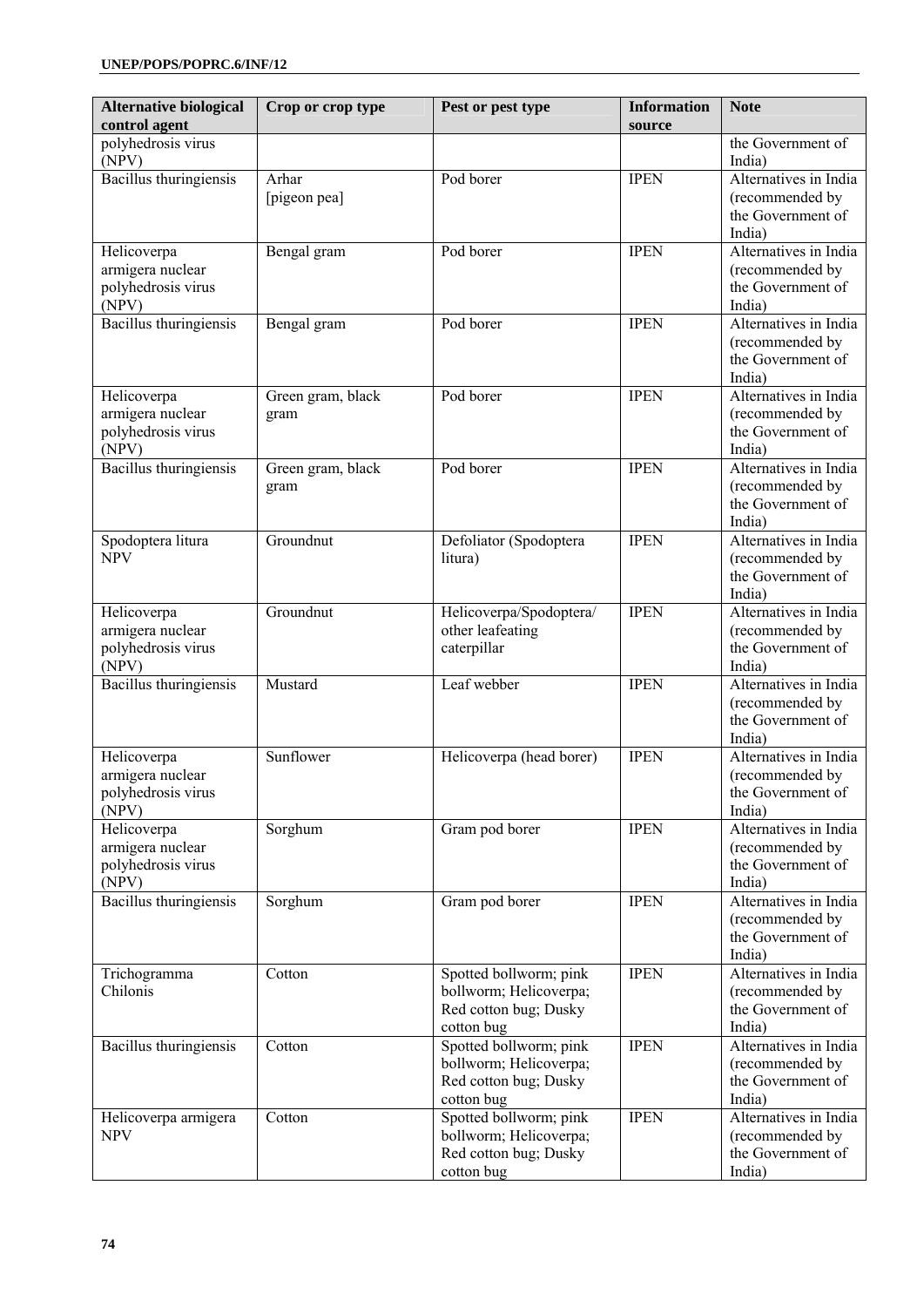| <b>Alternative biological</b>      | Crop or crop type   | Pest or pest type                      | <b>Information</b> | <b>Note</b>                                                             |
|------------------------------------|---------------------|----------------------------------------|--------------------|-------------------------------------------------------------------------|
| control agent                      |                     |                                        | source             |                                                                         |
| Trichogramma<br>japonicum          | Sugarcane           | Top shoot borer;<br>Internode borer    | <b>IPEN</b>        | Alternatives in India<br>(recommended by<br>the Government of<br>India) |
| Trichogramma<br>chilonis           | Sugarcane           | Top shoot borer;<br>Internode borer    | <b>IPEN</b>        | Alternatives in India<br>(recommended by<br>the Government of<br>India) |
| Trichogramma<br>Chilonis           | Tomato              | Fruit borer (Helicoverpa<br>armigera)  | <b>IPEN</b>        | Alternatives in India<br>(recommended by<br>the Government of<br>India) |
| <b>Bacillus</b> thuringiensis      | Tomato              | Fruit borer (Helicoverpa<br>armigera)  | <b>IPEN</b>        | Alternatives in India<br>(recommended by<br>the Government of<br>India) |
| Helicoverpa armigera<br><b>NPV</b> | Tomato              | Fruit borer (Helicoverpa<br>armigera)  | <b>IPEN</b>        | Alternatives in India<br>(recommended by<br>the Government of<br>India) |
| Bacillus thuringiensis             | Cabbage/Cauliflower | Cabbage borer                          | <b>IPEN</b>        | Alternatives in India<br>(recommended by<br>the Government of<br>India) |
| Bacillus thuringiensis             | Cabbage/Cauliflower | Leaf webber<br>(Crocidoloma binotalis) | <b>IPEN</b>        | Alternatives in India<br>(recommended by<br>the Government of<br>India) |
| Bacillus thuringiensis             | Cabbage/Cauliflower | Cabbage butterfly                      | <b>IPEN</b>        | Alternatives in India<br>(recommended by<br>the Government of<br>India) |
| <b>Bacillus</b> thuringiensis      | Pea                 | Pod borer                              | <b>IPEN</b>        | Alternatives in India<br>(recommended by<br>the Government of<br>India) |
| Helicoverpa<br>armigera NPV        | Pea                 | Pod borer                              | <b>IPEN</b>        | Alternatives in India<br>(recommended by<br>the Government of<br>India) |

|      | Table 12. Semio-chemical alternatives to endosulfan identified from information submitted according to Annex F |
|------|----------------------------------------------------------------------------------------------------------------|
| 2010 |                                                                                                                |

| Alternative semio- | Crop or crop type | Pest or pest type        | Information | Note |
|--------------------|-------------------|--------------------------|-------------|------|
| chemical           |                   |                          | source      |      |
| pheromone          | Pear              | Codling moth             | Canada      |      |
| pheromone          | Apple             | Codling moth             | Canada      |      |
| pheromone          | Apricot           | Peachtree borer          | Canada      |      |
| pheromone          | Cherry            | Peachtree borer          | Canada      |      |
| pheromone          | Peach             | Peachtree borer          | Canada      |      |
| pheromone          | Plum              | Peachtree borer          | Canada      |      |
| pheromone          | Groundnut         | Defoliator (Spodoptera   | India       |      |
|                    |                   | litura)                  |             |      |
| pheromone          | Sunflower         | Helicoverpa (head borer) | India       |      |
| pheromone          | Tomato            | Fruit borer (Helicoverpa | India       |      |
|                    |                   | armigera)                |             |      |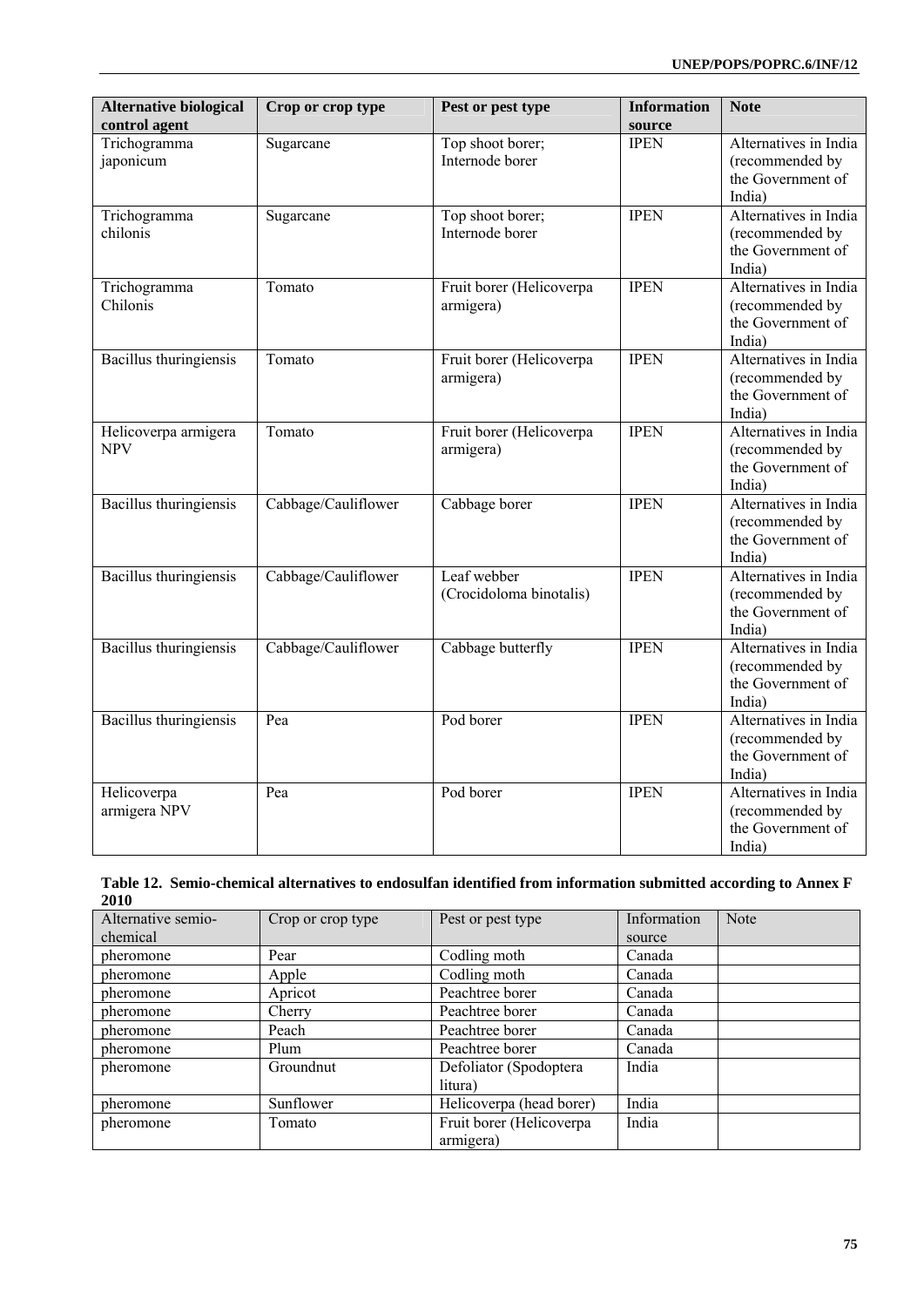# **Annex II - Results from the literature review on the efficacy of chemical alternatives compared to endosulfan**

An important question is whether alternatives are equally efficient compared to endosulfan.

A review of scientific literature related to the efficiency of 46 identified chemical alternatives to endosulfan has shown that out of 78 scientific papers the alternative was in 152 cases more efficient, in 18 cases equally efficient and in 68 cases less efficient than endosulfan.

In 4 cases a conclusion was not possible. In 9 cases development of resistance was reported (pest: *Helicoverpa armigera*). In 7 cases the pest developed stronger resistance against the alternatives (cypermethrin, chlorpiriphos, profenophos, methomyl, carbaryl, thiodicarb) than against endosulfan. In 1 case the pest developed slightly stronger resistance against endosulfan than against the alternative (quinalphos). In 1 case (spinosad) a conclusion was not possible.

Hence it can be expected that in most cases chemical alternatives will be more efficient than endosulfan. Considering the whole spectrum of chemical and non-chemical alternatives it can be assumed that endosulfan can in most cases be substituted by equally or more efficient alternatives.

In specific cases development of resistance may become a problem. However in the case of Helicoverpa armigera there seems to be at least one more efficient alternative chemical substance concerning resistance (quinalphos).

The following table gives an overview of results from the literature review on the efficacy of chemical alternatives compared to endosulfan. Below the table the abstracts of the literature sources are compiled.

# **Table 13. Overview of results from the literature review on the efficacy of chemical alternatives compared to endosulfan**

| <b>Substance</b><br>compared to                  | <b>Treated species</b>                         | <b>Test criteria</b>                                                                                            | <b>Result</b>                                                                                                                 | Conclusion           | <b>Source</b><br>(Article |
|--------------------------------------------------|------------------------------------------------|-----------------------------------------------------------------------------------------------------------------|-------------------------------------------------------------------------------------------------------------------------------|----------------------|---------------------------|
| <b>Endosulfan</b><br>monocrotophos<br>$(0.05\%)$ | Pea pod borer,<br>Lampides<br>boeticus (Linn.) | reduction of pod<br>damage                                                                                      | 88.63% reduction in year 2000 and<br>93.72% in year 2001<br>reduction with endosulfan $(0.05\%)$<br>at par with monocrotophos | equally<br>efficient | No.)<br>$\overline{2}$    |
| dimethoate                                       | whitefly (Bemisia<br>tabaci Genn.)             | on the basis of LC50<br>value detected toxicity<br>compared to those of<br>methyl demeton, taken<br>as standard | 15 times more toxic than methyl<br>demeton<br>(endosulfan 3.33 times more toxic<br>than methyl demeton)                       | more<br>efficient    | $\overline{3}$            |
| profenophos                                      | whitefly (Bemisia<br>tabaci Genn.)             | on the basis of LC50<br>value detected toxicity<br>compared to those of<br>methyl demeton, taken<br>as standard | 10 times more toxic than methyl<br>demeton<br>(endosulfan 3.33 times more toxic<br>than methy demeton)                        | more<br>efficient    | 3                         |
| triazophos                                       | whitefly (Bemisia<br>tabaci Genn.)             | on the basis of LC50<br>value detected toxicity<br>compared to those of<br>methyl demeton, taken<br>as standard | 10 times more toxic than methyl<br>demeton<br>(endosulfan 3.33 times more toxic<br>than methy demeton)                        | more<br>efficient    | 3                         |
| imidacloprid                                     | whitefly (Bemisia<br>tabaci Genn.)             | on the basis of LC50<br>value detected toxicity<br>compared to those of<br>methyl demeton, taken<br>as standard | 5 times more toxic than methyl<br>demeton<br>(endosulfan 3.33 times more toxic<br>than methy demeton)                         | more<br>efficient    | 3                         |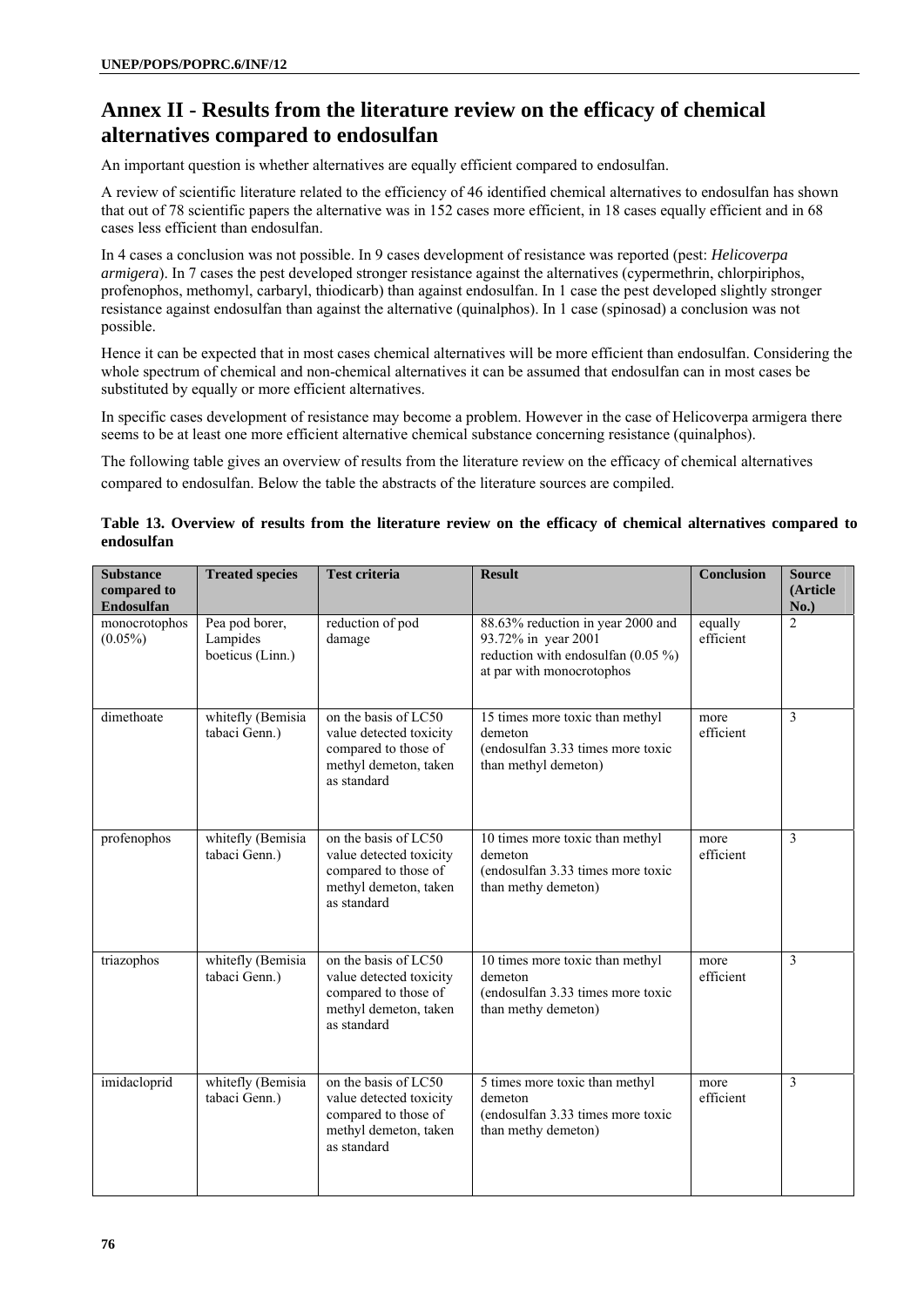| <b>Substance</b><br>compared to<br>Endosulfan | <b>Treated species</b>                                 | <b>Test criteria</b>                                                                                            | <b>Result</b>                                                                                                     | <b>Conclusion</b>            | <b>Source</b><br>(Article<br>No.) |
|-----------------------------------------------|--------------------------------------------------------|-----------------------------------------------------------------------------------------------------------------|-------------------------------------------------------------------------------------------------------------------|------------------------------|-----------------------------------|
| monocrotophos                                 | whitefly (Bemisia<br>tabaci Genn.)                     | on the basis of LC50<br>value detected toxicity<br>compared to those of<br>methyl demeton, taken<br>as standard | 3.75 times more toxic than methyl<br>demeton<br>(endosulfan 3.33 times more toxic<br>than methy demeton)          | more<br>efficient            | 3                                 |
| cypermethrin                                  | Helicoverpa<br>armigera<br>(Hubner)                    | LD50 ( $\mu$ g/larva)                                                                                           | 1.399 (LD50 endosulfan = $3.359$ )                                                                                | more<br>efficient            | $\overline{4}$                    |
| chlorpyriphos                                 | Helicoverpa<br>armigera<br>(Hubner)                    | $LD50$ (µg/larva)                                                                                               | $0.729$ (LD50 endosulfan = 3.359)                                                                                 | more<br>efficient            | $\overline{4}$                    |
| quinalphos                                    | Helicoverpa<br>armigera<br>(Hubner)                    | $LD50$ (µg/larva)                                                                                               | $0.680$ (LD50 endosulfan = 3.359)                                                                                 | more<br>efficient            | $\overline{4}$                    |
| profenophos                                   | Helicoverpa<br>armigera<br>(Hubner)                    | LD50 ( $\mu$ g/larva)                                                                                           | $0.320$ (LD50 endosulfan = 3.359)                                                                                 | more<br>efficient            | $\overline{4}$                    |
| methomyl                                      | Helicoverpa<br>armigera<br>(Hubner)                    | $LD50$ (µg/larva)                                                                                               | 1.515 (LD50 endosulfan = $3.359$ )                                                                                | more<br>efficient            | $\overline{4}$                    |
| spinosad                                      | Helicoverpa<br>armigera<br>(Hubner)                    | LD50 ( $\mu$ g/larva)                                                                                           | $0.0641$ (LD50 endosulfan = 3.359)                                                                                | more<br>efficient            | $\overline{4}$                    |
| cypermethrin                                  | Helicoverpa<br>armigera<br>(Hubner)                    | developed resistance                                                                                            | 279.80 folds resistance (6.09 with<br>endosulfan)                                                                 | less efficient               | $\overline{4}$                    |
| chlorpyriphos                                 | Helicoverpa<br>armigera<br>(Hubner)                    | developed resistance                                                                                            | 36.45 (6.09 with endosulfan)                                                                                      | less efficient               | $\overline{4}$                    |
| quinalphos                                    | Helicoverpa<br>armigera<br>(Hubner)                    | developed resistance                                                                                            | $6.01$ $(6.09$ with endosulfan)                                                                                   | more<br>efficient            | $\overline{4}$                    |
| profenophos                                   | Helicoverpa<br>armigera<br>(Hubner)                    | developed resistance                                                                                            | $6.27(6.09$ with endosulfan)                                                                                      | less efficient               | $\overline{4}$                    |
| methomyl                                      | Helicoverpa<br>armigera<br>(Hubner)                    | developed resistance                                                                                            | $11.65(6.09$ with endosulfan)                                                                                     | less efficient               | $\overline{4}$                    |
| spinosad                                      | Helicoverpa<br>armigera<br>(Hubner)                    | developed resistance                                                                                            | Ĭ.                                                                                                                | no<br>conclusion<br>possible | $\overline{4}$                    |
| ethofenprox                                   | Cyrtorhinus<br>lividipennis                            | $LC50$ (ppm)                                                                                                    | $0.006$ ppm (LC50 endosulfan =<br>66.651 ppm)                                                                     | more<br>efficient            | 5                                 |
| thiamethoxam                                  | Cyrtorhinus<br>lividipennis                            | persistency                                                                                                     | causing mortality up to 28 days<br>after application (no persistency for<br>endosulfan available)                 | more<br>efficient            | 5                                 |
| Imidacloprid                                  | Cyrtorhinus<br>lividipennis                            | persistency                                                                                                     | causing mortality up to 14 days<br>after application (no persistency for<br>endosulfan available)                 | more<br>efficient            | 5                                 |
| Bifenthrin 10<br>EC                           | pod fly,<br>Melanagromyza<br>obtusa Malloch            | grain damage                                                                                                    | applied concentration: 80 g a.i./ha<br>lowest grain damage (13.2%)<br>detected, compared to control plot<br>(19%) | more<br>efficient            | 6                                 |
| flubendiamide<br>20 WG                        | gram pod borer,<br>Helicoverpa<br>armigera<br>(Hubner) | pod damage (%)                                                                                                  | 9.2 (applied with 50 g a.i./ha)<br>18.1 (with endosulfan 35 EC<br>applied with 700 g a.i./ha)                     | more<br>efficient            | 6                                 |
| Emamectin 5<br><b>WSG</b>                     | gram pod borer,<br>Helicoverpa<br>armigera<br>(Hubner) | grain yield                                                                                                     | 810 kg/ha (applied with 11 g a.i./ha<br>minimum (370 kg/ha) grain yield<br>obtained in control plot               | more<br>efficient            | 6                                 |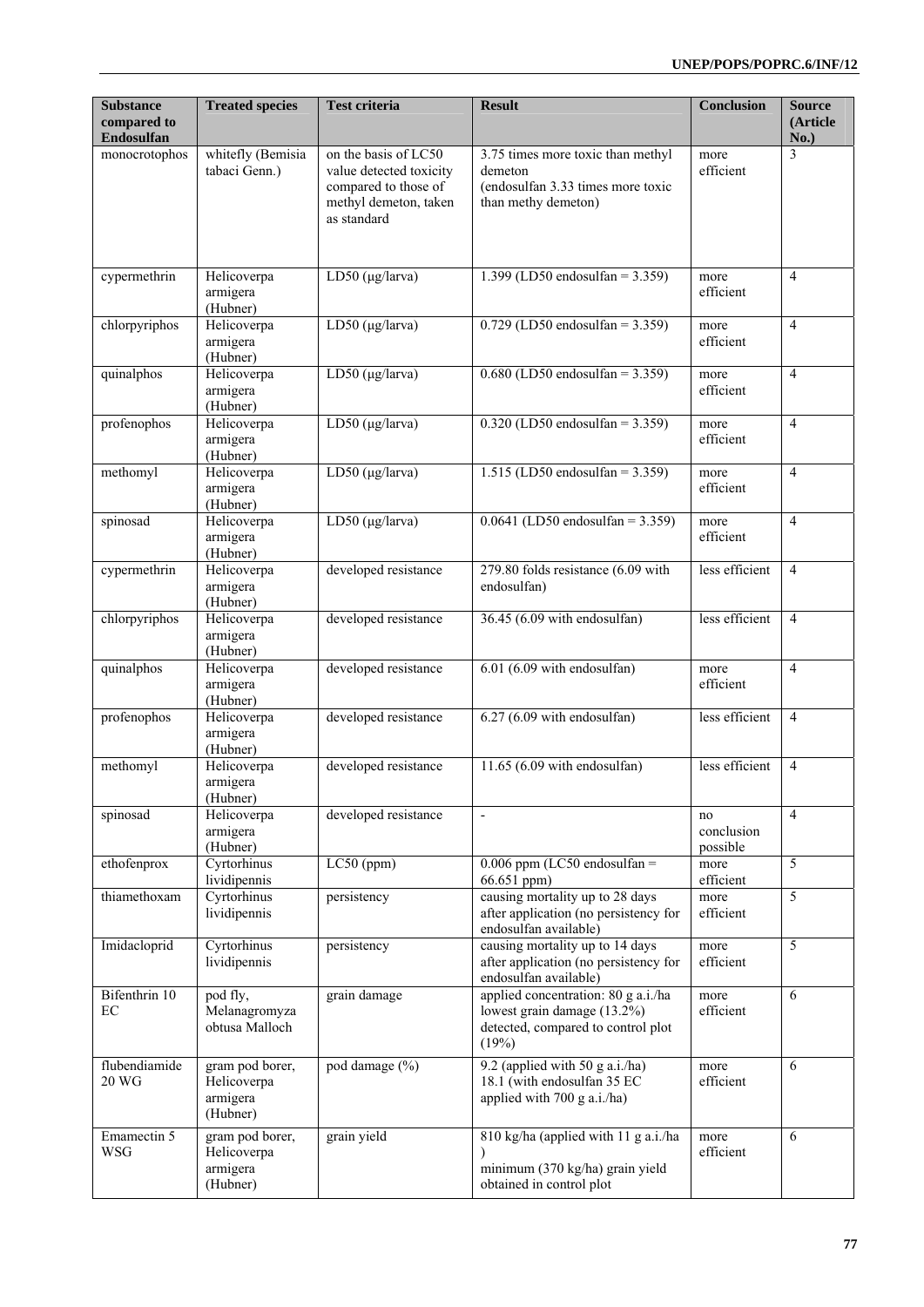| <b>Substance</b><br>compared to<br>Endosulfan | <b>Treated species</b>                                        | <b>Test criteria</b>    | <b>Result</b>                                                                                                                                                                                                                                                                            | <b>Conclusion</b>            | <b>Source</b><br>(Article<br>No.) |
|-----------------------------------------------|---------------------------------------------------------------|-------------------------|------------------------------------------------------------------------------------------------------------------------------------------------------------------------------------------------------------------------------------------------------------------------------------------|------------------------------|-----------------------------------|
| Bifenthrin 10<br>EC                           | gram pod borer,<br>Helicoverpa<br>armigera<br>(Hubner)        | grain yield             | 800 kg/ha (applied with 80 g<br>a.i./ha)<br>minimum (370 kg/ha) grain yield<br>obtained in control plot                                                                                                                                                                                  | more<br>efficient            | 6                                 |
| Indoxacarb<br>15% SC                          | pigeonpea pod<br>borer Helicoverpa<br>armigera<br>(Hubner)    | pod damage, grain yield | five dosages (25, 50, 75, 100 and<br>150 g ai per ha)<br>Indoxacarb 15% SC @ 50 g ai per<br>ha recorded lower pod damage and<br>higher grain yield compared with<br>check (sequential spray of<br>monocrotophos followed by<br>endosulfan followed by quinalphos)<br>and untreated check | more<br>efficient            | 7                                 |
| Novaluron                                     | Chickpea pod<br>borer,<br>Helicoverpa<br>armigera<br>(Hubner) | pod damage              | applied concentrations: 50, 75 and<br>$100$ g a.i./ha;<br>4.83 % pod damage detected at 100<br>g a.i./ha; pod damage with<br>endosulfan between 7.16 and 8.62<br>$\frac{0}{0}$                                                                                                           | more<br>efficient            | 8                                 |
| emamectin<br>benzoate                         | Chickpea pod<br>borer,<br>Helicoverpa<br>armigera<br>(Hubner) | pod damage              | applied concentrations: 8, 9 and 11<br>g a.i./ha<br>5.13 % pod damage detected at 11<br>g a.i./ha; pod damage with<br>endosulfan between 7.16 and 8.62<br>$\frac{0}{0}$                                                                                                                  | more<br>efficient            | 8                                 |
| spinosad                                      | Chickpea pod<br>borer,<br>Helicoverpa<br>armigera<br>(Hubner) | pod damage              | applied concentration: 60 g a.i./ha<br>6.83 % pod damage detected; pod<br>damage with endosulfan between<br>7.16 and 8.62 %                                                                                                                                                              | more<br>efficient            | 8                                 |
| profenofos                                    | Chickpea pod<br>borer,<br>Helicoverpa<br>armigera<br>(Hubner) | pod damage              | applied concentration: 750 g a.i./ha<br>pod damage between 7.16 and 8.62<br>%; correlation to endosulfan<br>unknown                                                                                                                                                                      | no<br>conclusion<br>possible | 8                                 |
| methomyl                                      | Chickpea pod<br>borer,<br>Helicoverpa<br>armigera<br>(Hubner) | pod damage              | applied concentration: 250 g a.i./ha<br>pod damage between 7.16 and 8.62<br>%; correlation to endosulfan<br>unknown                                                                                                                                                                      | no<br>conclusion<br>possible | 8                                 |
| indoxacarb                                    | Chickpea pod<br>borer,<br>Helicoverpa<br>armigera<br>(Hubner) | pod damage              | applied concentration: 72.5 g a.i./ha<br>pod damage between 7.16 and 8.62<br>%; correlation to endosulfan<br>unknown                                                                                                                                                                     | no<br>conclusion<br>possible | 8                                 |
| indoxacarb 15<br><b>SC</b>                    | tomato fruit borer,<br>Helicoverpa<br>armigera                | fruit damage            | applied concentration: 50, 60 and<br>75 g ai/ha (applied concentration of<br>endosulfan: 750 g ai/ha)<br>detected fruit damages: 7.87%,<br>10.10% and 12.93 % (damage with<br>endosulfan: 15.3 %)                                                                                        | more<br>efficient            | 9                                 |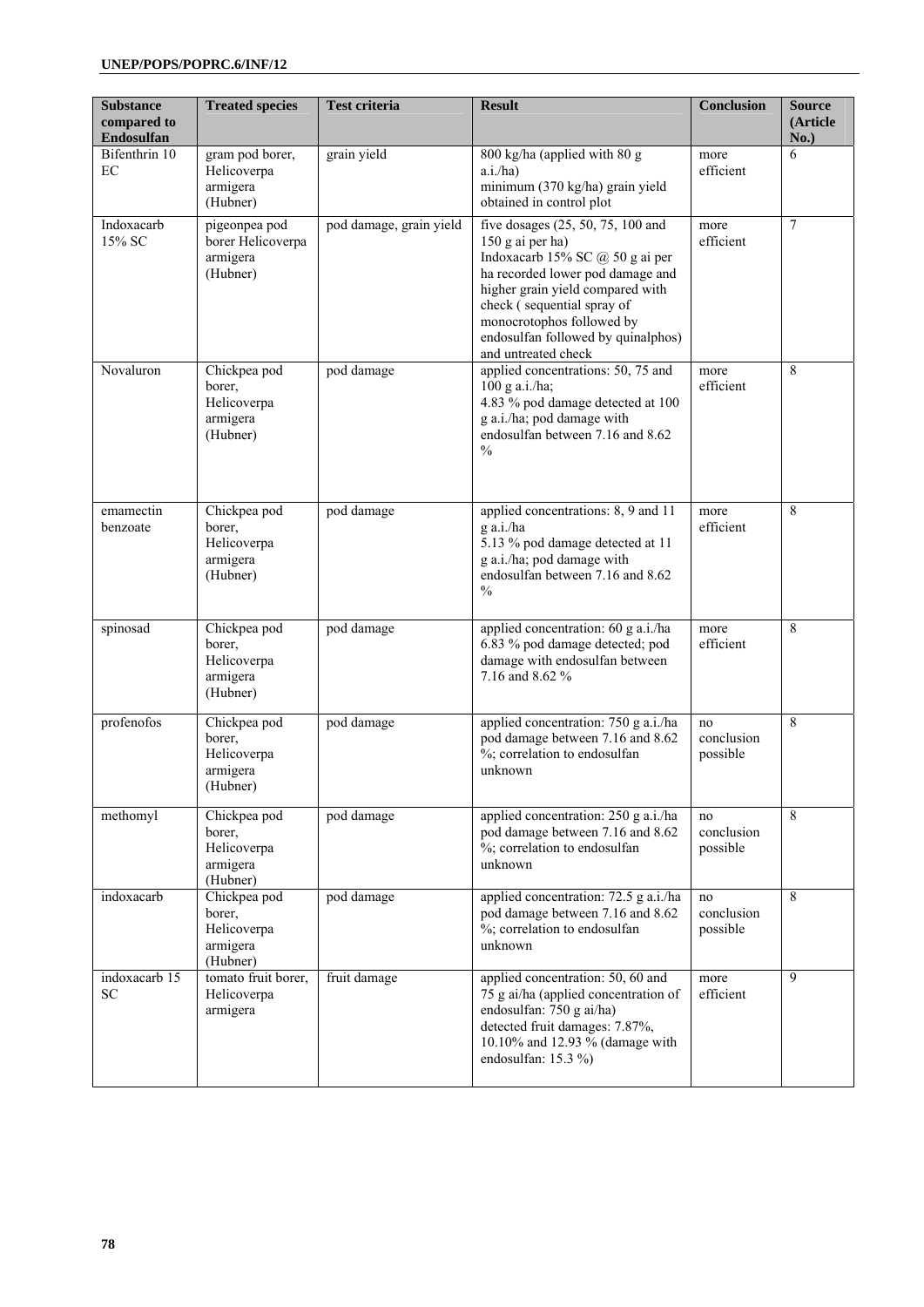| <b>Substance</b><br>compared to<br>Endosulfan | <b>Treated species</b>                           | <b>Test criteria</b>                      | <b>Result</b>                                                                                                                                                                                                                        | <b>Conclusion</b>    | <b>Source</b><br>(Article<br>No.) |
|-----------------------------------------------|--------------------------------------------------|-------------------------------------------|--------------------------------------------------------------------------------------------------------------------------------------------------------------------------------------------------------------------------------------|----------------------|-----------------------------------|
| indoxacarb $15$<br><b>SC</b>                  | tomato fruit borer,<br>Helicoverpa<br>armigera   | grain yield                               | 260.78 q/ha (at 75 g ai/ha), 259.78<br>and 257.35 q/ha at 50 and 60 g<br>ai/ha applied concentration of<br>indoxacarb<br>achievement of highest yield in test<br>series, compared with other<br>insecticides, inter alias endosulfan | more<br>efficient    | 9                                 |
| Spinosad 45<br>SC                             | pod borer,<br>Helicoverpa<br>armigera, Hub       | reduction of larval<br>population         | applied concentration: 90 g a.i./ha<br>0.29 larvae/plant; more efficient<br>than endosulfan 40 SC                                                                                                                                    | more<br>efficient    | 10                                |
| Spinosad 45<br>SC                             | pod borer,<br>Helicoverpa<br>armigera, Hub       | pod damage                                | applied concentration: 90 g a.i./ha<br>pod damage: 5.62 %; lowest pod<br>damage in test series                                                                                                                                       | more<br>efficient    | 10                                |
| Spinosad 45<br>SC.                            | pod borer,<br>Helicoverpa<br>armigera, Hub       | grain damage                              | applied concentration: 90 g a.i./ha<br>grain damage: 22.85 %; lowest<br>grain damage in test series                                                                                                                                  | more<br>efficient    | 10                                |
| Spinosad 45<br><b>SC</b>                      | pod borer,<br>Helicoverpa<br>armigera, Hub       | grain yield                               | applied concentration: 90 g a.i./ha<br>grain yield: 1681 kg/ha; highest<br>yield in test series                                                                                                                                      | more<br>efficient    | 10                                |
| Pyridaben                                     | blueberry bud<br>mite (Acalitus<br>vaccinii)     | reduction of population                   | 49 % mite reduction (97 %<br>reduction with endosulfan)                                                                                                                                                                              | less efficient       | 11                                |
| chlorpyriphos                                 | pigeonpea pod<br>borer                           | return Rs per rupee<br>invested           | obtained value (Rs.2.20) lower than<br>those of endosulfan 35 EC (Rs.<br>3.71)                                                                                                                                                       | less efficient       | 12                                |
| Lime sulphur<br>(1:30)                        | yellow mite<br>(Oligonychus<br>sacchari)         | frequency of mite<br>infestation          | significant and maximal reduction<br>in the frequency of mite infestation<br>compared to rest of treatments,<br>inter alias endosulfan 35 EC                                                                                         | more<br>efficient    | 13                                |
| Lime sulphur<br>(1:30)                        | yellow mite<br>(Oligonychus<br>sacchari)         | cane yield                                | maximum in cane yield in test<br>series                                                                                                                                                                                              | more<br>efficient    | 13                                |
| S-kinoprene                                   | Orius insidiosus<br>(Hemiptera:<br>Anthocoridae) | contact toxicity                          | S-kinoprene was the most<br>innocuous in this test series<br>compared with other insecticides<br>(inter alias endosulfan)                                                                                                            | less efficient       | 14                                |
| Dicofol 0.04 %                                | Sorghum mite,<br>Oligonychus<br>indicus Hirst    | population reduction                      | 75.60 and 75.75 % population<br>reduction in two successive years<br>(was statistically at par with<br>Endosulfan 0.075%)                                                                                                            | equally<br>efficient | 15                                |
| $\beta$ -cyfluthrin                           | Helicoverpa<br>armigera<br>(Hübner)              | yield                                     | applied concentrations: 12.50,<br>18.75 and 25.00 g ai/ha<br>higher yields have been achieved<br>compared with other insecticides,<br>inter alias endosulfan                                                                         | more<br>efficient    | 16                                |
| Cypermethrin                                  | Spodoptera litura<br>(Fab.)                      | $LC50$ (ml/lit)                           | 5.846 ml/lit (LC50 endosulfan =<br>$6.094$ ml /lit)                                                                                                                                                                                  | more<br>efficient    | 18                                |
| cypermethrin                                  | Aulacophora<br>foveicollis                       | adult mortality                           | highest mortality observed<br>(together with endosulfan 0.04 %)                                                                                                                                                                      | more<br>efficient    | 19                                |
| cypermethrin                                  | Aulacophora<br>foveicollis                       | protection                                | treatment yielded in highest<br>protection (togehtehr with<br>endosulfan 0.04 %)                                                                                                                                                     | more<br>efficient    | 19                                |
| cypemethrin<br>$0.005 \%$                     | E. machaeralis                                   | efficiency (no further<br>specifications) | most effective treatment (compared<br>with endosulfan $0.05\%$ )                                                                                                                                                                     | more<br>efficient    | 20                                |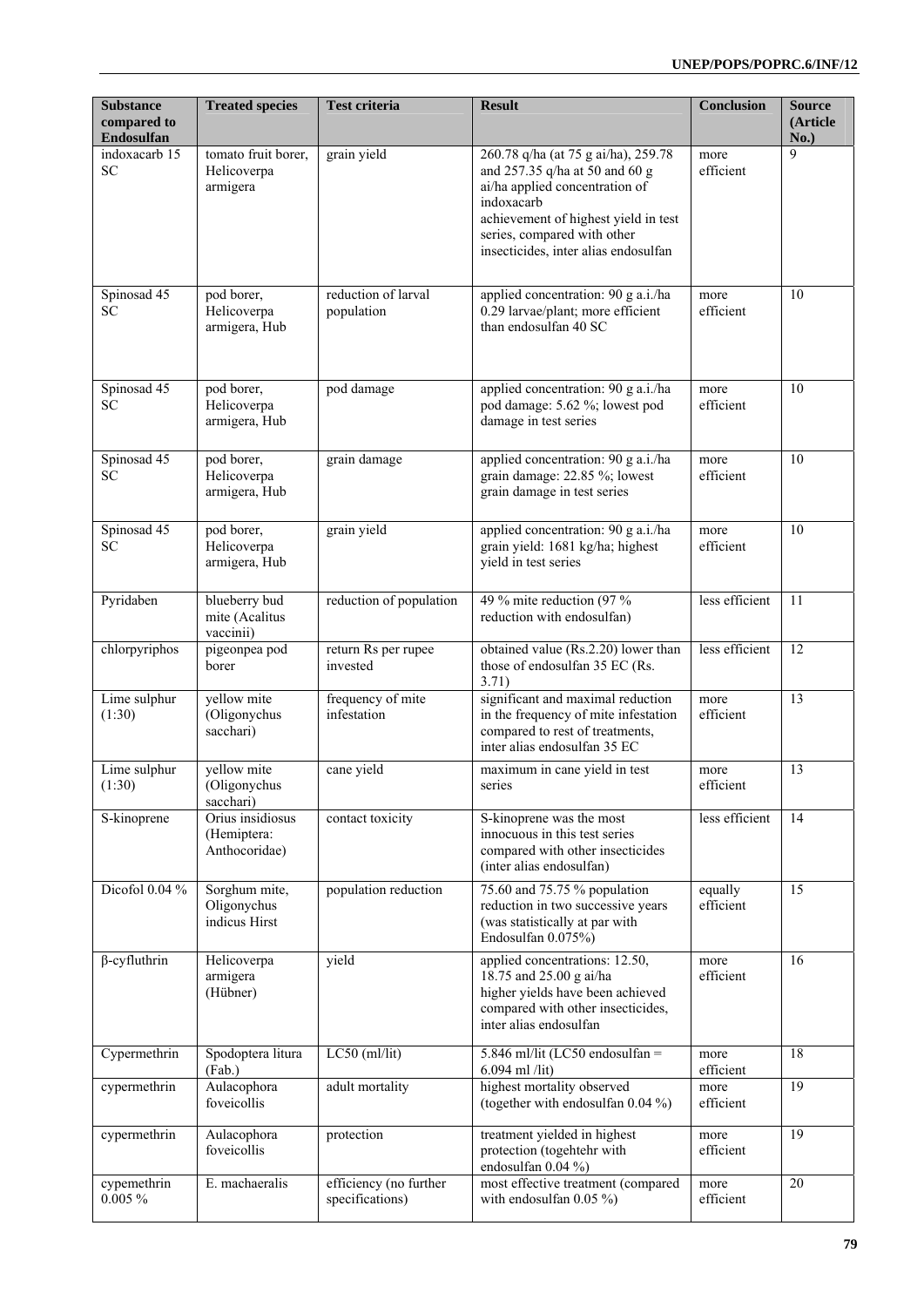| <b>Substance</b><br>compared to<br>Endosulfan | <b>Treated species</b>                                                           | <b>Test criteria</b>                        | <b>Result</b>                                                                                                                                                                        | <b>Conclusion</b>            | <b>Source</b><br>(Article)<br>No.) |
|-----------------------------------------------|----------------------------------------------------------------------------------|---------------------------------------------|--------------------------------------------------------------------------------------------------------------------------------------------------------------------------------------|------------------------------|------------------------------------|
| monocrotophos<br>$0.05\%$                     | E. machaeralis                                                                   | efficiency (no further<br>specifications)   | least effective treatment (compared<br>with endosulfan $0.05\%$ )                                                                                                                    | less efficient               | 20                                 |
| cypemethrin<br>$0.005 \%$                     | H. puera                                                                         | control (no further<br>specifications)      | most effective control (together<br>with endosulfan $0.05\%$ )                                                                                                                       | more<br>efficient            | 20                                 |
| Spinosad 48<br><b>SC</b>                      | Helicoverpa<br>armigera                                                          | reduction of larval<br>population           | applied concentration: 150 ml/ha<br>most effective in this test series<br>(compared with Endosulfan 35 EC<br>@ 1250 ml/ha and 2500 ml/ha)                                            | more<br>efficient            | 21                                 |
| Indoxicarb 15<br>EC                           | Helicoverpa<br>armigera                                                          | reduction of larval<br>population           | applied concentration: 500 ml/ha<br>more effective than Endosulfan 35<br>EC @ 1250 ml/ha and 2500 ml/ha                                                                              | more<br>efficient            | 21                                 |
| Cypermethrin<br>25 EC                         | Helicoverpa<br>armigera                                                          | reduction of larval<br>population           | applied concentration: 200 ml/ha<br>substance was the heapest one                                                                                                                    | less efficient               | 21                                 |
| Indoxacarb                                    | okra fruit borer,<br>Earias vittella<br>(Fab.)                                   | population reduction                        | applied concentration: 75 g a.i./ha<br>(applied concentration endosulfan:<br>500 g a.i./ha)<br>78.6% population reduction                                                            | more<br>efficient            | 22                                 |
| Lambda-<br>cyhalothrin                        | okra fruit borer,<br>Earias vittella<br>(Fab.)                                   | population reduction                        | applied concentration: 50 g a.i./ha<br>(applied concentration endosulfan:<br>500 g a.i./ha)<br>71.2 % population reduction                                                           | more<br>efficient            | 22                                 |
| Quinalphos                                    | Rhizoctonia<br>solani                                                            | reduction of cowpea<br>seedling rot in soil | quinalphos was only substance,<br>which reduced cowpea seedling rot<br>in soil infested with R. solani; other<br>insecticides, inter alias endosulfan<br>showed little or no effects | more<br>efficient            | 23                                 |
| carbofuran 3G                                 | Chilo partellus<br>(Swinhoe)                                                     | protection against borer                    | applied concentration: 7.5 kg/ha                                                                                                                                                     | no<br>conclusion<br>possible | 24                                 |
| Carbofuran                                    | weevil<br>Myllocerus<br>viridanus<br>fabricius<br>(Coleoptera:Curcu<br>lionidae) | toxicity to larvae                          | substance was the most toxic one                                                                                                                                                     | more<br>efficient            | $\overline{25}$                    |
| carbaryl 0.2 %                                | tomato leafhopper                                                                | reduction of leafhopper<br>population       | treatment with substance resulted in<br>highest reduction of population<br>(compared with other insicticides,<br>inter alias 0.04 % endosulfan)                                      | more<br>efficient            | 26                                 |
| lambda-<br>cyhalothrin<br>$0.01\%$            | tomato leafhopper                                                                | reduction of leafhopper<br>population       | treatment with substance resulted in<br>higher reduction of population than<br>treatment with endosulfan 0.04 %                                                                      | more<br>efficient            | 26                                 |
| lambda-<br>cyhalothrin<br>$0.01\%$            | tomato fruit borer                                                               | reduction of fruit borer<br>population      | substance was most effective<br>(compared with other insecticides,<br>inter alias endosulfan 0.04 %)                                                                                 | more<br>efficient            | 26                                 |
| lambda-<br>cyhalothrin<br>$0.01~\%$           | tomato fruit borer                                                               | yield                                       | highest yield was obtained<br>(compared with other insecticides,<br>intera alias endosulfan 0.04 %)                                                                                  | more<br>efficient            | 26                                 |
| carbaryl 0.2 %                                | tomato fruit borer                                                               | yield                                       | higher yield was obtained than<br>endosulfan 0.04%                                                                                                                                   | more<br>efficient            | 26                                 |
| fenvalerate<br>0.0125%                        | tomato fruit borer                                                               | yield                                       | higher yield was obtained than<br>endosulfan 0.04%                                                                                                                                   | more<br>efficient            | 26                                 |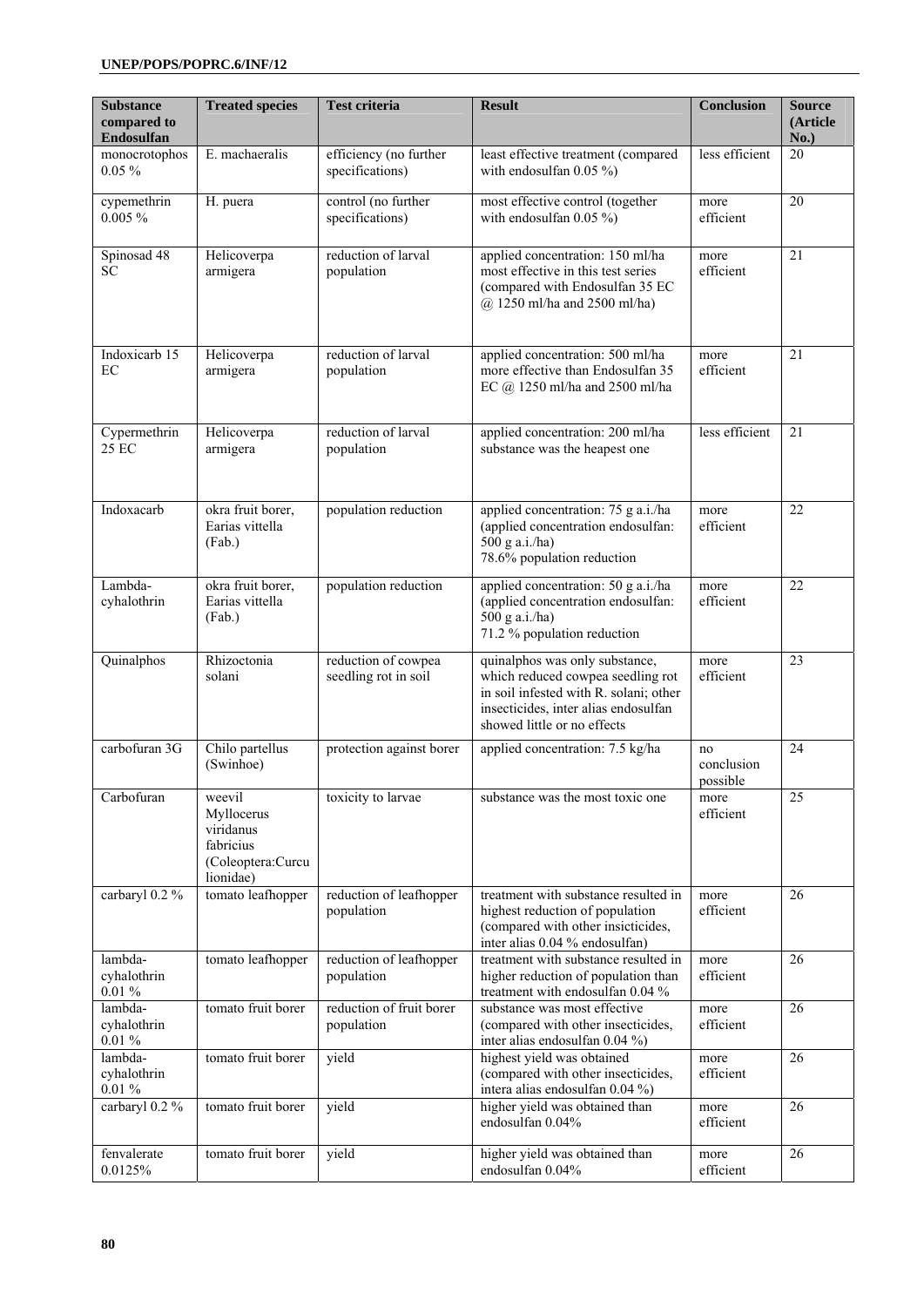| <b>Substance</b><br>compared to<br>Endosulfan | <b>Treated species</b>                                                                     | Test criteria                   | <b>Result</b>                                                                                                                                                        | <b>Conclusion</b> | <b>Source</b><br>(Article<br>No.) |
|-----------------------------------------------|--------------------------------------------------------------------------------------------|---------------------------------|----------------------------------------------------------------------------------------------------------------------------------------------------------------------|-------------------|-----------------------------------|
| carbaryl                                      | Brinjal Fruit and<br>Shoot Borer,<br>Leucinodes<br>orbonalis                               | fruit damage $(\% )$            | 21.6 % fruit damage (lower than<br>after treatment with endosulfan<br>$(20.0\%)$                                                                                     | less efficient    | 27                                |
| carbaryl                                      | <b>Brinjal Fruit and</b><br>Shoot Borer,<br>Leucinodes<br>orbonalis                        | Cost - benefit ratio            | resulted in minimum of cost-benefit<br>ratio (1: 5.10)                                                                                                               | less efficient    | 27                                |
| fenvalerate                                   | <b>Brinjal Fruit and</b><br>Shoot Borer,<br>Leucinodes<br>orbonalis                        | Cost - benefit ratio            | resulted in maximum of cost-<br>benefit ratio $(1:20.44)$                                                                                                            | less efficient    | 27                                |
| carbaryl                                      | <b>Brinjal Fruit and</b><br>Shoot Borer,<br>Leucinodes<br>orbonalis                        | yield (q/ha)                    | resulted in lowest yield (225.7 q/ha)                                                                                                                                | less efficient    | 27                                |
| carbaryl                                      | Brinjal Fruit and<br>Shoot Borer,<br>Leucinodes<br>orbonalis                               | net gain (USD)                  | lowest net gain (USD 587.49)                                                                                                                                         | less efficient    | 27                                |
| cypermethrin<br>25 EC                         | gram pod borer,<br>Helicoverpa<br>armigera<br>(Hubner)                                     | reduction of pod<br>infestation | Cypermethrin $(0.009, 0.0075$ and<br>$0.006\%$ ) was most effective in this<br>test series (compared with, inter<br>alias endosulfan 35 EC (0.13, 0.1<br>and 0.07%)) | more<br>efficient | 28                                |
| monocrotophos<br>36 WSC                       | gram pod borer,<br>Helicoverpa<br>armigera<br>(Hubner)                                     | reduction of pod<br>infestation | monocrotophos (0.08, 0.06 and<br>0.04%) was more efficient than<br>endosulfan 35 EC (0.13, 0.1 and<br>$0.07\%)$                                                      | more<br>efficient | 28                                |
| carbaryl 50 WP                                | gram pod borer,<br>Helicoverpa<br>armigera<br>(Hubner)                                     | reduction of pod<br>infestation | carbaryl $(0.3, 0.2 \text{ and } 0.1\%)$ was<br>less efficient than endosulfan 35<br>EC $(0.13, 0.1$ and $0.07\%)$                                                   | less efficient    | 28                                |
| neem oil 0.15<br>EC                           | gram pod borer,<br>Helicoverpa<br>armigera<br>(Hubner)                                     | reduction of pod<br>infestation | neem oil (0.30, 0.20 and 0.10%)<br>was less efficient than endosulfan<br>35 EC (0.13, 0.1 and 0.07%)                                                                 | less efficient    | 28                                |
| acetamiprid                                   | glassy-winged<br>sharpshooter,<br>Homalodisca<br>coagulata<br>(Hemiptera:<br>Cicadellidae) | LC50 values<br>(ng(AI)/ml)      | $0.017$ ng (AI)/ml<br>substance was most toxic                                                                                                                       | more<br>efficient | $\overline{29}$                   |
| bifenthrin                                    | glassy-winged<br>sharpshooter,<br>Homalodisca<br>coagulata<br>(Hemiptera:<br>Cicadellidae) | LC50 values<br>(ng(AI)/ml)      | $0.686$ ng/ml ng (AI)/ml<br>substance was more toxic than<br>endosulfan                                                                                              | more<br>efficient | 29                                |
| Acetamiprid                                   | mustard aphid<br>(Lipaphis erysimi)                                                        | population reduction            | 91.73 % reduction (reduction with<br>endosulfan: 77.89 %)                                                                                                            | more<br>efficient | 30                                |
| dimethoate                                    | mustard aphid<br>(Lipaphis erysimi)                                                        | population reduction            | 88.73 % reduction (reduction with<br>endosulfan: 77.89 %)                                                                                                            | more<br>efficient | 30                                |
| imidacloprid                                  | mustard aphid<br>(Lipaphis erysimi)                                                        | population reduction            | 86.02 % reduction (reduction with<br>endosulfan: 77.89 %)                                                                                                            | more<br>efficient | 30                                |
| Novaluron                                     | mustard aphid<br>(Lipaphis erysimi)                                                        | population reduction            | 78.73 % reduction (reduction with<br>endosulfan: $77.89\%$                                                                                                           | more<br>efficient | 30                                |
| abamectin                                     | broad mite,<br>Polyphagotarsone<br>mus lotus                                               | $LC50$ (g a.i./l)               | $4.9 \times 10-8$ (LC50 endosulfan = 1.1)<br>$\times$ 10-3 g a.i./l)                                                                                                 | more<br>efficient | 31                                |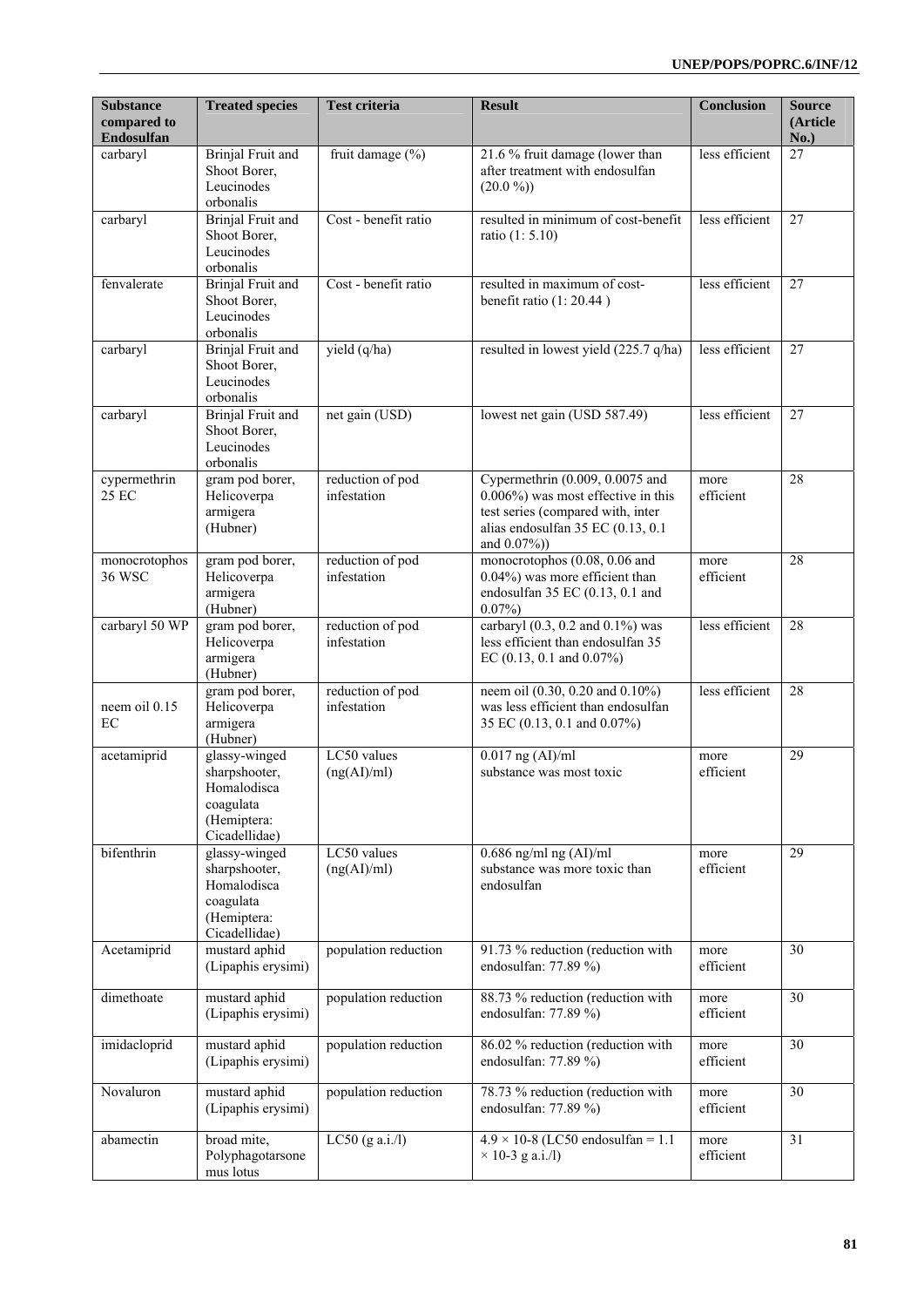| <b>Substance</b><br>compared to<br>Endosulfan | <b>Treated species</b>                                                                        | <b>Test criteria</b>                        | <b>Result</b>                                                        | <b>Conclusion</b> | <b>Source</b><br>(Article<br>No.) |
|-----------------------------------------------|-----------------------------------------------------------------------------------------------|---------------------------------------------|----------------------------------------------------------------------|-------------------|-----------------------------------|
| pyridaben                                     | broad mite,<br>Polyphagotarsone<br>mus lotus                                                  | LC50 $(g a.i/l)$                            | $4.1 \times 10-3$ (LC50 endosulfan = 1.1)<br>$\times$ 10-3 g a.i./l) | less efficient    | 31                                |
| dicofol                                       | broad mite,<br>Polyphagotarsone<br>mus lotus                                                  | $LC50$ (g a.i./l)                           | $4.5 \times 10-3$ (LC50 endosulfan = 1.1)<br>$\times$ 10-3 g a.i./l) | less efficient    | 31                                |
| methamidopho<br>$\mathbf S$                   | Frankliniella<br>occidentalis<br>(Pergande)                                                   | efficacy                                    | substance was moderately effective<br>(endosulfan was ineffective)   | more<br>efficient | 33                                |
| monocrotophos                                 | Tobacco ground<br>beetle.<br>Mesomorphus<br>villiger Blanch<br>(Tenebrionidae:<br>Coleoptera) | toxicity                                    | substance was more toxic than<br>endosulfan                          | more<br>efficient | 34                                |
| chlorpyrifos                                  | Tobacco ground<br>beetle,<br>Mesomorphus<br>villiger Blanch<br>(Tenebrionidae:<br>Coleoptera) | toxicity                                    | substance was more toxic than<br>endosulfan                          | more<br>efficient | 34                                |
| fenvalerate                                   | Tobacco ground<br>beetle,<br>Mesomorphus<br>villiger Blanch<br>(Tenebrionidae:<br>Coleoptera) | toxicity                                    | substance was less toxic than<br>endosulfan                          | less efficient    | 34                                |
| carbaryl                                      | Tobacco ground<br>beetle,<br>Mesomorphus<br>villiger Blanch<br>(Tenebrionidae:<br>Coleoptera) | toxicity                                    | substance was less toxic than<br>endosulfan                          | less efficient    | 34                                |
| chlorpyrifos                                  | Tobacco ground<br>beetle,<br>Mesomorphus<br>villiger Blanch<br>(Tenebrionidae:<br>Coleoptera) | toxicity                                    | substance was less toxic than<br>endosulfan                          | less efficient    | 34                                |
| monocrotophos                                 | Tobacco ground<br>beetle,<br>Mesomorphus<br>villiger Blanch<br>(Tenebrionidae:<br>Coleoptera) | net returns $(Rs)$ /<br>benefit: cost ratio | Rs 25 280 / 1.89:1 (endosulfan: Rs<br>26 270 / 1.92:1)               | less efficient    | 34                                |
| chlorpyrifos                                  | Tobacco ground<br>beetle,<br>Mesomorphus<br>villiger Blanch<br>(Tenebrionidae:<br>Coleoptera) | net returns $(Rs)$ /<br>benefit: cost ratio | Rs 24 469 / 1.86:1 (endosulfan: Rs<br>26 270 / 1.92:1)               | less efficient    | 34                                |
| fenvalerate                                   | Tobacco ground<br>beetle,<br>Mesomorphus<br>villiger Blanch<br>(Tenebrionidae:<br>Coleoptera) | net returns $(Rs)$ /<br>benefit: cost ratio | Rs 22 419 / 1,79:1 (endosulfan: Rs<br>26 270 / 1.92:1)               | less efficient    | 34                                |
| carbaryl                                      | Tobacco ground<br>beetle,<br>Mesomorphus<br>villiger Blanch<br>(Tenebrionidae:<br>Coleoptera) | net returns (Rs) /<br>benefit: cost ratio   | Rs 21 991 / 1.78:1 (endosulfan: Rs<br>26 270 / 1.92:1)               | less efficient    | 34                                |
| profenofos                                    | Helicoverpa<br>armigera                                                                       | toxicity                                    | substance was more toxic than<br>endosulfan                          | more<br>efficient | 35                                |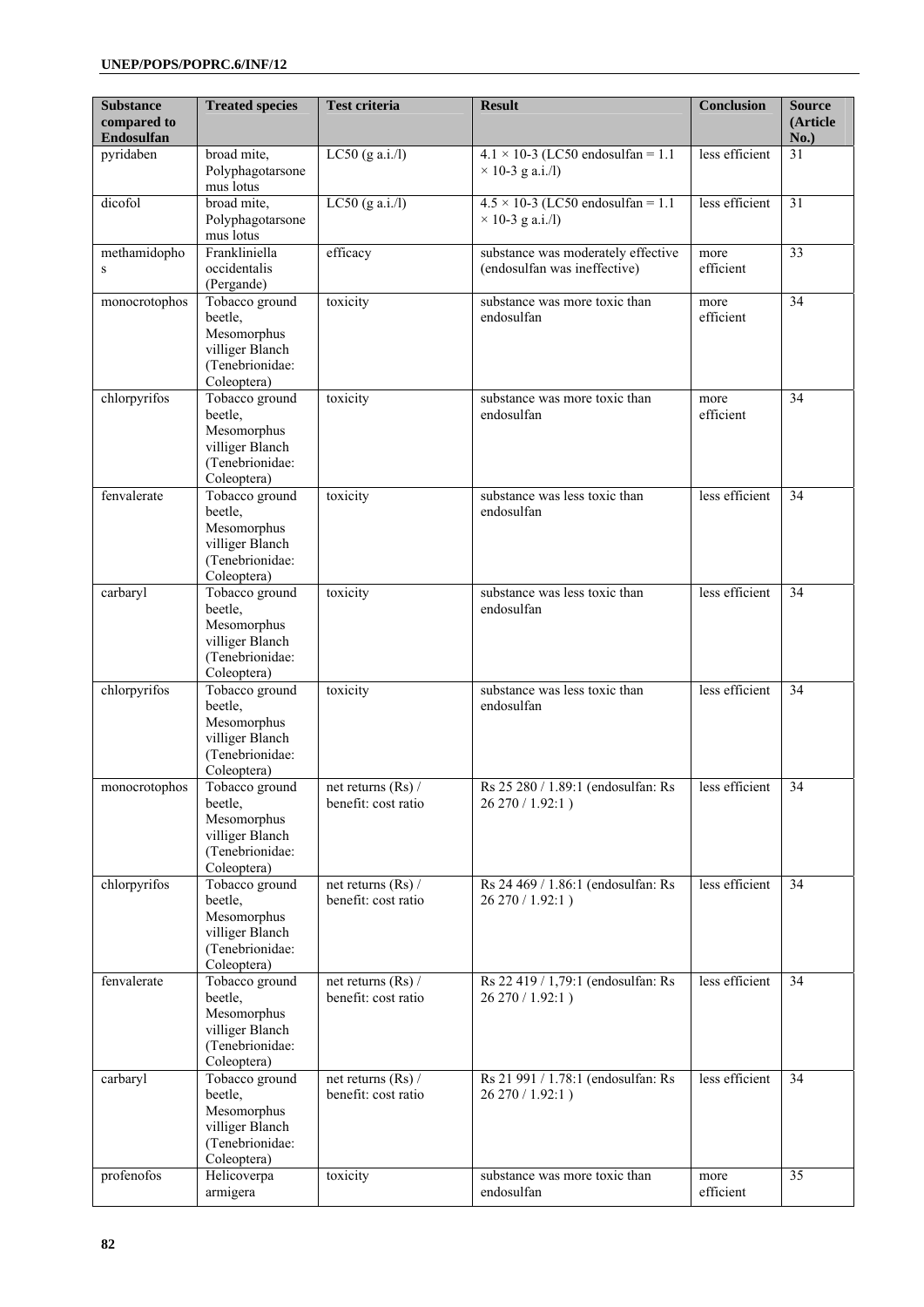| <b>Substance</b><br>compared to<br>Endosulfan | <b>Treated species</b>                                         | <b>Test criteria</b>                                                                            | <b>Result</b>                                                                                                                                                                                                         | <b>Conclusion</b> | <b>Source</b><br>(Article<br>No.) |
|-----------------------------------------------|----------------------------------------------------------------|-------------------------------------------------------------------------------------------------|-----------------------------------------------------------------------------------------------------------------------------------------------------------------------------------------------------------------------|-------------------|-----------------------------------|
| chlorpyrifos                                  | Helicoverpa<br>armigera                                        | toxicity                                                                                        | substance was more toxic than<br>endosulfan                                                                                                                                                                           | more<br>efficient | $\overline{35}$                   |
| methomyl                                      | Helicoverpa<br>armigera                                        | toxicity                                                                                        | substance was more toxic than<br>endosulfan                                                                                                                                                                           | more<br>efficient | $\overline{35}$                   |
| thiodicarb                                    | Helicoverpa<br>armigera                                        | toxicity                                                                                        | substance was more toxic than<br>endosulfan                                                                                                                                                                           | more<br>efficient | 35                                |
| cypermethrin                                  | Helicoverpa<br>armigera                                        | toxicity                                                                                        | substance was more toxic than<br>endosulfan                                                                                                                                                                           | more<br>efficient | 35                                |
| quinalphos                                    | Helicoverpa<br>armigera                                        | toxicity                                                                                        | substance was more toxic than<br>endosulfan                                                                                                                                                                           | more<br>efficient | 35                                |
| phoxim                                        | leaf worm,<br>Spodoptera litura<br>(Lepidoptera:<br>Noctuidae) | time-oriented mortality                                                                         | substance showed higher efficiency<br>than other substances, inter alias<br>endosulfan                                                                                                                                | more<br>efficient | $\overline{36}$                   |
| Emamectin<br>benzoate                         | leaf worm,<br>Spodoptera litura<br>(Lepidoptera:<br>Noctuidae) | time-oriented mortality<br>and LC50                                                             | substance proved to be the most<br>efficient insecticide in new<br>chemistry insecticides tested (3<br>groups of substances have been<br>examined: pyrethroids,<br>organophosphate and new<br>chemistry insecticides) | more<br>efficient | 36                                |
| abamectin                                     | leaf worm,<br>Spodoptera litura<br>(Lepidoptera:<br>Noctuidae) | time-oriented mortality<br>and LC50                                                             | substance was least effective<br>insicticide                                                                                                                                                                          | less efficient    | 36                                |
| fipronil                                      | boll weevil<br>(Anthonomus<br>grandis)                         | control (calculated from<br>damage levels in the<br>treated plots compared<br>to the untreated) | 64 % control (endosulfan 45 %<br>control)                                                                                                                                                                             | more<br>efficient | 37                                |
| Fipronil                                      | Catolaccus<br>grandis (Burks)                                  | toxicity                                                                                        | more toxic to females (compared<br>with other insecticides, inter alias<br>endosulfan)<br>test performed at full rate                                                                                                 | more<br>efficinet | 38                                |
| malathion                                     | Catolaccus<br>grandis (Burks)                                  | toxicity                                                                                        | more toxic to females (compared<br>with other insecticides, inter alias<br>endosulfan)<br>test performed at full rate                                                                                                 | more<br>efficinet | 38                                |
| spinosad                                      | Catolaccus<br>grandis (Burks)                                  | toxicity                                                                                        | substance was least toxic                                                                                                                                                                                             | less efficient    | 38                                |
| malathion                                     | Catolaccus<br>grandis (Burks)                                  | toxicity                                                                                        | more toxic to females (compared<br>with other insecticides, inter alias<br>endosulfan)<br>test performed at reduced rate                                                                                              | more<br>efficinet | $\overline{38}$                   |
| acetamiprid                                   | brown plant<br>hopper<br>(Nilaparvata<br>lugens)               | values of relative<br>toxicity calculated in<br>comparison to LC50<br>value of monocrotophos    | substance less toxic than<br>monocrotophos -> less efficient<br>than endosulfan, due to higher<br>toxicity of endosulfan than<br>monocrotophos                                                                        | less efficient    | 39                                |
| thiamethoxam                                  | brown plant<br>hopper<br>(Nilaparvata<br>lugens)               | values of relative<br>toxicity calculated in<br>comparison to LC50<br>value of monocrotophos    | substance less toxic than<br>monocrotophos -> less efficient<br>than endosulfan, due to higher<br>toxicity of endosulfan than<br>monocrotophos                                                                        | less efficient    | 39                                |
| imidacloprid                                  | brown plant<br>hopper<br>(Nilaparvata<br>lugens)               | relative toxicity derived<br>on the basis of LC50<br>and LC 97.5 values                         | less toxic than endosulfan                                                                                                                                                                                            | less efficient    | 39                                |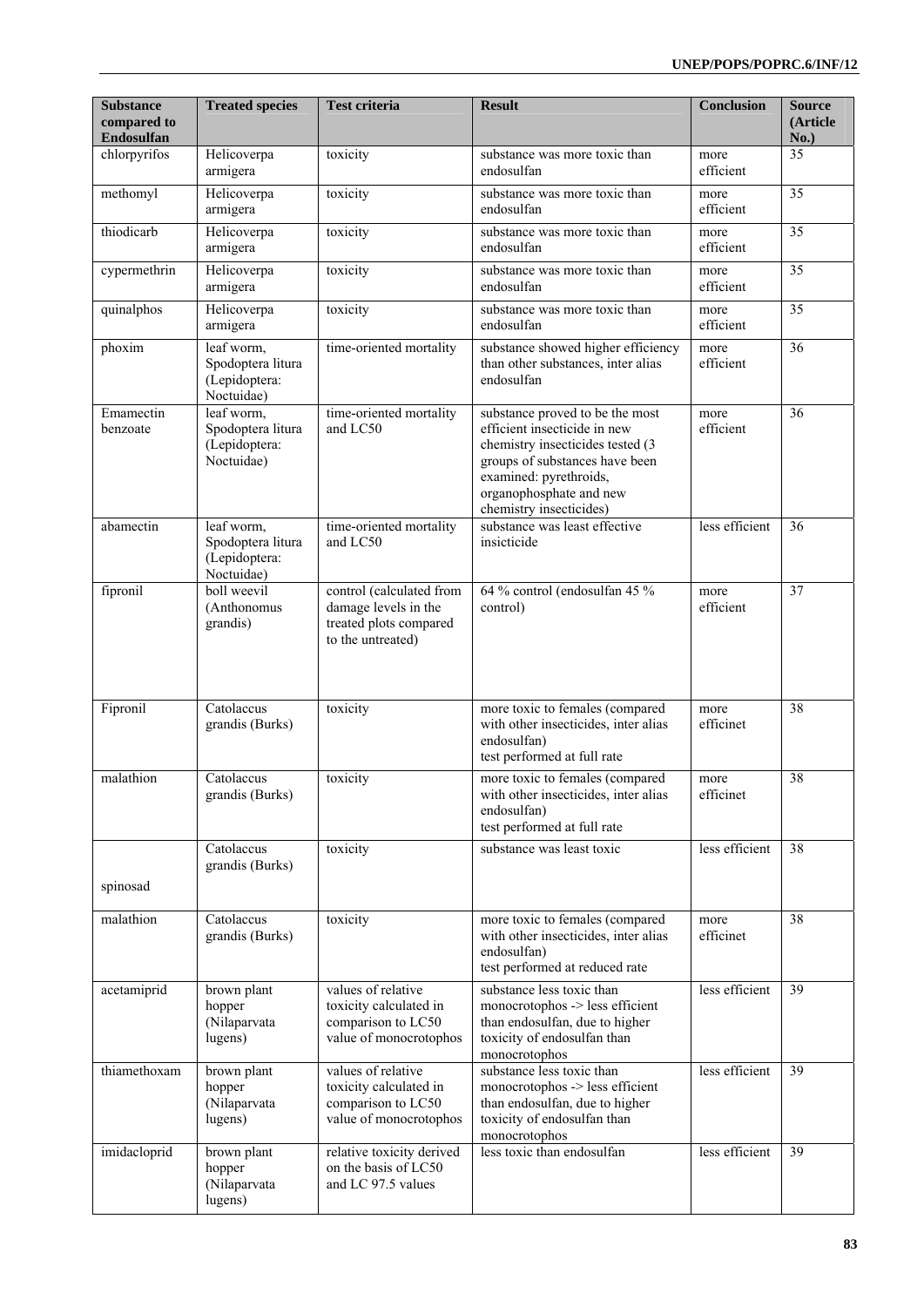| <b>Substance</b><br>compared to<br>Endosulfan | <b>Treated species</b>                                      | <b>Test criteria</b>                                                    | <b>Result</b>                                                                                                    | <b>Conclusion</b>    | <b>Source</b><br>(Article<br>No.) |
|-----------------------------------------------|-------------------------------------------------------------|-------------------------------------------------------------------------|------------------------------------------------------------------------------------------------------------------|----------------------|-----------------------------------|
| chlorpyriphos                                 | brown plant<br>hopper<br>(Nilaparvata<br>lugens)            | relative toxicity derived<br>on the basis of LC50<br>and LC 97.5 values | less toxic than endosulfan                                                                                       | less efficient       | $\overline{39}$                   |
| bifenthrin                                    | cabbage seedpod<br>weevil<br>(Coleoptera:<br>Curculionidae) | prevention of pod<br>infestation                                        | substance was more effective than<br>endosulfan                                                                  | more<br>efficient    | 40                                |
| esfenvalerate                                 | cabbage seedpod<br>weevil<br>(Coleoptera:<br>Curculionidae) | prevention of pod<br>infestation                                        | substance was more effective than<br>endosulfan                                                                  | more<br>efficient    | 40                                |
| bifenthrin                                    | silverleaf<br>whitefly, Bemisia<br>argentifolii             | reduction of population                                                 | substance was more effective than<br>endosulfan                                                                  | more<br>efficient    | 41                                |
| Chlorpyrifos                                  | greenhouse<br>whitefly,<br>Trialeurodes<br>vaporariorum     | LC90 value                                                              | substance is less efficient than<br>endosulfan                                                                   | less efficient       | 42                                |
| malathion                                     | greenhouse<br>whitefly,<br>Trialeurodes<br>vaporariorum     | LC90 value                                                              | substance is less efficient than<br>endosulfan                                                                   | less efficient       | 42                                |
| methomyl                                      | greenhouse<br>whitefly,<br>Trialeurodes<br>vaporariorum     | LC90 value                                                              | substance is less efficient than<br>endosulfan                                                                   | less efficient       | 42                                |
| bifenthrin                                    | greenhouse<br>whitefly,<br>Trialeurodes<br>vaporariorum     | LC90 value                                                              | substance is more efficient than<br>endosulfan                                                                   | more<br>efficient    | 42                                |
| enpropathrin                                  | greenhouse<br>whitefly,<br>Trialeurodes<br>vaporariorum     | LC90 value                                                              | substance is more efficient than<br>endosulfan                                                                   | more<br>efficient    | 42                                |
| cypermethrin                                  | Helicoverpa<br>armigera Hub                                 | borer population                                                        | 0.50 larvae/5 heads (0.73 larvae/5<br>heads with endosulfan)                                                     | more<br>efficient    | 43                                |
| cypermethrin                                  | Helicoverpa<br>armigera Hub                                 | seed yield (q/ha)                                                       | $20.58$ (21.31 with endosulfan)                                                                                  | less efficient       | 43                                |
| malathion<br><b>ULV</b>                       | boll weevil,<br>Anthonomus<br>grandis grandis<br>(Boheman)  | mortality $\left(\frac{9}{6}\right)$ after 24 h                         | 97.9 % (86.6 % with endosulfan)                                                                                  | more<br>efficient    | 44                                |
| bifenthrin                                    | boll weevil,<br>Anthonomus<br>grandis grandis<br>(Boheman)  | mortality (%) after 24 h                                                | 80.2 % (86.6 % with endosulfan)                                                                                  | less efficient       | 44                                |
| malathion<br><b>ULV</b>                       | boll weevil,<br>Anthonomus<br>grandis grandis<br>(Boheman)  | mortality (%) after 48 h                                                | 100 % (94.9 % with endosulfan)                                                                                   | more<br>efficient    | 44                                |
| bifenthrin                                    | boll weevil,<br>Anthonomus<br>grandis grandis<br>(Boheman)  | mortality (%) after 48 h                                                | 95 % (94.9 % with endosulfan)                                                                                    | more<br>efficient    | 44                                |
| triazophos 0.05<br>$\%$                       | ashew leaf miner,<br>Acrocercops<br>syngramma               | larval mortality                                                        | treatment yielded in highest mean<br>per cent larval mortality (compared<br>with, inter alias endosulfan 0.03 %) | more<br>efficient    | 45                                |
| cypermethrin<br>0.0075 %                      | ashew leaf miner,<br>Acrocercops<br>syngramma               | larval mortality                                                        | equally efficient as endosulfan 0.03<br>$\%$                                                                     | equally<br>efficient | 45                                |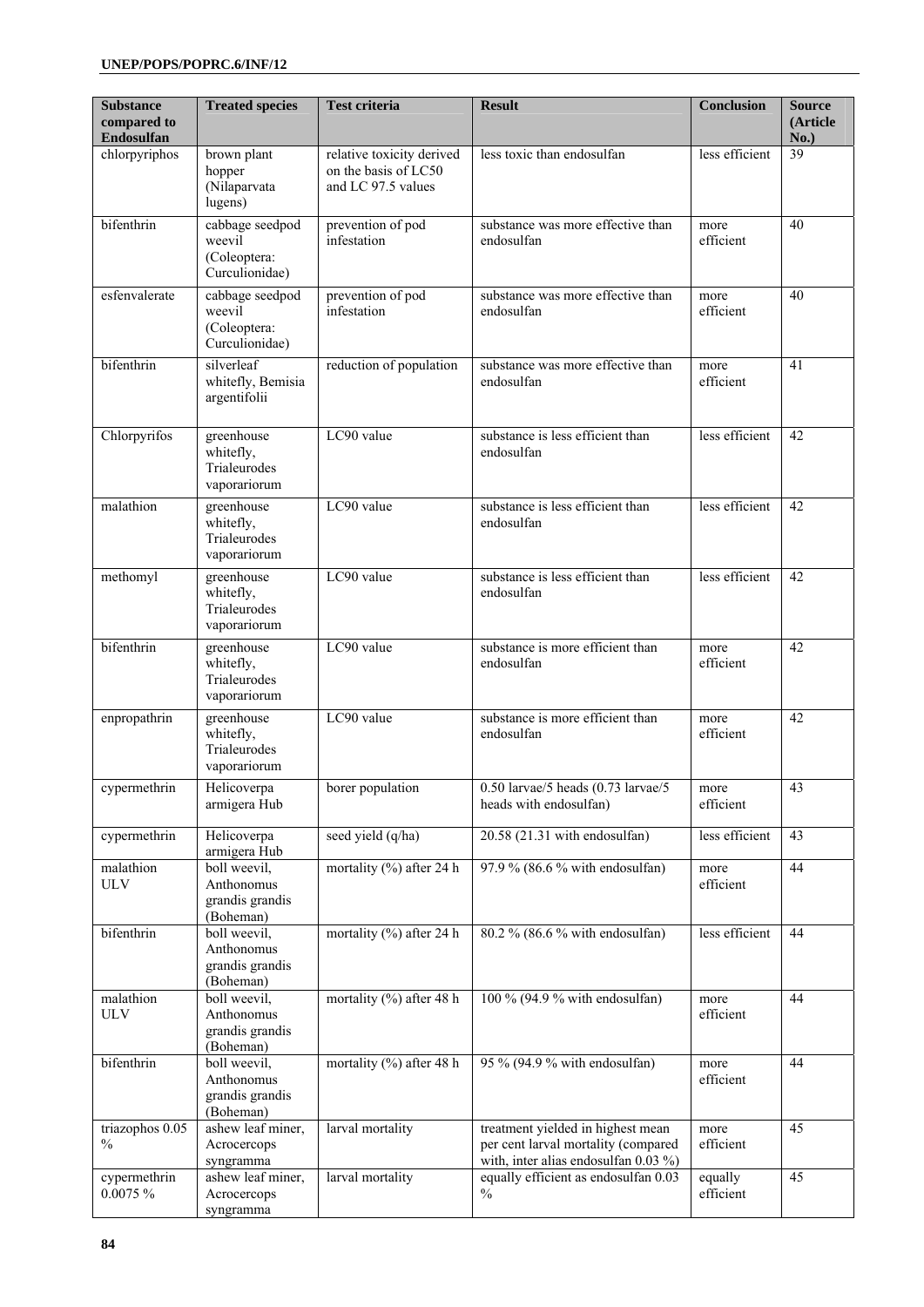| <b>Substance</b><br>compared to<br>Endosulfan | <b>Treated species</b>                                                                                                                 | <b>Test criteria</b>                                 | <b>Result</b>                                                                            | <b>Conclusion</b>    | <b>Source</b><br>(Article<br>No.) |
|-----------------------------------------------|----------------------------------------------------------------------------------------------------------------------------------------|------------------------------------------------------|------------------------------------------------------------------------------------------|----------------------|-----------------------------------|
| dimethoate<br>$0.03\%$                        | ashew leaf miner,<br>Acrocercops<br>syngramma                                                                                          | larval mortality                                     | equally efficient as endosulfan 0.03<br>$\frac{0}{0}$                                    | equally<br>efficient | 45                                |
| acephate 0.07<br>$\frac{0}{0}$                | ashew leaf miner,<br>Acrocercops<br>syngramma                                                                                          | larval mortality                                     | less efficient as endosulfan 0.03 %                                                      | less efficient       | 45                                |
| quinalphos<br>0.04%                           | pod borers<br>Catechrysops<br>cnejus F., Maruca<br>vitrata Gey.,<br>Helicoverpa<br>armigera Hb. and<br>Etiella zinckenella<br>Tret.    | cumulative damage<br>level                           | 6.2 % (7.5 % with endosulfan 0.07<br>$\%$ )                                              | more<br>efficient    | 46                                |
| profenofos 0.1<br>$\frac{0}{0}$               | pod borers<br>Catechrysops<br>cnejus F., Maruca<br>vitrata Gey.,<br>Helicoverpa<br>armigera Hb. and<br>Etiella zinckenella<br>Tret.    | cumulative damage<br>level                           | 6.5 % (7.5 % with endosulfan $0.07$<br>$\%$ )                                            | more<br>efficient    | 46                                |
| dimethoate<br>$0.03\%$                        | pod borers<br>Catechrysops<br>cnejus F., Maruca<br>vitrata Gey.,<br>Helicoverpa<br>armigera Hb. and<br>Etiella zinckenella<br>Tret.    | cumulative damage<br>level                           | 7.5 % (7.5 % with endosulfan 0.07<br>$\%$ )                                              | equally<br>efficient | 46                                |
| acephate<br>0.075%                            | pod borers<br>Catechrysops<br>cnejus F., Maruca<br>vitrata Gey.,<br>Helicoverpa<br>armigera Hb. and<br>Etiella zinckenella<br>Tret.    | cumulative damage<br>level                           | 7.7 % (7.5 % with endosulfan 0.07<br>$\%$ )                                              | less efficient       | 46                                |
| lambda<br>cyhalothrin<br>(Karate 5 EC)        | mango<br>leafhoppers<br>Idioscopus<br>niveosparsus<br>(Left.)<br>Idioscopus<br>clypealis (Leth.)<br>and Amritodus<br>atkinsoni (Leth.) | population of mango<br>leafhoppers/inflorescen<br>ce | least leafhoppers population $(0.03)$<br>leaf hopper population with<br>endosulfan: 2.06 | more<br>efficient    | 47                                |
| Imidacloprid<br>(Confidor 200<br>SL)          | mango<br>leafhoppers<br>Idioscopus<br>niveosparsus<br>(Left.)<br>Idioscopus<br>clypealis (Leth.)<br>and Amritodus<br>atkinsoni (Leth.) | population of mango<br>leafhoppers/inflorescen<br>ce | least leafhoppers population $(0.03)$<br>leaf hopper population with<br>endosulfan: 2.06 | more<br>efficient    | 47                                |
| Monocrotopho<br>${\bf S}$                     | mango<br>leafhoppers<br>Idioscopus<br>niveosparsus<br>(Leth.)<br>Idioscopus<br>clypealis (Leth.)<br>and Amritodus<br>atkinsoni (Leth.) | population of mango<br>leafhoppers/inflorescen<br>ce | least leafhoppers population (0.59)<br>leaf hopper population with<br>endosulfan: 2.06   | more<br>efficient    | 47                                |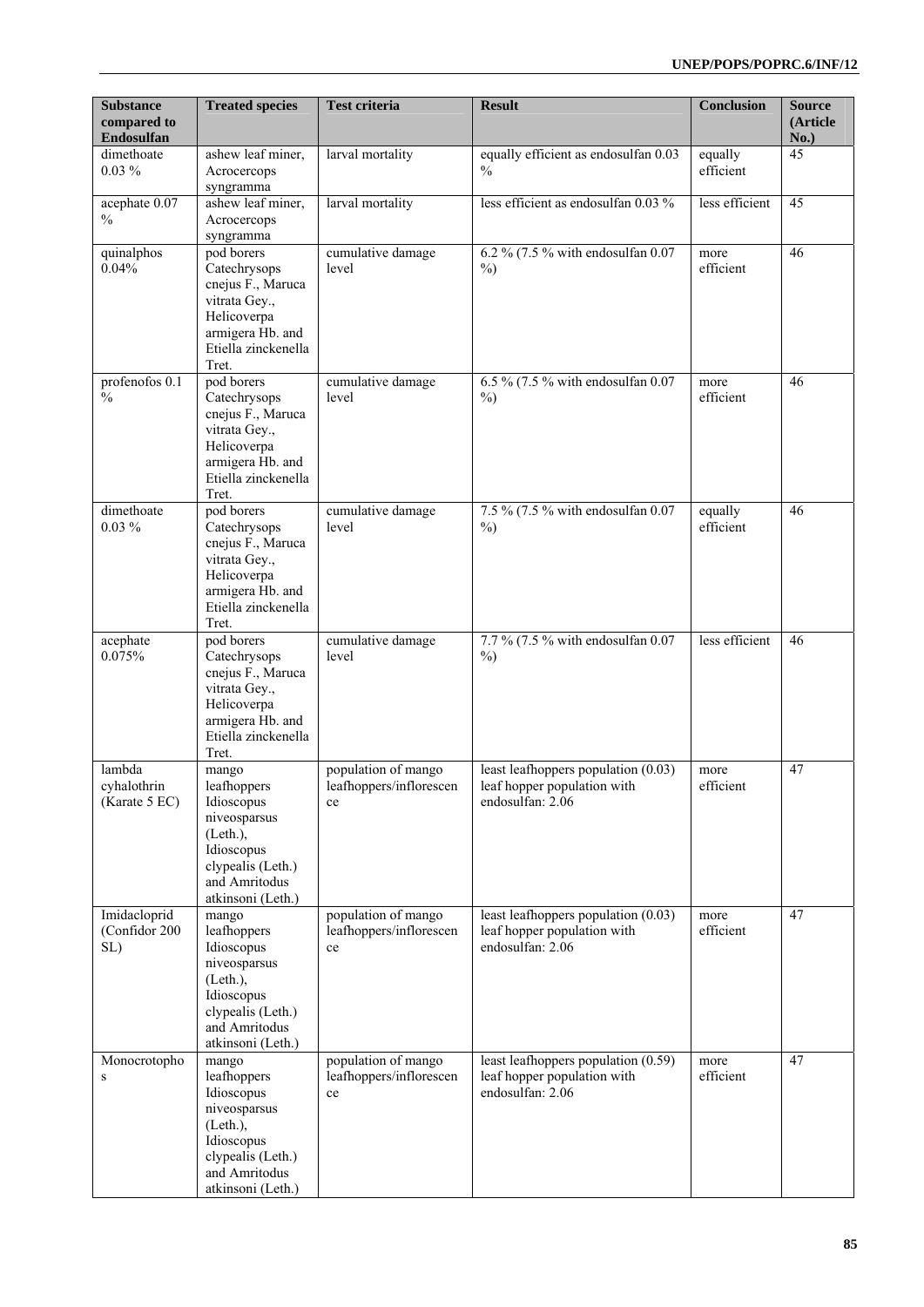| <b>Substance</b><br>compared to<br><b>Endosulfan</b> | <b>Treated species</b>                                                                                                                 | <b>Test criteria</b>                                 | <b>Result</b>                                                                          | Conclusion        | <b>Source</b><br>(Article<br>No.) |
|------------------------------------------------------|----------------------------------------------------------------------------------------------------------------------------------------|------------------------------------------------------|----------------------------------------------------------------------------------------|-------------------|-----------------------------------|
| cypermethrin                                         | mango<br>leafhoppers<br>Idioscopus<br>niveosparsus<br>(Leth.)<br>Idioscopus<br>clypealis (Leth.)<br>and Amritodus<br>atkinsoni (Leth.) | population of mango<br>leafhoppers/inflorescen<br>ce | leaf hopper population < leaf<br>hopper populationendosulfan (2.06)                    | more<br>efficient | 47                                |
| acephate                                             | mango<br>leafhoppers<br>Idioscopus<br>niveosparsus<br>(Leth.)<br>Idioscopus<br>clypealis (Leth.)<br>and Amritodus<br>atkinsoni (Leth.) | population of mango<br>leafhoppers/inflorescen<br>ce | leaf hopper population < leaf<br>hopper populationendosulfan (2.06)                    | more<br>efficient | 47                                |
| difenthiuron                                         | mango<br>leafhoppers<br>Idioscopus<br>niveosparsus<br>(Left.)<br>Idioscopus<br>clypealis (Leth.)<br>and Amritodus<br>atkinsoni (Leth.) | population of mango<br>leafhoppers/inflorescen<br>ce | least leafhoppers population (1.45)<br>leaf hopper population with<br>endosulfan: 2.06 | more<br>efficient | 47                                |
| Fipronil                                             | mango<br>leafhoppers<br>Idioscopus<br>niveosparsus<br>(Left.)<br>Idioscopus<br>clypealis (Leth.)<br>and Amritodus<br>atkinsoni (Leth.) | population of mango<br>leafhoppers/inflorescen<br>ce | least leafhoppers population (1.59)<br>leaf hopper population with<br>endosulfan: 2.06 | more<br>efficient | 47                                |
| imidacloprid<br>0.01%                                | Macrosiphoniella<br>sanborni Gillete                                                                                                   | aphids/shoot                                         | 2.76 aphids/shoot<br>more efficient than endosulfan 0.05<br>$\frac{0}{0}$              | more<br>efficient | 48                                |
| acephate<br>0.075%                                   | Macrosiphoniella<br>sanborni Gillete                                                                                                   | aphids/shoot                                         | more efficient than endosulfan 0.05<br>$\frac{0}{0}$                                   | more<br>efficient | 48                                |
| fipronil 0.02%                                       | Macrosiphoniella<br>sanborni Gillete                                                                                                   | aphids/shoot                                         | more efficient than endosulfan 0.05<br>$\frac{0}{0}$                                   | more<br>efficient | 48                                |
| dimethoate<br>0.03%                                  | Macrosiphoniella<br>sanborni Gillete                                                                                                   | aphids/shoot                                         | more efficient than endosulfan 0.05<br>$\frac{0}{0}$                                   | more<br>efficient | 48                                |
| chlorpyriphos<br>0.05%                               | Macrosiphoniella<br>sanborni Gillete                                                                                                   | aphids/shoot                                         | more efficient than endosulfan 0.05<br>$\frac{0}{0}$                                   | more<br>efficient | 48                                |
| quinalphos<br>0.05%                                  | Macrosiphoniella<br>sanborni Gillete                                                                                                   | aphids/shoot                                         | more efficient than endosulfan 0.05<br>$\frac{0}{0}$                                   | more<br>efficient | 48                                |
| monocrotophos<br>0.05%                               | Macrosiphoniella<br>sanborni Gillete                                                                                                   | aphids/shoot                                         | more efficient than endosulfan 0.05<br>$\frac{0}{0}$                                   | more<br>efficient | 48                                |
| cypermethrin<br>0.01%                                | Macrosiphoniella<br>sanborni Gillete                                                                                                   | aphids/shoot                                         | less efficient than endosulfan 0.05<br>$\frac{0}{0}$                                   | less efficient    | 48                                |
| chlorpyriphos<br>0.05%                               | Liriomyza trifolii                                                                                                                     | aphids/shoot                                         | more efficient than endosulfan 0.05<br>$\%$                                            | more<br>efficient | 48                                |
| cypermethrin<br>0.01%                                | Liriomyza trifolii                                                                                                                     | aphids/shoot                                         | more efficient than endosulfan 0.05<br>$\frac{0}{0}$                                   | more<br>efficient | 48                                |
| acephate<br>0.075%                                   | Liriomyza trifolii                                                                                                                     | aphids/shoot                                         | more efficient than endosulfan 0.05<br>$\%$                                            | more<br>efficient | 48                                |
| fipronil 0.02%                                       | Liriomyza trifolii                                                                                                                     | aphids/shoot                                         | more efficient than endosulfan 0.05<br>$\%$                                            | more<br>efficient | 48                                |
| quinalphos<br>0.05%                                  | Liriomyza trifolii                                                                                                                     | aphids/shoot                                         | more efficient than endosulfan 0.05<br>$\%$                                            | more<br>efficient | 48                                |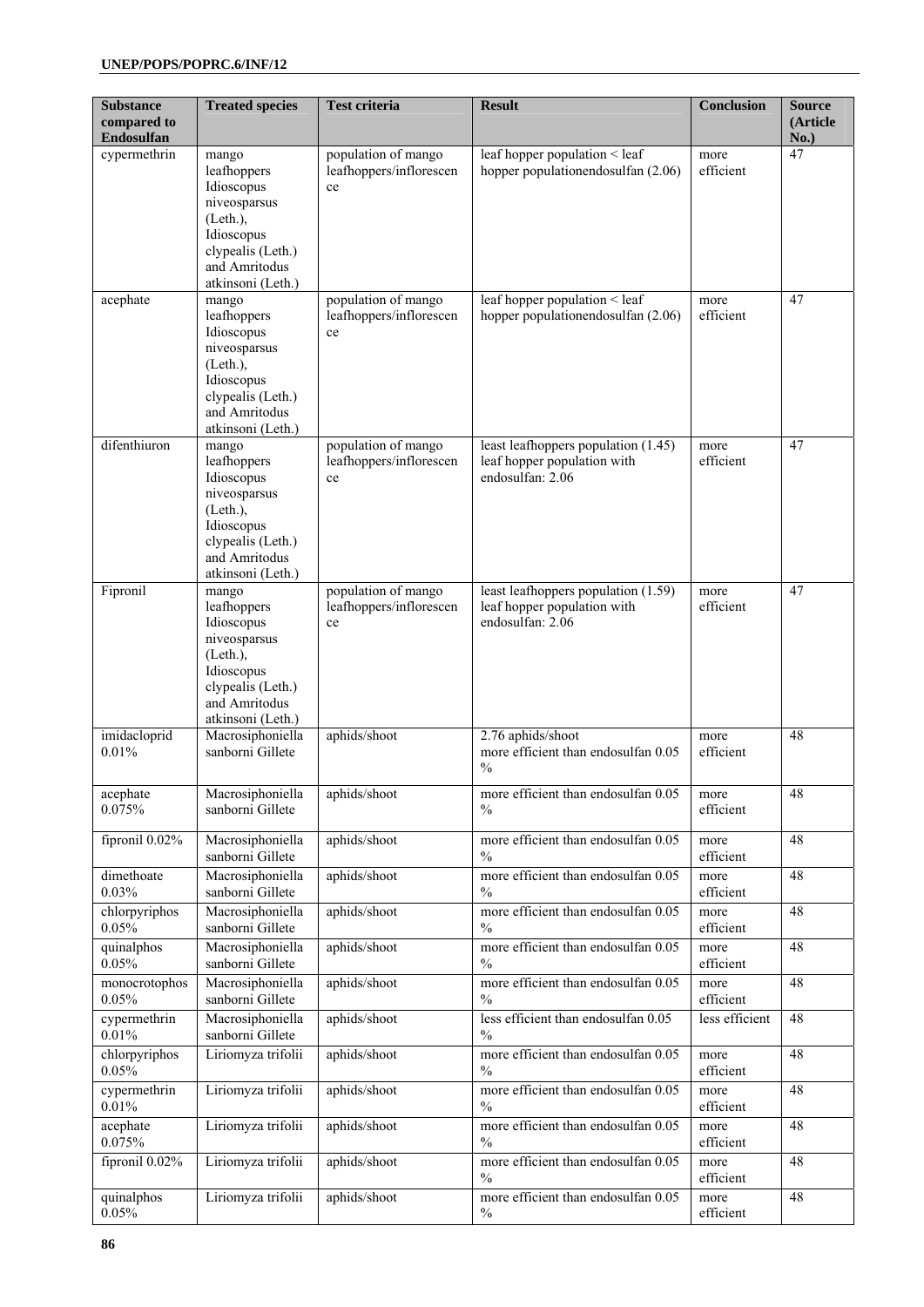| <b>Substance</b><br>compared to<br>Endosulfan | <b>Treated species</b>                                | <b>Test criteria</b>    | <b>Result</b>                                                                                                                                         | <b>Conclusion</b>    | <b>Source</b><br>(Article<br>No.) |
|-----------------------------------------------|-------------------------------------------------------|-------------------------|-------------------------------------------------------------------------------------------------------------------------------------------------------|----------------------|-----------------------------------|
| imidacloprid<br>0.01%                         | Liriomyza trifolii                                    | aphids/shoot            | more efficient than endosulfan 0.05<br>$\frac{0}{0}$                                                                                                  | more<br>efficient    | 48                                |
| dimethoate<br>0.03%                           | Liriomyza trifolii                                    | aphids/shoot            | more efficient than endosulfan 0.05<br>$\frac{0}{0}$                                                                                                  | more<br>efficient    | 48                                |
| monocrotophos<br>0.05%                        | Liriomyza trifolii                                    | aphids/shoot            | less efficient than endosulfan 0.05<br>$\frac{0}{0}$                                                                                                  | less efficient       | 48                                |
| Acephate                                      | aphid, jassid and<br>whiteflies                       | reduction of popultaion | applied concentrations: 0.5, 1.0 and<br>$1.5$ g/l<br>application of acephate $(a)$ 1.5 g/lit<br>was more efficient than endosulfan<br>35% EC @ 2 ml/l | more<br>efficient    | 49                                |
| Malathion 50%<br>EC                           | aphid, jassid and<br>whiteflies                       | reduction of popultaion | substance was equally efficient as<br>endosulfan 35 % EC                                                                                              | equally<br>efficient | 49                                |
| Acephate                                      | aphid, jassid and<br>whiteflies                       | marketable yield        | substance at .5 g/l was equall<br>efficient as endosulfan 35 % EC @<br>$2$ ml/l                                                                       | equally<br>efficient | 49                                |
| Imidacloprid<br>0.05%                         | mango hoppers<br>Amritodus<br>atikinsoni<br>Lethierry | population reduction    | 96.56 % (data for endosulfan not<br>available)                                                                                                        | more<br>efficient    | 50                                |
| Acetamiprid<br>0.005%                         | mango hoppers<br>Amritodus<br>atikinsoni<br>Lethierry | population reduction    | 94.39 % (data for endosulfan not<br>avialbale)                                                                                                        | more<br>efficient    | 50                                |
| Thiamethoxam                                  | parasitoid<br>Trichogramma<br>chilonis                | LC50 (mg $a.i/l$ )      | 0.0014 mg a.i./l (LC50 endosulfan<br>$= 1.8501$ mg a.i./l)                                                                                            | more<br>efficient    | 51                                |
| imidacloprid                                  | parasitoid<br>Trichogramma<br>chilonis                | $LC50$ (mg a.i./l)      | 0.0027 mg a.i./l (LC50 endosulfan<br>$= 1.8501$ mg a.i./l)                                                                                            | more<br>efficient    | 51                                |
| acephate                                      | parasitoid<br>Trichogramma<br>chilonis                | $LC50$ (mg a.i./l)      | 4.4703 mg a.i./l (LC50 endosulfan<br>$= 1.8501$ mg a.i./l)                                                                                            | less efficient       | 51                                |
| Imidacloprid                                  | Geocoris<br>punctipes<br>(Hemiptera:<br>Lygaeidae)    | toxicity                | significantly less toxic to male G.<br>punctipes than endosulfan                                                                                      | less efficient       | 53                                |
| tebufenozide                                  | Geocoris<br>punctipes<br>(Hemiptera:<br>Lygaeidae)    | toxicity                | significantly less toxic to male G.<br>punctipes than endosulfan                                                                                      | less efficient       | 53                                |
| spinosad                                      | Geocoris<br>punctipes<br>(Hemiptera:<br>Lygaeidae)    | toxicity                | significantly less toxic to male G.<br>punctipes than endosulfan                                                                                      | less efficient       | 53                                |
| Spinosad                                      | Geocoris<br>punctipes<br>(Hemiptera:<br>Lygaeidae)    | toxicity                | significantly less toxic to female G.<br>punctipes than endosulfan                                                                                    | less efficient       | 53                                |
| tebufenozide                                  | Geocoris<br>punctipes<br>(Hemiptera:<br>Lygaeidae)    | toxicity                | significantly less toxic to female G.<br>punctipes than endosulfan                                                                                    | less efficient       | 53                                |
| azinphos-<br>methyl                           | Geocoris<br>punctipes<br>(Hemiptera:<br>Lygaeidae)    | toxicity                | significantly less toxic to female G.<br>punctipes than endosulfan                                                                                    | less efficient       | 53                                |
| carbaryl                                      | Helicoverpa<br>armigera                               | resistance factors (RF) | $RF=11$ -> moderate resistance to<br>this substance<br>tretamnet with endosulfan showed<br>low resistance                                             | less efficient       | 54                                |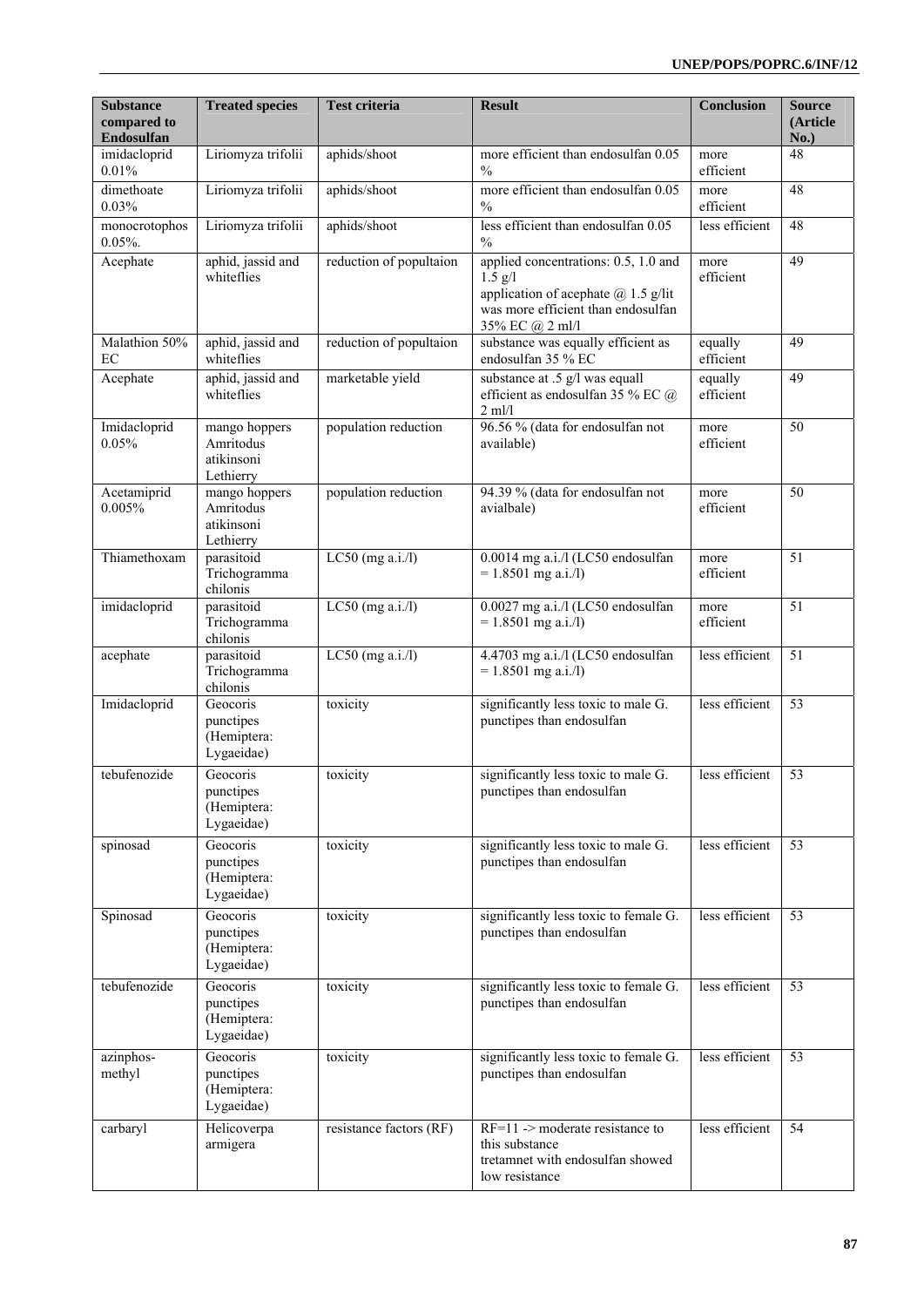| <b>Substance</b><br>compared to<br>Endosulfan | <b>Treated species</b>                  | <b>Test criteria</b>                                | <b>Result</b>                                                                                                                                                                             | <b>Conclusion</b>                                    | <b>Source</b><br>(Article<br>No.) |
|-----------------------------------------------|-----------------------------------------|-----------------------------------------------------|-------------------------------------------------------------------------------------------------------------------------------------------------------------------------------------------|------------------------------------------------------|-----------------------------------|
| methomyl                                      | Helicoverpa<br>armigera                 | resistance factors (RF)                             | $RF = 12-18$ -> moderate resistance<br>to this substance<br>tretamnet with endosulfan showed<br>low resistance                                                                            | less efficient                                       | 54                                |
| thiodicarb                                    | Helicoverpa<br>armigera                 | resistance factors (RF)                             | $RF = 12-18$ -> moderate resistance<br>to this substance<br>tretamnet with endosulfan showed<br>low resistance                                                                            | less efficient                                       | 54                                |
| Acephate                                      | Leptocorisa acuta<br>(Thunberg)         | mortality                                           | applied concentration: 750 g a.i./ha<br>100 % mortality (mortality of<br>endosulfan (735 g a.i./ha): > 99%)                                                                               | less efficient                                       | 55                                |
| monocrotophos                                 | Leptocorisa acuta<br>(Thunberg)         | mortality                                           | applied concentration: 300 g a.i./ha<br>99 % mortality (mortality of<br>endosulfan (735 g a.i./ha): > 99%)                                                                                | more<br>efficient                                    | 55                                |
| monocrotophos                                 | Eysarcoris<br>trimaculatus<br>(Distant) | mortality                                           | applied concentration: 300 g a.i./ha<br>75-100 % mortality (mortality of<br>endosulfan (735 g a.i./ha): > 99%)                                                                            | more<br>efficient                                    | 55                                |
| Chlorpyrifos                                  | Leptocorisa acuta<br>(Thunberg)         | mortality                                           | applied concentrations: 250, 500<br>and 750 g a.i./ha<br>almost 100 % with 500 and 750 g<br>a.i./ha, $> 98$ % with 250 g a.i./ha<br>(mortality of endosulfan (735 g<br>$a.i./ha$ : > 99%) | more<br>efficient (in<br>case of 500<br>$g$ a.i./ha) | 55                                |
| Chlorpyrifos                                  | Eysarcoris<br>trimaculatus<br>(Distant) | mortality                                           | applied concentrations: 250, 500<br>and 750 g a.i./ha<br>almost 100 % with 500 and 750 g<br>a.i./ha, 83 % with 250 g a.i./ha<br>(mortality of endosulfan (735 g<br>$a.i./ha$ : > 99%)     | more<br>efficient (in<br>case 500 g<br>a.i/ha)       | 55                                |
| trichlorfon                                   | Anticarsia<br>gemmatalis<br>Hübner      | decrease on the<br>percentage of infected<br>larvae | did not differ from the untreated<br>check<br>less efficient than endosulfan                                                                                                              | less efficient                                       | 56                                |
| diflubenzuron                                 | Anticarsia<br>gemmatalis<br>Hübner      | decrease on the<br>percentage of infected<br>larvae | caused a significant decrease on the<br>percentage of infected larvae<br>had similar performance as<br>endosulfan                                                                         | equally<br>efficient                                 | 56                                |
| methamidopho<br>$\mathbf S$                   | Anticarsia<br>gemmatalis<br>Hübner      | decrease on the<br>percentage of infected<br>larvae | caused a significant decrease on the<br>percentage of infected larvae<br>had similar performance as<br>endosulfan                                                                         | equally<br>efficient                                 | 56                                |
| monocrothoph<br><b>OS</b>                     | Anticarsia<br>gemmatalis<br>Hübner      | decrease on the<br>percentage of infected<br>larvae | caused a significant decrease on the<br>percentage of infected larvae<br>had similar performance as<br>endosulfan                                                                         | equally<br>efficient                                 | 56                                |
| methyl<br>parathion                           | Anticarsia<br>gemmatalis<br>Hübner      | decrease on the<br>percentage of infected<br>larvae | caused a significant decrease on the<br>percentage of infected larvae<br>had similar performance as<br>endosulfan                                                                         | equally<br>efficient                                 | 56                                |
| thiodicarb                                    | Anticarsia<br>gemmatalis<br>Hübner      | decrease on the<br>percentage of infected<br>larvae | caused a significant decrease on the<br>percentage of infected larvae<br>had similar performance as<br>endosulfan                                                                         | equally<br>efficient                                 | 56                                |
| esfenvalerate                                 | Chrysoperla<br>externa (Hagen)          | mortality rate                                      | caused only about 20% mortality of<br>the first- and third-instar larvae and<br>38% of the second-instar larvae<br>mortality rate with endosulfan<br>significantly higher (71 -100 %)     | less efficient                                       | 57                                |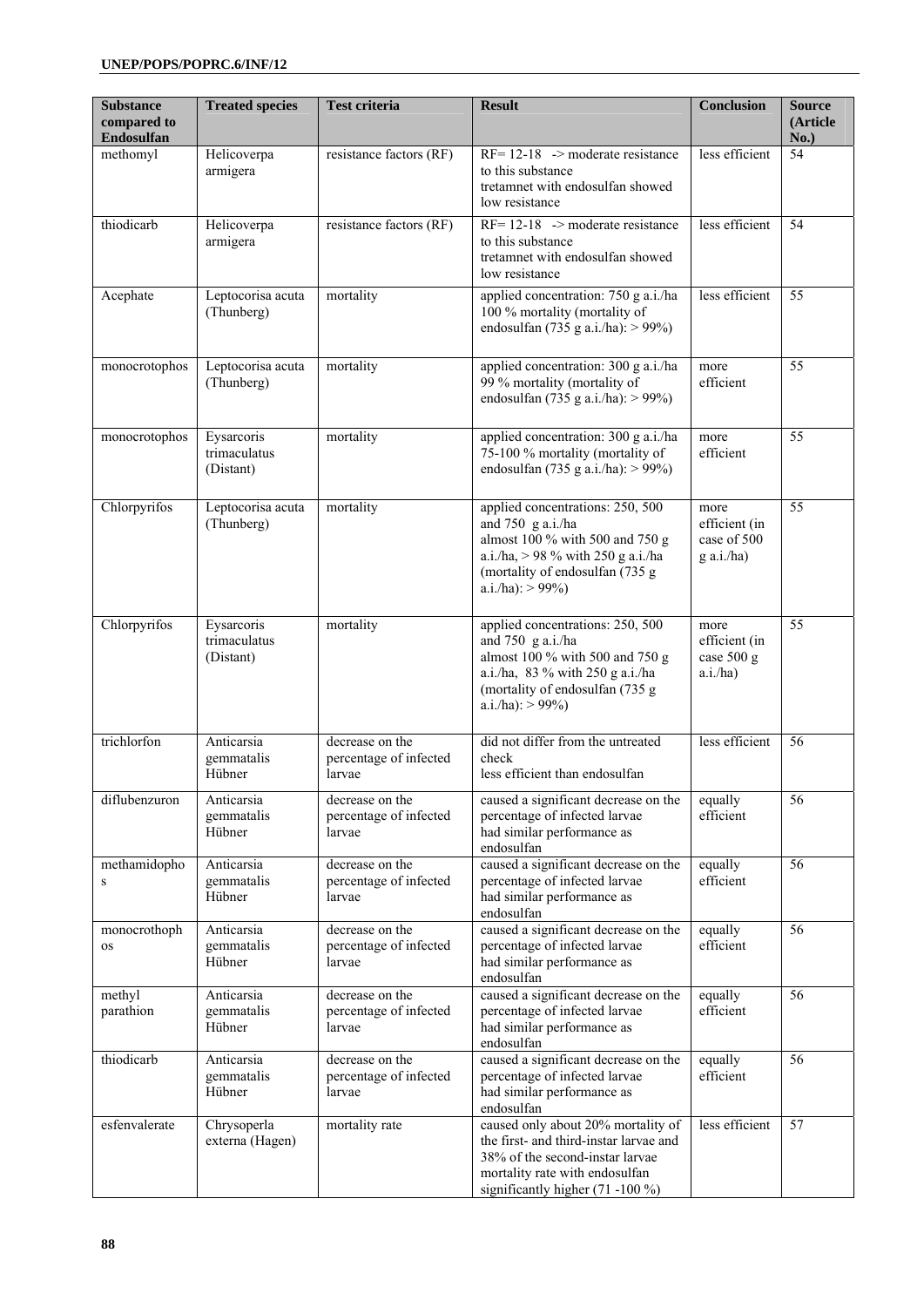| <b>Substance</b><br>compared to<br><b>Endosulfan</b> | <b>Treated species</b>                                                                                                                                                                                                                                                  | <b>Test criteria</b>                        | <b>Result</b>                                                                                                                                                       | Conclusion           | <b>Source</b><br>(Article<br>No.) |
|------------------------------------------------------|-------------------------------------------------------------------------------------------------------------------------------------------------------------------------------------------------------------------------------------------------------------------------|---------------------------------------------|---------------------------------------------------------------------------------------------------------------------------------------------------------------------|----------------------|-----------------------------------|
| deltamethrin                                         | Glyptapanteles<br>militaris (Walsh)                                                                                                                                                                                                                                     | susceptibility of<br>cocoons and adults     | was highly toxic to adults but<br>relatively safe when applied on<br>parasitoid cocoons (endosulfan was<br>toxic to all the tested stages)                          | less efficient       | 58                                |
| tebufenozid                                          | Chrysoperla<br>externa (Hagen)                                                                                                                                                                                                                                          | survival percentage of<br>2nd-instar larvae | substance was equally selective as<br>endosulfan                                                                                                                    | equally<br>efficient | 59                                |
| esfenvalerate                                        | Chrysoperla<br>externa (Hagen)                                                                                                                                                                                                                                          | survival percentage of<br>2nd-instar larvae | substance was equally selective as<br>endosulfan                                                                                                                    | equally<br>efficient | 59                                |
| tebufenozide                                         | Chrysoperla<br>externa (Hagen)                                                                                                                                                                                                                                          | survival percentage of<br>3nd-instar larvae | no harmfull effects (as with<br>endosulfan) have been detected on<br>larvae                                                                                         | equally<br>efficient | 59                                |
| esfenvalerate                                        | Chrysoperla<br>externa (Hagen)                                                                                                                                                                                                                                          | survival percentage of<br>3nd-instar larvae | no harmfull effects (as with<br>endosulfan) have been detected on<br>larvae                                                                                         | equally<br>efficient | 59                                |
| phosalone                                            | pecan aphid<br>predators<br>Chrysoperla<br>rufilabris<br>(Neuroptera:<br>Chrysopidae),<br>Hippodamia<br>convergens,<br>Cycloneda<br>sanguinea (L.),<br>Olla v-nigrum<br>(Coleoptera:<br>Coccinellidae),<br>and Aphelinus<br>perpallidus<br>(Hymenoptera:<br>Encyrtidae) | mortality rate                              | substance was least toxic (as<br>endosulfan)                                                                                                                        | equally<br>efficient | 60                                |
| triazophos 40<br>EC                                  | Megalurothrips<br>distalis                                                                                                                                                                                                                                              | yield $(\overline{\text{kg/ha}})$           | applied concentration: 1.5 L/ha<br>yield: 1392 kg/ha (yield with<br>endosulfan 35 EC at 2.25 L/ha:<br>1360 kg/ha)                                                   | more<br>efficient    | 61                                |
| Dicofol 18.5<br>EC                                   | palmi Karny<br>Scirtothrips<br>dorsalis Hood                                                                                                                                                                                                                            | efficiency (no further<br>specifications)   | applied concentration: 2500 ml/ha<br>more efficient than Endosulfan 35<br>EC @ 1000 ml/ha                                                                           | more<br>efficient    | 63                                |
| Monocrotopho<br>s 36 WSC                             | palmi Karny<br>Scirtothrips<br>dorsalis Hood                                                                                                                                                                                                                            | efficiency (no further<br>specifications)   | applied concentration: 1000 ml/ha<br>more efficient than Endosulfan 35<br>EC @ 1000 ml/ha                                                                           | more<br>effcient     | 63                                |
| Dimethoate 30<br>EC                                  | palmi Karny<br>Scirtothrips<br>dorsalis Hood                                                                                                                                                                                                                            | efficiency (no further<br>specifications)   | applied concentration: 1700 ml/ha<br>more efficient than Endosulfan 35<br>EC @ 1000 ml/ha                                                                           | more<br>effcient     | 63                                |
| deltamethrin<br>2.8 EC                               | bollworms on<br>cotton                                                                                                                                                                                                                                                  | bollworm infestation /<br>cotton yield      | applied concentrations: 12.5, 25.0<br>and 50.0 g ai/ha<br>deltamethrin 2.8 EC @ 12.5 g ai/ha<br>was found to be optimum and<br>significantly superior to endosulfan | more<br>effcient     | 64                                |
| quinalphos<br>0.07%                                  | shoot and fruit<br>borer, Leucinodes<br>orbonalis (Guen)                                                                                                                                                                                                                | fruit borer damage (%)                      | results were on par with endosulfan<br>0.07%                                                                                                                        | equally<br>efficient | 65                                |
| deltamethrin<br>0.003%                               | shoot and fruit<br>borer, Leucinodes<br>orbonalis (Guen)                                                                                                                                                                                                                | marketable yield                            | marketable yield was higher than<br>that with endosulfan                                                                                                            | more<br>effcient     | 65                                |
| quinalphos<br>0.04%                                  | shoot and fruit<br>borer, Leucinodes<br>orbonalis (Guen)                                                                                                                                                                                                                | marketable yield                            | marketable yield was higher than<br>that with endosulfan                                                                                                            | more<br>effcient     | 65                                |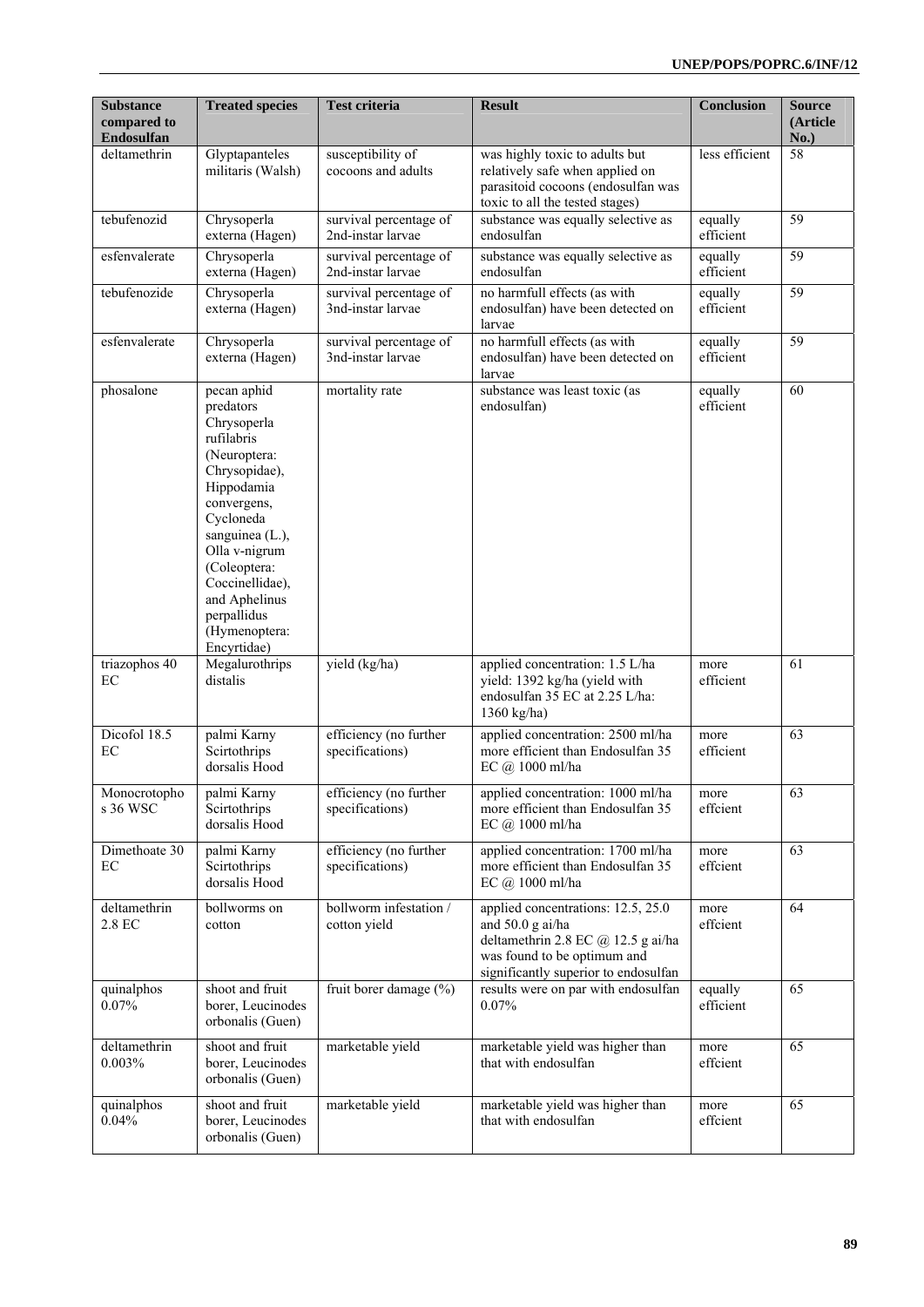| <b>Substance</b><br>compared to<br>Endosulfan | <b>Treated species</b>                        | <b>Test criteria</b>                        | <b>Result</b>                                                                                                                                                                                                           | <b>Conclusion</b> | <b>Source</b><br>(Article<br>No.) |
|-----------------------------------------------|-----------------------------------------------|---------------------------------------------|-------------------------------------------------------------------------------------------------------------------------------------------------------------------------------------------------------------------------|-------------------|-----------------------------------|
| monocrotophos                                 |                                               | cotton yield kg/ha                          | applied concentration: 3 w.p./ha<br>increased yields of 938.5 and<br>1235.5 kg/ha in two successive<br>seasons (increased yields with<br>endosulfan (3 w.p./ha): 670.0 and<br>714.5 kg/ha in two successive<br>seasons) | more<br>efficient | 67                                |
| Carbaryl                                      |                                               | cotton yield kg/ha                          | applied concentration: 1.1 kg<br>w.p./ha<br>increased yields of 587.0 and 763.5<br>kg/ha (increased yields with<br>endosulfan (3 w.p./ha): 670.0 and<br>714.5 kg/ha in two successive<br>seasons)                       | more<br>efficient | 67                                |
| fenvalerate                                   | pod borer<br>Helicoverpa<br>armigera (Hb.)]   | reuction of population                      | substance was less efficient than<br>endosulfan                                                                                                                                                                         | less efficient    | 68                                |
| cypermethrin                                  | pod borer<br>[Helicoverpa<br>armigera (Hb.)]  | reuction of population                      | substance was less efficient than<br>endosulfan                                                                                                                                                                         | less efficient    | 68                                |
| deltamethrin                                  | pod borer<br>[Helicoverpa<br>armigera (Hb.)]  | reuction of population                      | substance was less efficient than<br>endosulfan                                                                                                                                                                         | less efficient    | 68                                |
| monocrotophos                                 | pod borer<br>[Helicoverpa<br>armigera (Hb.)]  | reuction of population                      | substance was less efficient than<br>endosulfan                                                                                                                                                                         | less efficient    | 68                                |
| carbaryl                                      | pod borer<br>[Helicoverpa<br>armigera (Hb.)]  | reuction of population                      | substance was less efficient than<br>endosulfan                                                                                                                                                                         | less efficient    | 68                                |
| malathion                                     | pod borer<br>[Helicoverpa<br>armigera (Hb.)]  | reuction of population                      | substance was less efficient than<br>endosulfan                                                                                                                                                                         | less efficient    | 68                                |
| monocrotophos                                 | podfly<br>(Melanagromyza<br>obtusa Malloch)   | reuction of population                      | substance was more efficient than<br>endosulfan                                                                                                                                                                         | more<br>efficient | 68                                |
| cypermethrin                                  | podfly<br>(Melanagromyza<br>obtusa Malloch)   | reuction of population                      | substance was less efficient than<br>endosulfan                                                                                                                                                                         | less efficient    | 68                                |
| fenvalerate                                   | podfly<br>(Melanagromyza<br>obtusa Malloch)   | reuction of population                      | substance was less efficient than<br>endosulfan                                                                                                                                                                         | less efficient    | 68                                |
| deltamethrin                                  | podfly<br>(Melanagromyza<br>obtusa Malloch)   | reuction of population                      | substance was less efficient than<br>endosulfan                                                                                                                                                                         | less efficient    | 68                                |
| carbaryl                                      | podfly<br>(Melanagromyza<br>obtusa Malloch)   | reuction of population                      | substance was less efficient than<br>endosulfan                                                                                                                                                                         | less efficient    | 68                                |
| malathion                                     | podfly<br>(Melanagromyza<br>obtusa Malloch)   | reuction of population                      | substance was less efficient than<br>endosulfan                                                                                                                                                                         | less efficient    | 68                                |
| monocrotophos                                 |                                               | grain yield (q/ha)                          | 24.85 q/ha<br>treatment resulted in maximum<br>yield                                                                                                                                                                    | more<br>efficient | 68                                |
| lambda-<br>cyhahlothrin<br>(Karate 5 EC)      | fruit borer<br>(Helicoverpa<br>armigera HUB.) | bio-efficacy (no further<br>specifications) | applied concentrations: 40, 30, 20,<br>$15$ g ai/ha<br>treatments with all four<br>concentrations resulted in higher<br>efficiencies than endosulfan<br>(Thiodan 35 EC) @ 350 g ai/ha                                   | more<br>efficient | 69                                |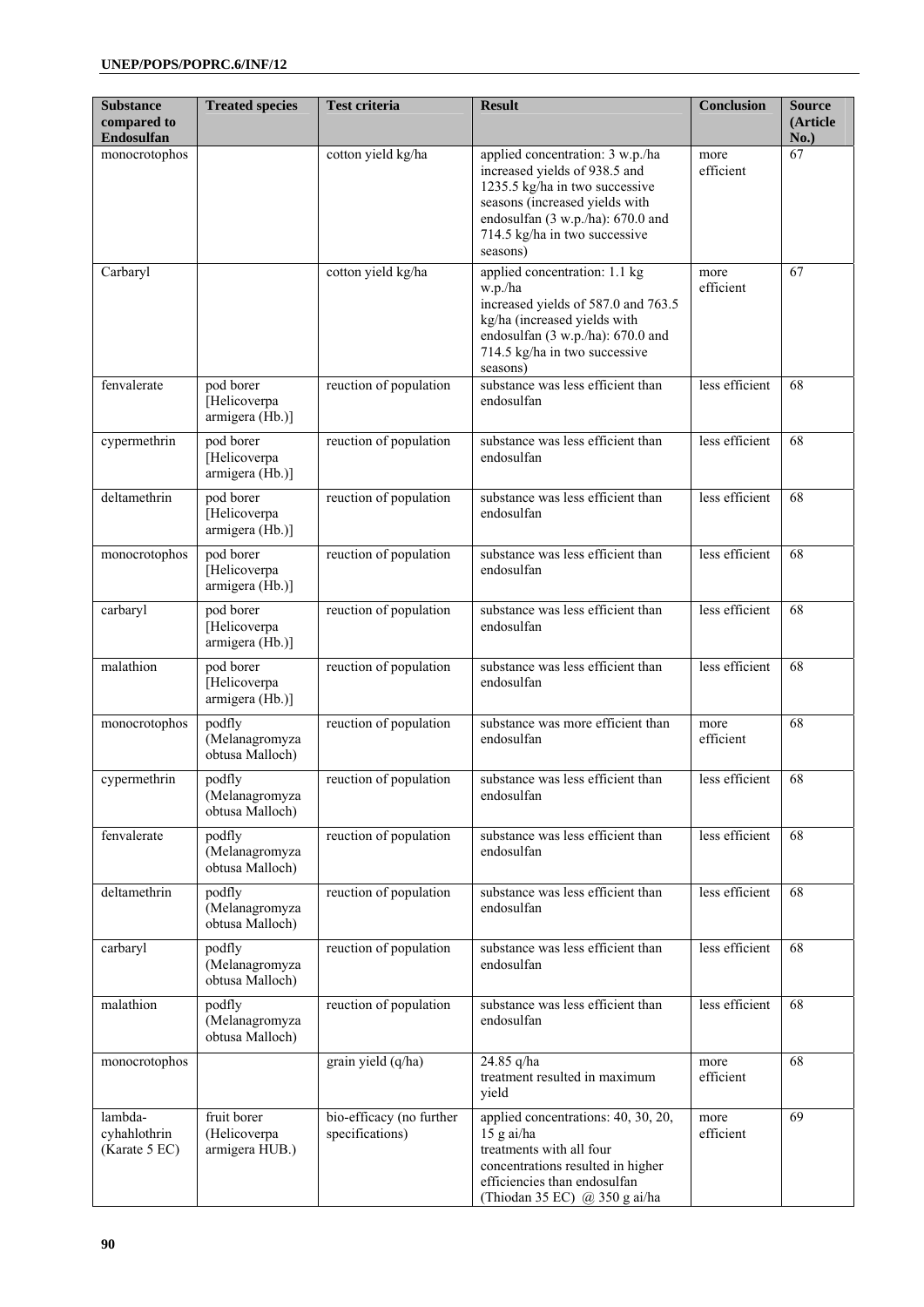| <b>Substance</b><br>compared to<br><b>Endosulfan</b> | <b>Treated species</b>                                                          | <b>Test criteria</b>    | <b>Result</b>                                                                                                                                                                                 | <b>Conclusion</b> | <b>Source</b><br>(Article<br>No.) |
|------------------------------------------------------|---------------------------------------------------------------------------------|-------------------------|-----------------------------------------------------------------------------------------------------------------------------------------------------------------------------------------------|-------------------|-----------------------------------|
| monocrotophos                                        | stem borer, leaf<br>folder and case<br>worm                                     | reduction of population | treatment resulted in maximum<br>reduction of population                                                                                                                                      | more<br>efficient | 70                                |
| monocrotophos                                        | stem borer, leaf<br>folder and case<br>worm                                     | yield (q/ha)            | treatment resulted in highest yield<br>$(34.17 \text{ q/ha})$                                                                                                                                 | more<br>efficient | 70                                |
| cypermethrin<br>0.0075%                              | okra flea beetle,<br>Podagrica<br>bowringi Baly                                 | leaf damage             | treatment resulted in lowest mean<br>per cent leaf damage                                                                                                                                     | more<br>efficient | 71                                |
| lambda<br>cyhalothrin<br>0.0015%                     | okra flea beetle,<br>Podagrica<br>bowringi Baly                                 | leaf damage             | treatment resulted in lower mean<br>per cent leaf damage than treatment<br>with endosulfan 0.05 %                                                                                             | more<br>efficient | 71                                |
| lambda<br>cyhalothrin<br>$0.0015 \%$                 | okra flea beetle,<br>Podagrica<br>bowringi Baly                                 | yield (q/ha)            | treatment resulted in maximum<br>increased yield of 40.04 q/ ha                                                                                                                               | more<br>efficient | 71                                |
| beta-cyfluthrin                                      | tomato fruit borer<br>[Helicoverpa<br>armigera<br>(Hübner)]                     | yield                   | applied concentrations: 12.50,<br>18.75 and 25.00 g ai/ha<br>treatments resulted in higher yield<br>than treatment with endosulfan                                                            | more<br>efficient | 74                                |
| Imidacloprid<br>$0.008 \%$                           | Hyadaphis<br>coriandari Das.                                                    | seed yield (q/ha)       | 13.14 q/ha (yield with endosulfan<br>$0.07 \%$ : 9.15 q/ha)                                                                                                                                   | more<br>efficient | 75                                |
| profenofos<br>$0.07\%$                               | Hyadaphis<br>coriandari Das.                                                    | seed yield (q/ha)       | 12.71 q/ha (yield with endosulfan<br>$0.07 \%$ : 9.15 q/ha)                                                                                                                                   | more<br>efficient | 75                                |
| dimethoate<br>$0.03\%$                               | Hyadaphis<br>coriandari Das.                                                    | seed yield (q/ha)       | 11.27 q/ha (yield with endosulfan<br>$0.07 \%$ : 9.15 q/ha)                                                                                                                                   | more<br>efficient | 75                                |
| thiamethoxam<br>$0.008 \%$                           | Hyadaphis<br>coriandari Das.                                                    | seed yield (q/ha)       | 11.05 q/ha (yield with endosulfan<br>$0.07 \%$ : 9.15 q/ha)                                                                                                                                   | more<br>efficient | 75                                |
| malathion 0.05<br>$\frac{0}{0}$                      | Hyadaphis<br>coriandari Das.                                                    | seed yield (q/ha)       | 8.46 q/ha (yield with endosulfan<br>$0.07 \%$ : 9.15 q/ha)                                                                                                                                    | less efficient    | $\overline{75}$                   |
| Imidacloprid<br>$0.008 \%$                           | Hyadaphis<br>coriandari Das.                                                    | benefit cost ratio      | 9.91 (3.69 with endosulfan)                                                                                                                                                                   | more<br>efficient | 75                                |
| profenofos<br>$0.07\%$                               | Hyadaphis<br>coriandari Das.                                                    | benefit cost ratio      | 9.17 (3.69 with endosulfan)                                                                                                                                                                   | more<br>efficient | 75                                |
| thiamethoxam<br>$0.008 \%$                           | Hyadaphis<br>coriandari Das.                                                    | benefit cost ratio      | 3.54 (3.69 with endosulfan)                                                                                                                                                                   | less efficient    | 75                                |
| acephate 75SP                                        | early shoot borer<br>and internode<br>borer (Chilo<br>infuscatellus<br>SNELLEN) | damage                  | applied concentration: 1 mg/lt<br>substance was found to be the most<br>effective (compared with other<br>insecticides, inter alias endosulfan<br>35EC) in minimizing the damage              | more<br>efficient | 76                                |
| acephate 75SP                                        | early shoot borer<br>and internode<br>borer (Chilo<br>infuscatellus<br>SNELLEN) | yield                   | applied concentration: 1 mg/lt<br>substance was found to be the most<br>effective (compared with other<br>insecticides, inter alias endosulfan<br>35EC) in increasing the yield over<br>check | more<br>efficient | 76                                |
| acephate 75SP                                        | early shoot borer<br>and internode<br>borer (Chilo<br>infuscatellus<br>SNELLEN) | over all mean efficacy  | substance was more efficient than<br>endosulfan 35 EC                                                                                                                                         | more<br>efficient | 76                                |
| malathion<br><b>50EC</b>                             | early shoot borer<br>and internode<br>borer (Chilo<br>infuscatellus<br>SNELLEN) | over all mean efficacy  | substance was less efficient than<br>endosulfan 35 EC                                                                                                                                         | less efficient    | 76                                |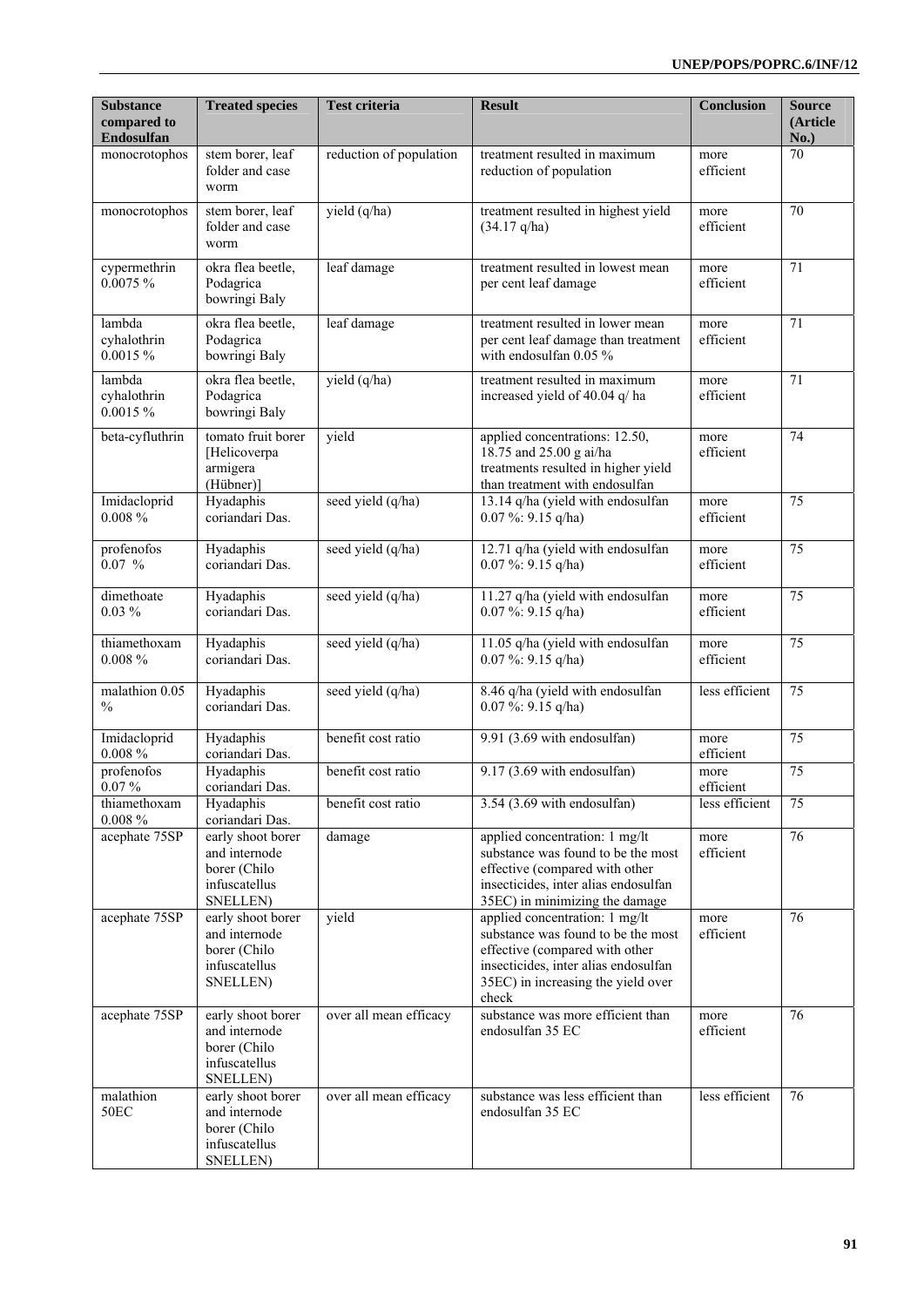| <b>Substance</b><br>compared to<br><b>Endosulfan</b> | <b>Treated species</b>                                                                  | <b>Test criteria</b>              | <b>Result</b>                                                                                                                                              | <b>Conclusion</b> | <b>Source</b><br>(Article<br>No.) |
|------------------------------------------------------|-----------------------------------------------------------------------------------------|-----------------------------------|------------------------------------------------------------------------------------------------------------------------------------------------------------|-------------------|-----------------------------------|
| dimethoate<br>30 <sub>EC</sub>                       | early shoot borer<br>and internode<br>borer (Chilo<br>infuscatellus<br><b>SNELLEN</b> ) | over all mean efficacy            | substance was less efficient than<br>endosulfan 35 EC                                                                                                      | less efficient    | 76                                |
| Lambda-<br>cyhalothrin                               | shoot and fruit<br>borer (Earias<br>vitella)                                            | efficiency                        | applied concentration: 30g a.i./ha<br>substance was was significantly<br>superior to all other treatments<br>(inter alias endosulfan $(a)$ 500 g<br>a.i/ha | more<br>efficient | 78                                |
| Lambda-<br>cyhalothrin                               | shoot and fruit<br>borer (Earias<br>vitella)                                            | net benefit (rs./ha)              | maximum net benefit (Rs.7018/ha)<br>was obtained with Lambda-<br>cyhalothrin                                                                               | more<br>efficient | 78                                |
| Lambda-<br>cyhalothrin                               | shoot and fruit<br>borer (Earias)<br>vitella)                                           | incremental cost-benefit<br>ratio | treatment $(a)$ 15g a.i. ha-1 recorded<br>maximum cost-benefit ratio of<br>1:4.73 as compared to other<br>treatments                                       | more<br>efficient | 78                                |

The following is a compilation of evaluated literature sources and abstracts:

--------------------------------------------------------------------------------------------------------------------------------------

### **1 Pestology**

Volume 33, Issue 6, June 2009, Pages 29-33

### **Evaluation of some new insecticides against mealy bug, phenacoccus so/enopsis (Tinsley) [hemiptera: Pseudococcidae] on cotton**

Naveen, A., Vikas, J., Vikram, S.

### **Abstract**

A total of nine treatments of **spirotetramat** and imidacloprid in mixtures and alone at different doses including two checks, thiodicarb (Larvin 75WP) and profenofos (Curacron 50EC) were compared to test their effectiveness against mealy bug infestation on RCH 134 Bt cotton in 2007 at farmer's field. A total of two sprays were done and the per cent mortality over control was calculated at 1, 3 and 7 days after spraying (DAS). After 1st spray profenofos 50 EC and thiodicarb 75 WP (checks) were at par with each other and proved superior over other treatments in terms of the per cent mortality. Both the. checks remained at par with each other after 2nd spray again however, at 3 DAS profenofos 50 EC (check) recorded 93.73 per cent mortality over control and was at par with spirotetramat 12% + imidacloprid 36% 480 SC (36+108 g ai/ha) (85.09% mortality) and thiodicarb 75 WP 750 g ai/ha (84.48% mortality). Similar trend was observed at 7 DAS with profenofos 50 EC recording the highest (98.18%) mortality over control and further at par with spirotetramat 12% + imidacloprid 36% 480 SC (24+72 g ai/ha) (91.80%), spirotetramat 12% + imidacloprid 36% 480 SC (36+108 g ai/ha) (95.03%) and thiodicarb 75 WP750 g ai/ha (97.72%). The mortality of mealy bug due to single, molecules at different doses ranged between 53.04 and 62.39 per cent and further all these were at par with each other. The checks showed the promising results as compared to other treatments after the first spray whereas spirotetramat  $+$ imidacloprid mixture of different concentrations proved better as compared to their individual applications and were at par with the checks only after their  $2<sup>nd</sup>$  spray.

--------------------------------------------------------------------------------------------------------------------------------------

### **2 Pestology**

Volume 31, Issue 1, January 2007, Pages 35-38

### **Comparative efficacy of organophosphates, organochlorines, pyrethroids and biopesticides in long-term protection of Pea pod borer, Lampides boeticus (Linn.) under natural condition**

Shantibala, T., Singh, T.K.

### **Abstract**

An experiment was conducted to study the efficacy of **organophosphates**, organochlorines, pyrethroids and biopesticides in long-term protection of Pea pod borer, Lampides boeticus (Linn.) in the experimental field of Department of Life Sciences, Manipur University. Among the treatments evaluated against the pod borer, L. boeticus on pea crop, Monocrotophos (0.05%) afforded highest reduction (88.63% in 2000 and 93.72% in 2001) in both the years. Endosulfan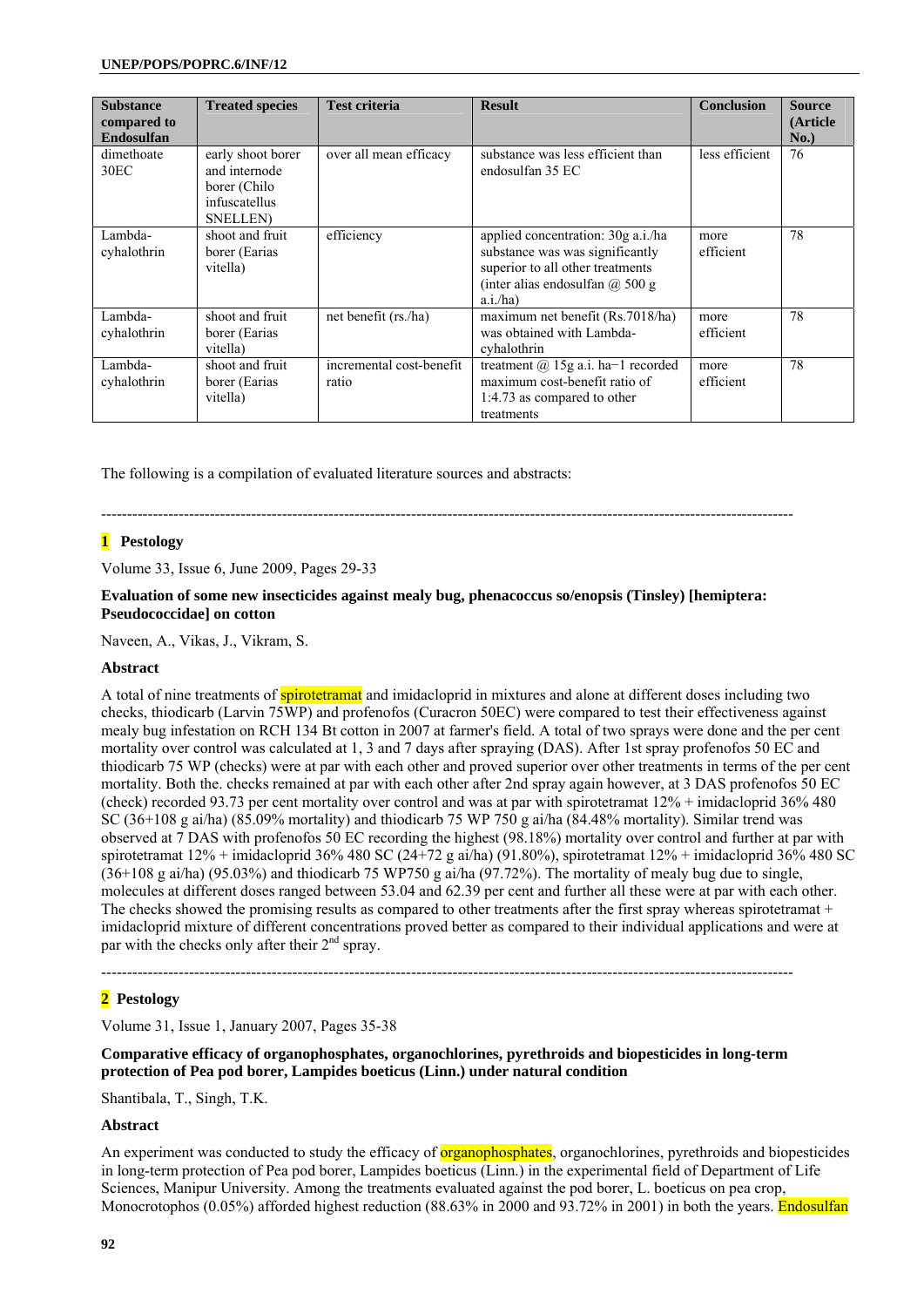(0.05%) was also observed at par in reducing the pod damage percent with Monocrotophos (0.05%). From rest of the treatments, Biopesticides such as Bioneem registered effective treatment with the reduction percent of 78.99 in 2000 and 89.26 in 2001.

--------------------------------------------------------------------------------------------------------------------------------------

# **3 Annals of Biology**

Volume 19, Issue 1, June 2003, Pages 105-107

#### **Relative toxicity of insecticides against whitefly (Bemisia tabaci Genn.)**

Singh, D., Jaglan, R.S.

#### **Abstract**

On the basis  $LC_{50}$ , values, the order of toxicity of different insecticides against adult whitefly was found to be: dimethoate>ethion, **profenophos** and triazophos>imidacloprid>monocrotophos>**endosulfan**> polytrin>spark > methyl demeton. Comparison of relative toxieities of different insecticides revealed that dimethoate, ethion, profenophos, triazophos, imidacloprid, monocrotophos, endosulfan, polytrin and spark were 15, 10, 10, 10, 5, 3.75, 3.33, 3 and 3 times more toxic when methyl demeton was taken as standard.

--------------------------------------------------------------------------------------------------------------------------------------

# **4 Pestology**

Volume 32, Issue 1, January 2008, Pages 19-22

### **Insecticide resistance in field population of American bollworms, Helicoverpa armigera hub. (Lepidoptera: Noctuidae)**

Bhosale, S.V., Suryawanshi, D.S., Bhede, B.V.

### **Abstract**

Insecticide resistance studies on Helicoverpa armigera (Hubner) have been carried out at Insecticide Resistance Management Laboratory of Department of Entomology, Marathwada Agricultural University, Parbhani, Maharashtra (India) to monitor the resistant frequencies in H. armigera during peak cotton growth periods to different groups of insecticides and resistance development during 2005-06 crop season. The resistance monitoring was carried out against cypermenthrin, chlopyriphos, quinalphos, endosulfan, methomyl and spinosad. Among these, synthetic pyrethroid i.e. cypermethrin have shown high resistance frequencies (84-88%). Moderate resistance frequencies have shown against chlorpyriphos, quinalphos and methomyl. Low resistance frequencies was recorded against endosulfan (25-30%). The population was near about susceptible to spinosad. The  $LD<sub>50</sub>$  values of cypermethrin, chlorpyriphos quinalphos, profenophos, endosulfan, methomyl and spinosad were 1.399, 0.729, 0.680, 0.320, 3.359, 1.515 and 0.0641 μg/larva, respectively. H. armigera has developed more resistance i.e. 279.80 folds resistance against cypermethrin followed by chlorpyriphos (36.45) and methomyl (11.65). Whereas, only 6.01, 6.09 and 6.27 folds resistance was observed against quinalphos, endosulfan and profenophos, respectively.

### **5 Crop Protection**

#### **Impact assessment of certain insecticides used in rice on green miridbug, Cyrtorhinus lividipennis Reuter (Hemiptera: Miridae)**

--------------------------------------------------------------------------------------------------------------------------------------

Preetha, G., Stanley, J., Suresh, S. , Kuttalam, S., Samiyappan, R.

#### **Abstract**

The green miridbug, Cyrtorhinus lividipennis, an important natural enemy of the rice brown planthopper (BPH), Nilaparvata lugens plays a major role as a predator in suppressing the pest population. The study assessed the impact of certain potential insecticides used in the rice ecosystem on the miridbug through contact and persistent toxicity. Ten insecticides, including neonicotinoids, diamides, azomethine pyridines, carbamates, pyrethroids, organophosphates and cyclodienes were selected to test their toxicities against the 6-7 days old nymphs of C. lividipennis. Median lethal concentration  $(LC_{50})$  was determined for each insecticide using an insecticide-coated vial (scintillation) residue bioassay. which revealed BPMC as the highly toxic chemical with and  $LC_{50}$  of 0.003 ppm followed by ethofenprox and clothianidin with LC<sub>50</sub> of 0.006 ppm at 48 HAT. Among the insecticides tested, the cyclodiene compound, endosulfan had the lowest acute toxicity ( $\widehat{LC}_{50}$  = 66.651 ppm at 48 HAT), but caused 100% mortality one day after treatment at 48 h in persistence toxicity test. The neonicotinoid compound, thiamethoxam and the combination insecticide, chlorantraniliprole + thiamethoxam were the most persistent insecticides, i.e., causing mortality up to 28 days after application, followed by clothianidin (21 days). Imidacloprid, BPMC, chlorantraniliprole and acephate also persisted for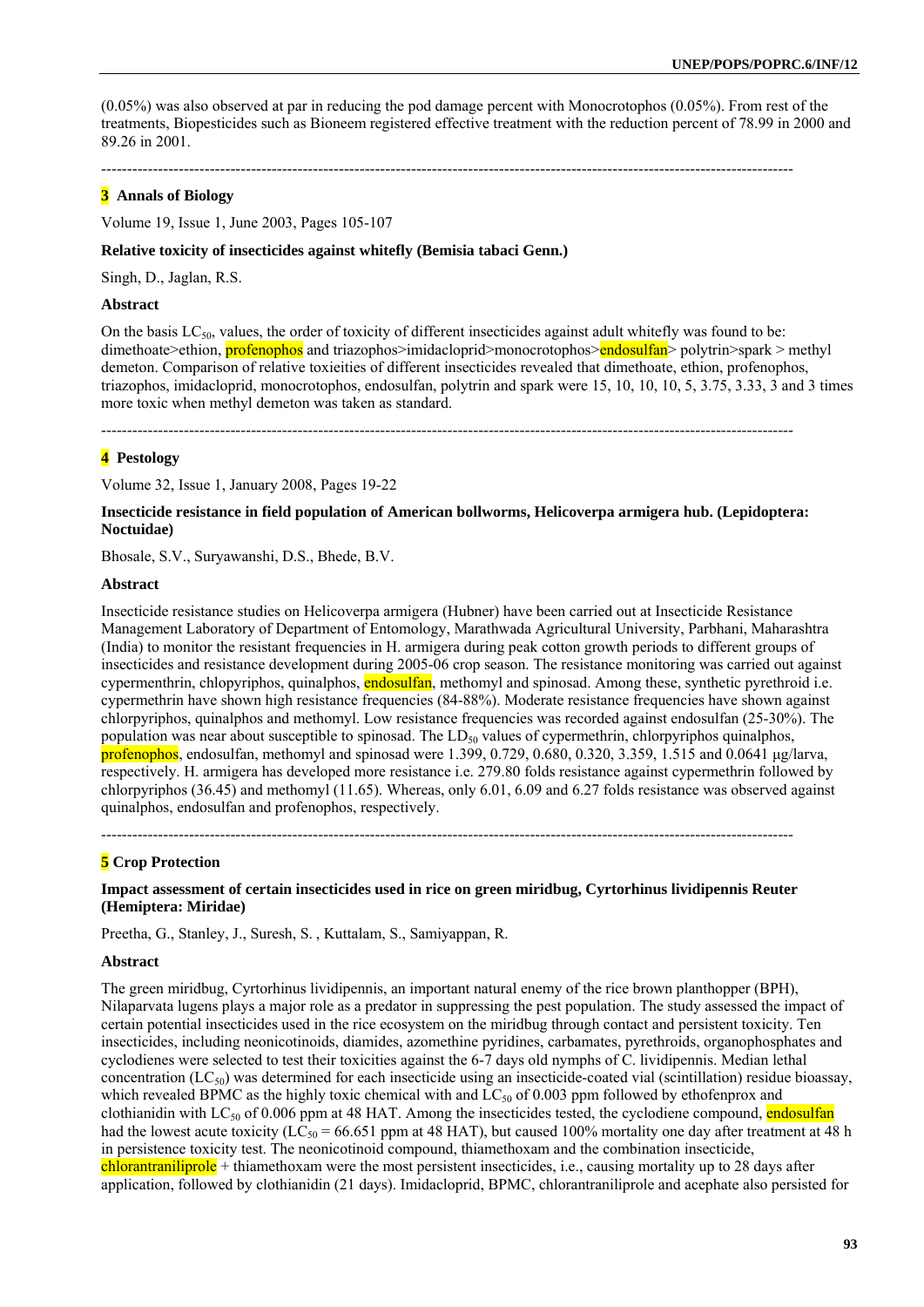14 days. Pymetrozine showed the lowest persistence for six days with least mortality. Among the insecticides tested, pymetrozine and imidacloprid are regarded as safer to C. lividipennis. © 2009 Elsevier Ltd. All rights reserved.

--------------------------------------------------------------------------------------------------------------------------------------

# **6 Pestology**

Volume 30, Issue 9, September 2006, Pages 13-16

#### **Bioefficacy of some newer insecticides against the major insect pests of short duration pigeonpea**

Meena, R.S., Srivastava, C.P., Joshi, N.

#### **Abstract**

The field experiment was conducted at the farm of Institute of Agricultural Sciences, Banaras Hindu University during kharif 2004 to evaluate the bioefficacy of some newer insecticides against the major insect pests of short duration Pigeonpea, Cajanus cajan (L.) Millsp. The grain damage by pod fly, Melanagromyza obtusa Malloch was recorded lowest (13.2%) in the plots treated with Bifenthrin 10 EC  $\omega$  80 g a.i./ha and highest (19.0%) in the control plot. The pod damage by gram pod borer, Helicoverpa armigera (Hubner) on sprayed plots ranged from 9.2 per cent in flubendiamide 20 WG  $\omega$  50 g a.i./ha to 18.1 per cent in endosultan 35 EC applied  $\omega$  700 g a.i./ha. However, all the treatments were found superior to control. Emamectin 5 WSG  $\omega$  11 g a.i./ha sprayed twice at 15 days interval gave highest grain yield to the tune of 810 kg/ha and it was closely followed by the treatment of Bifenthrin 10 EC  $\omega$  80 g a.i./ha which yielded 800 kg/ha. However, minimum (370 kg/ha) grain yield was obtained in control plot.

--------------------------------------------------------------------------------------------------------------------------------------

# **7 Pestology**

Volume 23, Issue 7, July 1999, Pages 60-64

#### **Efficacy of Indoxacarb (avaunt 15% SC) against pigeonpea pod borer Helicoverpa armigera (Hubner)**

Yelshetty, S., Gowda, D.K.S., Patil, B.V.

#### **Abstract**

The efficacy of **Indoxacarb** 15% SC, a new oxadiazine group of insecticide was tested for three years (1996-99) on pigeonpea pod borer Helicoverpa armigera (Hubner) at five dosages, viz., 25, 50, 75, 100 and 150 g ai per ha. In comparison with other recommended insecticides such as methomyl 12.5L (240 g ai per ha) and cypermethrin 25EC (60 g ai per ha) treated check (sequential spray of monocrotophos followed by **endosulfan** followed by quinalphos) and untreated check. The results over the years indicate Indoxacarb 15% SC  $\omega$  50 g ai per ha recorded lower pod damage and higher grain yield as compared to methomyl, cypermethrin, treated check and untreated check.

--------------------------------------------------------------------------------------------------------------------------------------

### **8 Pestology**

Volume 30, Issue 4, 2006, Pages 18-20

#### **Field efficacy of newer molecules of insecticides against pod borer (Helicoverpa armigera HUB.) in Chickpea**

Raghvani, B.R.<sup>a c</sup>, Poshiya, V.K.<sup>a b</sup>

#### **Abstract**

Field testing of Novaluron at 50, 75 and 100 g a.i./ha, emamectin benzoate 8, 9 and 11 g a.i./ha, spinosad 60 g a.i./ha, profenofos 750 g a.i./ha, methomyl 250 g a.i./ha, **indoxacarb** 72.5 g a.i./ha and **endosulfan** 350 g a.i./ha was done for their bioefficacy against Chickpea pod borer, Helicoverpa armigera (Hubner) at Pulses Research Station, Junagadh Agricultural University, Junagadh (Gujarat) during 2004-05 rabi season. Novaluron 100 g a.i./ha registered lower pod damage (4.83%) followed by emamectin benzoate 11 g a.i./ha (5.13%) and spinosad 60 g a.i./ha (6.83%). Pod damage for the other insecticides varied from 7.16 to 8.62 per cent. All the insecticidal treatments exhibited higher grain yield over control. All the insecticides were at par with each other.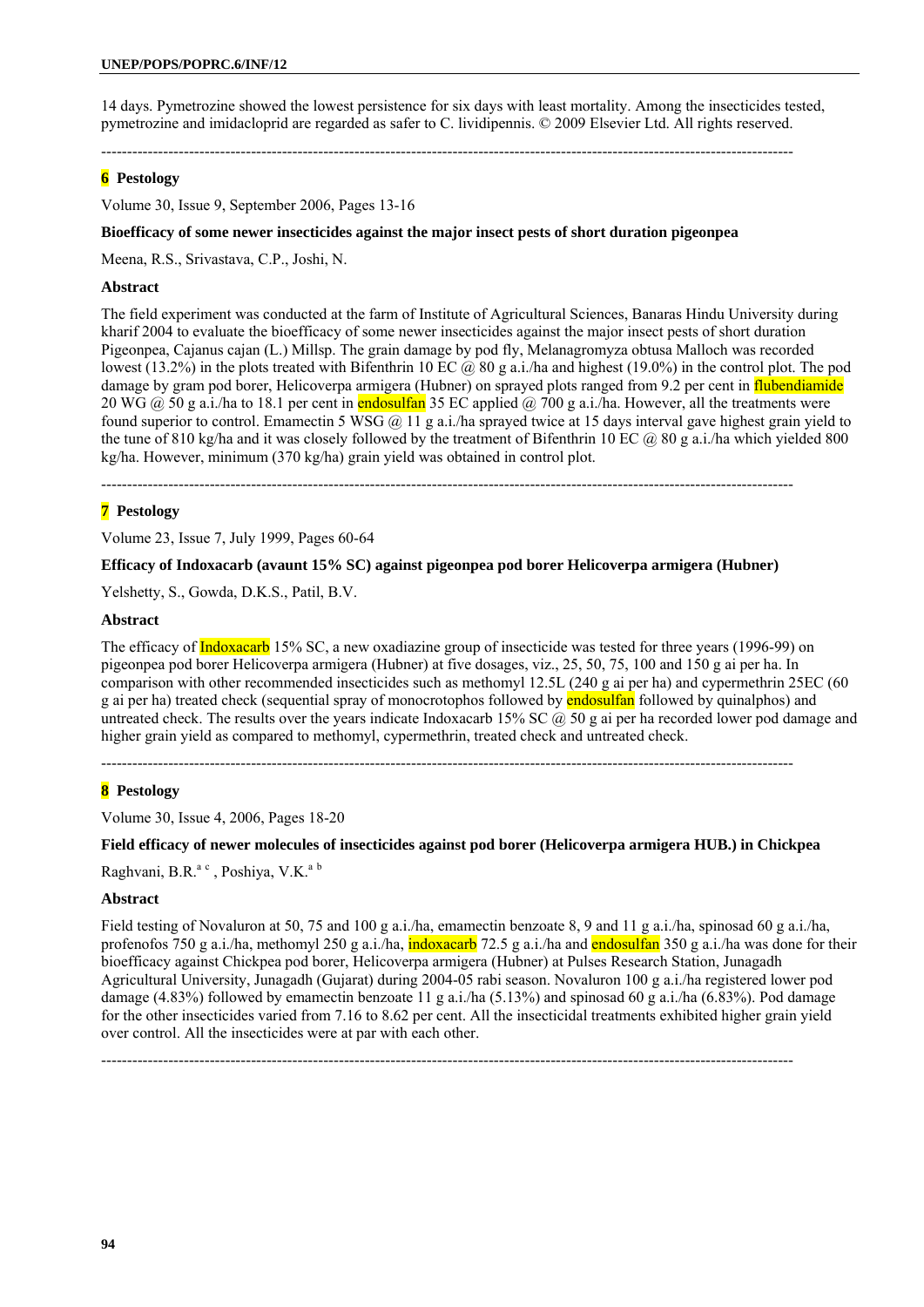Volume 32, Issue 12, December 2008, Pages 23-25

#### **Efficacy of indoxacarb against tomato fruit borer, Helicoverpa armigera Hubner**

Shivalingaswamy, T.M., Kumar, A., Satpathy, S., Rai, A.B.

#### **Abstract**

Field trials were conducted at farmers field during 2001-02 and 2002-03 cropping seasons in tomato to evaluate the efficacy of a new carbamate insecticide,  $\frac{1}{n}$  indoxacarb 15 SC (50, 60 and 75 g ai/ha) compared with endosulfan (750 g ai/ha) and Bacillus thuringiensis (Bt) formulation (500 g/ha) for the management of tomato fruit borer, Helicoverpa armigera. The insecticides were applied at weekly interval just after 50% flowering stage. During the post treatment periods at 3, 5 and 7 days after treatment, indoxacarb 15 SC recorded significantly less fruit damage in all the test doses compared to endosulfan and Bt. The efficacy was observed upto 7 days in indoxacarb treated plots which suffered significantly less fruit damage  $(7.87\%, 10.10\%$  and  $12.93\%)$  over endosulfan  $(15.13\%)$ . Bt  $(19.80\%)$  and untreated control (25.20 %). Significantly highest yield (260.78 q/ha) was obtained from indoxacarb (75 g ai/ha) treatment followed by other two doses of the same insecticide (259.78 and 257.35 q/ha).

--------------------------------------------------------------------------------------------------------------------------------------

#### **10 Pestology**

Volume 32, Issue 10, October 2008, Pages 29-32

**Bio-efficacy of never newer insecticides against pod borer, helicoverpa armigera HUB (noctuidae: Lepidoptera) on Pigeonpea** 

Tamboli, N.D., Lolage, G.R.

#### **Abstract**

The field experiment was conducted during Kharif season of 2006 to evaluate the bioefficacy of some newer insecticides like flubendiamide 20 WDG spinosad 45 SC, indoxacarb 15 SC, 24% thiocloprid + 24% flubendiamide 480 SC, endosulfan 40 SC and novaluron 15 EC against pod borer, Helicoverpa armigera, Hub on pigeon pea. All insecticides except thiocloprid 240 SC were found effective in reducing the incidence of H. armigera. Spinosad 45 SC @ 90 g a.i./ha was the most potent insecticide in reducing the larval population (0.29 larvae/plant), pod damage (5.62 %), grain damage (22.85 %) and highest grain yield of 1681 kg/ha. It was followed by flubendiamide 20 WDG  $\omega$  50 g a.i./ha, and novaluron 10 EC  $\omega$  75 g a.i/ha.

--------------------------------------------------------------------------------------------------------------------------------------

### **11 HortTechnology**

Volume 14, Issue 2, April 2004, Pages 188-191

#### **Potential acaricides for management of blueberry bud mite in michigan blueberries**

Isaacs, R.<sup>a</sup>, Morrone, V.<sup>a</sup>, Gajek, D.<sup>b</sup>

#### **Abstract**

The goal of this study was to evaluate potential alternatives to endosulfan for control of the blueberry bud mite (Acalitus vaccinii), because the availability of this acaricide may be restricted in the future. Laboratory evaluations of potential acaricides showed that **endosulfan** and a combination of abamectin plus oil provided 97% and 100% control, respectively. Pyridaben and fenpropathrin were less effective, reducing mite survival by 49% and 57%, respectively. Further laboratory evaluation of the abamectin plus oil treatment showed that each component applied alone provided a high level of control of blueberry bud mite. Field trials in Michigan on a mature highbush blueberry (Vaccinium corymbosum) planting were conducted to compare control of this pest by postharvest applications of endosulfan, delayed-dormant application of oil, or a combination of both treatments. The oil provided a 40% reduction in mite scores, while endosulfan was more effective (48%) and similar to the combination of endosulfan and oil (52%). A separate field trial using a multifan/nozzle sprayer that applied the pesticide in 233.8 L·ha<sup>-1</sup> (25 gal/acre) of water suggested that the level of control from one application of endosulfan was not as effective as two applications. Results are discussed in relation to developing future bud mite control programs in blueberry and the need to address gaps in our understanding of the biology of blueberry bud mite. Endosulfan (Thiodan 50 WP), Endosulfan (Thiodan 3 EC), Abamectin (AgriMek 0.15 EC), Fenpropathrin (Danitol 2.4 EC), Pyridaben (Pyramite 60 WP).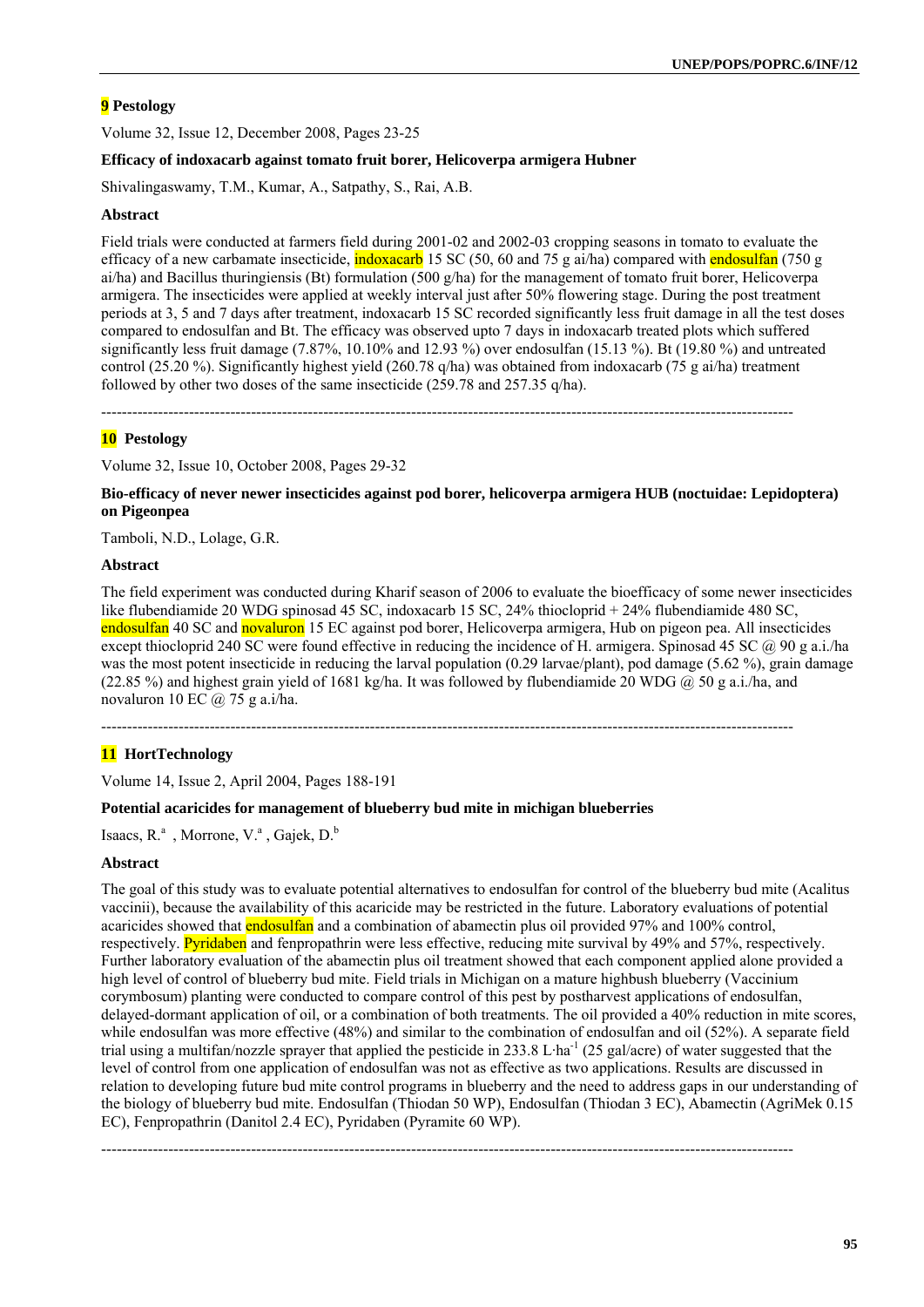Volume 12, Issue 7, 1998, Pages 5-7

#### **Comparative efficacy of newer insecticides against pigeonpea pod borers**

Sanap, M.M., Patil, J.V.

# **Abstract**

A field experiment was conducted for three seasons from Kharif 1994-95 to 1996-97 for the control of pod borers infesting pigeonpea at Mahatma Phule Krishi Vidyapeeth, Rahuri. The combination products. viz.,Polytrin C- 44% EC (Profenofos 40% + cypermethrin 4%) and Spark 36 EC (Triazophos 35% + Deltamethrin 1%) along with asymethrin 5 EC, Quinalphos 20 AF, methomyl 40 SP, Profenofos 50 EC and chlorpyriphos 20 EC were evaluated in comparison with presently recommended insecticide, endosulfan 35 EC and untreated control. All the newer insecticides were observed to be at par with each other in controlling pigeonpea pod borers. However, the highest yield (947 kg/ha) with maximum net profit of Rs.4884/ ha was obtained from the treatment with Polytrin-C. The highest returns of Rs.3.71 per rupee investment was obtained from the treatment with endosulfan followed by Polytrin-C (Rs.2.22) and chlorpyriphos (Rs.2.20).

--------------------------------------------------------------------------------------------------------------------------------------

# **13 Sugar Tech**

Volume 5, Issue 1-2, March 2003, Pages 77-78

#### **Chemical Control of Sugarcane Yellow Mite (Oligonychus sacchari Hirst)**

Singh, M. , Jadaun, V.C., Singh, S.R., Singh, A., Lal, K., Singh, S.B.

#### **Abstract**

An experiment was conducted on chemical control of yellow mite (Oligonychus sacchari) using sugarcane variety CoS 767 during 3 consecutive years (1997-99) at farmer's fields in Chhata factory zone of Mathura district. The chemical treatments included the spraying of plants with **Endosulfan** 35 EC, Monocrotophos 36 EC, Diclorvas 76 EC, Quinolphos 25 EC, Nethrin (each  $\hat{a}$  1.2S lit/ha) and spraying of Lime sulphur wash (1:30). The results revealed that the spraying of plants with Lime-sulphur (1:30) as well as Nethrin  $(Q \ 1.25 \ 0.125 \ 0.125)$  gave significant and maximal reduction in the frequency of mite infestation as compared to rest of the treatments including control. The highest cane yield was also recorded under these treatments. Other chemical treatments were also effective in controlling the mite infestation but these were significantly inferior to Lime-sulphur and Nethrin. Hence, application of Lime-sulphur (1:30) and Nethrin (@ 1.25 lit/ha) may be recommended for effective control of yellow mite of sugarcane.

--------------------------------------------------------------------------------------------------------------------------------------

### **14 Pest Management Science**

Volume 60, Issue 12, December 2004, Pages 1231-1236 **(Article available)** 

**The contact toxicity of indoxacarb and five other insecticides to Orius insidiosus (Hemiptera: Anthocoridae) and Aphidius colemani (Hymenoptera: Braconidae), beneficials used in the greenhouse industry** 

Bostanian, N.J. , Akalach, M.

#### **Abstract**

The contact toxicity of indoxacarb, abamectin, **endosulfan**, insecticide soap, S-**kinoprene** and dimethoate to Orius insidiosus (Say) and Aphidius colemani Viereck were studied in the laboratory. These beneficials are often used in the greenhouses to manage various insect pests. Indoxacarb is slow acting and therefore, to estimate lethal dosages, observations should be continued for several days until data stabilize. Seven days after treatment, the LC  $_{50}$  was 0.119 g AI litre<sup>-1</sup> for O insidiosus adults and  $0.019$  g AI litre<sup>-1</sup> for A colemani. At that time, the recommended field concentration was 0.479 times the LC<sub>50</sub> for O insidiosus adults and three times the LC<sub>50</sub> for A colemani. In contrast, indoxacarb had no adverse effect on the reproductive capacity of wasps surviving a treatment or the developing wasps in the aphid mummy. Among the other insecticides S-kinoprene was the most innocuous while dimethoate was the most toxic to the two beneficials. The other insecticides had overlapping toxicities. © 2004 Society of Chemical Industry.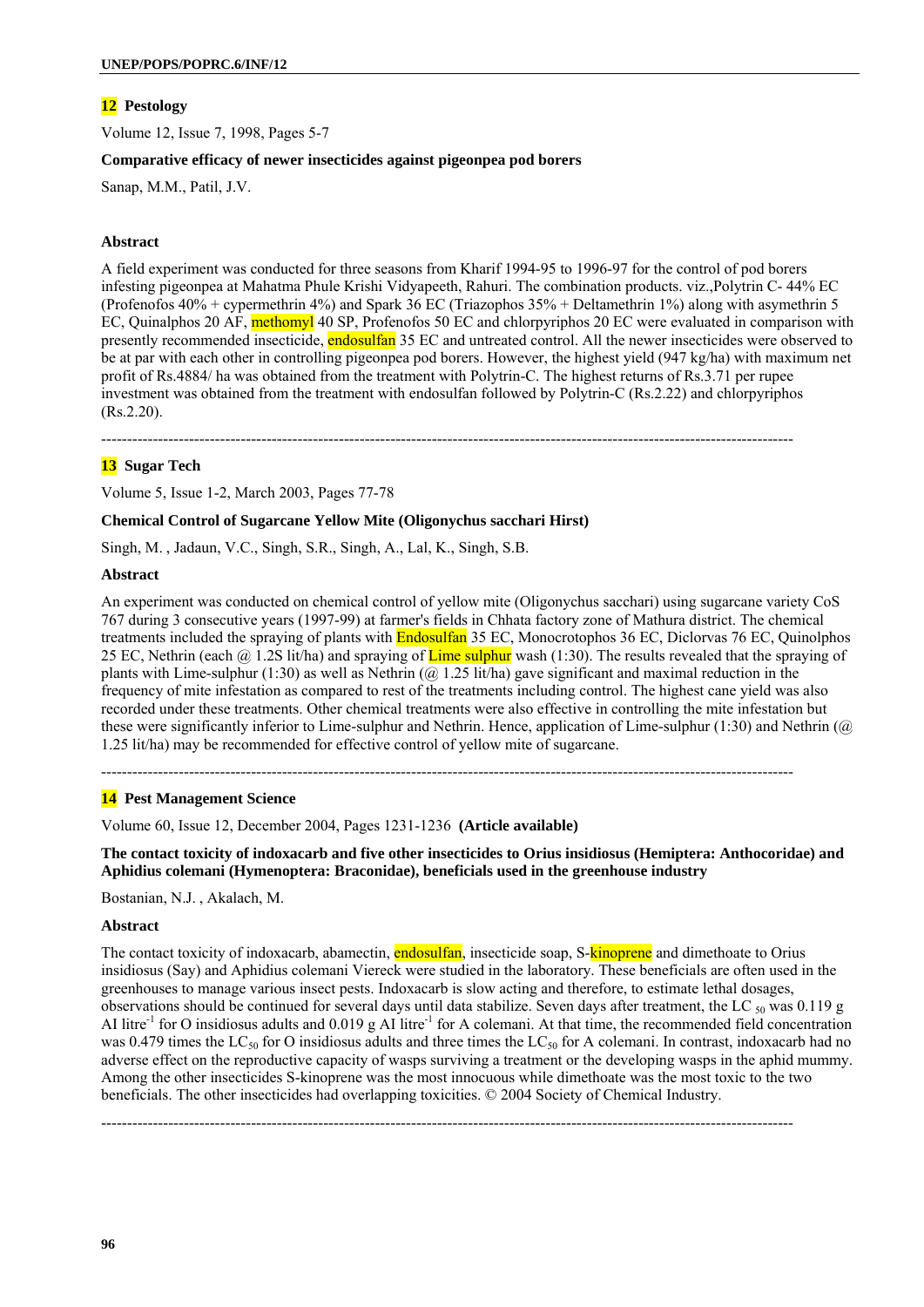Volume 30, Issue 10, October 2006, Pages 29-32

### **Bioefficacy of acaricides including botanigals against Oligonychus indicus hirst on sorghum**

Chundawat, G.S.<sup>a</sup>, Sharma, U.S.<sup>a b</sup>, Swaminathan, R.<sup>a</sup>, Desai, H.R.<sup>a</sup>

#### **Abstract**

Field trials were conducted to evaluate the bioefficacy of thirteen acaricides including botanicals and animal by-product against Sorghum mite, Oligonychus indicus Hirst in Sorghum during kharif 2003 and 2004 at Agronomy Research Farm at Rajasthan College of Agriculture, MPUAT, Udaipur. Dicofol (0.04%) was found to be most effective acaricide against O. indicus on Sorghum which gave 75.60 and 75.75 per cent population reduction during 2003 and 2004, respectively. It was statistically at par with Endosulfan (0.075%). Maximum C:B ratio was recovered from the plot treated with Ethion (0.1%) i.e., 1:2.38 and 1:2.50 during 2003 and 2004, respectively.

--------------------------------------------------------------------------------------------------------------------------------------

#### **16 Indian Journal of Agricultural Sciences**

Volume 73, Issue 9, September 2003, Pages 518-520

#### **Bioefficacy and persistence of beta-cyfluthrin in or on tomato (Lycopersicon esculentum)**

Sharma, I.D.<sup>a</sup>, Nargaeta, D.S.<sup>a</sup>, Chandel, R.S.<sup>b</sup>, Sharma, K.C.<sup>a</sup>

#### **Abstract**

β-cyfluthrin, a synthetic pyrethroid, was evaluated during 1999 and 2000 crop seasons for its efficacy against the tomato fruitborer [Helicoverpa armigera (Hübner)] and its persistence on tomato (Lycopersicon esculentum Miller nom. cons), β-cyfluthrin  $a$  12.50, 18.75 and 25.00 g ai/hawas compared with **cypermethrin** and endosulfan. It was more effective  $a$ 25.00 g ai/ha, giving significantly higher yield of tomato. However, the lower dose (12.50 g ai/ha) was also effective and resulted in more yield than those with cypermethrin or endosulfan. The residue levels reached half of the initial deposits after 1.56-1.86 days with waiting period of 5-7 days, irrespective of doses and seasons.

--------------------------------------------------------------------------------------------------------------------------------------

### **17 Pestology**

Volume 31, Issue 8, August 2007, Pages 16-19

#### **Efficacy of Bacillus thuringiensis var. kurstaki alone and in combination with insectides under laboratory conditions**

Desai, V.S., Kapadia, M.N.

#### **Abstract**

A field cum laboratory trial was conducted at Gujarat Agril. University, Junagadh campus to study the bio-efficacy of Btk alone and in combinations with reduced doses of insecticides in 2001. The insecticides alone showed 100 per cent mortality one day after treatment except malathion. The Btk at the rate of 1.0 kg/ha combined with 0.035% endosulfan and 0.0075 per cent fenvalerate showed 100 per cent mortality in two days. The **cypermethrin** 0.005 in combination with Btk 1.0 kg/ha resulted in 100 per cent mortality in three days.

--------------------------------------------------------------------------------------------------------------------------------------

# **18 Pestology**

Volume 32, Issue 7, July 2008, Pages 13-18

### **Potentiation effect of nimbecidine 0.03% EC formulation in improving the performance of insecticide on Spodoptera litura (Fab.)**

Ramarethinam, S. , Marimuthu, S., Murugesan, N.V.

#### **Abstract**

The combined effect of Nimbecidine 0.03% EC - a neem oil based EC formulation with other two synthetic chemcial pesticides namely, **Endosulfan** and Cypermethrin was tested against Spodoptera litura. Probit analysis showed that the individual treatments viz. Endosulfan, Cypermethrin and Nimbecidine recorded an LC<sub>50</sub> of 6.094 ml /lit, 5.846 ml/lit and 6.156 ml/lit respectively for S. litura. Endosulfan + Nimbecidine and Cypermethrin + Nimbecidine combinations (mixed  $(a)$  1:1 ratio) recorded an LC<sub>50</sub> of 0.399 ml/lit and 0.483 which is 15 and 12 times respectively lower than the stand alone treatment. The rate of mortality (24 hours after application) have also showed that the addition of Nimbecidine individually with Endosulfan and Cypermethrin  $@1:1$  ratio has increased the efficacy of the respective pesticides by 15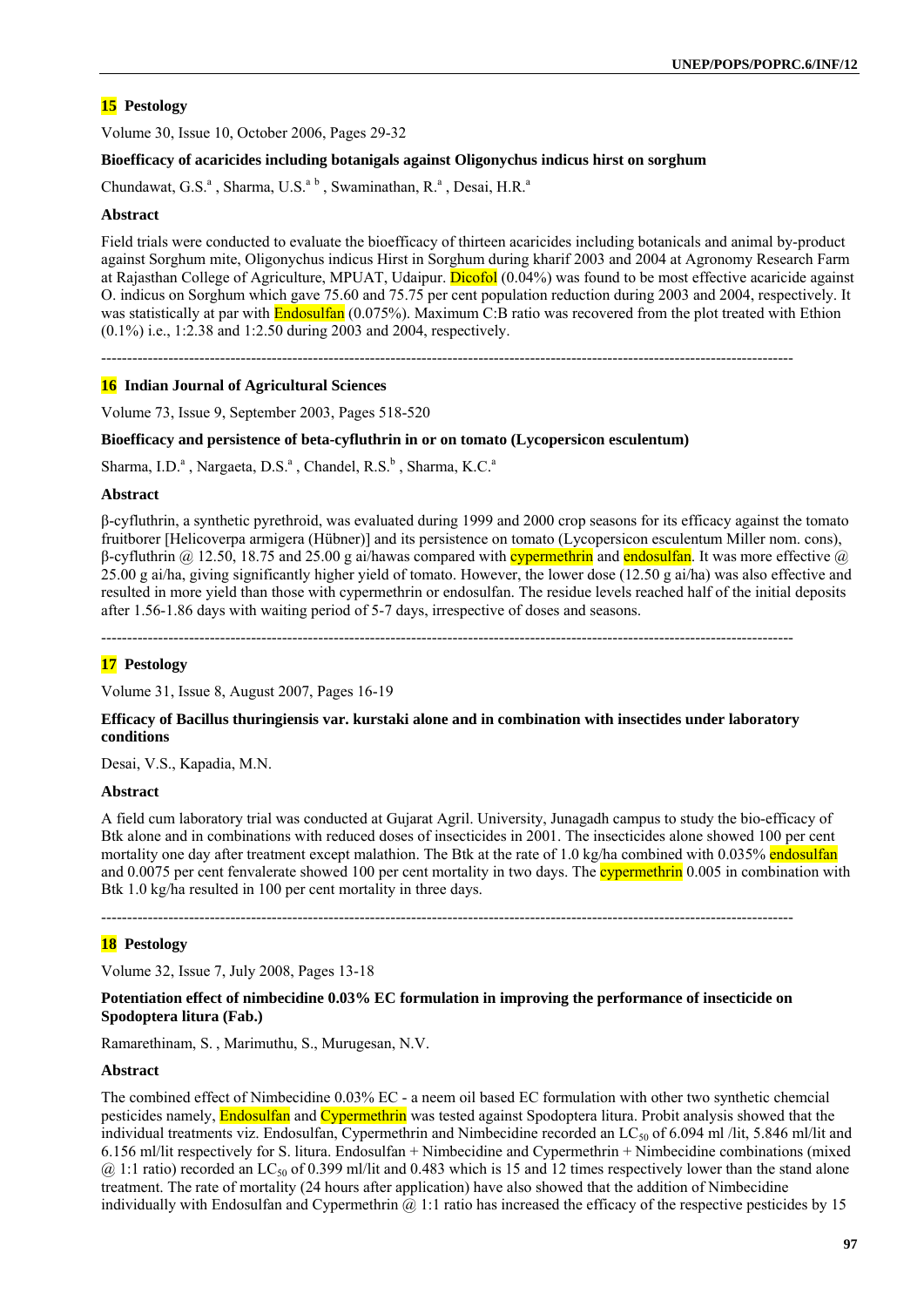and 12 fold. Thecombination treatment recorded a cotoxic coefficient which is significantly higher than that of the individual and control treatments. The degree of potentiation calculated from the available data in this study, have not only brought to light the additive effect of Nimbecidine but also the capability of Nimbecidine in potentiating the Endosulfan and Cypermethrin while used in combination against S. litura.

--------------------------------------------------------------------------------------------------------------------------------------

# **19 Pestology**

Volume 33, Issue 3, March 2009, Pages 27-29

#### **Efficacy of some insecticides alone and in combination with Neem products against adults of Aulacophora foveicollis (Lucas)**

Ambekar, N.M., Bhole, S.R., Patil, R.S.

#### **Abstract**

Laboratory studies were conducted to evaluate efficacy of some insecticides alone and in combination with Neem products against adults of Aulacophora foveicollis. The data recorded 24, 48, 72 and 96 hours post treatment against adults of Aulacophora foveicollis on the basis of adult mortality. The highest adult mortality was observed in 0.003 per cent cypermethrin, 0.003 per cent cypermethrin  $+ 0.5$  per cent Nimbecidine and 0.04 per cent endosulfan. The data also recorded 24,48,72 & 96 hours post treatment against adults of Aulacophora foveicollis on the basis of per cent protection revealed. The treatment with 0.003 per cent cypermethrin, 0.04 per cent endosulfan, 0.04 per cent endosulfan + 0.5 per cent Neem oil and  $0.04$  per cent endosulfan  $+0.5$  per cent Nimbecidine offered highest per cent protection.

--------------------------------------------------------------------------------------------------------------------------------------

### **20 Pestology**

Volume 33, Issue 3, March 2009, Pages 21-23

#### **Chemical control of major pests of teak nursery**

Raut, P.R., Ambekar, N.M., Bhole, S.R., Patil, P.D.

#### **Abstract**

Field studies on the chemical control of some major pests of teak nurseries viz, E. mochaeralis, Hyblea puero were conducted during 1998 at College of Agriculture, Dapoli, Dist. Ratnagiri (M.S.). The studies revealed that 0.005 per cent cypemethrin was the most effective treatment against E. machaeralis followed by 0.05 per cent endosulfan and 0.05 per cent monocrotophos. Similarly for the control of H. puera the treatments of 0.005 per cent cypermethrin, 0.05 per cent endosulfan were found most effective.

**--------------------------------------------------------------------------------------------------------------------------------------** 

#### **21 Legume Research**

Volume 32, Issue 2, 2009, Pages 145-148

**Efficacy of different insecticides against Helicoverpa armigera (Hubner) (Lepidoptera: Noctuidae) on seed crop of berseem in Punjab** 

Randhawa, H.S., Aulakh, S.S., Bhagat, I., Chhina, J.S.

#### **Abstract**

Five insecticides i.e. Endosulfan 35 EC @ 1250 ml, standard check, **Endosulfan** 35 EC @ 2500 ml, Spinosad 48 SC @ 150 ml, Indoxacarb 15 EC @ 500 ml, Cypermethrin 25 EC @ 200 ml, Chlorpyriphos 20 EC 2500 ml per hectare along with untreated control were evaluated against gram caterpillar, Helicoverpa armigera on seed crop of berseem. Total two sprays were given first was gmin when the attack of young larvae was observed in the field after the last cutting of crop and 2nd spray was given 10 days after the first spray. All the treatments reduced the larval population of test insect significantly except the standard check. Out of these insecticides Spinosad 48 SC found to be the most effective insecticide for the control H. armigera and this insecticide was closely followed by Indoxicarb 15 EC. But Cypermethrin 25 EC was the heapest one. Therefore alternative sprays of different insecticides are recommended for the control of H. armigera in seed crop of berseem.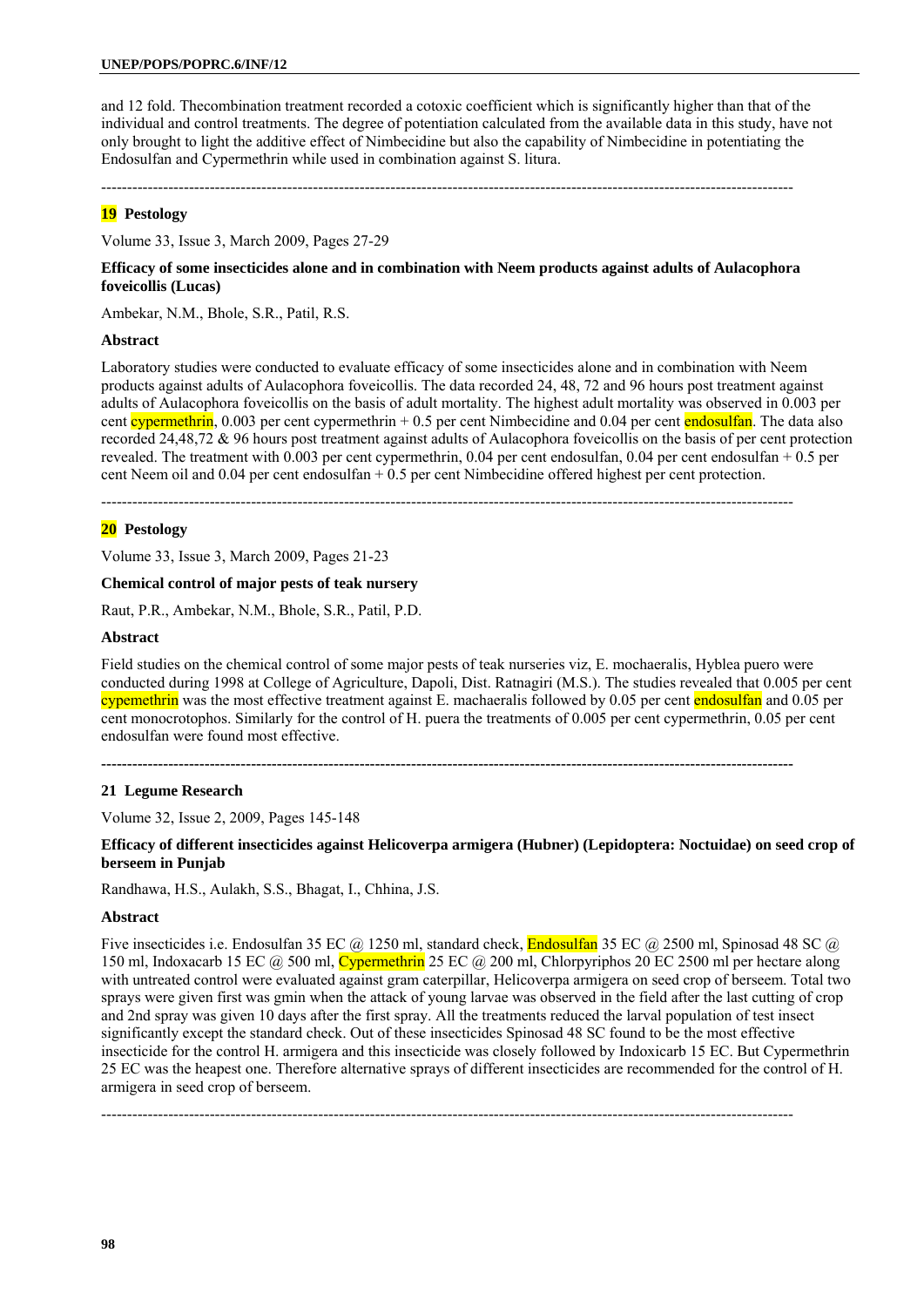Volume 32, Issue 10, October 2008, Pages 47-49

## **Bioefficacy of some newer insecticides against Earias vittella (FAB.) infesting okra**

Sharma, R.P., Bhati, K.K.

### **Abstract**

Studies were conducted at Rajasthan College of Agriculture, Udaipur from July to December 2006 to evaluate the comparative efficacy of some newer insecticides against Earias vittella (Fab.) on okra, Abelmoschus esculentus (L.) Moench. Amongst all the treatments, Indoxacarb @ 75g a.i./ha showed maximum reduction (78.6%) in the population after rive days of second spray, which was significantly superior to all other treatments. Lambda-cyhalothrin  $\omega$  50 g a.i./ha also resulted into high reduction in pest population (71.2%) and was statistically at par with the result obtained with Indoxacarb @ 50 g a.i./ha. The treatment Alpha-cypermethrin @ 25 g a.i./ha was at par with Alpha-cypermethrin @ 20 g a.i./ha. **Endosulfan**  $\omega$  500 g a.i./ha was found to be least effective against okra fruit borer.

--------------------------------------------------------------------------------------------------------------------------------------

# **23 Crop Protection**

Volume 8, Issue 6, December 1989, Pages 399-404

#### **Interactions of fungicide-insecticide combinations against Rhizoctonia solani in vitro and in soil**

Kataria, H.R.<sup>a</sup>, Singh, H.<sup>a</sup>, Gisi, U.<sup>b</sup>

#### **Abstract**

The inhibition of mycelial growth of Rhizoctonia solani in vitro was strongest with pencycuron, followed by tolclofosmethyl, carboxin and thiabendazole. Against cowpea seedling rot in soil infested with R. solani, tolclofos-methyl was most effective, followed by pencycuron, thiabendazole and carboxin. Of nine insecticides tested, only parathion-methyl and quinalphos suppressed mycelial growth of R. solani in vitro, although their activity was much lower than that of the four tested fungicides. The inhibition of mycelial growth by fungicide-insecticide mixtures was antagonistic in only two out of 36 combinations; it was additive in most cases or synergistic, e.g. for most mixtures of pencycuron and insecticides. Quinalphos, applied to the soil, was the only insecticide which reduced cowpea seedling rot in soil infested with R. solani. Soil application of parathion-methyl, phorate, aldicarb or **carbofuran** and seed treatment with phosphamidon, monocrotophos, endosulfan or dimethoate had little or no effect on seedling rot. Carboxin gave better disease control when applied to the seed already coated with phosphamidon, monocrotophos, endosulfan or dimethoate and when carboxin-treated seeds were sown in soil treated with quinalphos, parathion-methyl, aldicarb or carbofuran. Efficacy of thiabendazole seed treatment was slightly higher in the presence of insecticides, particularly dimethoate. Pencycuron and tolclofos-methyl as seed treatment gave nearly 100% disease control both in the presence and absence of insecticides. The synergistic interactions detected between fungicides and insecticides represent interesting opportunities for the control of R. solani. © 1989.

--------------------------------------------------------------------------------------------------------------------------------------

### **24 International Journal of Pest Management**

Volume 43, Issue 4, October 1997, Pages 253-259

### **Effect of time of application of chemicals on management of maize stem borer, Chilo partellus (Swinhoe)**

Ganguli, R.N.<sup>a</sup>, Chaudhary, R.N.<sup>a b</sup>, Ganguli, J.<sup>a</sup>

#### **Abstract**

One of the major reasons for the low productivity of maize is damage by insect pests, notably the stem borer, Chilo partellus (Swinhoe) (Lepidoptera: Pyralidae). Investigations have been carried out to evaluate the efficacy of certain insecticides and neem-based formulations for the management of maize stem borer. Evaluation of the efficacy of 0·035% endosulfan for the management of maize stem borer at different stages of infestation has also been undertaken. The experiments were conducted in India during the monsoon season of 1993 and 1994. A single application of carbofuran 3G (at 7·5 kg/ha in leaf whorl) in a 15 day-old crop proved to be most effective in protecting against the borer, if the infestation occurs up to 6 days after application. Also, a single application of 0·035% endosulfan was highly effective in protecting the crop when applied 2 days after borer infestation and moderately effective when applied up to 6 days after borer infestation. Insecticidal spraying in later stages proved to be ineffective.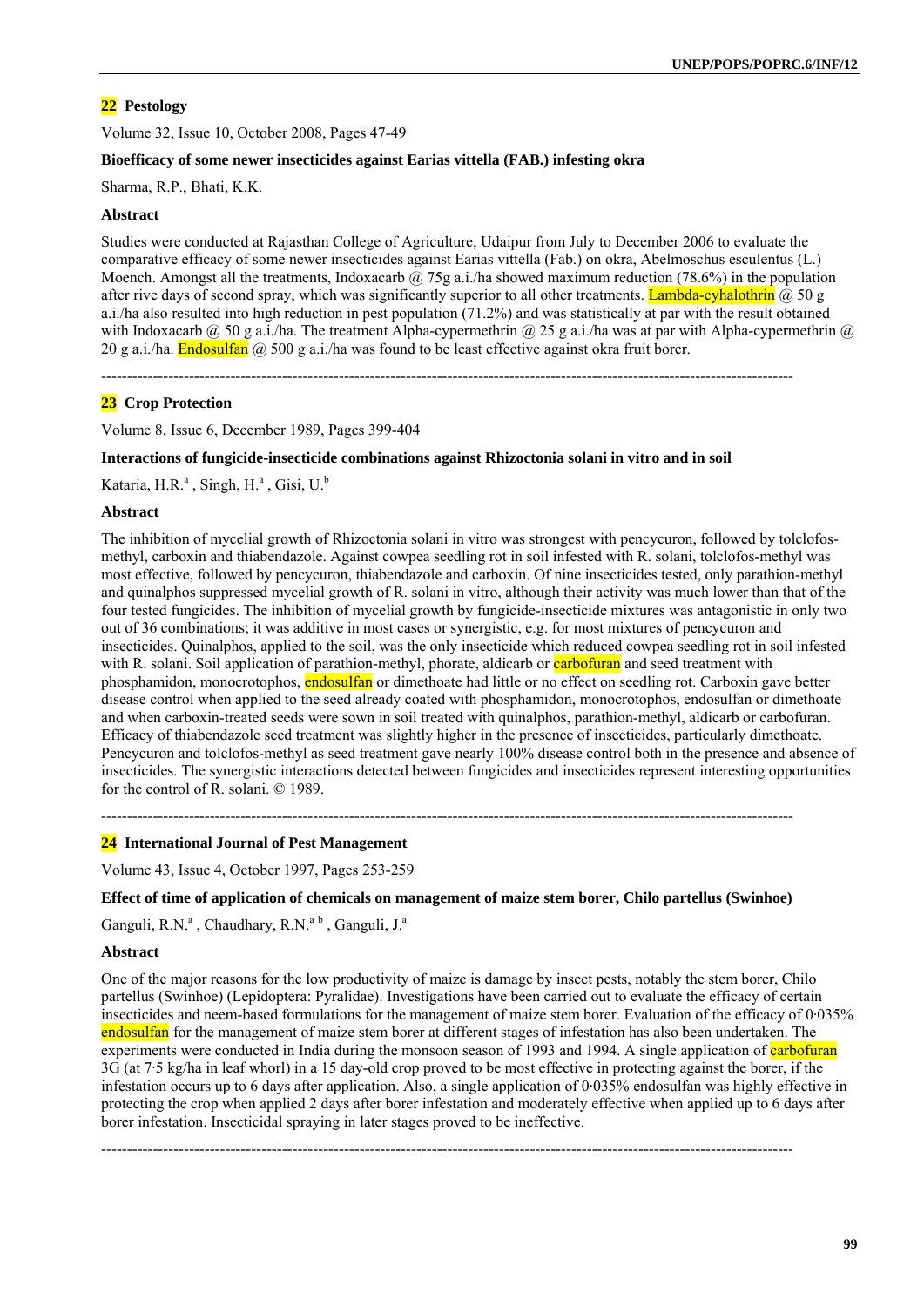# **25 Journal of Advanced Zoology**

Volume 24, Issue 1-2, December 2003, Pages 64-66

### **Toxicity of some insecticides on the larvae of weevil Myllocerus viridanus fabricius (Coleoptera:Curculionidae) - A pest of tasar food plants**

Mishra, P.K Jayaswal, J.

#### **Abstract**

The toxicity of Carbofuran, Phorate, Malathion, Methyl Parathion, Endosulfan and BHC to first and fifth instar larvae of weevil M. viridanus was estimated after 24 and 48 hours in soil as contact poisons. Among all these insecticides tested, Carbofuran and OP group insecticides were more toxic than organochlorines. The order of toxicity was Carbofuran > Phorate > Malathion > Methyl Parathion > Endosulfan and BHC. High efficacy of insecticides against first instar larvae at a very low concentration was observed.

--------------------------------------------------------------------------------------------------------------------------------------

# **26 Pestology**

Volume 23, Issue 4, April 1999, Pages 23-24

### **Bioefficacy of lambdacyhalothrin against tomato leafhopper and fruit borer**

Naitam, N.R., Ukey, S.P.

#### **Abstract**

A new pyrethroid, lambdacyhalothrin was evaluated against tomato leafhopper and fruit borer during kharif and rabi seasons of 1997-98 at Dr. Punjabrao Deshmukh Krishi Vidyapeeth, Akola, Maharashtra. The pooled data of two seasons revealed that  $0.2\%$  carbaryl gave highest reduction in leafhopper population followed by  $0.01\%$  lambdacyhalothrin and 0.04% endosulfan. In case of tomato fruit borer, 0.01% lambdacyhalothrin was most effective followed by 0.04% endosulfan. The highest yield was obtained due to 0.01% lambdacyhalothrin followed by 0.2% carbaryl and 0.0125% fenvalerate.

--------------------------------------------------------------------------------------------------------------------------------------

### **27 Journal of Asia-Pacific Entomology**

Volume 6, Issue 1, May 2003, Pages 83-90

### **Relative Efficacy of Some Insecticides Against Brinjal Fruit and Shoot Borer, Leucinodes orbonalis Guen., and Their Impact on Fruit Yield**

Abrol, D.P. , Singh, J.B.

### **Abstract**

Six insecticides and their eight combinations were tested for their efficacy against brinjal fruit and shoot borer, Leucinodes orbonalis. Endosulfan + deltamethrin (0.07%, 0.0025%) and endosulfan + fenvalerate (0.07% + 0.005%) were highly effective against fruit borer that recorded only 13.3% damage as compared to 69.8% in control. The other promising treatments which significantly reduced the fruit damage over the control were in the order: carbaryl + fenvalerate = dichlorvos + fenvalerate (14.9%) > malathion + fenvalerate (16.4%) > fenvalerate + deltamethrin (16.6%) > dichlorvos = carbaryl + deltamethrin = malathion = dichlorvos + deltamethrin = malathion + deltamethrin (18.3%) > endosulfan  $(20.0\%)$  > carbaryl  $(21.6\%)$  with mean percentage of damage 14.9, 16.4, 18.3, 20.0, 21.6 and 69.8%, respectively. Carbaryl was least effective, but its combinations with pyrethroids were proved superior over carbaryl alone. Cost - benefit ratio ranged from a minimum of 1: 5.10 (carbaryl) to a maximum of 1: 20.44 (fenvalerate). Dichlorvos + fenvalerate combination gave the highest yield of 263.45 q/ha, whereas carbaryl was least effective giving 225.7 q/ha. with a net gain of Rupees 42,443.00 (US\$ 886.00) and 28,141.00 (US\$ 587.49), respectively. The other treatments were intermediate between the two insecticide regimes. However, all the treatments were superior over the control which produced 113.58 q/ha with a net gain of Rupees 340.00 only. © 2003 Korean Society of Applied Entomology, Taiwan Entomological Society and Malaysian Plant Protection Society.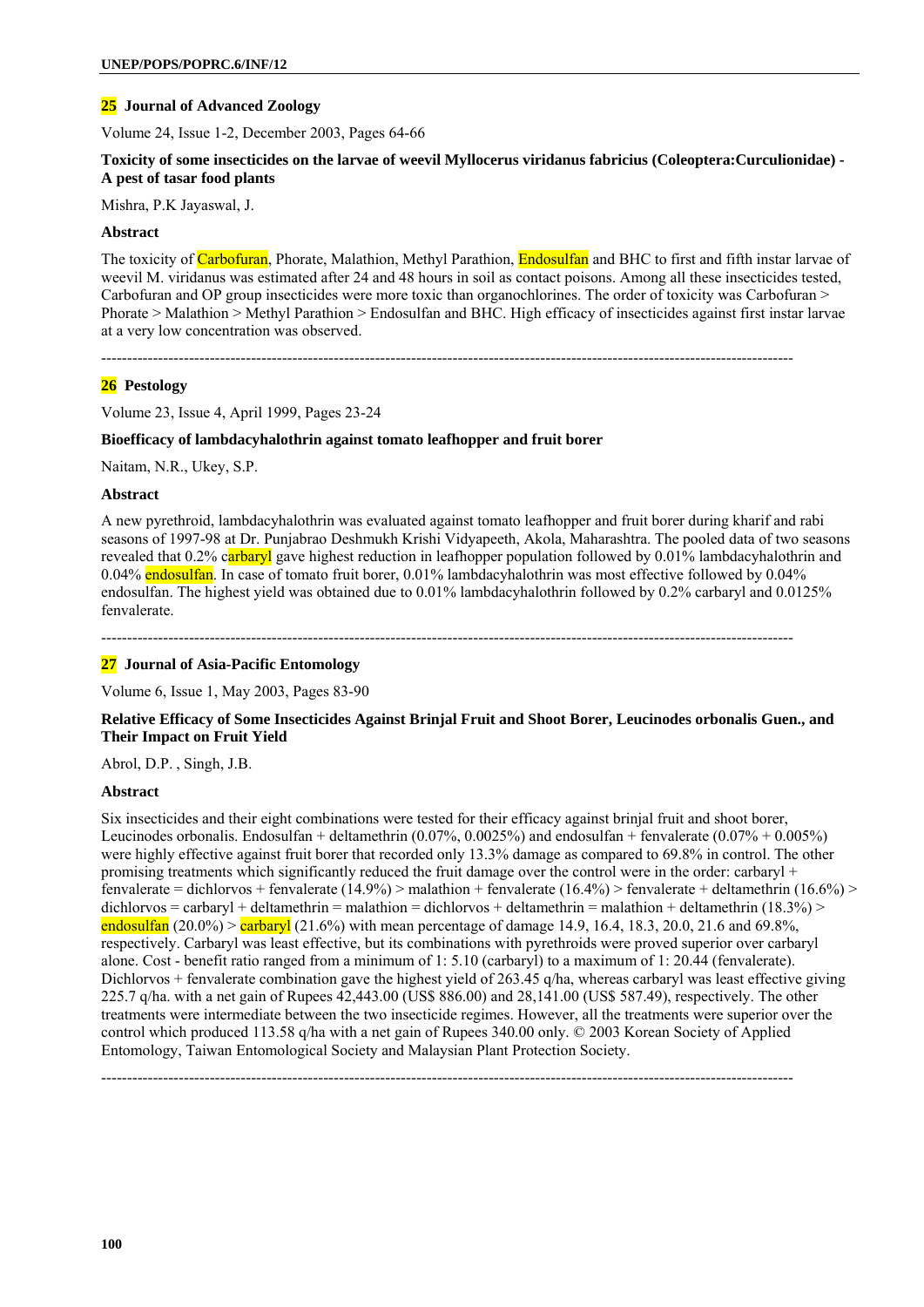# **28 Annals of Biology**

Volume 19, Issue 2, December 2003, Pages 213-216

#### **Efficacy and economics of some insecticides against gram pod borer, Helicoverpa armigera (Hubner) on chickpea**

Ahmad, H., Arora, R.K.

## **Abstract**

Five insecticides viz., monocrotophos (36 WSC), endosulfan (35 EC), carbaryl (50 WP), cypermethrin (25 EC) and neem oil (0.15 EC) were evaluated for the control of gram pod borer, Helicoverpa armigera (Hubner) on chickpea. All insecticidal treatments were significantly superior over control in reducing the per cent pod infestation and increase in yield. Cypermethrin (0.009, 0.0075 and 0.006%) was found to be the most effective followed by monocrotophos (0.08, 0.06 and 0.04%) and endosulfan (0.13, 0.1 and 0.07%). Carbaryl (0.3, 0.2 and 0.1%) and neem oil (0.30, 0.20 and 0.10%) were least effective in controlling the gram pod borer.

--------------------------------------------------------------------------------------------------------------------------------------

### **28 African Journal of Biotechnology**

Volume 2, Issue 11, 2003, Pages 456-462

**Comparative efficacy of microbial and chemical insecticides on four major lepidopterous pests of cotton and their (insect) natural enemies** 

Fadare, T.A. , Amusa, N.A.

#### **Abstract**

Three microbial (biotrol, dipel and thuricide) and three chemical insecticides (monocrotophos, endosulfan and carbaryl) were compared for efficacy on four major lepidopterans and their natural enemies in replicated field trials at Moor Plantation, Ibadan. Thuricide was evaluated at different combinations with monocrotophos in a second trial. The results showed that the microbials caused the mortalities of destructive bollworms and leafroller but allowed the survival of their natural enemies. The chemicals on the other hand caused mortalities of both destructive and useful species. Both groups of insecticides enhanced seed cotton yields. Application of thuricide followed by monocrotophos was better than other combinations evaluated.

--------------------------------------------------------------------------------------------------------------------------------------

### **29 Journal of Economic Entomology**

Volume 99, Issue 5, October 2006, Pages 1805-1812

### **Susceptibility of immature stages of Homalodisca coagulata (Hemiptera: Cicadellidae) to selected insecticides**

Prabhaker, N.<sup>a</sup>, Castle, S.J.<sup>b</sup>, Toscano, N.C.<sup>a</sup>

### **Abstract**

Susceptibility of immatures of the glassy-winged sharpshooter, Homalodisca coagulata (Say) (Hemiptera: Cicadellidae), to 10 insecticides that included chlorpyrifos, dimethoate, **endosulfan**, bifenthrin, cyfluthrin, esfenvalerate, fenpropathrin, acetamiprid, imidacloprid, and thiamethoxam was evaluated in the laboratory. All five instars were exposed to different doses of each foliar insecticide by the petri dish technique, whereas a systemic uptake method was used to assess the toxicity to imidacloprid and thiamethoxam. All test insecticides exhibited high toxicity to all immature stages of H. coagulata at concentrations below the field recommended rates of each insecticide. Although all five instars were susceptible to test insecticides, mortality was significantly higher in first instars than in the older immatures based on low  $LC<sub>50</sub>$  values (ranging from 0.017 to 5.75 ng(AI)/ml) with susceptibility decreasing with each successive stage. Fifth instars were generally the least sensitive (LC<sub>50</sub> values ranging from 0.325 to 216.63 ng(AI)/ml). These results show that mortality was directly related to age of the insect and suggest that chemical treatment at early stages is more effective than at late stages. Acetamiprid (neonicotinoid) and bifenthrin (pyrethroid) were the most toxic to all five instars, inducing most mortality within 24 h and showing lower  $LC_{50}$  values ranging from 0.017 to 0.686 ng/ml compared with other insecticides (LC<sub>50</sub> values ranging from 0.191 to 216.63 ng(AI)/ml). Our data suggest that a diverse group of very effective insecticides are available to growers for controlling all stages of H. coagulata. Knowledge on toxicity of select insecticides to H. coagulata immatures may contribute to our understanding of resistance management in future for this pest by targeting specific life stages instead of the adult stage alone. © 2006 Entomological Society of America.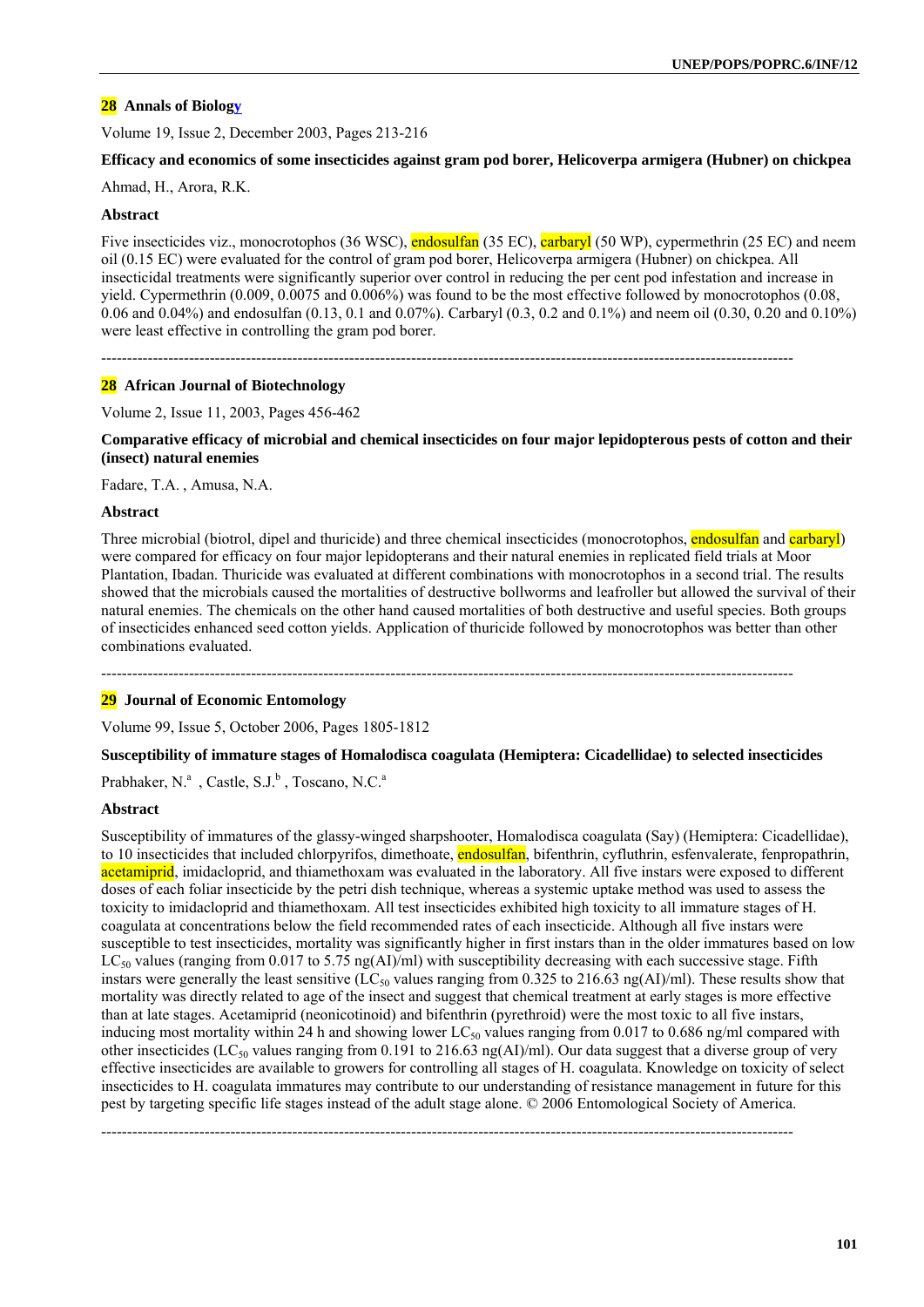# **30 Indian Journal of Agricultural Sciences**

Volume 78, Issue 9, September 2008, Pages 821-823

### **Relative efficacy of certain insecticides against mustard aphid (Lipaphis erysimi) on Indian mustard (Brassica juncea)**

Singh, R.K. $a^b$ , Verma, R.A. $a^c$ 

### **Abstract**

Field efficacy of 8 insecticides was evaluated against mustard aphid during 2004-05 and 2005-06. Acetamiprid followed by dimethoate and imidacloprid provided 91.73, 88.73 and 86.02% aphid reduction over the control respectively, after 7 days of application. Novaluron and endosulfan reduced the population up to 78.73 and 77.89% respectively after 3 days of application. Neem-seed kernal extract and neemarin were also found effective.

--------------------------------------------------------------------------------------------------------------------------------------

### **31 Experimental and Applied Acarology**

Volume 20, Issue 9, 1996, Pages 495-502

#### **A laboratory-based method to measure relative pesticide and spray oil efficacy against broad mite, Polyphagotarsonemus lotus (Banks)(Acari: Tarsonemidae)**

Herron, G.<sup>a</sup>, Jiang, L.<sup>a</sup>, Spooner-Hart, R.<sup>b</sup>

### **Abstract**

Six pesticides and two spray oils were tested against Polyphagotarsonemus latus. The chemicals were evaluated under laboratory conditions, requiring the development of a novel bioassay method, which is reported here. The pesticide toxicities fell into three distinct groups, namely **abamectin**, conventional pesticides and oils. The relative pesticide toxicities at the LC<sub>50</sub> level wereabamectin  $4.9 \times 10^{-8}$  g ai  $1^{-1}$ , endosulfan  $1.1 \times 10^{-3}$  g ai  $1^{-1}$ , fenpyroximate  $2.3 \times 10^{-3}$  g ai  $1^{-1}$ , pyridaben 4.1 × 10<sup>-3</sup> g ai 1<sup>-1</sup>, tebufenpyrad 4.4 × 10<sup>-3</sup> g ai  $1^{-1}$ , dicofol 4.5 × 10<sup>-3</sup> g ai 1<sup>-1</sup>, petroleum spray oil 3.4 × 10<sup>-1</sup> g ai  $1^{-1}$  and canola oil  $4.1 \times 10^{-1}$  g ai  $1^{-1}$ . The calculation of the LC<sub>99.9</sub> values allows for resistance monitoring in P. latus and the suggested discriminating concentrations are abamectin  $1.0 \times 10^{-4}$  g ai 1<sup>-1</sup>; endosulfan, pyridaben and dicofol  $1.0 \times$  $10^{-1}$  g ai  $1^{-1}$  fenpyroximate and tebufenpyrad  $5.0 \times 10^{-1}$  g ai  $1^{-1}$ .

--------------------------------------------------------------------------------------------------------------------------------------

### **32 Pest Management Science**

Volume 62, Issue 4, April 2006, Pages 334-339

**The effect of indoxacarb and five other insecticides on Phytoseiulus persimilis (Acari: Phytoseiidae), Amblyseius fallacis (Acari: Phytoseiidae) and nymphs of Orius insidiosus (Hemiptera: Anthocoridae)** 

Bostanian, N.J. , Akalach, M.

### **Abstract**

A laboratory study assessed the contact toxicity of indoxacarb, **abamectin**, **endosulfan**, insecticidal soap, S-kinoprene and dimethoate to Amblyseius fallacis (Garman), Phytoseiulus persimilis Athias-Henriot and nymphs of Orius insidiosus (Say). Amblyseius fallacis is a predacious phytoseiid mite and an integral part of integrated pest management (IPM) programmes in North American apple orchards. The other two beneficials are widely used in greenhouses to manage various arthropod pests infesting vegetable and ornamental crops. Indoxacarb is a slow-acting insecticide, so toxicity data were recorded 7 days post-treatment when the data had stabilised. It showed no toxicity to O. insidiosus nymphs or to A. fallacis or P. persimilis adults. The  $LC_{50}$  values for O. insidiosus nymphs and P. persimilis could not be estimated with their associated confidence limits, because the g values were greater than 0.5 and under such circumstances the lethal concentration would lie outside the limits. The LC  $_{50}$  for A. fallacis was 7.6x the label rate. The fecundity of P. persimilis was reduced by 26.7%. The eclosion of treated eggs from both species of beneficial mites was not affected adversely. Among the other pest control products, S-kinoprene and endosulfan affected adversely at least one species of the predators, whereas dimethoate, abamectin and insecticidal soap were very toxic to all three beneficials. Indoxacarb should be evaluated as a pest control product in IPM programmes. Copyright © 2006 Crown in the right of Canada. Published by John Wiley & Sons, Ltd.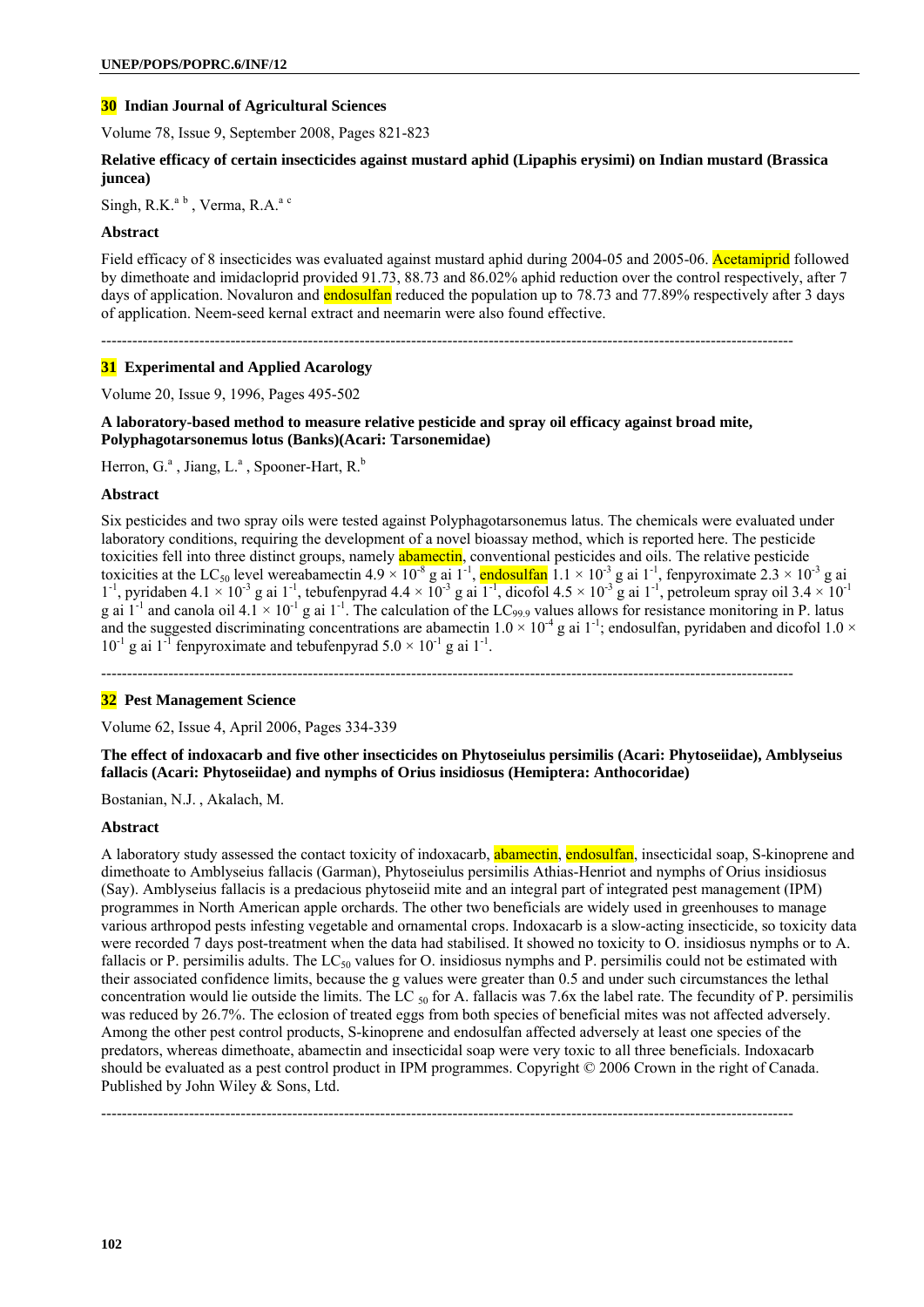# **33 Pest Management Science**

Volume 58, Issue 9, September 2002, Pages 967-971

#### **Insecticide resistance in field populations of Frankliniella occidentalis (Pergande) in Murcia (south-east Spain)**

Espinosa, P.J.<sup>a</sup>, Bielza, P.<sup>a</sup>, Contreras, J.<sup>a</sup>, Lacasa, A.<sup>b</sup>

#### **Abstract**

Thirty-nine field populations of Frankliniella occidentalis (Pergande) were collected from different crops (sweet pepper, tomato, lettuce, artichoke, melon, cucumber, carnation, broad bean, peach and plum) in Murcia (south-east Spain). All populations were reared separately in the laboratory to obtain enough individuals for bioassays. Female thrips were bioassayed, using a standard topical application method, against methiocarb, **methamidophos**, acrinathrin, endosulfan, delta-methrin and formetanate. Methiocarb was the only insecticide that showed a high efficacy against F occidentalis at field dose rates. Acrinathrin and methamidophos were moderately effective, while endosulfan and deltamethrin were ineffective. Only moderate levels of resistance (Resistance Ratios at  $LC_{50}$  of 10-30) were detected for the selective insecticides methiocarb, formetanate and acrinathrin used against F occidentalis in crops where these insecticides are used intensively. This generalized and low level of resistance to these insecticides, coupled with a lack of efficacy for the three broad-spectrum insectides, was observed even in intensively managed vegetable crops. Implementation of IPM strategies in Murcia has contributed to more successful insecticide anti-resistance management. © 2002 Society of Chemical Industry.

--------------------------------------------------------------------------------------------------------------------------------------

#### **34 Indian Journal of Agricultural Sciences**

Volume 69, Issue 9, September 1999, Pages 660-663

**Management of tobacco ground beetle, Mesomorphus villiger with insecticide baits on flue cured Virginia tobacco** 

Sitaramaiah, S., Rama Prasad, G., Sreedhar, U.

### **Abstract**

Tobacco ground beetle, Mesomorphus villiger Blanch (Tenebrionidae: Coleoptera) is one of the important pests of transplanted tobacco crop causes loss to an extent of 40 % under drought conditions. Investigations on the efficacy of 4 insecticides against Mesomorphus villiger on tobacco in northern light soils of Andhra Pradesh during 1995-97 showed that the insecticide baits of monocrotophos, endosulfan and chlorpyrifos were most effective followed by fenvalerate bait, phorate granules, keeping grass heaps and dusting with carbaryl/chlorpyrifos. Neem cake was found to be least effective. The order of toxicity to ground beetle is monocrotophos bait > chlorpyrifos bait > endosulfan bait > fenvalerate bait > phorate granule > carbaryl dust > chlorpyrifos dust. Observations on yield data revealed that all the treatments except neem cake powder showed better grade index than untreated check. Economics and benefit: cost ratio for different treatments revealed that endosulfan bait recorded maximum net returns of Rs 26 270 and a benefit: cost ratio of 1.92:1 followed by monocrotophos bait Rs 25 280 and 1.89:1, chlorpyrifos bait Rs 24 469 and 1.86:1, phorate granules Rs 23 001 and 1.82:1, fenvalerate bait Rs 22 419 and 1,79:1, carbaryl dust Rs 21 991 and 1.78:1, chlorpyrifos dust Rs 21 940 and 1.78:1 and neem cake Rs 12 857 and 1.46:1.

--------------------------------------------------------------------------------------------------------------------------------------

### **35 Pestology**

Volume 24, Issue 8, 2000, Pages 65-67

#### **Efficacy of some insecticides against Helicoverpa armigera. (HUB)**

Mane, P.N., Deshmukh, S.D., Rao, N.G.V., Dandale, H.G., Tikar, S.N., Nimbalkar, S.A.

#### **Abstract**

Laboratory studies were conducted on efficacy of some individual insecticides, ready-mix and tank-mix insecticides against the larvae of Helicoverpa armigera. These studies revealed that cypermethrin + chlorpyriphos was the most toxic whereas fenvalerate + profenofos the least toxic. The mixtures exhibited the following descending order of toxicity, viz., cypermethrin + chlorpyriphos > profenofos >  $\frac{\text{chlory} \cdot \text{ch} \cdot \text{ch} \cdot \text{ch}}{\text{ch} \cdot \text{ch}}$  > thiodicarb > cypermethrin > quinalphos > deltamethrin + endosulfan > deltamethrin + triazophos >  $\frac{\text{endosulfan}}{\text{evpermethrin}} + \frac{\text{profenofos}}{\text{eronofos}}$  > fenvalerate + quinalphos  $>$  alanycarb  $>$  cypermethrin + quinalphos  $>$  fenvalerate + profenofos.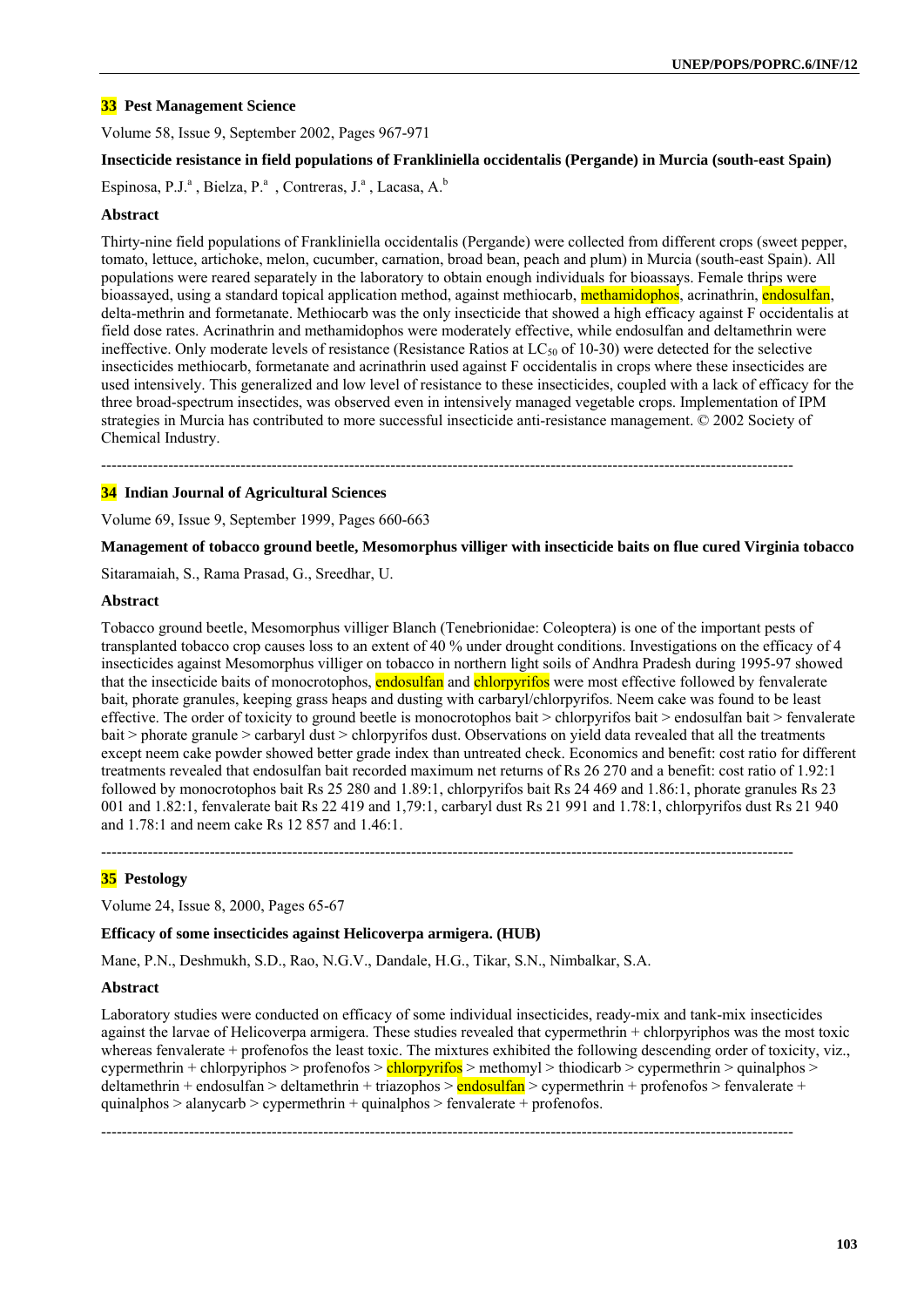# **36 Pakistan Journal of Biological Sciences**

Volume 9, Issue 3, March 2006, Pages 360-364

### **Time trends in mortality for conventional and new insecticides against leaf worm, Spodoptera litura (Lepidoptera: Noctuidae)**

Ahmad, M.<sup>a</sup>, Saleem, M.A.<sup>a</sup>, Ahmad, M.<sup>b</sup>, Sayyed, A.H.<sup>c d</sup>

#### **Abstract**

To determine time trends in mortality for various insecticides, which are being used against cotton pests, the fourth instar larvae of Spodoptera litura was collected from Muzaffar Garh and tested for pyrethroids, organophosphate and new chemistry insecticides. The efficacy of the insecticides was examined by time-oriented mortality at LC<sub>50</sub>, through leaf-dip bioassays in the laboratory. In sodium channel agonists, **endosulfan** was the most efficient insecticide. The cholinesterase inhibitors tested, chlorpyrifos showed high efficiency while phoxim performed better in time-oriented mortality. Emamectin benzoate proved to be the most efficient insecticide in new chemistry insecticides tested. Spinosad and indoxacarb had almost similar  $LC_{50}$  and  $LT_{50}$  values. The least effective insecticide found was abamectin. The results are discussed in relation to Integrated Pest Management (IPM). © 2006 Asian Network for Scientific Information.

**--------------------------------------------------------------------------------------------------------------------------------------** 

#### **37 Proceedings of the 1999 Beltwide Cotton Conference, January 1999, Orlando, Florida, USA**

1999, Pages 1168-1169

#### **Summary of insecticide performance for boll weevil (Anthonomus grandis) control in Arkansas cotton**

Page, L.M., Johnson, D.R., Maret, M.P., Amaden, S.R.

#### **Abstract**

Organophosphates, pyrethroids, tank mixes, and other insecticides were compared for efficacy against the boll weevil in Lonoke county, Arkansas over a nine year period. Results from all of these tests have been compiled and summarized to show each treatment's relative performance. Boll weevil control was calculated from damage levels in the treated plots compared to the untreated. Each insecticidal treatment was grouped into one of six categories based upon its chemical makeup. The best performing groups included: *fipronil* (Regent), averaging 64 percent control; pyrethroids, averagin 65 percent control; and tank mixes, averaging 66 percent control. Other groups included; organophosphates, averaging 36 percent control; endosulfan (Phaser/Thiodan), averaging 45 percent control; and oxymyl (Vydate) averaging about 48 percent control.

--------------------------------------------------------------------------------------------------------------------------------------

# **38 Journal of Economic Entomology**

Volume 93, Issue 2, 2000, Pages 300-303

# Lethal and sublethal effects of selected insecticides and an insect growth regulator on the boll weevil (coleoptera: **curculionidae) ectoparasitoid Catolaccus grandis (hymenoptera: pteromalidae)**

Elzen, G.W.<sup>a</sup>, Maldonado, S.N.<sup>a</sup>, Rojas, M.G.<sup>a b</sup>

#### **Abstract**

A laboratory culture of Catolaccus grandis (Burks), an ectoparasitoid of the boll weevil, Anthonomus grandis grandis Boheman, was exposed to lethal and sublethal doses of insecticides and an insect growth regulator using a spray chamber bioassay. Materials tested were azinphos-methyl, endosulfan, fipronil, malathion, cyfluthrin, dimethoate, spinosad, methyl parathion, acephale, oxamyl, and tebufenozide. At full rates, spinosad was significantly less toxic to female C. grandis than other treatments except endosulfan. Fipronil and malathion were significantly more toxic to females than other treatments. Most of the chemicals tested were highly toxic to male C. grandis; spinosad was least toxic. At reduced rates, most of 4 selected chemicals tested were low in toxicity to C. grandis; however, a reduced rate of malathion was significantly more toxic to females than other treatments. No C. grandis pupae developed from parasitism during a24-h treatment period with malathion or spinosad. The sex ratio of progeny from sprayed adults appeared to be unaffected by the treatments.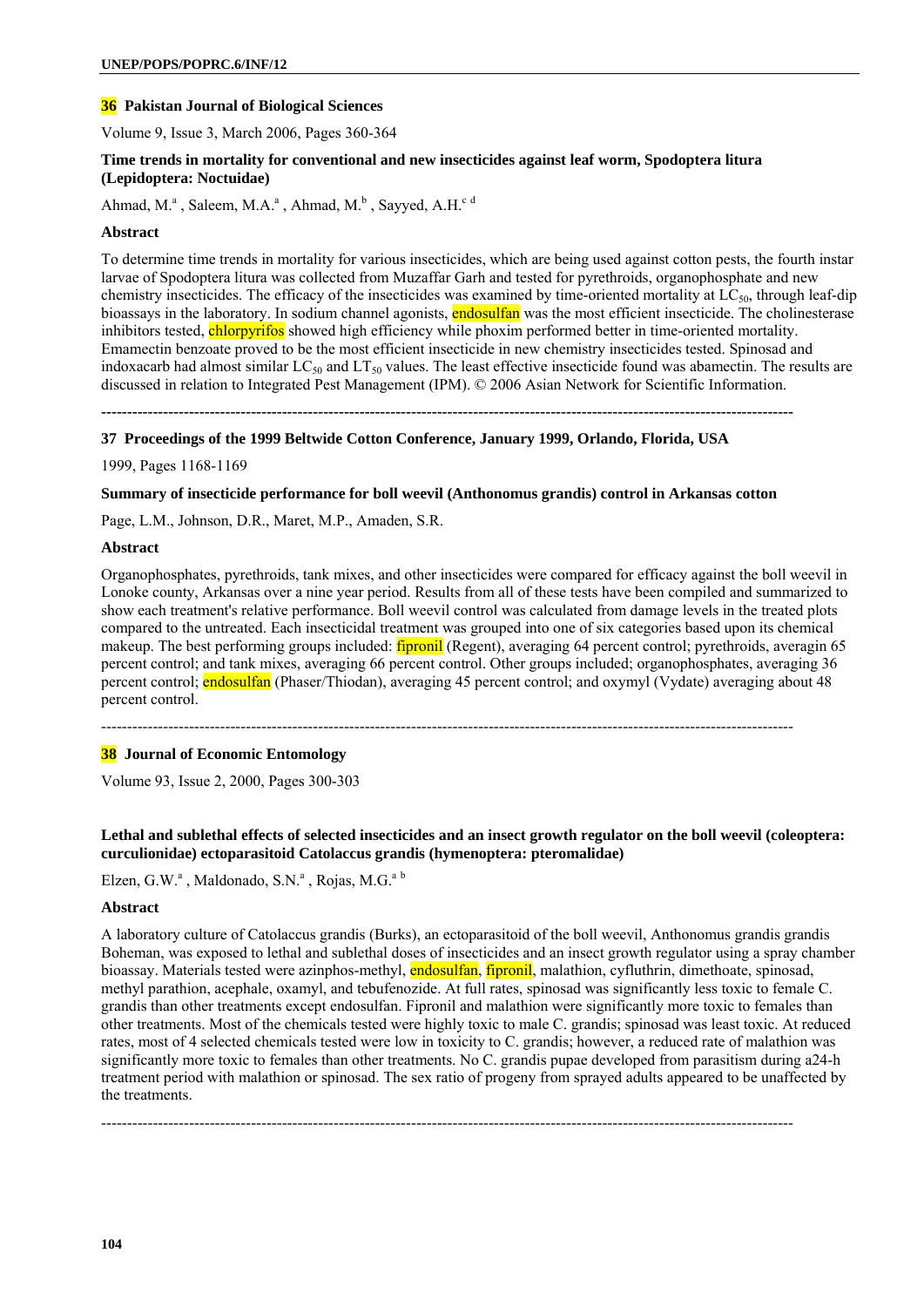### **39 Indian Journal of Agricultural Sciences**

Volume 79, Issue 12, December 2009, Pages 1003-1006

### **Toxicity of various insecticides against Delhi and Palla population of brown plant hopper (Nilaparvata lugens)**

Srivastava, C.<sup>a</sup>, Chander, S.<sup>a</sup>, Sinha, S.R.<sup>a b</sup>, Palta, R.K.<sup>a b</sup>

#### **Abstract**

Toxicity of different insecticides recommended to control brown plant hopper Nilaparvata lugens (Stal) was evaluated in the laboratory against insect populations collected from Delhi and in its surrounding village Palla. Results showed that endosulfan was most effective with lowest lethal concentrations being 0.0007% against both populations. The values of relative toxicity when calculated in comparison to  $LC_{50}$  value of monocrotophos it was observed that acetamiprid, thiamethoxam, flubendamide, clothinidine and mixture of flubendamide  $+$  fipronil were less toxic than monocrotophos, whereas imidacloprid, chlorpyriphos and endosulfan were more toxic to N. lugens. Based on relative toxicity derived on the basis of LC<sub>50</sub> and LC<sub>975</sub> values, endosulfan was highly toxic and most effective insecticides among the insecticides tested.

--------------------------------------------------------------------------------------------------------------------------------------

# **40 Journal of Economic Entomology**

Volume 92, Issue 1, 1999, Pages 220-227

#### **Damage loss assessment and control of the cabbage seedpod weevil (Coleoptera: Curculionidae) in winter canola using insecticides**

Buntin, G.D.

#### **Abstract**

Experiments examining the efficacy, timing, and number of applications of various insecticides were used to assess cabbage seedpod weevil, Ceutorhynchus assimilis (Paykull), yield loss relationships in winter canola, Brassica napus L. Typically, the pyrethroid insecticides **bifenthrin**, esfenvalerate, permethrin, and zetacypermethrin were more effective than the currently registered insecticides endosulfan and methyl parathion in reducing adult numbers and preventing pod infestation by larvae. Two insecticide applications during flowering usually were needed to effectively reduce adult numbers and to prevent seed injury. Larval injury primarily affected grain weight by reducing seed weight and number of seeds per pod. One, 2, and 3 larvae per pod reduced seed weight per pod by 20.2, 38.1 and 52.2%, respectively. Larval injury did not consistently affect kernel weight or grain oil content. Yield loss increased linearly by 1.7% for each 1% increase in percentage of infested pods, when larval infestation of pods exceeded 23% infested pods. These results support findings from Europe that canola can tolerate pod infestations of ≥26% without measurable yield loss. However, depending on control costs and commodity value, preemptive insecticidal control was not justified until pod infestations exceeded 26-40% infested pods. These results provide a quantitative basis for the development of decision rules for C. assimilis which will minimize unnecessary insecticide use on canola in the United States.

--------------------------------------------------------------------------------------------------------------------------------------

#### **41 Journal of the Kansas Entomological Society**

Volume 79, Issue 4, October 2006, Pages 321-324

**Endosulfan and bifenthrin: Applied alone, alternatively or in combination for control of the silverleaf whitefly Bemisia argentifolii bellows and perring (Homoptera: Aleyrodidae) in cotton** 

Wolfenbarger, D.A.<sup>a</sup>, Loera-Gallardo, J.<sup>b</sup>

#### **Abstract**

Insecticide treatments against the silverleaf whitefly, Bemisia argentifolii, has been the most important control method for this pest. In this study, the efficacy of **bifenthrin** and endosulfan applied alone, alternatively or as a tank mixture was evaluated against the silverleaf whitefly. Adult populations were reduced from 27 to 60% following 10 sprays of bifenthrin alone or the bifenthrin + endosulfan tank mixture. All insecticidal treatments resulted in lower numbers of 2nd and 3rd larval stages and were significantly different from the untreated control. Yield was the lowest in the control where the populations of whitefly adults, eggs, larval stages and pupae were consistently greater than in each insecticidal treatment. Applications of both bifenthrin and endosulfan, alternatively or as a tank mixture, did not increase control of whitefly over each insecticide applied alone. Bifenthrin alone was more effective than endosulfan alone. © 2006 Kansas Entomological Society.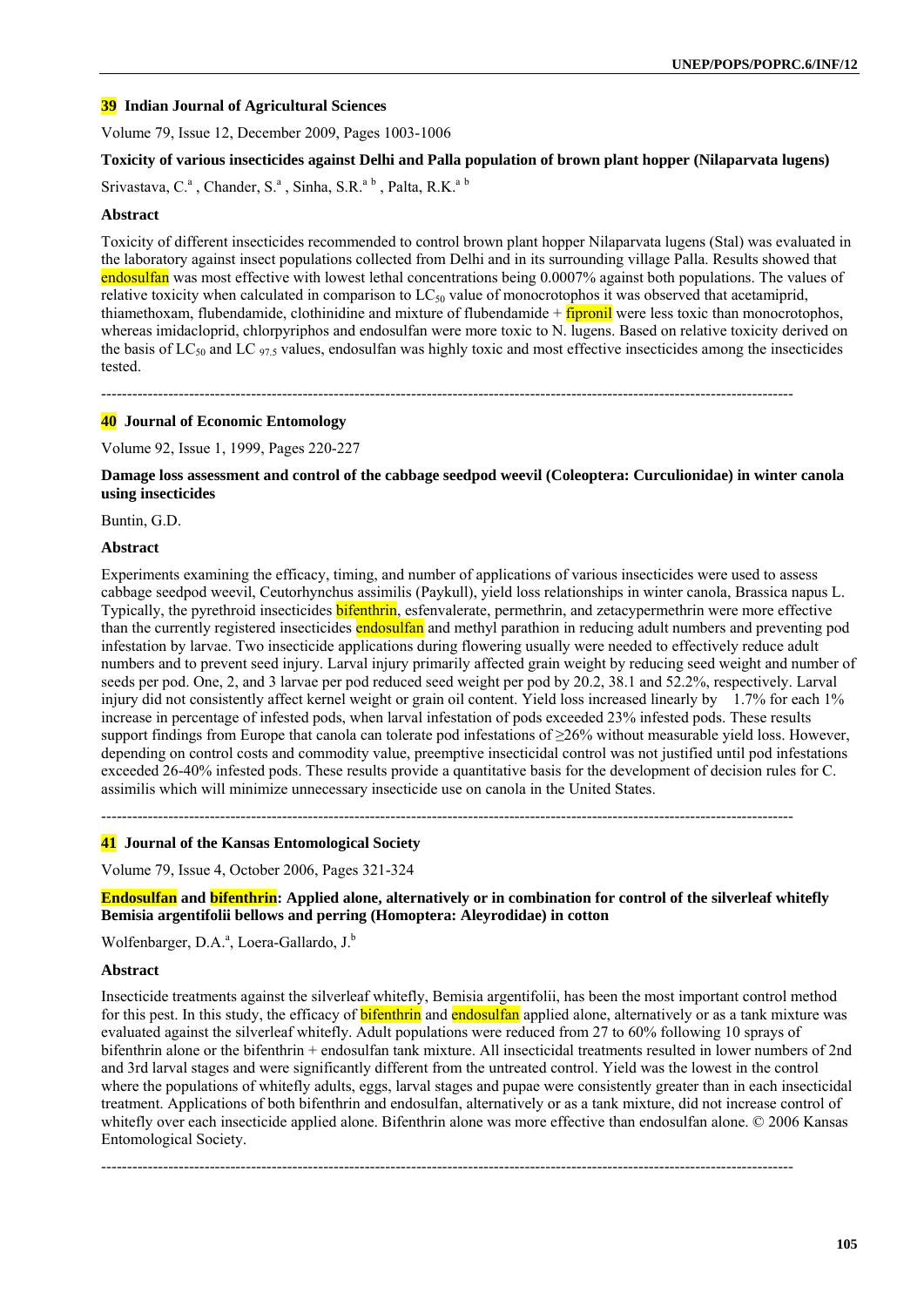# **42 Pest Management Science**

Volume 63, Issue 8, August 2007, Pages 747-752

### **Current status of the greenhouse whitefly, Trialeurodes vaporariorum, susceptibility to neonicotinoid and conventional insecticides on strawberries in southern California**

Bi, J.L. , Toscano, N.C.

### **Abstract**

Since 1998, the greenhouse whitefly, Trialeurodes vaporariorum Westwood (Homoptera: Aleyrodidae), has emerged as a major insect pest of many horticultural crops in coastal California. Control of this pest has been heavily dependent upon chemical insecticides. Objectives of this study were to determine the status of the greenhouse whitefly susceptibility to neonicotinoid and conventional insecticides on strawberries in Oxnard/Ventura, a year-round intensive horticultural production area of southern California. For bioassay tests, adult whiteflies were collected from commercial strawberry crops, and immatures were directly developed from eggs laid by these adults. LD  $_{50}$  values of soil-applied imidacloprid, thiamethoxam and dinotefuran were respectively 8.7, 3.2 and 4.9 times higher for the adults, 1.8, 1.2 and 1.5 times higher for the first-instar nymphs and 89.4, 390 and 10.4 times higher for the third-instar nymphs than their top label rates. LC $_{50}$ values of foliar-applied imidacloprid, thiamethoxam and acetamiprid were respectively 6.1, 6.0 and 1.7 times higher for the adults and 3.8, 8.7 and 4.4 times higher for the second-instar nymphs than their top label rates. For the adults, LC  $_{90}$ values of endosulfan, malathion, methomyl, **bifenthrin** and fenpropathrin were 2.2, 1.2, 1.9, 2.3 and 4.9 times lower than their respective top label rates. Chlorpyrifos was not very effective against the adults, as indicated by its  $LC_{90}$  being 120% higher than its top label rate. The present results strongly emphasize the need to develop resistance management strategies in the region. © 2007 Society of Chemical Industry.

--------------------------------------------------------------------------------------------------------------------------------------

# **43 Pestology**

Volume 24, Issue 8, 2000, Pages 17-20

**Comparative efficacy of various insecticides against Helicoverpa armigera Hub. and their safety to Apis cerana Fab. on sunflower** 

Singh, K.I., Singh, M.P.

### **Abstract**

Field trials conducted during Rabi seasons of 1994 and 1995 to evaluate sixteen conventional insecticides, namely, quinalphos (0.05%), phosalone (0.05%), dimethoate (0.03%), chlorpyriphos (0.05%), malathian (0.05%), ethofenprox  $(0.05\%)$ , BPMC  $(0.05\%)$ , BHC  $(0.05\%)$ , triazophos  $(0.05\%)$ , monocrotophos  $(0.05\%)$ , carbaryl  $(0.20\%)$ , methyl **parathion** (0.05%), phosphamidon (0.03%), cypermethrin (0.01%), endosulfan (0.05%) and dichlorvos (0.05%) against the capitulum borer, Helicoverpa armigera Hub. infesting sunflower crop. Studies were also on their safety margin to Indian hive bee, Apis cerana Fab. The results revealed that cypermethrin and endosulfan were more effective than other treatments with lowest borer population of 0.50 and 0.73 larvae/5 heads, respectively and highest seed yield of 20.58 and 21.31 q/ha, respectively against 5.42 larvae/5 heads and 16.93 q/ha seed yield recorded in untreated control. The population of bee pollinator was least affected by endosulfan which recorded significantly higher population than other insecticidal treatments and at par with untreated control.

--------------------------------------------------------------------------------------------------------------------------------------

### **44 Journal of Cotton Science**

Volume 13, Issue 3, 2009, Pages 189-195

### **Comparative efficacy of selected insecticide alternatives for boll weevil (Coleoptera: Curculionidae) control using laboratory bioassays**

Castro, B.A. $^{\rm a}$ , Armstrong, J.S. $^{\rm b}$ 

### **Abstract**

The boll weevil, Anthonomus grandis grandis (Boheman), is a major pest of cotton (Gossypium hirsutum L.), and responsible for an estimated \$300 million in annual losses (National Cotton Council of America 2009, Texas Boll Weevil Eradication Foundation, Inc. 2009). Current boll weevil eradication programs depend on malathion ULV to achieve and maintain eradication status. Should this effective and economical insecticide become unavailable, eradication efforts could be jeopardized. The objective of this project was to evaluate the efficacy of selected insecticides as alternatives to malathion ULV on field collected boll weevils. The study was conducted in the Lower Rio Grande Valley of Texas in 2007. Insecticides included malathion ULV, endosulfan, bifenthrin, encapsulated methyl parathion, oxamyl, carbaryl and cyfluthrin. Malathion ULV was applied using an ULV, controlled-droplet applicator. Other insecticides were applied with a hand-held, CO2-charged sprayer. Leaf disks were removed from treated cotton, placed in culture plates and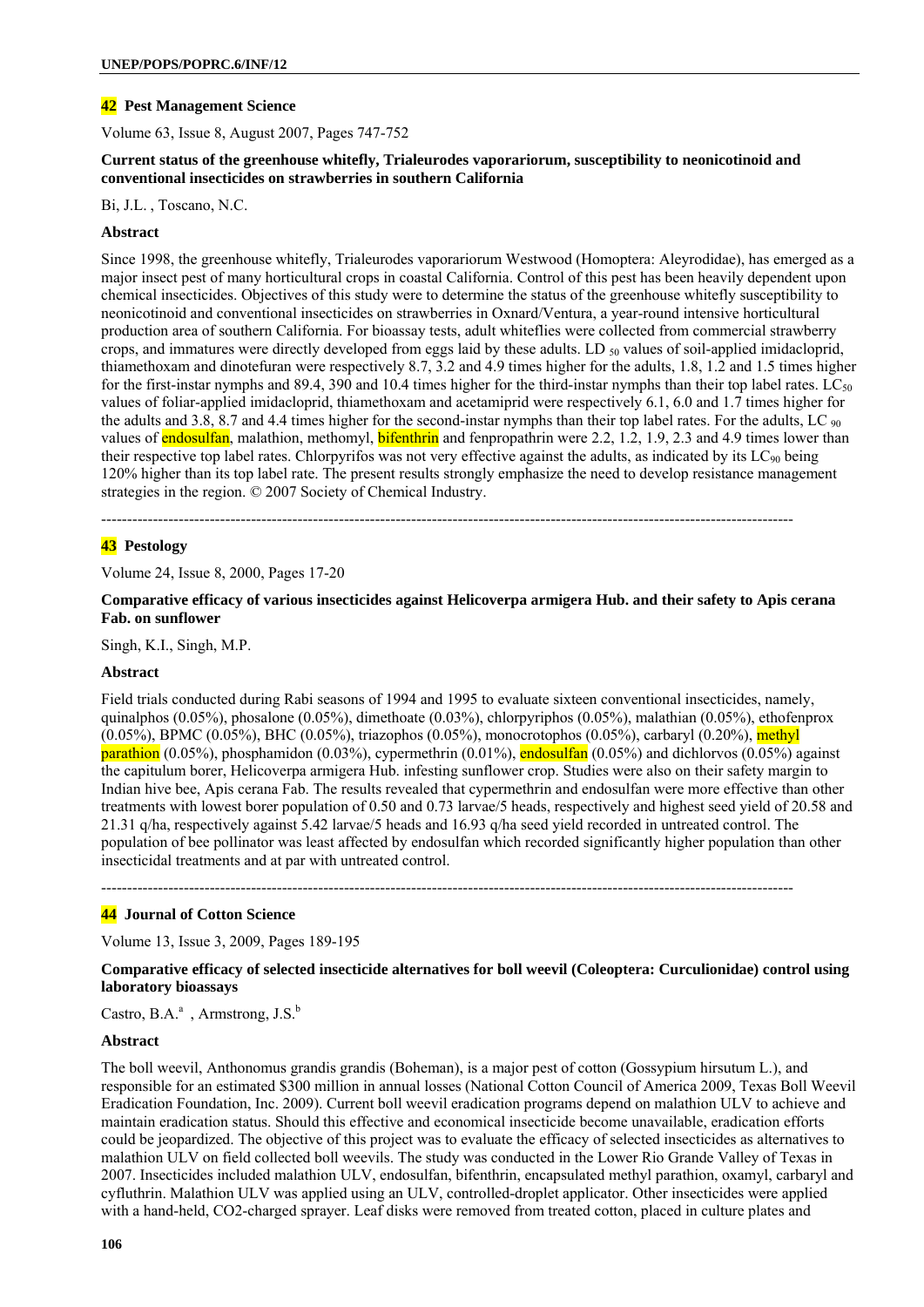infested with individual adult boll weevils. Boll weevil mortality in the malathion ULV, endosulfan, encapsulated methyl parathion and bifenthrin treatments was at or near 100%. Mortality with cyfluthrin and carbaryl was low and inconsistent. Mortality in the oxamyl treatment was intermediate between the two above groups. Highest mortality after 24 h was observed with malathion ULV (97.9%), endosulfan (86.6%) and bifenthrin (80.2%). After 48 h, mortality reached 100% with malathion ULV but was not significantly different from those of encapsulated methyl parathion (96.1%), bifenthrin (95%) and endosulfan (94.9%). Results indicate that malathion ULV is a highly effective material for boll weevil control and that encapsulated methyl parathion, bifenthrin and endosulfan also cause high mortality. © The Cotton Foundation 2009.

--------------------------------------------------------------------------------------------------------------------------------------

### **45 Pestology**

Volume 11, Issue 11, 1997, Pages 35-37

#### **Relative efficacy of some insecticides against cashew leaf miner, Acrocercops syngramma Meyrick (Lepidoptera: Gracillaridae)**

Athalye, S.S., Patil, R.S.

#### **Abstract**

A field trial conducted to evaluate the relative efficacy of six insecticides against cashew leaf miner, Acrocercops syngramma revealed that all insecticides tested during present investigation were significantly effective over control in causing larval mortality at one, three and five days after application. Overall results indicated that 0.05 per cent triazophos recorded highest mean per cent larval mortality and was statistically on par with 0.0075 per cent cypermethrin, 0.05 per cent endosulfan, 0.03 per cent dimethoate and 0.04 per cent phosphamidon. The treatment with 0.07 per cent acephate was relatively less effective.

--------------------------------------------------------------------------------------------------------------------------------------

#### **46 Pestology**

Volume 24, Issue 6, June 2000, Pages 43-44

#### **Bioefficacy of some newer insecticides against pod borers of blackgram**

Ganapathy, N., Durairaj, C.

#### **Abstract**

Bioefficacy of some newer insecticides like profenofos (Curacron 50 EC), Alanycarb (Onic 30 EC) and quinalphos (Ekalux 20AF) was evaluated against the pod borers of blackgram along with five conventional insecticides during three consecutive seasons (1996, 1997 and 1998). The cumulative pod borer damage level caused by Catechrysops cnejus F., Maruca vitrata Gey., Helicoverpa armigera Hb. and Etiella zinckenella Tret. was the lowest in quinalphos 0.04% (6.2%) followed by profenofos  $0.1\%$  (6.5%), alanycarb  $0.06\%$  (6.6%), endosulfan  $0.07\%$  (7.5%), dimethoate 0.03% (7.5%) and acephate 0.075% (7.7%). Grain yield was also maximum in quinalphos 0.04% (378.3 kg/ha) with high Cost:Benefit ratio  $(1:2.9)$ .

--------------------------------------------------------------------------------------------------------------------------------------

# **47 Pestology**

Volume 25, Issue 6, June 2001, Pages 25-27

#### **Bio-efficacy of new molecules of insecticides against mango leafhoppers on crop variety Alphonso**

Girish Kumar, H.M., Giraddi, R.S.

#### **Abstract**

Ten insecticides were evaluated in field for the control of mango leafhoppers Idioscopus niveosparsus (Leth.), Idioscopus clypealis (Leth.) and Amritodus atkinsoni (Leth.) on 15-year-old Alphonso trees at Dryland Horticultural Farm, Kumbapur, UAS, Dharwad. New molecules lambda cyhalothrin (Karate 5 EC) and Imidacloprid (Confidor 200 SL) were highly effective recording least (0.03) population of mango leafhoppers upto 21 days after the spray, totally two sprays were required to manage the mango leafhoppers. Monocrotophos, cypermethrin, **acephate** and difenthiuron were the next best treatments (0.59 to 1.45 leafhopper/inflorescence) and were on par with one another. Fipronil and **endosulfan** were the least effective treatments (1.59 and 2.06 leafhopper/inflorescence) and were superior to untreated control which registered maximum population of 6.72 leafhoppers.

--------------------------------------------------------------------------------------------------------------------------------------

**107**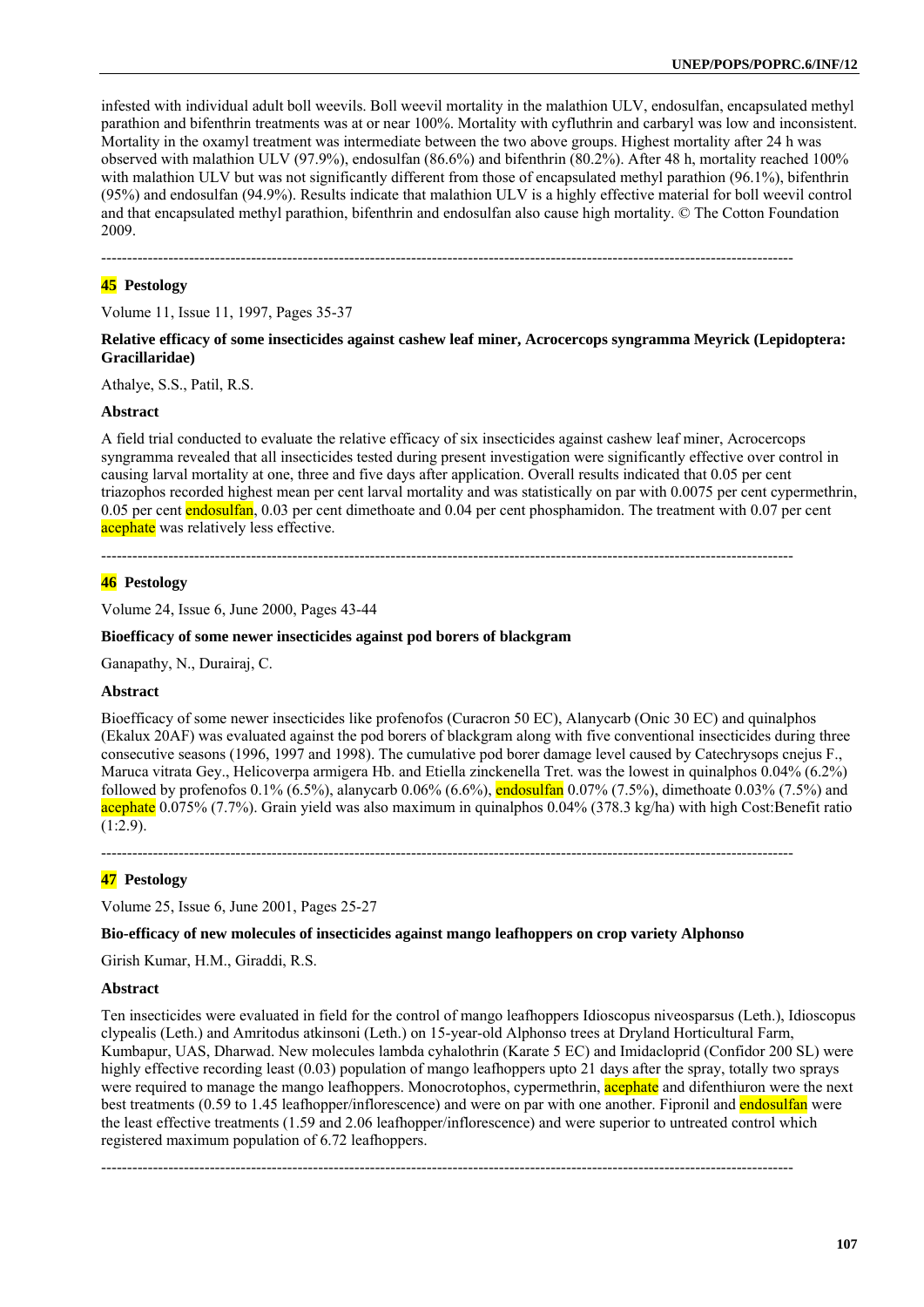Volume 29, Issue 5, May 2005, Pages 34-39

### **Management of pests of chrysanthemum by using various modern synthetic insecticides**

Nalawade, P.S.<sup>a</sup>, Khaire, V.S.<sup>a b</sup>, Palande, P.R.<sup>a</sup>, Palande, N.R.<sup>a</sup>

#### **Abstract**

Management of aphid, Macrosiphoniella sanborni Gillete and American serpentine leafminer, Liriomyza trifoil Burgess in Chrysanthemum (Chrysanthemum morifolium Ramat) was carried out. Studies on efficacy of different insecticides against M. sanborni indicated that 3 sprays of imidacloprid 0.01% at 15 days interval proved to be the best treatment recording 2.67 aphids per shoot. It was followed by **acephate** 0.075%, fipronil 0.02%, dimethoate 0.03%, chlorpyriphos 0.05%, quinalphos 0.05%, monocrotophos 0.05%, endosulfan 0.05% and cypermethrin 0.01%. In the case of L. trifolii, the treatment with chlorpyriphos 0.05% was found to be most effective which was at par with cypermethrin 0.01%. This was followed by acephate 0.075%, fipronil 0.02%, quinalphos 0.05%, imidacloprid 0.01%, dimethoate 0.03%, endosulfan 0.05% and monocrotophos 0.05%.

--------------------------------------------------------------------------------------------------------------------------------------

### **49 Pestology**

Volume 30, Issue 2, 2006, Pages 31-34

#### **Efficacy of insecticides and neem oil against sucking insect pests of brinjal (Solanum melongena LINN.)**

Sarangdevot, S.S., Sharma, U.S., Ameta, O.P.

#### **Abstract**

To test the efficacy of Neem oil  $\omega$  5, 7.5 and 10 ml/litre of water, **Acephate** 0.5, 1.0 and 1.5 g/litre of water along with Endosulfan 35% EC (2 ml/lit.) and Malathion 50% EC (1 ml/lit.) against sucking insect pests of Brinjal was conducted at Rajasthan College of Agriculture, Udaipur. The results revealed that two applications of Acephate  $\omega$  1.5 g/lit. at three weeks interval was the most effective against aphid, jassid and whiteflies in Brinjal. However, two application of Neem oil  $@$  10 ml/lit, at three weeks interval was found at par not only to Acephate at two doses of 0.5 at 1.0 g/lit. of water but also to the standard checks Endosulfan 35% EC and Malathion 50% EC in reduction the population of sucking insect pests in Brinjal. The Neem oil @ 10 ml./lit. also yielded significantly higher to that of Malathion 50% EC @ 1 ml/lit. Endosulfan 35% EC @ 2 ml/lit, and Acephate at 0.5 g/lit. It was found at par to the Acephate @ 1.0 g/lit. in terms of the marketable yield.

--------------------------------------------------------------------------------------------------------------------------------------

### **50 Pestology**

Volume 31, Issue 2, February 2007, Pages 33-34

#### **Evaluation of new insecticides against mango hoppers Amritodus atkinsoni L**

Bhaskar, L.V., Manjunath, J., Gopal, A.V.

#### **Abstract**

A field trial was carried out for three years (2002-2004) on efficacy of different insecticides viz., Profenofos (0.05%), Imidacloprid (0.05%), Acetamiprid (0.005%), Thiodicarb (0.01%), Acephate (0.1%), and Endosulfan (0.07%) against mango hoppers Amritodus atikinsoni Lethierry. The data revealed that the efficacy of Imidacloprid (0.05%) was high with 96.56 percent reduction over control followed by Acetamiprid (0.005%) with 94.39 percent reduction over control and the least effective of insecticides were Profenofos (0.05%) followed by Thiodicarb (0.01%) when compared to untreated control.

# --------------------------------------------------------------------------------------------------------------------------------------

# **51 Phytoparasitica**

Volume 37, Issue 3, June 2009, Pages 209-215

### **Toxicity of selected insecticides to Trichogramma chilonis: Assessing their safety in the rice ecosystem**

Preetha, G.<sup>a</sup>, Stanley, J.<sup>a.c</sup>, Suresh, S.<sup>a</sup>, Kuttalam, S.<sup>a</sup>, Samiyappan, R.<sup>b</sup>

#### **Abstract**

Nine insecticides, namely, imidacloprid, thiamethoxam, chlorantraniliprole, clothianidin, pymetrozine, ethofenprox, BPMC, endosulfan, acephate, and the product Virtako® (Syngenta; chlorantraniliprole 20% + thiamethoxam 20%) were tested to determine their toxicity to the parasitoid Trichogramma chilonis using an insecticide-coated vial (scintillation)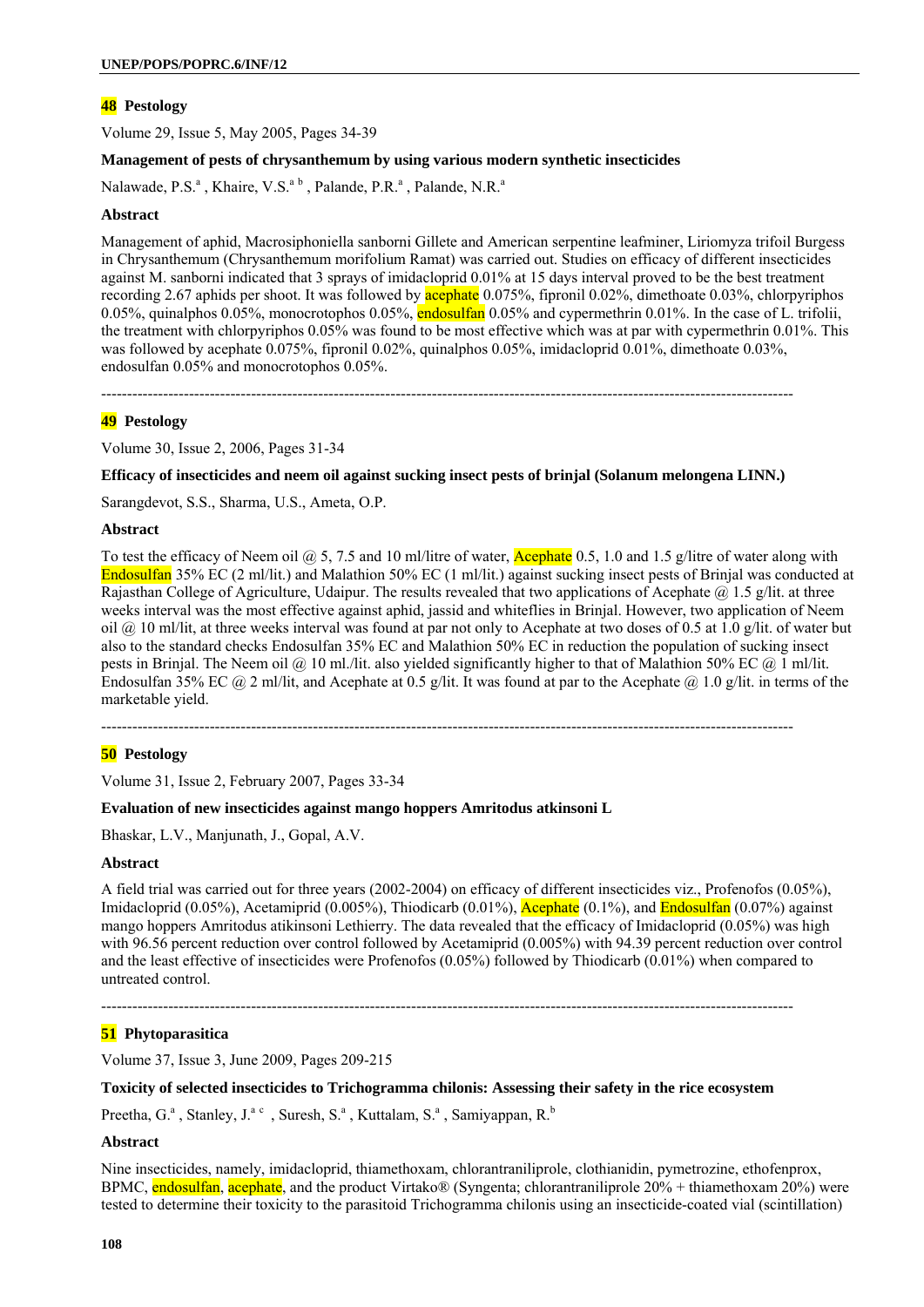residue bioassay. All the insecticides tested showed different degrees of toxicity to the parasitoid. Thiamethoxam showed the highest toxicity to T. chilonis with an LC<sub>50</sub> of 0.0014 mg a.i.  $l^{-1}$ , followed by imidacloprid (0.0027 mg a.i.  $l^{-1}$ ). The  $LC_{50}$  values of acephate and endosulfan were 4.4703 and 1.8501 mg a.i.  $I^{-1}$ , exhibiting low toxicity when compared with other insecticides tested. Thiamethoxam was found to be 3,195, 1,395 and 1,322 times more toxic than acephate, chlorantraniliprole and endosulfan, respectively, as revealed by the  $LC_{50}$  values to T. chilonis. Based on risk quotient, which is the ratio between the field-recommended doses and the  $LC_{50}$  of the beneficial, only chlorantraniliprole was found to be harmless to T. chilonis. The insecticides thiamethoxam, imidacloprid, Virtako®, ethofenprox and BPMC were found to be dangerous to the parasitoid. Since T. chilonis is an important egg parasitoid of leaf folders, reported to reduce the pest population considerably and often released augmentatively in rice IPM programs, the above noted dangerous chemicals should be avoided in the rice ecosystem. © Springer Science & Business Media BV 2009.

--------------------------------------------------------------------------------------------------------------------------------------

### **52 Biological Control**

Volume 11, Issue 1, January 1998, Pages 70-76

## **Lethal and sublethal effects of insecticides on two parasitoids attacking Bemisia argentifolii (Homoptera: Aleyrodidae)**

Jones, W.A.<sup>a</sup>, Ciomperlik, M.A.<sup>b</sup>, Wolfenbarger, D.A.<sup>a</sup>

#### **Abstract**

The long-term goal of this report is the documentation of the sublethal effects of pesticides to parasitic Hymenoptera. The objective of this laboratory study was to determine if parasitoids can be conserved or augmented against Bemisia argentifolii in crops where insecticides are also applied for other pests. Lethal and sublethal effects were measured for six insecticides applied in the laboratory to host larvae containing two different developmental stages each of Eretmocerus mundus Mercet from Spain and a common local species Eretmocerus tejanus Rose and Zolnerowich. Survival varied according to insecticide and developmental stage. When applied 5 days after parasitoid oviposition, thiodicarb allowed the highest rates of adult emergence by E. tejanus (65.9%) and E. mundus (35.8%). Endosulfan was the next least-toxic material, followed by the organophosphates **azinphos-methyl** and methyl parathion, and the insect growth regulator buprofezin. The pyrethroid bifenthrin was most toxic to both parasitoids in both developmental stages. When applied just before the expected emergence of adults, survival ranged from 47.2 to 92.2% with buprofezin, thiodicarb, and endosulfan. Some significant differences among treatments in longevity of emerged adults were detected, but females of both parasitoid species that survived the least-toxic materials were able to mate and reproduce. These findings demonstrate that there exists a wide range of responses by Bemisia parasitoids across a variety of chemicals, and that sublethal effects on the subsequent longevity and reproductive ability among survivors of the least-toxic chemicals were not severe. This study demonstrates the value of assessing sublethal effects of pesticides by showing that adult parasitoids that survive pesticides applied to immature stages within their host do not necessarily suffer latent detrimental effects on important biological parameters.

--------------------------------------------------------------------------------------------------------------------------------------

#### **53 Journal of Economic Entomology**

Volume 94, Issue 1, 2001, Pages 55-59

**Lethal and sublethal effects of insecticide residues on Orius insidiosus (Hemiptera: Anthocoridae) and Geocoris punctipes (Hemiptera: Lygaeidae)** 

Elzen, G.W.

#### **Abstract**

Laboratory-reared predators, the insidious flower bug, Orius insidiosus (Say), and big-eyed bug Ceocoris punctipes (Say), were exposed to 10 insecticides, including three newer insecticides with novel modes of action, using a residual insecticide bioassay. These species are important predators of several economic pests of cotton. Insecticides tested were: azinphos-methyl, imidacloprid, spinosad, tebufenozide, fipronil, endosulfan, chlorfenapyr, cyfluthrin, profenofos, and malathion. There was considerable variation in response between both species tested to the insecticides. Tebufenozide and cyfluthrin were significantly less toxic to male O. insidiosus than malathion. Tebufenozide was also significantly less toxic to female O. insidiosus than malathion. Imidacloprid, tebufenozide, and spinosad were significantly less toxic to male G. punctipes than chlorfenapyr, endosulfan, and fipronil. Spinosad, tebufenozide, and azinphos-methyl were significantly less toxic to female G. punctipes than fipronil and endosulfan. Fecundity of O. insidiosus was significantly greater in the spinosad treatment compared with other treatments including the control. Consumption of bollworm, Helicoverpa zea (Boddie), eggs by O. insidiosus was significantly lower in the fipronil, profenofos, and cyfluthrin treatments compared with other treatments including the control. Consumption of H. zea eggs by G. punctipes was significantly lower in the malathion, profenofos, endosulfan, fipronil, azinphos-methyl, and imidacloprid treatments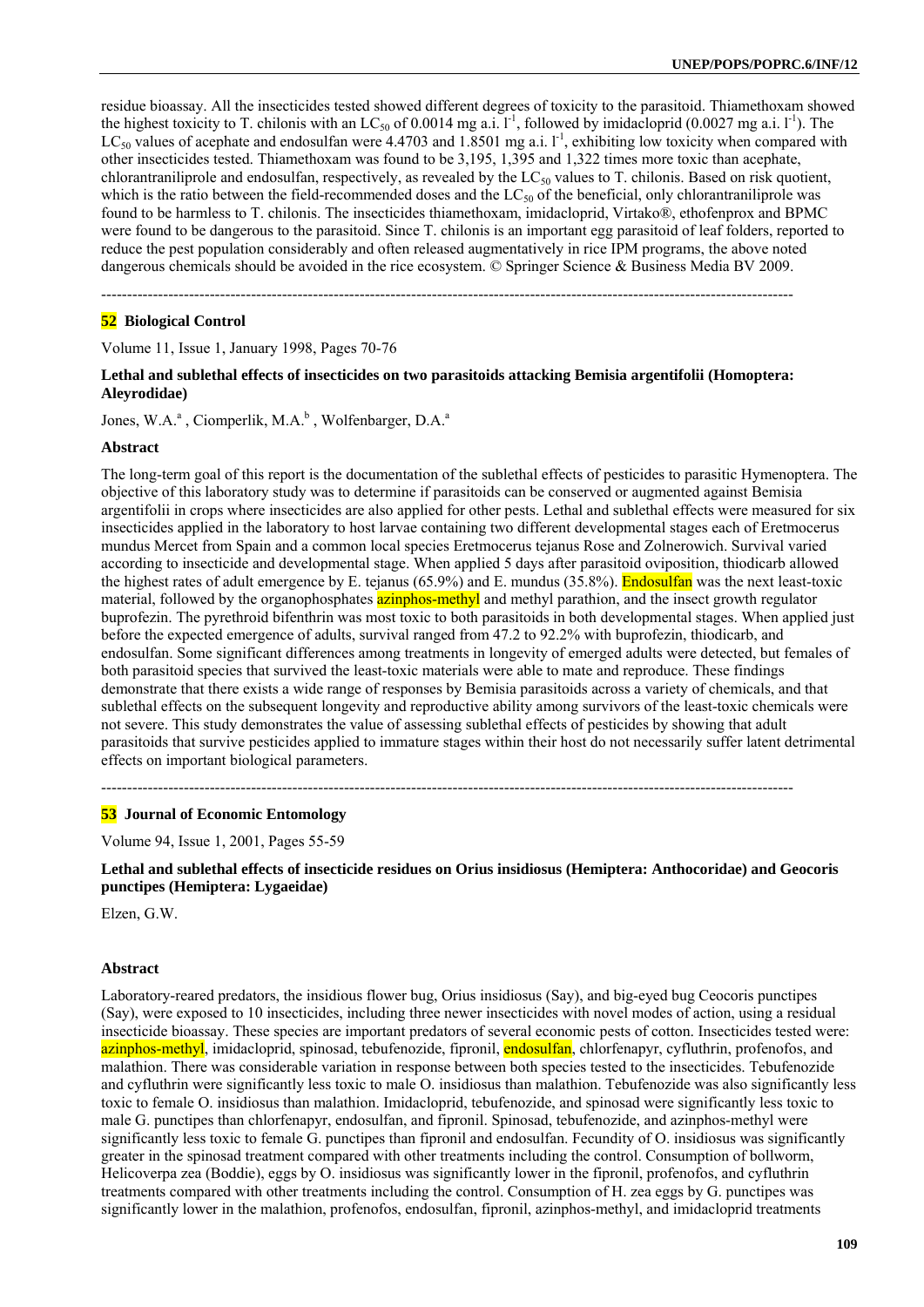compared with the control. Egg consumption by G. punctipes was not significantly different in the tebufenozide treatment compared with the control. The lower toxicity of spinosad to G. punctipes is consistent with other reports. Based on these results, the following insecticides are not compatible with integrated pest management of cotton pests: malathion, endosulfan, profenofos, fipronil, and cyfluthrin; while imidacloprid, tebufenozide, azinphos-methyl, and spinosad should provide pest control while sparing beneficial species.

--------------------------------------------------------------------------------------------------------------------------------------

## **54 Crop Protection**

Volume 21, Issue 10, December 2002, Pages 1003-1013

## **Insecticide resistance of Helicoverpa armigera to endosulfan, carbamates and organophosphates: The spanish case**

Torres-Vila, L.M.<sup>a</sup>, Rodríguez-Molina, M.C.<sup>a</sup>, Lacasa-Plasencia, A.<sup>b</sup>, Bielza-Lino, P.<sup>c</sup>

### **Abstract**

Helicoverpa armigera is a major pest on a wide range of crops in Europe, Africa, Asia and Australia. Insecticide treatments are currently indispensable for its control in almost all crops, which has resulted in insecticide resistance occuring in some situations. However, since information about insecticide resistance of H. armigera in Europe is very limited, the current resistance status of this pest was investigated in Spain from 1995 to 1999. Toxicological bioassays were conducted in the laboratory,  $LD_{50}S$  estimated by probit analysis and resistance factors (RF) calculated at the  $LD_{50}$ level. Eleven chemicals, including endosulfan, carbamates (carbaryl, methomyl, thiodicarb) and organophosphates (chlorpyrifos, fenitrothion, methamidophos, azinphos-methyl, trichlorphon, acephate, monocrotophos) were tested. Ninety-seven percent of insecticide-strain combinations showed susceptibility (RF=1) or low insecticide resistance (RF=2-10) (157 of 162, 97%). Moderate resistance (RF=11-18) was only recorded to carbamates (carbaryl, methomyl and/or thiodicarb) in five strains. Insecticide resistance of H. armigera in Spain was therefore not as high or widespread as in other areas of the world. Since insecticide pressure against the pest in Spain is not likely to be lower, nor IPM implementation better, than elsewhere, additional factors that potentially account for low levels of insecticide resistance of H. armigera, including migration and cropping structure leading to the existence of refugia are discussed from an agroecological perspective. © 2002 Elsevier Science Ltd. All rights reserved.

--------------------------------------------------------------------------------------------------------------------------------------

## **55 Crop Protection**

Volume 12, Issue 4, June 1993, Pages 310-314

**Insecticidal control of Eysarcoris trimaculatus (Distant) (Heteroptera: Pentatomidae) and Leptocorisa acuta (Thunberg) (heteroptera: alydidae) on rice in north Queensland, Australia** 

Kay, I.R.<sup>a</sup>, Brown, J.D.<sup>a</sup>, Mayer, R.J.<sup>b</sup>

## **Abstract**

The efficacy of insecticides against Eysarcoris trimaculatus (Distant) and Leptocorisa acuta (Thunberg), grain-feeding pests of rice in north Queensland, was assessed using a bioassay technique. Field plots of rice were sprayed, panicles collected, and the mortality of insects caged on them in the laboratory was recorded. Preliminary experiments identified promising insecticides that were further assessed in replicated trials. Diazinon (280 g a.i. ha<sup>-1</sup>), carbofuran (1000 g a.i. ha<sup>-1</sup>) <sup>1</sup>) and dimethoate (135 g a.i. ha<sup>-1</sup>) were ineffective against both insects. Acephate (750 g a.i. ha<sup>-1</sup>) caused 100% mortality of L. acuta, but was inconsistent against E. trimaculatus. Trichlorfon  $(625 g a.i. ha<sup>-1</sup>)$  and carbaryl  $(1040 g a.i. ha<sup>-1</sup>)$  were inconsistent against both species. On the day of spraying, monocrotophos (300 g a.i. ha<sup>-1</sup>) killed 99% of L. acuta and 75-100% of E. trimaculatus, whereas fenthion  $(440 \text{ g a.i.} \text{ha}^{-1})$  caused 100% mortality of both species. Endosulfan (735 g a.i. ha<sup>-1</sup>) killed > 99% of both species on the day of spraying and had some residual effect after 2 days. Chlorpyrifos at 500 g a.i. ha<sup>-1</sup> and 750 g a.i. ha<sup>-1</sup> killed almost 100% of both species on the day of spraying; at 250 g a.i. ha<sup>-1</sup> it killed > 98% of L. acuta and 83% of E. trimaculatus. It had little residual effect at any application rate. Chlorpyrifos (750 g a.i. ha<sup>-1</sup>) will be recommended to control E. trimaculatus and L. acuta on rice in north Queensland. © 1993.

--------------------------------------------------------------------------------------------------------------------------------------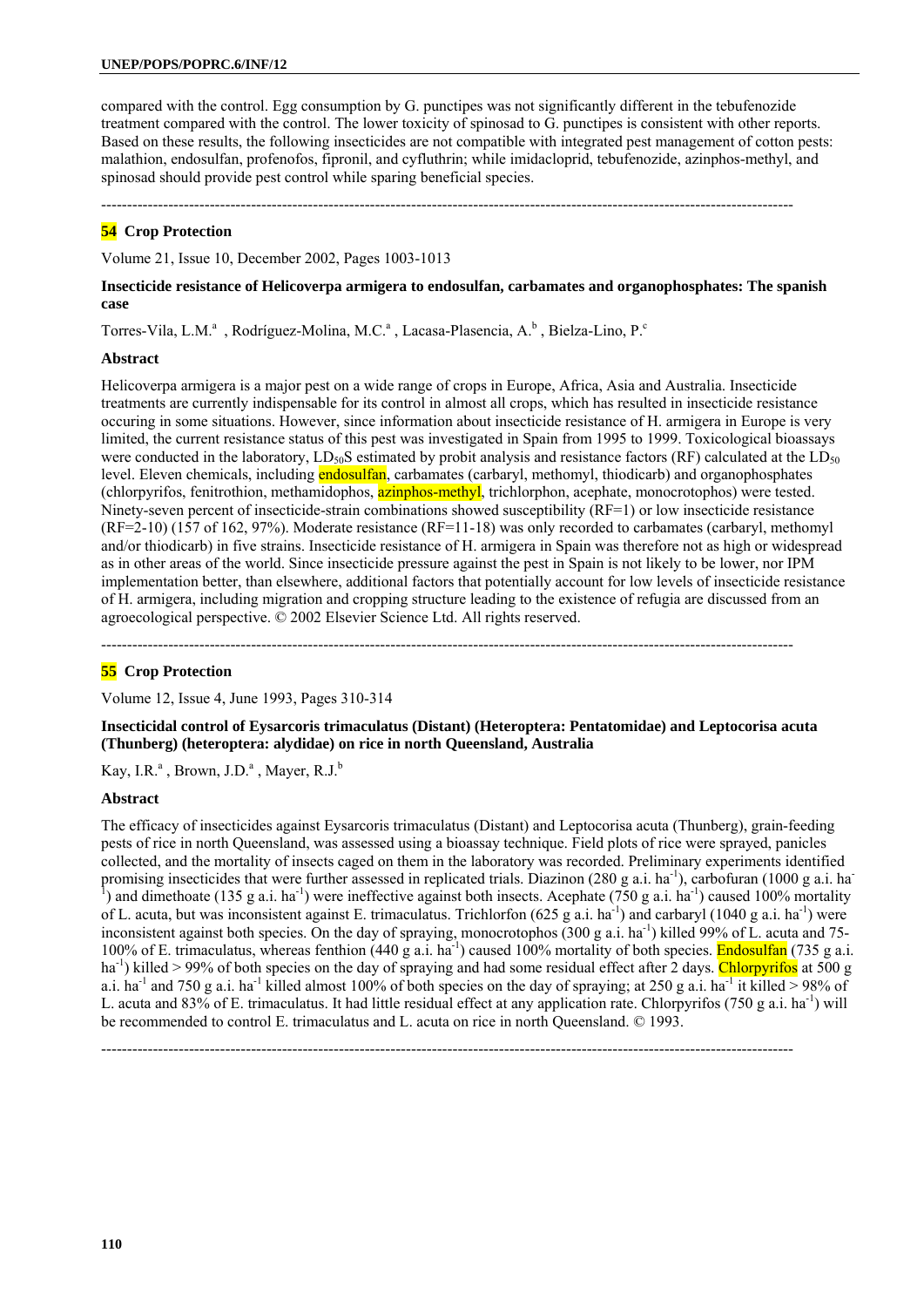## **56 Pesquisa Agropecuaria Brasileira**

Volume 32, Issue 2, February 1997, Pages 133-136

Effect of insecticides on the natural infection of velvetbean caterpillar by Nomuraea rileyi

Barbosa, F.R.<sup>a</sup>, Fernandes, P.M.<sup>b</sup>, Moreira, W.A.<sup>a</sup>, Santos, G.<sup>c</sup>

#### **Abstract**

The entomopathogenic fungus Nomuraea rileyi is an important natural biological control agent for Anticarsia gemmatalis Hübner population at the West Central Region, in Brazil. The objective of the current study was to examine the influence of nine insecticides on the natural infection of A. gemmatalis by the entomogenous fungus N. rileyi, during two consecutive years in Senador Canedo, Goiás, Brazil, using the insecticides recommended commercial dosages. The experimental design was a randomized complete block with ten treatments and four replications. The effect of **trichlorfon** and chlorpyriphos ethyl did not differ from the untreated check. Baculovirus anticarsia, diflubenzuron, endosulfan, methamidophos, monocrothophos, methyl parathion and thiodicarb had similar performance and caused a significant decrease on the percentage of infected larvae.

--------------------------------------------------------------------------------------------------------------------------------------

### **57 Neotropical Entomology**

Volume 31, Issue 4, 2002, Pages 615-621

### **Selectivity of insecticides to Chrysoperla externa (Hagen) (Neuroptera: Chrysopidae)**

Carvalho, G.A., Carvalho, C.F., Souza, B., Ulhôa, J.L.R.

### **Abstract**

The objective of this work was to evaluate the effect the insecticides endosulfan (1.05 g a.i./L), esfenvalerate (0.075 g a.i./L), fenpropathrin (0.09 g a.i./L),  $\frac{\text{trichlorfon}}{\text{(0.09 g a.i/L)}}$  and triflumuron (0.0375 g a.i./L), used to control Alabama argillacea (Hübner), on eggs and larvae of Chrysoperla externa (Hagen), under greenhouse conditions. Egg viability, duration of the embryonic period and survival of first-instar larvae ecloded from treated eggs were evaluated. For first, second and third-instar larvae treated with the insecticides, subsequent survival of the larvae and pupae, as well as viability of the eggs produced by the emerged adults, were evaluated. The insecticides esfenvalerate and triflumuron caused a significant increase in the embryonic period of C. externa. Endosulfan, fenpropathrin, trichlorfon and triflumuron were highly toxic to larvae, with mortality rates ranging from 71% to 100%. Esfenvalerate caused only about 20% mortality of the first- and third-instar larvae and 38% of the second-instar larvae. Besides causing low larval mortality, esfenvalerate did not affect pupae survival or the reproductive capacity of the adults in the studied period, thus showing good potential for use in integrated pest management in cotton crops.

--------------------------------------------------------------------------------------------------------------------------------------

## **58 Biocontrol Science and Technology**

Volume 13, Issue 2, March 2003, Pages 261-267

**Susceptibility to insecticides of Glyptapanteles militaris (Hymenoptera: Braconidae), a parasitoid of pseudaletia unipuncta (Lepidoptera: Noctuidae)** 

Raposo, F., Oliveira, L. , Garcia, P.

#### **Abstract**

The susceptibility of cocoons and adults of Glyptapanteles militaris (Walsh) were studied. One organophosphate insecticide (trichlorfon), one organochlorine insecticide (endosulfan), one pyrethroid (deltamethrin) and a commercial formulation of Bacillus thuringiensis subsp. Kurstaki were selected for testing. All the tests were carried out with fresh solutions of commercial insecticides applied on host larvae at the recommended concentration. One- and 6-day-old cocoons were sprayed with the insecticide solutions by means of a Potter Tower and held for adult emergence. Adults were exposed to residues of insecticides inside plastic vials. The B. thuringiensis formulation had no harmful effect on the cocoons nor on the adults. Trichlorfon and endosulfan were highly toxic to all the tested stages. Deltamethrin was highly toxic to adults but relatively safe when applied on parasitoid cocoons. Based on these results, field applications of deltamethrin would be least disruptive of tested insecticides to populations of G. militaris.

--------------------------------------------------------------------------------------------------------------------------------------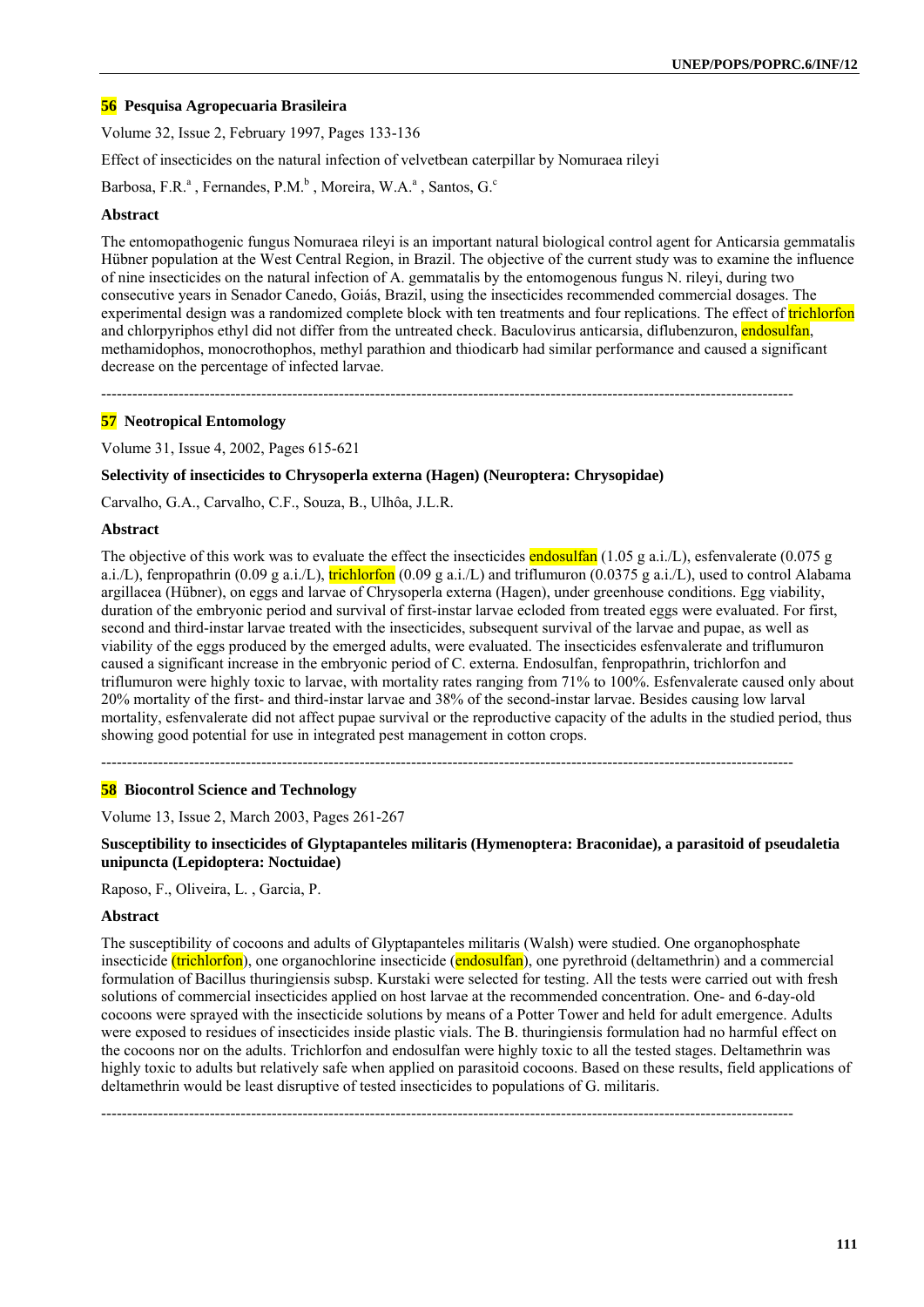## **59 Neotropical Entomology**

Volume 32, Issue 4, 2003, Pages 699-706

## **Effects of insecticides used on cotton crop on chrysoperla externa (Hagen) (Neuroptera: Chrysopidae)**

Carvalho, G.A., Bezerra, D., Souza, B., Carvalho, C.F.

## **Abstract**

The physiological action of the insecticides trichlorfon, triflumuron, endosulfan, fenpropathrin, chlorpiryfos, tebufenozide and esfenvalerate to  $2^{nd}$ -instar larvae of Chrysoperla externa (Hagen) and subsequent effects on  $3^{rd}$ -instar larvae, pupae and adults were evaluated. The bioassays were carried out under greenhouse conditions. The effect on larvae fed on eggs of Anagasta kuehniella (Zeller) treated with the insecticides was evaluated, as well as the contact effect on  $2<sup>nd</sup>$ -instar larvae kept on sprayed cotton plants. The survival percentage of individuals in the second- and  $3<sup>rd</sup>$ instar and in the pupae stage was determined. For adults, the daily and total production of eggs during 30 days, the viability and the fertility of eggs were evaluated. Endosulfan, tebufenozide and esfenvalerate were selective to  $2<sup>nd</sup>$ -instar larvae by contact on sprayed plants as well as by suction of treated eggs. For  $3<sup>rd</sup>$ -instar larvae, neither endosulfan, tebufenozide, esfenvalerate nor triflumuron were harmful. The survival of pupae from treated 2<sup>nd</sup>-instar larvae with fenpropathrin and tebufenozide was not affected. Trichlorfon, fenpropathrin and tebufenozide caused no reduction in the total number of eggs produced by females derived from  $2<sup>nd</sup>$ - instar larvae fed with treated eggs of A. kuehniella. Females originated from larvae thatkept contact with sprayed cotton plants with esfenvalerate, had no significant reduction in the total egg production. Although tebufenozide affected the reproductive traits of C. externa, it can be recommended for controlling the pests on cotton crop in association with inundative releases of this predator.

--------------------------------------------------------------------------------------------------------------------------------------

### **60 Journal of Economic Entomology**

Volume 83, Issue 5, 1990, Pages 1806-1812

**Effects of pesticides on pecan aphid predators Chrysoperla rufilabris (Neuroptera: Chrysopidae), Hippodamia convergens, Cycloneda sanguinea (L.), Olla v-nigrum (Coleoptera: Coccinellidae), and Aphelinus perpallidus (Hymenoptera: Encyrtidae)** 

Mizell III, R.F., Schiffhauer, D.E.

## **Abstract**

Fungicides and acaricides caused <50% mortality to all the species, indicating compatibility of the predators and the parasite with chemicals used for disease and mite control. Endosulfan and phosalone were least toxic, but none of the insecticides were safe for all of the species tested. Pyrethroids were not toxic to larvae and adult C. rufilabris but organophosphates and carbamates were. There were differences in response by the egg, larva, and adult C. rufilabris to fenvalerate, cypermethrin, phosalone, endosulfan, lindane and dicofol. Pyrethroids were toxic to O. v-nigrum but phosalone, methidathion, ethion, lindane, and malathion were not. Only lindane was not toxic to adult H. convergens. All chemicals tested caused >70% mortality to C. sanguinea. Phosalone, lindane, fluvalinate, endosulfan, and azinphosmethyl were not toxic to A. perpallidus. -from Authors

--------------------------------------------------------------------------------------------------------------------------------------

## **61 Acta Horticulturae**

Volume 752, 2007, Pages 531-534

## **Efficacy of Different Insecticides as Foliar sprays against bean thrips, Megalurothrips distalis (Karny) in mungbean**

Kooner, B.S., Cheema, H.K., Taggar, G.K.

## **Abstract**

Three insecticides viz. **triazophos** 40 EC, ethion 50 EC and endosulfan 35 EC alongwith standard insecticide dimethoate 30 EC were evaluated as foliar sprays against bean thrips, Megalurothrips distalis in mungbean (Vigna radiata) variety SML 668 during summer 2002, 2004 and 2005 at Punjab Agricultural University, Ludhiana. All the insecticides were found effective in reducing the incidence of bean thrips and they significantly increased the yield during these years. Triazophos 40 EC at 1.5 L/ha was the most potent treatment in reducing the damage, resulting in significantly higher mean yield (1393 kg/ha) as compared to control (1162 kg/ha) during the three years, followed by endosulfan 35 EC at 2.25 L/ha and ethion 50 EC at 2.0 l/ha (1360 kg/ha and 1334 kg/ha, respectively) which did not differ significantly between themselves. Triazophos 40 EC fetched the highest net returns (Rs.2717/ha) over control.

--------------------------------------------------------------------------------------------------------------------------------------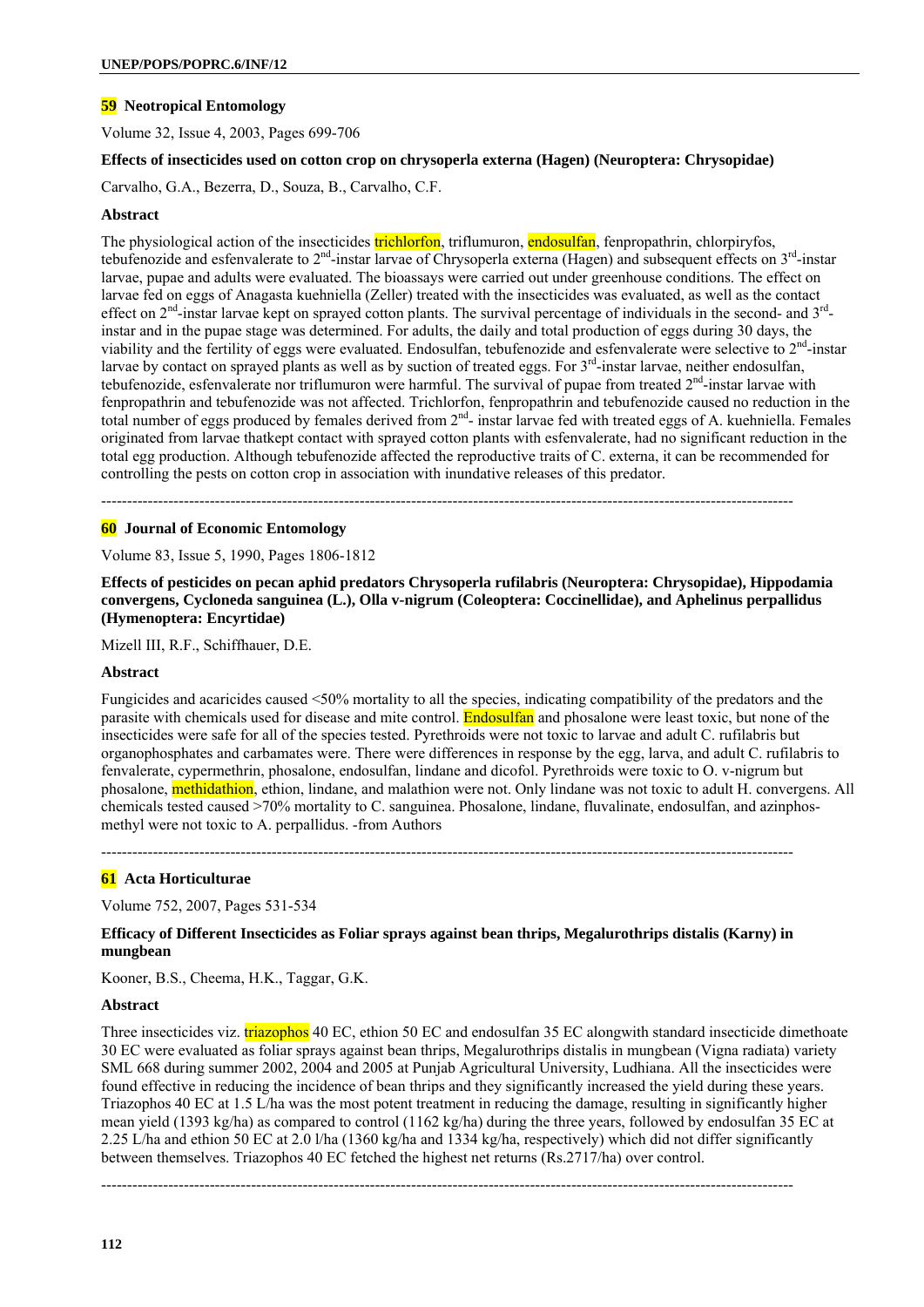## **62 Pestology**

Volume 33, Issue 11, November 2009, Pages 25-29

## **Evaluation of bipm module against cabbage pest complex**

Palande, P.R., Pokharkar, D.S.

## **Abstract**

The biointensive integrated pest management (BIPM) module with parasitoid and microbial agents was evaluated in comparison with recommended chemical control schedule of Maharashtra state against pest complex on cabbage. The chemical control schedule consisting sprays of dimethoate 0.03 per cent, endosulfan 0:07 per cent, quinalphos 0.05 per cent and cypermethrin 0.0075 per cent given at 10 days interval commencing from 15 days after transplanting resulted in minimum mean surviving pests population (0.91 aphid/3 leaves, 1.11 larvae of DBM/plant, 0.51 larva of H. armigera/plant) with 59.00, 55.60 and 74.63 per cent reduction in aphid, DBM and H. armigera population respectively. Also, this treatment recorded maximum of 383.7 q/ha marketable cabbage heads andn proved to be the most effective. However, the BIPM module consisting two sprays of V. lecanii @ 1.5 x  $10^{12}$  cfu/ha at 10 days interval, five releases of T. bactrae @ 50,000 adults/ha/release at weekly interval with two intermittent sprays of B. thuringensis @ 1 kg/ha at 10 days interval and a spray of HaNPV @ 250 LE/ha (1.5 x  $10^{12}$  POBs/ha) starting from 15 days after transplanting of cabbage seedlings registered mean surviving pests population of 1.18 aphids/3 leaves, 1.24 larvae of DBM/plant and 0.63 larva of H. armigera with 378.7 q/ha yield of marketable cabbage heads. The BIPM module found statistically comparable with chemical control schedule in respect of surviving population of DBM and H. armigera after three weeks from treatment initiation and yield parameters.

--------------------------------------------------------------------------------------------------------------------------------------

### **63 Pestology**

Volume 31, Issue 5, May 2007, Pages 50-57

## **Bioefficacy of diafenthiuron 50 SC (Polo 50 SC) against grapevine pests and its effect on natural enemies and plants**

Balikai, R.A.<sup>a b</sup>

## **Abstract**

A field trial was conducted to evaluate the efficacy of Diafenthiuron 50 SC (Polo 50 SC) against grape pests viz., thrips (Thrips palmi Karny and Scirtothrips dorsalis Hood), mites [Tetranychus urticae (Koch.)] and flea beetles (Sceledonta strigicollis Motschulsky) and its effect on natural enemies and vines during 2005-06 at the Horticulture Research Station, Bijapur, Karnataka. Results revealed that, Polo 50 WP @ 600 g/ha, Polo 50 SC @ 600 ml/ha, Polo 50 SC @ 400 ml/ha were highly effective against thrips. Only the lower dosage i.e., Polo 50 SC @ 400 ml/ha was as effective as Dicofol 18.5 EC @ 2500 ml/ha and Standard check (Monocrotophos 36 WSC @ 1000 ml/ha followed by Dimethoate 30 EC @ 1700 ml/ha) which in turn were on par with Phosalone 35 EC  $\omega$  2000 ml/ha and Endosulfan 35 EC  $\omega$  1000 ml/ha. Polo 50 SC @ 600 ml/ha, Dicofol 18.5 EC @ 2500 ml/ha, Standard check (Monocrotophos 36 WSC @ 1000 ml/ha followed by Dimethoate 30 EC  $\omega$  1700 ml/ha) and Polo 50 WP  $\omega$  600 g/ha were equaly effective in bringing down the mite population. Only the lower dosage i.e., Polo 50 SC  $\dddot{\omega}$  400 ml/ha was as effective as Polo 50 WP  $\ddot{\omega}$  600 g/ha and Phosalone 35 EC  $\omega$  2000 ml/ha. Polo 50 SC  $\omega$  600 ml/ha, Polo 50 SC  $\omega$  400 ml/ha and Polo 50 WP  $\omega$  600 g/ha were highly effective against flea beetles as compared to any of the treatments. The next best treatments included Dicofol 18.5 EC @ 2500 ml/ha, Phosalone 35 EC @ 2000 ml/ha and Standard check (Monocrotophos 36 WSC @ 1000 ml/ha followed by Dimethoate 30 EC 2 1700 ml/ha). Polo 50 SC  $\omega$  600 ml/ha recorded highest yield of 8.94 and did not differ statistically from Polo 50 WP  $\omega$  600 g/ha, Polo 50 SC  $\omega$  400 ml/ha, Standard check (Monocrotophos 36 WSC  $\omega$  1000 ml/ha followed by Dimethoate 30 EC  $\omega$  1700 ml/ha), Dicofol 18.5 EC  $\omega$  2500 ml/ha and Phosalone 35 EC  $\omega$  2000 ml/ha with 8.76, 8.75, 8.72, 8.70 and 8.54 kg/vine respectively. Endosulfan 35 EC  $\omega$  1000 ml/ha recorded lowest yield of 7.86 kg/vine and was on par with all other treatments except Polo 50 SC  $\omega$  600 ml/ha.

-------------------------------------------------------------------------------------------------------------------------

## **64 Pestology**

Volume 23, Issue 7, July 1999, Pages 49-51

## **Evaluation of deltamethrin 2.8 EC against bollworms on cotton**

Latpate, C.B., Dhanorkar, B.K.

#### **Abstract**

A field experiment was conducted on NHH 44 cotton during kharif 1998 on farmer's field in Parbhani district to evaluate deltamethrin 2.8 EC with three dosages, i.e. 12.5, 25.0 and 50.0 g ai/ha against bollworms on cotton. The results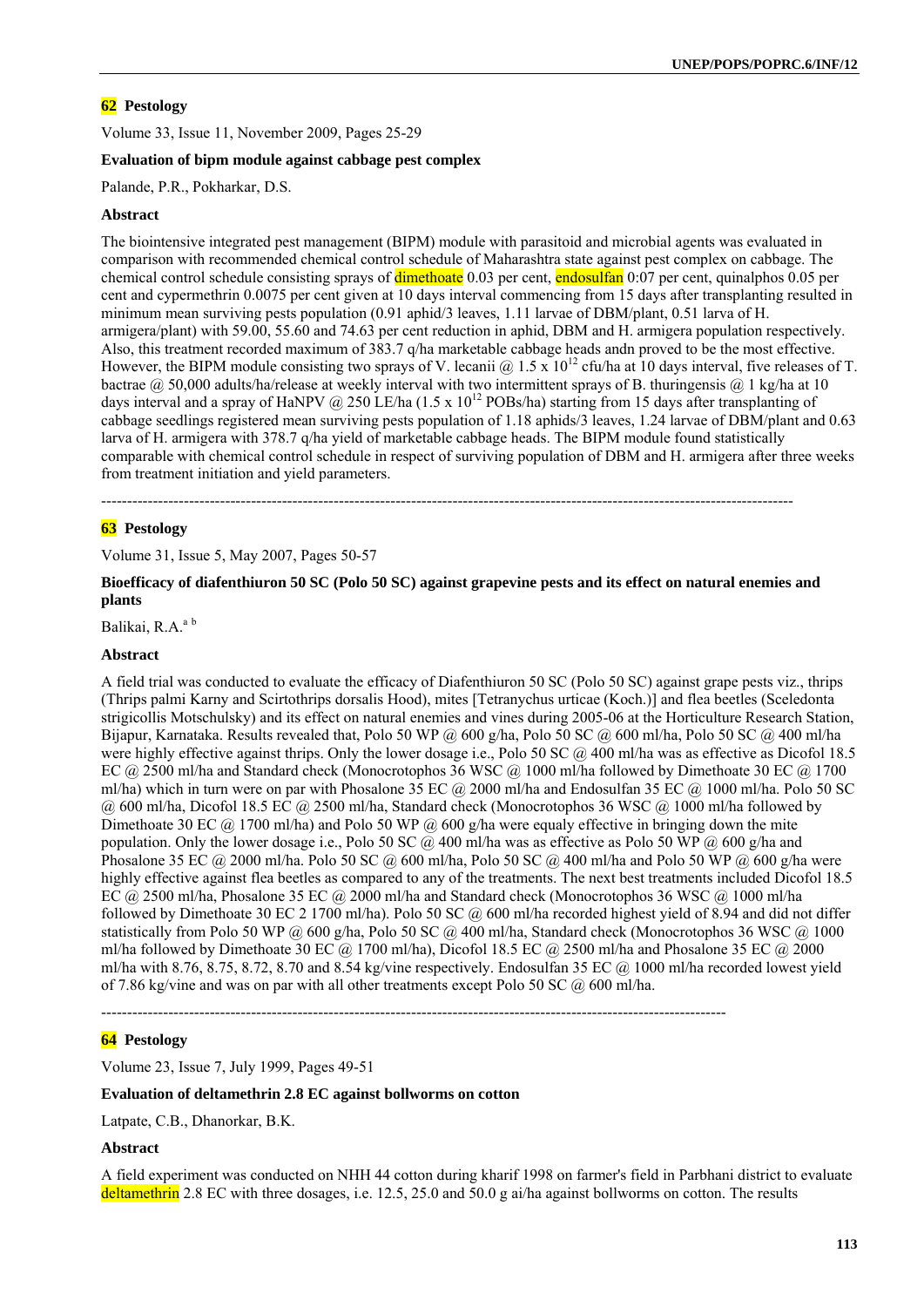indicated that deltamethrin 2.8 EC  $\omega$  12.5 g ai/ha was found to be optimum and significantly superior to monocrotophos, endosulfan and untreated control as it reduced bollworms infestation and increased cotton yield.

-------------------------------------------------------------------------------------------------------------------------

## **65 Pestology**

Volume 29, Issue 1, 2005, Pages 31-33

## **Efficacy of insecticides against Brinjal shoot and fruit borer, leucinodes orbonalis (GUEN.)**

Eswara Reddy, S.G.<sup>a b</sup>, Srinivasa, N.<sup>a</sup>

### **Abstract**

Field trials were conducted during kharif 98 and summer 99 to evaluate six commonly used insecticides including one new compound carbosulfan for the control of the shoot and fruit borer, Leucinodes orbonalis (Guen). Results revealed that endosulfan 0.07% recorded the least fruit borer (10.28%) damage and was on par with quinalphos 0.07% and carbosulfan 0.05% followed by chlorpyriphos 0.04%, carbaryl 0.2% and deltamethrin 0.003% but the marketable yield was maximum with carbosulfan 0.05% followed by deltamethrin 0.003% and quinalphos 0.04% in kharif. During summer deltamethrin 0.05% was superior with low fruit borer damage  $(11.11\%)$  and recorded the highest marketable yield followed by carbosulfan 0.05%.

-------------------------------------------------------------------------------------------------------------------------

## **66 Pestology**

Volume 25, Issue 9, September 2001, Pages 48-50

#### **Efficacy of chlorpyrifos and chlorpyrifos-methyl against pests of brinjal**

Sawant, N.C., Dethe, M.D.

## **Abstract**

Studies on bioefficacy of chlorpyrifos (Dursban 20 EC) and chlorpyrifos-methyl [Reldan 50 EC (=45% w/w)] were carried out against pests of brinjal viz., jassid, whitefly and fruit borer in comparison to monocrotophos and endosulfan. A treatment schedule consisting of three sprays at the dose of 0.5 to 0.75 kg a.i./ha/spray applied at an interval of 15 days by initiating the first 5 weeks after transplanting, not only lowered the incidence of sucking pests and fruit borer but also recorded more yield of healthy fruits (105 to 176 q/ha) compared to untreated control (66.2 q/ha).

--------------------------------------------------------------------------------------------------------------------------

## **67 Tropical Pest Management**

Volume 28, Issue 2, 1982, Pages 122-125

#### **Field evaluation of some new ultra-low-volume (u.l.v.) insecticides for rainfed cotton in the Niger State of Nigeria.**

Chaudhry, A.B.

#### **Abstract**

Endosulfan and monocrotophos were applied at 3/ha using a battery-operated Ulva micron sprayer. Monocrotophos gave an increased cotton yield of 938.5 and 1235.5 kg seed cotton/ha in the 1975-76 and 1976-77 seasons, respectively, when compared with controls. Similarly, endosulfan gave increased yields of 670.0 and 714.5 kg/ha. Carbaryl, applied at 1.1 kg w.p./ha using a knapsack sprayer, resulted in increased yields of 587.0 and 763.5 kg/ha, respectively. Monocrotophos u.l.v. is the thus most effective insecticide, and spraying is a prerequisite for an economical cotton crop.-from Author

-------------------------------------------------------------------------------------------------------------------------

### **68 Pestology**

Volume 29, Issue 10, 2005, Pages 41-44

**Field efficacy of insecticides against pod borer [Helicoverpa armigera (Hb.)] and podfly (Melanagromyza obtusa Malloch) infesting pigeonpea cultivar Bahar** 

Kumar,  $A^b$ , Nath,  $P^a$ .

#### **Abstract**

The experiments were conducted to find out the field efficacy of insecticides against pod borer [Helicoverpa armigera (Hb.)] and podfly (Melanagromyza obtusa Malloch) infesting pigeonpea cultivar Bahar at the Agriculture Research Farm, Banaras Hindu University, Varanasi during 1994-95 and 1995-96. All the insecticides, each applied in two different schedules, were found significantly superior over the control in reducing the pest population. The efficacy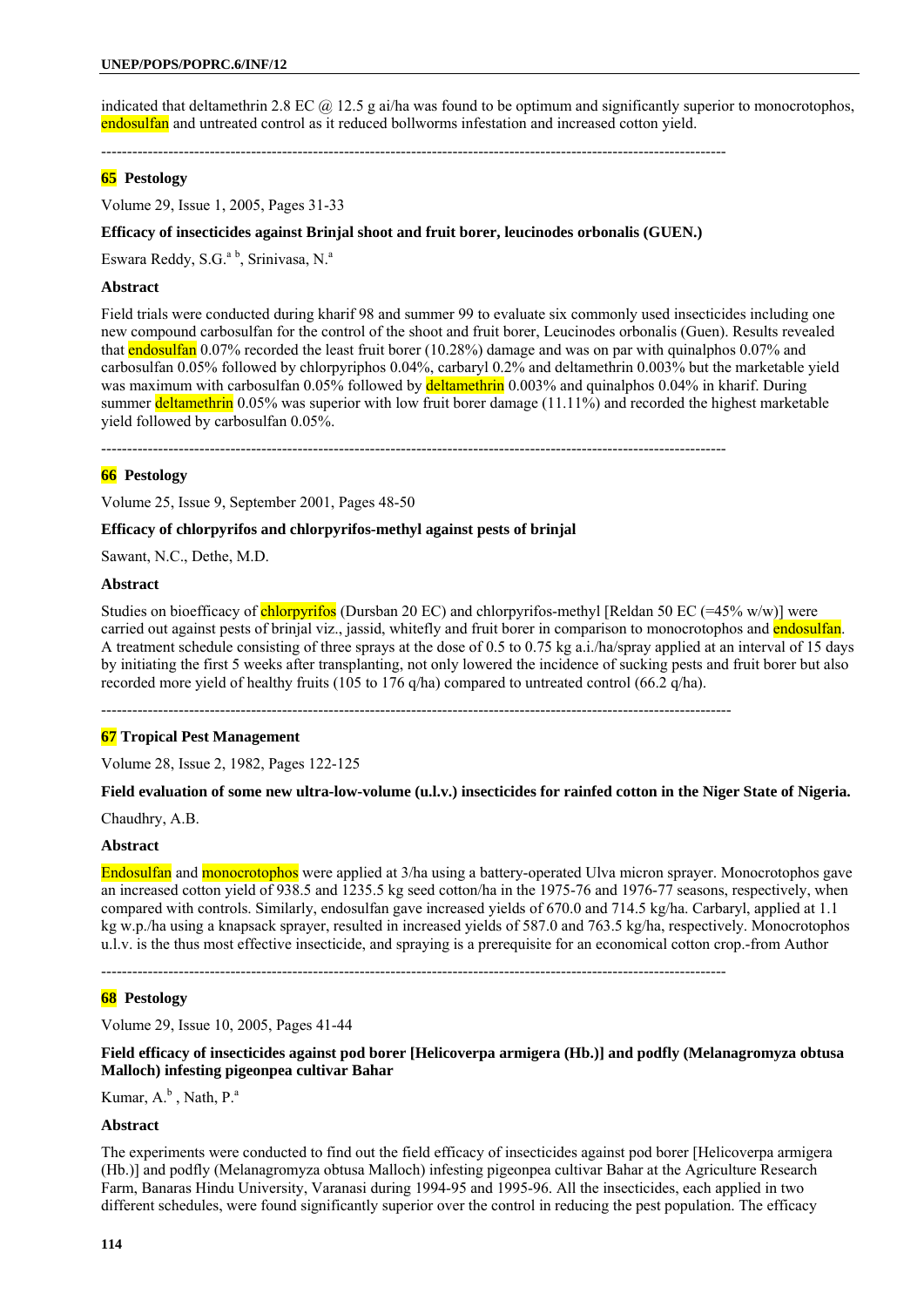against pod borer was in the descending order of endosulfan  $>$  fenvalerate  $>$  cypermethrin  $>$  deltamethrin  $>$ monocrotophos >  $\text{carbary}$  > malathion while against podfly the order was as monocrotophos > endosulfan > cypermethrin > fenvalerate > deltamethrin >  $\frac{carbaryI}{(D)}$  > malathion (D) > control. The insecticides applied two times first at flowering and podding stage and second at 25 days after the first application were significantly superior over the single application i.e. at flowering and podding stage. The temporal distribution of the population of pod borer exhibited significant difference and the maximum population was recorded on  $10<sup>th</sup>$  March and minimum on  $24<sup>th</sup>$  March while podfly was observed maximum on 14<sup>th</sup> March and minimum on 4<sup>th</sup> April in both the years of experimentation. The maximum grain yield was obtained in case of monocrotophos treated plots (24.85 q/ha) while the minimum grain yield was recorded in the control plots (13.16 q/ha).

-----------------------------------------------------------------------------------------------------------------------

## **69 Pestology**

Volume 25, Issue 3, March 2001, Pages 10-12

**Efficacy of lambda-cyhalothrin (karate 5 EC) against fruit borer (Helicoverpa armigera HUB.) in okra (Abelmoschus esculentus L.)** 

Rajkumar, S.<sup>a</sup>  $\triangle$ , Sureshkumar, R.S.<sup>b</sup>  $\triangle$ , Karthik, J.<sup>a</sup>  $\triangle$ , Chozhan, K.<sup>a</sup>  $\triangle$ , Regupathy, A.<sup>b</sup>

#### **Abstract**

The bio-efficacy of lambda-cyhahlothrin (Karate 5 EC) was assessed in comparison with endosulfan (Thiodan 35 EC) 350 g ai/ha against okra fruit borer. Lambda-cyhalothrin applied  $\omega$  30 and 40 g ai/ha was on par and found effective against the above said pest. The order of efficacy was lambda-cyhalothrin  $40 = 30$  g ai/ha  $> 20$  g ai/ha  $> 15$  g ai/ha  $>$ endosulfan 350 g ai/ha.

---------------------------------------------------------------------------------------------------------------------------

## **70 Pestology**

Volume 31, Issue 11, November 2007, Pages 60-61

#### **Bioefficacy of some insecticides against few major insect pests of rice**

Kalita, H.<sup>a b</sup>, Bhuya, U.<sup>a</sup>, Ahmed, T.<sup>a</sup>

## **Abstract**

The efficacy of four different insecticides was evaluated during khatif, 2005 against certain Rice pests viz., stem borer, leaf folder and case worm by taking **monocrotophos** (Monocrown 36 SL)  $\omega$  500 g ai/ha as check. The results revealed that all the insecticidal treatments reduced the insect population significantly over control and incurred significantly higher yield. Among the treatments, **monocrotophos** 500 g ai/ha reduced maximum population of insect pests and gave highest yield (34.17 q/ha). Endosulfan (Thiodan 330 CCS) @ 500 g ai/ha showed at par result with monocrotophos (check), hence it may be a viable alternative for Rice pest management.

------------------------------------------------------------------------------------------------------------------------

## **71 Pestology**

Volume 32, Issue 11, November 2008, Pages 22-24

**Field efficacy of some pesticides against flea beetle, Podagrica bowringi Baly. (Coleoptera: Chrysomelidae) infesting okra** 

Thul, S.R.<sup>a</sup>, Patil, R.S.<sup>a b</sup>, Mule, R.S.<sup>a b</sup>, Jalgaonkar, V.N.<sup>a c</sup>

#### **Abstract**

Results of the field experiment conducted to test efficacy of nine pesticides against okra flea beetle, Podagrica bowringi Baly. indicated that the significantly lowest mean per cent leaf damage was noticed in the treatment with 0.0075 per cent cypermethrin at both the observations recorded at 15 days after every spray. Applications of 0.0015 per cent lambda cyhalothrin and 0.05 per cent endosulfan were proved second and third best treatments in order of merit, respectively. Treatment with 0.0015 per cent lambda cyhalothrin also registered highest yield of marketable fruits of okra and gave maximum increased yield of 40.04 q/ ha. over untreated control.

--------------------------------------------------------------------------------------------------------------------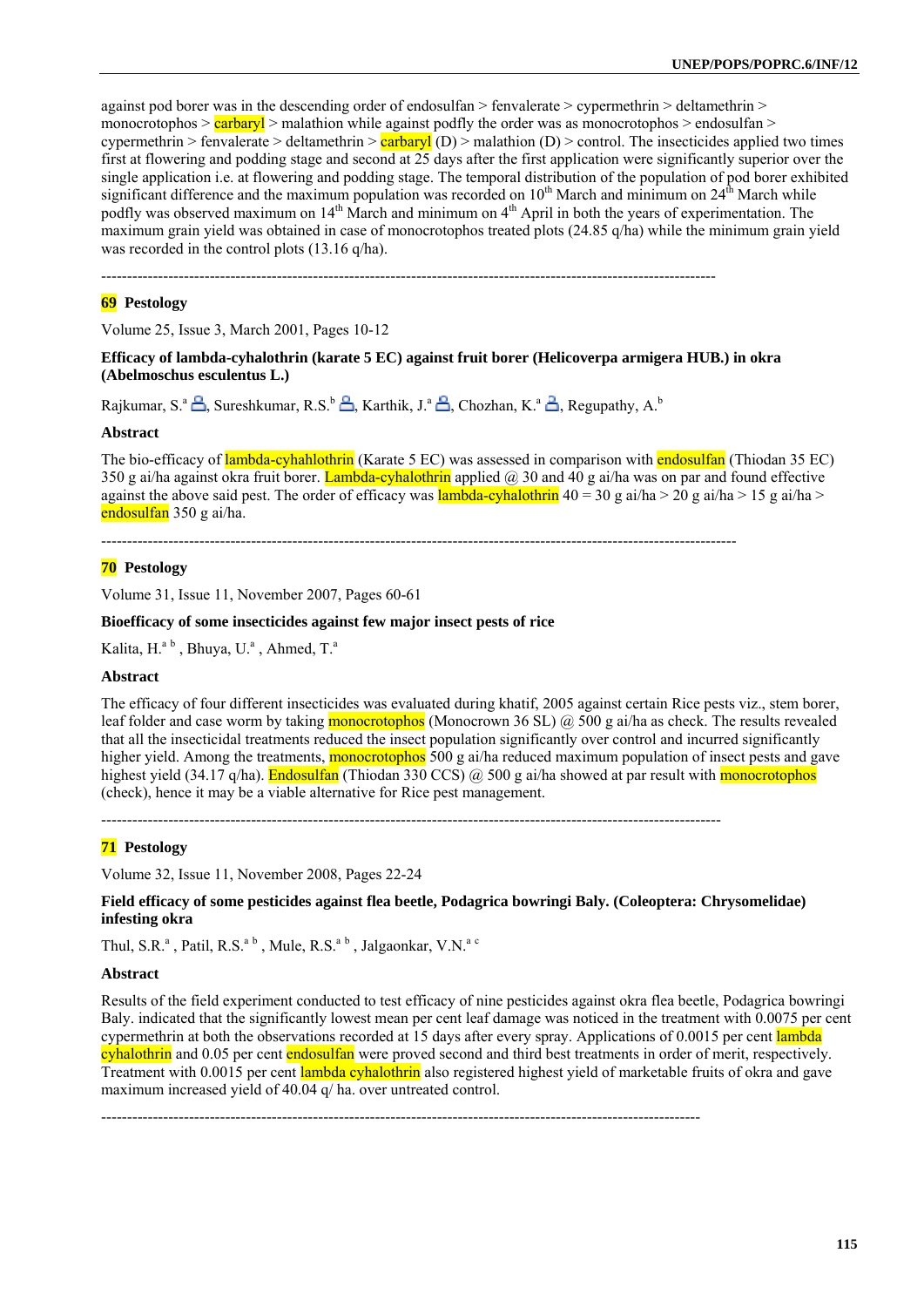## **74 Indian Journal of Agricultural Sciences**

Volume 73, Issue 9, September 2003, Pages 518-520

### **Bioefficacy and persistence of beta-cyfluthrin in or on tomato (Lycopersicon esculentum)**

Sharma, I.D.<sup>a</sup>, Nargaeta, D.S.<sup>a</sup>, Chandel, R.S.<sup>b</sup>, Sharma, K.C.<sup>a</sup>

#### **Abstract**

β-cyfluthrin, a synthetic pyrethroid, was evaluated during 1999 and 2000 crop seasons for its efficacy against the tomato fruitborer [Helicoverpa armigera (Hübner)] and its persistence on tomato (Lycopersicon esculentum Miller nom. cons),  $\beta$ -cyfluthrin ( $\alpha$ ) 12.50, 18.75 and 25.00 g ai/hawas compared with cypermethrin and endosulfan. It was more effective ( $\alpha$ )  $25.00$  g ai/ha, giving significantly higher yield of tomato. However, the lower dose (12.50 g ai/ha) was also effective and resulted in more yield than those with cypermethrin or **endosulfan**. The residue levels reached half of the initial deposits after 1.56-1.86 days with waiting period of 5-7 days, irrespective of doses and seasons.

----------------------------------------------------------------------------------------------------------------

### **75 Pestology**

Volume 31, Issue 7, July 2007, Pages 32-36

## **Field efficacy of some newer insecticides against coriander aphid (Hyadaphis coriandari Das.)**

Meena, R.S., Gupta, H.C.L., Swaminathan, R.

#### **Abstract**

The efficacy of seven insecticides at two applications tested against the aphid in the field revealed that *imidacloprid* (0.008%) was most effective, followed by profenofos (0.07%). The next effective treatment were dimethoate (0.03%), thiamethoxam (0.008%) and ethion (0.07%) which ranked in middle order in their efficacy where as **endosultan** (0.07%) and malathion (0.05%) were least effective against the aphid. The highest seed yield (13.14 q/ha) was obtained in the plots treated with Imidacloprid 0.008 per cent followed by profenofos 0.07 per cent (12.71 q/ha). The seed yield obtained in the plots treated with dimethoate 0.03 per cent thiamethoxam 0.008 per cent and ethioin 0.07 per cent were 11.27, 11.05 and 10.55 q/ha respectively, whereas as low as 9.15 q/ha yield in case of **endosulfan** 0.07 per cent and 8.46 q/ha yield in case of malathion 0.05 per cent were recorded. The highest benefit cost ratio of 9.91 was found in Imidacloprid 0.008 per cent, followed by profenofos 0.07% (9.17%), while it was lowest in the treatment of Thiamethoxam 0.008%  $(3.54)$  and endosulfan  $(3.69)$ .

-------------------------------------------------------------------------------------------------------------------------------------

## **76 Pestology**

Volume 33, Issue 12, December 2009, Pages 46-49

**Bioefficacy of selected insecticides against early shoot borerand internode borer (Chilo infuscatellus SNELLEN) in sugarcane** 

Bhavani, B., Rao, V.N., Rao, Ch.V.N.

## **Abstract**

A field experiment was conducted for two consecutive years to evaluate the comparative bioefficacy of promising insecticides against early shoot borer and internode borer (Chilo infuscatellus Snellen) in sugarcane. The mean data of two years revealed that spraying of **acephate** 75SP  $@$  1 gm/lt and flufenoxuron 10 EC  $@$ 1 ml/It were found to be the most effective in minimizing the damage due to early shoot borer and internode borer as well as in increasing the yields over check. AU the insecticidal treatments were significantly superior to untreated control in suppressing early shoot borer and internode borer incidence. The over all mean efficacy of the treatments in the descending order was acephate 75SP, flufenoxuron 10EC, endosulfan 35EC, profenophos 50EC + multineem, malathion 50EC, multineem, dimethoate 30EC.

-------------------------------------------------------------------------------------------------------------------------------------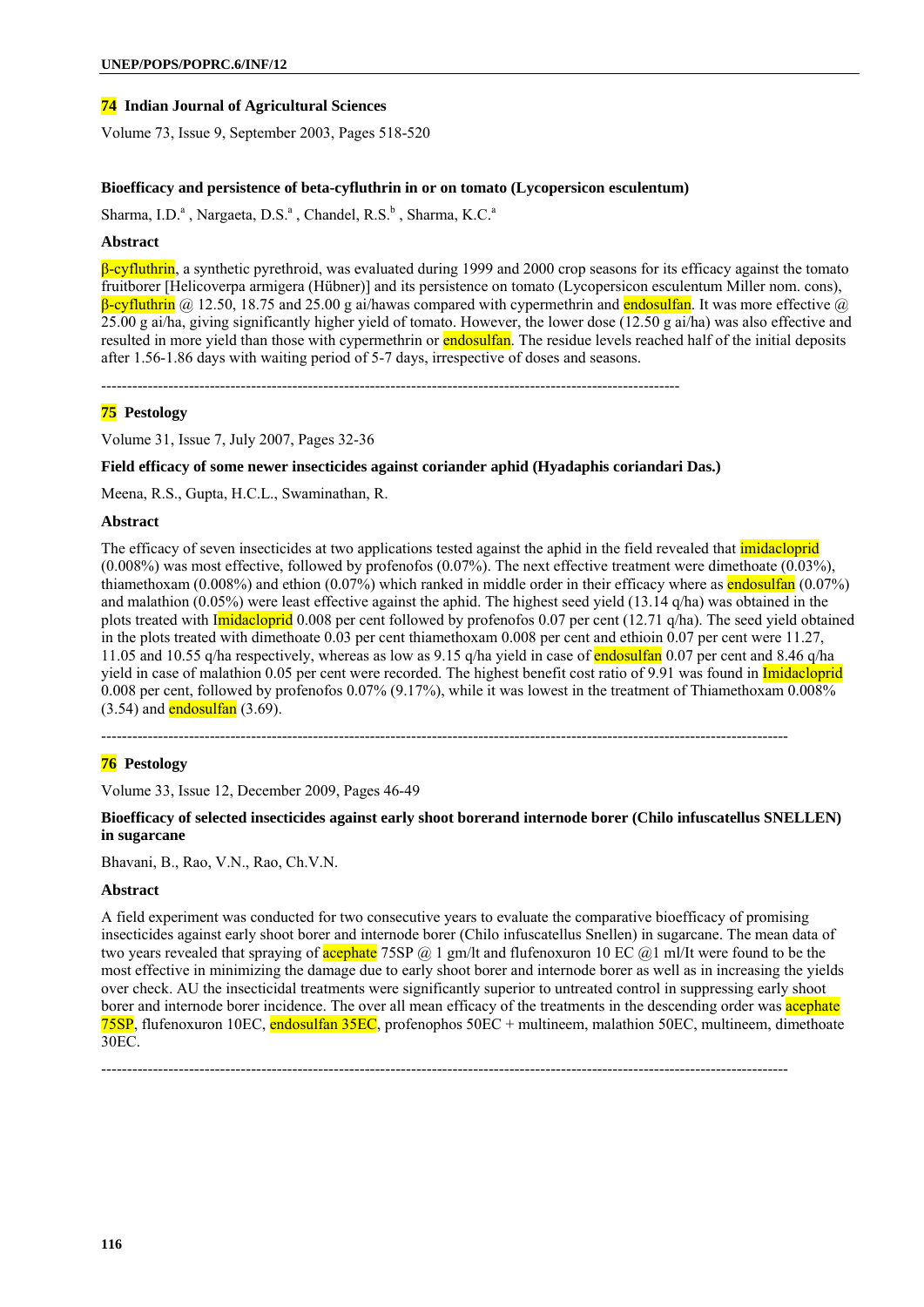## **77 Pestology**

Volume 33, Issue 12, December 2009, Pages 39-42

## **Bioefficacy of different insecticides against spodoptera Litura F. on potato (Solanum tuberosum L) in ZAHEERABAD, medak district (ANDHRA PRADESH)**

Shankarappa, A.M., Bhushan, V.S.

### **Abstract**

The present findings on management of cut worm, Spodoptera litura on potato with certain insecticides revealed that Iufenuron 10%EC @0.75mI/Iit was found to be best treatment with lowest incidence (20.99%) followed by endosulfon 35EC @2ml/lit (22.26%) and **acephate** 75 WP@lg/lit (23.83%) which were on par with each other. After 60 DAP Iufenuron was found to be best treatment with lowest incidence of (20.99%) defoliation followed by endosulfon (14.94%) and **acephate** (16.67%). maximum percent defoliation was noticed in NPV treatment plots during both treatments (33.55% and 24.73%) at 40 and 60 DAS respectively. The lowest percent of tuber damage on number basis was registered in the plots treated with Iufenuron  $(4.61\%)$ , endosulfan  $(637\%)$ , and acephate  $(6.45\%)$  followed by carbaryl (737%) and poison bait (7.73%) which were on par with each other. Highest per cent of tuber damage was obtained from NSKE 5% (13.91%) and NPV (16.09%) treated plots. Highest yield of 75.69 qt/ha was recorded from Iufenuron which was on par with endosulfon  $(71.52 \text{ qt/ha})$  followed by acephate  $(63.19 \text{ qt/ha})$ . The lowest yield recorded from NSKE and NPV (52.07 qt/ ha and 4930 qt/ha respectively) in treated plots The fallowings conclusions were drawn from the present studies. Among the seven insecticides evaluated Iufenuron 10 EC at 0.75 ml/liter recorded least damage of Spodoptera litura F. Fab.

----------------------------------------------------------------------------------------------------------------------------------

**78** Annals of Plant Protection Sciences

Year : 2008, Volume : 16, Issue : 1

#### **Bio-efficacy of Beta-cyfluthrin, Lambda - cyhalothrin and imidacloprid against** *Earias vitella* **Fab. in Okra**

Lal□Kumari Mitali<sup>1</sup>,□Sin S.P.<sup>1</sup>, Kumari Kiran<sup>2</sup>, Singh S.N.<sup>2</sup>

<sup>1</sup>Department of Entomology, Rajendra Agricultural University, Pusa, Samastipur - 848 125

2 Bhagalpur Agricultural College, Sabour, Bhagalpur - 813 210, India

## **Abstract**

The present investigation was carried out to evaluate the bio-efficacy of **beta-cyfluthrin**, lambda-cyhalothrin and imidacloprid against shoot and fruit borer (*Earias vitella*) in okra (*Abelmoschus esculentus* L.). All the insecticides recorded reasonably less shoot and fruit damage due to *E. vitella* in okra in comparison to untreated control. Lambdacyhalothrin @ 30g a.i.ha<sup>-1</sup> was significantly superior to all other treatments and on par with **endosulfan** @500 g a.i. ha<sup>-1</sup> Maximum net benefit (Rs.7018 ha<sup>-1</sup>) was obtained with lambda-cyhalothrin (30g a.i.ha<sup>-1</sup>). In terms of incremental costbenefit ratio (ICBR), lambda-cyhalothrin treatment @15g a.i. ha<sup>-1</sup> recorded maximum cost-benefit ratio of 1:4.73 as compared to other treatments.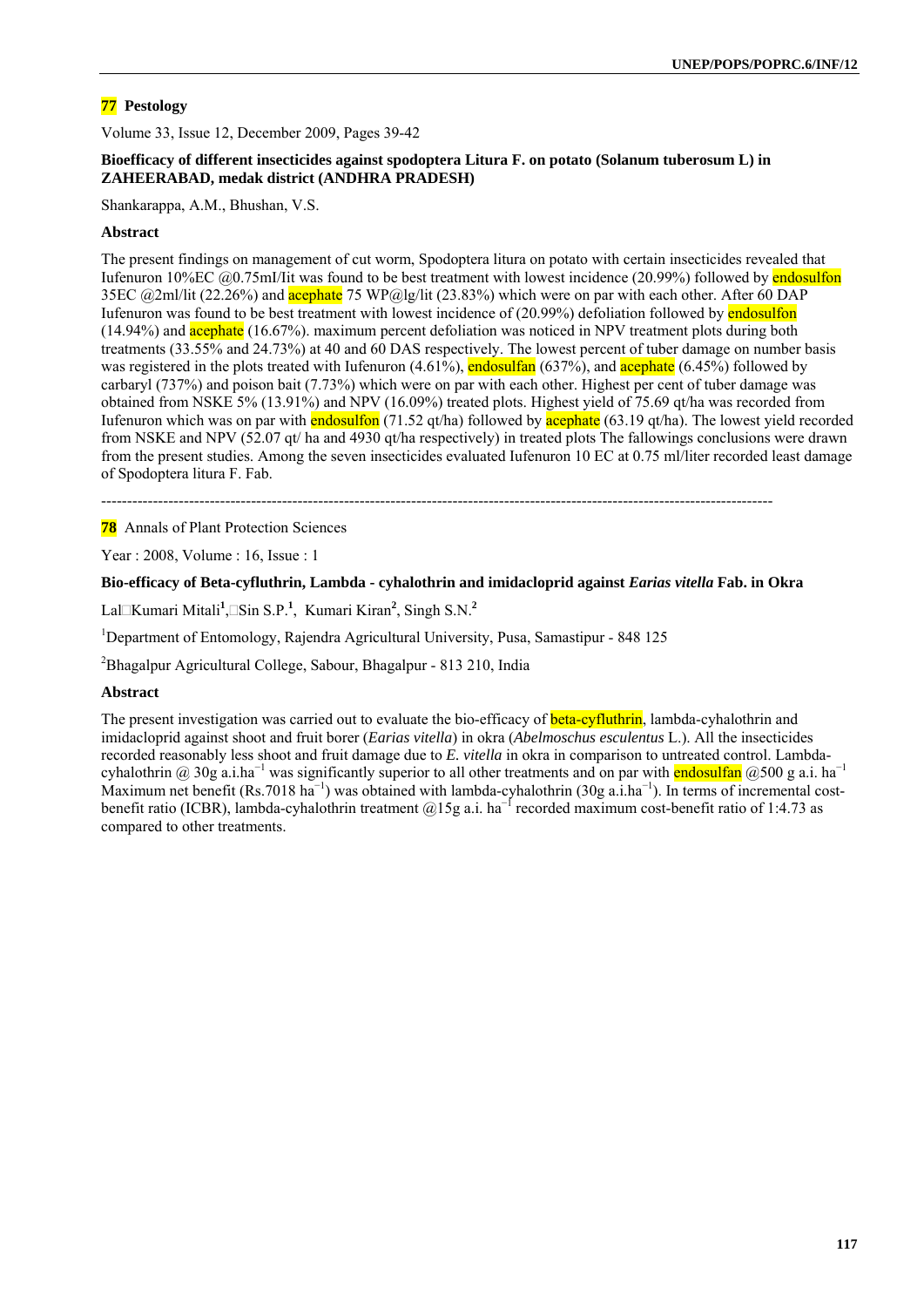# **Annex III - Results from the screening risk assessment of chemical alternatives compared to endosulfan**

For an evaluation of the safety of alternatives information on several risks indicators for adverse effects on the environment and health can be used. Appropriate risk indicators are POPs screening criteria (persistence, bioaccumulation, toxicity and potential for long-range transport) and several hazardous criteria (mutagenicity, carcinogenicity, reproductive toxicity, developmental toxicity, endocrine disruption, immune suppression, neuro-toxicity) (see UNEP/POPS/POPRC.5/6). As additional information with particular relevance for alternatives for endosulfan information on the toxicity of the alternatives to bees is relevant.

In addition to the risks, consideration should also be given to the exposure situation (see UNEP/POPS/POPRC.5/6) of the environment, workers, farmers and consumers. However, it is assumed that the exposure situation for different insecticides is more or less comparable due to usually comparable use conditions. It can be expected that exposure generally increases with the persistence and bioaccumulation potential of the insecticides. This is however already reflected in the above listed risk indicators.

Given the multitude of available alternatives a comprising assessment of risks related to alternatives is difficult. For a screening assessment of the risks related to the identified chemical alternatives, available information on the risk indicators has been compiled. On the basis of the compilation it is possible to evaluate the risks related to the identified alternatives and to indicate priorities for more and less appropriate alternatives (concerning their risks to environment and health) and to identify alternatives for which information on risk indicators is lacking. The results of a screening risk assessment of chemical alternatives are presented in

For the assessment information on the POP screening criteria of identified alternative substances was investigated. Information on PBT criteria was among other taken from [Greenpeace 2010]. The criterion "Bioccumulation" was furthermore based on the evaluation of the Log Kow values of the corresponding substances. The criterion was considered to be fulfilled if the Log Kow is > 4. The criterion "Toxicity" was furthermore based on the classification according to Regulation (EC) No 1272/2007. The criterion was considered to be fulfilled if (1st priority) according to Regulation (EC) No 1272/2007 the acute toxicity of the corresponding substance is classified 1 or 2 or if acute or chronic aquatic toxity is classified 1 or (2nd priority, if the substance is not classified according to Regulation (EC) No 1272/2007) if the substance is class Ia, Ib or II according to WHO toxicity classification (Ia = Extremely hazardous; Ib = Highly hazardous; II = Moderately hazardous). The information on the WHO classification was taken from [IOBC 2005].

Information on the further risk indicators was compiled from the classification according to Regulation (EC) No 1272/2007 (related to mutagenicity (M), carcinogenicity (C) and reproductive toxicity (R); criterion considered to be fulfilled if classified C, M or R according to Regulation (EC) No 1272/2007 or not considered to be fulfilled if not classified C, M or R) and from [IOBC 2005] and [Greenpeace 2010].

A ranking has been established by summing up for endosulfan and each chemical alternative the number of criteria fulfilled.

According to this procedure endosulfan obtains 4 points in the ranking because it fulfils the four criteria persistence, bioaccumulation, toxicity and potential for long range transport. Out of the identified chemical alternatives only 6 other substances fulfil four criteria (Bifenthrin, Deltamethrin, Dicofol, Lambda cyhalothrin, Phoxim and Propargite) and another 9 substances fulfil 3 criteria. 28 substances fulfil 2 criteria, 17 substances fulfil 1 criterion and 9 substances do not fulfil any of the criteria. For 16 substances no data have been identified.

Against the background of the screening risk assessment it can be assumed that if endosulfan will be replaced by a substance with a lower ranking it will be replaced by a safer alternative. This is the case for 63 chemical alternatives. For 16 substances a conclusion is not possible. 6 substances may cause equal risks as endosulfan (however these substances fulfil only one, two or three of the POP criteria risk indicators but in addition 1 to 3 of the adverse effect risk indicators; they could therefore be considered less hazardous than endosulfan which fulfils all POP criteria risk indicators). It can be concluded that if endosulfan would not be available for plant protection it would be replacable by safer alternatives in the majority of cases.

As additional information, Table 14 contains an overview on the bee toxicity properties of identified chemical alternatives to endosulfan. 34 of the alternatives are toxic to bees whereas 23 of the alternatives are not toxic to bees (in case of contradictory information both events are counted). For 35 alternatives information on bee toxicity has not been identified. The information on the bee toxicity of endosulfan itself is contradictory. According to IPEN, endosulfan is toxic to bees [IPEN 2010]. According to other sources it is not. A clear conclusion whether alternatives to endosulfan are more or less toxic to bees is not possible on the basis of the present information. However the distribution of bee toxic properties among possible chemical alternatives allows the assumption that in many situations it will be possible to replace endosulfan by alternatives without bee toxicity.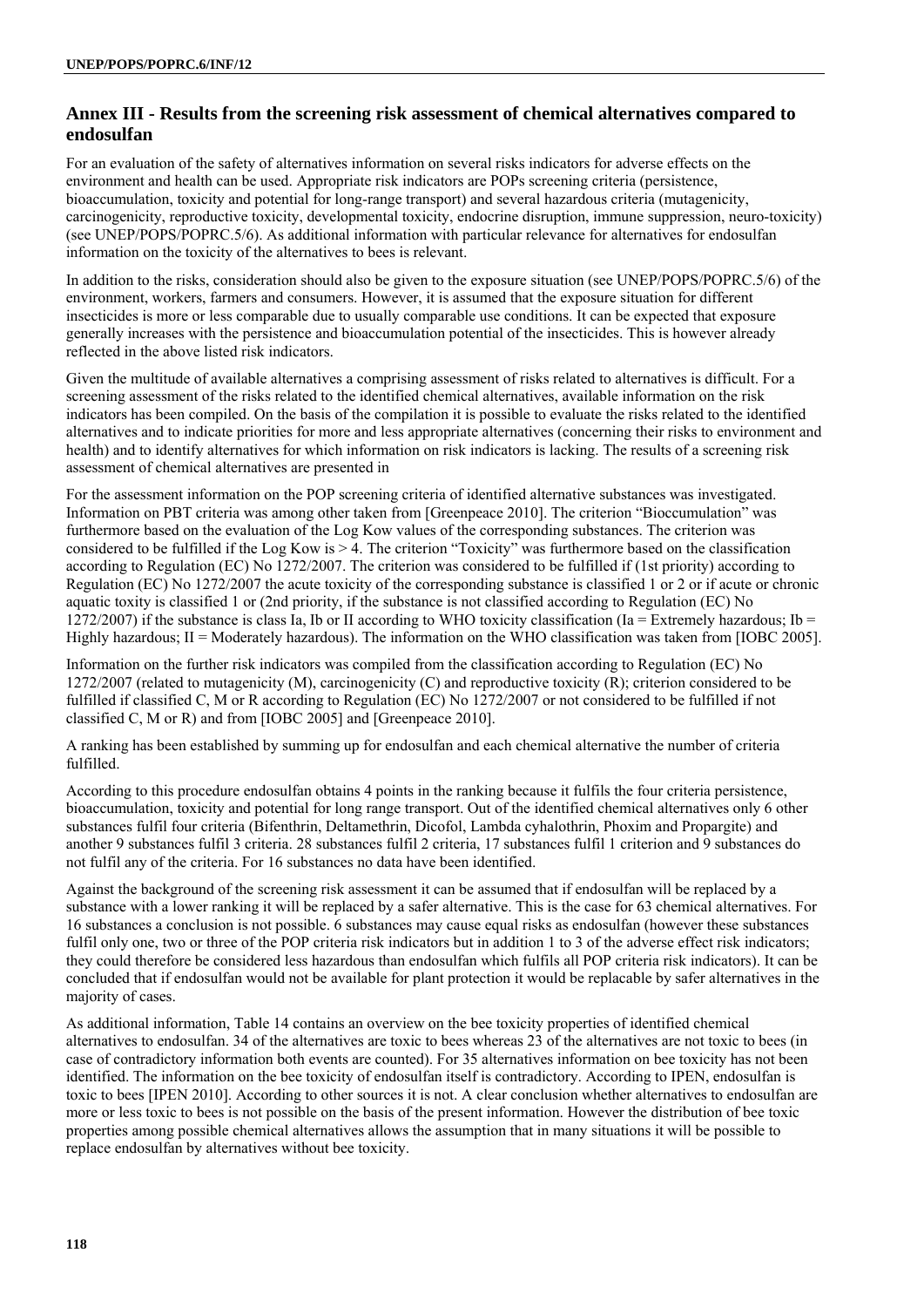|                  |                    |                    | Risk indicators: POP criteria      |             |                             | Risk indicators: adverse effects |                      |                        |                              |                         |                       |                    |                         | Other<br>data         |
|------------------|--------------------|--------------------|------------------------------------|-------------|-----------------------------|----------------------------------|----------------------|------------------------|------------------------------|-------------------------|-----------------------|--------------------|-------------------------|-----------------------|
| No               | Substance          | $\overline{P}$     | $\, {\bf B}$<br>[log kow]          | $\mathbf T$ | $\mathbf{L}\mathbf{R}$<br>T | Muta-<br>genicity                | Carcino-<br>genicity | Reproduc-<br>tive tox. | Deve-<br>lopmen-<br>tal tox. | Endocrine<br>disruption | Immune<br>suppression | Neuro-<br>toxicity | Ran-<br>king            | Bee<br>toxicity<br>7) |
| $\boldsymbol{0}$ | Endosulfan         | y(1)               | y(1)<br>$[3,6 \text{ to } 4,7]$ 1) | <b>y</b> 6) | $\frac{y}{1}$               | n(6)                             | n(6)                 | n(6)                   |                              |                         |                       |                    | $\overline{\mathbf{4}}$ | $y$ 9) / n            |
| 1                | Bifenthrin         |                    | y 8)<br>$[>6-8.15]$ (12)           | n(8)        |                             |                                  |                      | y 8)                   |                              | y 8)                    |                       | y(8)               | $\overline{\mathbf{4}}$ | y/n                   |
| $\overline{c}$   | Lambda cyhalothrin |                    | y 8)<br>[6, 85] 10                 | <b>y</b> 6) |                             | n(6)                             | n(6)                 | n(6)                   |                              | y 8)                    |                       | y 8)               | $\overline{\mathbf{4}}$ | ${\bf N}$             |
| 3                | Deltamethrin       |                    | y<br>[6, 18] (10)                  | <b>y</b> 6) |                             | n(6)                             | n(6)                 | n(6)                   |                              | y 8)                    |                       | y 8)               | $\overline{\mathbf{4}}$ | y 8)                  |
| $\overline{4}$   | Dicofol            | ${\bf y}$<br>(8)   | ${\bf y}$<br>$[4 \text{ to } 5]$   | <b>y</b> 6) |                             | n(6)                             | n(6)                 | n(6)                   |                              |                         |                       | y(8)               | $\overline{4}$          | <b>y</b> 8)           |
| 5                | Propargite         |                    | y<br>[5.57] (12)                   | <b>y</b> 6) |                             | n(6)                             | <b>y</b> 6)          | y(8)                   |                              |                         |                       |                    | $\overline{\mathbf{4}}$ |                       |
| 6                | Phoxim             | $\mathbf y$<br>(8) | y<br>[4.39] (12)                   | <b>y</b> 6) |                             | n(6)                             | n(6)                 | n(6)                   |                              |                         |                       | y(8)               | $\overline{4}$          |                       |
| $\overline{7}$   | Diazinon           |                    | n 8<br>[3,86]10                    | <b>y</b> 6) |                             | n(6)                             | n(6)                 | y 8)                   |                              |                         |                       | y 8)               | $\mathbf{3}$            | $\mathbf{Y}$          |
| 8                | Chlorpyrifos       |                    | y(8)(10)<br>$[4,66]$ $(12)$        | <b>y</b> 6) |                             | n(6)                             | n(6)                 | n(6)                   |                              |                         |                       | y(8)               | $\mathbf{3}$            | y(8)                  |
| 9                | Carbaryl           | n 8)               | n(8)(12)                           | <b>y</b> 6) |                             | n(6)                             | n(6)                 | n(6)                   |                              | y 8)                    |                       | y 8)               | $\mathbf{3}$            | $\mathbf Y$           |
| 10               | Monocrotophos      |                    | n(12)<br>$\left[\times 1\right]$   | y 8)        |                             | y(6)                             | n(6)                 | n(6)                   |                              |                         |                       | y 8)               | $\mathbf{3}$            | y 8)                  |
| -11              | Esfenvalerat       |                    | y 8)<br>[6,22]                     | <b>y</b> 6) |                             | n(6)                             | n(6)                 | n(6)                   |                              |                         |                       | y 8)               | $\mathbf{3}$            | y 8)                  |
| 12               | Permethrin         |                    | y(4)<br>$[7, 43]$ (12)             | <b>y</b> 6) |                             | n(6)                             | n(6)                 | n(6)                   |                              |                         |                       | y                  | $\mathbf{3}$            | y(8)                  |
| 13               | Phosalone          |                    | y(10)<br>$[4,29]$ $(12)$           | <b>y</b> 6) |                             | n(6)                             | n(6)                 | n(6)                   |                              |                         |                       | y(8)               | $\mathbf{3}$            | $\mathbf N$           |

## **Table 14. Overview of results from the screening risk assessment of chemical alternatives compared to endosulfan**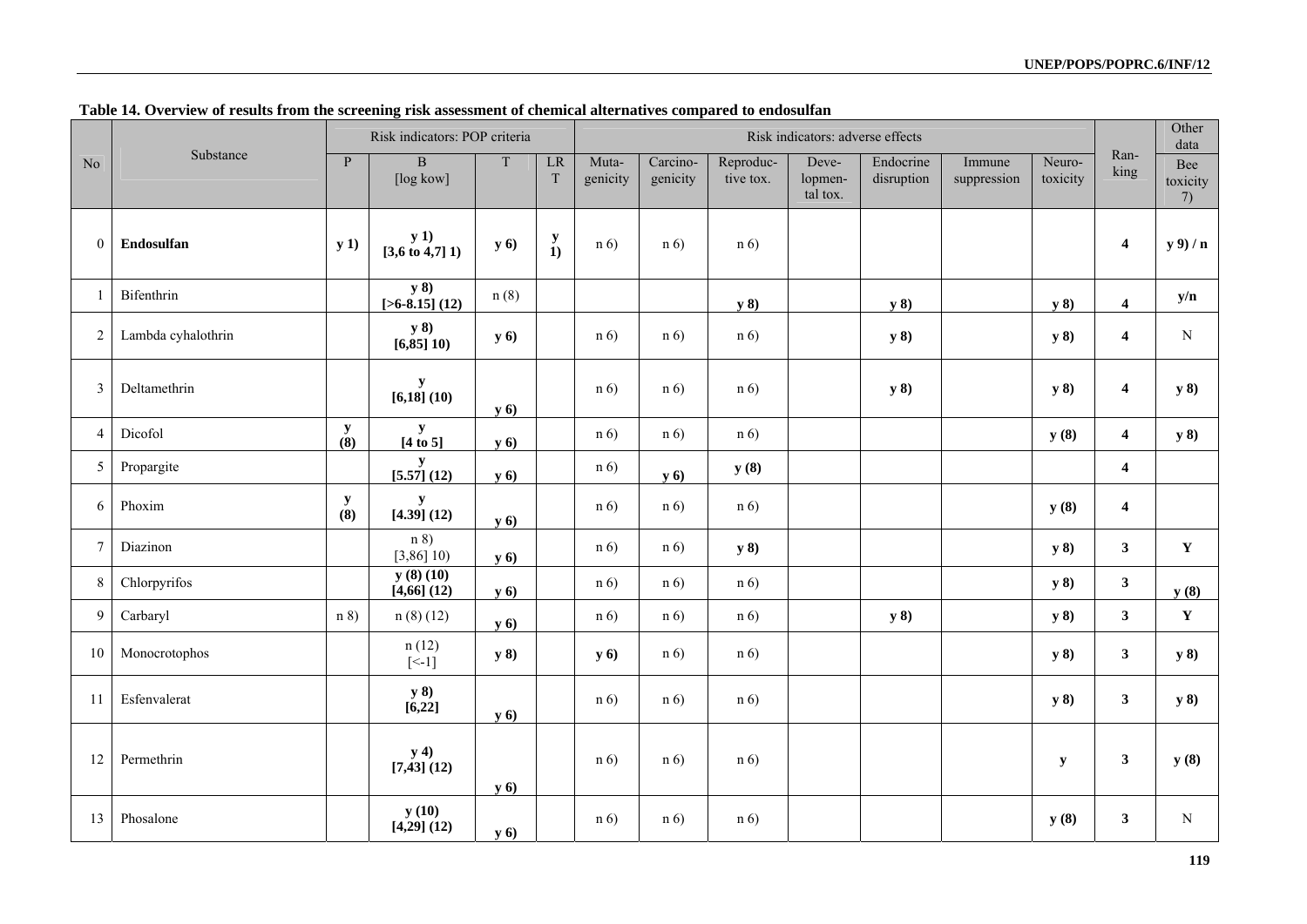|                |                                                                                      |                  | Risk indicators: POP criteria                  |             |         | Risk indicators: adverse effects |                      |                        |                              |                         |                       |                    | Other<br>data    |                       |
|----------------|--------------------------------------------------------------------------------------|------------------|------------------------------------------------|-------------|---------|----------------------------------|----------------------|------------------------|------------------------------|-------------------------|-----------------------|--------------------|------------------|-----------------------|
| N <sub>o</sub> | Substance                                                                            | P                | $\mathbf B$<br>$\lceil \log \text{kow} \rceil$ | T           | LR<br>T | Muta-<br>genicity                | Carcino-<br>genicity | Reproduc-<br>tive tox. | Deve-<br>lopmen-<br>tal tox. | Endocrine<br>disruption | Immune<br>suppression | Neuro-<br>toxicity | Ran-<br>king     | Bee<br>toxicity<br>7) |
| 14             | Quinalphos                                                                           |                  | n [3,04]<br>10)                                | <b>y</b> 6) |         | n(6)                             | n(6)                 | n6)                    |                              | y(8)                    |                       | y(8)               | $\mathbf{3}$     | y(8)                  |
| 15             | Flucythrinate                                                                        | ${\bf y}$<br>(8) | y<br>[6,56] (10)                               |             |         |                                  |                      |                        |                              |                         |                       | y(8)               | $\mathbf{3}$     |                       |
| 16             | Profenophos                                                                          |                  | y(8)<br>[4.82] (12)                            | n(8)        |         |                                  |                      |                        |                              |                         |                       | y(8)               | $\mathbf 2$      |                       |
| 17             | Tralomethrin                                                                         |                  | y(8)<br>[7.56] (12)                            | n(8)        |         |                                  |                      |                        |                              |                         |                       | y(8)               | $\mathbf 2$      | y(8)                  |
| 18             | Zeta cypermethrin                                                                    |                  | y(8)                                           | n(8)        |         |                                  |                      |                        |                              |                         |                       | y(8)               | $\overline{2}$   | y(8)                  |
| 19             | Beta-cyfluthrin                                                                      |                  | ${\bf y}$<br>$\overline{[6,18]}$               | <b>y</b> 6) |         | n(6)                             | n(6)                 | n(6)                   |                              |                         |                       |                    | $\boldsymbol{2}$ |                       |
| 20             | Methidathion                                                                         |                  | n(12)<br>[1.58]                                | <b>y</b> 6) |         | n(6)                             | n(6)                 | n(6)                   |                              |                         |                       | y 8)               | $\overline{2}$   | $\mathbf Y$           |
| 21             | Azinphos-methyl                                                                      |                  | n(12)                                          | <b>y</b> 6) |         | n(6)                             | n(6)                 | n(6)                   |                              |                         |                       | y 8)               | $\overline{2}$   | $\mathbf Y$           |
| 22             | Parathion-Methyl                                                                     |                  | n(12)<br>$[2,75]$ (10)                         | <b>y</b> 6) |         | n(6)                             | n(6)                 | n(6)                   |                              |                         |                       | y 8)               | $\mathbf{2}$     |                       |
| 23             | Methamidophos                                                                        |                  | n(12)<br>$[-0.8 \text{ to } -0.93]$            | <b>y</b> 6) |         | n(6)                             | n(6)                 | n(6)                   |                              |                         |                       | y 8)               | $\overline{2}$   | $\mathbf Y$           |
| 24             | Dimethoate                                                                           |                  | $\mathbf n$<br>$[0.28]$ $(12)$                 | y(7)        |         | n(6)                             | n(6)                 | n(6)                   |                              |                         |                       | $\mathbf y$        | $\overline{2}$   | $\mathbf Y$           |
| 25             | Carbofuran                                                                           |                  | n<br>$[2,32]$ (12)                             | <b>y</b> 6) |         | n(6)                             | n(6)                 | n(6)                   |                              |                         |                       | y 8)               | $\overline{2}$   | $\mathbf Y$           |
| 26             | Cypermethrin<br>2 substances:<br>a-Cypermethrin<br>and cis/trans Cyper-methrin 80/20 |                  | y 8)<br>$[6,38]$ $(10)$                        | <b>y</b> 6) |         | n(6)                             | n(6)                 | n(6)                   |                              |                         |                       | y 8)               | $\overline{2}$   | n / y 8               |
| 27             | Dichlorvos                                                                           |                  | $\mathbf n$<br>[1,9] (10)                      | <b>y</b> 6) |         | n(6)                             | n(6)                 | n(6)                   |                              |                         |                       | y 8)               | $\boldsymbol{2}$ |                       |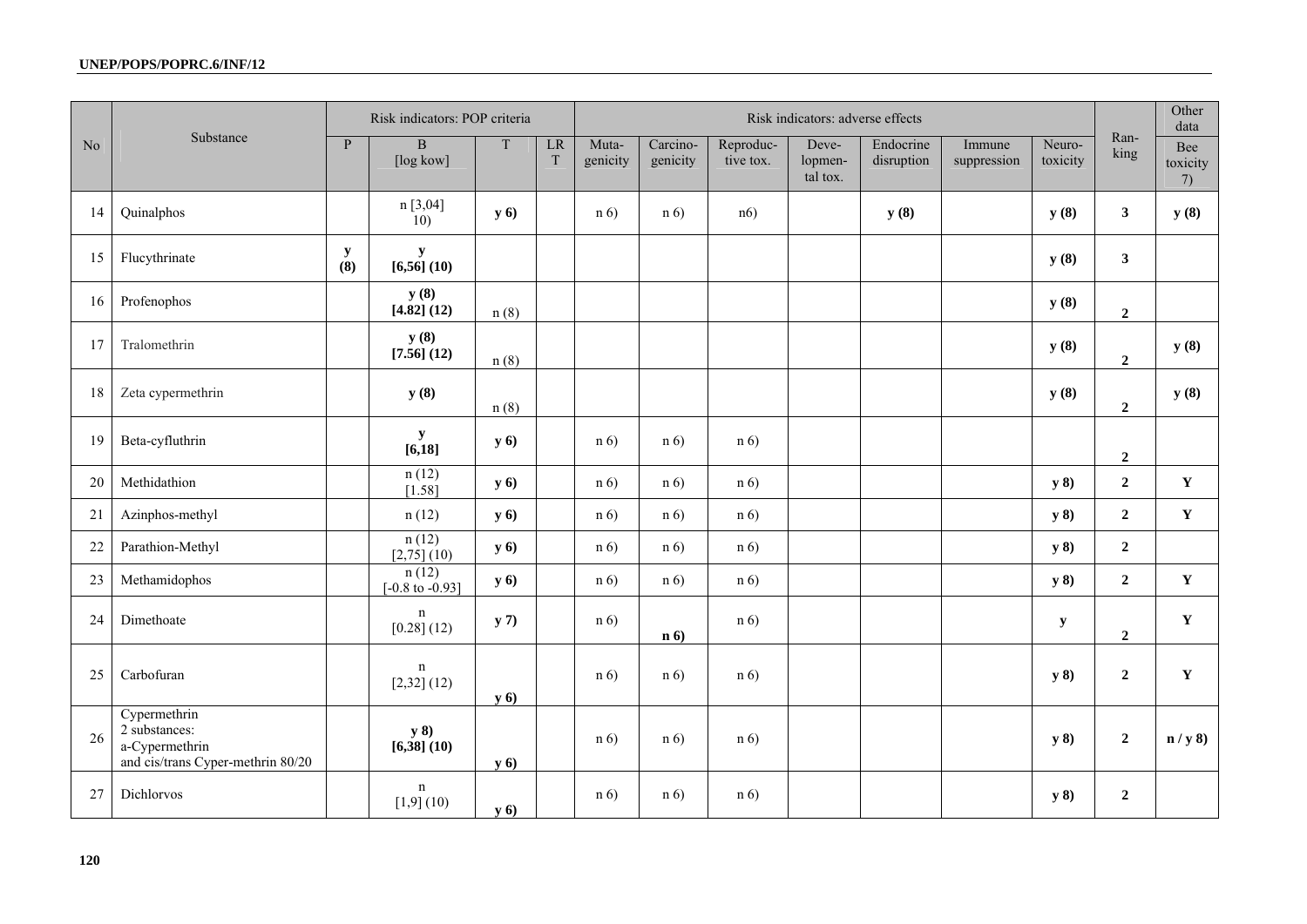|                |                              |                  | Risk indicators: POP criteria                    |             |                                       | Risk indicators: adverse effects |                      |                        |                              |                         |                       |                    | Other<br>data    |                       |
|----------------|------------------------------|------------------|--------------------------------------------------|-------------|---------------------------------------|----------------------------------|----------------------|------------------------|------------------------------|-------------------------|-----------------------|--------------------|------------------|-----------------------|
| N <sub>o</sub> | Substance                    | P                | $\, {\bf B}$<br>[log kow]                        | $\mathbf T$ | $\overline{\text{LR}}$<br>$\mathbf T$ | Muta-<br>genicity                | Carcino-<br>genicity | Reproduc-<br>tive tox. | Deve-<br>lopmen-<br>tal tox. | Endocrine<br>disruption | Immune<br>suppression | Neuro-<br>toxicity | Ran-<br>king     | Bee<br>toxicity<br>7) |
| 28             | Formetanate<br>hydrochloride |                  | n(12)                                            | y(6)        |                                       | n(6)                             | n(6)                 | n(6)                   |                              |                         |                       | y 8)               | $\boldsymbol{2}$ | $\mathbf Y$           |
| 29             | Pyridaben                    |                  | ${\bf y}$<br>[5,47] (10)                         | <b>y</b> 6) |                                       | n(6)                             | n(6)                 | n(6)                   |                              |                         |                       |                    | $\boldsymbol{2}$ |                       |
| 30             | Fenvalerat                   |                  | $\frac{y}{[6,76](10)}$                           | y(7)        |                                       |                                  |                      |                        |                              |                         |                       |                    | $\overline{2}$   | $\mathbf Y$           |
| 31             | Dicrotophos                  |                  | $\mathbf n$<br>$[-0.5 \text{ to } -1.1]$<br>(12) | <b>y</b> 6) |                                       | n(6)                             | n(6)                 | n(6)                   |                              |                         |                       | y 8)               | $\boldsymbol{2}$ | y 8)                  |
| 32             | Fenpropathrin                |                  | $\frac{y}{[6,0]}$                                | y(7)        |                                       |                                  |                      |                        |                              |                         |                       |                    | $\boldsymbol{2}$ | ${\bf N}$             |
| 33             | Thiacloprid                  |                  | n<br>[1,26]                                      | y(7)        |                                       |                                  | $\mathbf y$          |                        |                              |                         |                       |                    | $\overline{2}$   | ${\bf N}$             |
| 34             | Abamectin                    |                  | n<br>[2,0]                                       | y(7)        |                                       |                                  |                      | $\mathbf y$            |                              |                         |                       |                    | $\overline{2}$   | $\mathbf Y$           |
| 35             | Methomyl                     |                  | n<br>[0, 13]                                     | y(6)/9      |                                       | n(6)                             | n(6)                 | n6)                    |                              |                         |                       | y(8)               | $\boldsymbol{2}$ | $\mathbf Y$           |
| 36             | Naled                        |                  | $\mathbf n$<br>[1,38]                            | <b>y</b> 6) |                                       | n(6)                             | n(6)                 | n(6)                   |                              |                         |                       | y(8)               | $\boldsymbol{2}$ | y(8)                  |
| 37             | Nicotin                      |                  | n<br>[1, 17]                                     | <b>y</b> 6) |                                       | n(6)                             | n(6)                 | y(8)                   |                              |                         |                       | y(8)               | $\overline{2}$   |                       |
| 38             | Oxamyl                       |                  | n<br>$[-1.2] (12)$                               | y(6)        |                                       | n(6)                             | n(6)                 | n(6)                   |                              |                         |                       | y(8)               | $\boldsymbol{2}$ | $\mathbf Y$           |
| 39             | Phosmet                      |                  | $\mathbf n$<br>$[2.48]$ (12)                     | <b>y</b> 6) |                                       | n(6)                             | n(6)                 | n(6)                   |                              |                         |                       | y(8)               | $\overline{2}$   |                       |
| 40             | Pirimicarb                   | ${\bf y}$<br>(8) | n<br>[1.4] (10) (12)                             | <b>y</b> 6) |                                       | n(6)                             | n(6)                 | n(6)                   |                              |                         |                       | y(8)               | $\boldsymbol{2}$ | $\mathbf N$           |
| 41             | Triazophos                   |                  | $\mathbf n$<br>[3, 55]                           | y(6)        |                                       | n(6)                             | n(6)                 | n(6)                   |                              |                         |                       | y(8)               | $\overline{2}$   | ${\bf N}$             |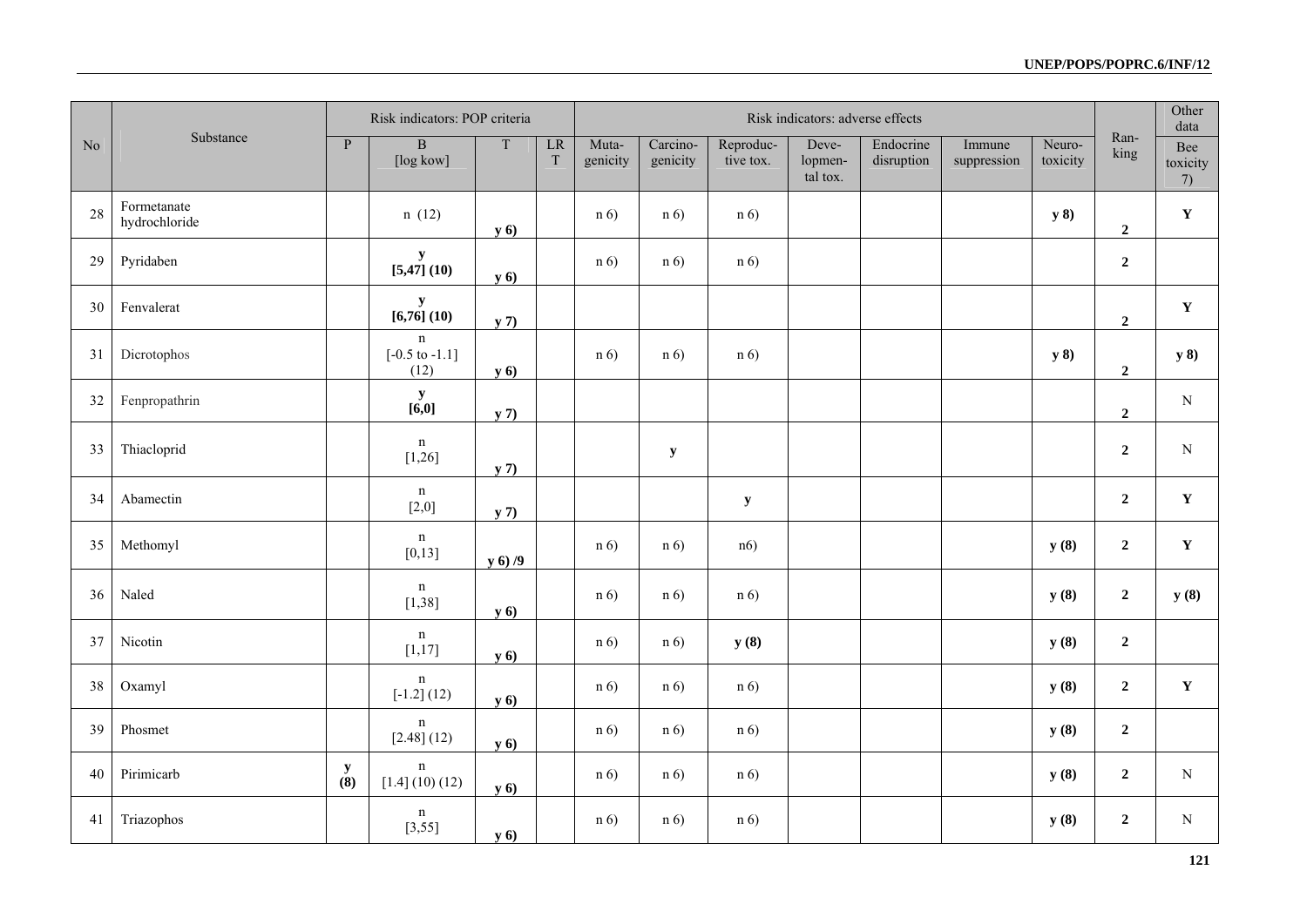|                |                                                              |                    | Risk indicators: POP criteria            |             |         | Risk indicators: adverse effects |                      |                        |                              |                         |                       |                    |                | Other<br>data         |
|----------------|--------------------------------------------------------------|--------------------|------------------------------------------|-------------|---------|----------------------------------|----------------------|------------------------|------------------------------|-------------------------|-----------------------|--------------------|----------------|-----------------------|
| N <sub>o</sub> | Substance                                                    | $\mathbf{P}$       | $\, {\bf B}$<br>[log kow]                | $\mathbf T$ | LR<br>T | Muta-<br>genicity                | Carcino-<br>genicity | Reproduc-<br>tive tox. | Deve-<br>lopmen-<br>tal tox. | Endocrine<br>disruption | Immune<br>suppression | Neuro-<br>toxicity | Ran-<br>king   | Bee<br>toxicity<br>7) |
| 42             | Fenobucarb                                                   |                    | n [2,79]<br>$\left(10\right)$            | <b>y</b> 6) |         | n(6)                             | n(6)                 | n6)                    |                              |                         |                       | y(8)               | $\overline{2}$ |                       |
| 43             | Oxydemeton-S-Methyl                                          |                    | n(12)<br>$[-1.03]$                       | n(6)        |         | n(6)                             | n(6)                 | y(8)                   |                              |                         |                       | y(8)               | $\overline{2}$ |                       |
| 44             | Spiromesifen                                                 |                    | y(8)                                     |             |         |                                  |                      |                        |                              |                         |                       |                    | 1              |                       |
| 45             | Beta-cypermethrin                                            |                    |                                          |             |         |                                  |                      |                        |                              |                         |                       | y(8)               | $\mathbf{1}$   |                       |
| 46             | Etofenprox                                                   |                    |                                          |             |         |                                  |                      | y(4)                   |                              |                         |                       |                    | $\mathbf{1}$   |                       |
| 47             | Trichlorphon                                                 |                    | $n($ !"9<br>[0:51] 8129                  | <b>y</b> 6) |         | n(6)                             | n(6)                 | n(6)                   |                              |                         |                       |                    | $\mathbf{1}$   | ${\bf N}$             |
| 48             | Imidacloprid                                                 |                    | n(12)<br>$[0.56]$                        | y(7)        |         |                                  |                      |                        |                              |                         |                       |                    | 1              | $\mathbf Y$           |
| 49             | Clofentezine                                                 |                    | $\mathbf n$<br>[3,1]                     | n 7         |         |                                  |                      |                        |                              |                         |                       |                    | $\mathbf{1}$   | ${\bf N}$             |
| 50             | Malathion                                                    |                    | $\mathbf n$<br>$[2,36 \text{ to } 3,25]$ | <b>y</b> 6) |         | n(6)                             | n(6)                 | n(6)                   |                              |                         |                       |                    | $\mathbf{1}$   |                       |
| 51             | Pymetrozin                                                   |                    | $\mathbf n$<br>$[-0, 18]$                | n 7         |         | n(6)                             | y 6)                 | n(6)                   |                              |                         |                       |                    | $\mathbf{1}$   | ${\bf N}$             |
| 52             | Isoprocarb                                                   |                    | n[2,30]<br>10)                           | y(6)        |         | n(6)                             | n(6)                 | n6)                    |                              |                         |                       |                    | 1              |                       |
| 53             | Acephate                                                     |                    | n(12)                                    | $n(6)$ 7)   |         | n(6)                             | n(6)                 | n(6)                   |                              |                         |                       | $\mathbf y$        | $\mathbf{1}$   | $\mathbf Y$           |
| 54             | pesticide<br>base<br>$\equiv$<br>Neem<br><b>Azadirachtin</b> |                    |                                          | n 7         |         |                                  |                      |                        |                              |                         |                       | $\mathbf y$        | $\mathbf{1}$   | ${\bf N}$             |
| 55             | Spinosad                                                     |                    |                                          | n(7)        |         |                                  |                      |                        |                              |                         |                       | $\mathbf y$        | 1              | Y                     |
| 56             | Cyromazine                                                   | $\mathbf y$<br>(8) | n(12)<br>[0.96]                          | n 7         |         |                                  |                      |                        |                              |                         |                       |                    | $\mathbf{1}$   | $\mathbf Y$           |
| 57             | Spirodiclofen                                                |                    |                                          | n 7         |         |                                  | y(8)                 |                        |                              |                         |                       |                    | 1              | Y                     |
| 58             | Tebufenozide                                                 | $\mathbf y$<br>(8) |                                          | n(6)        |         | n(6)                             | n(6)                 | n(6)                   |                              |                         |                       |                    | $\mathbf{1}$   | $\mathbf N$           |
| 59             | Buprofezin                                                   |                    | ${\bf y}$<br>[4,3] (10)                  |             |         |                                  |                      |                        |                              |                         |                       |                    | 1              | N                     |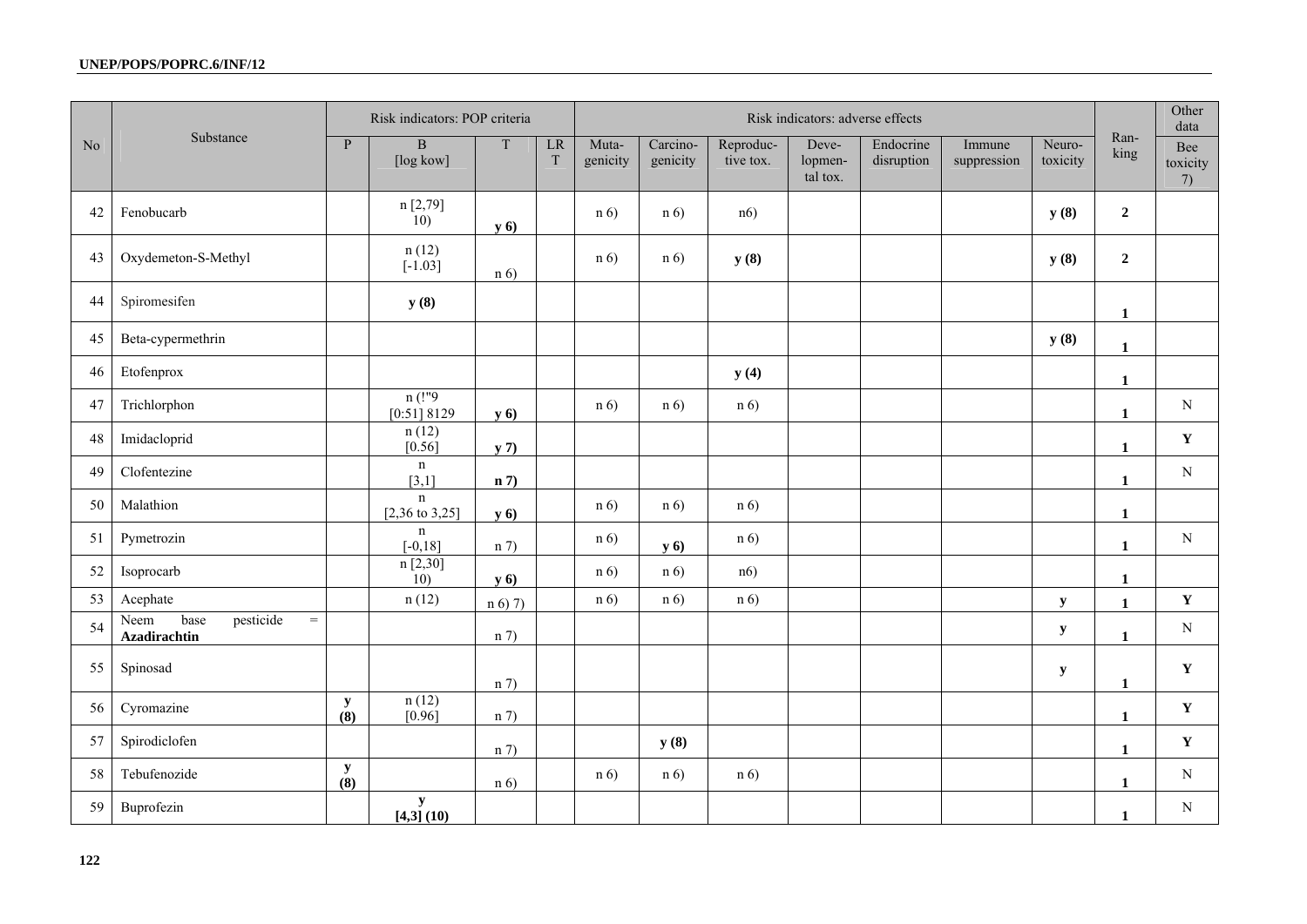|                |                              |                | Risk indicators: POP criteria |             |               | Risk indicators: adverse effects |                      |                        |                              |                         |                       |                    |              | Other<br>data         |
|----------------|------------------------------|----------------|-------------------------------|-------------|---------------|----------------------------------|----------------------|------------------------|------------------------------|-------------------------|-----------------------|--------------------|--------------|-----------------------|
| N <sub>o</sub> | Substance                    | $\overline{P}$ | $\, {\bf B}$<br>[log kow]     | $\mathbf T$ | $\rm LR$<br>T | Muta-<br>genicity                | Carcino-<br>genicity | Reproduc-<br>tive tox. | Deve-<br>lopmen-<br>tal tox. | Endocrine<br>disruption | Immune<br>suppression | Neuro-<br>toxicity | Ran-<br>king | Bee<br>toxicity<br>7) |
| 60             | Pyriproxyfen                 |                | y(12)<br>[5,55]10             |             |               |                                  |                      |                        |                              |                         |                       |                    | 1            |                       |
| 61             | Acetamiprid                  |                |                               | n 7         |               |                                  |                      |                        |                              |                         |                       |                    | $\mathbf{0}$ | $\mathbf N$           |
| 62             | Flubendiamide                |                |                               | n 7         |               |                                  |                      |                        |                              |                         |                       |                    | $\bf{0}$     | ${\bf N}$             |
| 63             | Lime sulphur                 |                |                               | n 7         |               |                                  |                      |                        |                              |                         |                       |                    | $\mathbf{0}$ | ${\bf N}$             |
| 64             | Insectical soap              |                |                               | n 7         |               |                                  |                      |                        |                              |                         |                       |                    | $\bf{0}$     | ${\bf N}$             |
| 65             | Mancozeb                     |                | $\mathbf n$<br>$[1,33]$ (12)  | n 7         |               | n(6)                             | n(6)                 | n(6)                   |                              |                         |                       |                    | $\bf{0}$     | $\mathbf N$           |
| 66             | Methoxyfenozide              |                |                               | n 7         |               |                                  |                      |                        |                              |                         |                       |                    | $\bf{0}$     | ${\bf N}$             |
| 67             | sulphur                      |                |                               | n 7         |               |                                  |                      |                        |                              |                         |                       |                    | $\bf{0}$     | $\mathbf N$           |
| 68             | Difenthiuron                 |                |                               | n 7         |               |                                  |                      |                        |                              |                         |                       |                    | $\mathbf 0$  | $\mathbf Y$           |
| 69             | Indoxacarb                   |                |                               | n 7         |               |                                  |                      |                        |                              |                         |                       |                    | $\mathbf{0}$ | ${\bf N}$             |
| 70             | Flonicamid                   |                |                               |             |               |                                  |                      |                        |                              |                         |                       |                    | no data      |                       |
| 71             | Imidaclothiz                 |                |                               |             |               |                                  |                      |                        |                              |                         |                       |                    | no data      |                       |
| $72\,$         | Fipronil                     |                |                               |             |               |                                  |                      |                        |                              |                         |                       |                    | no data      | y(8)                  |
| 73             | Novaluron                    |                |                               |             |               |                                  |                      |                        |                              |                         |                       |                    | no data      |                       |
| 74             | Thiomethoxam<br>Thiamethoxam |                |                               |             |               |                                  |                      |                        |                              |                         |                       |                    | no data      | y(8)                  |
| 75             | Emamectinbenzoate            |                |                               |             |               |                                  |                      |                        |                              |                         |                       |                    | no data      |                       |
| 76             | Chlorantraniliprole          |                |                               |             |               |                                  |                      |                        |                              |                         |                       |                    | no data      |                       |
| 77             | Thian                        |                |                               |             |               |                                  |                      |                        |                              |                         |                       |                    | no data      |                       |
| $78\,$         | Alfama??                     |                |                               |             |               |                                  |                      |                        |                              |                         |                       |                    | no data      |                       |
| 79             | Kinoprene                    |                |                               |             |               |                                  |                      |                        |                              |                         |                       |                    | no data      |                       |
| 80             | Kaolin clay                  |                |                               |             |               |                                  |                      |                        |                              |                         |                       |                    | no data      |                       |
| 81             | Mineral oil                  |                |                               |             |               |                                  |                      |                        |                              |                         |                       |                    | no data      |                       |
| 82             | Pyrethrin/Piperonyl butoxide |                |                               |             |               |                                  |                      |                        |                              |                         |                       |                    | no data      |                       |
| 83             | Brofluthrinate               |                |                               |             |               |                                  |                      |                        |                              |                         |                       |                    | no data      |                       |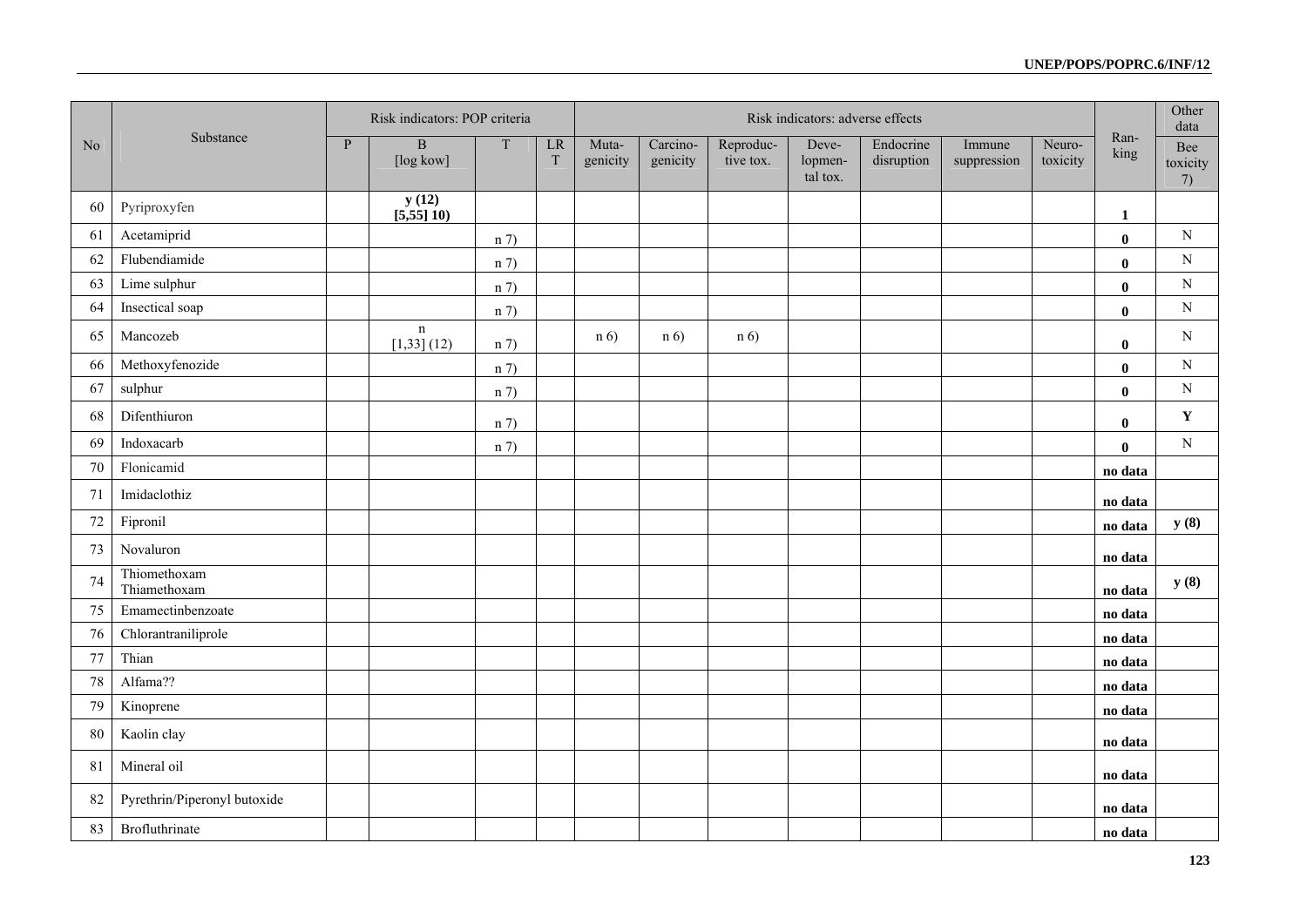|    | Substance                                             | Risk indicators: POP criteria |           |  |    | Risk indicators: adverse effects |                      |                        |                              |                         |                       |                    | Other<br>data |                 |
|----|-------------------------------------------------------|-------------------------------|-----------|--|----|----------------------------------|----------------------|------------------------|------------------------------|-------------------------|-----------------------|--------------------|---------------|-----------------|
| No |                                                       |                               | [log kow] |  | LR | Muta-<br>genicity                | Carcino-<br>genicity | Reproduc-<br>tive tox. | Deve-<br>lopmen-<br>tal tox. | Endocrine<br>disruption | Immune<br>suppression | Neuro-<br>toxicity | Ran-<br>king  | Bee<br>toxicity |
| 84 | $NKSE = Neem$ kernel seed extract<br>see Azadirachtin |                               |           |  |    |                                  |                      |                        |                              |                         |                       |                    | no data       |                 |
| 85 | Dinotefuran                                           |                               |           |  |    |                                  |                      |                        |                              |                         |                       |                    | no data       |                 |

Notes on information sources

1) Risk profile endosulfan, UNEP/POPS/POPRC.5/3

6) based on the classification according to Regulation (EC) No 1272/2007/EC

7) [IOBC 2005] IOBC wprs Working Group "Pesticides and Beneficial Organisms & IOBCwprs Commission "IP Guidelines and Endorsement" (05.12.2005 Comm.)

[Greenpeace 2010]

9) [IPEN 2010]

10) [Gerstel 2004]

11) EU Pesticides data base (http://ec.europa.eu/sanco\_pesticides/public/index.cfm?event=activesubstance.selection)

12) [Miljominstriet 2004] (http://www2.mst.dk/common/Udgivramme/Frame.asp?http://www2.mst.dk/udgiv/publications/2004/87-7614-434-8/html/bred03\_eng.htm)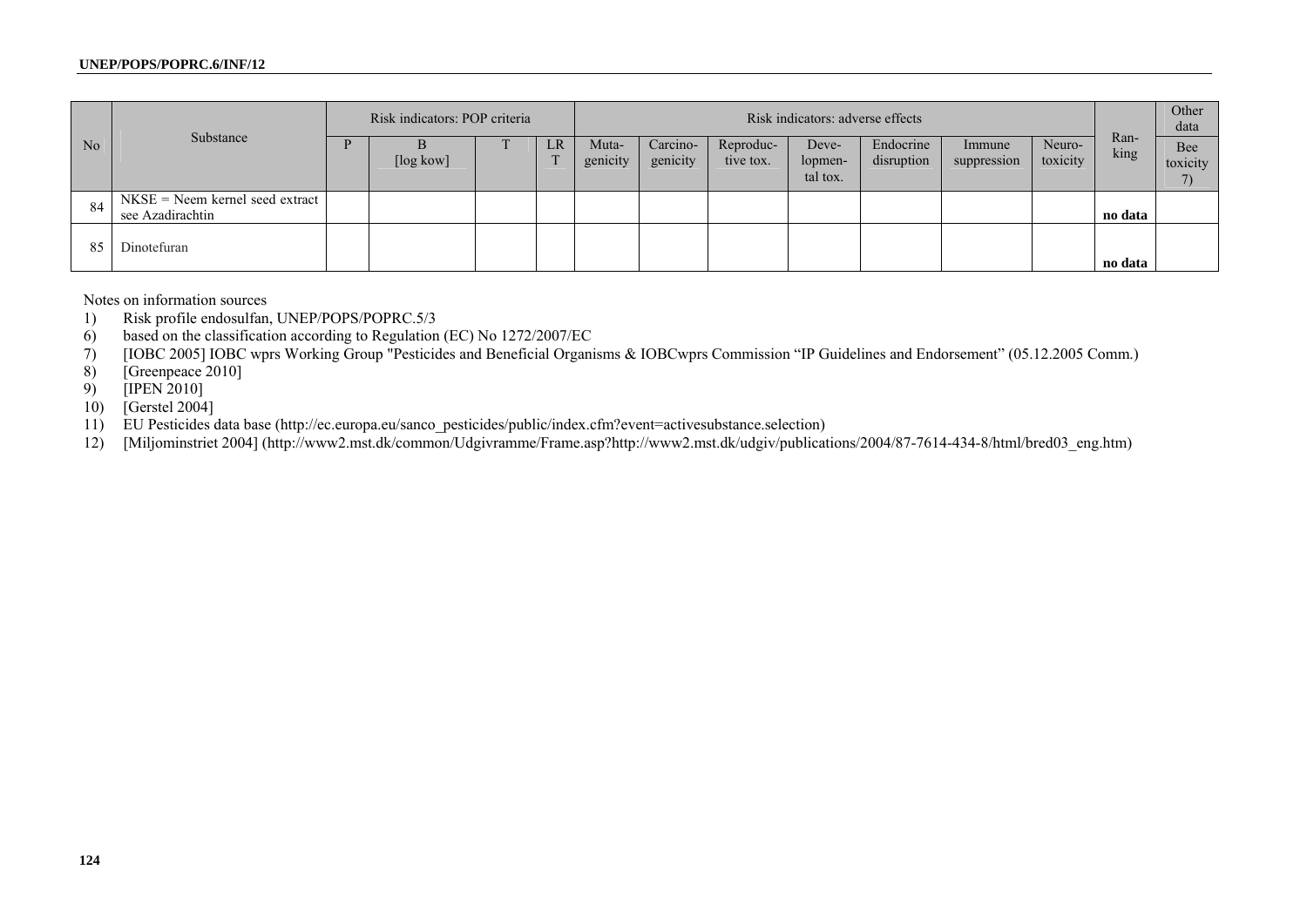# **Annex IV – Overview on information on costs for endosulfan and chemical alternatives in crop/pest specific applications in the USA**

| <b>Substance</b>             | $\frac{1}{2}$<br><b>Cost impact factor</b><br>per application, | Pest                         | Region            | <b>Source</b>                        |
|------------------------------|----------------------------------------------------------------|------------------------------|-------------------|--------------------------------------|
|                              | range and average<br>value [US\$/ha]                           |                              |                   |                                      |
| Apples - Endosulfan          |                                                                |                              |                   |                                      |
| Endosulfan                   | 64.50                                                          | Stink bugs                   | Pacific Northwest | [U.S.EPA 2009 H]                     |
|                              | 27.63                                                          | Woolly apple aphid           | East              | [U.S.EPA 2009 H]                     |
| Range                        | 27.63-64.50                                                    |                              |                   |                                      |
| Average                      | 46.06                                                          |                              |                   |                                      |
| <b>Apples - Alternatives</b> |                                                                |                              |                   |                                      |
| Abamectin                    | 82.75                                                          | Spirea aphid                 | East              | [U.S.EPA 2009 H]                     |
| Acetamiprid                  | 113.50                                                         | Woolly apple aphid           | East              | [U.S.EPA 2009 H]                     |
|                              | 124.50                                                         | Stink bugs                   | West              | [U.S.EPA 2009 H]                     |
|                              | 58.00<br>58.00-124.50                                          | Spirea aphid                 | East              | [U.S.EPA 2009 H]                     |
|                              | 98.67                                                          |                              |                   |                                      |
| Azadirachtin                 | 110.00                                                         | Spirea aphid                 | East              | [U.S.EPA 2009 H]                     |
| Azinphos-methyl              | 29.00                                                          | Spirea aphid                 | West              | [U.S.EPA 2009 H]                     |
|                              | 25.25                                                          | Stink bugs                   | West              | [U.S.EPA 2009 H]                     |
|                              | 25.25-29.00                                                    |                              |                   |                                      |
|                              | 27.13                                                          |                              |                   |                                      |
| Bifenazate                   | 104.75                                                         | Spirea aphid                 | East              | [U.S.EPA 2009 H]                     |
| Carbaryl                     | 39.25                                                          | Woolly apple aphid           | West              | [U.S.EPA 2009 H]                     |
|                              | 19.25                                                          | Spirea aphid                 | East              | [U.S.EPA 2009 H]                     |
|                              | 17.25                                                          | Spirea aphid                 | West              | [U.S.EPA 2009 H]                     |
|                              | $17.25 - 39.25$                                                |                              |                   |                                      |
|                              | 25.25                                                          |                              |                   |                                      |
| Chlorpyrifos                 | 31.25                                                          | Woolly apple aphid           | East              | [U.S.EPA 2009 H]                     |
|                              | 34.50                                                          | Woolly apple aphid           | West              | [U.S.EPA 2009 H]                     |
|                              | 25.75                                                          | Spirea aphid                 | East              | [U.S.EPA 2009 H]                     |
|                              | 39.75                                                          | Spirea aphid                 | West              | [U.S.EPA 2009 H]                     |
|                              | 25.75-39.75                                                    |                              |                   |                                      |
| Clofentezine                 | 32.81<br>92.25                                                 |                              |                   |                                      |
| Deltamethrin                 | 7.50                                                           | Spirea aphid<br>Spirea aphid | East<br>East      | [U.S.EPA 2009 H]<br>[U.S.EPA 2009 H] |
| Diazinon                     | 33.25                                                          | Woolly apple aphid           | East              | [U.S.EPA 2009 H]                     |
|                              | 43.75                                                          | Woolly apple aphid           | West              | [U.S.EPA 2009 H]                     |
|                              | 19.25                                                          | Spirea aphid                 | East              | [U.S.EPA 2009 H]                     |
|                              | 19.25-43.75                                                    |                              |                   |                                      |
|                              | 32.08                                                          |                              |                   |                                      |
| Dimethoate                   | 14.50                                                          | Woolly apple aphid           | East              | [U.S.EPA 2009 H]                     |
|                              | 24.00                                                          | Spirea aphid                 | West              | U.S.EPA 2009 H]                      |
|                              | 14.50-24.00                                                    |                              |                   |                                      |
|                              | 19.25                                                          |                              |                   |                                      |
| Emamectinbenzoate            | 72.50                                                          | Spirea aphid                 | East              | $\overline{[U.S. EPA 2009 H]}$       |
| Esfenvalerate                | 12.75                                                          | Spirea aphid                 | East              | [U.S.EPA 2009 H]                     |
| Extoxazole                   | 107.00                                                         | Spirea aphid                 | East              | [U.S.EPA 2009 H]                     |
| Fenpropathrin                | 32.35                                                          | Spirea aphid                 | East              | [U.S.EPA 2009 H]                     |
|                              | 52.75                                                          | Stink bugs                   | West              | [U.S.EPA 2009 H]                     |
|                              | 32.35-52.75                                                    |                              |                   |                                      |
|                              | 42.55                                                          |                              |                   |                                      |
| Imidacloprid                 | 63.05                                                          | Woolly apple aphid           | East              | [U.S.EPA 2009 H]                     |
|                              | 37.50<br>46.00                                                 | Spirea aphid                 | West              | [U.S.EPA 2009 H]                     |
|                              | 37.50-63.05                                                    | Stink bug                    | East              | [U.S.EPA 2009 H]                     |
|                              | 48.85                                                          |                              |                   |                                      |
| Indoxacarb                   | 41.00                                                          | Spirea aphid                 | East              | [U.S.EPA 2009 H]                     |
| Kaolin clay                  | 52.25                                                          | Spirea aphid                 | East              | [U.S.EPA 2009 H]                     |
| Malathion                    | 13.25                                                          | Spirea aphid                 | East              | [U.S.EPA 2009 H]                     |
| Methidathion                 | 28.50                                                          | Spirea aphid                 | East              | [U.S.EPA 2009 H]                     |
| Methomyl                     | 27.00                                                          | Spirea aphid                 | East              | [U.S.EPA 2009 H]                     |

| Table 15. Overview on costs for endosulfan and chemical alternatives in crop/pest specific applications (based |  |  |
|----------------------------------------------------------------------------------------------------------------|--|--|
| on information from [U.S. EPA 2009 A] to [U.S. EPA 2009 H])                                                    |  |  |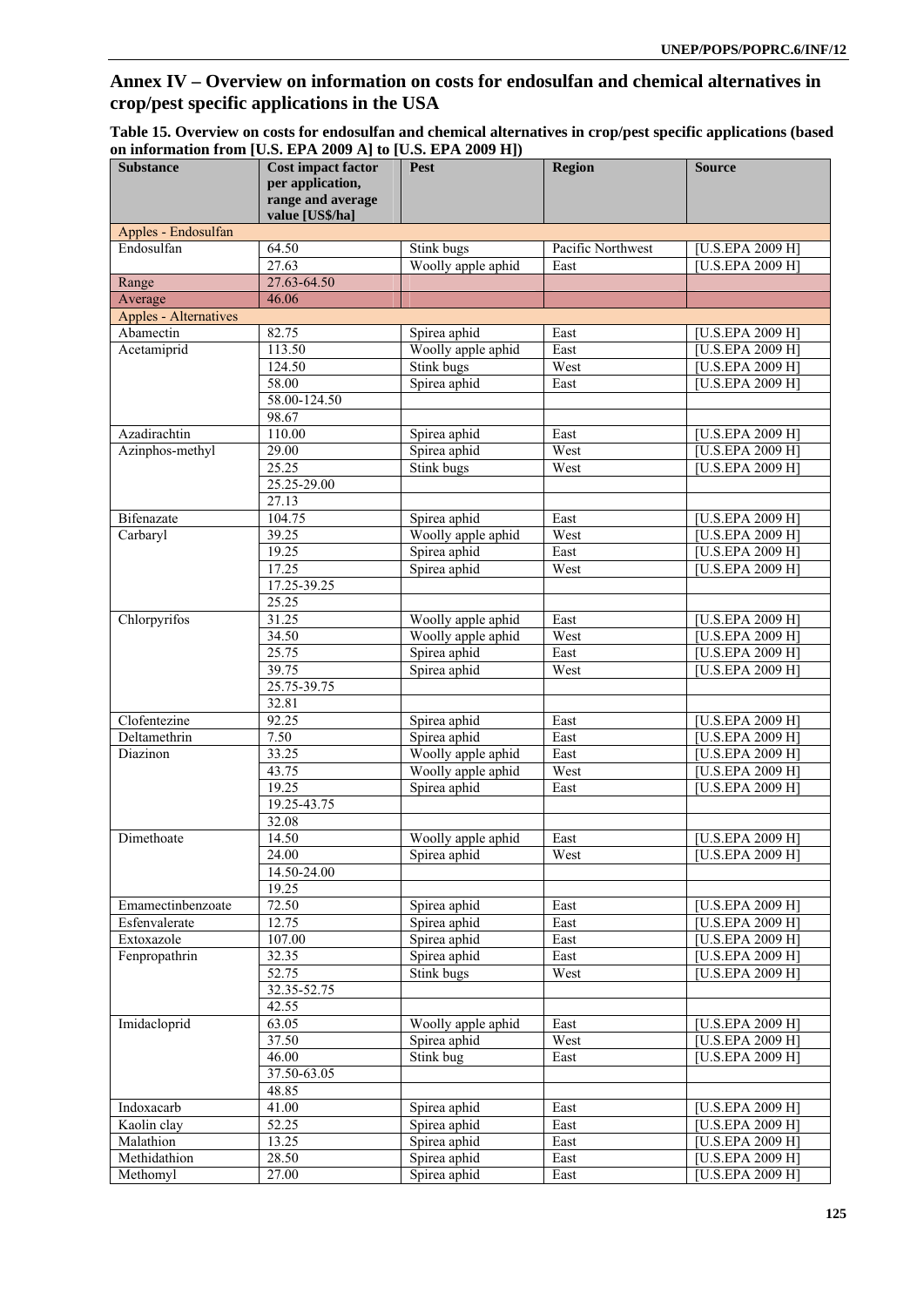| <b>Substance</b>       | <b>Cost impact factor</b><br>per application,<br>range and average<br>value [US\$/ha] | Pest               | <b>Region</b> | <b>Source</b>                 |
|------------------------|---------------------------------------------------------------------------------------|--------------------|---------------|-------------------------------|
| Methoxyfenozide        | 76.25                                                                                 | Woolly apple aphid | West          | [U.S.EPA 2009 H]              |
|                        | 45.25                                                                                 | Spirea aphid       | East          | <b>IU.S.EPA 2009 H1</b>       |
|                        | 45.25-76.25                                                                           |                    |               |                               |
|                        | 60.75                                                                                 |                    |               |                               |
| Novaluron              | 65.25                                                                                 | Spirea aphid       | East          | [U.S.EPA 2009 H]              |
| Oxamyl                 | 36.00                                                                                 | Woolly apple aphid | East          | [U.S.EPA 2009 H]              |
| Oxydemeton-methyl      | 96.25                                                                                 | Spirea aphid       | East          | [U.S.EPA 2009 H]              |
| Permethrin             | 33.25                                                                                 | Woolly apple aphid | East          | [U.S.EPA 2009 H]              |
|                        | 16.50                                                                                 | Spirea aphid       | West          | <b>IU.S.EPA 2009 H1</b>       |
|                        | 16.50-33.25                                                                           |                    |               |                               |
|                        | 24.88                                                                                 |                    |               |                               |
| Phosmet                | 29.25                                                                                 | Spirea aphid       | East          | $\overline{[U.S.}EPA 2009 H]$ |
| Propargite             | 137.00                                                                                | Woolly apple aphid | West          | [U.S.EPA 2009 H]              |
| Pyridaben              | 129.25                                                                                | Spirea aphid       | East          | [U.S.EPA 2009 H]              |
| Thiacloprid            | 58.75                                                                                 | Woolly apple aphid | East          | [U.S.EPA 2009 H]              |
|                        | 63.25                                                                                 | Spirea aphid       | East          | <b>IU.S.EPA 2009 H1</b>       |
|                        | 58.75-63.25                                                                           |                    |               |                               |
|                        | 61.00                                                                                 |                    |               |                               |
| Thiomethoxam           | 58.75                                                                                 | Woolly apple aphid | East          | [U.S.EPA 2009 H]              |
|                        | 58.00                                                                                 | Spirea aphid       | East          | [U.S.EPA 2009 H]              |
|                        | 58.00-58.75                                                                           |                    |               |                               |
|                        | 58.38                                                                                 |                    |               |                               |
| $\gamma$ -cyhalothrin  | 17.50                                                                                 | Spirea aphid       | East          | [U.S.EPA 2009 H]              |
| $\lambda$ -cyhalothrin | 21.25                                                                                 | Spirea aphid       | East          | [U.S.EPA 2009 H]              |
| Comparison             | Alternatives                                                                          | Endosulfan         |               |                               |
| Range                  | 7.50-137.00                                                                           | 27.63-64.50        |               |                               |
| Average                | 51.31                                                                                 | 46.06              |               |                               |

| Cantaloupe - Endosulfan   |              |                                    |                     |                  |
|---------------------------|--------------|------------------------------------|---------------------|------------------|
| Endosulfan                | 22.50        | Aphid, whitefly,<br>cabbage looper | California, Arizona | [U.S.EPA 2009 D] |
| Cantaloupe - Alternatives |              |                                    |                     |                  |
| Abamectin                 | 87.50        | Aphid, whitefly,                   | West (California,   | [U.S.EPA 2009 D] |
|                           |              | cabbage looper                     | Arizona)            |                  |
| Bifenthrin                | 35.00        | Aphid, whitefly,                   | West (California,   | [U.S.EPA 2009 D] |
|                           |              | cabbage looper                     | Arizona)            |                  |
| Carbaryl                  | 17.50        | Aphid, whitefly,                   | West (California,   | [U.S.EPA 2009 D] |
|                           |              | cabbage looper                     | Arizona)            |                  |
| Diazinon                  | 17.50        | Aphid, whitefly,                   | California, Arizona | [U.S.EPA 2009 D] |
|                           |              | cabbage looper                     |                     |                  |
| Esfenvalerate             | 17.50        | Aphid, whitefly,                   | California, Arizona | [U.S.EPA 2009 D] |
|                           |              | cabbage looper                     |                     |                  |
| Imidacloprid              | 140.00       | Aphid, whitefly,                   | West (California,   | [U.S.EPA 2009 D] |
|                           |              | cabbage looper                     | Arizona)            |                  |
| Methomyl                  | 35.00        | Aphid, whitefly,                   | West (California,   | [U.S.EPA 2009 D] |
|                           |              | cabbage looper                     | Arizona)            |                  |
| Oxamyl                    | 60.00        | Aphid, whitefly,                   | West (California,   | [U.S.EPA 2009 D] |
|                           |              | cabbage looper                     | Arizona)            |                  |
| Permethrin                | 12.50        | Aphid, whitefly,                   | West (California,   | [U.S.EPA 2009 D] |
|                           |              | cabbage looper                     | Arizona)            |                  |
| Pymetrozine               | 40.00        | Aphid                              | West (California,   | [U.S.EPA 2009 D] |
|                           |              |                                    | Arizona)            |                  |
| Comparison                | Alternatives | Endosulfan                         |                     |                  |
| Range                     | 12.50-140.00 | 22.50                              |                     |                  |
| Average                   | 46.25        | 22.50                              |                     |                  |

| Cotton - Endosulfan |       |                     |            |                   |  |  |  |  |  |
|---------------------|-------|---------------------|------------|-------------------|--|--|--|--|--|
| Endosulfan          | 26.25 | Lygus bug, whitefly | Arizona    | [U.S.EPA 2002 B]. |  |  |  |  |  |
|                     |       |                     |            | [U.S.EPA 2009 A]  |  |  |  |  |  |
|                     | 1.63  | Boll weevil, boll   | Texas      | [U.S.EPA 2002 B]. |  |  |  |  |  |
|                     |       | worm                |            | [U.S.EPA 2009 A]  |  |  |  |  |  |
|                     | 27.50 | Lygus bug, whitefly | California | [U.S.EPA 2009 A]  |  |  |  |  |  |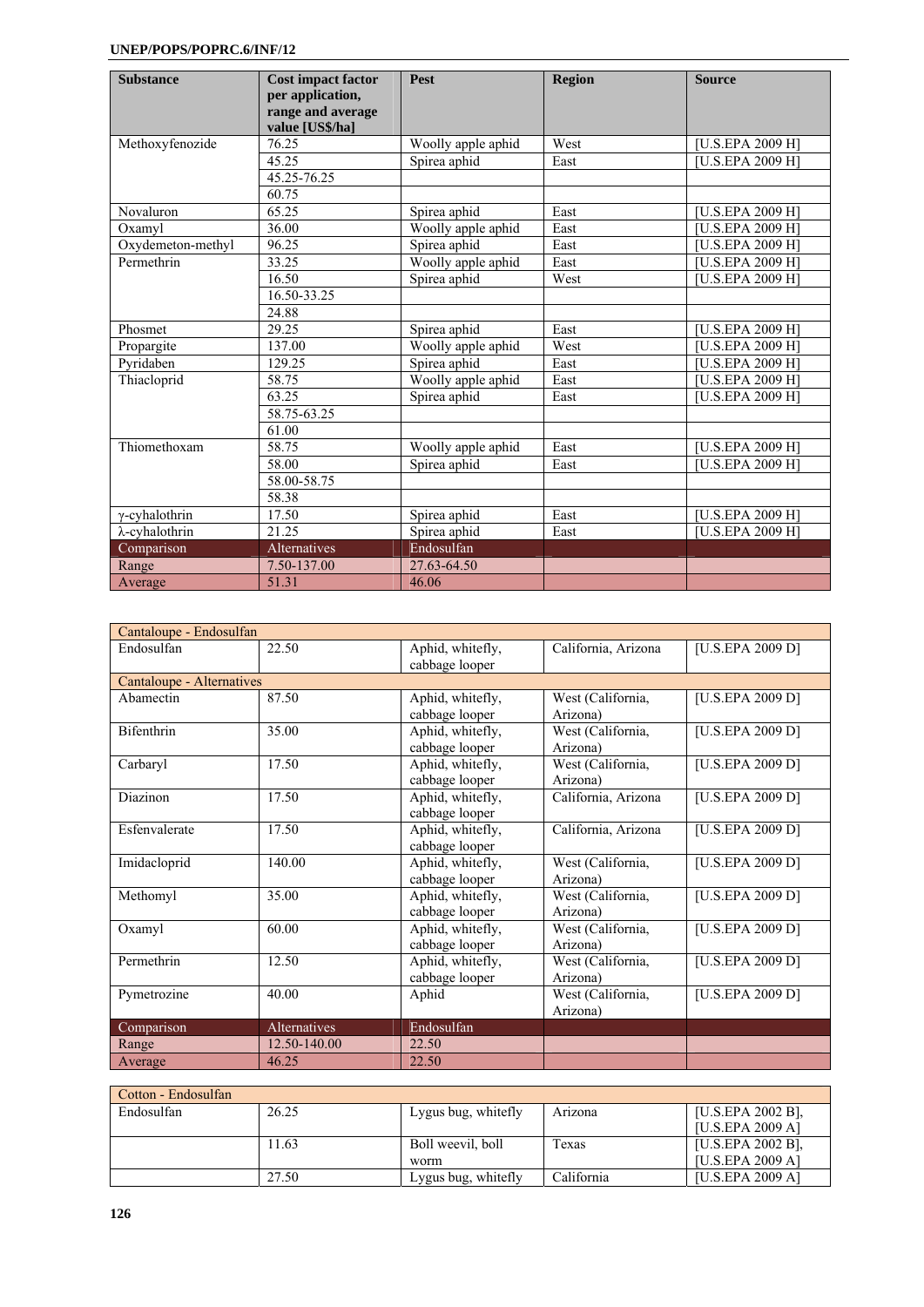| <b>Substance</b>             | <b>Cost impact factor</b><br>per application,<br>range and average<br>value [US\$/ha] | Pest                                       | <b>Region</b>                 | <b>Source</b>                        |
|------------------------------|---------------------------------------------------------------------------------------|--------------------------------------------|-------------------------------|--------------------------------------|
|                              | 12.50                                                                                 |                                            | Australia                     | [Australia 2010]                     |
| Range                        | 11.63-27.50                                                                           |                                            |                               |                                      |
| Average                      | 19.47                                                                                 |                                            |                               |                                      |
| <b>Cotton - Alternatives</b> |                                                                                       |                                            |                               |                                      |
| Acephate                     | 20.00                                                                                 | Lygus bug                                  | Arizona                       | [U.S.EPA 2009 A]                     |
|                              | 20.00<br>42.50                                                                        | Lygus bug, whitefly                        | Texas<br>Texas                | [U.S.EPA 2009 A]                     |
| Acetamiprid                  | 42.50                                                                                 | Lygus bug, whitefly<br>Lygus bug, whitefly | Arizona                       | [U.S.EPA 2009 A]<br>[U.S.EPA 2009 A] |
| Aldicarb                     | 99.50                                                                                 | Lygus bug                                  | Arizona                       | [U.S.EPA 2009 A]                     |
| Bifenthrin                   | 15.00                                                                                 | Lygus bug, whitefly                        | Texas                         | $\overline{[U.S.EPA 2009} A]$        |
| Buprofezin                   | 60.00                                                                                 | Whitefly                                   | Texas                         | [U.S.EPA 2009 A]                     |
| Cypermethrin                 | 7.50                                                                                  | Lygus bug                                  | California                    | [U.S.EPA 2009 A]                     |
|                              | 7.50                                                                                  | Lygus bug                                  | Texas                         | [U.S.EPA 2009 A]                     |
| Deltamethrin                 | 10.00                                                                                 | Lygus bug                                  | Arizona                       | [U.S.EPA 2009 A]                     |
|                              | 10.00                                                                                 | Lygus bug                                  | Texas                         | [U.S.EPA 2009 A]                     |
|                              | 10.00                                                                                 | Lygus bug                                  | California                    | [U.S.EPA 2009 A]                     |
| Dicrotophos                  | 7.50                                                                                  | Lygus bug                                  | Texas                         | [U.S.EPA 2009 A]                     |
| Dimethoate                   | 7.50                                                                                  | Lygus bug                                  | Texas                         | [U.S.EPA 2009 A]                     |
| Esfenvalerate                | 10.00<br>10.00                                                                        | Lygus bug                                  | California<br>Texas           | [U.S.EPA 2009 A]                     |
| Fenpropathrin                | 30.01                                                                                 | Lygus bug<br>Lygus bug, whitefly           | Arizona                       | [U.S.EPA 2009 A]<br>[U.S.EPA 2002 B] |
|                              | 22.50                                                                                 | Whitefly                                   | Texas                         | [U.S.EPA 2009 A]                     |
|                              | 22.50                                                                                 | Whitefly                                   | California                    | [U.S.EPA 2009 A]                     |
|                              | 22.50-30.01                                                                           |                                            |                               |                                      |
|                              | 25.00                                                                                 |                                            |                               |                                      |
| Flonicamid                   | 17.50                                                                                 | Lygus bug, whitefly                        | Arizona                       | [U.S.EPA 2009 A]                     |
| Imidacloprid                 | 55.00                                                                                 | Lygus bug                                  | Arizona                       | [U.S.EPA 2009 A]                     |
|                              | 55.00                                                                                 | Lygus bug                                  | California                    | [U.S.EPA 2009 A]                     |
|                              | 55.00                                                                                 | Lygus bug                                  | Texas                         | [U.S.EPA 2009 A]                     |
| Indoxacarb                   | 36.35                                                                                 | <b>Boll</b> worm                           | Texas                         | [U.S.EPA 2009 A]                     |
|                              | 30.00                                                                                 | Lygus bug                                  | California                    | [U.S.EPA 2009 A]                     |
|                              | 30.00-36.25<br>33.18                                                                  |                                            |                               |                                      |
| Malathion                    | 12.50                                                                                 | <b>Boll</b> weevil                         | Texas                         | [U.S.EPA 2002 B]                     |
| Methamidophos                | 15.00                                                                                 |                                            |                               | [U.S.EPA 2009 A]                     |
| Methidathion                 | 35.00                                                                                 | Lygus bug                                  | Arizona                       | [U.S.EPA 2009 A]                     |
| Methomyl                     | 15.00                                                                                 | Lygus bug                                  | Texas                         | [U.S.EPA 2009 A]                     |
| Naled                        | 15.00                                                                                 | Lygus bug                                  | Arizona                       | [U.S.EPA 2009 A]                     |
| Novaluron                    | $\overline{22.50}$                                                                    | Lygus bug                                  | Arizona                       | [U.S.EPA 2009 A]                     |
| Oxamyl                       | 30.00                                                                                 | Lygus bug                                  | Arizona                       | [U.S.EPA 2009 A]                     |
|                              | 30.00                                                                                 | Lygus bug                                  | California                    | [U.S.EPA 2009 A]                     |
|                              | 30.00                                                                                 | Lygus bug                                  | Texas                         | [U.S.EPA 2009 A]                     |
| Parathion-methyl             | 7.50                                                                                  |                                            | Arizona                       | [U.S.EPA 2009 A]                     |
| Pyriproxifen                 | 83.08<br>60.00                                                                        | Lygus bug, whitefly<br>Lygus bug, whitefly | Arizona                       | [U.S.EPA 2009 A]                     |
|                              | 60.00-83.08                                                                           |                                            | California                    | [U.S.EPA 2009 A]                     |
|                              | 71.54                                                                                 |                                            |                               |                                      |
| Profenophos                  | 17.50                                                                                 |                                            | Arizona, Texas,<br>California | [U.S.EPA 2009 A]                     |
| Spirodiclofen                | 35.00                                                                                 |                                            | Arizona, Texas,<br>California | [U.S.EPA 2009 A]                     |
| Tebufenozide                 | 31.78                                                                                 | <b>Boll</b> weevil                         | Texas                         | [U.S.EPA 2002 B]                     |
| Thiomethoxam                 | 20.00                                                                                 | Lygus bug                                  | Arizona                       | [U.S.EPA 2009 A]                     |
| Tralomethrin                 | 10.00                                                                                 | Lygus bug                                  | California                    | [U.S.EPA 2009 A]                     |
|                              | 10.00                                                                                 | Lygus bug                                  | Texas                         | [U.S.EPA 2009 A]                     |
| ξ-Cypermethrin               | 20.00                                                                                 | Lygus bug                                  | Arizona                       | [U.S.EPA 2009 A]                     |
| $\beta$ -Cyfluthrin          | 17.50                                                                                 | Whitefly, lygus bug                        | Texas                         | [U.S.EPA 2009 A]                     |
|                              | 17.50                                                                                 | Whitefly, lygus bug                        | Arizona                       | $\overline{[U.S.EPA 2009 A]}$        |
| $\lambda$ -Cyhalothrin       | 15.98                                                                                 | Boll worm                                  | Texas                         | [U.S.EPA 2002 B]                     |
| Comparison                   | Alternatives                                                                          | Endosulfan                                 |                               |                                      |
| Range                        | 7.50-99.50                                                                            | 11.63-27.50                                |                               |                                      |
| Average                      | 26.68                                                                                 | 19.47                                      |                               |                                      |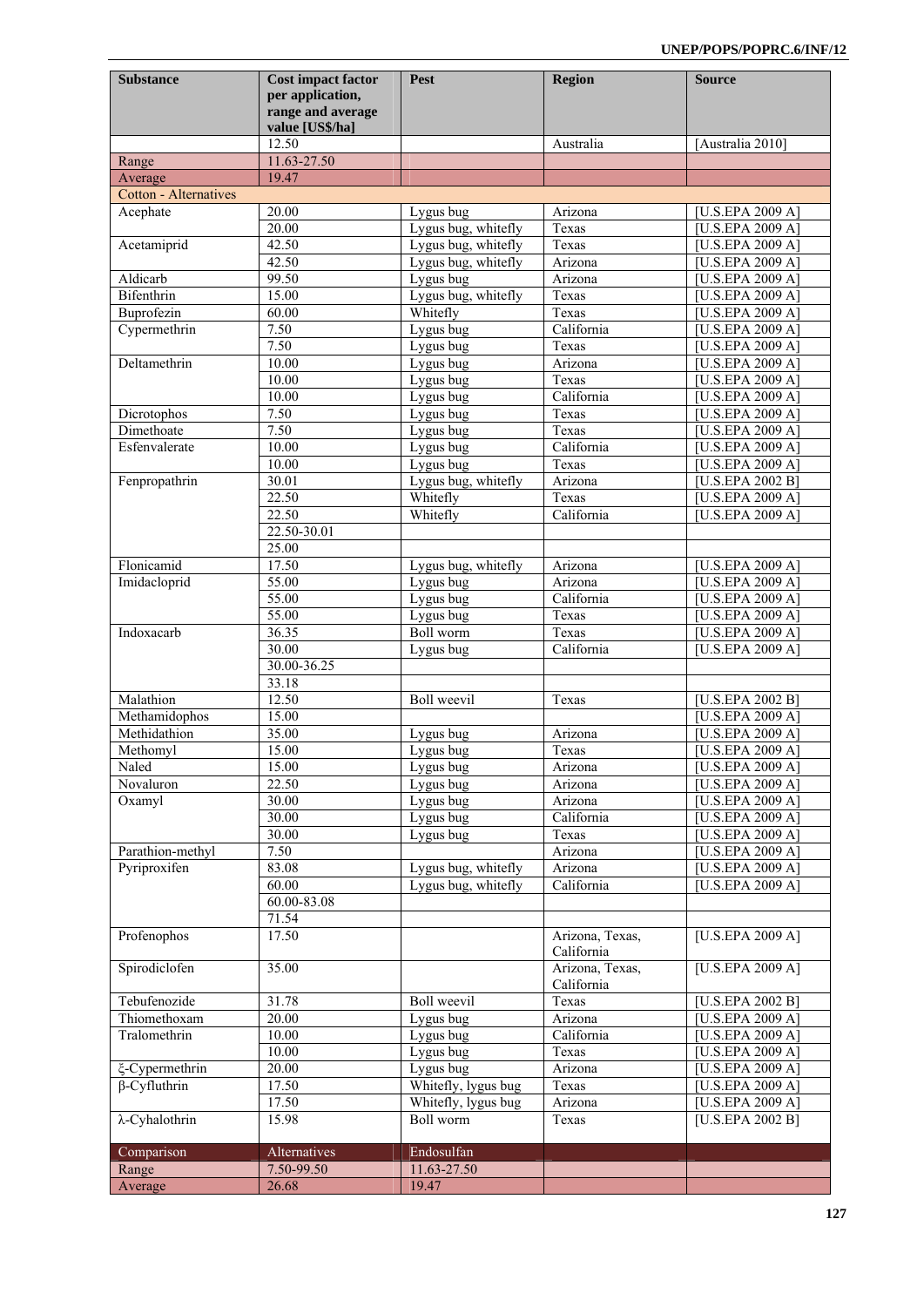| <b>Substance</b> | <b>Cost impact factor</b> | Pest | <b>Region</b> | <b>Source</b> |
|------------------|---------------------------|------|---------------|---------------|
|                  | per application,          |      |               |               |
|                  | range and average         |      |               |               |
|                  | value [US\$/ha]           |      |               |               |

| Cucumber - Endosulfan          |              |                                 |                |                  |
|--------------------------------|--------------|---------------------------------|----------------|------------------|
| Endosulfan                     | 16.88        |                                 | Florida        | [U.S.EPA 2009 C] |
|                                | 16.78        |                                 | Georgia        | [U.S.EPA 2009 C] |
|                                | 16.88        |                                 | Michigan       | [U.S.EPA 2009 C] |
|                                | 16.88        |                                 | North Carolina | [U.S.EPA 2009 C] |
| Range                          | 16.78-16.88  |                                 |                |                  |
| Average                        | 16.86        |                                 |                |                  |
| <b>Cucumber - Alternatives</b> |              |                                 |                |                  |
| Azadirachtin                   | 21.88        |                                 |                | [U.S.EPA 2009 C] |
| <b>Bifenthrin</b>              | 33.19        | Whitefly,<br>pickleworm, aphid, | Georgia        | [U.S.EPA 2009 C] |
|                                |              | cucumber beetle                 |                |                  |
| Carbaryl                       | 15.00        | Pickleworm,                     |                | [U.S.EPA 2009 C] |
|                                |              | cucumber beetle                 |                |                  |
| Esfenvalerate                  | 12.50        | Whitefly,                       |                | [U.S.EPA 2009 C] |
|                                |              | pickleworm,                     |                |                  |
|                                |              | cucumber beetle                 |                |                  |
| Fenpropathrin                  | 20.00        | Cucumber beetle                 |                | [U.S.EPA 2009 C] |
| Imidacloprid                   | 98.75        | Whitefly, aphid,                |                | [U.S.EPA 2009 C] |
|                                |              | cucumber beetle                 |                |                  |
| Malathion                      | 11.25        | Pickleworm, aphid,              |                | [U.S.EPA 2009 C] |
|                                |              | cucumber beetle                 |                |                  |
| Methomyl                       | 31.88        | Pickleworm, aphid,              |                | [U.S.EPA 2009 C] |
|                                |              | cucumber beetle                 |                |                  |
| Methoxyfenozide                | 27.50        | Pickleworm                      |                | [U.S.EPA 2009 C] |
| Oxamyl                         | 56.25        | Aphid                           |                | [U.S.EPA 2009 C] |
| Oxydemeton-methyl              | 63.75        | Aphid, cucumber<br>beetle       |                | [U.S.EPA 2009 C] |
|                                | 71.88        | Whitefly                        |                | [U.S.EPA 2009 C] |
|                                | 63.75-71.88  |                                 |                |                  |
|                                | 67.82        |                                 |                |                  |
| Permethrin                     | 14.38        | Whitefly,                       |                | [U.S.EPA 2009 C] |
|                                |              | pickleworm, aphid,              |                |                  |
|                                |              | cucumber beetle                 |                |                  |
| Pymetrozine                    | 37.50        | Whitefly, aphid                 |                | [U.S.EPA 2009 C] |
| Spinosad                       | 62.50        | Pickleworm                      |                | [U.S.EPA 2009 C] |
| Thiomethoxam                   | 72.50        | Aphid                           |                | [U.S.EPA 2009 C] |
| $\beta$ -cyfluthrin            | 8.13         | Pickleworm,<br>cucumber beetle  |                | [U.S.EPA 2009 C] |
| $\lambda$ -cyhalothrin         | 13.13        | Whitefly,                       |                | [U.S.EPA 2009 C] |
|                                |              | pickleworm, aphid,              |                |                  |
|                                |              | cucumber beetle                 |                |                  |
|                                |              |                                 |                |                  |
| Comparison                     | Alternatives | Endosulfan                      |                |                  |
| Range                          | 8.13-98.75   | 16.78-16.88                     |                |                  |
| Average                        | 37.33        | 16.86                           |                |                  |

| Grapes                     |               |                          |                             |                                                   |
|----------------------------|---------------|--------------------------|-----------------------------|---------------------------------------------------|
| $\sim$<br>T.<br>Endosultan | 18.70         | $\cdot$<br>Not specified | $ -$<br><b>New</b><br>Y ork | 2002 B<br>$\nabla \mathbf{p}$                     |
| $\sim$ 1<br>Jotentezine    | 2125<br>ں ب د | $\cdot$<br>Not specified | $ -$<br>Y ork<br>New.       | 2002 B<br>$\mathbf{F} \mathbf{p} \mathbf{\Delta}$ |

| Melons - Endosulfan   |             |                  |         |                  |
|-----------------------|-------------|------------------|---------|------------------|
| Endosulfan            | 17.50       | Aphid, whitefly, | Florida | [U.S.EPA 2009 D] |
|                       |             | rindworm         |         |                  |
|                       | 20.00       | Aphid, whitefly, | Arizona | [U.S.EPA 2009 D] |
|                       |             | rindworm         |         |                  |
|                       | 15.00       | Aphid, whitefly, | Texas   | [U.S.EPA 2009 D] |
|                       |             | rindworm         |         |                  |
| Range                 | 15.00-20.00 |                  |         |                  |
| Average               | 17.50       |                  |         |                  |
| Melons - Alternatives |             |                  |         |                  |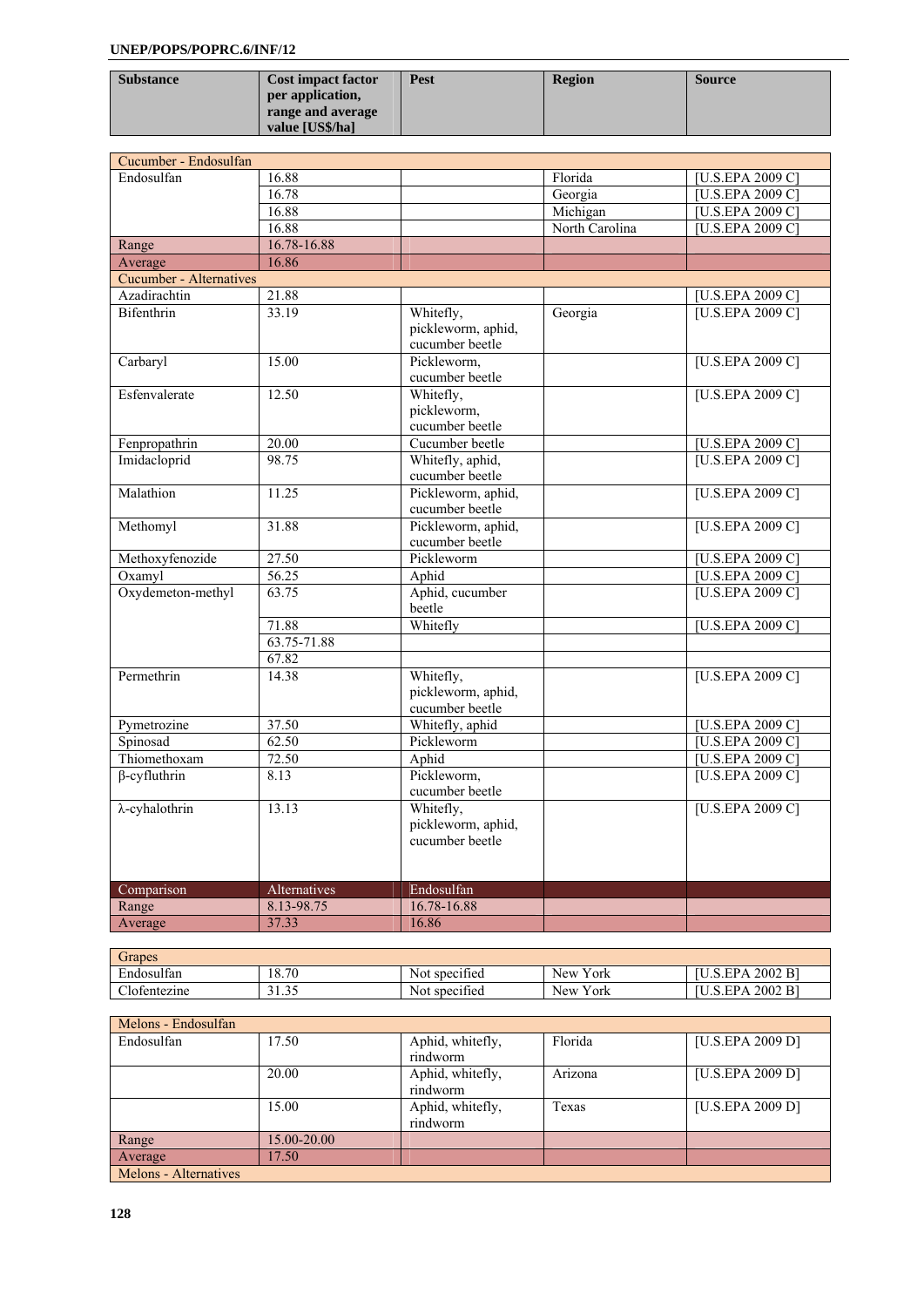| Substance     | <b>Cost impact factor</b><br>per application,<br>range and average<br>value [US\$/ha] | Pest                               | <b>Region</b>       | <b>Source</b>                        |
|---------------|---------------------------------------------------------------------------------------|------------------------------------|---------------------|--------------------------------------|
| Abamectin     | 122.50                                                                                | Aphid, whitefly                    | Texas               | <b>IU.S.EPA 2009 D]</b>              |
|               | 102.50                                                                                | Aphid, whitefly                    | Florida             | [U.S.EPA 2009 D]                     |
|               | 127.50                                                                                | Aphid, whitefly                    | Arizona             | [U.S.EPA 2009 D]                     |
|               | 102.50-122.50                                                                         |                                    |                     |                                      |
|               | 117.50                                                                                |                                    |                     |                                      |
| Bifenthrin    | $\frac{36.25}{ }$                                                                     | Aphid, whitefly,<br>rindworm       | Texas               | [U.S.EPA 2009 D]                     |
|               | 25.00                                                                                 | Aphid, whitefly,<br>rindworm       | Southeast (Florida) | [U.S.EPA 2009 D]                     |
|               | 37.50                                                                                 | Aphid, whitefly,<br>rindworm       | West (Arizona)      | [U.S.EPA 2009 D]                     |
|               | 25.00-37.50                                                                           |                                    |                     |                                      |
|               | 32.92                                                                                 |                                    |                     |                                      |
| Carbaryl      | 17.50                                                                                 | Whitefly                           | Texas               | [U.S.EPA 2009 D]                     |
|               | 15.00                                                                                 | Whitefly                           | Southeast (Florida) | [U.S.EPA 2009 D]                     |
|               | 17.50<br>15.00-17.50                                                                  | Whitefly                           | West (Arizona)      | [U.S.EPA 2009 D]                     |
|               | 16.67                                                                                 |                                    |                     |                                      |
| Esfenvalerate | 12.50                                                                                 | Whitefly                           | Texas               | [U.S.EPA 2009 D]                     |
|               | 17.50                                                                                 | Whitefly                           | West                | [U.S.EPA 2009 D]                     |
|               | 12.50                                                                                 | Whitefly                           | Florida             | [U.S.EPA 2009 D]                     |
|               | 12.50-17.50                                                                           |                                    |                     |                                      |
|               | 14.17                                                                                 |                                    |                     | [U.S.EPA 2009 D]                     |
| Fenpropathrin | 37.50                                                                                 | Aphid, whitefly,<br>rindworm       | Texas               | [U.S.EPA 2009 D]                     |
|               | 37.50                                                                                 | Aphid, whitefly,<br>rindworm       | Southeast (Florida) | [U.S.EPA 2009 D]                     |
|               | 37.50                                                                                 | Aphid, whitefly,<br>rindworm       | West (Arizona)      | [U.S.EPA 2009 D]                     |
| Imidacloprid  | 117.50                                                                                | Aphid, whitefly                    | Texas               | [U.S.EPA 2009 D]                     |
|               | 142.50                                                                                | Aphid, whitefly                    | Southeast (Florida) | <b>U.S.EPA 2009 D]</b>               |
|               | 137.50                                                                                | Aphid, whitefly                    | West (Arizona)      | [U.S.EPA 2009 D]                     |
|               | 117.50-142.50                                                                         |                                    |                     |                                      |
|               | 132.50                                                                                |                                    |                     |                                      |
| Malathion     | 12.50                                                                                 | Aphid, rindworm                    | Texas               | [U.S.EPA 2009 D]                     |
|               | 15.00<br>15.00                                                                        | Aphid, rindworm<br>Aphid, rindworm | Southeast           | [U.S.EPA 2009 D]                     |
|               | 12.50-15.00                                                                           |                                    | West                | [U.S.EPA 2009 D]                     |
|               | 14.17                                                                                 |                                    |                     |                                      |
| Methomyl      | 25.00                                                                                 | Aphid, rindworm                    | Southeast (Florida) | [U.S.EPA 2009 D]                     |
|               | 25.00                                                                                 | Aphid, rindworm                    | Texas               | [U.S.EPA 2009 D]                     |
|               | 40.00                                                                                 | Aphid, rindworm                    | West (Arizona)      | <b>U.S.EPA 2009 D]</b>               |
|               | 25.00-40.00                                                                           |                                    |                     |                                      |
|               | 32.50                                                                                 |                                    |                     |                                      |
| Permethrin    | 17.50                                                                                 | Whitefly, rindworm                 | Texas               | [U.S.EPA 2009 D]                     |
|               | 12.50                                                                                 | Whitefly, rindworm                 | Southeast           | [U.S.EPA 2009 D]                     |
|               | 15.00                                                                                 | Whitefly, rindworm                 | West (Arizona)      | [U.S.EPA 2009 D]                     |
|               | 15.00-17.50                                                                           |                                    |                     |                                      |
| Pymetrozine   | 15.00<br>42.50                                                                        |                                    | Texas               |                                      |
|               | 42.50                                                                                 |                                    | Southeast (Florida) | [U.S.EPA 2009 D]<br>[U.S.EPA 2009 D] |
|               | 42.50                                                                                 |                                    | West (Arizona)      | [U.S.EPA 2009 D]                     |
| Thiomethoxam  | 120.00                                                                                | Aphid, whitefly                    | Texas               | [U.S.EPA 2009 D]                     |
|               | 120.00                                                                                | Aphid, whitefly                    | Southeast (Florida) | <b>U.S.EPA 2009 D]</b>               |
|               | 102.50                                                                                | Aphid, whitefly                    | West (Arizona)      | [U.S.EPA 2009 D]                     |
|               | 102.50-120.00                                                                         |                                    |                     |                                      |
|               | 114.17                                                                                |                                    |                     |                                      |
| Comparison    | Alternatives                                                                          | Endosulfan                         |                     |                                      |
| Range         | 12.50-142.50                                                                          | 15.00-17.50                        |                     |                                      |
| Average       | 51.55                                                                                 | 17.50                              |                     |                                      |

| $\sim$<br>$\sim$<br>ecans<br>Endosultan |                        |                           |                |                                                    |
|-----------------------------------------|------------------------|---------------------------|----------------|----------------------------------------------------|
| $\mathbf{r}$<br>Endosul<br>Itan         | $\sim$ $\sim$<br>10.JO | . .<br>. specified<br>NOL | <b>Georgia</b> | $\overline{\phantom{a}}$<br>2002<br>י ש<br>۰в<br>. |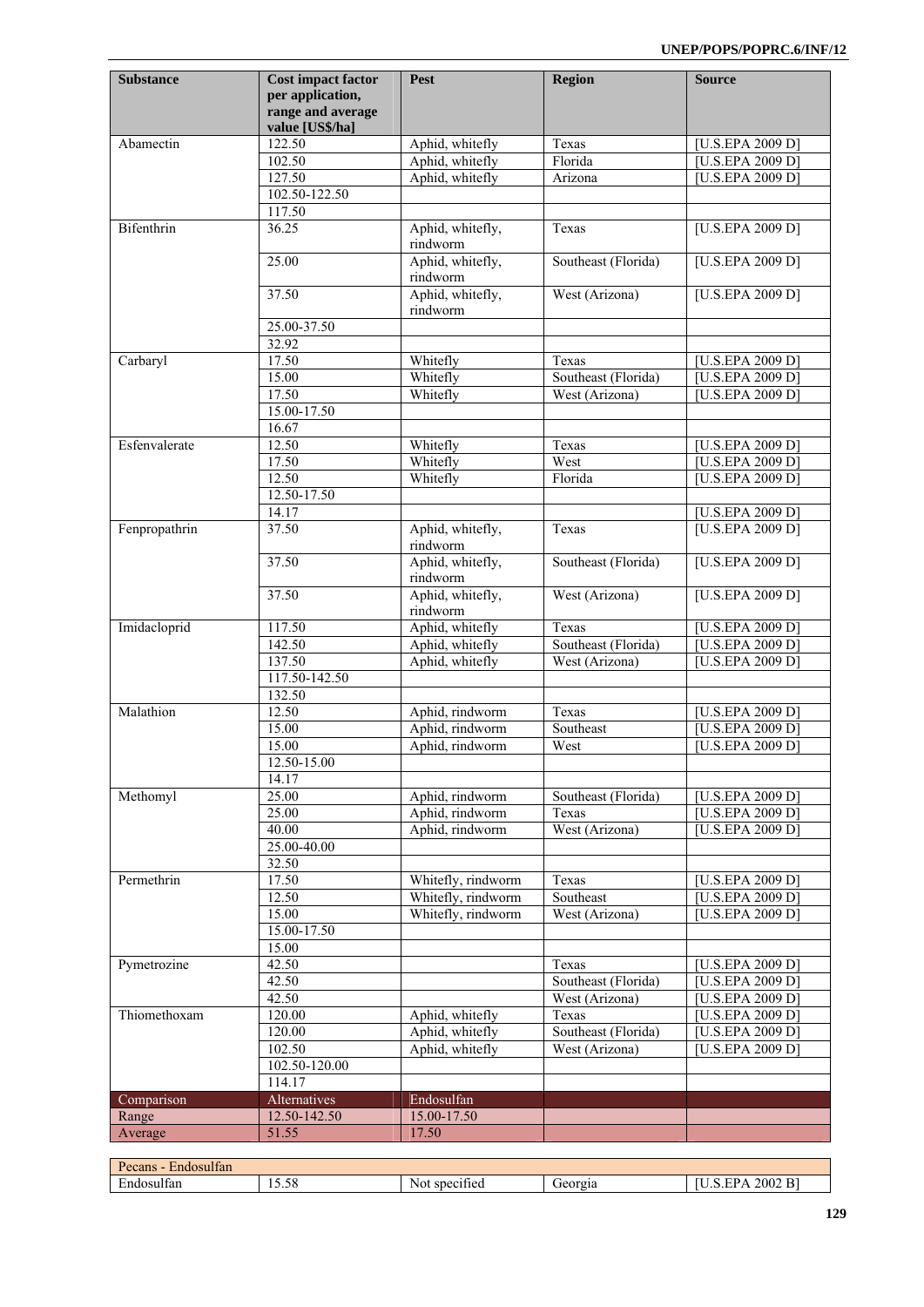| <b>Substance</b>      | <b>Cost impact factor</b><br>per application,<br>range and average<br>value [US\$/ha] | <b>Pest</b>   | <b>Region</b> | <b>Source</b>    |  |  |
|-----------------------|---------------------------------------------------------------------------------------|---------------|---------------|------------------|--|--|
| Pecans - Alternatives |                                                                                       |               |               |                  |  |  |
| Chlorpyrifos          | 18.95                                                                                 | Not specified | Georgia       | [U.S.EPA 2002 B] |  |  |
| Tralomethrin          | 33.35                                                                                 | Not specified | Georgia       | [U.S.EPA 2002 B] |  |  |
| Comparison            | <b>Alternatives</b>                                                                   | Endosulfan    |               |                  |  |  |
| Range                 | 18.95-33.35                                                                           | 15.58         |               |                  |  |  |
| Average               | 26.15                                                                                 | 15.58         |               |                  |  |  |

| Potato - Endosulfan   |              |                              |                       |                                      |
|-----------------------|--------------|------------------------------|-----------------------|--------------------------------------|
| Endosulfan            | 20.00        | Potato beetle,               | Pacific Northwest,    | [U.S.EPA 2009 B]                     |
|                       |              | leafhopper,                  | Midwest               |                                      |
|                       |              | tuberworm                    |                       |                                      |
| Potato - Alternatives |              |                              |                       |                                      |
| Abamectin             | 72.50        | Potato beetle, potato        | Pacific Northwest,    | [U.S.EPA 2009 B]                     |
|                       |              | tuberworm                    | Midwest               |                                      |
| Acetamiprid           | 30.00        | Potato beetle,               | Pacific Northwest,    | [U.S.EPA 2009 B]                     |
|                       |              | tuberworm                    | Midwest               |                                      |
| Aldicarb              | 150.00       | Potato beetle                | Pacific Northwest     | [U.S.EPA 2009 B]                     |
| Carbaryl              | 15.00        | Potato beetle,               | Pacific Northwest,    | [U.S.EPA 2009 B]                     |
|                       |              | leafhopper,                  | Midwest               |                                      |
|                       |              | tuberworm                    |                       |                                      |
| Carbofuran            | 20.00        | Potato beetle,               | Pacific Northwest and | [U.S.EPA 2009 B]                     |
|                       |              | leafhopper,                  | Midwest               |                                      |
|                       |              | tuberworm                    |                       |                                      |
| Deltamethrin          | 12.50        | Potato beetle,               | Pacific Northwest and | [U.S.EPA 2009 B]                     |
|                       |              | leafhopper,                  | Midwest               |                                      |
|                       |              | tuberworm                    |                       |                                      |
| Dimethoate            | 7.50         | Potato beetle,               | Pacific Northwest and | [U.S.EPA 2009 B]                     |
|                       |              | leafhopper,<br>tuberworm     | Midwest               |                                      |
|                       |              |                              |                       |                                      |
| Esfenvalerate         | 12.50        |                              |                       | [U.S.EPA 2009 B]<br>[U.S.EPA 2009 B] |
| Imidacloprid          | 60.00        | Potato beetle,               | Pacific Northwest     |                                      |
| Methamidphos          | 45.00        | leafhopper<br>Potato beetle. | Pacific Northwest     | [U.S.EPA 2009 B]                     |
|                       |              | tuberworm                    |                       |                                      |
| Methomyl              | 35.00        | Potato leafhopper,           | Pacific Northwest and | [U.S.EPA 2009 B]                     |
|                       |              | tuberworm                    | Midwest               |                                      |
| Nicotine              | 45.00        |                              |                       | [U.S.EPA 2009 B]                     |
| Novaluron             | 32.50        | Potato beetle,               | Pacific Northwest,    | [U.S.EPA 2009 B]                     |
|                       |              | tuberworm                    | Midwest               |                                      |
| Parathion-methyl      | 17.50        |                              |                       | [U.S.EPA 2009 B]                     |
| Permethrin            | 12.50        | Potato beetle,               | Pacific Northwest and | [U.S.EPA 2009 B]                     |
|                       |              | leafhopper                   | Midwest               |                                      |
| Phosmet               | 17.50        | Potato beetle,               | Pacific Northwest,    | [U.S.EPA 2009 B]                     |
|                       |              | leafhopper,                  | Midwest               |                                      |
|                       |              | tuberworm                    |                       |                                      |
| Pymetrozine           | 33.25        | Potato tuberworm             | Pacific Northwest     | [U.S.EPA 2009 B]                     |
| Spinosad              | 62.50        | Potato beetle,               | Pacific Northwest,    | [U.S.EPA 2009 B]                     |
|                       |              | tuberworm                    | Midwest               |                                      |
| Thiomethoxam          | 75.00        | Potato beetle,               | Pacific Northwest,    | [U.S.EPA 2009 B]                     |
|                       |              | leafhopper                   | Midwest               |                                      |
| $\beta$ -cyfluthrin   | 10.00        | Potato beetle, potato        | West                  | [U.S.EPA 2009 B]                     |
|                       |              | tuberworm                    |                       |                                      |
| Comparison            | Alternatives | Endosulfan                   |                       |                                      |
| Range                 | 7.50-150.00  | 20.00                        |                       |                                      |
| Average               | 38.29        | 20.00                        |                       |                                      |

| Pumpkin - Endosulfan |                        |                    |              |                         |
|----------------------|------------------------|--------------------|--------------|-------------------------|
| Endosulfan           | '.50<br>$\overline{ }$ | Aphid, cucumber    | Pennsylvania | <b>IU.S.EPA 2009 E1</b> |
|                      |                        | beetle, squash bug |              |                         |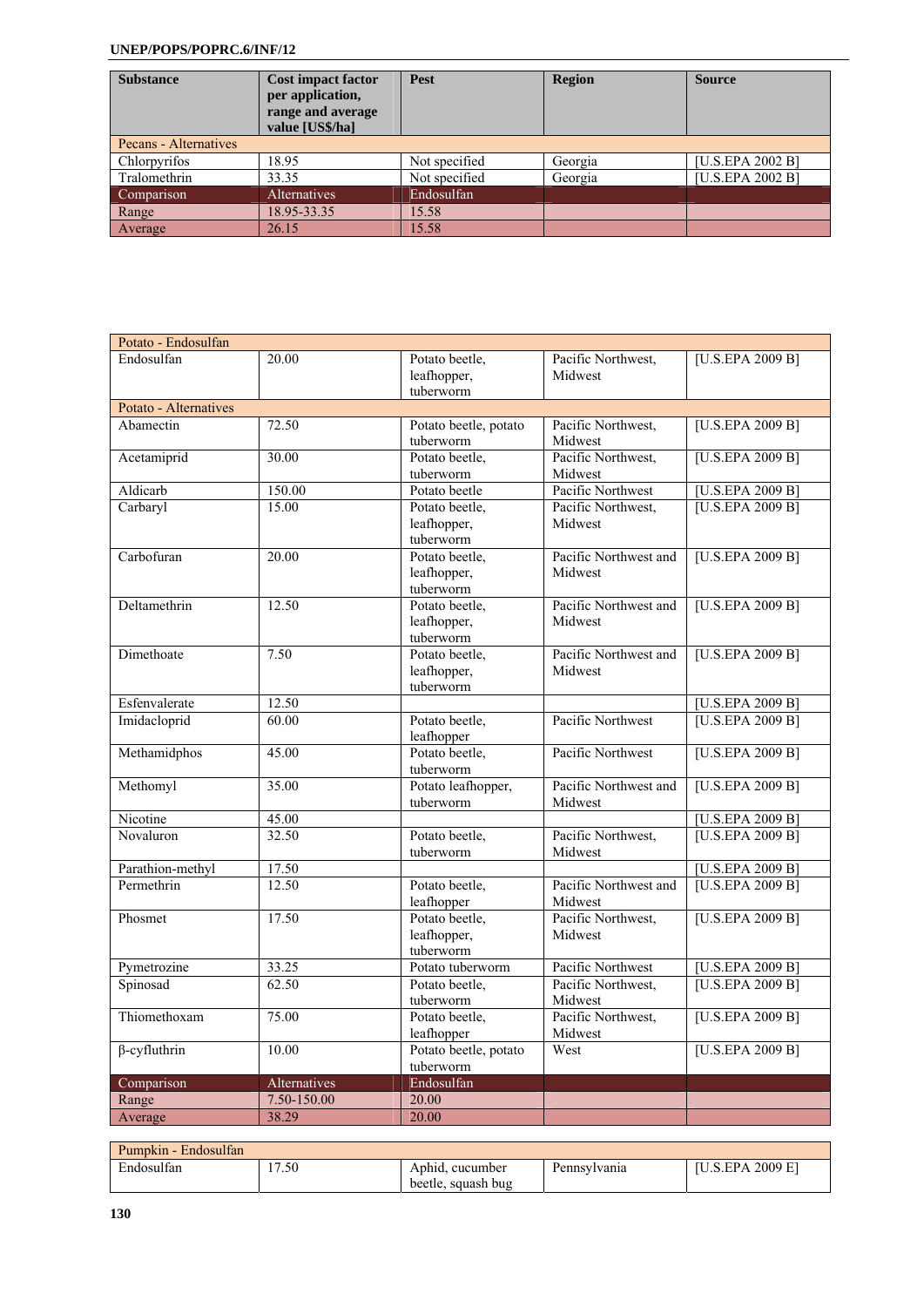| <b>Substance</b>       | <b>Cost impact factor</b><br>per application,<br>range and average<br>value [US\$/ha] | <b>Pest</b>                              | <b>Region</b> | <b>Source</b>                  |
|------------------------|---------------------------------------------------------------------------------------|------------------------------------------|---------------|--------------------------------|
| Pumpkin - Alternatives |                                                                                       |                                          |               |                                |
| <b>Bifenthrin</b>      | 27.50                                                                                 | Aphid, cucumber<br>beetle, squash bug    | Pennsylvania  | [U.S.EPA 2009 E]               |
| Carbaryl               | 20.00                                                                                 | Aphid, squash bug,<br>cucumber beetle    | Midwest       | [U.S.EPA 2009 E]               |
| Carbofuran             | 30.00                                                                                 | Aphid, cucumber<br>beetle                | Midwest       | $\overline{[U.S.EPA 2009 E]}$  |
| Esfenvalerate          | 15.00                                                                                 | Aphid, cucumber<br>beetle, squash bug    | Midwest       | [U.S.EPA 2009 E]               |
| Fenpropathrin          | 35.00                                                                                 | Aphid, cucumber<br>beetle, squash bug    | Pennsylvania  | [U.S.EPA 2009 E]               |
| Imidacloprid           | 130.00                                                                                | Aphid, cucumber<br>beetle                | Midwest       | [U.S.EPA 2009 E]               |
| Malathion              | 12.50                                                                                 | Squash bug,<br>cucumber beetle,<br>aphid | Midwest       | [U.S.EPA 2009 E]               |
| Methoxyfenozide        | 45.00                                                                                 |                                          | Midwest       | $\overline{[U.S.}$ EPA 2009 E  |
| Oxydemeton-methyl      | 45.00                                                                                 | Cucumber beetle                          | Midwest       | $\overline{[U.S.}EPA 2009 E]}$ |
| Permethrin             | 15.00                                                                                 | Aphid, cucumber<br>beetle, squash bug    | Midwest       | [U.S.EPA 2009 E]               |
| Pymetrozine            | 45.00                                                                                 | Aphid, cucumber<br>beetle                | Midwest       | [U.S.EPA 2009 E]               |
| Thiomethoxam           | 72.50                                                                                 | Cucumber beetle,<br>aphid                | Midwest       | [U.S.EPA 2009 E]               |
| Comparison             | Alternatives                                                                          | Endosulfan                               |               |                                |
| Range                  | 12.50-130.00                                                                          | 17.50                                    |               |                                |
| Average                | 41.04                                                                                 | 17.50                                    |               |                                |

| Squash - Endosulfan    |              |                    |           |                  |
|------------------------|--------------|--------------------|-----------|------------------|
| Endosulfan             | 15.63        |                    | Florida   | [U.S.EPA 2009 F] |
| Squash - Alternatives  |              |                    |           |                  |
| Bifenthrin             | 40.00        |                    | <b>US</b> | [U.S.EPA 2009 F] |
| Buprofezin             | 20.00        |                    | <b>US</b> | [U.S.EPA 2009 F] |
| Carbaryl               | 17.50        |                    | US        | [U.S.EPA 2009 F] |
| Esfenvalerate          | 15.00        | Aphid, cucumber    | <b>US</b> | [U.S.EPA 2009 F] |
|                        |              | beetle, squash bug |           |                  |
| Fenpropathrin          | 37.50        |                    | US        | [U.S.EPA 2009 F] |
| Imidacloprid           | 130.00       |                    | <b>US</b> | [U.S.EPA 2009 F] |
| Malathion              | 12.50        |                    | <b>US</b> | [U.S.EPA 2009 F] |
| Methomyl               | 27.50        |                    | <b>US</b> | [U.S.EPA 2009 F] |
| Methoxyfenozide        | 45.00        |                    | <b>US</b> | [U.S.EPA 2009 F] |
| Oxamyl                 | 50.00        |                    | <b>US</b> | [U.S.EPA 2009 F] |
| Oxydemeton-methyl      | 45.00        |                    | <b>US</b> | [U.S.EPA 2009 F] |
| Permethrin             | 12.50        |                    | US        | [U.S.EPA 2009 F] |
| Pymetrozine            | 40.00        |                    | <b>US</b> | [U.S.EPA 2009 F] |
| Spinosad               | 55.00        |                    | <b>US</b> | [U.S.EPA 2009 F] |
| Thiomethoxam           | 52.50        |                    | <b>US</b> | [U.S.EPA 2009 F] |
| $\beta$ -cyfluthrin    | 15.00        |                    | US        | [U.S.EPA 2009 F] |
| $\lambda$ -cyhalothrin | 12.50        |                    | <b>US</b> | [U.S.EPA 2009 F] |
| Comparison             | Alternatives | Endosulfan         |           |                  |
| Range                  | 12.50-130.00 | 15.63              |           |                  |
| Average                | 36.91        | 15.63              |           |                  |

| Strawberry - Endosulfan          |                     |                                       |        |                       |  |
|----------------------------------|---------------------|---------------------------------------|--------|-----------------------|--|
| Endosulfan                       | 77.26               |                                       | Canada | [Canada $2010$ Ref 1] |  |
| <b>Strawberry - Alternatives</b> |                     |                                       |        |                       |  |
| Abamectin                        | 453.25              | Tarnished plant bug,<br>cyclamen mite | Canada | [Canada 2010 Ref 1]   |  |
| Cypermethrin                     | 71.90               | Tarnished plant bug,<br>cyclamen mite | Canada | [Canada 2010 Ref 1]   |  |
| Comparison                       | <b>Alternatives</b> | Endosulfan                            |        |                       |  |
| Range                            | 71.90-453.25        | 77.26                                 |        |                       |  |
| Average                          | 262.58              | 77.26                                 |        |                       |  |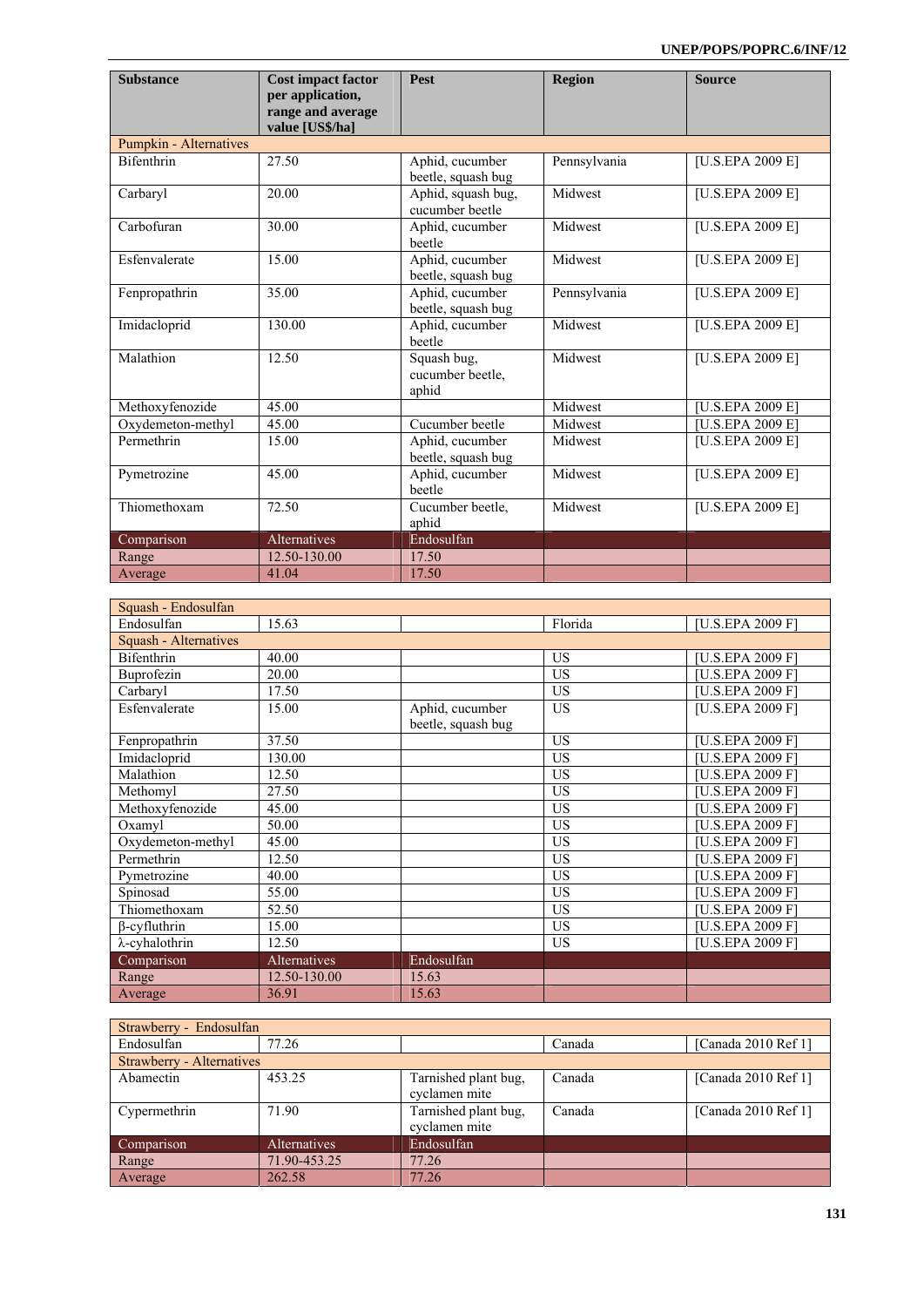| <b>Substance</b> | <b>Cost impact factor</b> | Pest | <b>Region</b> | <b>Source</b> |
|------------------|---------------------------|------|---------------|---------------|
|                  | per application,          |      |               |               |
|                  | range and average         |      |               |               |
|                  | value [US\$/ha]           |      |               |               |

| Tobacco - Endosulfan   |              |            |                  |                  |
|------------------------|--------------|------------|------------------|------------------|
| Endosulfan             | 20.55        |            | Ohio, Tennessee, | [U.S.EPA 2002 B] |
|                        |              |            | Kentucky, River  |                  |
|                        |              |            | Valleys          |                  |
| Tobacco - Alternatives |              |            |                  |                  |
| Acephate               | 25.53        |            | Kentucky         | [U.S.EPA 2002 B] |
| Imidacloprid           | 74.41        |            | Tobacco          | Kentucky         |
| Spinosad               | 30.58        |            | Tobacco          | Kentucky         |
| Comparison             | Alternatives | Endosulfan |                  |                  |
| Range                  | 25.53-74.41  | 20.55      |                  |                  |
| Average                | 43.50        | 20.55      |                  |                  |

| Tomatoes - Endosulfan   |                     |            |         |                   |
|-------------------------|---------------------|------------|---------|-------------------|
| Endosulfan              | 20.00               |            | Florida | [U.S.EPA 2002 B], |
|                         |                     |            |         | [U.S.EPA 2009 G]  |
| Tomatoes - Alternatives |                     |            |         |                   |
| Bifenthrin              | 20.75               |            | Florida | [U.S.EPA 2009 G]  |
| Esfenvalerate           | 22.50               |            | Florida | [U.S.EPA 2009 G]  |
| Imidacloprid            | 433.75              |            | Florida | [U.S.EPA 2002 B]  |
| $\beta$ -cyfluthrin     | 19.25               |            | Florida | [U.S.EPA 2009 G]  |
| $\lambda$ -cyhalothrin  | 24.40               |            | Florida | [U.S.EPA 2002 B]  |
| Comparison              | <b>Alternatives</b> | Endosulfan |         |                   |
| Range                   | 20.75-433.75        | 20.00      |         |                   |
| Average                 | 104.13              | 20.00      |         |                   |

# **Annex V – Information submitted by ISC on use quantities and registered uses of endosulfan**

ISC has provided the following information on registered uses and application rates of endosulfan in specific countries [ISC 2010]:

## *Argentina*

Endosulfan is important to Argentina:

- Because of its role in the cost effective and environmentally sound production of crops for food and other uses, making lower prices for the consumer, more profit for the farmer and a more competitive position for Argentina in the world market place;
- Because of its usefulness in Integrated Pest Management (IPM), resulting from its characteristic of being able to be used for years without insects building a resistance to it; and
- Because beneficial insects continue to thrive in the crops where it is used making available an abundant population of pollinating insects and honey.

In Argentina, endosulfan is registered as an insecticide for use by SENASA (Nacional de Sanidad y Calidad Agroalimentaria) in 45 different crops (Official newspaper  $N^{\circ}$  31.546) with its main use being to combat the insects that afflict soybean, sunflower and cotton crops.

Soybean is a major export crop for Argentina with over 50 million metric tonnes produced, which aids not only Argentina from an economic perspective but makes food and energy more affordable to the nation. Without endosulfan, some of the pests encountered today cannot be controlled by the existing replacement insecticides.

In Argentina the sunflower crop involves US\$ 1.402 billion per year. Argentina is the main exporter of sunflower oil in the world with 2,400,000 ha devoted to this crop. The yield is 4 million tonnes of seeds and 1.6 million tonnes oil. Sunflower production is dependant on the IPM containing endosulfan.

Cotton is an important crop for the economy of Argentina. It represents one of the largest export products of Argentina including cotton fiber and cotton seed oil.

Argentina is the world's leading producer of sunflower oil followed by Russia and Ukraine.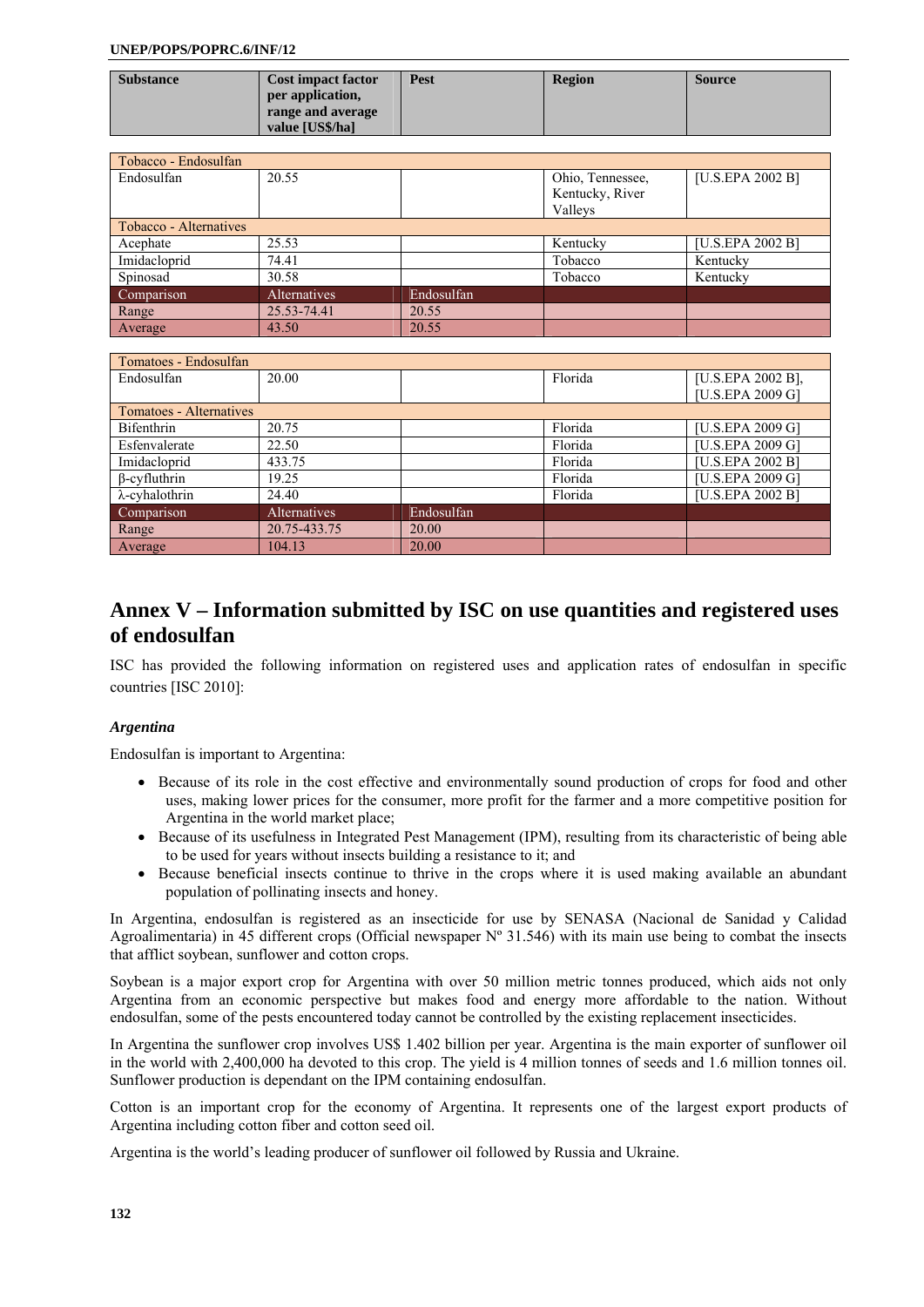Sunflower oil is the fourth most important production worldwide after soy, palm and colza oils. It represents a major export product for Argentina. Argentina is reliant on endosulfan as part of an IPM for protection of the crop from pests.

Volume 1,500 metric tones

| Alfalfa<br>PC 50/: 0,8 - 1 kg/ha<br>(Piezodorus guildinii)<br>PC 35%: 0,7 l/ha<br>Isoca de la Alfalfa<br>(Colias lesbia)<br>PC 50%: 0,5 kg/ha<br>PC 35%: 1,2 - 1,5 l/ha<br>Isoca medidora<br>(Rachiplusia nu)<br>PC 50%: 0,8 - 1 kg/ha<br>Chinche rayada<br>PC 35%: 1,5 -3 l/ha<br>Cotton<br>(Horcias nobilellus)<br>PC 50%: 1 - 1,4 kg/ha<br>Chinche sanguinolenta, Chinche del<br>Poroto<br>(Athaumastus haematicus)<br>Chinche verde<br>(Nezara viridula)<br>Oruga de la hoja<br>PC 35%: 1 - 1,5 l/ha<br>(Alabama argillacea)<br>PC 50%: 0,7 - 1 kg/ha<br>Oruga del capullo del algodonero<br>PC 35%: 2 - 2,5 l/ha<br>PC 50%: 1,4 - 1,7 kg/ha<br>(Helicoverpa gelotopoeon)<br>Picudo del algodonero<br>PC 35%: 1,5 - 2 l/ha<br>(Anthomonomus grandis)<br>PC 35%: 100 - 150 cm3/hl<br>Pulgón del algodonero<br>(Aphis gossypii)<br>PC 50%: 70 - 100 g/hl<br>Trips<br>PC 35%: 1 - 1,4 l/ha<br>(Thrips spp.)<br>PC 50%: 0,7 - 1 kg/ha<br>Oruga militar tardía<br>PC 35%: 1,5 - 2 l/ha<br>Cereals<br>(Spodoptera frugiperda)<br>PC 50%: 1 - 1,4 kg/ha<br>PC 35%: 2 - 2,5 l/ha<br>Oruga militar verdadera<br>(Pseudaletia adultera)<br>PC 50%: 1,4 - 1,75 kg/ha<br>PC 35%: 1.5 - 3 l/ha<br>Alquiche chico<br>Flowers<br>Vegetables<br>(Edessa meditabunda)<br>PC 50%: 1 - 1,4 kg/ha<br>PC 35%: 300 cm3/hl<br>Bicho moro de la papa<br>(Epicauta adpersa)<br>PC 50%: 200 g/hl<br>Brucho de la arveja<br>PC 35%: 1,5 l/ha<br>(Bruchus pisorum)<br>PC 50%: 1,1 kg/ha<br>Chinche verde PC 35%: 1,5 - 3 l/ha<br>PC 50%: 1 - 1,4 kg/ha<br>(Nezara viridula)<br>PC 35%: 1,5 - 3 l/ha<br>Cotorrita<br>PC 35%: 1,5 - 3 l/ha<br>(Empoasca fabae)<br>PC 50%: 1 - 1,4 kg/ha<br>Gusanos cortadores<br>PC 35%: 1,7 l/ha<br>PC 50%: 1,4 kg/ha<br>(Agrotis spp.)<br>Marandova de las solanáceas<br>PC 35%: 1,5 - 2 l/ha<br>(Protoparce sexta paphus)<br>PC 50%: $1 - 1,4$ kg/ha<br>PC 35%: 1,5 - 2 l/ha<br>Oruga militar tardía<br>(Spodoptera frugiperda)<br>PC 50%: 1 - 1,4 kg/ha<br>Oruga militar verdadera<br>PC 35%: 2 - 2,5 l/ha<br>(Pseudaletia adultera)<br>PC 50%: 1,4 kg/ha<br>Polilla de la papa<br>PC 35%: 1.5 - 3 l/ha<br>PC 50%: 1 - 1,4 kg/ha<br>(Gnorimoschema operculella)<br>PC 35%: 100 - 150 cm3/hl<br>Pulgón de la papa<br>(Macrosiphum euphorbiae)<br>PC 50%: 70 - 100 g/hl<br>Pulgón del crisantemo<br>(Macrosiphoniella sanborni)<br>Pulgón del repollo<br>(Brevicoryne brassicae)<br>Pulgón del rosal<br>(Macrosiphum rosae)<br>Pulgón verde del duraznero, Pulgón rojo<br>(Myzus persicae)<br>Pulguilla<br>PC 35%: 0,9 - 1,5 l/ha<br>(Epitrix argentinensis)<br>PC 50%: 1 - 1,4 kg/ha<br>PC 35%: 1,5 -3 l/ha<br><b>Trips</b> | <b>Crop</b> | Pest                  | Rate                   |
|--------------------------------------------------------------------------------------------------------------------------------------------------------------------------------------------------------------------------------------------------------------------------------------------------------------------------------------------------------------------------------------------------------------------------------------------------------------------------------------------------------------------------------------------------------------------------------------------------------------------------------------------------------------------------------------------------------------------------------------------------------------------------------------------------------------------------------------------------------------------------------------------------------------------------------------------------------------------------------------------------------------------------------------------------------------------------------------------------------------------------------------------------------------------------------------------------------------------------------------------------------------------------------------------------------------------------------------------------------------------------------------------------------------------------------------------------------------------------------------------------------------------------------------------------------------------------------------------------------------------------------------------------------------------------------------------------------------------------------------------------------------------------------------------------------------------------------------------------------------------------------------------------------------------------------------------------------------------------------------------------------------------------------------------------------------------------------------------------------------------------------------------------------------------------------------------------------------------------------------------------------------------------------------------------------------------------------------------------------------------------------------------------------------------------------------------------------------------------------------------------------------------------------------------------------------------------------------------------------------------------------------|-------------|-----------------------|------------------------|
|                                                                                                                                                                                                                                                                                                                                                                                                                                                                                                                                                                                                                                                                                                                                                                                                                                                                                                                                                                                                                                                                                                                                                                                                                                                                                                                                                                                                                                                                                                                                                                                                                                                                                                                                                                                                                                                                                                                                                                                                                                                                                                                                                                                                                                                                                                                                                                                                                                                                                                                                                                                                                                      |             | Chinche de la alfalfa | PC 35%: 1,2 - 1,5 l/ha |
|                                                                                                                                                                                                                                                                                                                                                                                                                                                                                                                                                                                                                                                                                                                                                                                                                                                                                                                                                                                                                                                                                                                                                                                                                                                                                                                                                                                                                                                                                                                                                                                                                                                                                                                                                                                                                                                                                                                                                                                                                                                                                                                                                                                                                                                                                                                                                                                                                                                                                                                                                                                                                                      |             |                       |                        |
|                                                                                                                                                                                                                                                                                                                                                                                                                                                                                                                                                                                                                                                                                                                                                                                                                                                                                                                                                                                                                                                                                                                                                                                                                                                                                                                                                                                                                                                                                                                                                                                                                                                                                                                                                                                                                                                                                                                                                                                                                                                                                                                                                                                                                                                                                                                                                                                                                                                                                                                                                                                                                                      |             |                       |                        |
|                                                                                                                                                                                                                                                                                                                                                                                                                                                                                                                                                                                                                                                                                                                                                                                                                                                                                                                                                                                                                                                                                                                                                                                                                                                                                                                                                                                                                                                                                                                                                                                                                                                                                                                                                                                                                                                                                                                                                                                                                                                                                                                                                                                                                                                                                                                                                                                                                                                                                                                                                                                                                                      |             |                       |                        |
|                                                                                                                                                                                                                                                                                                                                                                                                                                                                                                                                                                                                                                                                                                                                                                                                                                                                                                                                                                                                                                                                                                                                                                                                                                                                                                                                                                                                                                                                                                                                                                                                                                                                                                                                                                                                                                                                                                                                                                                                                                                                                                                                                                                                                                                                                                                                                                                                                                                                                                                                                                                                                                      |             |                       |                        |
|                                                                                                                                                                                                                                                                                                                                                                                                                                                                                                                                                                                                                                                                                                                                                                                                                                                                                                                                                                                                                                                                                                                                                                                                                                                                                                                                                                                                                                                                                                                                                                                                                                                                                                                                                                                                                                                                                                                                                                                                                                                                                                                                                                                                                                                                                                                                                                                                                                                                                                                                                                                                                                      |             |                       |                        |
|                                                                                                                                                                                                                                                                                                                                                                                                                                                                                                                                                                                                                                                                                                                                                                                                                                                                                                                                                                                                                                                                                                                                                                                                                                                                                                                                                                                                                                                                                                                                                                                                                                                                                                                                                                                                                                                                                                                                                                                                                                                                                                                                                                                                                                                                                                                                                                                                                                                                                                                                                                                                                                      |             |                       |                        |
|                                                                                                                                                                                                                                                                                                                                                                                                                                                                                                                                                                                                                                                                                                                                                                                                                                                                                                                                                                                                                                                                                                                                                                                                                                                                                                                                                                                                                                                                                                                                                                                                                                                                                                                                                                                                                                                                                                                                                                                                                                                                                                                                                                                                                                                                                                                                                                                                                                                                                                                                                                                                                                      |             |                       |                        |
|                                                                                                                                                                                                                                                                                                                                                                                                                                                                                                                                                                                                                                                                                                                                                                                                                                                                                                                                                                                                                                                                                                                                                                                                                                                                                                                                                                                                                                                                                                                                                                                                                                                                                                                                                                                                                                                                                                                                                                                                                                                                                                                                                                                                                                                                                                                                                                                                                                                                                                                                                                                                                                      |             |                       |                        |
|                                                                                                                                                                                                                                                                                                                                                                                                                                                                                                                                                                                                                                                                                                                                                                                                                                                                                                                                                                                                                                                                                                                                                                                                                                                                                                                                                                                                                                                                                                                                                                                                                                                                                                                                                                                                                                                                                                                                                                                                                                                                                                                                                                                                                                                                                                                                                                                                                                                                                                                                                                                                                                      |             |                       |                        |
|                                                                                                                                                                                                                                                                                                                                                                                                                                                                                                                                                                                                                                                                                                                                                                                                                                                                                                                                                                                                                                                                                                                                                                                                                                                                                                                                                                                                                                                                                                                                                                                                                                                                                                                                                                                                                                                                                                                                                                                                                                                                                                                                                                                                                                                                                                                                                                                                                                                                                                                                                                                                                                      |             |                       |                        |
|                                                                                                                                                                                                                                                                                                                                                                                                                                                                                                                                                                                                                                                                                                                                                                                                                                                                                                                                                                                                                                                                                                                                                                                                                                                                                                                                                                                                                                                                                                                                                                                                                                                                                                                                                                                                                                                                                                                                                                                                                                                                                                                                                                                                                                                                                                                                                                                                                                                                                                                                                                                                                                      |             |                       |                        |
|                                                                                                                                                                                                                                                                                                                                                                                                                                                                                                                                                                                                                                                                                                                                                                                                                                                                                                                                                                                                                                                                                                                                                                                                                                                                                                                                                                                                                                                                                                                                                                                                                                                                                                                                                                                                                                                                                                                                                                                                                                                                                                                                                                                                                                                                                                                                                                                                                                                                                                                                                                                                                                      |             |                       |                        |
|                                                                                                                                                                                                                                                                                                                                                                                                                                                                                                                                                                                                                                                                                                                                                                                                                                                                                                                                                                                                                                                                                                                                                                                                                                                                                                                                                                                                                                                                                                                                                                                                                                                                                                                                                                                                                                                                                                                                                                                                                                                                                                                                                                                                                                                                                                                                                                                                                                                                                                                                                                                                                                      |             |                       |                        |
|                                                                                                                                                                                                                                                                                                                                                                                                                                                                                                                                                                                                                                                                                                                                                                                                                                                                                                                                                                                                                                                                                                                                                                                                                                                                                                                                                                                                                                                                                                                                                                                                                                                                                                                                                                                                                                                                                                                                                                                                                                                                                                                                                                                                                                                                                                                                                                                                                                                                                                                                                                                                                                      |             |                       |                        |
|                                                                                                                                                                                                                                                                                                                                                                                                                                                                                                                                                                                                                                                                                                                                                                                                                                                                                                                                                                                                                                                                                                                                                                                                                                                                                                                                                                                                                                                                                                                                                                                                                                                                                                                                                                                                                                                                                                                                                                                                                                                                                                                                                                                                                                                                                                                                                                                                                                                                                                                                                                                                                                      |             |                       |                        |
|                                                                                                                                                                                                                                                                                                                                                                                                                                                                                                                                                                                                                                                                                                                                                                                                                                                                                                                                                                                                                                                                                                                                                                                                                                                                                                                                                                                                                                                                                                                                                                                                                                                                                                                                                                                                                                                                                                                                                                                                                                                                                                                                                                                                                                                                                                                                                                                                                                                                                                                                                                                                                                      |             |                       |                        |
|                                                                                                                                                                                                                                                                                                                                                                                                                                                                                                                                                                                                                                                                                                                                                                                                                                                                                                                                                                                                                                                                                                                                                                                                                                                                                                                                                                                                                                                                                                                                                                                                                                                                                                                                                                                                                                                                                                                                                                                                                                                                                                                                                                                                                                                                                                                                                                                                                                                                                                                                                                                                                                      |             |                       |                        |
|                                                                                                                                                                                                                                                                                                                                                                                                                                                                                                                                                                                                                                                                                                                                                                                                                                                                                                                                                                                                                                                                                                                                                                                                                                                                                                                                                                                                                                                                                                                                                                                                                                                                                                                                                                                                                                                                                                                                                                                                                                                                                                                                                                                                                                                                                                                                                                                                                                                                                                                                                                                                                                      |             |                       |                        |
|                                                                                                                                                                                                                                                                                                                                                                                                                                                                                                                                                                                                                                                                                                                                                                                                                                                                                                                                                                                                                                                                                                                                                                                                                                                                                                                                                                                                                                                                                                                                                                                                                                                                                                                                                                                                                                                                                                                                                                                                                                                                                                                                                                                                                                                                                                                                                                                                                                                                                                                                                                                                                                      |             |                       |                        |
|                                                                                                                                                                                                                                                                                                                                                                                                                                                                                                                                                                                                                                                                                                                                                                                                                                                                                                                                                                                                                                                                                                                                                                                                                                                                                                                                                                                                                                                                                                                                                                                                                                                                                                                                                                                                                                                                                                                                                                                                                                                                                                                                                                                                                                                                                                                                                                                                                                                                                                                                                                                                                                      |             |                       |                        |
|                                                                                                                                                                                                                                                                                                                                                                                                                                                                                                                                                                                                                                                                                                                                                                                                                                                                                                                                                                                                                                                                                                                                                                                                                                                                                                                                                                                                                                                                                                                                                                                                                                                                                                                                                                                                                                                                                                                                                                                                                                                                                                                                                                                                                                                                                                                                                                                                                                                                                                                                                                                                                                      |             |                       |                        |
|                                                                                                                                                                                                                                                                                                                                                                                                                                                                                                                                                                                                                                                                                                                                                                                                                                                                                                                                                                                                                                                                                                                                                                                                                                                                                                                                                                                                                                                                                                                                                                                                                                                                                                                                                                                                                                                                                                                                                                                                                                                                                                                                                                                                                                                                                                                                                                                                                                                                                                                                                                                                                                      |             |                       |                        |
|                                                                                                                                                                                                                                                                                                                                                                                                                                                                                                                                                                                                                                                                                                                                                                                                                                                                                                                                                                                                                                                                                                                                                                                                                                                                                                                                                                                                                                                                                                                                                                                                                                                                                                                                                                                                                                                                                                                                                                                                                                                                                                                                                                                                                                                                                                                                                                                                                                                                                                                                                                                                                                      |             |                       |                        |
|                                                                                                                                                                                                                                                                                                                                                                                                                                                                                                                                                                                                                                                                                                                                                                                                                                                                                                                                                                                                                                                                                                                                                                                                                                                                                                                                                                                                                                                                                                                                                                                                                                                                                                                                                                                                                                                                                                                                                                                                                                                                                                                                                                                                                                                                                                                                                                                                                                                                                                                                                                                                                                      |             |                       |                        |
|                                                                                                                                                                                                                                                                                                                                                                                                                                                                                                                                                                                                                                                                                                                                                                                                                                                                                                                                                                                                                                                                                                                                                                                                                                                                                                                                                                                                                                                                                                                                                                                                                                                                                                                                                                                                                                                                                                                                                                                                                                                                                                                                                                                                                                                                                                                                                                                                                                                                                                                                                                                                                                      |             |                       |                        |
|                                                                                                                                                                                                                                                                                                                                                                                                                                                                                                                                                                                                                                                                                                                                                                                                                                                                                                                                                                                                                                                                                                                                                                                                                                                                                                                                                                                                                                                                                                                                                                                                                                                                                                                                                                                                                                                                                                                                                                                                                                                                                                                                                                                                                                                                                                                                                                                                                                                                                                                                                                                                                                      |             |                       |                        |
|                                                                                                                                                                                                                                                                                                                                                                                                                                                                                                                                                                                                                                                                                                                                                                                                                                                                                                                                                                                                                                                                                                                                                                                                                                                                                                                                                                                                                                                                                                                                                                                                                                                                                                                                                                                                                                                                                                                                                                                                                                                                                                                                                                                                                                                                                                                                                                                                                                                                                                                                                                                                                                      |             |                       |                        |
|                                                                                                                                                                                                                                                                                                                                                                                                                                                                                                                                                                                                                                                                                                                                                                                                                                                                                                                                                                                                                                                                                                                                                                                                                                                                                                                                                                                                                                                                                                                                                                                                                                                                                                                                                                                                                                                                                                                                                                                                                                                                                                                                                                                                                                                                                                                                                                                                                                                                                                                                                                                                                                      |             |                       |                        |
|                                                                                                                                                                                                                                                                                                                                                                                                                                                                                                                                                                                                                                                                                                                                                                                                                                                                                                                                                                                                                                                                                                                                                                                                                                                                                                                                                                                                                                                                                                                                                                                                                                                                                                                                                                                                                                                                                                                                                                                                                                                                                                                                                                                                                                                                                                                                                                                                                                                                                                                                                                                                                                      |             |                       |                        |
|                                                                                                                                                                                                                                                                                                                                                                                                                                                                                                                                                                                                                                                                                                                                                                                                                                                                                                                                                                                                                                                                                                                                                                                                                                                                                                                                                                                                                                                                                                                                                                                                                                                                                                                                                                                                                                                                                                                                                                                                                                                                                                                                                                                                                                                                                                                                                                                                                                                                                                                                                                                                                                      |             |                       |                        |
|                                                                                                                                                                                                                                                                                                                                                                                                                                                                                                                                                                                                                                                                                                                                                                                                                                                                                                                                                                                                                                                                                                                                                                                                                                                                                                                                                                                                                                                                                                                                                                                                                                                                                                                                                                                                                                                                                                                                                                                                                                                                                                                                                                                                                                                                                                                                                                                                                                                                                                                                                                                                                                      |             |                       |                        |
|                                                                                                                                                                                                                                                                                                                                                                                                                                                                                                                                                                                                                                                                                                                                                                                                                                                                                                                                                                                                                                                                                                                                                                                                                                                                                                                                                                                                                                                                                                                                                                                                                                                                                                                                                                                                                                                                                                                                                                                                                                                                                                                                                                                                                                                                                                                                                                                                                                                                                                                                                                                                                                      |             |                       |                        |
|                                                                                                                                                                                                                                                                                                                                                                                                                                                                                                                                                                                                                                                                                                                                                                                                                                                                                                                                                                                                                                                                                                                                                                                                                                                                                                                                                                                                                                                                                                                                                                                                                                                                                                                                                                                                                                                                                                                                                                                                                                                                                                                                                                                                                                                                                                                                                                                                                                                                                                                                                                                                                                      |             |                       |                        |
|                                                                                                                                                                                                                                                                                                                                                                                                                                                                                                                                                                                                                                                                                                                                                                                                                                                                                                                                                                                                                                                                                                                                                                                                                                                                                                                                                                                                                                                                                                                                                                                                                                                                                                                                                                                                                                                                                                                                                                                                                                                                                                                                                                                                                                                                                                                                                                                                                                                                                                                                                                                                                                      |             |                       |                        |
|                                                                                                                                                                                                                                                                                                                                                                                                                                                                                                                                                                                                                                                                                                                                                                                                                                                                                                                                                                                                                                                                                                                                                                                                                                                                                                                                                                                                                                                                                                                                                                                                                                                                                                                                                                                                                                                                                                                                                                                                                                                                                                                                                                                                                                                                                                                                                                                                                                                                                                                                                                                                                                      |             |                       |                        |
|                                                                                                                                                                                                                                                                                                                                                                                                                                                                                                                                                                                                                                                                                                                                                                                                                                                                                                                                                                                                                                                                                                                                                                                                                                                                                                                                                                                                                                                                                                                                                                                                                                                                                                                                                                                                                                                                                                                                                                                                                                                                                                                                                                                                                                                                                                                                                                                                                                                                                                                                                                                                                                      |             |                       |                        |
|                                                                                                                                                                                                                                                                                                                                                                                                                                                                                                                                                                                                                                                                                                                                                                                                                                                                                                                                                                                                                                                                                                                                                                                                                                                                                                                                                                                                                                                                                                                                                                                                                                                                                                                                                                                                                                                                                                                                                                                                                                                                                                                                                                                                                                                                                                                                                                                                                                                                                                                                                                                                                                      |             |                       |                        |
|                                                                                                                                                                                                                                                                                                                                                                                                                                                                                                                                                                                                                                                                                                                                                                                                                                                                                                                                                                                                                                                                                                                                                                                                                                                                                                                                                                                                                                                                                                                                                                                                                                                                                                                                                                                                                                                                                                                                                                                                                                                                                                                                                                                                                                                                                                                                                                                                                                                                                                                                                                                                                                      |             |                       |                        |
|                                                                                                                                                                                                                                                                                                                                                                                                                                                                                                                                                                                                                                                                                                                                                                                                                                                                                                                                                                                                                                                                                                                                                                                                                                                                                                                                                                                                                                                                                                                                                                                                                                                                                                                                                                                                                                                                                                                                                                                                                                                                                                                                                                                                                                                                                                                                                                                                                                                                                                                                                                                                                                      |             |                       |                        |
|                                                                                                                                                                                                                                                                                                                                                                                                                                                                                                                                                                                                                                                                                                                                                                                                                                                                                                                                                                                                                                                                                                                                                                                                                                                                                                                                                                                                                                                                                                                                                                                                                                                                                                                                                                                                                                                                                                                                                                                                                                                                                                                                                                                                                                                                                                                                                                                                                                                                                                                                                                                                                                      |             |                       |                        |
|                                                                                                                                                                                                                                                                                                                                                                                                                                                                                                                                                                                                                                                                                                                                                                                                                                                                                                                                                                                                                                                                                                                                                                                                                                                                                                                                                                                                                                                                                                                                                                                                                                                                                                                                                                                                                                                                                                                                                                                                                                                                                                                                                                                                                                                                                                                                                                                                                                                                                                                                                                                                                                      |             |                       |                        |
|                                                                                                                                                                                                                                                                                                                                                                                                                                                                                                                                                                                                                                                                                                                                                                                                                                                                                                                                                                                                                                                                                                                                                                                                                                                                                                                                                                                                                                                                                                                                                                                                                                                                                                                                                                                                                                                                                                                                                                                                                                                                                                                                                                                                                                                                                                                                                                                                                                                                                                                                                                                                                                      |             |                       |                        |
|                                                                                                                                                                                                                                                                                                                                                                                                                                                                                                                                                                                                                                                                                                                                                                                                                                                                                                                                                                                                                                                                                                                                                                                                                                                                                                                                                                                                                                                                                                                                                                                                                                                                                                                                                                                                                                                                                                                                                                                                                                                                                                                                                                                                                                                                                                                                                                                                                                                                                                                                                                                                                                      |             |                       |                        |
|                                                                                                                                                                                                                                                                                                                                                                                                                                                                                                                                                                                                                                                                                                                                                                                                                                                                                                                                                                                                                                                                                                                                                                                                                                                                                                                                                                                                                                                                                                                                                                                                                                                                                                                                                                                                                                                                                                                                                                                                                                                                                                                                                                                                                                                                                                                                                                                                                                                                                                                                                                                                                                      |             |                       |                        |
|                                                                                                                                                                                                                                                                                                                                                                                                                                                                                                                                                                                                                                                                                                                                                                                                                                                                                                                                                                                                                                                                                                                                                                                                                                                                                                                                                                                                                                                                                                                                                                                                                                                                                                                                                                                                                                                                                                                                                                                                                                                                                                                                                                                                                                                                                                                                                                                                                                                                                                                                                                                                                                      |             |                       |                        |
|                                                                                                                                                                                                                                                                                                                                                                                                                                                                                                                                                                                                                                                                                                                                                                                                                                                                                                                                                                                                                                                                                                                                                                                                                                                                                                                                                                                                                                                                                                                                                                                                                                                                                                                                                                                                                                                                                                                                                                                                                                                                                                                                                                                                                                                                                                                                                                                                                                                                                                                                                                                                                                      |             |                       |                        |
|                                                                                                                                                                                                                                                                                                                                                                                                                                                                                                                                                                                                                                                                                                                                                                                                                                                                                                                                                                                                                                                                                                                                                                                                                                                                                                                                                                                                                                                                                                                                                                                                                                                                                                                                                                                                                                                                                                                                                                                                                                                                                                                                                                                                                                                                                                                                                                                                                                                                                                                                                                                                                                      |             |                       |                        |
|                                                                                                                                                                                                                                                                                                                                                                                                                                                                                                                                                                                                                                                                                                                                                                                                                                                                                                                                                                                                                                                                                                                                                                                                                                                                                                                                                                                                                                                                                                                                                                                                                                                                                                                                                                                                                                                                                                                                                                                                                                                                                                                                                                                                                                                                                                                                                                                                                                                                                                                                                                                                                                      |             |                       |                        |
|                                                                                                                                                                                                                                                                                                                                                                                                                                                                                                                                                                                                                                                                                                                                                                                                                                                                                                                                                                                                                                                                                                                                                                                                                                                                                                                                                                                                                                                                                                                                                                                                                                                                                                                                                                                                                                                                                                                                                                                                                                                                                                                                                                                                                                                                                                                                                                                                                                                                                                                                                                                                                                      |             |                       |                        |
|                                                                                                                                                                                                                                                                                                                                                                                                                                                                                                                                                                                                                                                                                                                                                                                                                                                                                                                                                                                                                                                                                                                                                                                                                                                                                                                                                                                                                                                                                                                                                                                                                                                                                                                                                                                                                                                                                                                                                                                                                                                                                                                                                                                                                                                                                                                                                                                                                                                                                                                                                                                                                                      |             |                       |                        |
|                                                                                                                                                                                                                                                                                                                                                                                                                                                                                                                                                                                                                                                                                                                                                                                                                                                                                                                                                                                                                                                                                                                                                                                                                                                                                                                                                                                                                                                                                                                                                                                                                                                                                                                                                                                                                                                                                                                                                                                                                                                                                                                                                                                                                                                                                                                                                                                                                                                                                                                                                                                                                                      |             |                       |                        |
|                                                                                                                                                                                                                                                                                                                                                                                                                                                                                                                                                                                                                                                                                                                                                                                                                                                                                                                                                                                                                                                                                                                                                                                                                                                                                                                                                                                                                                                                                                                                                                                                                                                                                                                                                                                                                                                                                                                                                                                                                                                                                                                                                                                                                                                                                                                                                                                                                                                                                                                                                                                                                                      |             |                       |                        |
|                                                                                                                                                                                                                                                                                                                                                                                                                                                                                                                                                                                                                                                                                                                                                                                                                                                                                                                                                                                                                                                                                                                                                                                                                                                                                                                                                                                                                                                                                                                                                                                                                                                                                                                                                                                                                                                                                                                                                                                                                                                                                                                                                                                                                                                                                                                                                                                                                                                                                                                                                                                                                                      |             |                       |                        |
|                                                                                                                                                                                                                                                                                                                                                                                                                                                                                                                                                                                                                                                                                                                                                                                                                                                                                                                                                                                                                                                                                                                                                                                                                                                                                                                                                                                                                                                                                                                                                                                                                                                                                                                                                                                                                                                                                                                                                                                                                                                                                                                                                                                                                                                                                                                                                                                                                                                                                                                                                                                                                                      |             |                       |                        |
|                                                                                                                                                                                                                                                                                                                                                                                                                                                                                                                                                                                                                                                                                                                                                                                                                                                                                                                                                                                                                                                                                                                                                                                                                                                                                                                                                                                                                                                                                                                                                                                                                                                                                                                                                                                                                                                                                                                                                                                                                                                                                                                                                                                                                                                                                                                                                                                                                                                                                                                                                                                                                                      |             |                       |                        |
|                                                                                                                                                                                                                                                                                                                                                                                                                                                                                                                                                                                                                                                                                                                                                                                                                                                                                                                                                                                                                                                                                                                                                                                                                                                                                                                                                                                                                                                                                                                                                                                                                                                                                                                                                                                                                                                                                                                                                                                                                                                                                                                                                                                                                                                                                                                                                                                                                                                                                                                                                                                                                                      |             |                       |                        |
|                                                                                                                                                                                                                                                                                                                                                                                                                                                                                                                                                                                                                                                                                                                                                                                                                                                                                                                                                                                                                                                                                                                                                                                                                                                                                                                                                                                                                                                                                                                                                                                                                                                                                                                                                                                                                                                                                                                                                                                                                                                                                                                                                                                                                                                                                                                                                                                                                                                                                                                                                                                                                                      |             |                       |                        |
|                                                                                                                                                                                                                                                                                                                                                                                                                                                                                                                                                                                                                                                                                                                                                                                                                                                                                                                                                                                                                                                                                                                                                                                                                                                                                                                                                                                                                                                                                                                                                                                                                                                                                                                                                                                                                                                                                                                                                                                                                                                                                                                                                                                                                                                                                                                                                                                                                                                                                                                                                                                                                                      |             |                       |                        |
|                                                                                                                                                                                                                                                                                                                                                                                                                                                                                                                                                                                                                                                                                                                                                                                                                                                                                                                                                                                                                                                                                                                                                                                                                                                                                                                                                                                                                                                                                                                                                                                                                                                                                                                                                                                                                                                                                                                                                                                                                                                                                                                                                                                                                                                                                                                                                                                                                                                                                                                                                                                                                                      |             |                       |                        |
|                                                                                                                                                                                                                                                                                                                                                                                                                                                                                                                                                                                                                                                                                                                                                                                                                                                                                                                                                                                                                                                                                                                                                                                                                                                                                                                                                                                                                                                                                                                                                                                                                                                                                                                                                                                                                                                                                                                                                                                                                                                                                                                                                                                                                                                                                                                                                                                                                                                                                                                                                                                                                                      |             |                       |                        |

| Table 16. Registered uses and application rates of endosulfan in Argentina (1,500 t/y) |  |  |
|----------------------------------------------------------------------------------------|--|--|
|                                                                                        |  |  |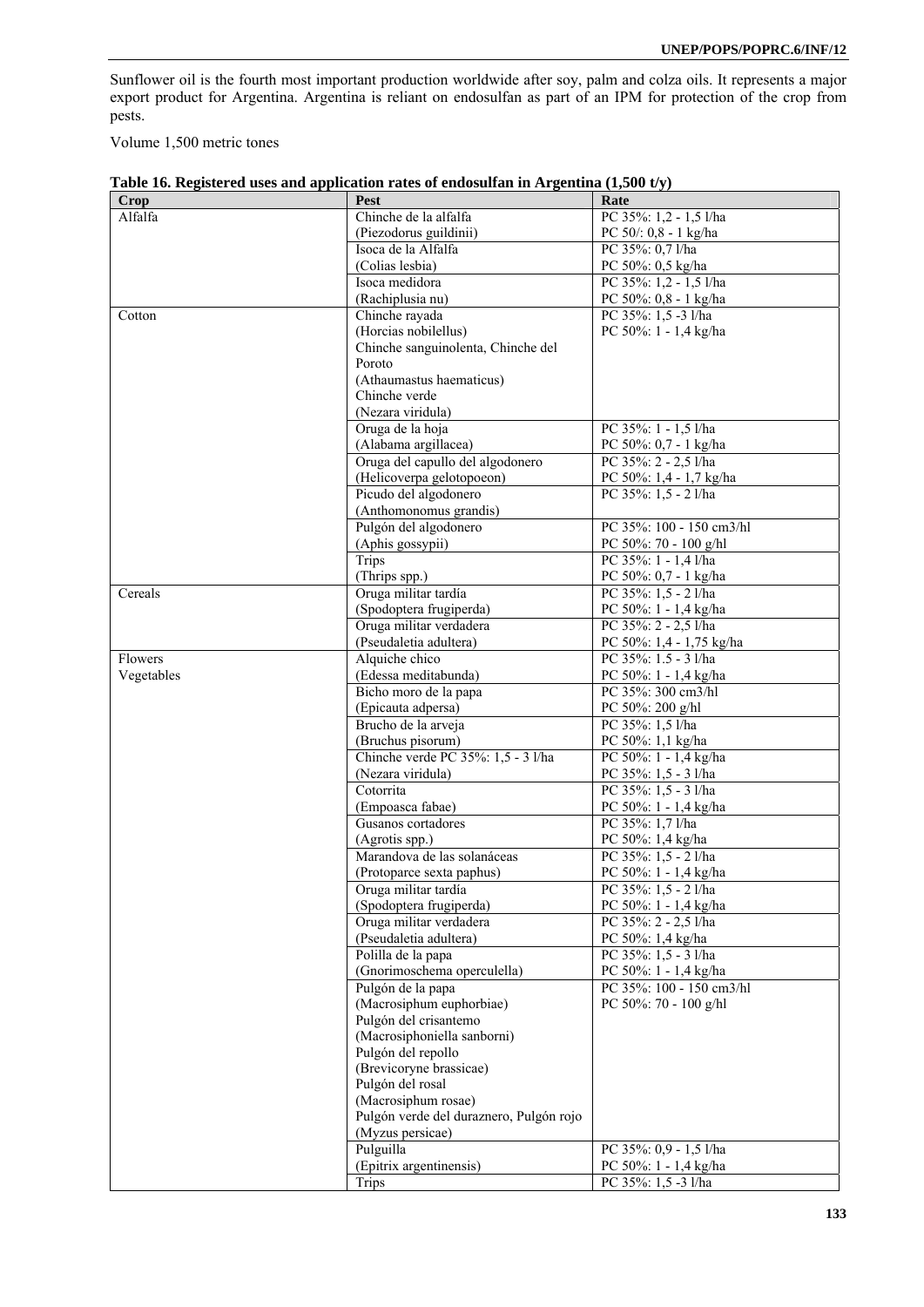| <b>Crop</b> | Pest                                             | Rate                     |
|-------------|--------------------------------------------------|--------------------------|
|             | $(Thrips$ spp.)                                  | PC 50%: 1 - 1,4 kg/ha    |
|             | Vaquita                                          | PC 35%: 1,5 - 3 l/ha     |
|             | (Diabrotica vittegera)                           | PC 50%: 1 - 1,4 kg/ha    |
| Pome fruit  | Agalla de la Hoja del Peral                      | PC 35%: 150 cm3/hl       |
|             | (Eriophyes piri)                                 |                          |
|             |                                                  | PC 50%: 100 g/hl         |
|             | Bicho canasto                                    |                          |
|             | (Oiketicus platensis)                            |                          |
|             | Enrulador de la hoja                             |                          |
|             | (Eulia loxonephes)                               |                          |
|             | Herrumbre del Peral                              |                          |
|             | (Epitrimerus piri)                               |                          |
|             | Psílido del peral                                |                          |
|             | (Cacopsyla pyricola)                             |                          |
|             | Pulgón lanígero                                  | PC 35%: 100 - 150 cm3/hl |
|             | (Eriosoma lanigerum)                             | PC 50%: 70 - 100 g/hl    |
| Sunflower   | Gusano cortador o Gusano variado                 | PC 35%: 1,7 l/ha         |
|             | (Peridroma saucia)                               | PC 50%: 1,2 kg/ha        |
|             | Gusanos cortadores                               |                          |
|             | (Agrotis spp.)                                   |                          |
|             | Isoca medidora                                   | PC 35%: 1,5 l/ha         |
|             | (Rachiplusia nu)                                 | PC 50%: 1 kg/ha          |
|             | Oruga militar tardía                             | PC 35%: 1.5 - 2 l/ha     |
|             | (Spodoptera frugiperda)                          | PC 50%: 1 - 1,4 kg/ha    |
|             | Polilla del girasol                              | PC 35%: 1,5 -3 l/ha      |
|             | (Homoeosoma heinrichi)                           | PC 50%: 1 kg/ha          |
| Flax        | Oruga del capullo del algodonero                 | PC 35%: 2 - 2,5 l/ha     |
|             | (Helicoverpa gelotopoeon)                        | PC 50%: 1,4 - 1,75 kg/ha |
| Corn        | Gusano cogollero                                 | PC 35%: 1,5 l/ha         |
|             | (Heliothis virescens)                            | PC 50%: 1 kg/ha          |
|             | Gusanos cortadores                               | PC 35%: 1,7 l/ha         |
|             | (Agrotis spp.)                                   | PC 50%: 1,2 kg/ha        |
|             | Isoca de la espiga                               | PC 35%: 2 - 2,5 l/ha     |
|             | (Heliothis zeae)                                 | PC 50%: 1,4 - 1,75 kg/ha |
| Peanut      | Gusano cortador o Gusano variado                 | PC 35%: 1.7 l/ha         |
|             | (Peridroma saucia)                               |                          |
|             | Gusanos cortadores                               | PC 50%: 1,2 kg/ha        |
|             |                                                  | PC 35%: 1,7 l/ha         |
|             | (Agrotis spp.)                                   | PC 50%: 1,2 kg/ha        |
|             | Oruga militar tardía                             | PC 35%: 1,5 - 21/ha      |
|             | (Spodoptera frugiperda)<br>Chinche de la alfalfa | PC 50%: 1 - 1,4 kg/ha    |
| Soybean     |                                                  | PC 35%: 1,2 - 1,5 l/ha   |
|             | (Piezodorus guildinii)                           | PC 50%: 0,8 - 1 kg/ha    |
|             | Chinche verde                                    | PC 35%: 1,2 - 1,5 l/ha   |
|             | (Nezara viridula)                                | PC 50%: 0,8 - 1 kg/ha    |
|             | Isoca bolillera                                  | PC 35%: 1,5 l/ha         |
|             | (Heliothis sp.)                                  |                          |
|             | Isoca de la Alfalfa                              | PC 35%: 0.7 l/ha         |
|             | (Colias lesbia)                                  | PC 50%: 0,5 kg/ha        |
|             | Isoca medidora                                   | PC 35%: 1,2 - 1,5 l/ha   |
|             | (Rachiplusia nu)                                 | PC 50%: 0,8 - 1 kg/ha    |
|             | Oruga de las leguminosas                         | PC 35%: 0,6 l/ha         |
|             | (Anticarsia gemmatalis)                          | PC 50%: 0,5 kg/ha        |
|             | Oruga del capullo del algodonero                 | PC 35%: 1,5 l/ha         |
|             | (Helicoverpa gelotopoeon)                        | PC 50%: 1 kg/ha          |
|             | Oruga militar tardía                             | PC 35%: 1,5 - 2 l/ha     |
|             | (Spodoptera frugiperda)                          | PC 50%: 1 - 1,4 kg/ha    |
|             | Vaquita de San Antonio                           | PC 35%: 1,5 - 3 l/ha     |
|             | (Diabrotica speciosa)                            | PC 50%: 1 - 1,75 kg/ha   |
| Sorghum     | Mosquita del sorgo                               | Mosquita del sorgo       |
|             | (Contarinia sorghicola)                          | (Contarinia sorghicola)  |
|             | Siete de Oro                                     | PC 35%:1,5 l/ha          |
|             | (Astylus atromaculatus)                          | PC 50%: 1 kg/ha          |
| Tobbaco     | Cotorrita                                        | PC 35%: 1,5 - 3 l/ha     |
|             | (Empoasca fabae)                                 | PC 50%: 1 - 1,4 kg/ha    |
|             | Gusano cogollero                                 | PC 35%: 1,5 l/ha         |
|             | (Heliothis virescens)                            | PC 50%: 1 kg/ha          |
|             | Gusanos cortadores                               | PC 35%: 1,7 l/ha         |
|             | (Agrotis spp.)                                   | PC 50%: 1,2 kg/ha        |
|             |                                                  |                          |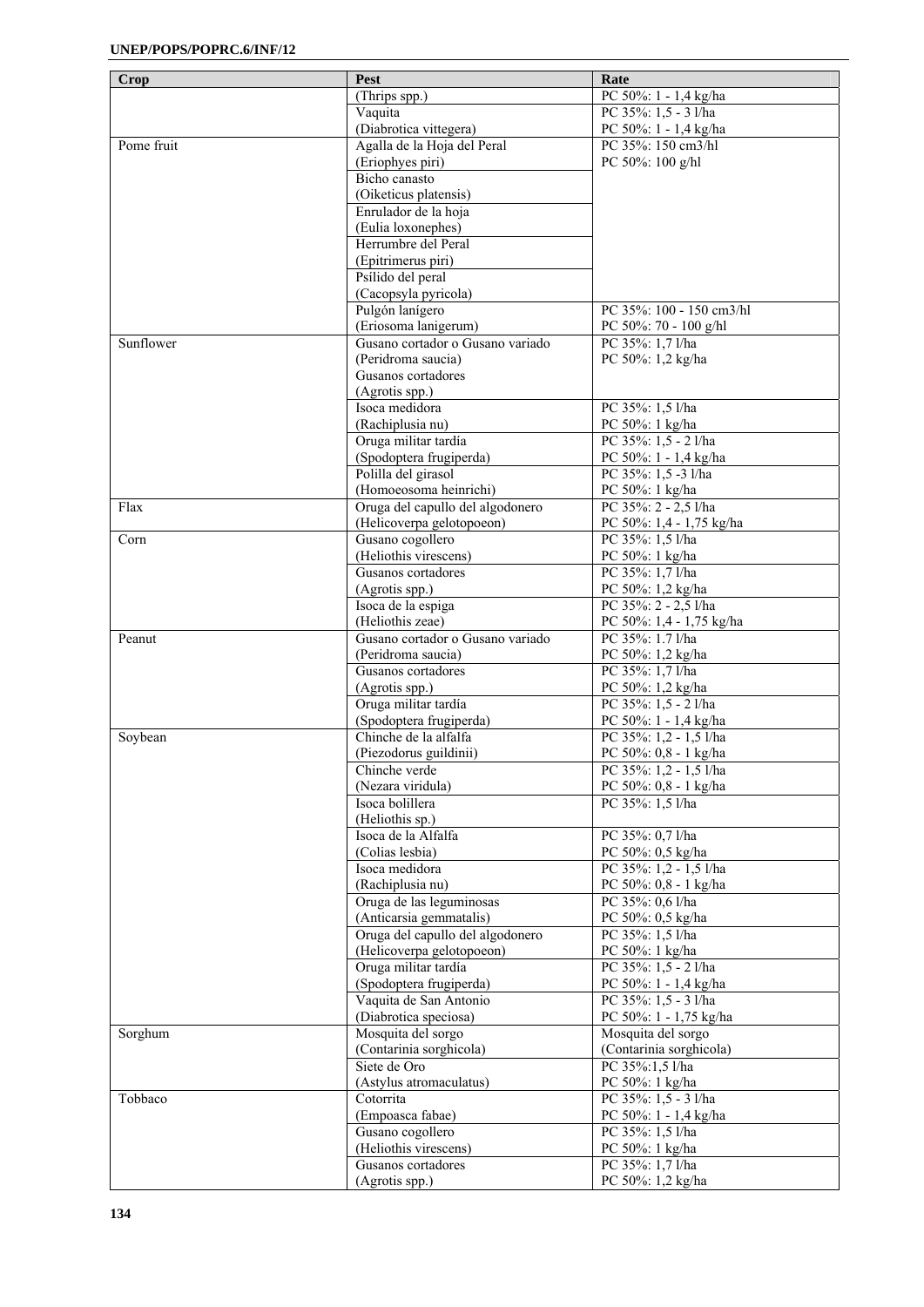| Crop | <b>Pest</b>                             | Rate                      |
|------|-----------------------------------------|---------------------------|
|      | Marandova de las solanáceas             | PC 35%: 1.5 - 2 l/ha      |
|      | (Protoparce sexta paphus)               | PC 50%: $1 - 1.4$ kg/ha   |
|      | Oruga militar tardía                    | PC 35%: 1,5 - 2 l/ha      |
|      | (Spodoptera frugiperda)                 | PC $50\%$ : 1 - 1,4 kg/ha |
|      | Pulgón de la papa                       | PC 35%: 100 - 150 cm3/hl  |
|      | (Macrosiphum euphorbiae)                | PC 50%: $0.7 - 1$ kg/ha   |
|      | Pulgón del repollo                      |                           |
|      | (Brevicoryne brassicae)                 |                           |
|      | Pulgón verde del duraznero, Pulgón rojo |                           |
|      | (Myzus persicae)                        |                           |
|      | Pulguilla                               | PC 35%: 0.9 - 1.5 /ha     |
|      | (Epitrix argentinensis)                 | PC 50%: $0.6 - 1$ kg/ha   |
|      | Trips                                   | PC 35%: 1,5 - 3 l/ha      |
|      | (Thrips spp.)                           | PC 50%: $0.7 - 1$ kg/ha   |
|      | Vaquita                                 | PC 35%: 1,5 - 3 l/ha      |
|      | (Diabrotica vittegera)                  | PC $50\%$ : 1 - 1.4 kg/ha |

## *Brazil*

Seventy percent of the product used in Brazil is formulated domestically, which creates thousands of direct and indirect jobs. Endosulfan provides the economy with an influx of more than one hundred million dollars per annum.

The major crops which are dependant on endosulfan for protection against pest in Brazil are cotton, soybean, cane sugar and coffee.

Brazil has an annual production of cotton of approximately five million bales. It is a major crop for them for national use and export. Cotton is dependant on endosulfan as part of an IPM for combating its target pests.

Sugar from cane drives Brazil's successful alternative fuel business which distinguishes it as the biofuel industry leader in the world. The beetle Migdolus can destroy a crop requiring replanting. Due to the resistance of Migdolus to other products, endosulfan as part of an IPM, is the chosen insecticide. Brazil is the second largest producer of soybeans in the world with a production of 57 million metric tons. Soybean accounts for 94.5% of oilseed crops, constituting the main export crop. The growing demand for export of soybean oil is having to compete with the use of soybean oil for the production of biodiesel. Without endosulfan, some of the pests encountered today cannot be controlled by the existing replacement insecticides. Endosulfan used as part of an IPM is the pesticide of choice because of the pests' increased resistance to other products.

Coffee is the number one cash crop of Brazil. Its importance is based on national consumption as well as export. From the discussion above coffee production is dependant on the availability of endosulfan.

Volume use 4,400 metric tones.

| Crop       | Pest                              |
|------------|-----------------------------------|
| Cotton     | Boll weevil (Anthonomus grandis), |
|            | leaf worm (Alabama argillacea),   |
|            | apples caterpillar (Heliothis     |
|            | virescens, Helicoverpa zea), mite |
|            | (Polyphagotarsonemus latus) and   |
|            | aphid (Aphis gossypii)            |
| Cane Sugar | Migdolus fryanus                  |
| Soybean    | Caterpillar (Anticarsia           |
|            | gemmatalis), the Brown Stink Bug  |
|            | (Euschistusheros), Southern Green |
|            | Stink Bug (Nezara viridula) and   |
|            | the Small Green Stink Bug         |
|            | (Piezodorus guildinni)            |
| Coffee     | Coffee berry borer (Hypothenemus  |
|            | hampei)                           |

| Table 17. Registered uses of endosulfan in Brazil (4,400 t/y) |  |  |  |  |
|---------------------------------------------------------------|--|--|--|--|
|---------------------------------------------------------------|--|--|--|--|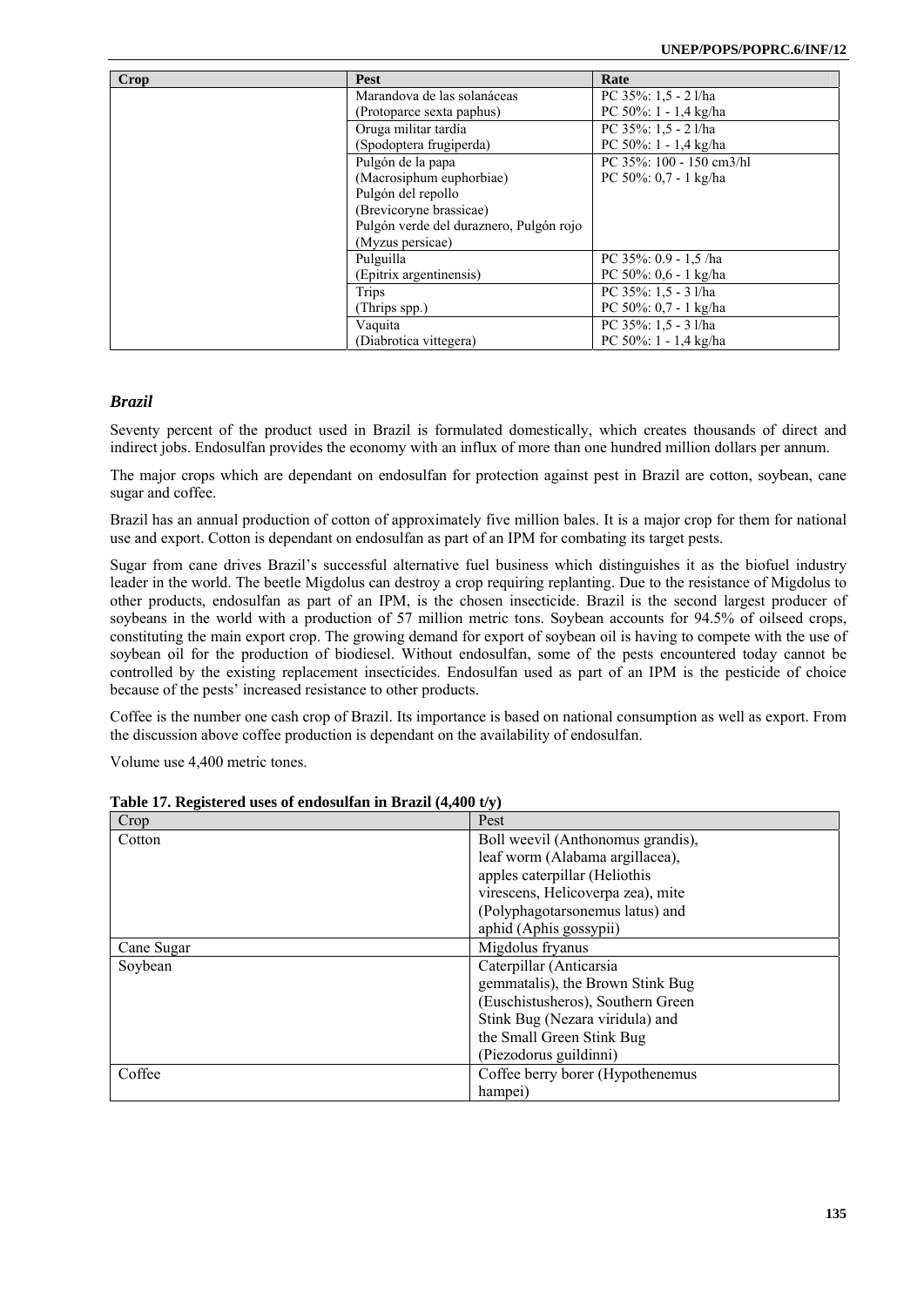## **Table 18. Registered uses and application rates of endosulfan in India (5,000 t/y)**

| Crop           | Pest                              | Dose (ml or g/ha) |
|----------------|-----------------------------------|-------------------|
| Cotton         | Jassid, Aphid, Thrips,            | 500               |
|                | Whiteflies, Leaf roller, Bollworm |                   |
| Paddy          | White jassid, Stem borer, Gall    | 500               |
|                | midge, Rice hispa                 |                   |
| Gram           | Aphid, Caterpillar                | 500               |
| Groundnut      | Jassid, Hairy caterpilar, Semi    | 1200              |
|                | looper                            |                   |
| Okra/bhindi    | Aphid                             | 400               |
| Chilli         | Aphid                             | 400               |
| Tea            | Flush worm, Thrips,               | 1000              |
|                | Helicoverpa                       |                   |
| Mango          | Hoppers, Fruit flies              | 1500              |
| Jute           | Bihar hairy caterpillar, Yellow   | 500               |
|                | mite                              |                   |
| Red gram       | Pod borer                         | 1400              |
| <b>Brinjal</b> | Fruit & Shoot borer               | 1400              |
| Onion          | Jassid, Aphid                     | 500               |
| Potato         | Jassid, Aphid                     | 500               |

## **Table 19. Registered uses and application rates of endosulfan in China (4,100 t/y)**

| Crop    | Pest                      | Dose (ml or $g/ha$ ) |
|---------|---------------------------|----------------------|
| Cotton  | Bollworms, Aphids, Thrips |                      |
| Tea     | Aphids, Thrips            |                      |
| Apple   | Aphids                    |                      |
| Citrus  | Fruit borer, Fruit fly    |                      |
| tobacco | Aphid . Tobacco Warm      |                      |

## **Table 20. Registered uses of endosulfan in USA (400 t/y)**

| Crop            |
|-----------------|
| Squash          |
| Eggplant        |
| Cantaloupe      |
| Sweet potato    |
| <b>Broccoli</b> |
| Pears           |
| Pumpkins        |
| Cotton          |
| Tomatoes        |
| potatoes        |

## **Table 21. Registered uses and application rates of endosulfan in Pakistan**

| Crop   | Pest              | Dose (ml or $g/ha$ ) |
|--------|-------------------|----------------------|
| Cotton | Heliothis, Aphid, | litre                |
|        | 1assid            |                      |

## **Table 22. Registered uses and application rates of endosulfan in Mozambique**

| Crop               | <b>Pest</b>              | Dose (ml or g/ha) |
|--------------------|--------------------------|-------------------|
| Cotton             | Jassid, Aphid, Thrips,   | 2000              |
|                    | Whiteflies, Leaf roller, |                   |
|                    | African Bollworm         |                   |
| Cowpea & Bean      | Jassids, Aphids,         | 1500              |
|                    | Spodoptera,              |                   |
|                    | leafminer                |                   |
| Maize              | Stem borer               | 2000              |
| Horticulture crops | Leaf Miner, Aphids,      | 1000              |
|                    | Thrips, Spodoptera       |                   |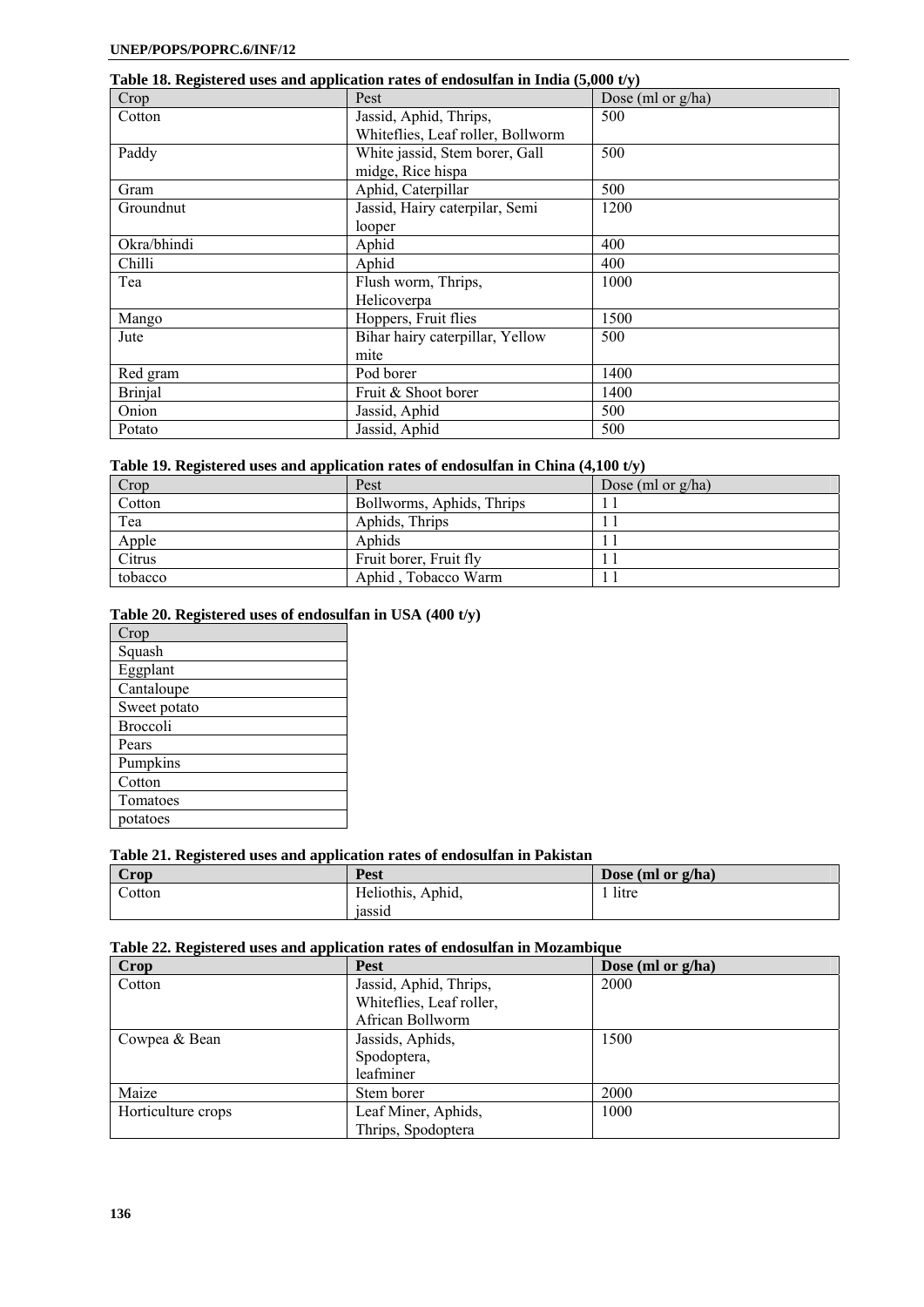**Table 23. Registered uses and application rates of endosulfan in Zambia** 

| Crop          | <b>Pest</b>              | Dose (ml or $g/ha$ ) |
|---------------|--------------------------|----------------------|
| Cotton        | Jassid, Aphid, Thrips,   | 1500                 |
|               | Whiteflies, Leaf roller, |                      |
|               | African Bollworm         |                      |
| Cowpea & Bean | Jassids, Aphids,         | 1500                 |
|               | Spodoptera,              |                      |
|               | leafminer                |                      |
| Maize         | Stem borer               | 2000                 |

## **Table 24. Registered uses and application rates of endosulfan in Ethiopia**

| -<br>. .<br><b>Crop</b> | Pest                     | Dose (ml or $g/ha$ ) |
|-------------------------|--------------------------|----------------------|
| Cotton                  | Jassid, Aphid, Thrips,   | 2000                 |
|                         | Whiteflies, Leaf roller, |                      |
|                         | African Bollworm         |                      |
| Cowpea & Bean           | Jassids, Aphids,         | 2000                 |
|                         | Spodoptera,              |                      |
|                         | leafminer                |                      |
| Maize & Cereals         | Stem borer               | 1000                 |
| Vegetables, Oilseeds &  | Leaf Miner, Aphids,      | 1000                 |
| Pulses                  | Thrips, Spodoptera,      |                      |
|                         | Diamond Back moth        |                      |
| Sweet potato            | <b>Sweet Potato</b>      | 2000                 |
|                         | Butterfly                |                      |

## **Table 25. Registered uses and application rates of endosulfan in Uganda**

| Crop              | Pest                     | Dose (ml or g/ha) |
|-------------------|--------------------------|-------------------|
| Cotton            | Jassid, Aphid, Thrips,   | 1500              |
|                   | Whiteflies, Leaf roller, |                   |
|                   | African Bollworm         |                   |
| Cowpea & Bean     | Jassids, Aphids,         | 1500              |
|                   | Spodoptera,              |                   |
|                   | leafminer                |                   |
| Maize             | Stem borer               | 2000              |
| Tomato/ vegetable | Leaf Miner, Aphids,      | 1500              |
|                   | Thrips, Spodoptera       |                   |

### **Table 26. Registered uses and application rates of endosulfan in Sudan**

| Crop   | Pest                     | Dose (ml or $g/ha$ ) |
|--------|--------------------------|----------------------|
| Cotton | Jassid, Aphid, Thrips,   | 1800                 |
|        | Whiteflies, Leaf roller, |                      |
|        | Bollworms,               |                      |
|        | Spodoptera               |                      |

## **Table 27. Registered uses and application rates of endosulfan in Nigeria**

| <b>Crop</b>       | <b>Pest</b>              | Dose (ml or g/ha) |
|-------------------|--------------------------|-------------------|
| cotton            | Jassid, Aphid, Thrips,   | 2000              |
|                   | Whiteflies, Leaf roller, |                   |
|                   | African Bollworm         |                   |
| Cowpea & Bean     | Jassids, Aphids,         | 2000              |
|                   | Spodoptera,              |                   |
|                   | leafminer                |                   |
| Maize             | Stem borer 2500          | 2500              |
| Tomato/ vegetable | Leaf Miner, Aphids,      | 1500              |
|                   | Thrips, Spodoptera       |                   |